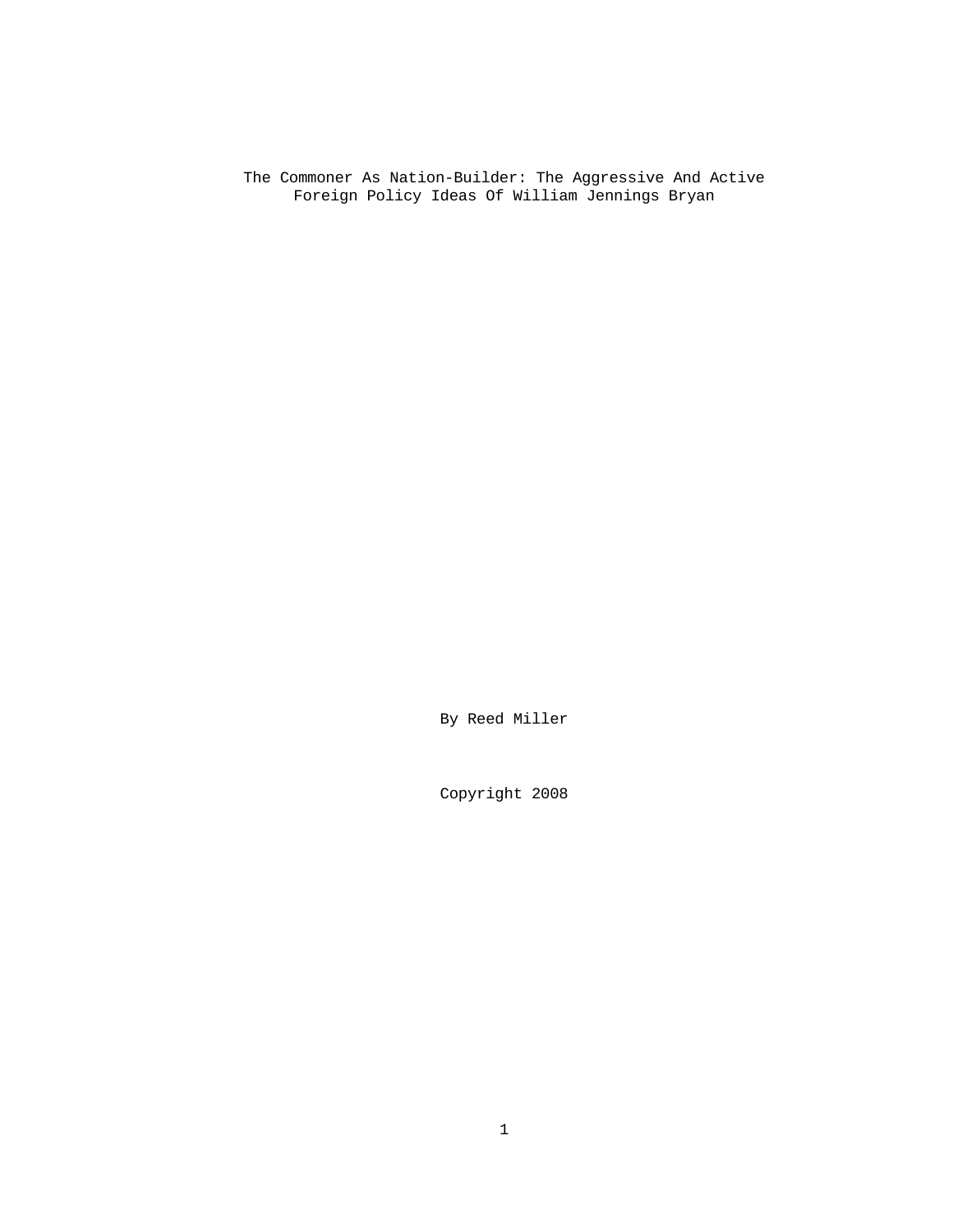For Mom, Dad, and my loving family.

About the Author –

Reed Miller is a former seven-year business journalist who now teaches high school English and Literacy in Northern Virginia. He has a M.A. in American History from James Madison University and now is finishing a second M.A. in special education at George Washington University. He is interested in reading, history, literature, politics, religion, cooking, theater, music, Virginia Tech football, baseball, and playing bass. He has a continuing interest in peace churches and was raised as a Mennonite, and consequently likes some of the peace ideas of William Jennings Bryan. He has published on other work, a philosophical and religious book called Come Forth Now, Servant Nation Of Peace!

You can contact him at Reedmiller31@verizon.net

Copyright 2008 Self-Published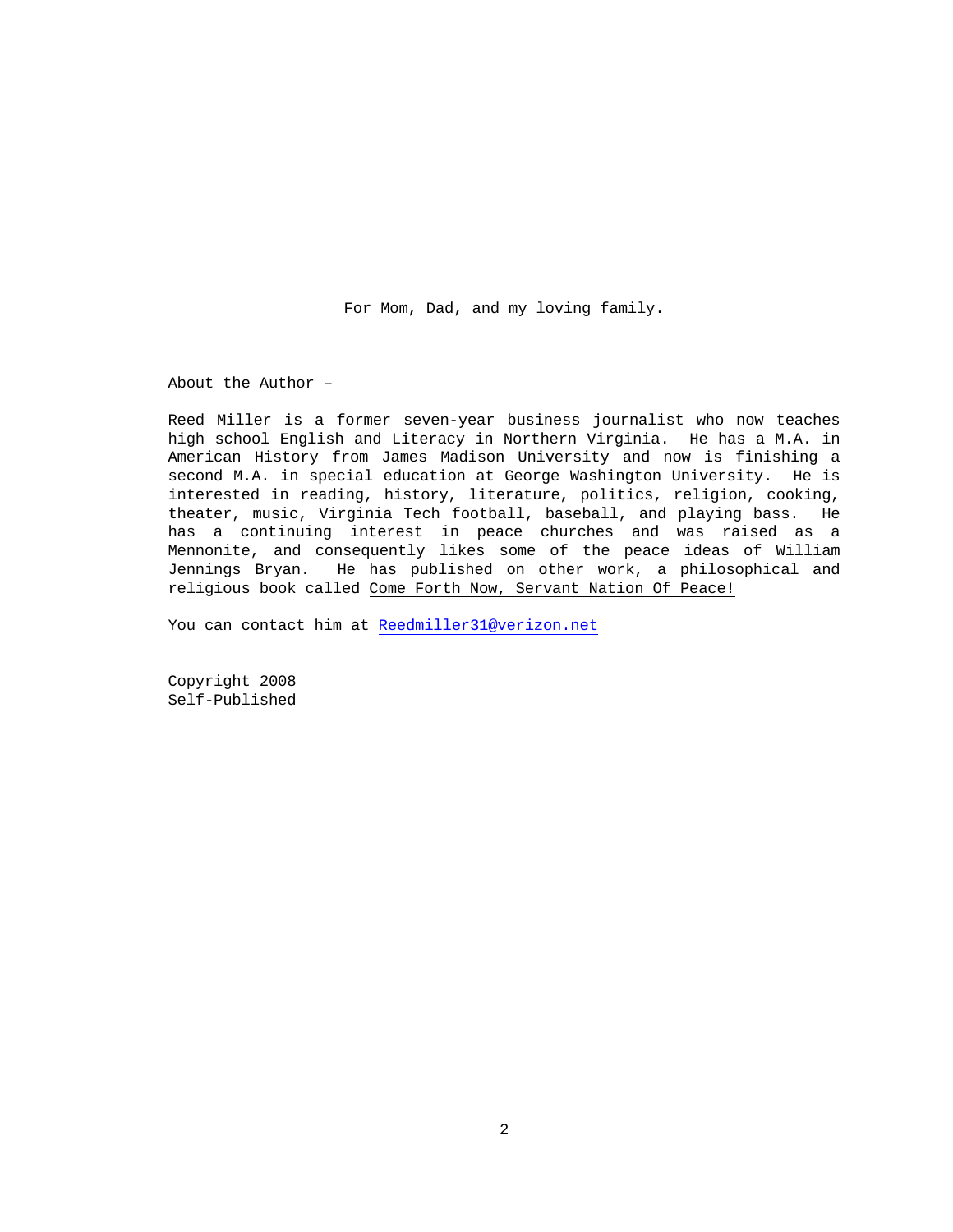# **The Commoner As Nation-Builder: The Aggressive And Active Foreign Policy Ideas Of William Jennings Bryan**

# **TABLE OF CONTENTS**

# Chapters

|                | 2. The Commoner as a Student of the Monroe Doctrine 13 |
|----------------|--------------------------------------------------------|
| 3.             | of the Monroe Doctrine                                 |
|                |                                                        |
| 5 <sub>1</sub> |                                                        |
|                |                                                        |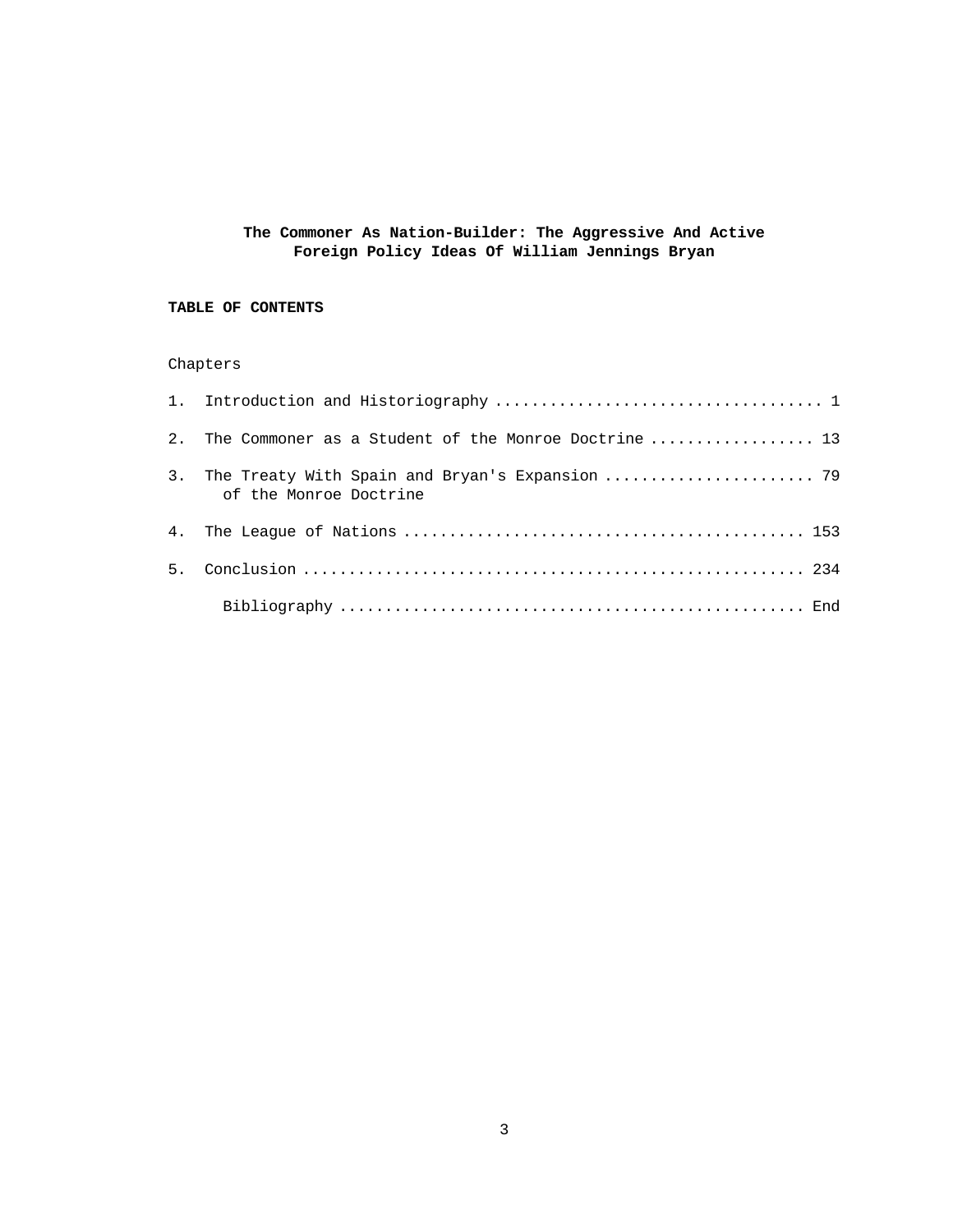## **ABSTRACT**

 The purpose of this book is to examine the foreign policy ideas of American statesman William Jennings Bryan. It is a straight history, and the purpose of straight history about a single person and the players around that person is to learn everything that influenced the one person's thinking and decisions, and then compare the thinking and decisions to other people in history. Bryan was a leader of the Populist and Progressive movements in the United States from the turn of the 20th Century until 1925. Consequently, he often is identified with domestic reforms. Bryan advocated policies such as: prohibition, women's suffrage, a graduated income tax, the direct election of senators, government ownership of railroads and telegraph systems, the initiative and referendum, and limits of one term in office for the President and Vice President. Historians have written little about his foreign policy beliefs in comparison with his ideas on domestic reform, however. In large part, this seems due to the fact that he negotiated 30 arbitration treaties as Secretary of State under President Woodrow Wilson. Historians have assumed him to be a strict pacifist because of the arbitration agreements, and argued that he offered the United States no realistic means of accomplishing its foreign policy goals. Bryan's foreign policy ideas have been portrayed as idealistic at best, so many historians have not taken that much of an interest in them.

 History offers much evidence of realpolitik in the Commoner's foreign policy thinking, however. Bryan volunteered to fight in two American wars, the Spanish-American War and World War I. He also advocated the deployment of U.S. troops in Mexico, Haiti, and the Dominican Republic to calm long-lasting revolutions and in-fighting there. Eventually, he even came to support U.S. participation in the League of Nations. Bryan believed that the United States should not lose its chance to influence the way nations interacted with each other, especially after the calamity of World War I. The Commoner's decision to support the League of Nations came after a long personal struggle. There was enough realpolitik in his foreign policy beliefs, in fact, that he held onto the Monroe Doctrine as one of his main guides to foreign relations for the bulk of his career.

 If the Commoner was willing to risk his own life in war and send American troops abroad, then, the question becomes what was the Commoner after? He was not after American empire, or the subjugation of other peoples. He made this clear from early in his career. In the election of 1900, Bryan ran for President on a platform that included antiimperialism as its main plank. He believed that the United States should not annex Cuba, the Philippines, or Puerto Rico, which it had occupied during the Spanish-American War. The Commoner said that he was after the idea of self-government. In his nomination speech for the presidency in 1900, he announced that the new American mission should be to "raise nations." The chief aims of U.S. foreign policy, he added,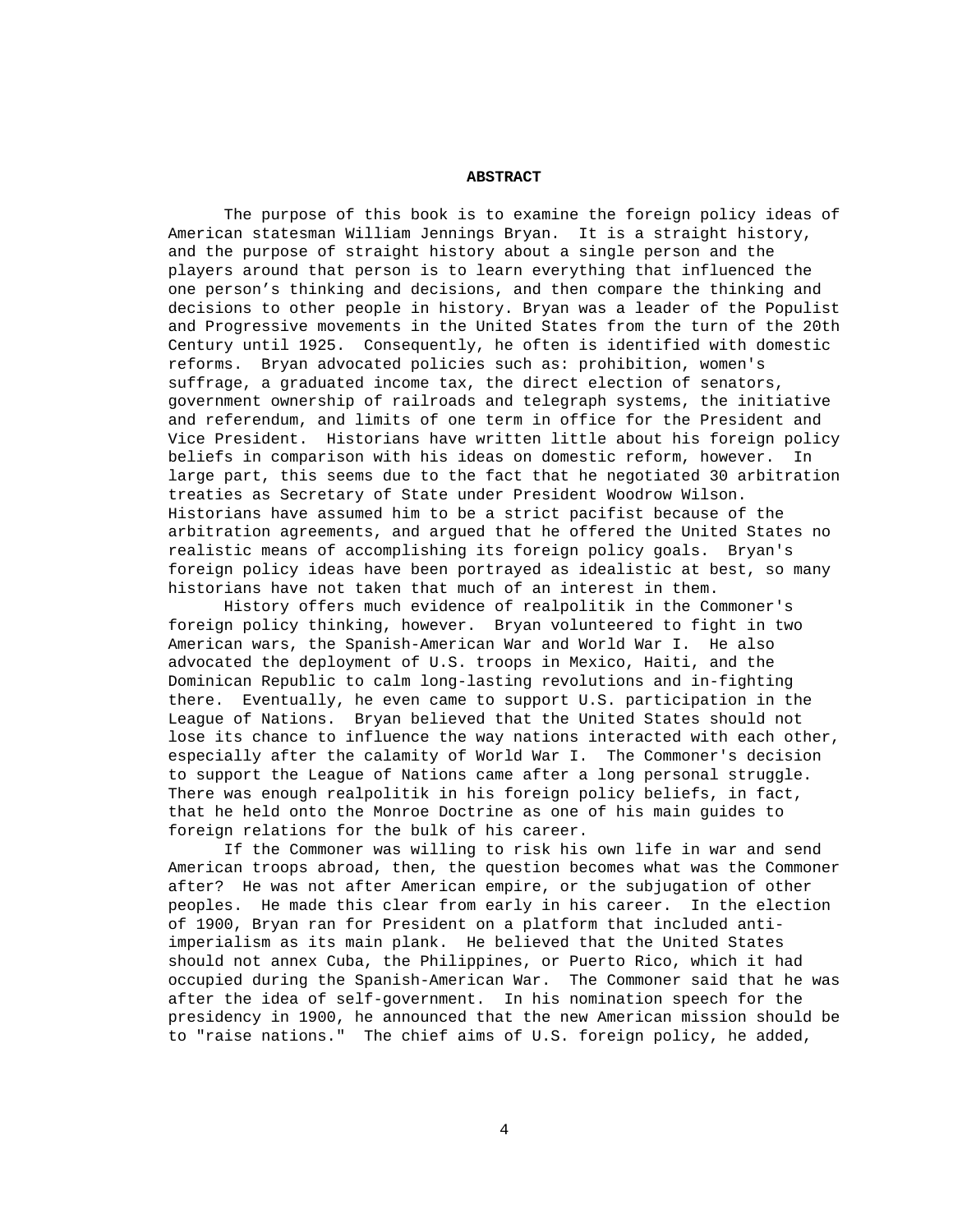should be to promote the concepts of "government by consent of the governed" and democracy, and to develop a system of relations between nations that would bring a lasting world peace. During the election, he offered to create American protectorates over Cuba, the Philippines, and Puerto Rico while they each developed a democratic government.

 What is not clear from this research is to what degree the Commoner respected the unique histories and characters of other nations. From all indications, he seems to have believed that the American form of democracy, with its President, judicial branch, and legislative branch, was the crowning achievement of history. It is not clear if there was room for other forms of democracy in the Commoner's plan for foreign policy, such as legislative monarchies and socialist governments. By 1920, when Bryan argued for American participation in the League of Nations, he seems to have come to the realization that other nations, and especially democracies, could be negotiated with. He also seems to have believed that all nations deserved a voice in the new organization. This is an area that should be explored by further research.

 A second area that needs further exploration is Bryan's foreign policy towards Asia. He did support the Open Door policy because of its emphasis on free trade with Asian countries, but he appears not to have spoken out a great deal about policy in the Far East during his career. Perhaps this was because of his reliance on the Monroe Doctrine, which he drifted away from towards the end of his career.

 This thesis is compiled from both primary and secondary sources. The main primary sources used are The Memoirs of William Jennings Bryan, World Peace: A Written Debate Between William Howard Taft and William Jennings Bryan, Bryan on Imperialism: Speeches, Newspaper Articles, and Interviews, and other books that contain the Commoner's speeches. The secondary sources are discussed in the Introduction to the book.

 Reed Miller has written another book called Come Forth Now, Servant Nation Of Peace! It is a philosophical and religious work that encourages the United States to adopt the attitude of the servant in international relations, and promote peace and the economics of a large world family, rather than seeking to dominate others economically and through war. Similarities between the Natural Law of family relations (the principles of a loving, successful family) are considered and emphasized in the book, and compared to the principles of the New Testament to develop national policy. A plan for world peace also is developed based on a conflict resolution dispute used by Buddhists, who have not had a major conflict amongst themselves in 2,000 years.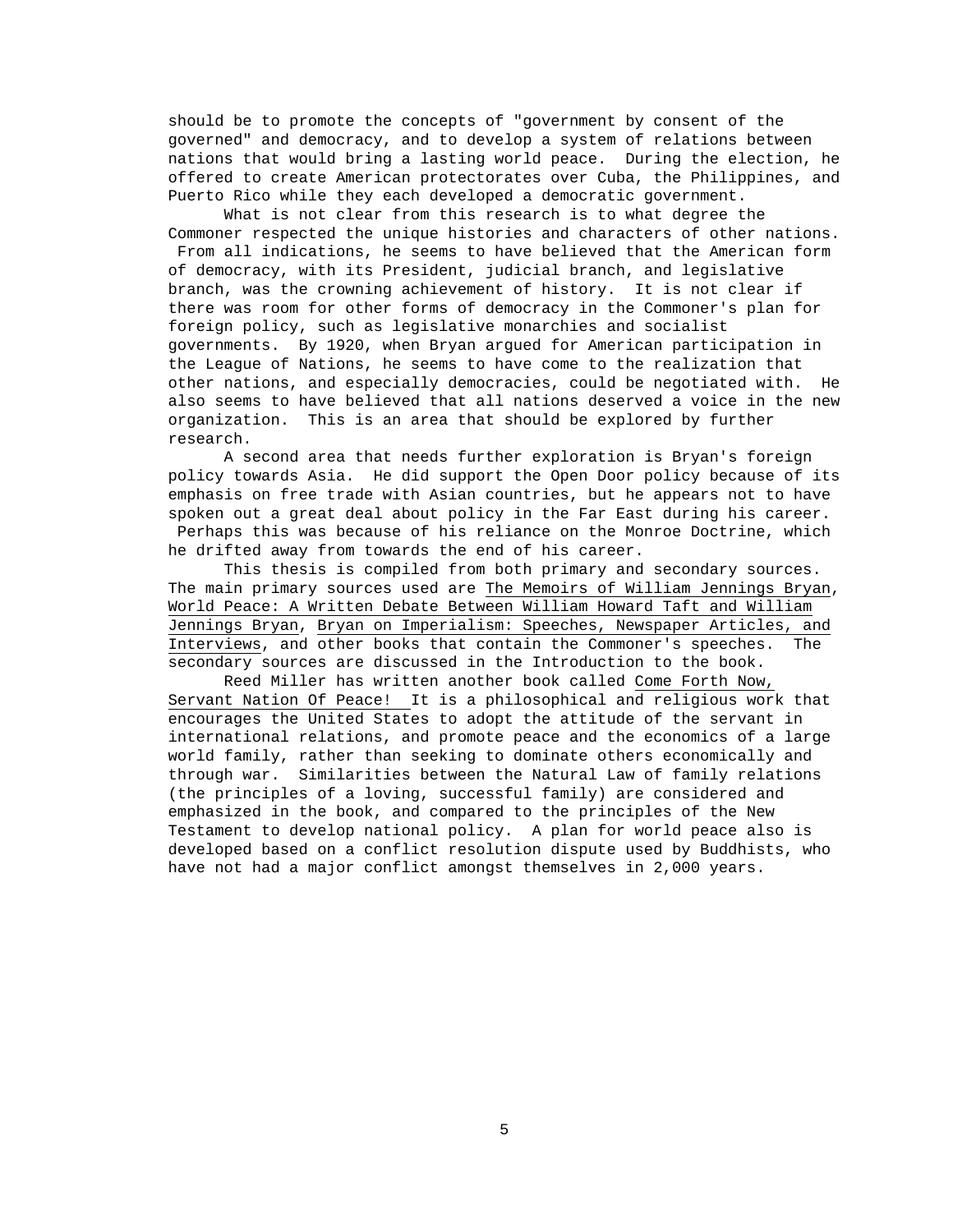### Chapter One

### Introduction and Historiography

 What historians have written concerning William Jennings Bryan has changed somewhat since the first works were published on him in the mid-1920's. This thesis uses primary and secondary sources to explore the foreign policy ideas of Bryan, who became Secretary of State under President Woodrow Wilson. Most of all, the research presented here seeks to discover whether Bryan was a pacifist, an isolationist, or an advocate of aggressive foreign relations. Histories written about the Great Commoner to date have generally portrayed the statesman as a pacifist or isolationist. There is much evidence to the contrary, however. Also discussed in the thesis are the principles that stood behind Bryan's foreign policy beliefs. The principles were surprisingly traditional, yet they led him to be an advocate of an aggressive foreign policy for the United States.

 Early historical works about the Great Commoner portrayed his tenure as Secretary of State as a political failure. Historians criticized Bryan as having been too idealistic and too progressive to function within the United States government. He had, for example, negotiated 30 arbitration treaties, the practicality of which could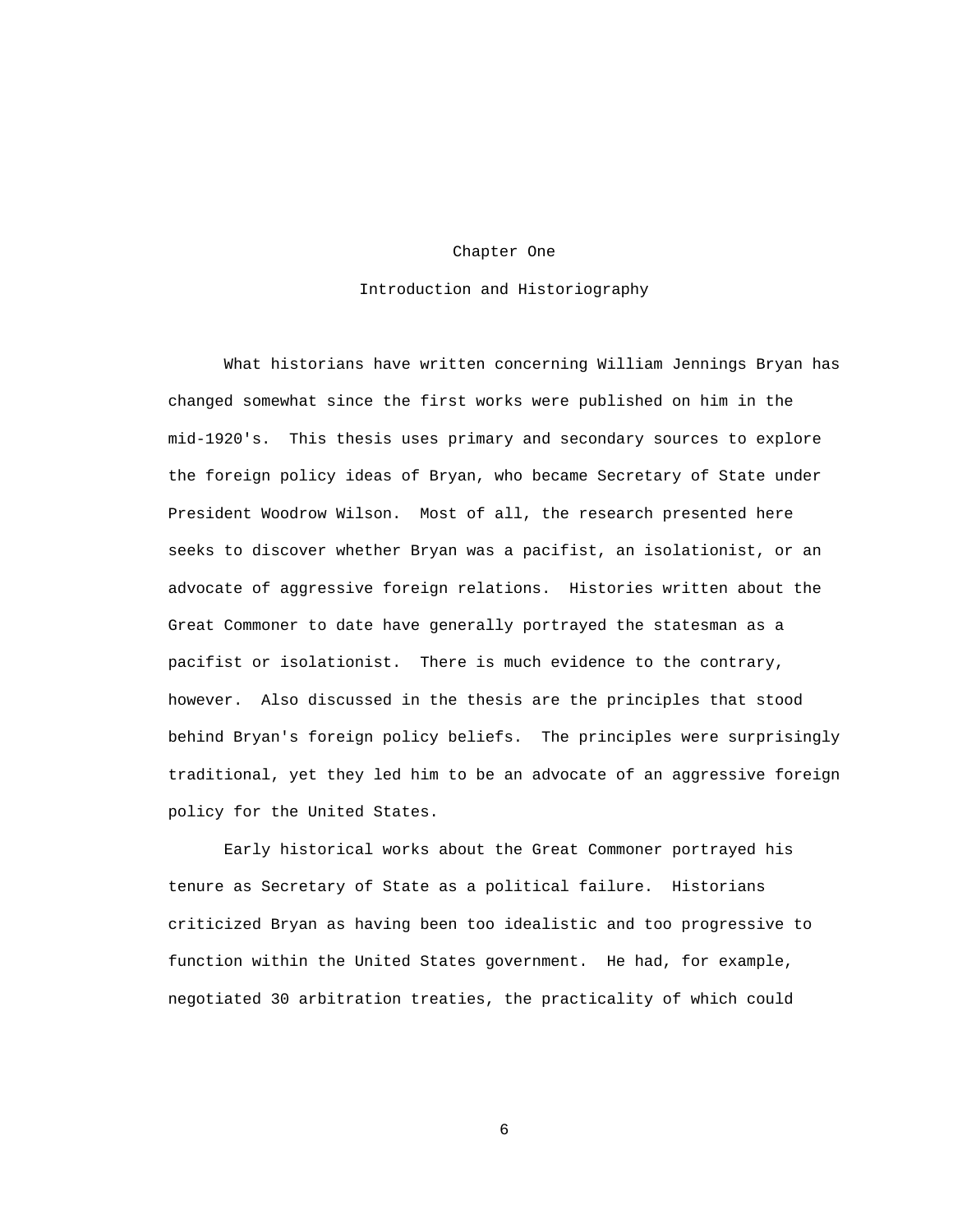supposedly be seen at the beginning of World War I. $^{\rm l}$  The historiography also depicted Bryan's resignation from the State Department in June 1915 as evidence that he was disloyal. The Commoner had weakened the President at the moment when he needed the appearance of strength most.

 Wilson was negotiating with the Germans over the sinking of the British passenger ship Lusitania, and the loss of Americans who were on the vessel. One wrong move by Bryan, historians said, and he could have caused America to slip into the Great War in 1915 instead of 1917.

i

<sup>1</sup> Selig Adler, "Bryan And Wilsonian Caribbean Penetration," *The Hispanic American Historical Review*. 20 (May 1940): 199.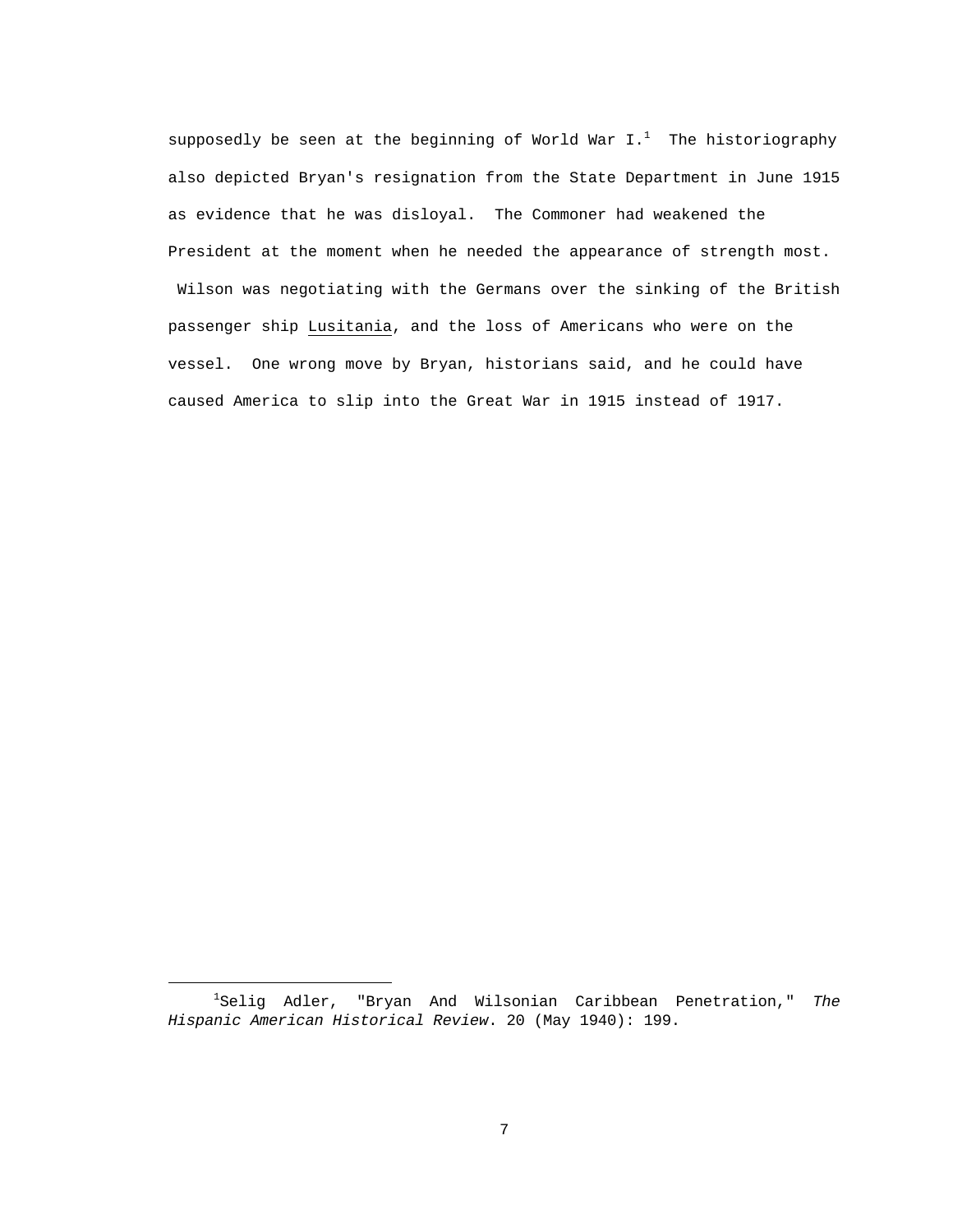In 1936, the first truly favorable biography of Bryan appeared. It was written by Wayne C. Williams and entitled William Jennings Bryan. In the biography, the author argued that the Great Commoner was indeed a very idealistic statesman for his time, but one that later had most of his idealistic policies vindicated. $^2$  For example, Bryan promoted: the direct election of Senators by the general public, a graduated income tax, a Cabinet position for labor, the initiative and referendum, and women's suffrage.

 Williams also argued that Bryan's arbitration treaties, which have been used by many historians to indicate that the Commoner's ideas failed, actually became the basis for the League of Nations. At the center of each treaty was the idea that international disputes should be investigated for a period of six months to a year by an international committee before the nations involved in the disagreement could go to war. This concept may have had an impact on President Wilson. Williams claimed it was, in fact, Wilson's inspiration for the League of Nations. $^3$  The author concluded that since so many of Bryan's ideas later came to be accepted, it demonstrated that his policies were in touch with what was best for the American people. Williams'

i

 $^{2}$ Wayne C. Williams, <u>William Jennings Bryan</u> (New York: G.P. Putnam's Sons, 1936), 503.

<sup>&</sup>lt;sup>3</sup>Edward G. Hoffman, Official Report of the Proceedings of the Democratic National Convention, 1920, (Indianapolis, Ind.: Bookwalter-Ball Printing Co, 1920), 239. Bryan himself said in a speech at the Democratic National Convention in 1920 that, "You cannot call me an enemy of Woodrow Wilson; it was my treaty plan that he took to Paris (for the negotiation of the Treaty of Versailles); I have helped him to become immortal."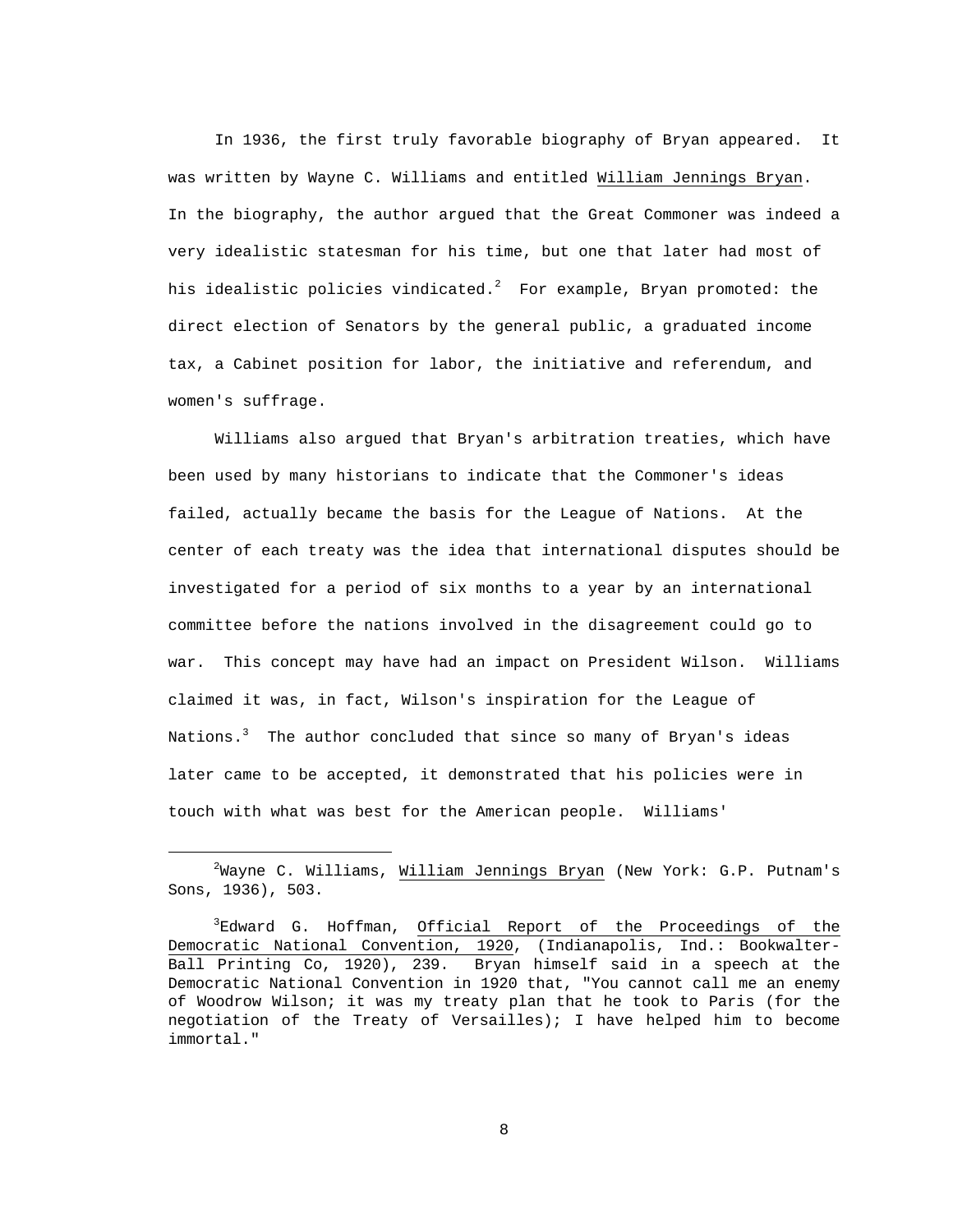overwhelming praise of Bryan, however, may be attributed in part to a reaction against the international lawlessness of Adolf Hitler and the fascists during the 1930's. The Commoner's efforts to maintain peace between nations through arbitration probably had an appeal to Americans in the mid-1930's, when William Jennings Bryan was written.

 Bryan's interventionist policies in Latin America were not dealt with to a great extent in Williams' biography. The Commoner's support for American military interventions in Mexico, the Dominican Republic, and Haiti contradicted Williams' thesis that Bryan was primarily an idealist. In these cases, the statesman was willing to use the blunt realism of the sword to advance American aims in Latin America. Historians seem to have had little luck with explanations of the Commoner's support for these interventions, in fact, until the 1940's.

 In May 1940, Selig Adler published an article entitled "Bryan And Caribbean Penetration" that made an excellent attempt to deal with Bryan's Latin American policies. $^4$  – The article stated that once the Commoner joined the State Department, he came to found his policy towards Latin America on the Monroe Doctrine. Bryan believed that the United States must prevent European nations from establishing colonies in Latin America. He also decided that the primary reason despotic rulers existed in Latin America was because European countries backed them financially. The Commoner took up the position that it would be perfectly allowable for the United States to intervene in Latin American countries to promote stable democracies there. In this way, the

<sup>4</sup> Adler, "Caribbean Penetration," 210.

i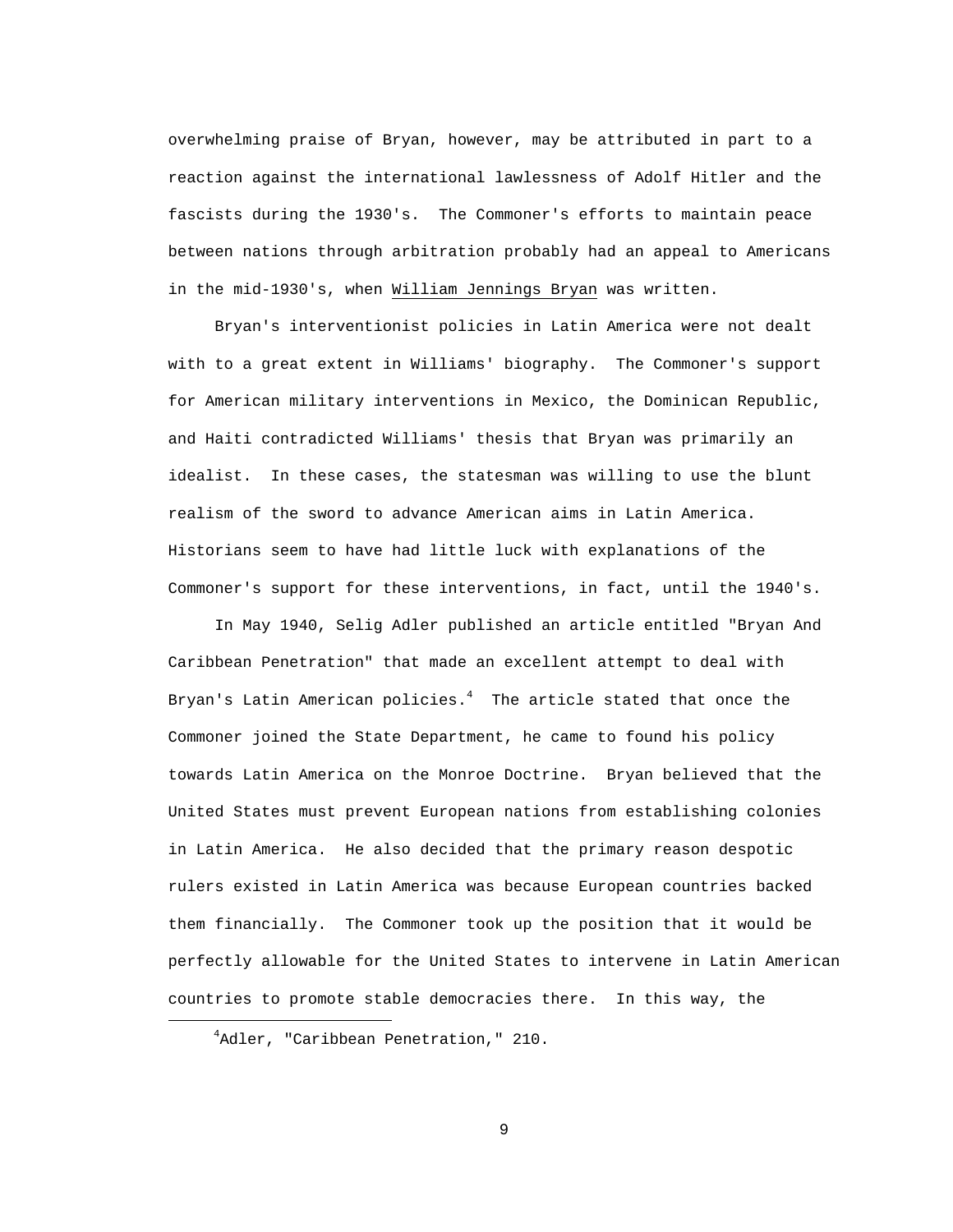Europeans would have their ambitions stymied in the Western Hemisphere.

 One weakness of Adler's article was that the author did not touch on the role that patriotism played in Bryan's decision to adopt the Monroe Doctrine. Throughout his life, Bryan was a highly patriotic person. He volunteered to fight in two American wars, including the Spanish-American War in 1898. By 1913, when Bryan became Secretary of State, the Monroe Doctrine had become an American tradition not only in the State Department, but among the American people as well. Consequently, it would have been almost inconceivable for the Commoner not to have adopted at least some premises of the doctrine on his own. Clear evidence exists to show that Bryan had adopted the doctrine as a guide to his foreign policy beliefs as far back as 1898.

 Adler also did not link the Monroe Doctrine to the Commoner's struggle to keep America from participating in World War I. The doctrine not only stated that the U.S. should keep European nations from establishing colonies in the Western Hemisphere, after all, but said that the country should not become entangled in the quarrels of Europe.

 After the appearance of Adler's article, the idea that Bryan had many traditional beliefs, including tenants of the Monroe Doctrine, began to disappear from much of the historiography about the statesman. An excellent example of this was a book published in 1965 by Lawrence W. Levine entitled <u>Defender of the Faith</u>.<sup>5</sup> In the work, the author argued that Bryan may have exhibited conservative tendencies at certain

i

<sup>&</sup>lt;sup>5</sup>Lawrence W. Levine, <u>Defender Of The Faith, William Jennings Bryan:</u> The Last Decade, 1915-1925 (Cambridge, Mass.: Harvard University Press, 1987.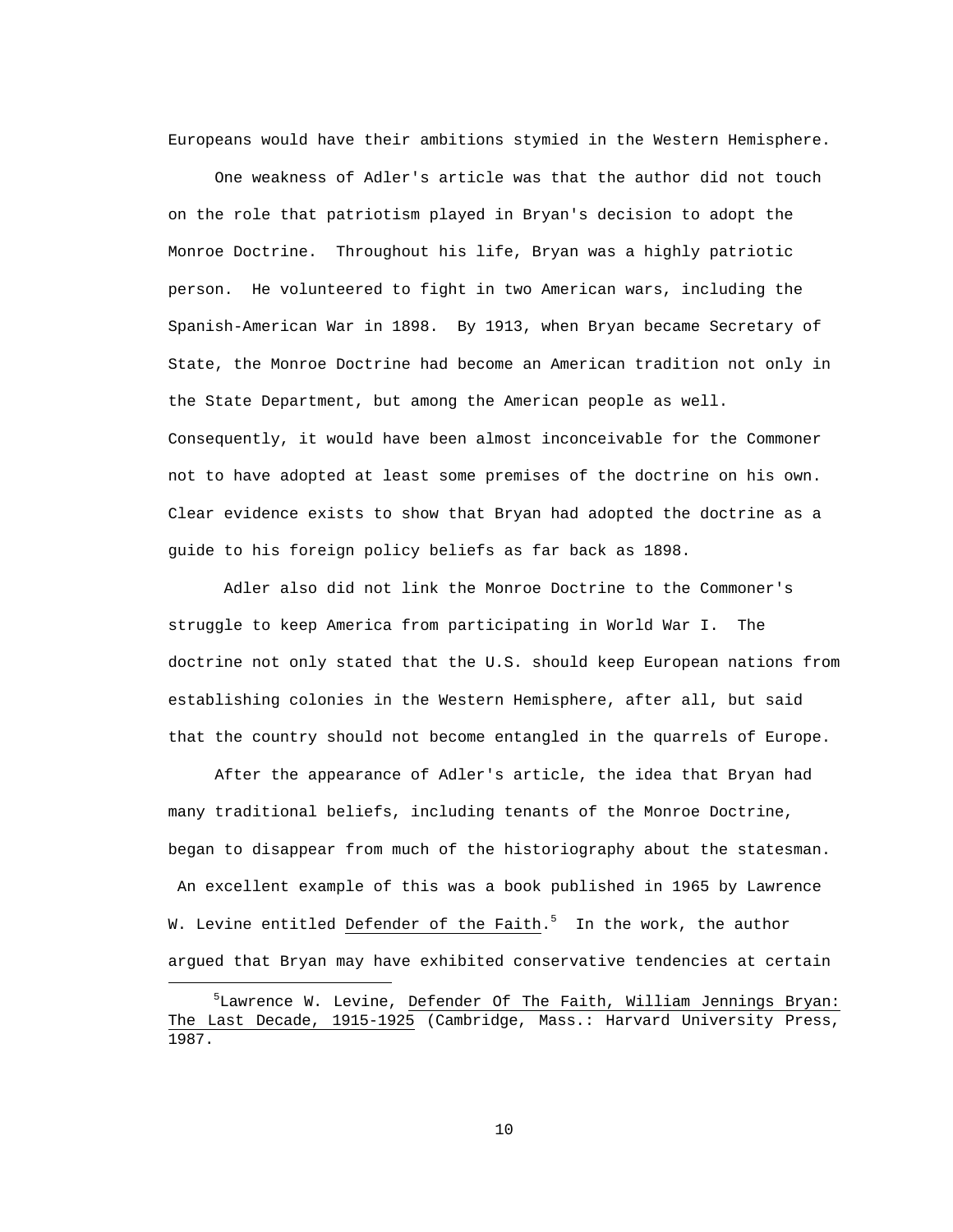points in his life, but he was predominantly a liberal politician in favor of progressive reform and pacifism. The fact that Bryan was a liberal undoubtedly is true, as he ran for President three times on progressive Democratic platforms. The author misjudged the extent of Bryan's pacifism, however. The Commoner was willing to send the American military to intervene in Latin America countries on two occasions, and would have done it on a third occasion except for his resignation as Secretary of State.

 The trend to portray Bryan as primarily a progressive reformer and pacifist has continued up to the present day. Writings in the 1980's portrayed the Commoner as a missionary isolationist, meaning that while Bryan wanted the United States to help and improve the world, he simultaneously wanted the country to remain free of the world's entanglements and wars. An excellent example of this portrayal was a book written by Kendrick A. Clements entitled William Jennings Bryan, Missionary Isolationist. The book was published in 1982, and it portrayed the Commoner as a man torn between idealism and traditional American isolationism. $^6$  The author emphasized that Bryan tried to use progressive reform to make America a moral example for the rest of the world.

 Once again, however, Bryan's interventions in Latin America seemed to perplex the author. Clements did not successfully explain how an "isolationist" could support the use of American military might to

i

 ${}^6$ Kendrick A. Clements, William Jennings Bryan: Missionary Isolationist (Knoxville: The University of Tennessee Press, 1982), xii.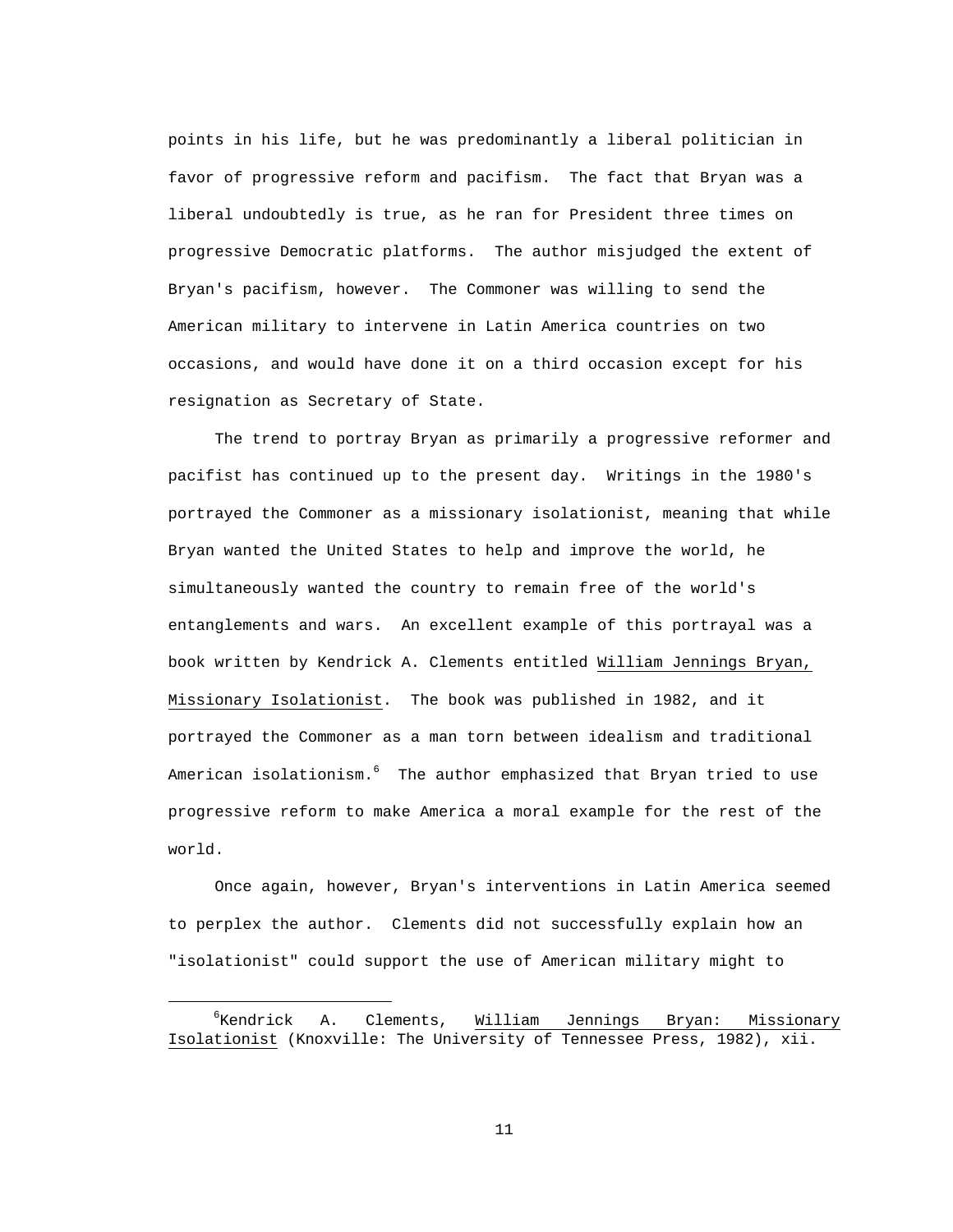promote democracies in Latin America. Clements also did not pick up on the fact that Bryan, much like President Theodore Roosevelt, chose to expand the uses of the Monroe Doctrine to include the prevention of European financial influence in Latin America. The Commoner went further than Roosevelt in some ways, however, as shall be discussed later. Clements' book is nicely written, but it tends to downplay the traditional side of Bryan's policies during the period in which Bryan was Secretary of State. The Commoner went from a progressive stance to a more traditional stance when he became Secretary of State, and not the other way around. It seems, in fact, that the traditional ideas of William Jennings Bryan need more emphasis in most of the histories written about the former Secretary of State.

 The research presented here is divided into four chapters and a conclusion. The first chapter is this introduction. The second chapter is an overview of the Commoner's foreign policy ideas. It mainly focuses on Bryan's statements and actions as Secretary of State, but touches on his involvement in the Spanish-American War in 1898 to show how aggressive he could be in foreign policy. The chapter is presented early in the thesis so that the reader can get a general overview of Bryan's foreign policy beliefs. In the course of the research conducted for this report, however, it became clear that the Commoner was heavily involved in foreign policy debates at two other points in his career. The first point was immediately following the Spanish-American War, when Bryan ran for President in 1900. The Great Commoner chose to make antiimperialism one of the main Democratic themes of that campaign. His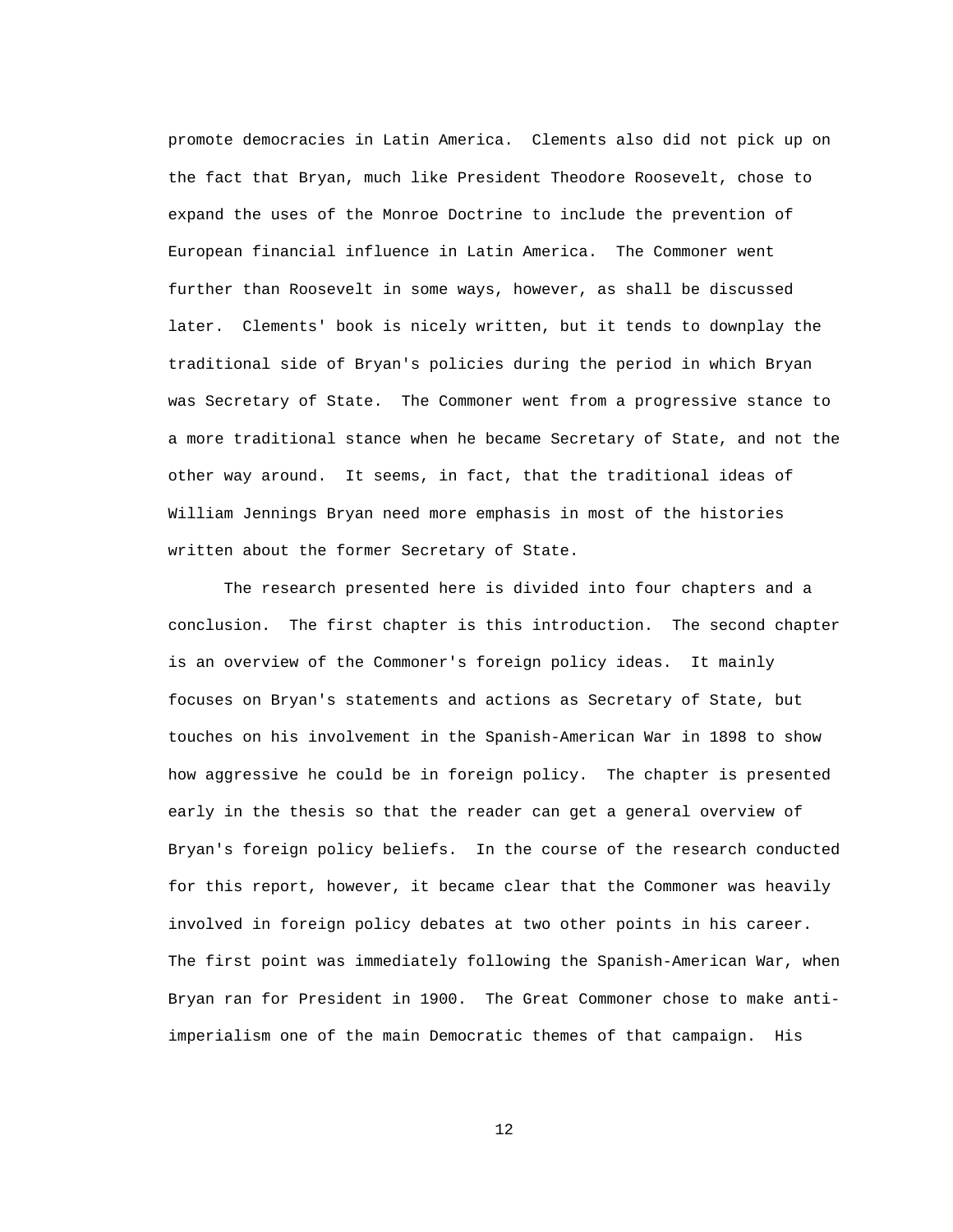views on imperialism, and what the United States should do with the lands it occupied during the war, are discussed in chapter three.

 The second point at which Bryan weighed in strongly on foreign policy issues occurred at the conclusion of the Great War. The United States became embroiled in a debate over whether or not to join the League of Nations at that time. Interestingly, the Commoner had been giving thought to the question for some time before 1918. In June 1915, ex-president William Howard Taft had founded a group called the League to Enforce Peace. Its main aim was to promote the establishment of an organization similar to the League of Nations. Bryan engaged in a written debate with Taft in 1916 and 1917 about the proposal for a League to Enforce Peace. His views on that organization, and the later proposal for a League of Nations, are discussed in the fourth chapter.

 The conclusion of this thesis follows chapter four. It precisely defines what Bryan's foreign policy beliefs were based on the information uncovered in this report, and answers whether Bryan was an advocate of passive or aggressive foreign relations.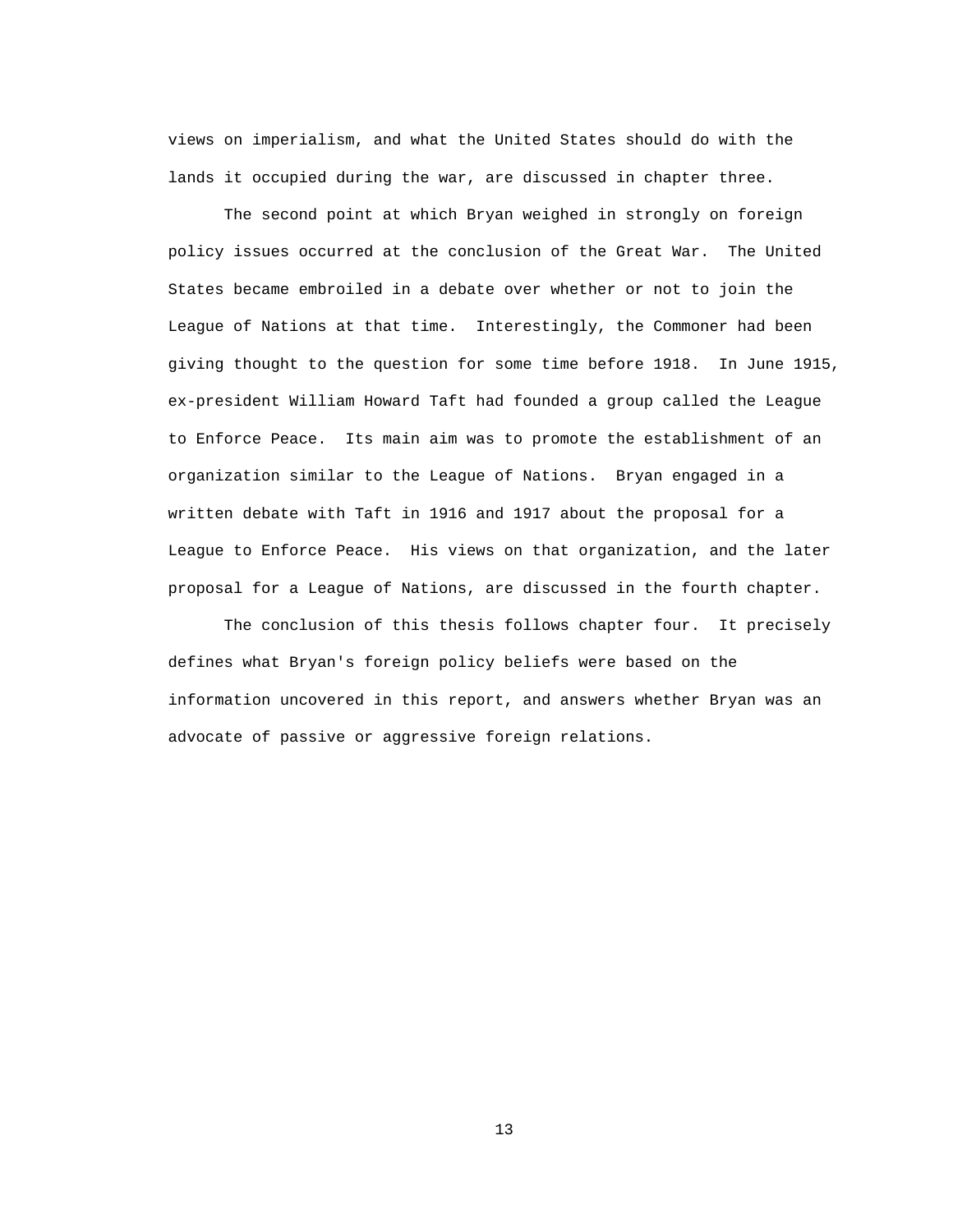#### Chapter Two

The Commoner as a Student of the Monroe Doctrine

 William Jennings Bryan, Secretary of State under the Woodrow Wilson administration, has often been described by historians as a missionary isolationist. The Secretary of State is said to have believed that the United States had a special duty to improve and serve the world, while simultaneously believing that the U.S. should stay free of the world's entanglements. $^7$  This apparently is why Mr. Bryan resigned from Mr. Wilson's Cabinet, as he felt the President was following a course of action that was likely to lead America into World War I. In other areas of Bryan's foreign policy, however, it seems he was anything but an isolationist. In Latin America, for example, the Secretary came to support military interventions in the Dominican Republic, Haiti, and Mexico. Bryan also signed a treaty with Nicaragua that made it a virtual protectorate of the United States. These actions all came from a Democrat who ran for President in 1900 on a platform that harshly criticized the imperialist policies of the Republicans. During that election, Bryan stated he thought it "better a thousand times that our flag in the Orient give way to a flag representing the idea of self-government than the flag of this Republic should become

i

 $7$ Kendrick A. Clements, William Jennings Bryan: Missionary Isolationist (Knoxville: The University of Tennessee Press, 1982), xii.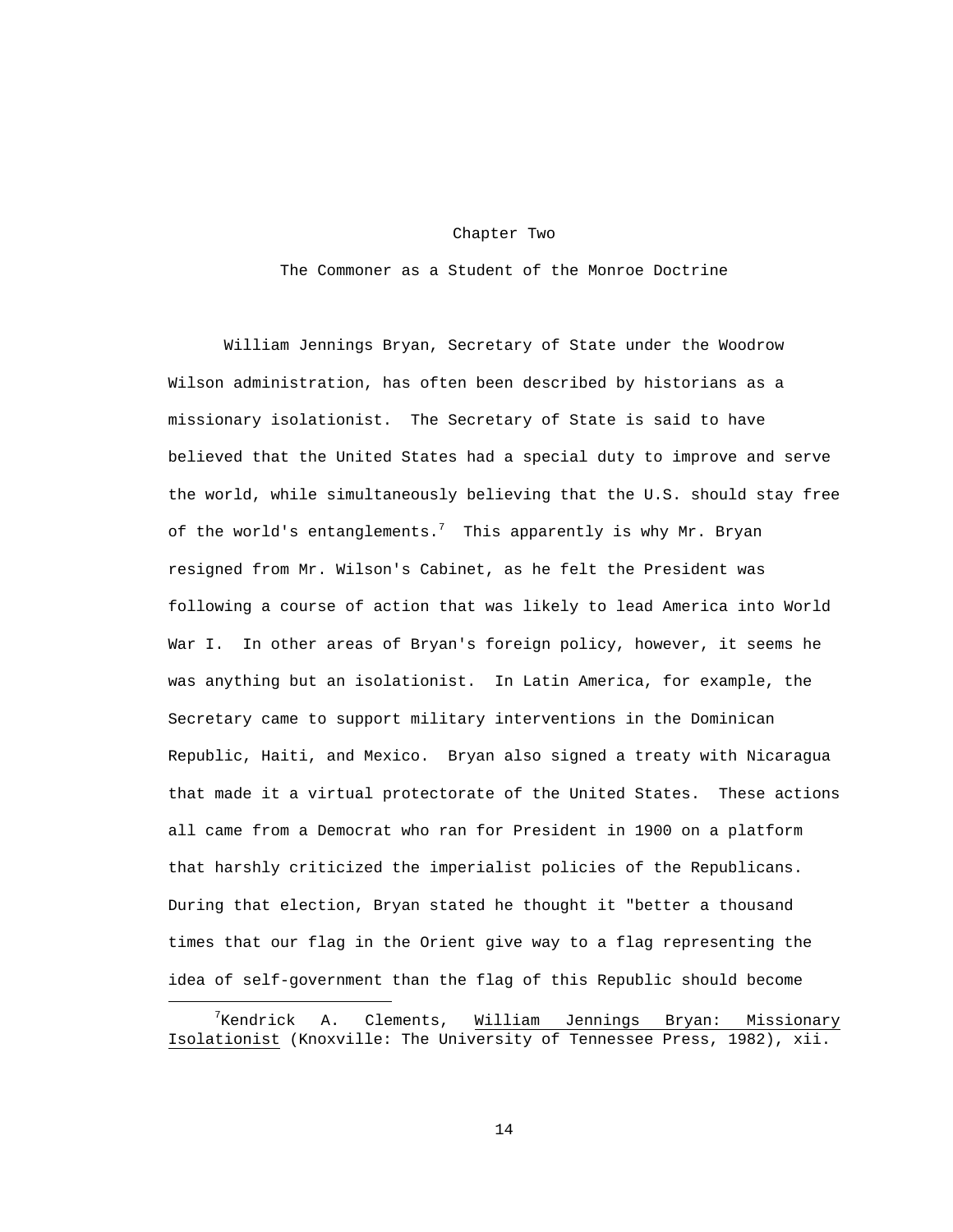that of an empire."<sup>8</sup> The questions that remain, therefore, are how and why did Bryan change from his anti-imperialist beliefs in 1900 to interventionist policies during his tenure as Secretary of State; and what, if anything, did the Secretary's actions in Latin America indicate regarding missionary isolationism?

i

 $^8$ Paul W. Glad, The Trumpet Soundeth: William Jennings Bryan And His Democracy, 1896-1912 (Nebraska: University of Nebraska Press, 1960), 77.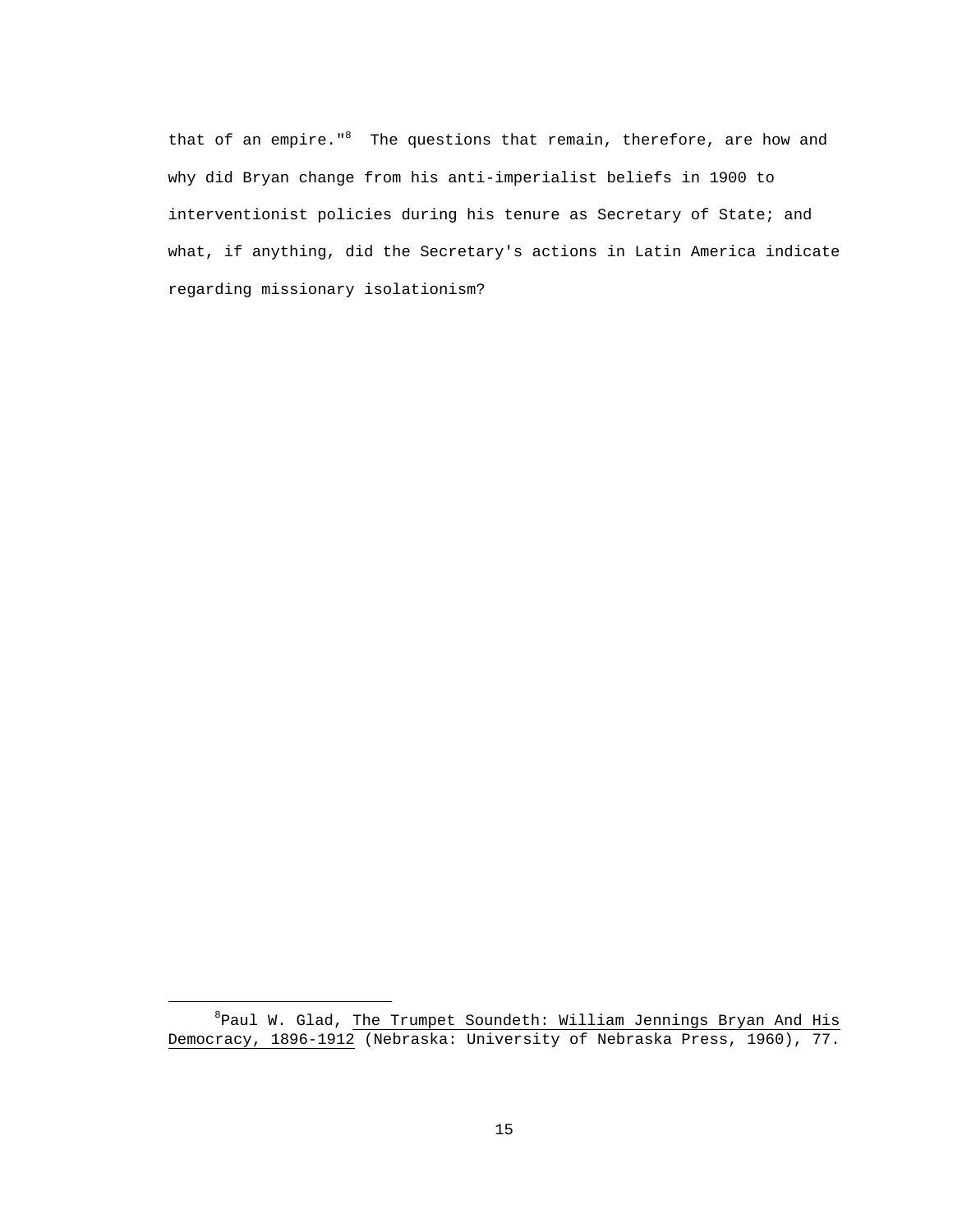It is not surprising that historians have labeled Bryan as a missionary isolationist when one looks at what the Great Commoner stood for before he became Secretary of State in 1913. Bryan was the long-avowed leader of the Populist movement in America. As a Populist, he stood for policies that he felt would "morally improve" the fabric of American society. Examples of his pursuits include: prohibition, a graduated income tax, the direct election of senators, government ownership of all railroads and telegraph systems, free coinage of silver at a ratio of sixteen to one, the initiative and referendum, limits of one term in office for both the Vice President and President, and eventually, women's suffrage. $^9$  The Populist movement also made anti-imperialism its "paramount issue" in the election of 1900, and chose Bryan as its presidential candidate.<sup>10</sup> During that election, Bryan criticized Republican politicians for promoting U.S. empire overseas when Americans had always stood for democracy and self-government at home. He feared that President William McKinley would annex Cuba and the Philippines instead of giving the countries self-rule. The Commoner was not against establishing American protectorates over the nations, however (see chapter three).

 Although the Great Commoner often criticized the Republicans in the White House in the late 1800's and early 1900's, he was not disloyal to the United States government. He simply believed that a leader must

i

<sup>&</sup>lt;sup>9</sup>Glad, The Trumpet Soundeth, 52.

<sup>&</sup>lt;sup>10</sup>Selig Adler, "Bryan And Wilsonian Caribbean Penetration," The *Hispanic American Historical Review* 20 (May 1940): 200.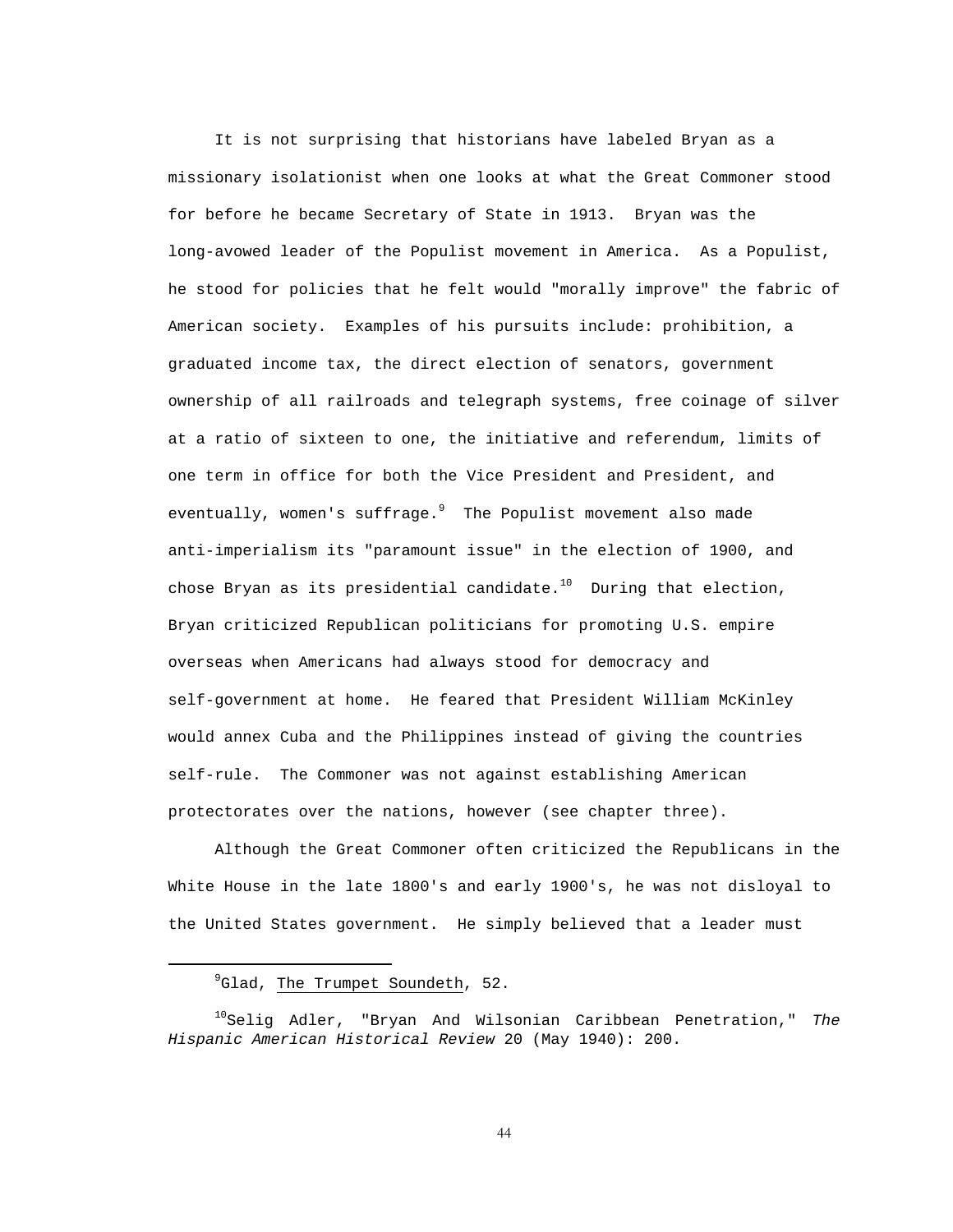stand up for what he or she believed in. Bryan told his wife that a true leader could not back down from his or her own positions because no matter how radical the public viewed the leader's positions to be, "all progress comes through compromise; not a compromise of principle, but an adjustment between the more radical and the less radical positions." $^{11}$ "These questions (of politics) are more important than my personal fortunes," Bryan told his wife. $12$  In 1896, 1900, and 1908, Bryan ran for President on progressive platforms that he felt would improve the fabric of American society. With strong moral stands, the Commoner came to be a widely accepted Democratic politician. Bryan almost won the election of 1896, in which he received the most popular votes of any candidate who had run up to that time. He did not gain enough electoral votes to clinch the victory, however. $^{13}$ 

 Bryan also proved his loyalty to the United States by volunteering to join the American Army in 1898 during the Spanish-American War. This is not something usually associated with a Populist. The Commoner, however, took the view that the American intervention in Cuba was morally correct. The Spaniards had set up concentration camps in Cuba, and hundreds of thousands of Cubans were already dead.<sup>14</sup> Bryan described his reasoning towards Cuba as follows:

 $^{12}$ Bryan, The Memoirs, 299.

i

<sup>13</sup>Glad, Trumpet Soundeth, 57.

 $14}$ Robert H. Ferrell, American Diplomacy: The Twentieth Century (N.Y. : W.W. Norton & Company, 1988), 31.

 $11$ William Jennings Bryan and Mary B. Bryan, The Memoirs Of William Jennings Bryan (Chicago: The John C. Winston Company, 1925), 299.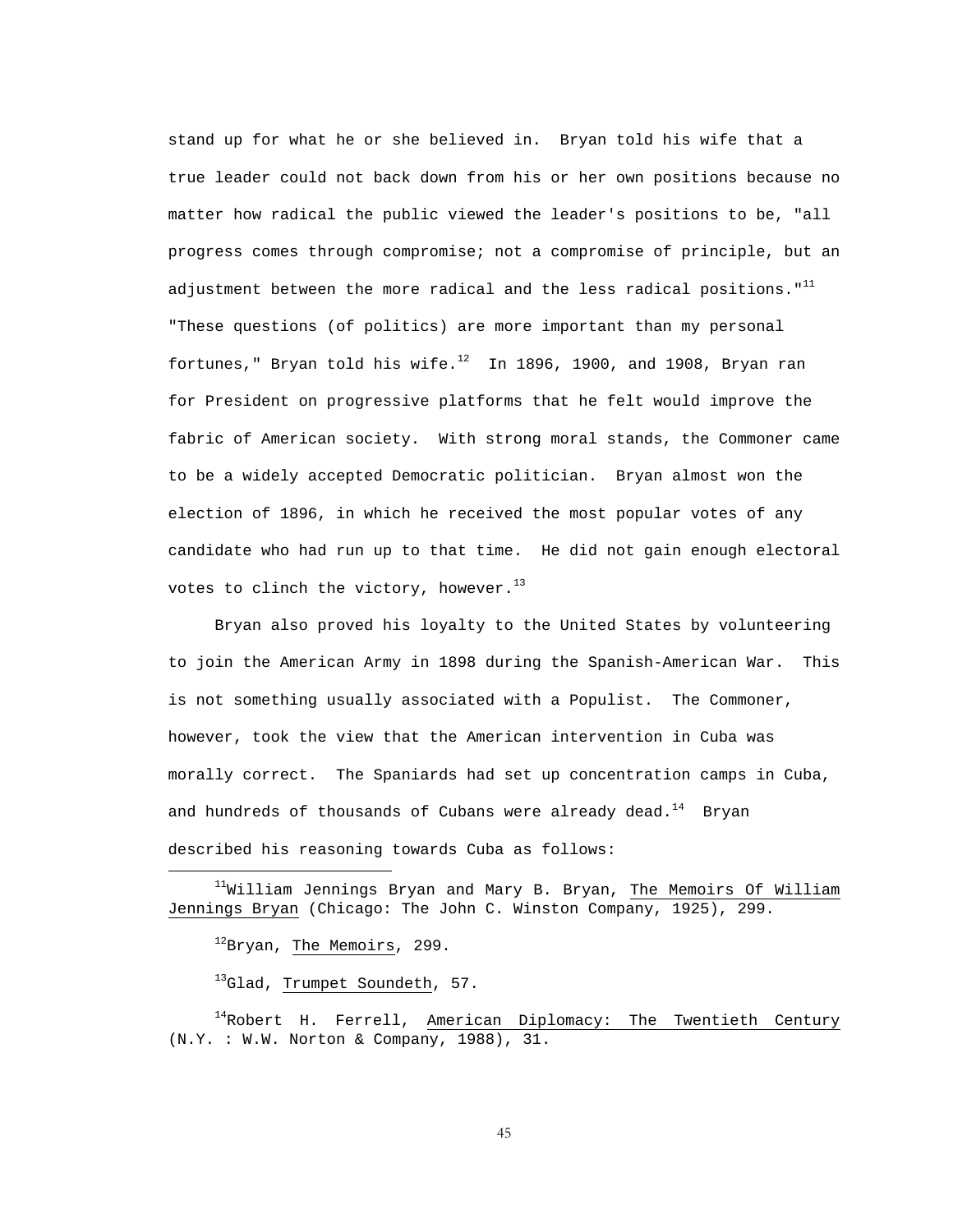The time for intervention has arrived. Humanity demands that we shall act. Cuba lies within sight of our shores and the sufferings of her people cannot be ignored unless we, as a nation, have become so engrossed in money making as to be indifferent to distress... Responsibility sometimes leads a nation, as well as an individual, into danger. $^{15}$ 

The former Representative from Nebraska applied for a military commission directly to President McKinley. On July 13, 1898, he became colonel of the Third Nebraska Regiment, United States Volunteers.<sup>16</sup>

 By the time the regiment was trained and sent to Florida, however, the war was almost over. Bryan never became involved in the actual fighting. While in Florida, the Commoner declared that his regiment: "volunteered to break the yoke of Spain in Cuba, and for nothing else. They did not volunteer to attempt to subjugate other peoples, or establish United States sovereignty elsewhere." $17$  Even at this early point in his career, the Commoner was very much against American imperialism. Two years later, he ran for President on a Democratic platform with a plank against American annexation of Cuba and the Philippines.<sup>18</sup>

## **Bryan Rejects Deep Incursions into Caribbean Nations Prior to Secretary of State Position**

Bryan's crusade against imperialism continued throughout the first

15David D. Anderson, William Jennings Bryan (Boston: G.K. Hall & Co., 1981), 99.

16Anderson, William Jennings Bryan, 100.

 $17$ Ibid.

i

<sup>18</sup>Glad, Trumpet Soundeth, 77.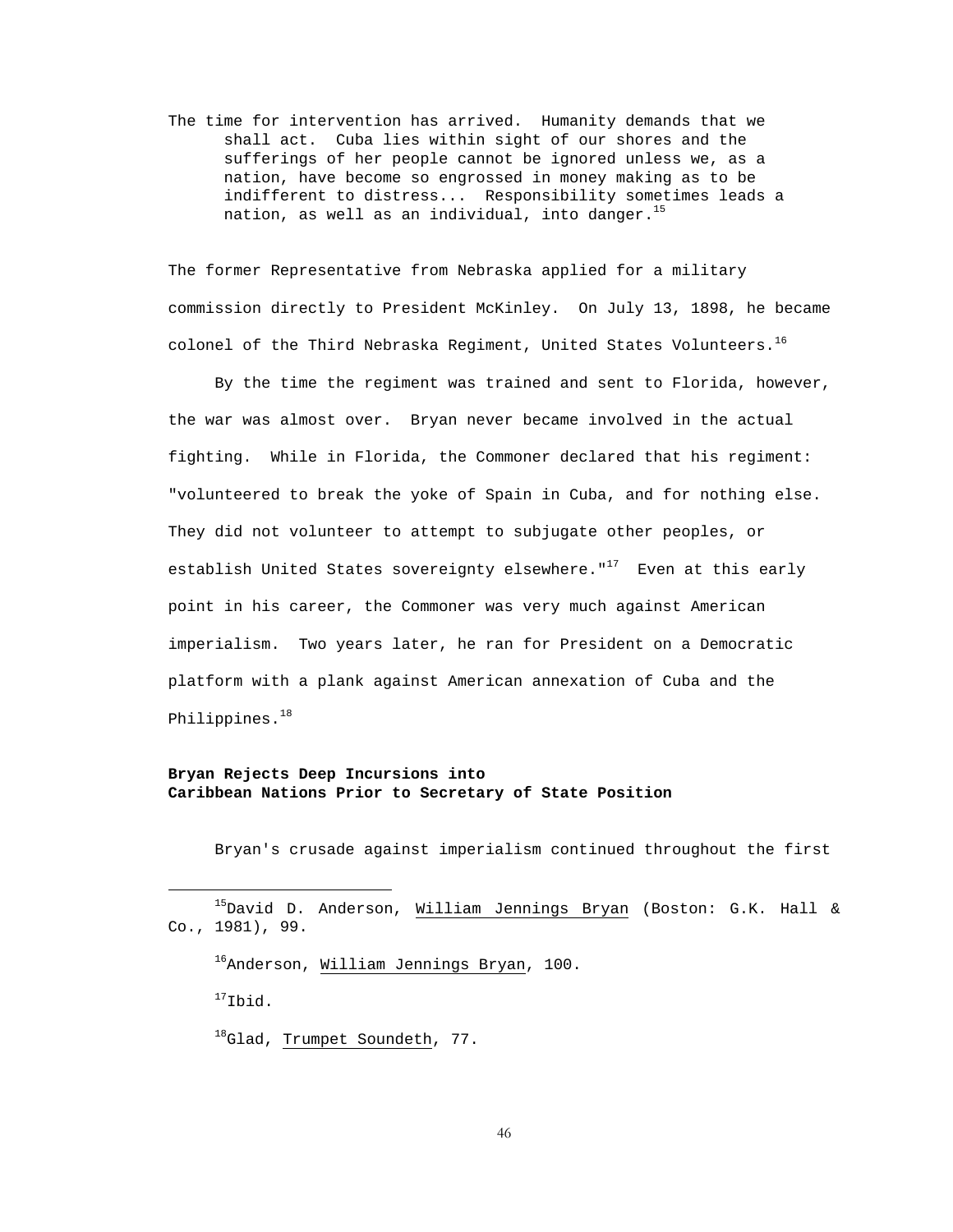decade of the 1900's. During the Roosevelt administration, the Commoner fought against the inclusion of the Platt Amendment into a treaty with Cuba. The Platt Amendment stated that the U.S. had the right to intervene in Cuba to preserve independence and law and order whenever America felt it was necessary. The amendment also stated that the Cubans were not to let their national debt exceed the amount of revenue collected by the government each year. From these two principles, it appeared Cuba had little sovereignty of its own. Lastly, the amendment said that the United States could develop coaling stations in Cuba. Bryan announced that the Platt Amendment was a "scheme of injustice" that would humiliate the Cubans worse than the English had humiliated the Boers.<sup>19</sup> The Great Commoner said he hoped Cuba would hold the Republican party solely responsible for the horrible deed.

 Bryan also fought against Theodore Roosevelt's "Big Stick" diplomacy. In 1906, he addressed a gathering at Madison Square Garden, saying that the American Navy should no longer be used to collect debts for American bankers.<sup>20</sup> The previous year, President Roosevelt had taken over the customs houses of the Dominican Republic after European bondholders began to call for forceable intervention in the country to collect their debts. In 1903, President Roosevelt had also sent American naval vessels into the vicinity of Puerto Rico after the Germans, British, and Italians sent gunboats to Venezuala to blockade ports there. The three countries were concerned about debts that the

 $^{20}$ Ibid., 201.

i

19Adler, "Caribbean Penetration," 200.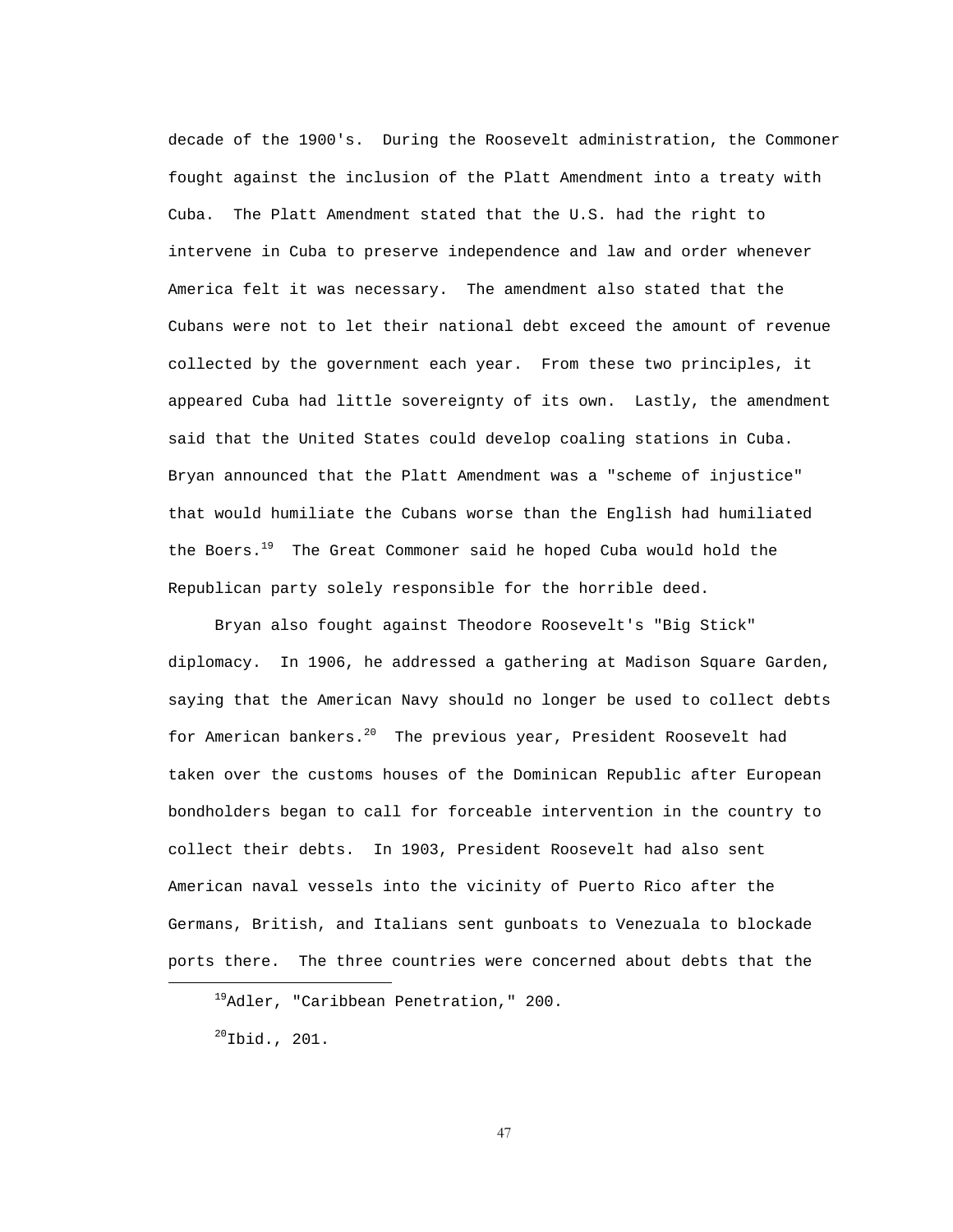Venezualans were refusing to pay. Roosevelt claimed that he sent ships to Puerto Rico to prevent the foriegn powers from seizing land in Venezuala, however, and not to collect debts. Nonetheless, the Commoner had come to the conclusion that Roosevelt's use of the Navy was a violation of the sovereignty of other nations. In essence, it was forced capitulation. In 1910, Bryan repeated his demand about the Navy, adding that: "as we do not imprison people for debt in this country, we will not man battleships and kill people because they owe people in this country. $"^{21}$ 

 Within Bryan's views on foreign policy prior to his appointment as Secretary of State, therefore, anti-imperialism can be seen. Not only that, but a certain moral tone can be heard within his pronouncements. The Great Commoner did not believe that a peaceful and democratic nation like the United States should violate the sovereignty of other nations. This is probably why the idea has been spread that Bryan was a missionary isolationist. He was simultaneously trying to make America a moral example for the world through progressive reform, after all.

 After the Commoner's appointment to the Secretary of State position, however, a very different picture of Bryan emerges. The Commoner repeatedly intervened in the affairs of Latin American countries, even to the point of using America's military. The real world turned out to be a far more complex place than Bryan realized during his political career of the early 1900's. As a solution, Bryan turned to a traditional view of American foreign relations based on the

i

 $^{21}$ Thid.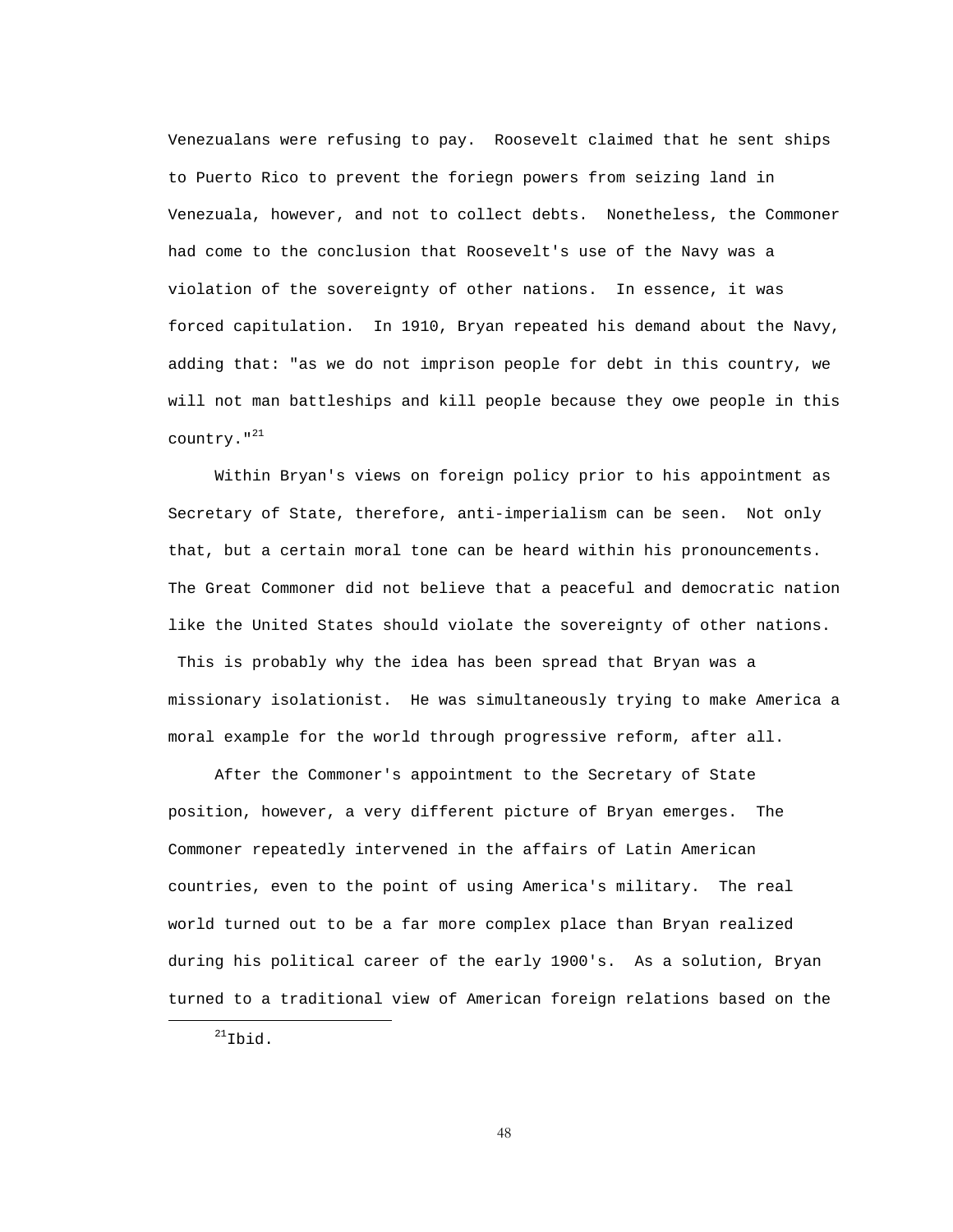Monroe Doctrine. He had been leaning on the doctrine as a guide to foreign policy since the turn of the century, but now used it to justify his own interventionist policies. The Commoner's view of diplomacy, in fact, turned out to be quite similar to the view Henry Cabbot Lodge espoused in his fight against American participation in the League of Nations. America was to protect Latin American countries from European domination, and maintain its distance from the quarrels of Europe.

 When Bryan took office on March 4, 1913, he was inexperienced in foreign policy. Although he had spent many years announcing his views on American foreign policy, the Commoner himself had never been in any position to conduct foreign relations. Essentially, he was an ex-Representative from the state of Nebraska who had failed three times to win the presidency of the United States. In 1912, however, Woodrow Wilson succeeded in winning the presidency on a progressive platform. Bryan had played a key supportive role for Wilson in the Democratic primaries, even though many Democratic Congressmen had suggested that Bryan himself should run for President. $^{22}$  In return from Wilson, and for his long leadership of the party, Bryan received an appointment as Secretary of State.

### **Latin America Turns Out More Complex Than Expected**

i

 In early 1913, Bryan quickly learned that Latin America was not as easily understood as he had once supposed. In Mexico, he and Wilson were faced with the problem of whether or not to recognize dictator

 $^{22}$ Wayne C. Williams, William Jennings Bryan (New York: G.P. Putnam's Sons, 1936), 335.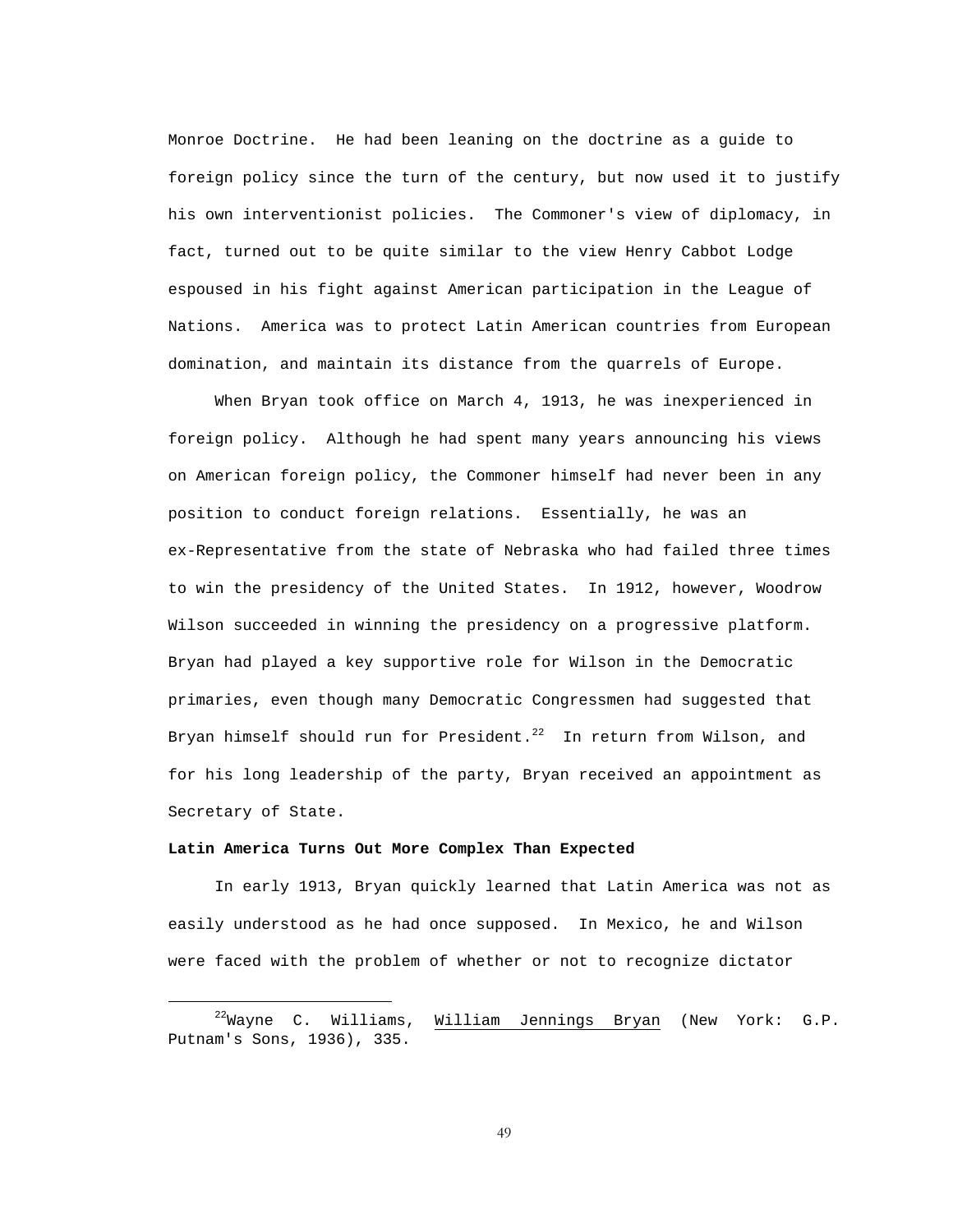Victoriano Huerta, a general who had murdered the previous President and Vice President of the republic and was currently endangering American property. In Haiti, the government owed various creditors about 24 million dollars. This was not a large sum unless it is considered that between 1885 and 1911, ten of the eleven presidents of Haiti were killed or overthrown. In the Dominican Republic, a series of revolutions had occurred by 1913, resulting in American attempts to create stable democratic government there by controlling the nation's customs services. Lastly, in Nicaragua, President Taft had propped up a friendly democratic government during the previous administration with American marines. Democrats in the Senate, however, were angry with Taft for having failed to ask Congress if he could use the marines. When Bryan took office, therefore, the issue of a treaty with the Nicaraguans remained unresolved.

 The situation in Latin America was unstable. Bryan and the State Department began to fear the instability because they realized that the opening of the Panama Canal meant America had large commercial interests in the area. $^{23}$  The canal was also viewed by the State Department as vital for America's defense. The U.S. Navy no longer had to sail around the horn of South America to transfer from the East to the West Coast of the United States, but could take a short-cut that made the trip thousands of miles shorter. The Caribbean quickly became an area in which stability became very important for the United States. With all of the problems in Latin America in 1913, however, stability was sure to

<sup>23</sup>Adler, "Caribbean Penetration," 203.

i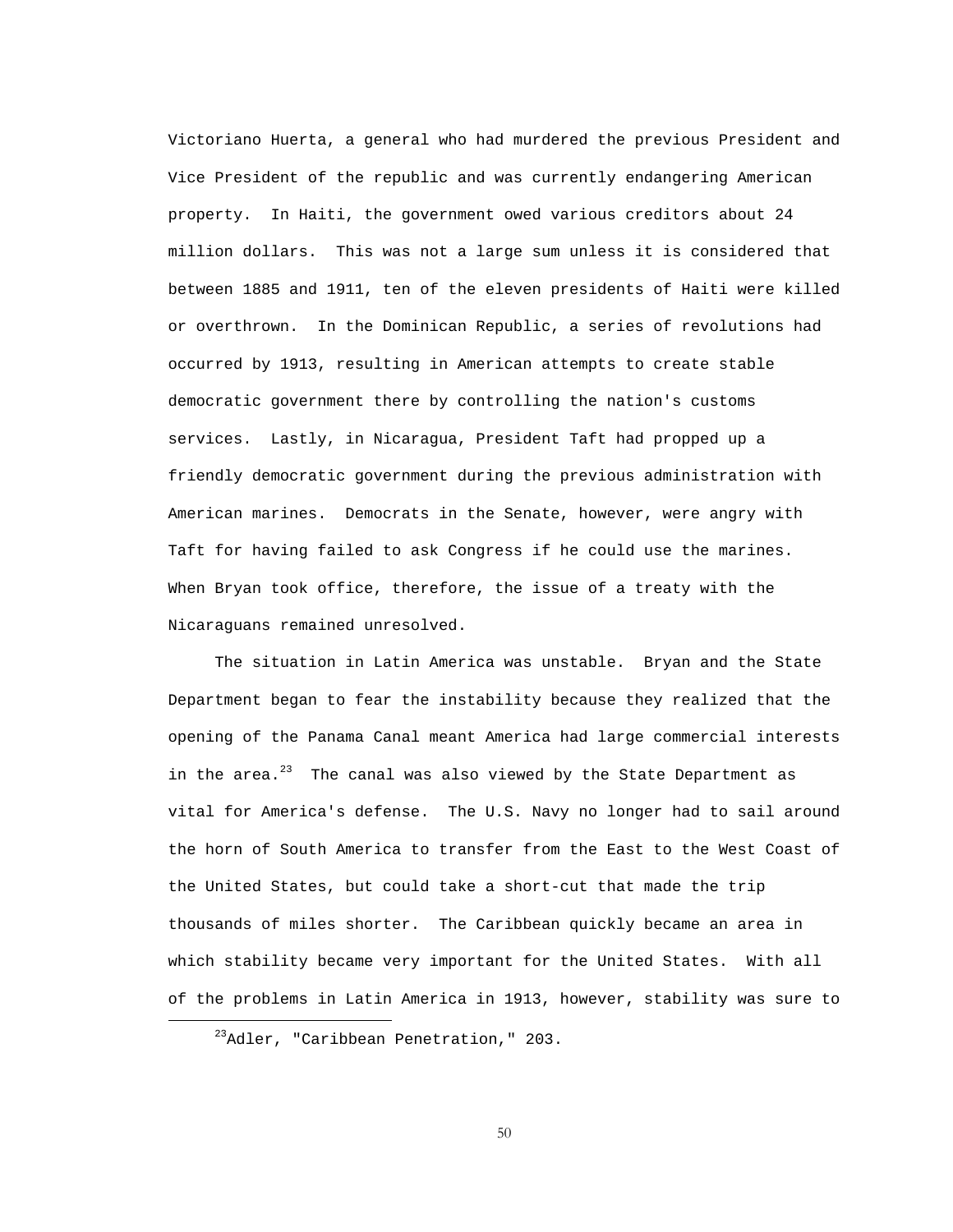be a difficult task for the State Department to achieve. The situation seemed more suited to a policy of realpolitik than the idealistic foreign policy that had been espoused during Wilson's campaign.

 Nevertheless, Wilson and Bryan started out their policy towards Latin America with an announcement that resembled the idealism brought forth in the election of 1912. Five days after his inauguration, President Wilson read a prepared statement that said "cooperation is possible (with Latin American nations) only when supported at every turn by the orderly processes of government based upon law, not upon arbitrary or irregular force." $^{24}$  The statement was applied by Wilson to Mexico, where the President refused to recognize the government of General Huerta. Wilson also announced that the policy of nonrecognition would be applied to all other Latin American governments that subverted the liberties of their peoples. This was a major change in U.S. foreign policy, because America had always recognized the governments of other nations on a "de facto" basis before. $^{25}$ 

 Shortly after the announcement of this policy, however, Bryan began to try to think of ways in which he could realistically solve the stability problems in Latin America. It was obvious, after all, that simply cutting-off normal relations with despotic rulers would not solve America's security problem in the Caribbean. Bryan, as mentioned before, was also quite inexperienced with foreign relations. He turned

<sup>25</sup>Ferrell, American Diplomacy, 94.

i

 $2^4$ John M. Cooper, Jr., "An Irony Of Fate: Woodrow Wilson's Pre-World War I Diplomacy," Diplomatic History 3 (Fall 1979): 429.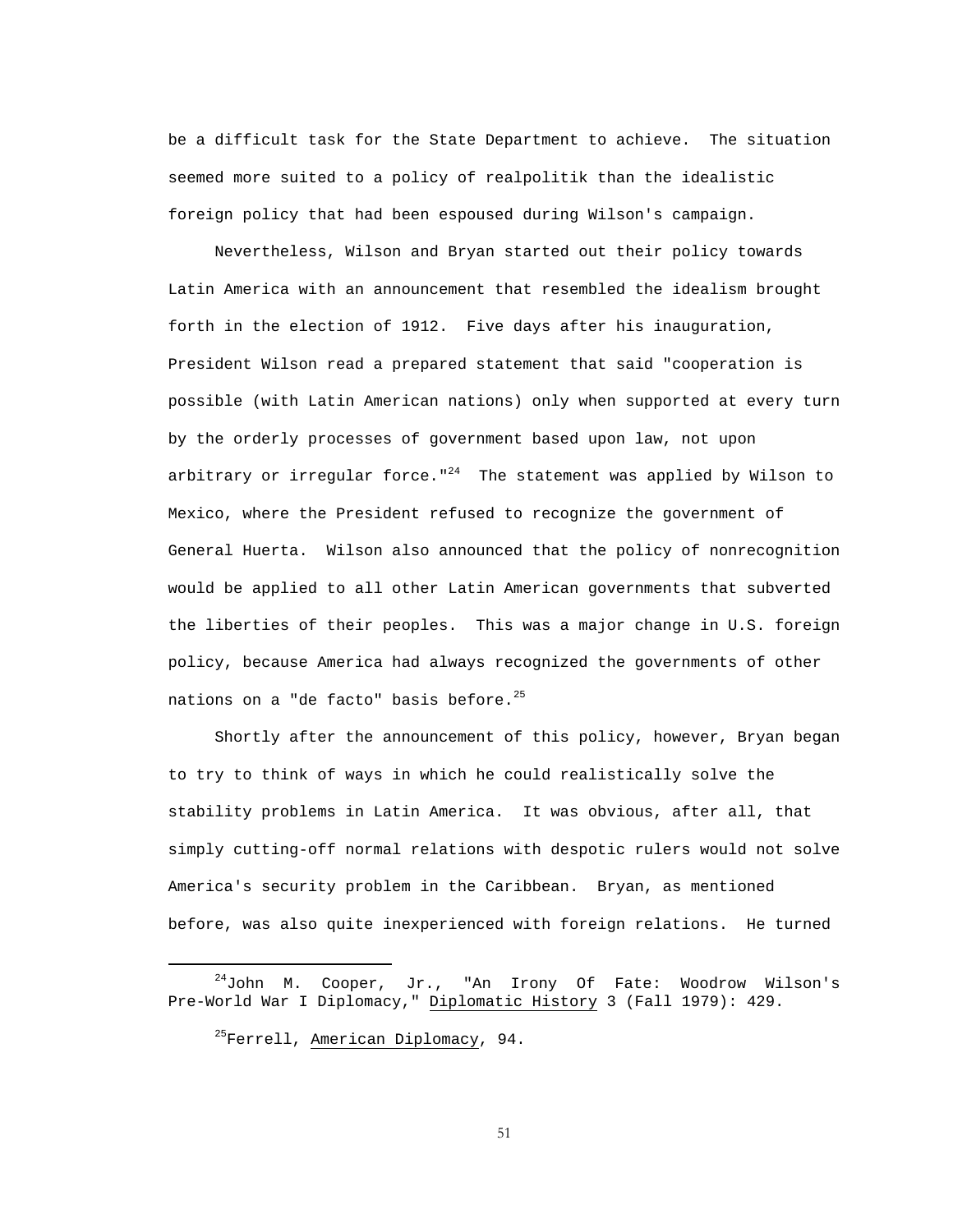to the Division of Latin American Affairs in the State Department for answers.<sup>26</sup> The Division of Latin American Affairs was devoted to the traditional, realistic principle of the protection of American interests abroad. The division also usually based its policy suggestions on the Monroe Doctrine, which included the goal of keeping the Europeans from establishing colonies in the Western Hemisphere.

 The administration of Theodore Roosevelt had expanded the Monroe Doctrine with the Roosevelt Corollary in 1904, thus giving the Wilson administration even more leeway to work with. The corollary said: Chronic wrongdoing, or an impotence which results in a general loosening of the ties of civilized society, may in America, as elsewhere, ultimately require intervention by some civilized nation, and in the Western Hemisphere the adherence of the United States to the Monroe Doctrine may force the United States, however reluctantly, in flagrant cases of such wrongdoing or impotence, to the exercise of an international police power. $27$ 

The United States, in other words, now claimed the right to intervene in the internal affairs of countries in the Western Hemisphere to prevent weakness that might result in a European takeover. Bryan, ironically, had once criticized this policy as being a violation of the sovereignty of other nations.<sup>28</sup> By 1913, he was trying to think of ways in which he could balance it with the idealism of the Wilson administration. The Monroe Doctrine and the Roosevelt Corollary were just the type of realistic policies Bryan needed to deal with instability in Latin America. i

<sup>&</sup>lt;sup>26</sup>Adler, "Caribbean Penetration," 203.

<sup>&</sup>lt;sup>27</sup>Ferrell, American Diplomacy, 82.

<sup>&</sup>lt;sup>28</sup>Adler, "Caribbean Penetration," 201.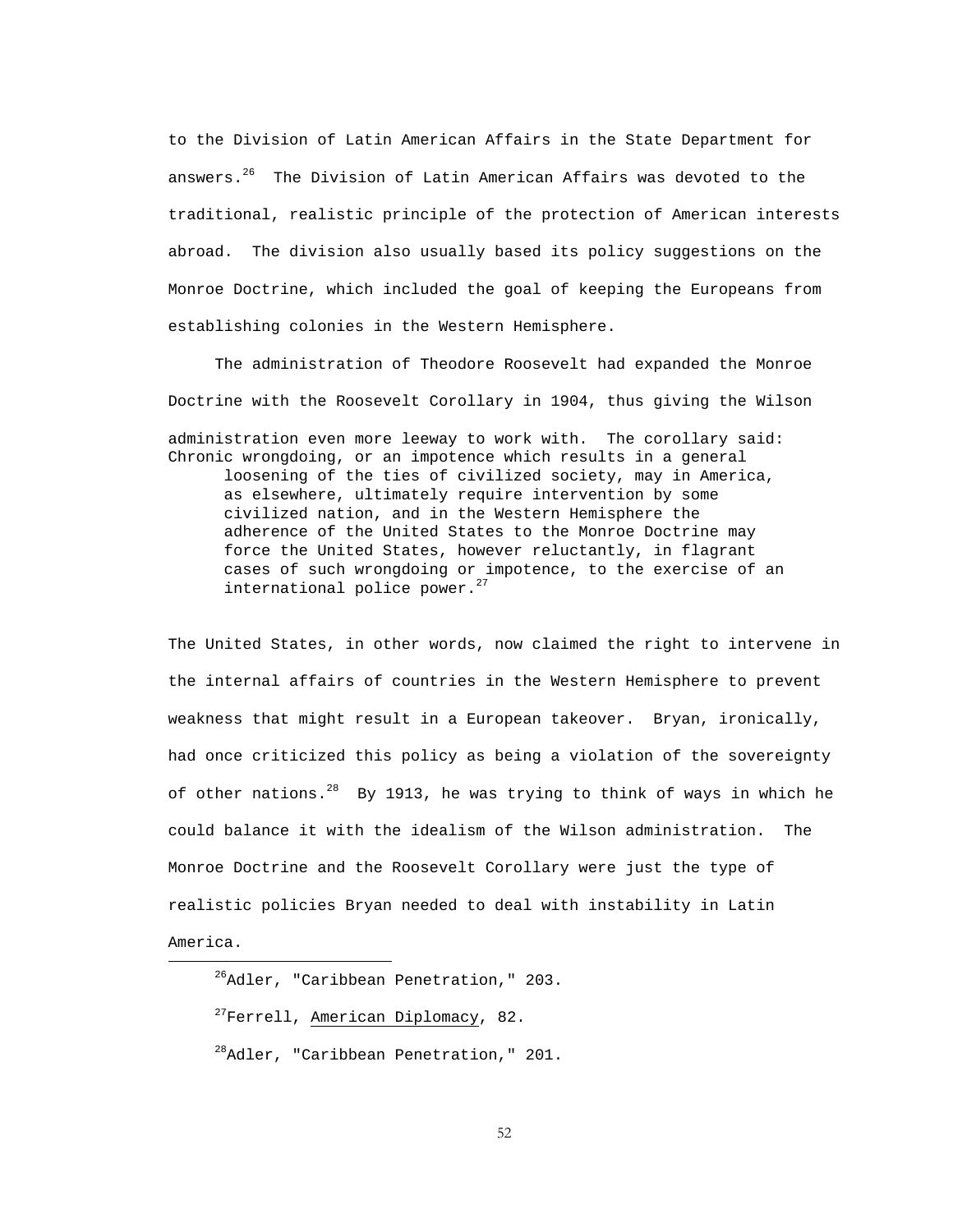## **Bryan Covers Financial Bets in Latin America With the Monroe Doctrine**

 On October 28, 1913, the Secretary of State wrote a letter to the President in which he said that he had found a new way in which the Monroe Doctrine could be applied. The letter gave an idealistic interpretation of the Monroe Doctrine. The Secretary said: A new necessity for the application of the principle has arisen, and the application is entirely in keeping with the spirit of the doctrine and carries out the real purpose of that doctrine. The right of American republics to work out their own destiny along lines consistent with the spirit of popular government, is just as much menaced today by foreign financial interests as it was years ago by the political aspirations of foreign governments. If the people of an American republic are left free to their own interests, no despot can long keep them in subjection; but when a local despot is held in authority by powerful financial interests, and is furnished money for the employment of soldiers, the people are as helpless as if a foreign army had landed on their shores. This, we have reason to believe, is the situation in Mexico, and I cannot see that our obligation is any less now than it was then. We must protect the people of these republics in their right to attend to their own business, free from external coercion, no matter what form that external coercion may take."<sup>29</sup>

 Bryan had again expanded the Monroe Doctrine, just as the Roosevelt administration had done. The doctrine was to be employed not only to prevent European political pressure and conquest as in the past, but to prevent European financial "coercion" as well. Roosevelt had created the corollary in 1904 to prevent European bond holders from invading the Dominican Republic. He had even taken over the customs houses of the Dominican Republic to collect debts for European and American financiers. There was a real difference between the policies of

i

 $^{29}$ Bryan, The Memoirs, 360.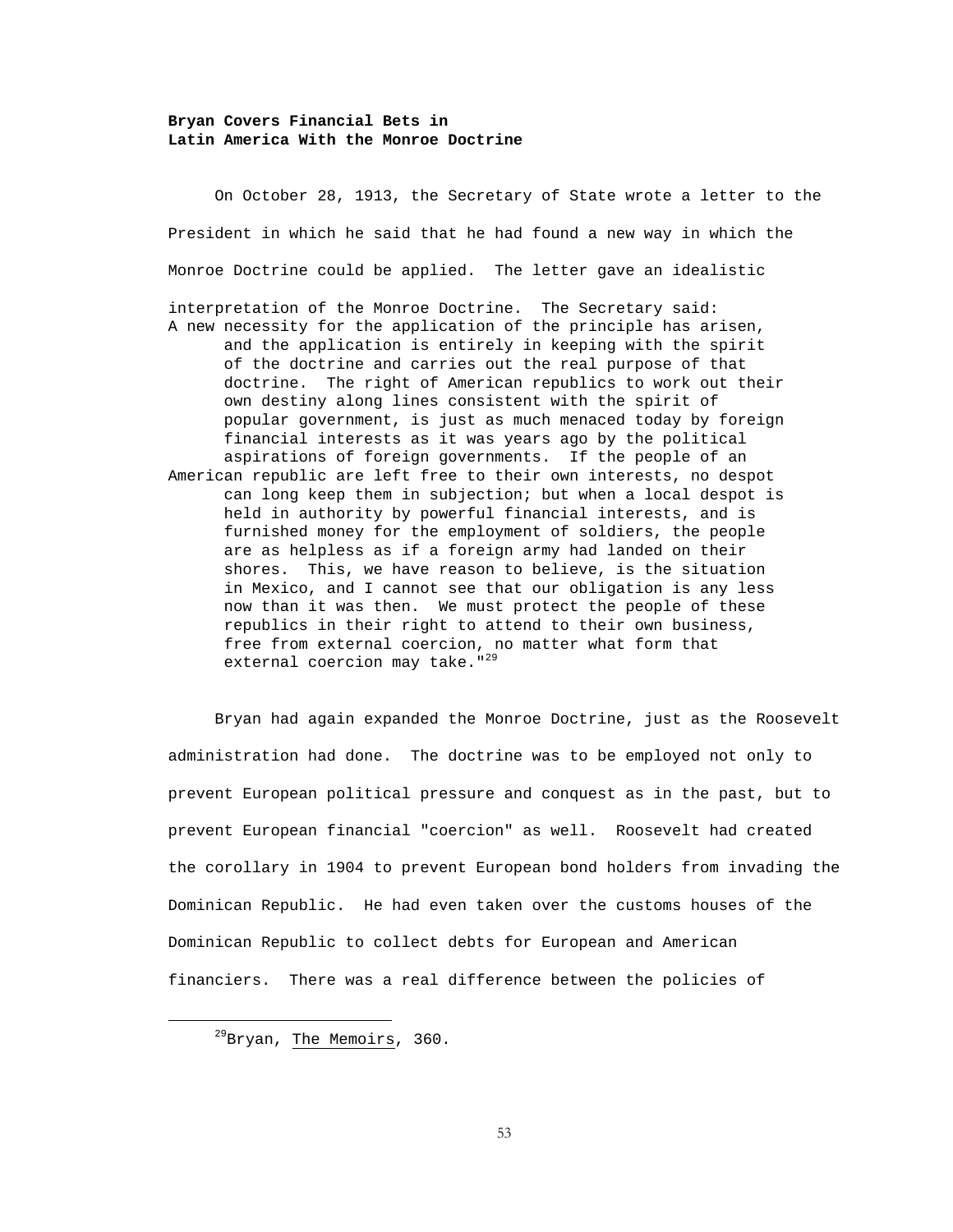Roosevelt and Bryan, however. President Roosevelt was primarily focused on preventing invasion. The Roosevelt Corollary was largely a reactive policy in this regard -- it did not attempt to prevent financial problems in Latin America, but tried to remedy them after they had already developed. The Commoner wanted to take the corollary and the Doctrine a step further by creating a loan program to keep European financiers out of the Americas in the first place (see text below). He created a proactive plan to prevent European financial pressures from affecting Latin America.

 Bryan's trust in the Monroe Doctrine was not surprising, as he had always been patriotic, and by 1913, the Monroe Doctrine had become a fixed American tradition. Bryan, in fact, had never tried to prevent the establishment of U.S. coaling stations and naval bases in the Western Hemisphere as part of his anti-imperialism campaign, even during his most progressive years prior to becoming Secretary.<sup>30</sup> It is not clear, however, as to what degree Wilson accepted the expansion of the Monroe Doctrine. Wilson, for example, vetoed Bryan's idea for a loan program in Latin America.

 While studying the financial instability of Latin American countries, Bryan discovered that American and European bankers were demanding high interest rates on loans to those countries due to unusual risk, and then removing the risk by persuading the U.S. government to use its Navy to collect. $31$  American bankers, in other words, were

i

30Adler, "Caribbean Penetration," 204.

 $31$ Ibid., 208.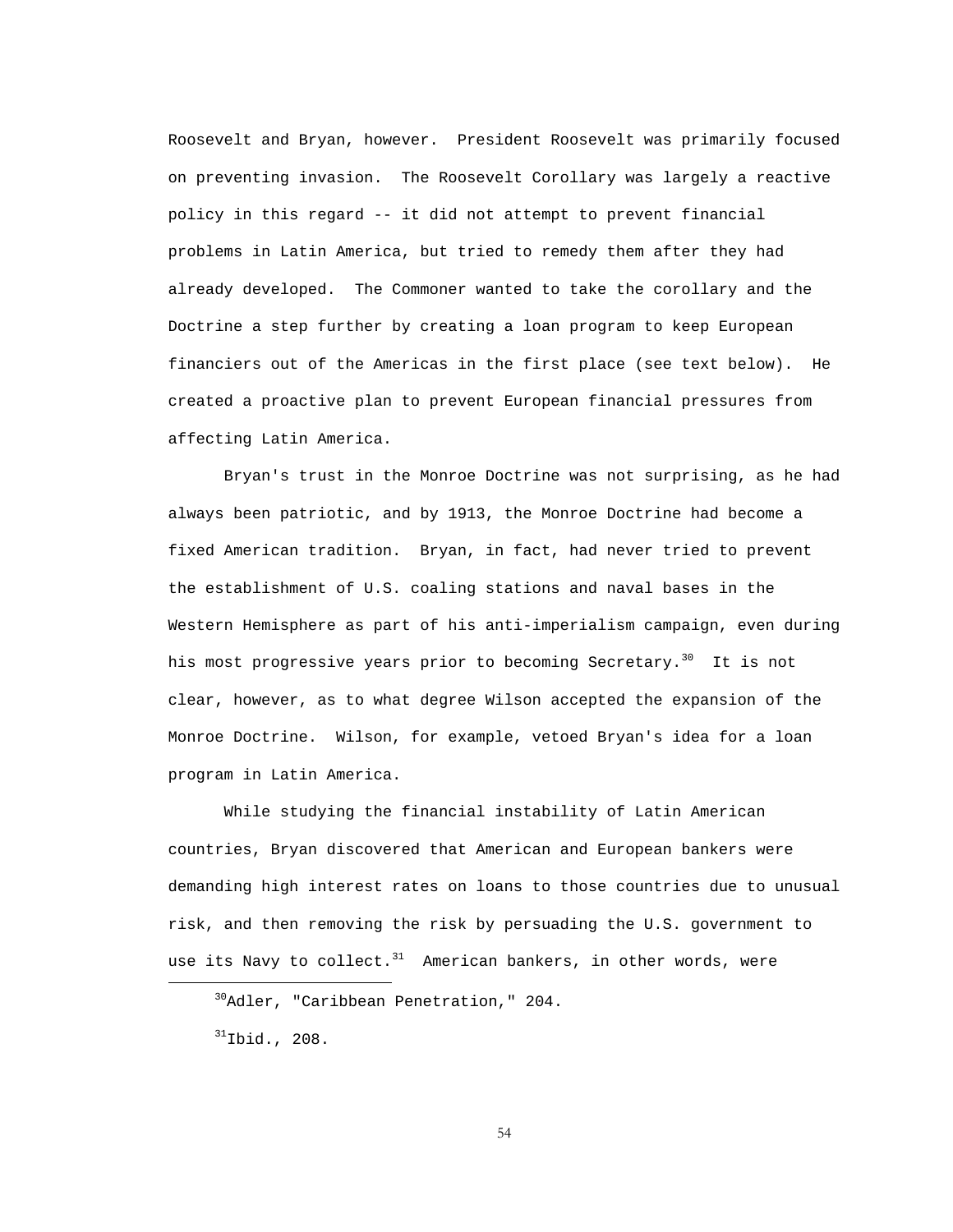adding to the financial instability of Latin American nations by charging unnecessarily high interest rates. The Commoner decided to remedy the situation by providing a "modern example of the Good Samaritan" to Latin American countries. This would hopefully draw the countries closer to the U.S. and away from Europe.  $32$ 

 Bryan's plan stated that Latin American nations were being essentially forced to pay five to six percent interest on loans to European and American banks because no other loans of adequate size were available on the market. To remedy the situation, the Commoner proposed that the United States government should "loan" the countries its own credit by selling them bonds that would draw four and a half percent interest, one and a half percent more than regular U.S. bonds.<sup>33</sup> Furthermore, he added that the money the U.S. gained in the transaction would be deposited into a sinking fund. This fund, in a reasonable time and with compound interest, could be used to pay off the remainder of the debt of Latin American countries. If any money was left over, Bryan proposed that it would be used to develop the natural resources of the countries. The Commoner believed that this plan suited the Monroe Doctrine because it would increase American influence in Latin America. He also hoped the newfound influence could be used idealistically, to "prevent revolution, promote education, and advance stable and just self-government."<sup>34</sup>

 $32$ Ibid.

i

 $33$ Ibid.

 $34$ Ibid., 209.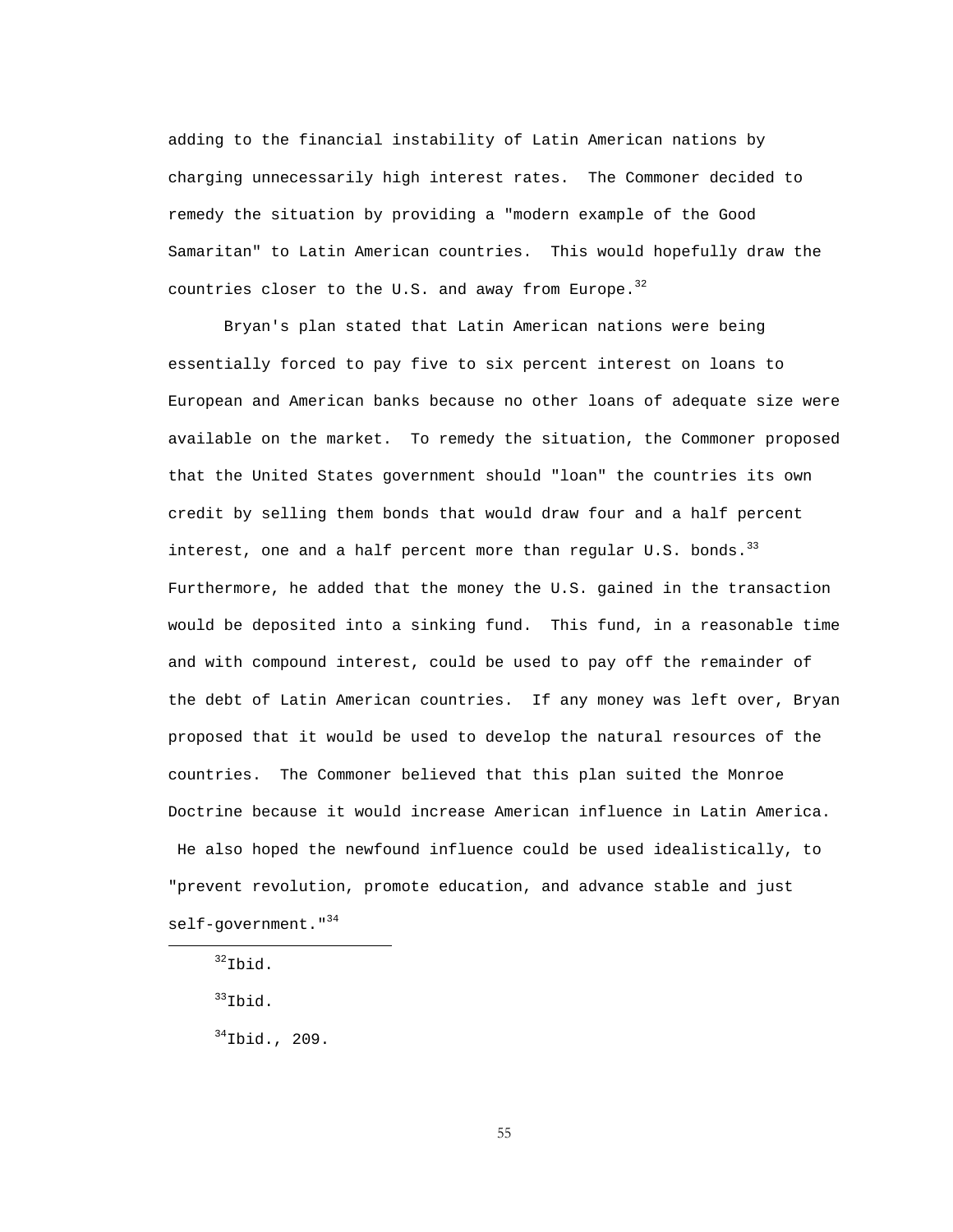Wilson, however, did not react enthusiastically to the plan. In fact, he remained silent on it for six months. Finally, in March 1914, Bryan decided to test Wilson on the subject. The Secretary proposed that the U.S. government make a direct loan to the government of Panama for the construction of a much needed railroad. Wilson was apprehensive about the loan, saying that it would strike the country "as a novel and radical proposal."<sup>35</sup> When Bryan asked the President about extending the new type of credit to other countries, Wilson responded with a veto of the entire plan. It is questionable, therefore, as to what degree, if any, Wilson wished to increase American financial influence in Latin American countries and lessen European financial influence. Perhaps this plan tended to lean too much towards the traditional American fear of Europeans for the President.

## **Large Military Intervention Advocated to Resolve Mexican Chaos**

 Outside of the question of loans, however, the President did appear to be returning to the use of the Monroe Doctrine and its new corollaries as a guide to Latin American relations. In Mexico, for example, Wilson chose to intervene militarily to prevent a German shipment of arms from reaching General Huerta.<sup>36</sup> On April 18, 1914, American marines went ashore to occupy the port of Veracruz. They were met, however, with more resistance than expected. Nineteen Americans were killed and 47 were wounded. By June of 1915, Secretary of State

<sup>36</sup>Ferrell, American Diplomacy, 95.

i

<sup>&</sup>lt;sup>35</sup>Louis W. Koenig, Bryan: <u>A Political Biography of William Jennings</u> Bryan (N.Y. : G.P. Putnam's Sons, 1971), 514.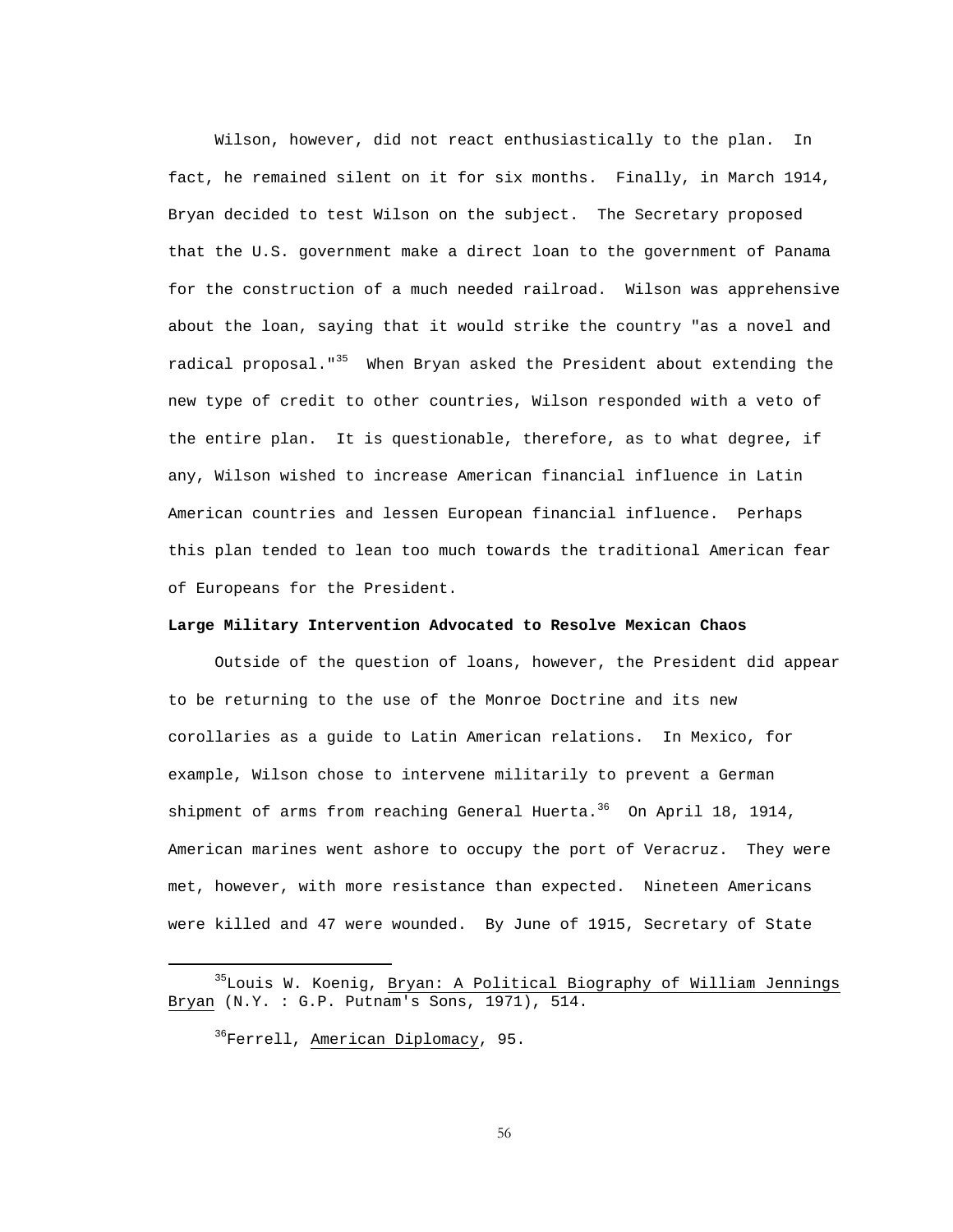Bryan, the avowed anti-imperialist, was advocating a large scale American military intervention in Mexico.<sup>37</sup>

 Regarding the Dominican Republic, the Great Commoner's attitudes were not much different. In that country, the United States had intervened in 1905 to prevent intervention by European governments seeking to protect bondholders.<sup>38</sup> By 1907, President Roosevelt had established a treaty with the Dominican Republic that gave American collectors control over the customs service of the country. For the next four years, the republic experienced a period of prosperity and stable government. In 1911, however, the nation's gains were destroyed when Santa Domingo's President was assassinated. President Taft sent in American troops to restore order and set up a provisional government. The provisional President, Jose Bordas Valdes, was seeking to establish himself as a permanent President during the Wilson administration when a revolt broke out.

## **No More Revolutions Will be Permitted**

 Secretary of State Bryan was outraged at both sides in the struggle. In July 1914, he received President Wilson's approval of a plan to send the U.S. Navy to bombard the island unless the factions agreed to a truce and fair democratic elections.<sup>39</sup> In October 1914, elections were held in Santa Domingo, but the Congress moved to impeach the new President. Bryan, however, made it clear that he would back the

37Clements, Missionary Isolationist, 94.

<sup>38</sup>Ferrell, American Diplomacy, 83.

i

<sup>39</sup>Clements, Missionary Isolationist, 83.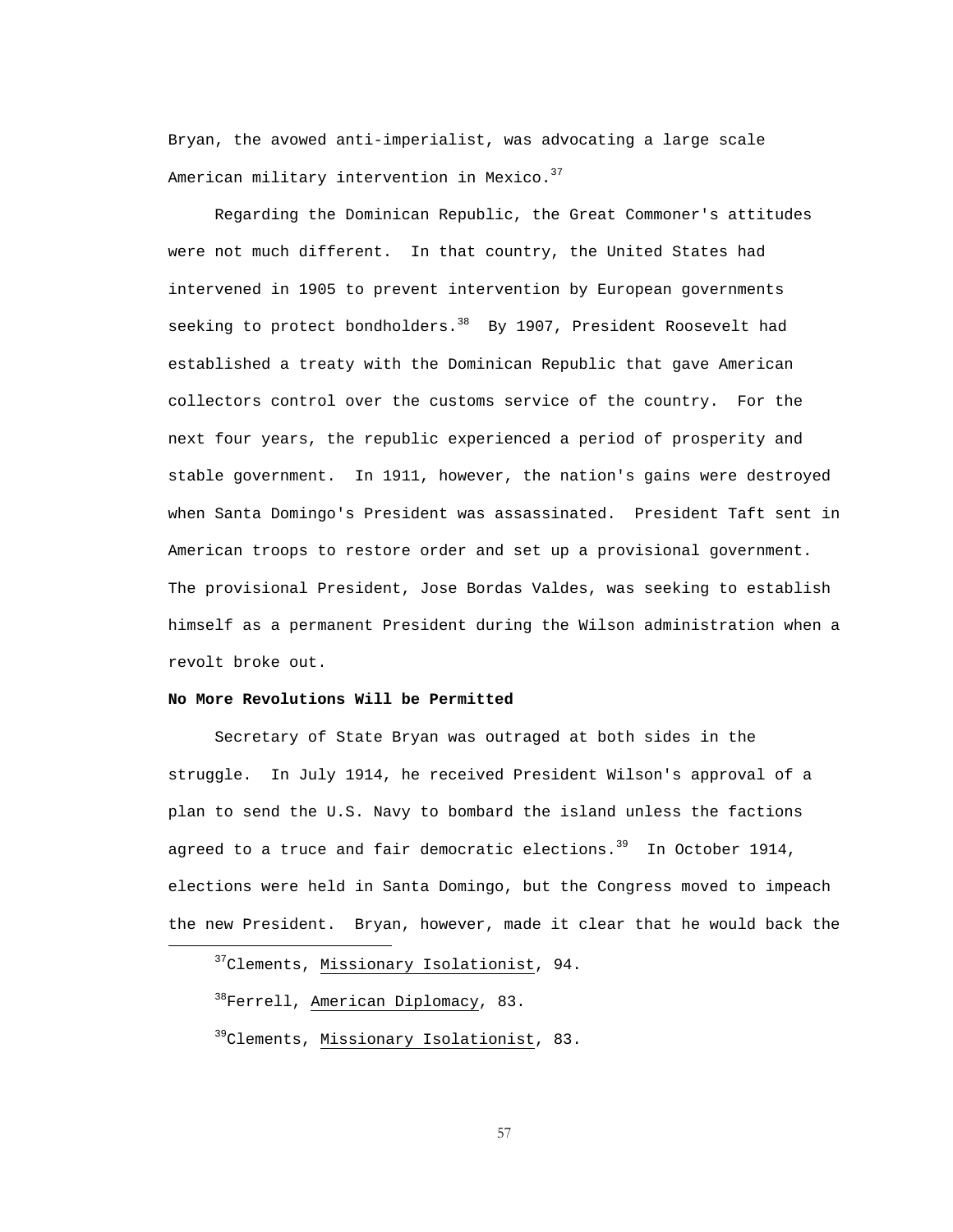new President to the fullest extent. "The election having been held and a Government chosen by the people having been established," the Secretary warned, "no more revolutions will be permitted." $40$ 

 Bryan also tried to follow his expanded Monroe Doctrine in Haiti. There, too, he wished to establish a stable democratic government so that European nations could not prop up a despotic ruler. Haiti owed European nations and the U.S. 24 million dollars by 1915.<sup>41</sup> Not only that, but between 1885 and 1911, ten of eleven presidents had either been killed or overthrown. Bryan and Wilson became alarmed at European intentions regarding Haiti in 1914, when France and Germany proposed the establishment of a joint customs receivership in Haiti with the United States. The President and the Secretary also had the fear that France or Germany might establish a naval base in Haiti, which could then be used to threaten the Panama Canal. $^{42}$  The Secretary of State, therefore, concluded that the United States "cannot consent to stand by and permit revolutionary conditions constantly to exist there." $43$ 

 Bryan recommended a plan to Wilson to establish American supervision of Haitian elections, American customs control, and a non-alignment pledge for the port of Mole Saint Nicolas, which Bryan wished to purchase for an American Naval base. $^{44}$  In February of 1915,

<sup>41</sup>Ferrell, American Diplomacy, 89.

 $42$ Ibid.

i

<sup>43</sup>Koenig, A Political Biography, 517.

44Clements, Missionary Isolationist, 89.

 $^{40}$ Ibid., 85.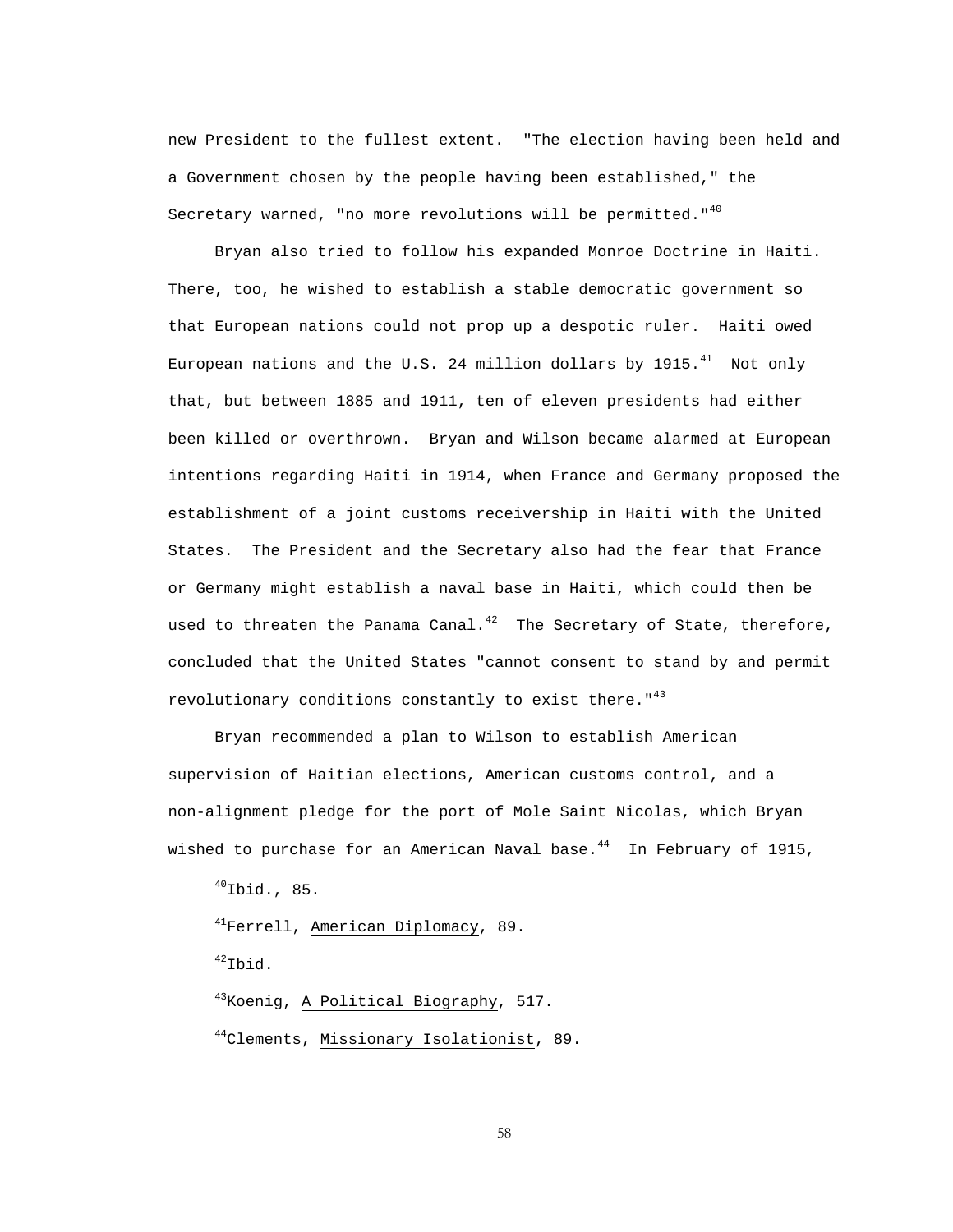Bryan sent an American commission to Haiti to supervise a general election there. Bryan also was on the verge of recommending an American military intervention that year after rumors had spread that France and Germany, although at war in Europe, planned a joint military action in Haiti.<sup>45</sup> On July 28, 1915, after Bryan had left office, his plan was carried out when American troops were landed in Haiti after a revolution began.

 In participating in relations with Latin America countries, therefore, Bryan had adopted what he considered to be the reliable and accepted tradition of the Monroe Doctrine. He had also expanded the doctrine by including in it the right of America to resist European financial influence in Latin America. Bryan's goal was not to annex Latin American countries, but instead to establish governments within those countries that were elected and supported by the people, not controlled by European-backed despots. This is why Wilson could make his now famous pledge in 1913 that "the United States will never again seek one additional foot of territory by conquest. " $46$  The promise by Wilson, however, did not discourage Bryan from establishing a treaty with Nicaragua that made it a virtual protectorate of the United States, true to Monroe Doctrine form.<sup>47</sup>

 Bryan's policies in Latin America do not indicate that the Secretary was a missionary isolationist. Instead, they indicate that

 $45$ Ibid.

i

 $46Bryan$ , The Memoirs, 364.

<sup>47</sup>Adler, "Caribbean Penetration," 213.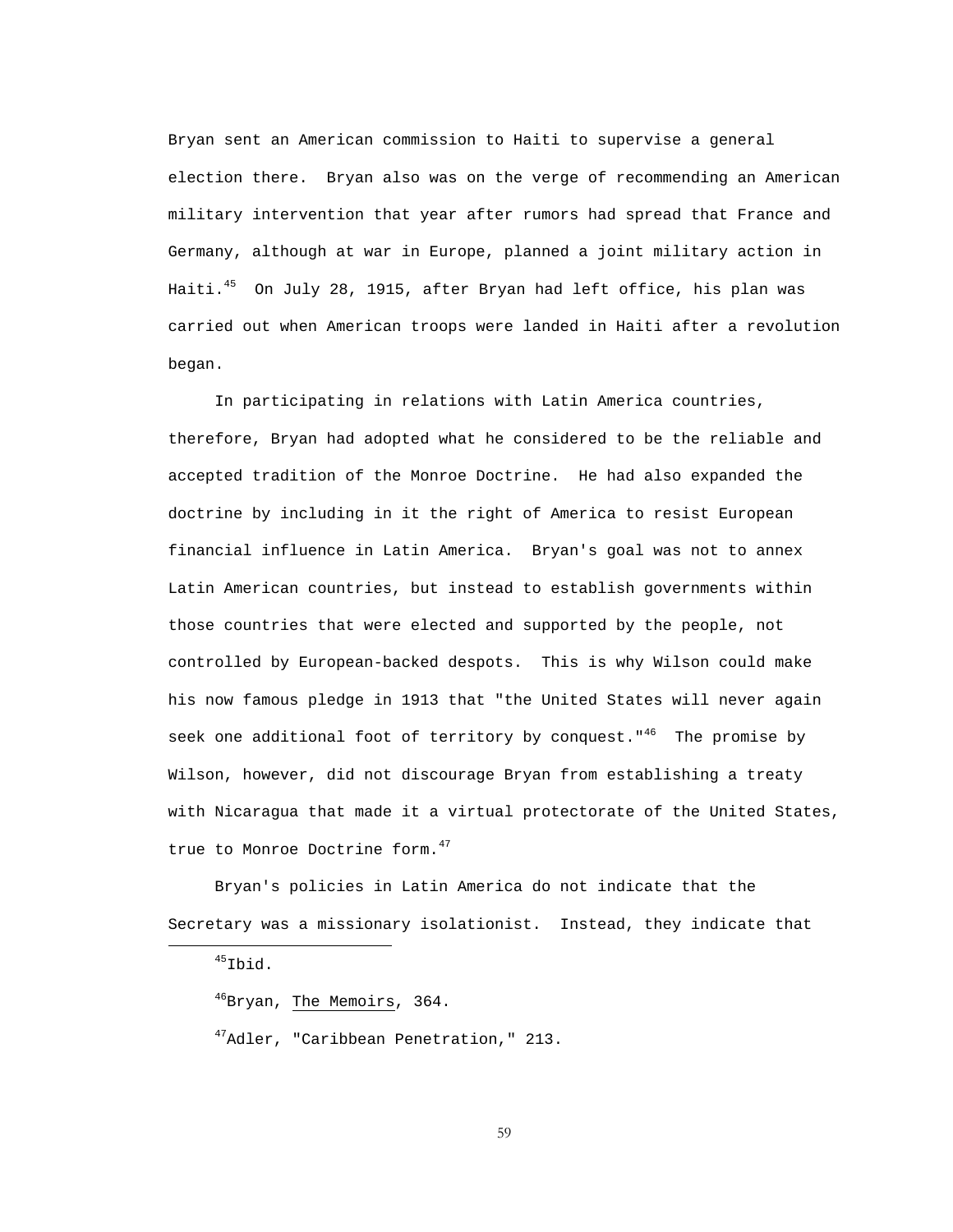Bryan was quite willing to become involved in the world's entanglements. The question remains, therefore, as to why the Secretary of State felt he had to resign when he realized that Wilson was following a course of action that would lead America into World War I? Again, it seems, the Monroe Doctrine is the answer. The Monroe Doctrine, after all, not only stated that America should not allow European nations to establish colonies in the Western Hemisphere, but also stated that America should avoid becoming involved in the quarrels of Europe.<sup>48</sup> President Wilson and Secretary Bryan, however, came to have a difference of opinion as to what constituted American involvement in World War I, and this

# disagreement led to Bryan's resignation. **Wilson Says America to Remain Neutral in Great War in "Thought as Well as Deed"**

 The disagreement between Bryan and Wilson centered around America's stance of neutrality in the Great War. President Wilson had stated that Americans should remain neutral "in thought as well as deed" at the beginning of the war. As the war progressed through its early stages in late 1914 and early 1915, however, Secretary Bryan came to feel that the U.S. government was not really following a policy of neutrality.<sup>49</sup> The government was permitting a heavy trade in arms to go on with Great Britain, while Germany could not participate in the trade. The British Navy was stopping American ships from transporting food and arms to

i

48Ferrell, American Diplomacy, 16.

 $^{49}$ John D. Passos, Mr. Wilson's War (Garden City, N.Y. : Doubleday & Company, Inc., 1962), 123.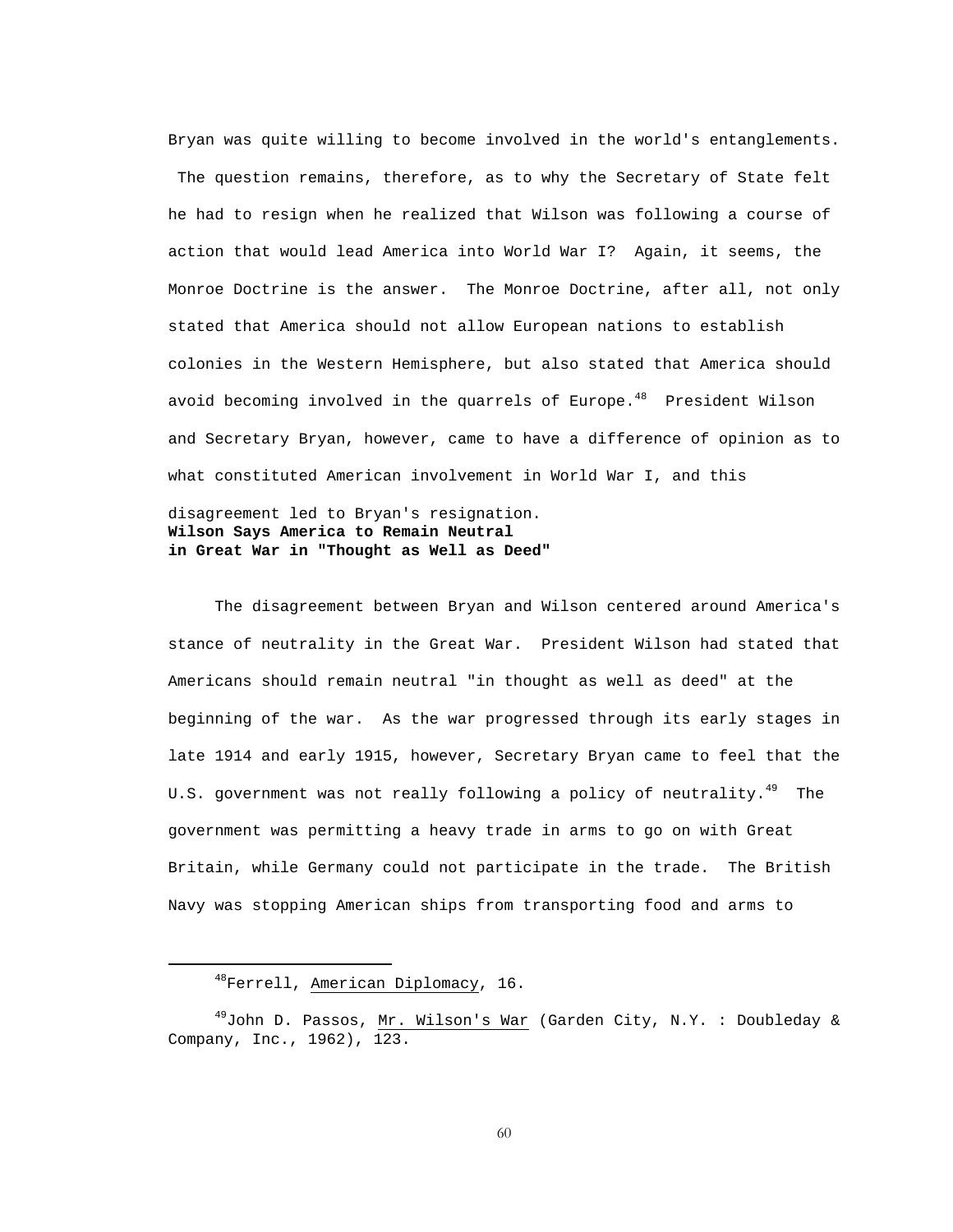Germany.<sup>50</sup> Bryan felt that this was a violation of American neutrality, and deserved official American protests. At first, Wilson was agreeable to such protests. As time went on, however, the German use of submarine warfare captured the President's attention, as well as that of the world. Wilson began insisting that stiff notes be sent to the Germans against submarine warfare, while postponing letters to the British about their violations of American neutrality. The Commoner believed such a policy showed bias towards the Allies, and might lead to war with the Germans. Eventually, Bryan resigned his Cabinet post over his belief that the United States was no longer truly acting as a neutral.

 In late 1914, the Commoner was permitted by Wilson to send protests to the British government regarding its blockade of American ships.<sup>51</sup> Bryan assigned State Department attornies to the task, and numerous letters were passed on to the British government on the subject. The Commoner was concerned not just with American trade rights, but with the impact that the blockade was having on civilians in Germany. He feared that if the blockade was kept up, starvation might eventually set in.<sup>52</sup> At one point, Bryan wrote a letter to Wilson about this concern. "I feel myself more and more inclined in the opinion that the British position is without justification," he said. $53$  The Commoner mentioned in the letter that he had conducted inquiries with the German

51Koenig, A Political Biography, 537.

<sup>52</sup>Koenig, A Political Biography, 537.

 $53$ Ibid., 537.

i

50Bryan, The Memoirs, 395.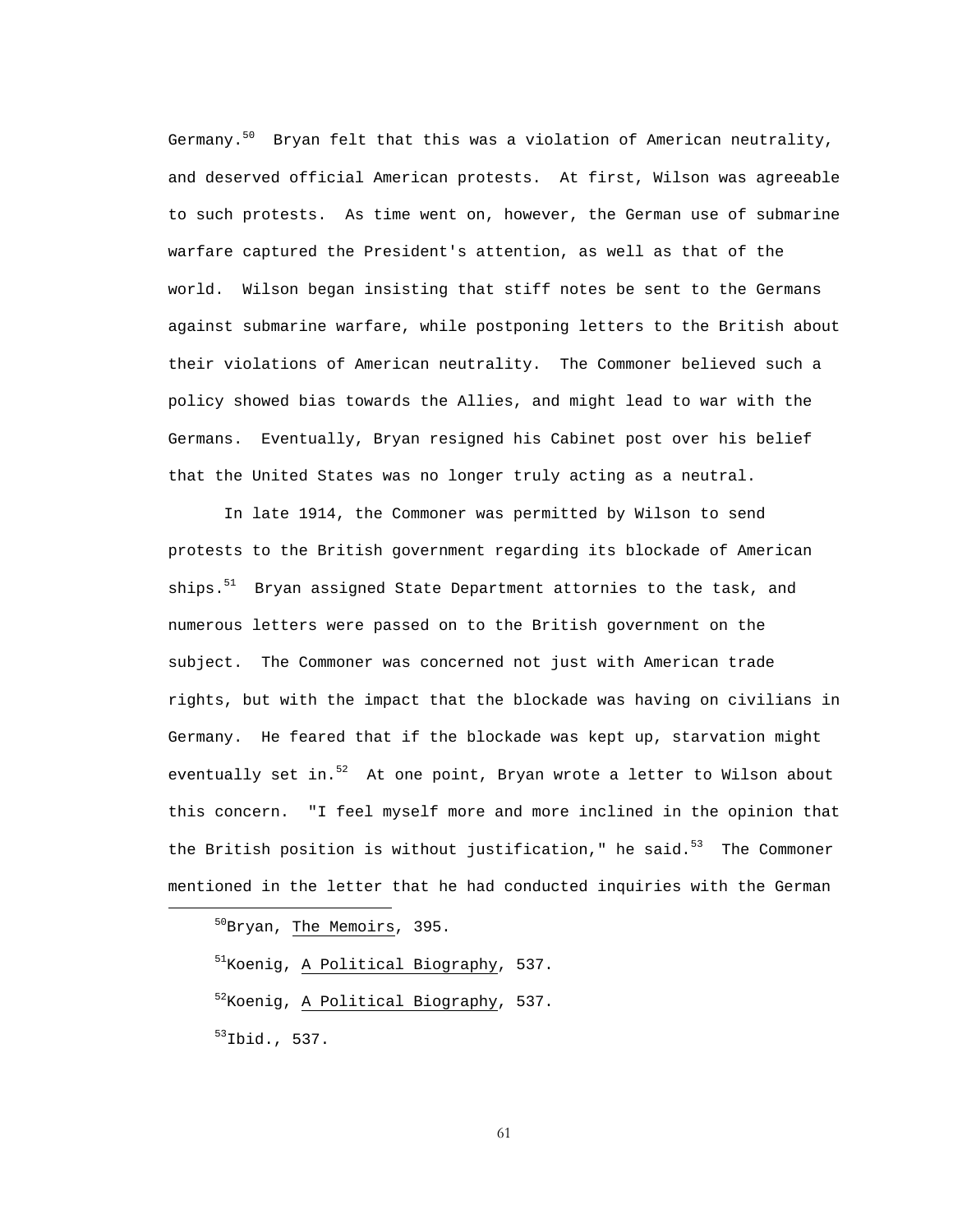government, which reported that food was becoming a problem. The German government, Bryan wrote, "is willing to give assurances that the food imported will not be taken by the government." $54$  The Germans also would let American organizations distribute the imported food. "This, it seems to me, takes away the British excuse...," Bryan said.

 The British reply to the protests of the U.S. government was simple and straightforward. Sir Edward Grey wrote a letter to American Ambassador Walter Hines Page that said, "The right to stop foodstuffs destined for the civil population must... be admitted if an effective 'cordon' controlling intercourse with the enemy is drawn, announced, and maintained."<sup>55</sup> Later in the letter, Grey added that preventing food from reaching a civilian population was "a natural and legitimate method of bringing pressure to bear on an enemy."

 On February 4, 1915, the Germans made a move which drew the ire of the American government. Germany announced that it would sink Allied merchant ships without warning in a war zone around the British Isles. The announcement contained a second statement that hit home with politicians in the United States. The Germans had discovered that the British were sometimes using neutral flags, including the flag of the United States, to disguise their ships against submarine attacks.<sup>56</sup> The note said that neutral ships would not be intentionally sunk, but added that since the British were sometimes using neutral flags to disguise

i

 $54$ Ibid., 537.

 $55$ Ibid., 538.

56Clements, Missionary Isolationist, 106-107.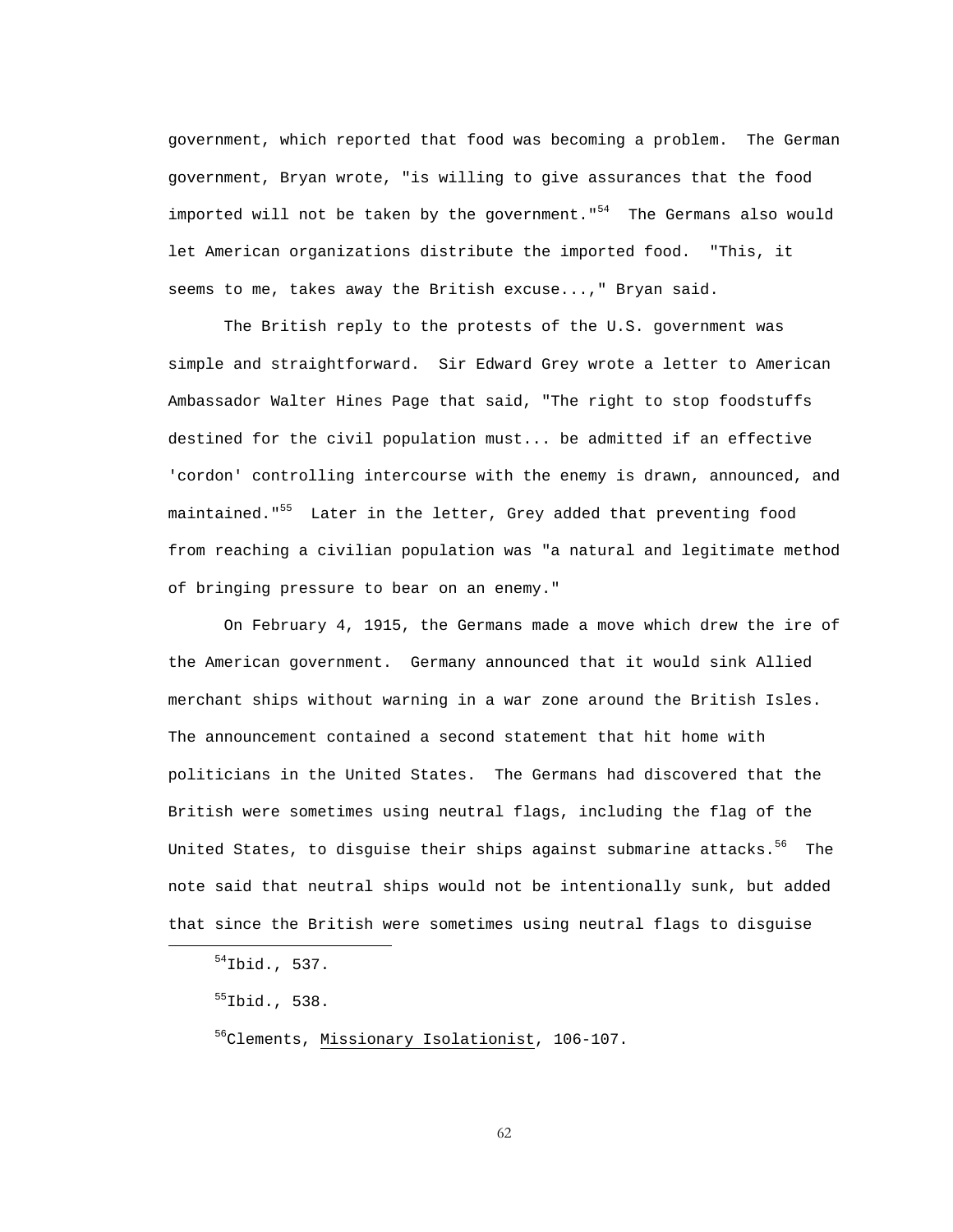their ships, it would be hard for submarine commanders to avoid mistakes. It was apparent to everyone in Washington that the German policy deserved a protest. U.S. ships could be lost. Bryan was in the American West on a speaking tour, and could not take part in the discussions regarding the reply.

 President Wilson asked one of Bryan's counselors at the State Department, Robert Lansing, to draft a letter to the German government.

 It stated that Germany would be held in "strict accountability" for any harm done to American ships or American citizens.<sup>57</sup> It also said the German proclamation was an "indefensible violation of neutral rights." For balance, a note was sent to Great Britain protesting the country's use of neutral flags to disguise British ships.<sup>58</sup> The letter did not address the British blockade of American ships bound for Germany, however, which was one of Bryan's great concerns. The Commoner was disappointed with the way the situation was handled while he was away. Bryan believed the language of the note to Germany was inflammatory, and that if German violations of American neutrality were to be protested, British violations should be addressed as well. The statesman did not want it to appear as if the United States was taking sides in the European conflict. After he resigned, the Commoner would write, "I submit the thought that the administration was lacking in neutrality - not in commission, but in omission; not the notes which were written, but the notes which were not written, threw the delicate machinery out

i

57Clements, Missionary Isolationist, 106.

58Clements, Missionary Isolationist, 106-107.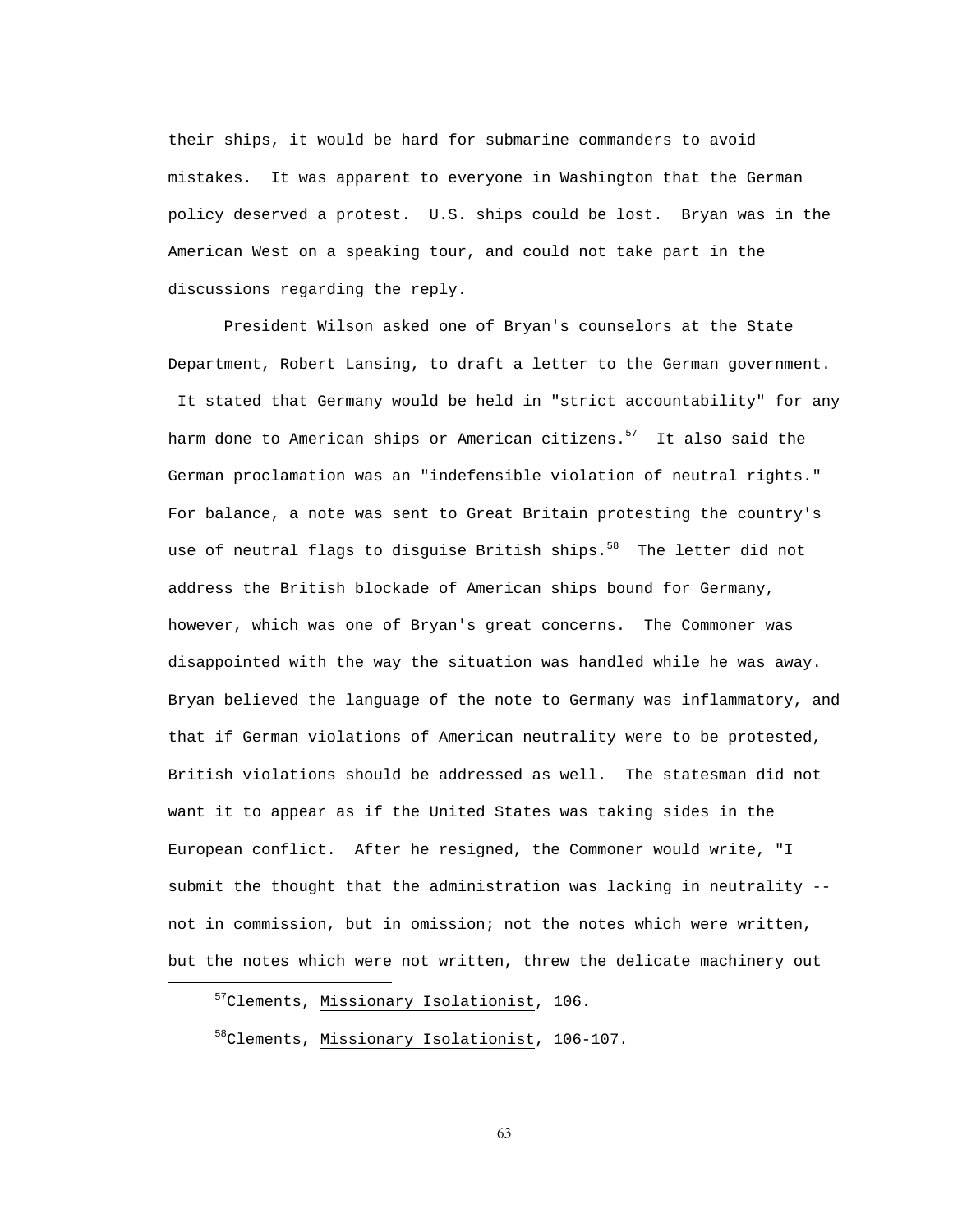of balance."59

 The sinking of the British passenger ship Falaba on March 28, 1915, brought the issue of neutrality to the forefront between Wilson and Bryan. An American engineer, Leon C. Thrasher, was killed in the catastrophe. Wilson believed that national interest required him to respond to the incident, and asked the State Department for suggestions on a reply.<sup>60</sup> Counselor Lansing said the sinking was a grave violation of international law. He recommended that the United States demand an apology for the act, payment for damages, and punishment for the submarine commander. He also pointed out that any note to the Germans would essentially have to be a condemnation of submarine warfare.<sup>61</sup> If the sneak attack on the Falaba was wrong, being a British ship and enemy of the Germans, then all submarine attacks were wrong. Lansing freely acknowledged that the letter could lead to war, but was willing to take the risk to protect American interests. $62$  The President seemed to agree with Lansing, although he was distressed by the thought of starting a major confrontation with Germany. $63$  Wilson had also dispatched a personal aide to Great Britain, Colonel Edward M. House, who was trying to draw interest for peace talks between Britain and Germany in the

i

 $63$ Ibid., 540.

59Koenig, A Political Biography, 539.

 $^{60}$ Clements, Missionary Isolationist, 107.

 ${}^{61}$ Ibid., 107.

 $62$ Koenig, A Political Biography, 540.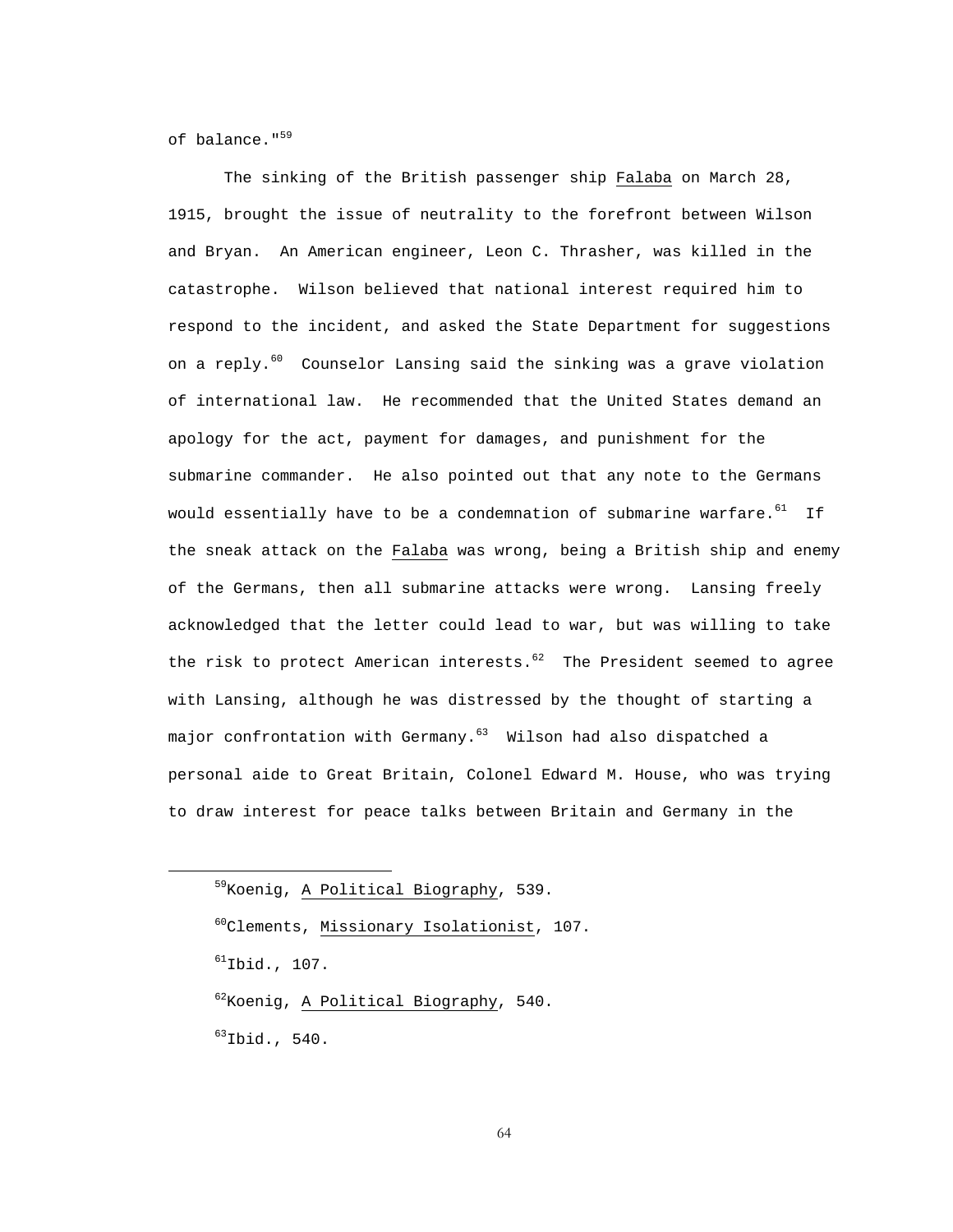first months of  $1915.^{64}$  The President wanted to give House every chance of success.

 The Commoner sought to avoid confrontation with Germany. He favored the legal argument of Chandler P. Anderson, a top-ranking adviser at the State Department and former counselor at the American embassy in London.<sup>65</sup> Anderson's view was that since Thrasher had been on a British ship when it went down, the incident did not involve any direct offense to the United States. The best the United States could hope for under international law was pecuniary damages. To these sentiments, Bryan added his own recommendation, which was that American citizens should be warned against traveling on belligerent ships. The Commoner wrote several letters to Wilson on the subject. One note said that any American who boarded a British ship, knowing the German methods of warfare, "stands in a different position from that occupied by one who suffers without any fault of his own."<sup>66</sup> Another letter asked whether any U.S. citizen should, "by putting his business above his regard for his country, assume for his own advantage unnecessary risks and thus involve his country in international complications? Are the rights and obligations of citizenship so one-sided that the government which represents all the people must bring the whole population into difficulty because of the citizen, instead of regarding his country's interests, thinks only of himself and of his interests?" The Commoner

i

 $64$ Ibid., 540.

 $65$ Ibid., 539.

 $<sup>66</sup>Ibid., 540.$ </sup>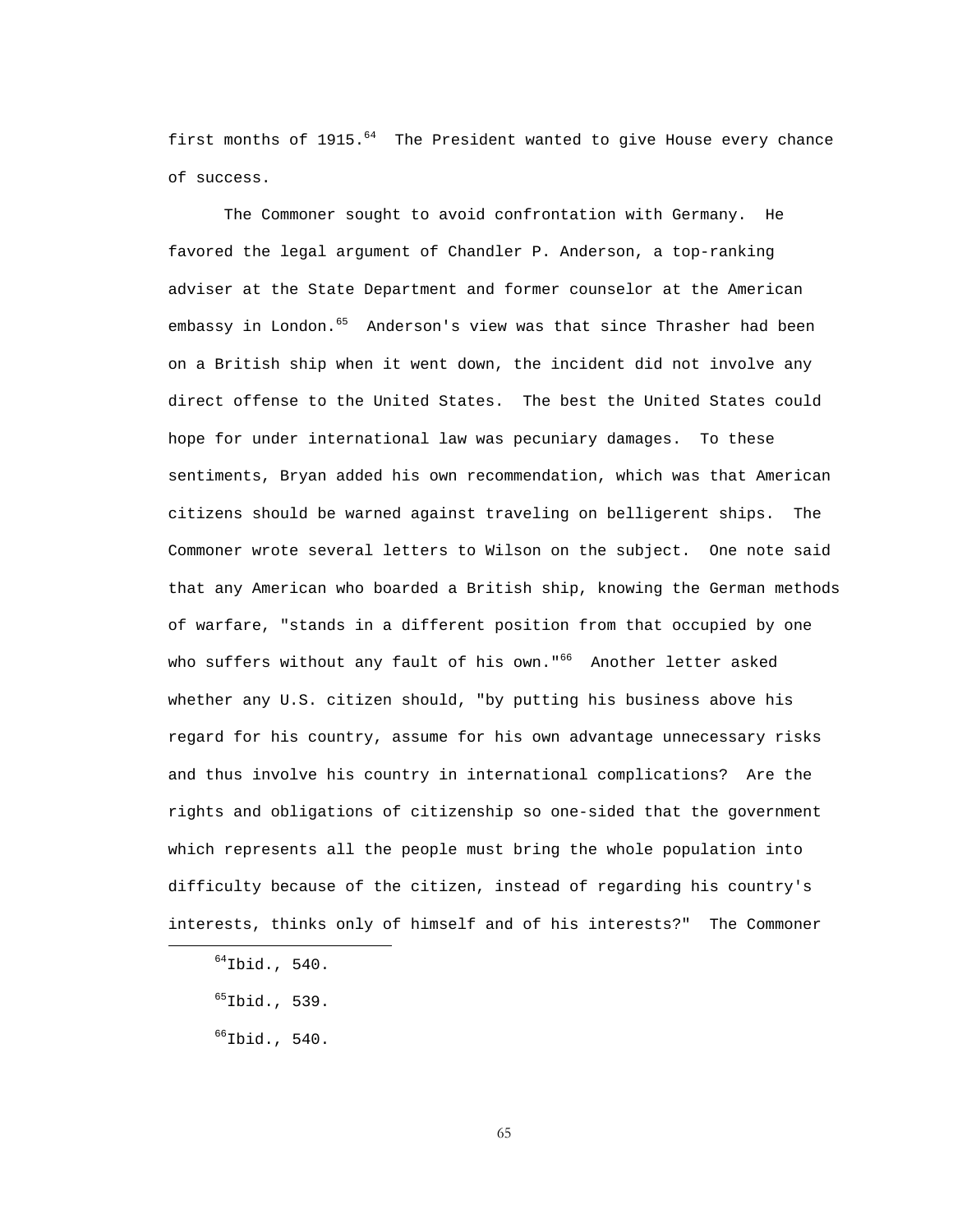also said that Wilson's decision about a reply to Germany should not just be based on legal considerations, but on practicality. Bryan wrote that "a large element of our population" is sympathetic with Germany and has "criticized us violently" for partiality to the Allies.<sup>67</sup>

 The debate over the Falaba case dragged on for almost a month. On April 22, 1915, the President revealed how he believed the United States should proceed. Wilson decided to ignore the legal technicalities of the case and take the high ground. He said the United States should protest the Falaba catastrophe "not on the loss of this single man's life, but on the interests of mankind which are involved... ; on the manifest impropriety of a single nation's essaying to alter the understandings of nations."<sup>68</sup>

 The Commoner was shocked by the President's decision. He thought that such a strong stand, which would, in fact, be an indictment of submarine warfare, would anger the Germans. In a letter to Wilson on April 23, 1915, Bryan explained his thoughts on the Falaba incident further. He believed that a contrast could be seen between the U.S. government's attitude toward the Allies and its attitude toward the

The note which you propose (on the Falaba) will, I fear, very much inflame the already hostile feeling against us in Germany, not entirely because of our protest against Germany's action in this case, but in part because of its contrast with our attitude toward the Allies. If we oppose the use of the submarine against merchantmen, we will lay down a law for ourselves as well as Germany. If we admit the right of the submarine to attack merchantmen, but condemn their

i

Germans. The Commoner wrote:

 $67$ Ibid., 540.

 $^{68}$ Ibid., 540.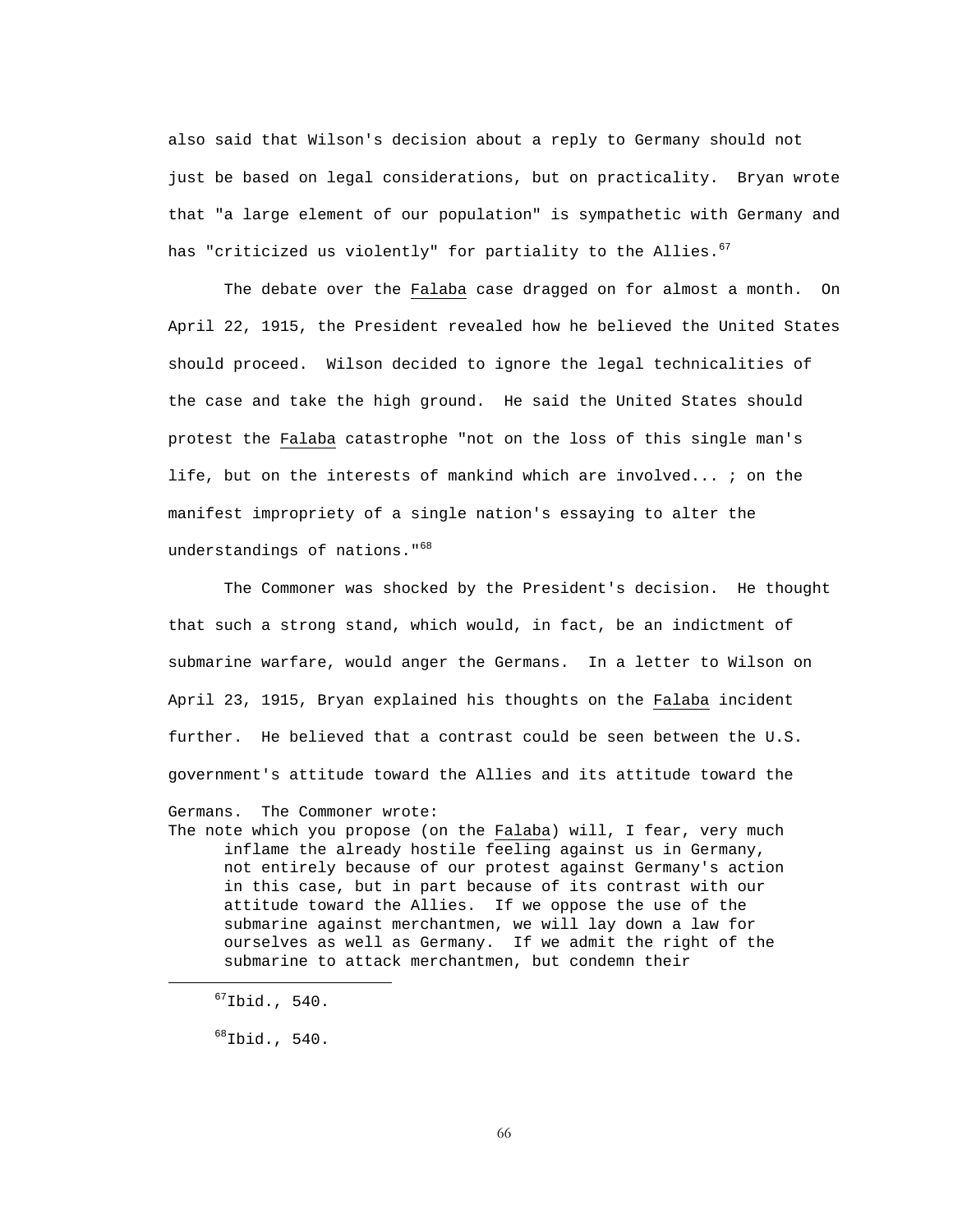particular act or class of acts as inhuman, we will be embarrassed by the fact that we have not protested against Great Britain's defense of the right to prevent foods reaching non-combatant enemies. ...

 The fact that we have not contested Great Britain's assertion of the right to use our flag (on their ships) has still further aggravated Germany and we cannot overlook the fact that the sale of arms and ammunition, while it could not be forbidden under neutrality, has worked so entirely for the benefit of one side as to give Germany -- not justification but an excuse for charging that we are favoring the Allies. I have mentioned these things to show the atmosphere through which the Thrasher note will be received by Germany. Believing that such a note as you propose is, under the conditions that now exist, likely to bring on a crisis, I venture to suggest an alternative, namely, an appeal to the nations at war to consider terms of peace. We cannot justify waiting until both sides, or even one side, asks for mediation. As a neutral we cannot have in mind the wishes of one side more than the wishes of the other side.<sup>69</sup>

Protests to Great Britain regarding its blockade of American ships had fallen by the wayside during the uproar over German submarine warfare. This concerned Bryan. Again, he emphasized that he did not want it to appear as if the United States favored one side or the other in the Great War.

 The Commoner's argument, Wilson later acknowledged, "made a deep impression on me."<sup>70</sup> The President decided to change his course. He still wanted a letter to be sent to Germany about the Falaba, but agreed not to demand reparations for the death of Leon Thrasher until after the war.<sup>71</sup> Wilson asked Bryan to write a note to Germany to this effect,

<sup>70</sup>Koenig, A Political **Biography**, 540.

i

 $17$ <sup>1</sup>Clements, Missionary Isolationist, 107.

69Bryan, The Memoirs, 396-397. In this letter of April 23, 1915, the Commoner indicates that the U.S. had not protested Britain's use of neutral flags to disguise its ships. The United States had sent a protest to Britain on February 10, 1915, regarding its use of neutral flags, however.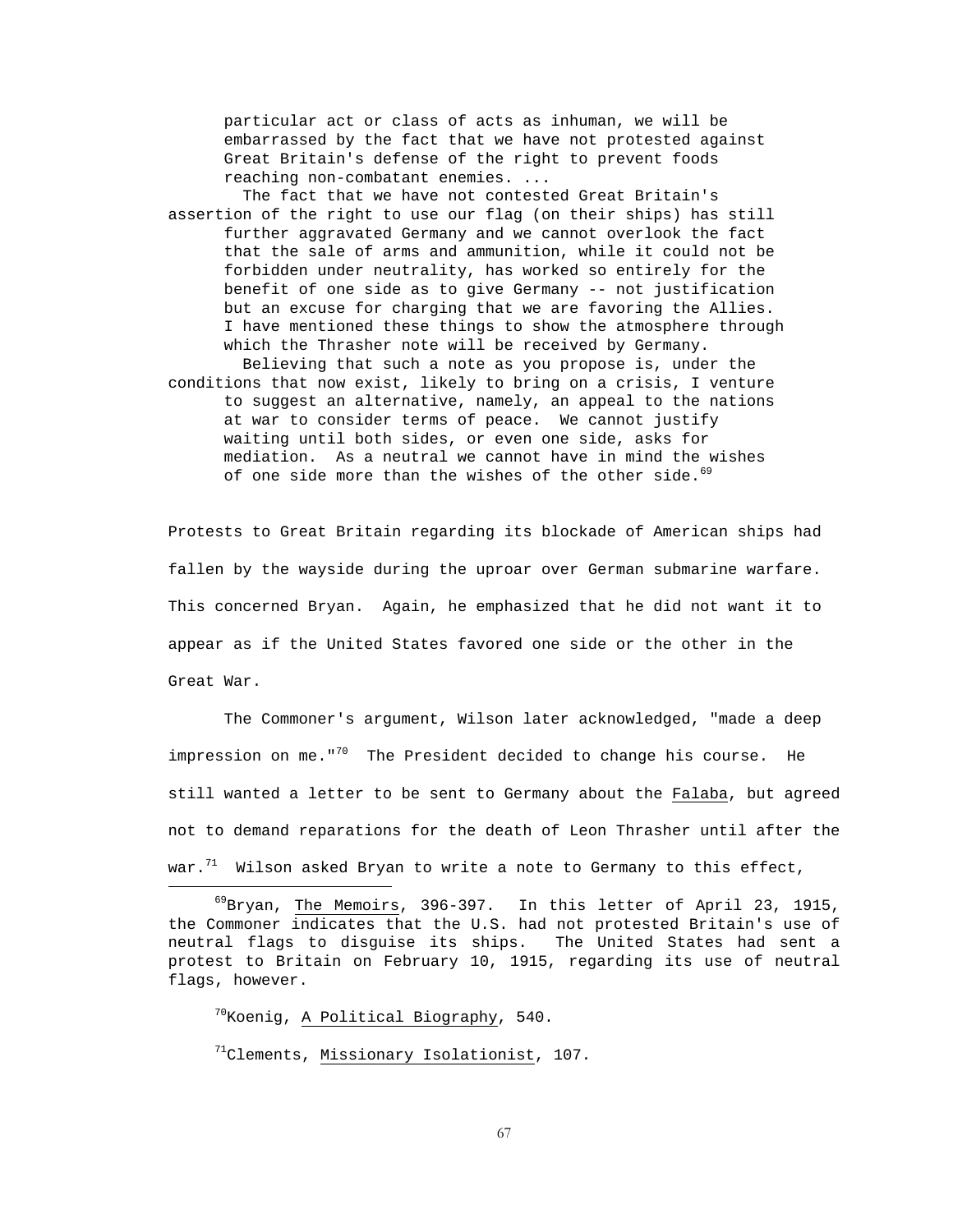which delighted the Commoner.<sup>72</sup> On the subject of trying to bring about peace negotiations, however, Wilson began to waiver from his earlier efforts involving Colonel House. The President wrote to Bryan that to ask for mediation after the Falaba incident would be "futile." He added, "We would lose such influence as we have for peace." $^{73}$  Wilson wanted no mention of mediation to be made in the protest to Germany.

 Before Secretary Bryan could finish the protest to Germany, however, two American vessels were attacked -- the Cushing and Gulflight. Three Americans were killed in the second incident. Then, an event occurred that would shock the United States, and push Wilson and Bryan even further apart.

# **The Lusitania Goes Down**

 On May 7, 1915, a German U-boat sank the British passenger and merchant ship Lusitania, killing 128 Americans.<sup>74</sup> Wilson and Bryan reacted differently to the sinking. The Commoner felt that absolute neutrality should be maintained concerning the incident. If a letter of protest was to be sent to the Germans concerning the killing of neutrals, Bryan advised that a letter of protest should be sent to Britain concerning its violations of American neutrality.<sup>75</sup> Wilson, however, was not enthusiastic about a letter of protest to the British government. He explained his position in a roundabout way when he wrote

i

 $74$ Ferrell, American Diplomacy, 130.

<sup>75</sup>Glad, Trumpet Soundeth, 203.

 $^{72}$ Ibid., 108.

 $^{73}$ Ibid., 541.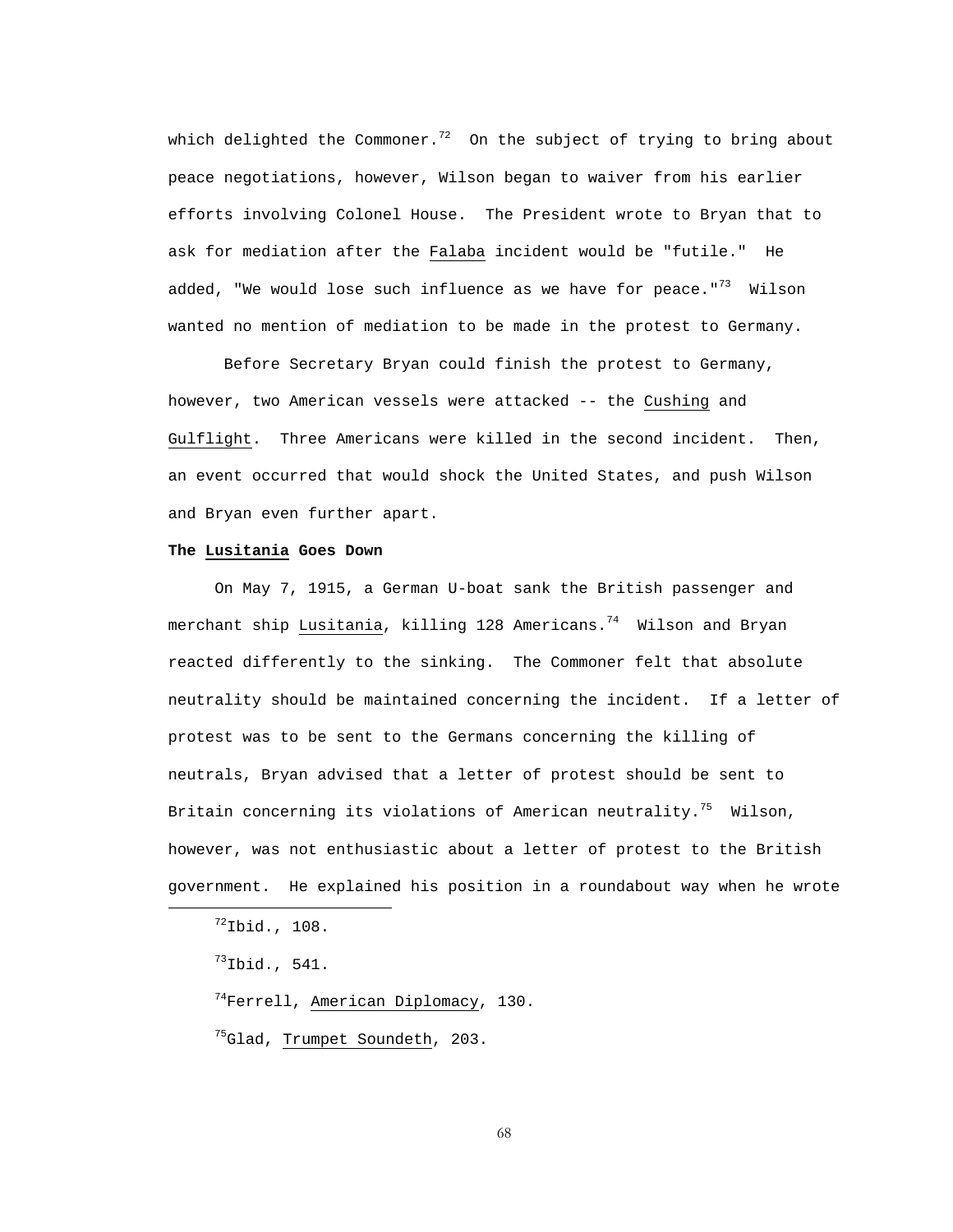to Bryan that the German Foreign Office "always misses the essential point involved, that England's violation of neutral rights is different from Germany's violation of the rights of humanity."<sup>76</sup> The President wanted the issue of British violations of American neutrality to be dealt with separately from the issue of submarine warfare. Privately, Wilson also appeared to show personal bias in favor of England. Regarding the Lusitania, the President told his private secretary Joseph Tumulty that: "England is fighting our fight and you may well understand that I shall not, in the present state of the world's affairs, place obstacles in her way... No matter what may happen in the next election, I will not take any action to embarrass England when she is fighting for her life and the life of the world. Let those who clamor for radical action against England understand this!"<sup>77</sup>

 Since Wilson would not transmit a protest to the British, Bryan began to look for another way to lessen the impact of a lone note to the Germans. He again suggested that the administration issue a statement warning Americans against boarding belligerent vessels. $^{78}$  In a letter to the President on May 9, 1915, he added a second proposal. Bryan enclosed the clipping of a press article in the note that said the Lusitania had been transporting ammunition when it went down. "My special reason for calling attention to this editorial is that it makes a suggestion for which I ask your consideration, namely, that ships

<sup>76</sup>Koenig, A Political Biography, 545.

 $^{77}$ Bryan, The Memoirs, 404.

i

 $^{78}$ Koenig, A Political Biography, 542.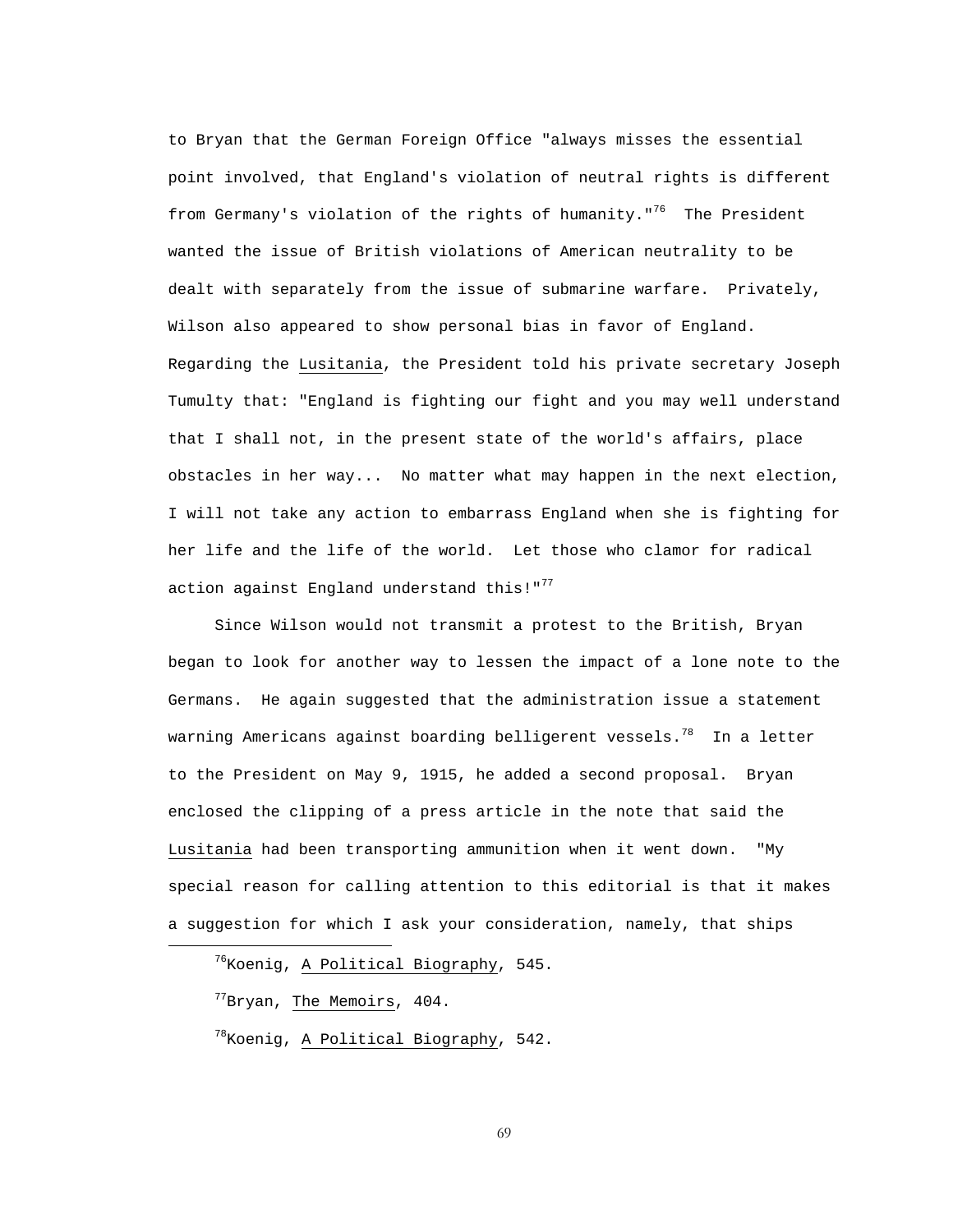carrying contraband should be prohibited from carrying passengers," the politician wrote. "The idea occurred to me last night that some such (policy) should be adopted. Germany has a right to prevent contraband going to the Allies, and a ship carrying contraband should not rely upon passengers to protect her from attack -- it would be like putting women and children in front of an army."<sup>79</sup> The President replied that he would only consider the propositions.

 In the meantime, Wilson wanted a note drawn up to protest the sinking of the Lusitania. Again, he solicited opinions from the State Department. Counselor Lansing took a hard line against the Germans, insisting that they should disavow submarine warfare, apologize for the Lusitania, pay reparations, and guarantee the future safety of Americans.  $80$  If Germany declined any of the measures, Lansing suggested that the United States should sever diplomatic relations with Germany. Bryan wanted a less strongly worded note to be developed. He believed that the United States should offer to have the Lusitania incident put into arbitration. "Germany has endorsed the principle of investigation embodied in the 30 (arbitration) treaties signed by as many nations," the Commoner wrote to Wilson. "These treaties give a year's time for investigation and apply to all disputes of every character. From this nation's standpoint, there is no reason why this policy should not control as between the United States and Germany... The United States and Germany, between whom there exists a long standing friendship, may

 $^{79}$ Bryan, The Memoirs, 398-399.

<sup>&</sup>lt;sup>80</sup>Koenig, A Political Biography, 542.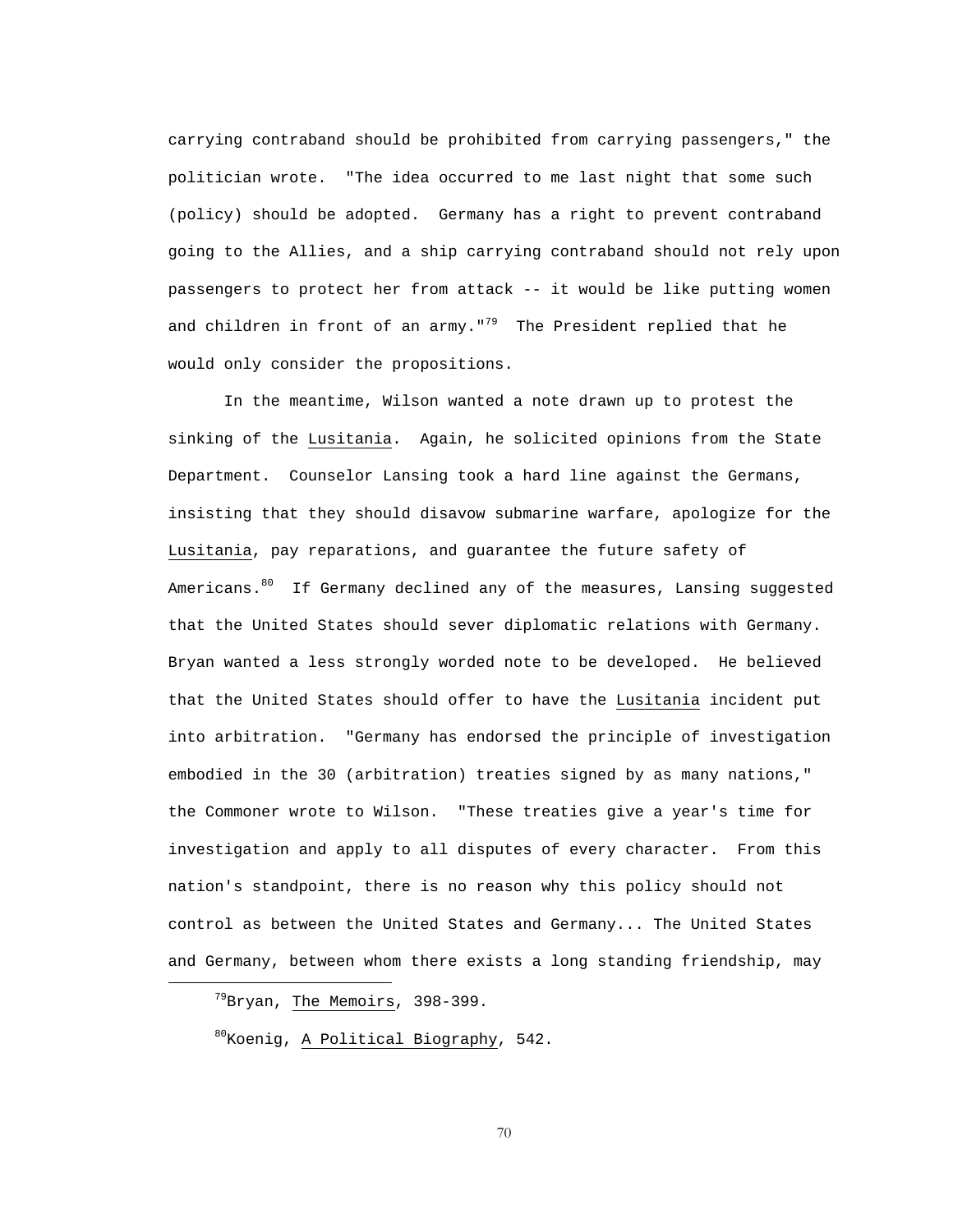find it advisable to postpone until peace is restored any disputes which do not yield to diplomatic treatment." $81$  If the United States took this stand, Bryan added, it would not have relinquish its "role of peacemaker" in Europe. $82$  As in the case of the Falaba, however, the President gradually drifted towards Lansing's position during the debate over a reply to Germany.

 At a cabinet meeting on May 11, 1915, Wilson read a rough draft of a letter to the Germans that he had prepared. It said that U.S. citizens had an "indispensable" right to sail the high seas, and demanded reparations for the deaths of Americans on the Lusitania. The note also announced that nothing less than a complete cessation of submarine warfare would be acceptable to the United States.  $83$ 

 Bryan believed that the protest was too harsh towards Germany. Nowhere in the document, he pointed out, was there a reiteration of America's friendship towards Germany. The letter, he said, would mean war unless it was tempered by an offer to postpone settlement of the Lusitania issue until after the war, or by a simultaneous note to the British regarding their violations of American neutrality.<sup>84</sup> Lansing and Wilson, however, did not feel that a reiteration of America's friendship towards Germany was necessary in the note. The debate over the document continued for days. Finally, Bryan signed the document not

 ${}^{82}Ibid., 543.$ 

i

83Clements, Missionary Isolationist, 108.

<sup>84</sup>Clements, Missionary Isolationist, 200.

 ${}^{81}$ Bryan, The Memoirs, 400.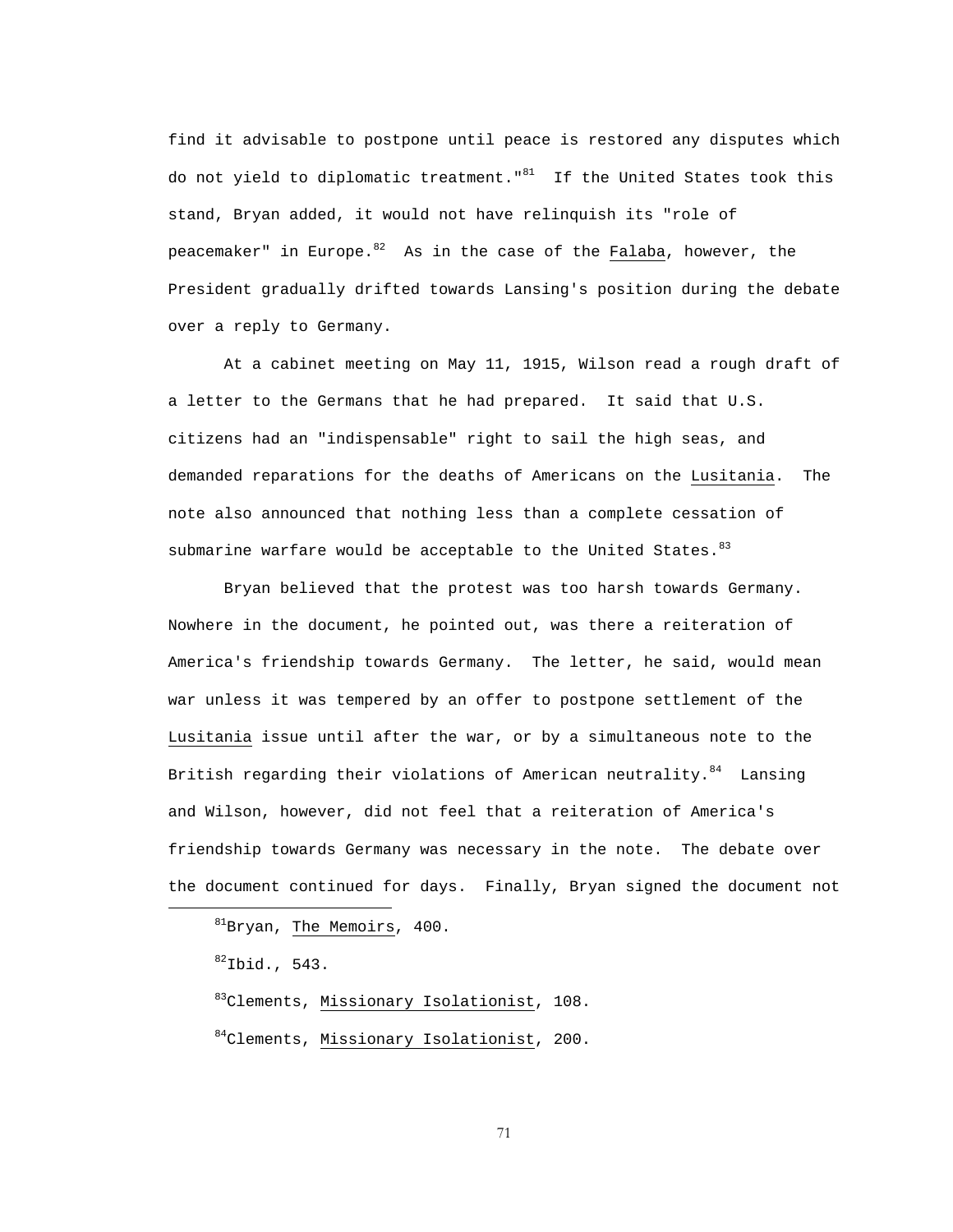because he agreed with it, "but because it was the opening statement of our position and simply called for a similar statement on the part of Germany."<sup>85</sup>

 On May 14, 1915, the day after the note was sent to Germany, President Wilson told Bryan that he would not issue a warning to Americans against boarding belligerent ships. Such a warning, he said, would be "weak, yielding to threat and danger."<sup>86</sup> The Secretary of State also was denied a statement that was supposed to be issued to the press. The statement would have said that the debate between the United States and Germany concerning the Lusitania was taking place under friendly auspices. $87$  The only good word from Wilson, in fact, was that Bryan was permitted to draw up a letter of protest to Britain that would then be considered by the President.

 On May 28, the German government replied to the first Lusitania note in a nonconciliatory fashion. The country admitted no wrongdoing in the attack and made no indication as to when unrestricted submarine warfare might stop. The Germans did express sorrow over the loss of lives in the incident, but maintained that the destruction of the Lusitania was an act of "just self-defense."<sup>88</sup> The reply led Wilson to prepare a second letter to the Germans. When the President asked Bryan

 $87$ Ibid.

<sup>&</sup>lt;sup>85</sup>Bryan, The Memoirs, 421.

86Merle E. Curti, Bryan and World Peace (New York: Octagon Books, 1969), 203.

<sup>88</sup>Koenig, A Political Biography, 544.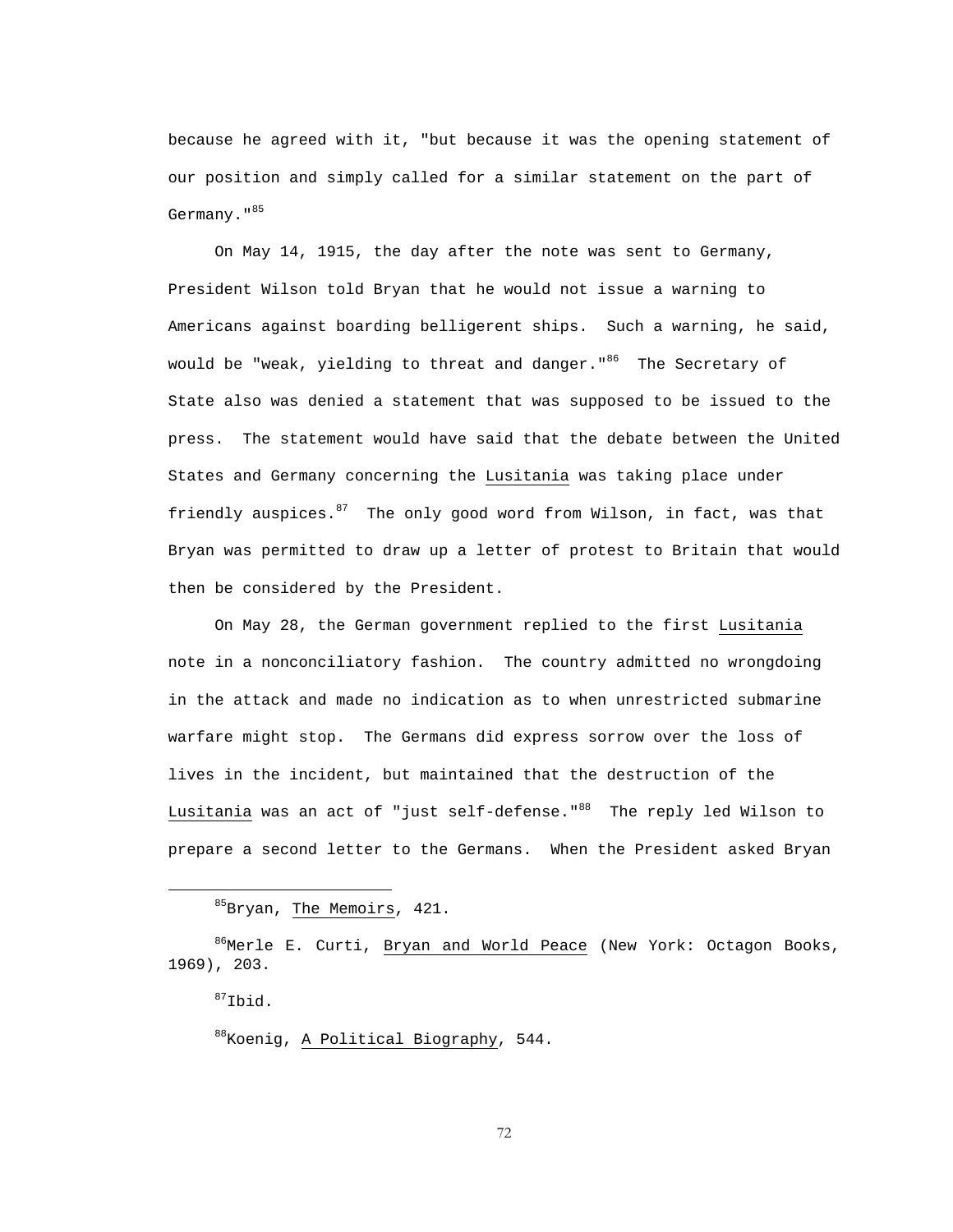for advice on the document, the Secretary of State said that the United States ought to take its time formulating a reply and that the note should be "couched in terms of friendly language."<sup>89</sup> Wilson promptly rejected Bryan's advice. He wrote to the Commoner that "time is of the essence in this matter in order that the German government should be made to feel that we regard it as pressing." $90$  The letter Wilson drafted also said that the Germans were violating the laws of humanity by conducting sneak attacks on British and American ships. On June 1, at a dramatic meeting of the Cabinet, the second note to Germany was discussed. One of the secretaries present suggested that if such as strongly worded document was to be sent, a note should also be sent to Britain concerning its violations of American neutrality. $91$  Brvan stated that he had long supported such a document, as the British were preventing American exports from reaching a country where the American people had the right to send them.<sup>92</sup>

## **Bryan Snaps Out "You People Are Not Neutral"**

 After much debate during the meeting, however, most of the secretaries objected to the note to England. Bryan became angry with the Cabinet. Suddenly, he snapped out, "You people are not neutral. You are taking sides!"<sup>93</sup> The President was seen to be visibly shocked

<sup>91</sup>Koenig, A Political Biography, 545.

 $92$ Ibid.

 $89$ Ibid., 545.

 $90$ Ibid., 545.

 $93$ John D. Passos, Mr. Wilson's War (Garden City, N.Y.: Doubleday & Company, Inc., 1962), 128.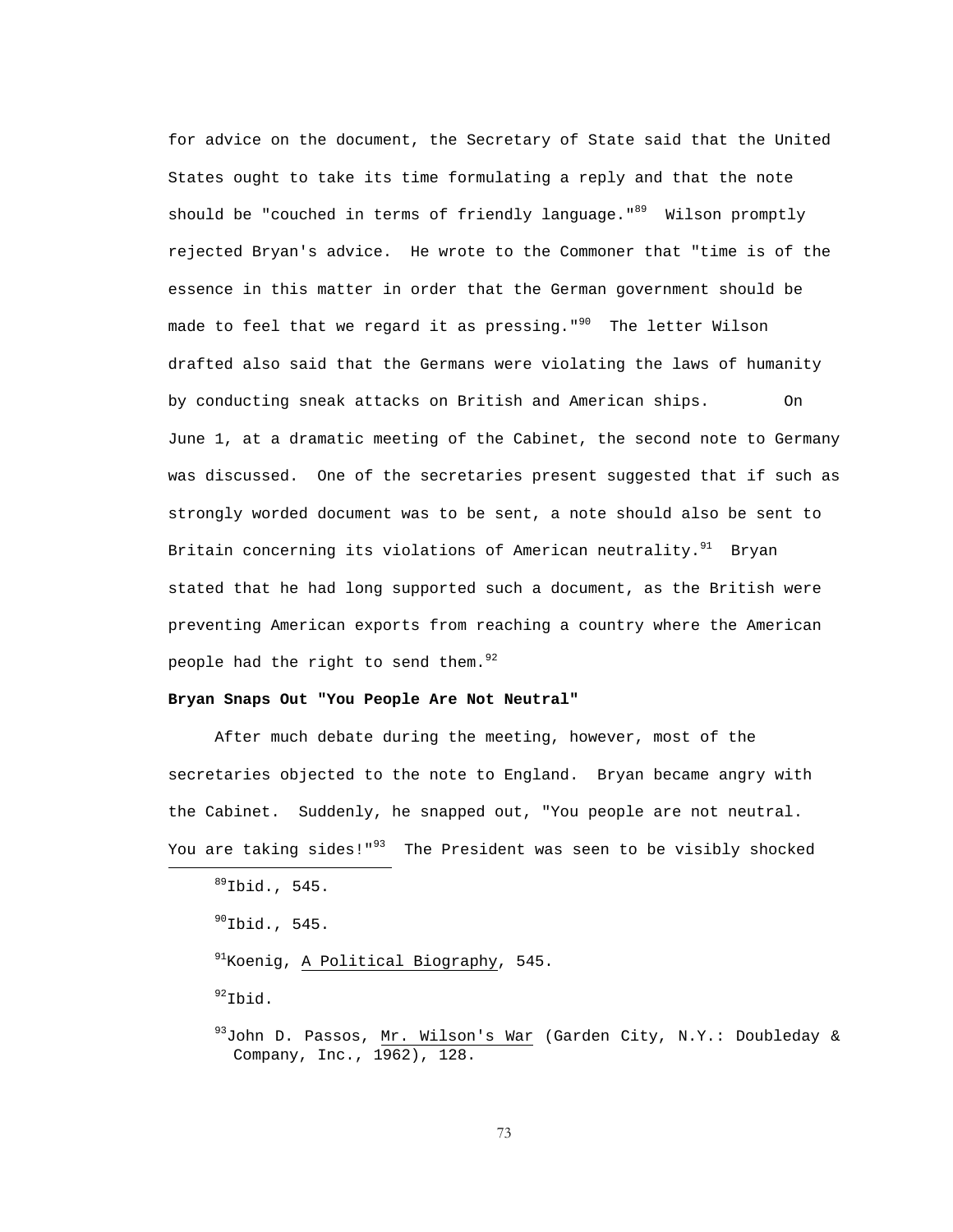at this comment. "Mr. Secretary, you have no right to make that statement," Wilson responded. "We are all honestly trying to be neutral against heavy difficulties." $94$  When Bryan returned home that night he was extremely saddened. He told his wife what had happened and explained that he thought he would have to resign. "If I wait until this note goes and a curt rejoinder is returned, it will be too late," the Commoner said. "The President evidently feels he is voicing the sentiment of the country. I feel sure there are comparatively few Americans who want our country to be involved in this cataclysm. If I resign now, I believe it will be possible to bring the real sentiments of the people to the surface."<sup>95</sup> Bryan had decided that the note to Germany would lead to war, and throughout his tenure as Secretary of State, he had followed the tenants of the Monroe Doctrine. In this case, he believed that the American people were thinking along the traditional lines of staying out of a European conflict.

## **The Great Commoner Resigns as Secretary**

 When the final draft of the letter was delivered to the Secretary of State on June 4, Bryan found himself unable to sign it in good conscience. At a Cabinet meeting that day, he pulled Wilson aside and told him that he would have to resign.<sup>96</sup> The President was saddened, as Wilson and Bryan had admitted to each other on several occasions that they enjoyed working together, and had always maintained a friendly

<sup>95</sup>Bryan, The Memoirs, 423.

i

<sup>96</sup>Koenig, A Political Biography, 547.

<sup>&</sup>lt;sup>94</sup>Passos, Wilson's War, 128.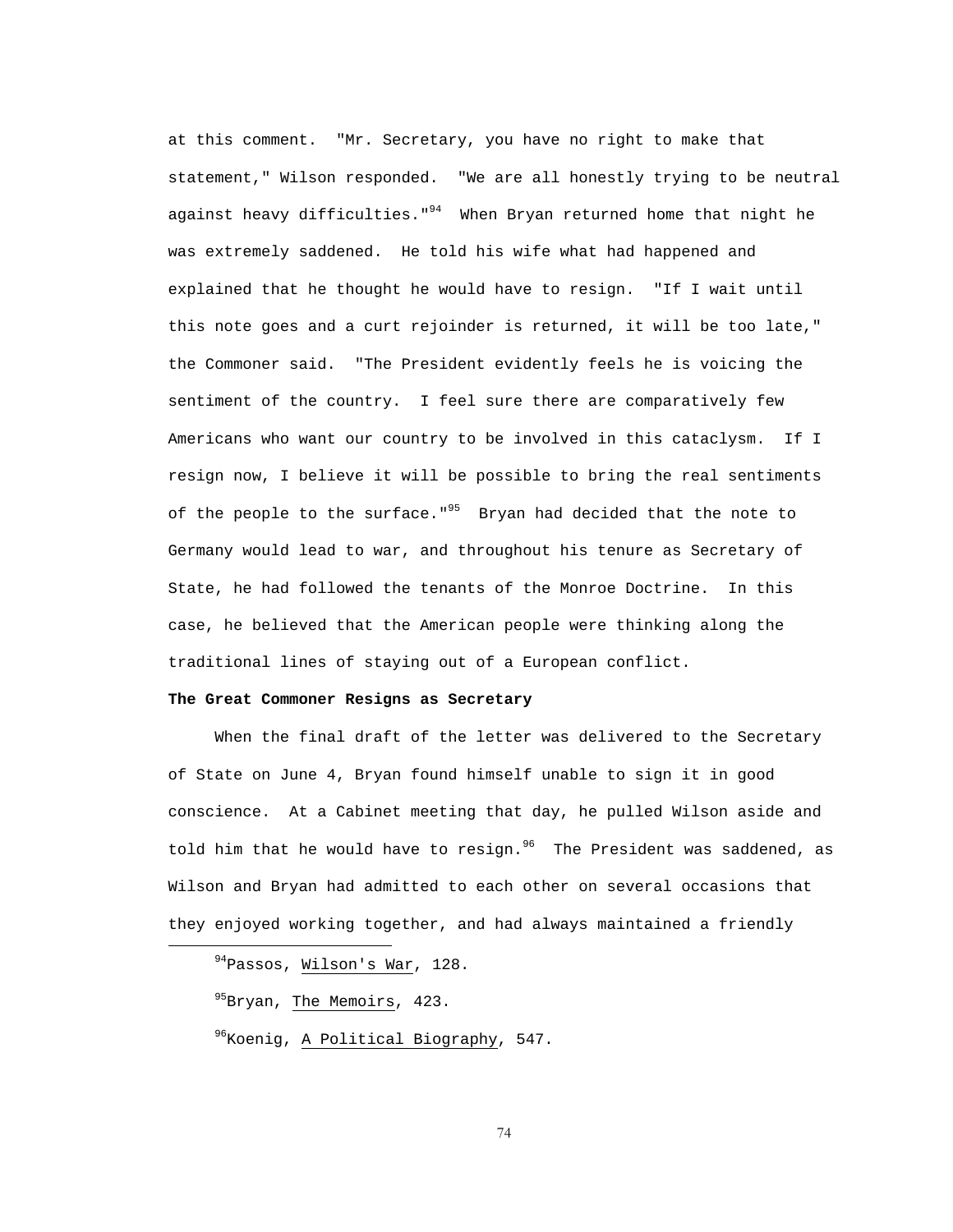relationship. In his letter of resignation, Bryan wrote to Wilson: "Obedient to your sense of duty and actuated by the highest motives, you have prepared for transmission to the German government a note which I cannot join without violating what I deem to be an obligation to my country, and the issue involved is of such moment that to remain a member of the Cabinet would be as unfair to you as it would be to the cause which is nearest my heart, namely, the prevention of war."<sup>97</sup> When the press asked the Commoner to explain his resignation, he cited his concerns over American neutrality, and the fact that the President had refused to submit the Lusitania incident to investigation and arbitration.<sup>98</sup>

 After his resignation, Bryan continued to battle for American neutrality. On June 30, 1915, the Commoner gave a speech in Nebraska entitled "The Farmer's Interest in Peace." When Bryan reached the portion of the speech at which he explained his points of difference with the President and his reasons for resignation, the crowd cheered him wildly.<sup>99</sup> Similarly, when Bryan delivered a speech to labor unions at Carnegie Hall that same month, the audience "almost raised the roof" when he spoke of his desire to warn Americans against boarding belligerent ships. $100$  It seemed, therefore, as if the politician had correctly read the heart of many Americans. The press gave the Great

i

98Clements, Missionary Isolationist, 110.

99Bryan, The Memoirs, 407.

100Bryan, The Memoirs, 433.

<sup>&</sup>lt;sup>97</sup>Bryan, The Memoirs, 407.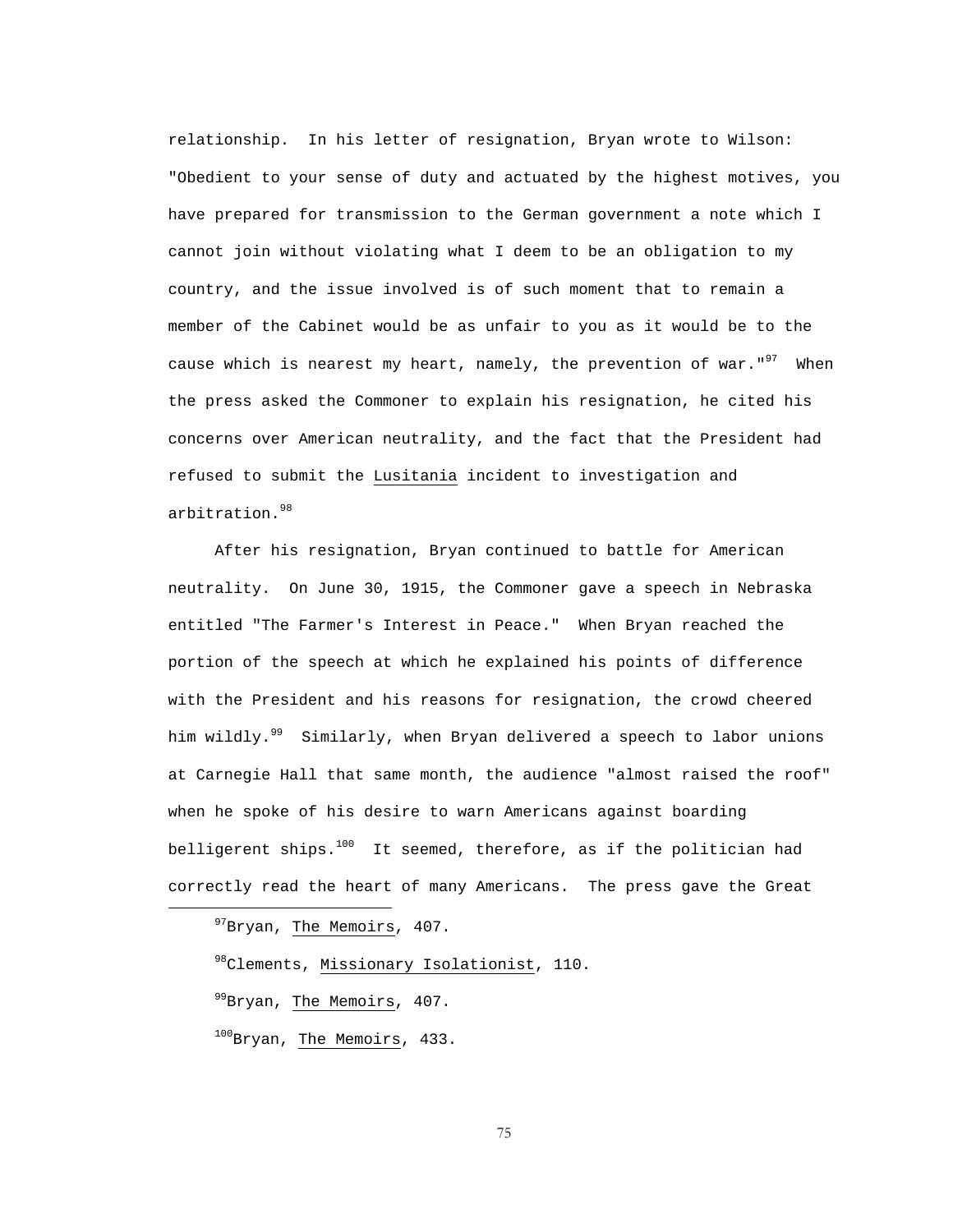Commoner a brow-beating for his resignation, however. $^{101}$  Newspapers accused him of weakening President Wilson's ability to respond to the Germans and to be taken seriously by them.

 From 1915 to 1917, Bryan also continued to appeal to Wilson for an American mediation of the war in Europe. $102$  The submarine question was temporarily resolved in April 1916 after the U.S. government sent a note to the Germans regarding the sinking of the French steamer Sussex. The letter said that unless submarine warfare against passenger and freightcarrying vessels was stopped at once, diplomatic relations would be severed between the United States and Germany. The German government complied with the American request, which again opened up the President to ideas of an American mediation of the war. $^{103}$  Wilson put Colonel House to work on the task once again, and on December 18, 1916, he sent a note to both sides in the conflict calling for a peace conference. $^{104}$ Bryan asked Wilson if he could be included on an American peace commission, assuming that a conference evolved. $105$ 

 On December 26, Germany called for a peace conference without the participation of neutral countries, however. The request was rejected by the Allies, which made a list of demands that Germany would have to meet before the allied countries would attend such a conference. On

102 Clements, Missionary Isolationist, 113.

 $103$ Ibid., 118.

i

104 Clements, Missionary Isolationist, 120.

 $105$ Ibid., 119.

<sup>&</sup>lt;sup>101</sup>Bryan, The Memoirs, 397.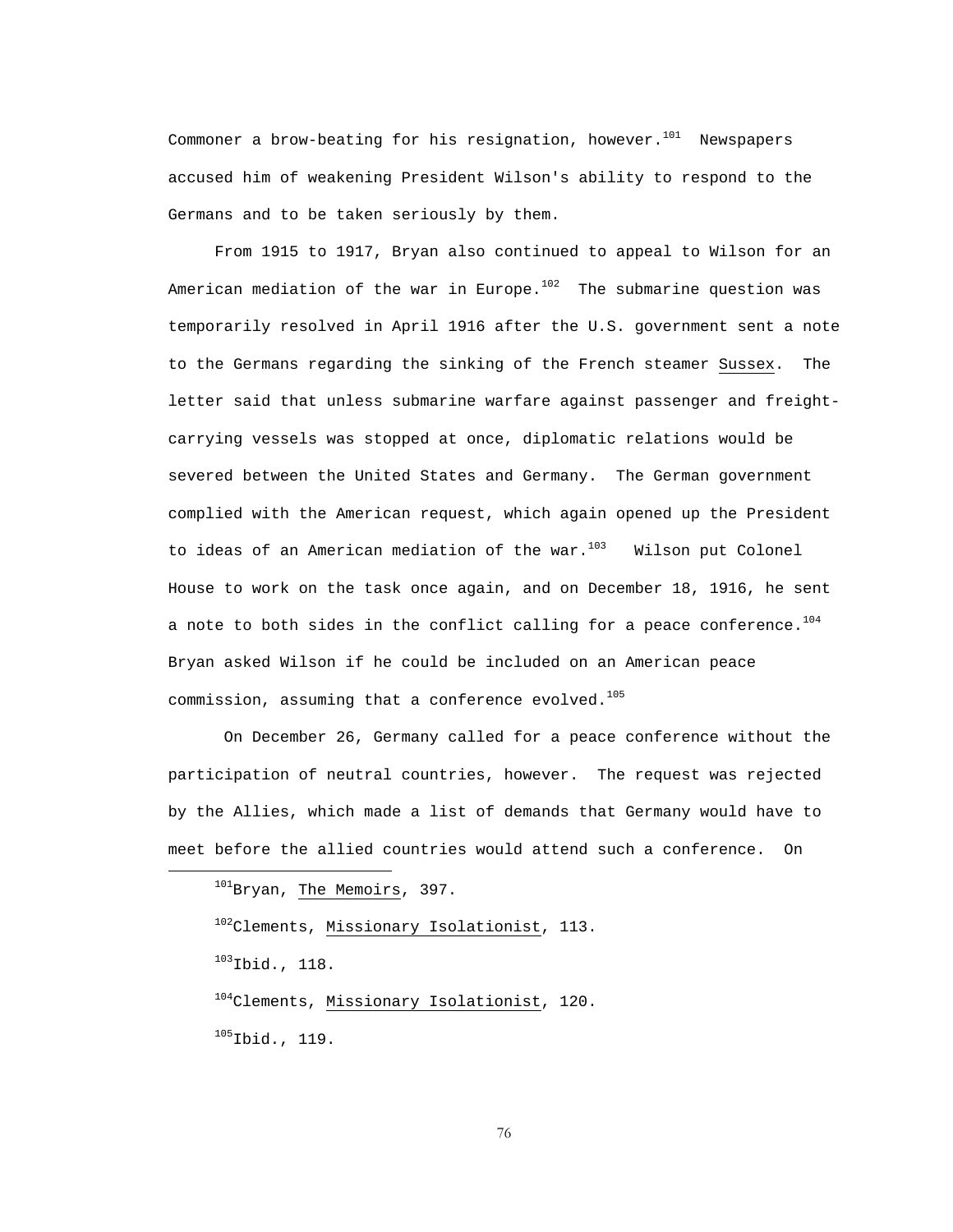January 22, 1917, Wilson made his famous "peace without victory" speech. It called for both sides in the war to drop hopes of victory in favor of ending the slaughter in Europe. The Allies ignored the appeal, and the Germans renewed unrestricted submarine warfare in a zone around the British Isles on January 31. The United States responded by severing diplomatic relations with Germany. Continued submarine attacks on American ships and the Zimmermann Telegram would lead the United States into the war on April 6,  $1917.^{106}$ 

## **Bryan Backs U.S. to the Hilt After War is Declared**

 When war was finally declared against Germany, Bryan threw his full weight behind the President. He had never been unpatriotic, but had felt that most Americans were still of the mind set to avoid European conflicts. "Gladly would I have given my life to save my country from war," Bryan told a crowd on April 6, "but now that my country has gone to war, gladly I will give my life to aid it." $107$  In accordance with this statement, he telegrammed the President that he would take on "any work I can do," including serving as a private in the army.<sup>108</sup> For most of the war, however, Bryan toured the country urging Americans to buy Liberty Bonds, conserve food, and raise larger crops. The ex-Secretary launched a campaign for American unity. No matter what anyone had

 $106$ Ferrell, American Diplomacy, 135. The British government intercepted a telegram in which the German foreign secretary, Arthur Zimmermann, tried to convince the Mexican government to declare war on the United States. The British goverment turned the telegram over to the American government.

 $107$ Ibid., 122.

 $108$ Thid.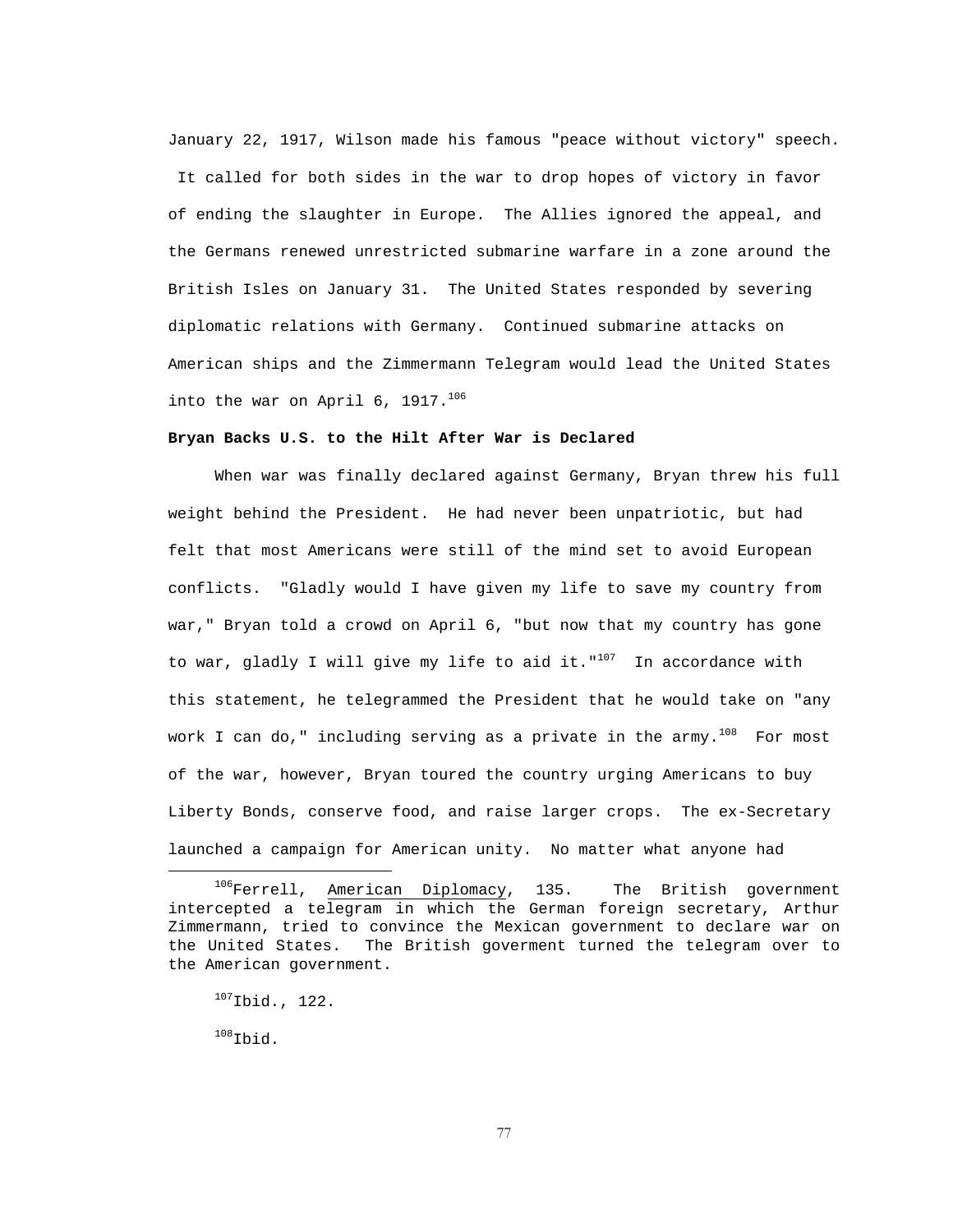thought about entering the war before the President's decision, he argued, the majority ruled in a democracy. "Any discord or division after the government has acted would prolong the war and increase its cost in money and men," the Commoner said. $109$ 

 William Jennings Bryan, therefore, was not the missionary isolationist that some historians have claimed. Instead, he was a politician that came to found his foreign policy beliefs on the Monroe Doctrine. Early in his political career, he may have issued some statements that made him seem as if he wanted to lead the world solely by moral example. These statements, in particular, involved his stance against using the U.S. Navy to collect debts in Latin America. The Commoner turned away from these ideas when he became Secretary of State, however. Bryan learned that problems in Latin America and Europe were too hopelessly complex and linked to be handled by a simple stance of American moral superiority. To meet these challenges, he chose to keep expanding the Monroe Doctrine along the lines President Roosevelt had taken. Americans were not only to prevent European nations from exercising political influence in Latin American countries, but to prevent them from exercising economic influence as well. Bryan used this reasoning to justify American interventions in Mexico, Haiti, and the Dominican Republic.

 Concerning the war in Europe, the Commoner seems to have made a misjudgment about the wishes of the American people. He believed that the American public, like himself, favored the traditional stance of

 $109$ Thid.

i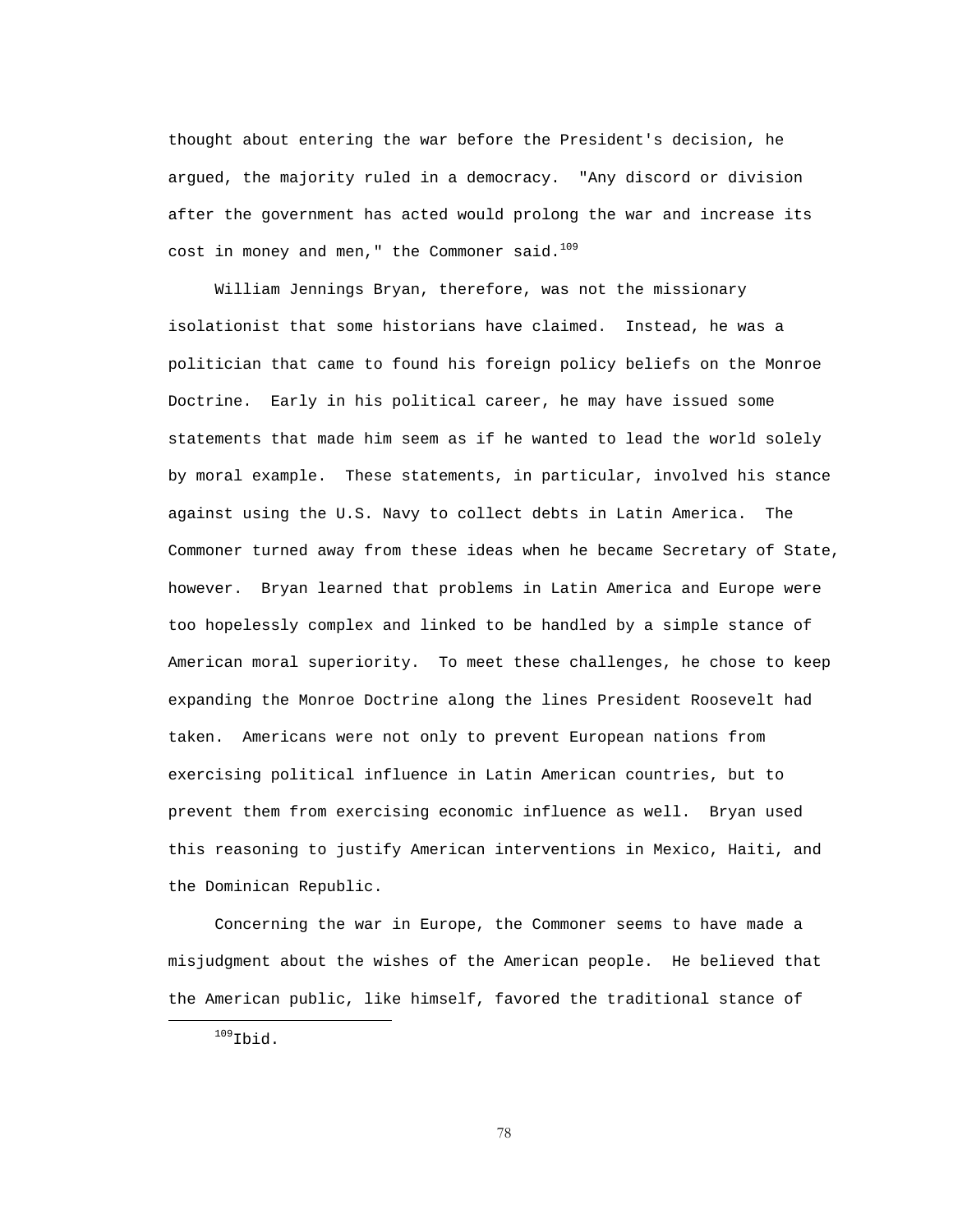avoiding American participation in European conflicts. When Bryan realized his mistake, however, he threw his full weight behind the war effort. After his appointment as Secretary of State, the Commoner never acted like a missionary isolationist. Instead, he was a politician that was willing to intervene in other areas of the world under the right circumstances, and with enough support from the American people. Bryan believed in the Monroe Doctrine as the correct guide foreign policy, and he believed that "it is the duty of the patriot to support his country with all his heart in time of war."<sup>110</sup>

 In the next chapter, the Commoner's statements against American imperialism during the election of 1900 are examined. The chapter seeks to determine whether Bryan behaved like an isolationist before his appointment as Secretary of State. The fact that the statesman volunteered to fight in the Spanish-American War indicates isolationism was not part of his agenda, and as it turns out, Bryan was not against all annexations of the land that the United States had occupied during the war. Furthermore, the Commoner proposed that American protectorates could be established over Cuba, Puerto Rico, and the Philippines during the election.

i

<sup>110</sup>Bryan, The Memoirs, 413.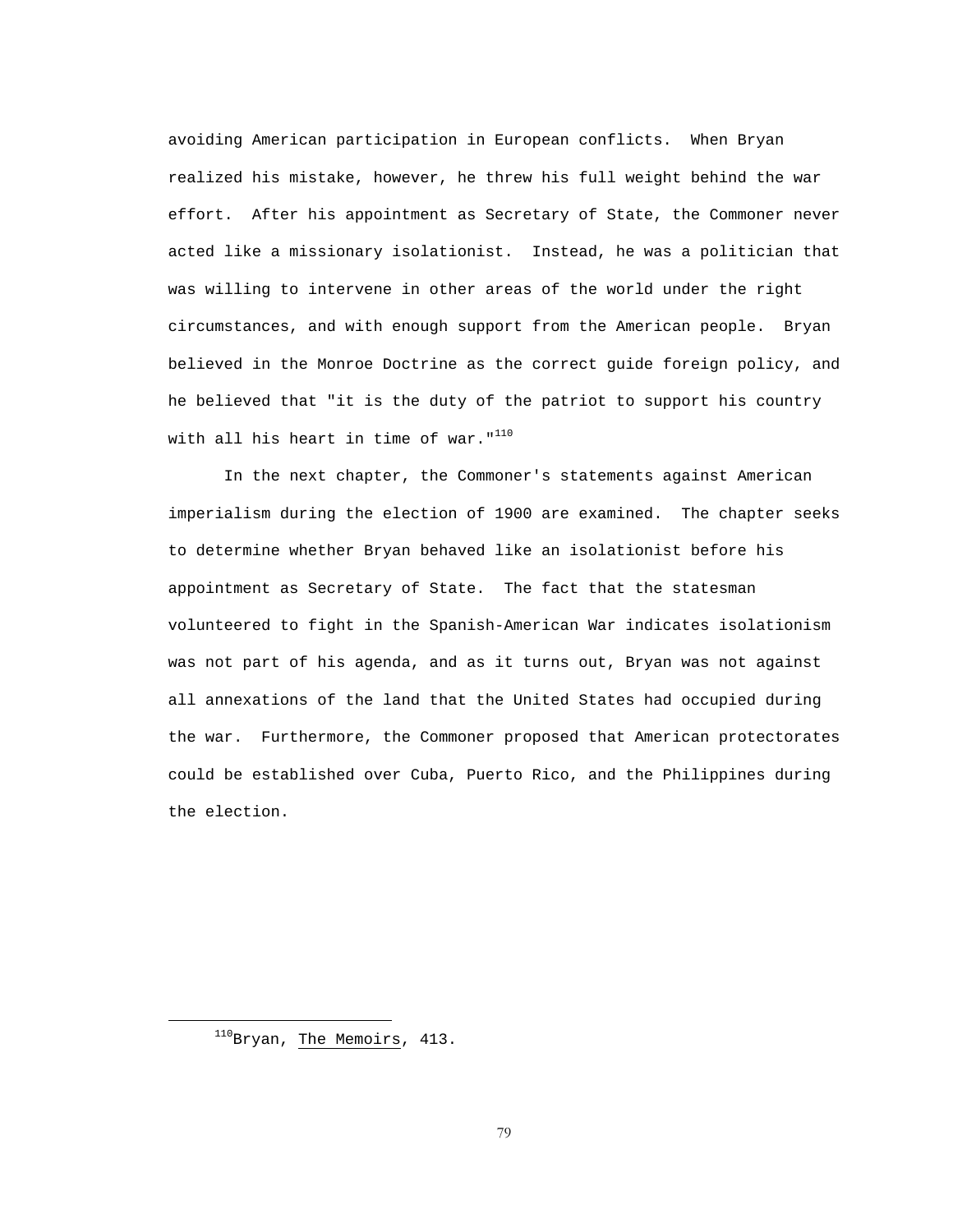#### Chapter Three

# The Treaty With Spain and Bryan's Expansion of the Monroe Doctrine

 The victory of the United States in the Spanish-American War in 1898 brought a new series of questions for American statesman at the time. The biggest of these questions, not surprisingly, was what to do with the territories that America's military had occupied during the conflict with Spain. Was the U.S. to go the way of the European monarchies and their imperialistic policies, and annex its newly acquired lands? Or, was the country to grant independence to the territories? There was an alternative position, however, which stated the United States should promise to give the island countries independence later, after the U.S. had tutored the nations to accept forms of democracy similar to America's own. The Commoner could not resist discussion on such an important national issue after volunteering to fight in the war. The position Bryan eventually took on the subject of what to do with Spain's former colonies, however, surprised many American citizens.

 Debate over Cuba, Puerto Rico, Guam, and the Philippines began to rage in Congress just after the victory celebrations of August 1898. The anti-imperialists who resided in Congress were a diverse group. Consequently, Bryan led only a small portion of them. In November of that year, a group called the Anti-Imperialist League formed. It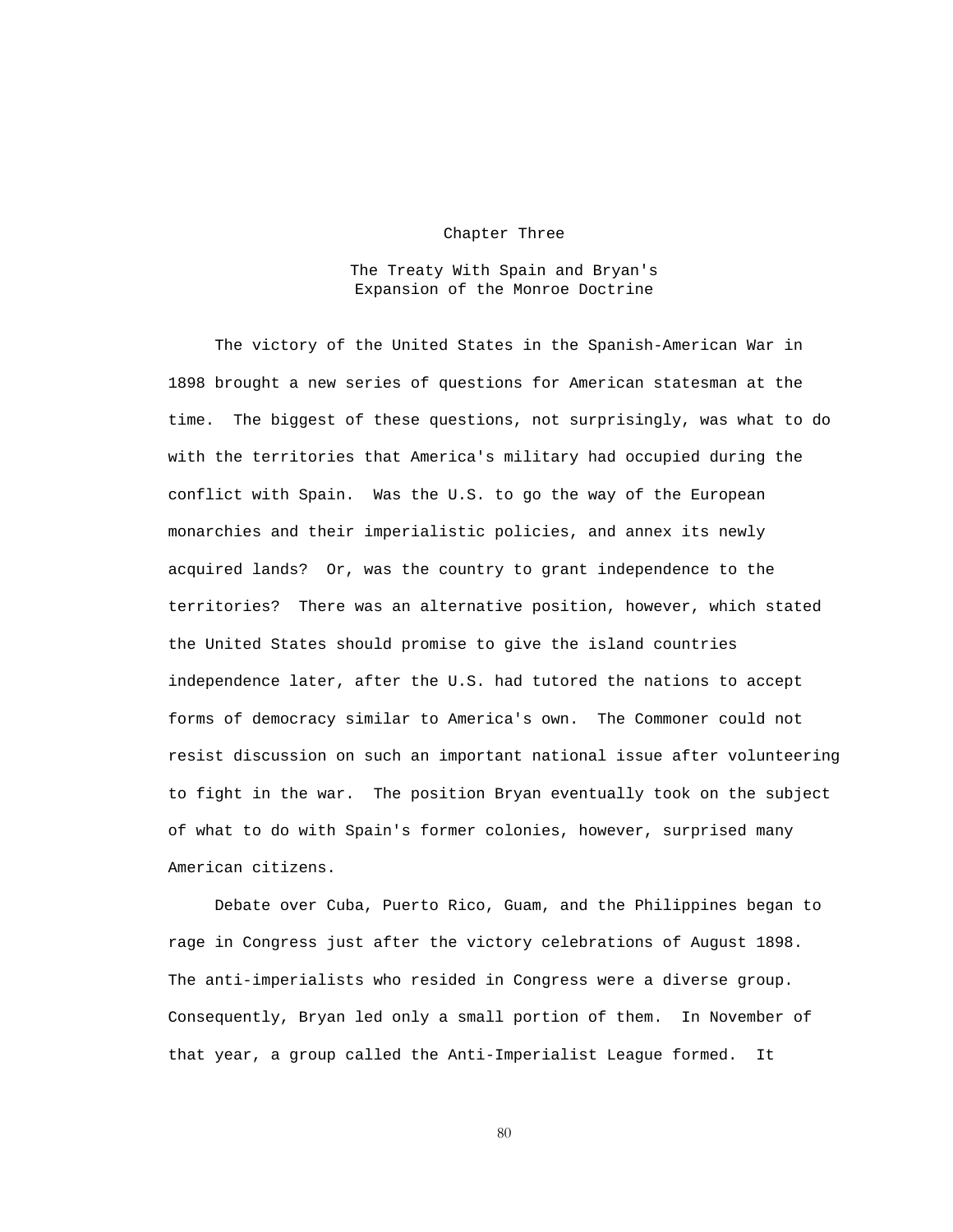disagreed with the Commoner's opinions about the future of the occupied territories. The League was made up of old Radical Republicans like George Frisbie Hoar of Massachusetts, former Liberal Republicans like Carl Schurz, and much of the old Mugwump wing of the Grand Old Party. It is hardly surprising, therefore, that the League chose to differ with the Democrat from Nebraska. The group argued that the U.S. itself had an anti-imperialist heritage because the nation had revolted against the British, so the country should not annex the former Spanish colonies under any circumstances. Members of the Anti-Imperialist League declared their chief aim to be an outright defeat of the Treaty of Paris, which was signed with Spain on December 13, 1898. They felt that the agreement with Spain was too imperialistic because it transferred the sovereignty of Cuba, Puerto Rico, and the Philippines to the United States.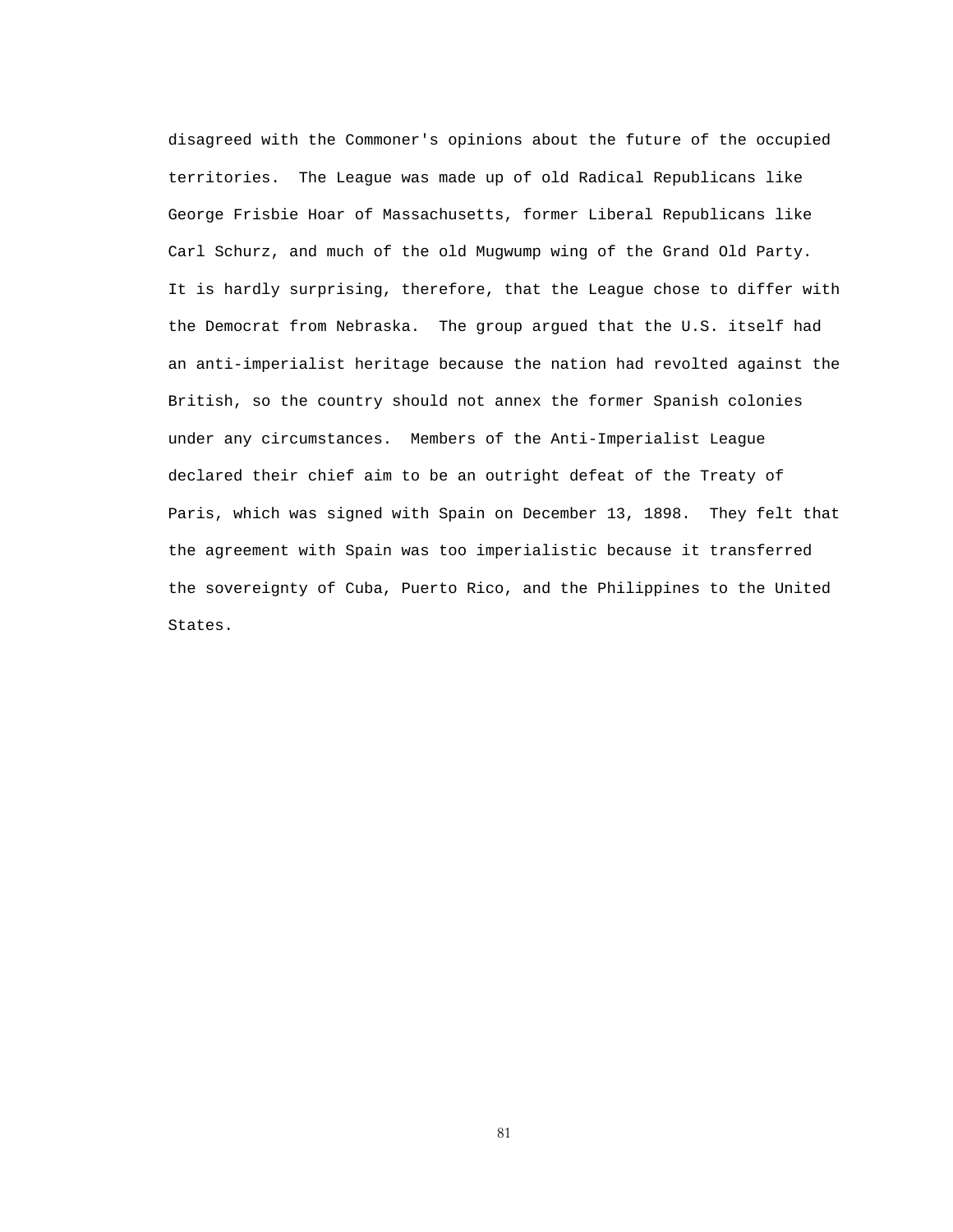Bryan led a large number of the Democrats in Congress on the treaty debate, and flatly disagreed with the league. He believed the U.S. government should ratify the settlement without renegotiating any of its terms, including its resolutions to grant control of the island countries to the United States. In an interview at Savannah, Georgia, in December 1898, he explained his stance:

Some think that the fight should be made against ratification of the treaty, but I would prefer another plan. If the treaty is rejected, negotiations must be renewed and instead of settling the question according to our ideas we must settle it by diplomacy, with the possibility of international complications. It will be easier, I think, to end the war at once by ratifying the treaty and then deal with the subject in our own way. $^{111}$ 

The Commoner feared foreign interference might occur if Congress required the peace team in Paris to reopen negotiations on the treaty for the sake of granting independence to the occupied territories. He seemed to view diplomacy as a risky pursuit in which outside powers could get involved, and thought it best for the United States to accept the treaty as it already was written. In this way, he argued, the U.S. government would also make the future of the islands purely an American issue.

Bryan's stance on the agreement with Spain shocked many anti-

 <sup>111</sup>William Jennings Bryan, Bryan On Imperialism (New York: Arno Press & *The New York Times*, 1970), 6.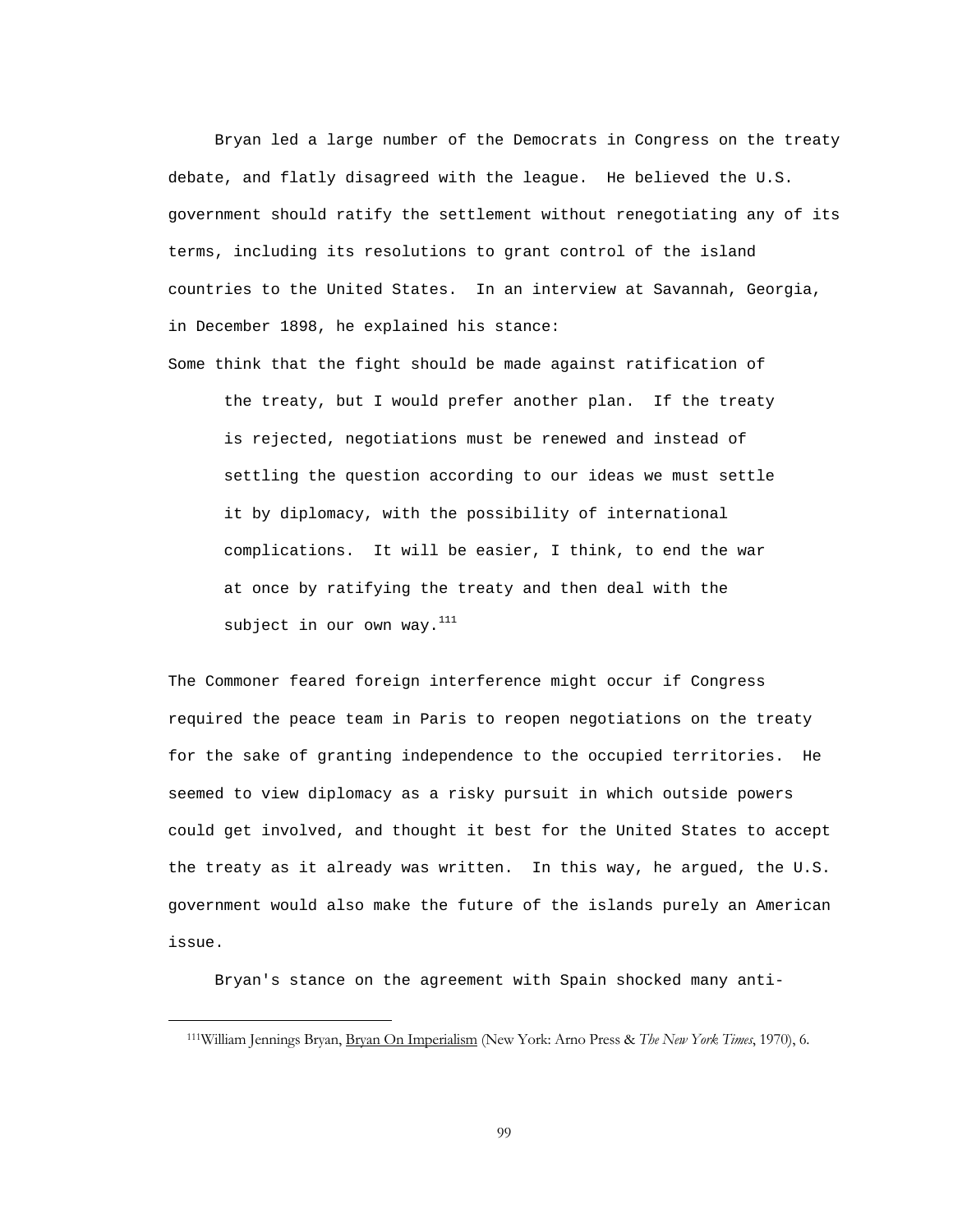imperialists. This is witnessed by the fact that the Commoner felt he had to constantly explain his position in articles and speeches he published. $^{112}$  Anti-imperialists wondered how a politician who had argued so strongly against a colonial policy two years before could back a settlement that added Puerto Rico, Cuba, Guam, and the Philippines to the United States? The answer was that Bryan did favor independence for the occupied lands, and backed the treaty because its ratification would allow the U.S. to grant freedom to the territories without interference from foreign nations. At the December 1898 interview in Georgia, the Commoner expressed his personal desire to see the former colonies obtain self-rule. He said:

The President in his message says our only purpose in taking possession of Cuba is to establish a stable government and then turn the government over to the people of Cuba. Congress could reaffirm this purpose in regard to Cuba and assert the same purpose in regard to the Philippines and Porto Rico. Such a resolution would make a clear-cut issue between the doctrine of self-government and the doctrine of imperialism.<sup>113</sup>

So, the Commoner had another aim in mind than the acquisition of land when he championed the treaty. He saw ratification of the agreement as

<sup>&</sup>lt;sup>112</sup>See the speeches in Bryan on Imperialism entitled "Liberty, Not Conquest," and "Imperialism;" and the article from the *New York Journal* entitled "Ratify the Treaty, Declare the Nation's Policy;" in all of which Bryan justifies his support for the Treaty of Paris.

 <sup>113</sup>Bryan, On Imperialism, 6.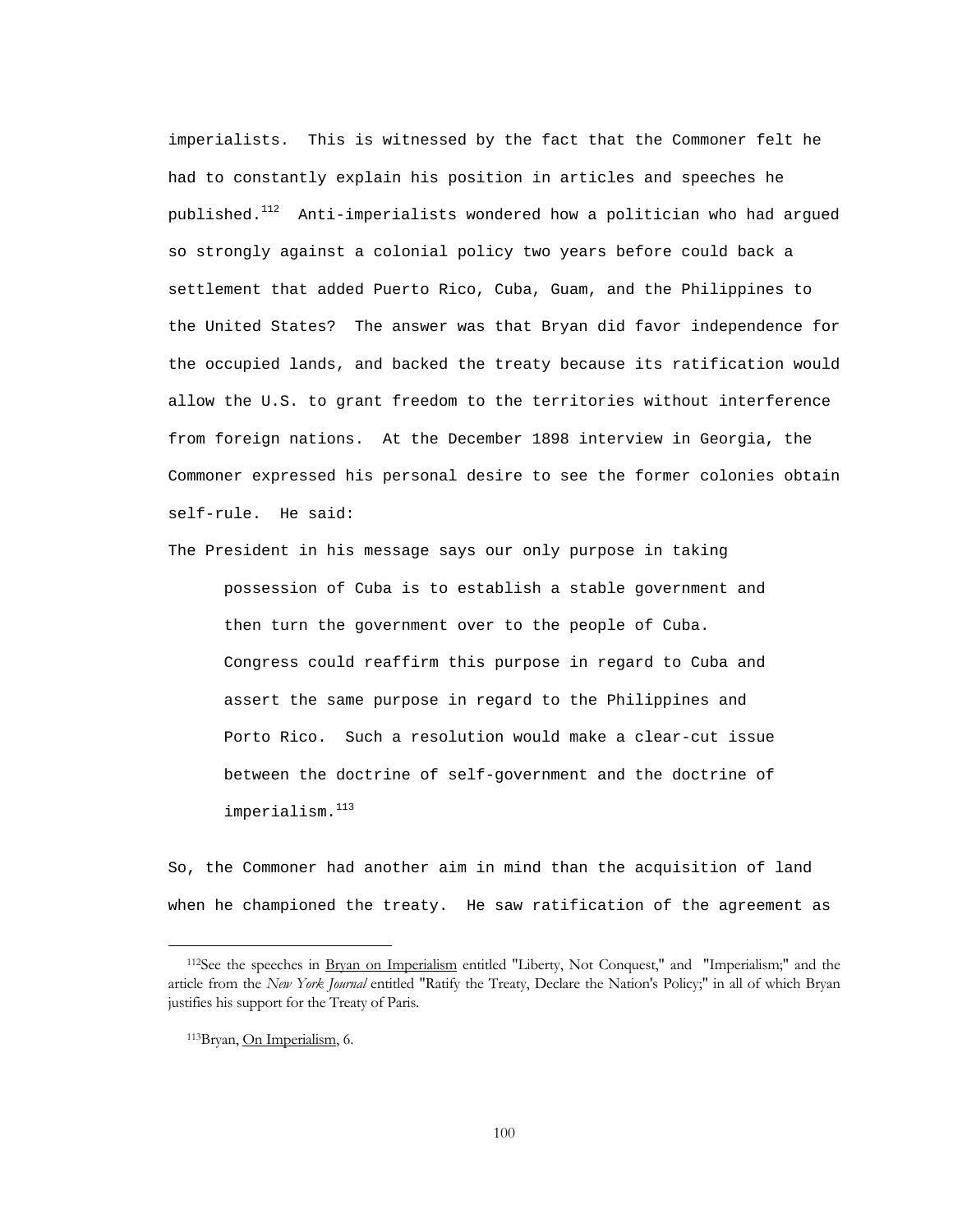a simple obstacle that had to be bypassed before America could grant freedom to the islands. And, by giving the nations independence, he reasoned the U.S. would thereby deal with the larger issue of the day - American imperialism.

 Bryan's position on the Treaty of Paris reflected a wise piece of statesmanship at the time, and the Commoner knew it. The stance was something he was later proud of, and he wrote fondly about in his memoirs. Bryan's policy eliminated the possibility that Spain could reject the peace settlement on the premise that their former colonies would be receiving a premature independence. The general climate in Europe was one of a race for empire, and the European nations had long been using the "civilizing mission" as a justification to conquer and sustain colonies. If Congress had rejected the treaty with the idea of requiring it to be rewritten with a pledge of freedom for the islands, it is possible the Spanish might have turned down a new settlement on the grounds that a great power was needed to civilize the islands' natives. Similar ideas of sharing "white man's burden" had already helped the Europeans divide Africa among each other in a less confrontational manner than might otherwise have been expected. The Spanish may even have decided to renew war with the United States if Congress rejected the agreement. Many of the European countries, after all, were reluctant to give their colonies autonomy even into the 1960's.

 Bryan even expressed a belief that other European powers might go to war with the U.S. if they thought democracies were being established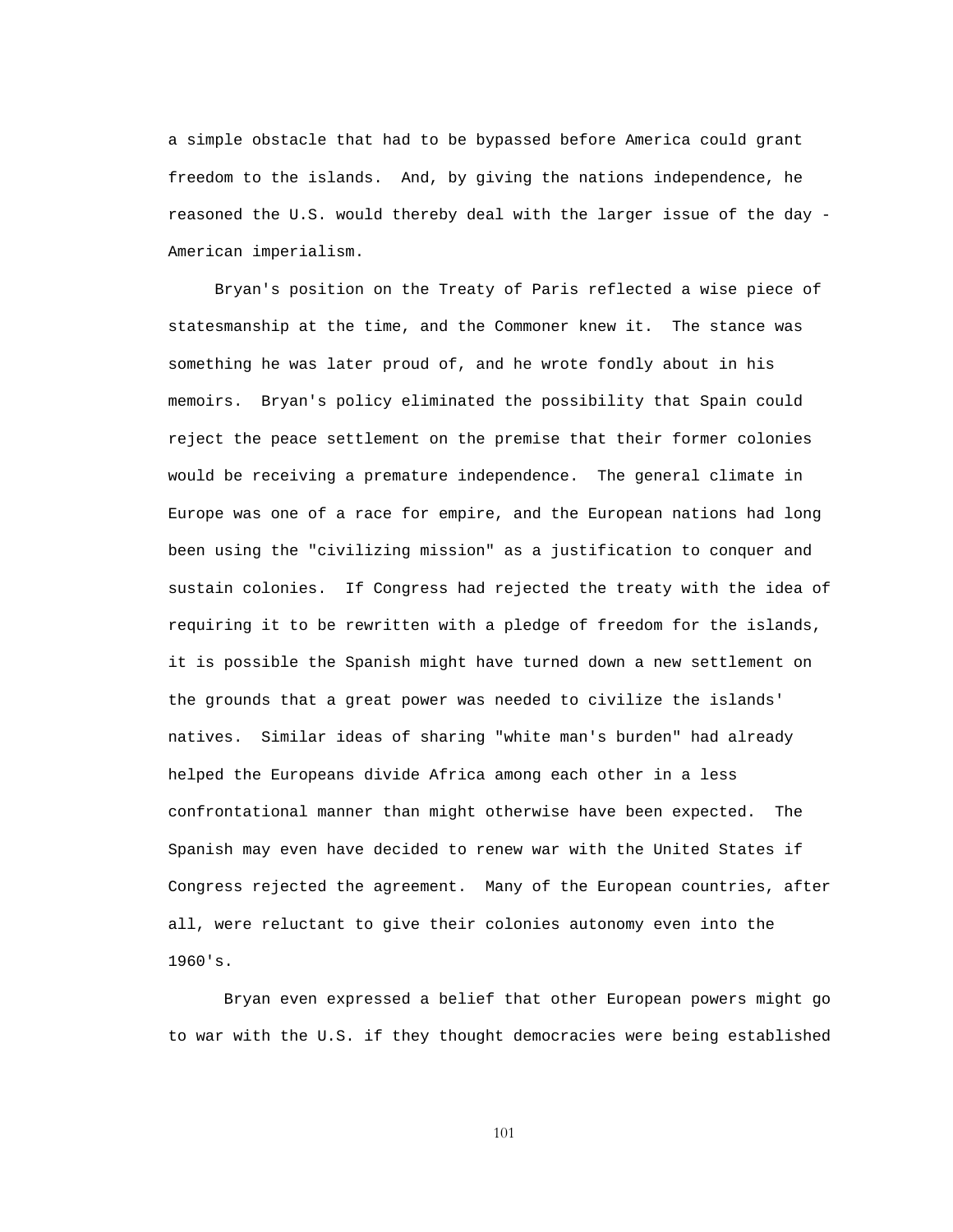on the islands. In his memoirs, he wrote: I have never regretted the position taken; on the contrary, I never showed more statesmanship than I did when I insisted upon the termination of the war and the making of the promise embodied in the Bacon Resolution. ... the Democrats and I would have had to borne the responsibility for the continuation of war expenditures and for any dangers that arose during the continuation of the state of war. ... Then, too, several of the great nations of Europe, such as England, Germany, and Russia were interested in the Orient and might resent the setting up of a Republic there. ... If we had insisted upon the recognition of the independence

of the Philippine republic, it might have brought us into conflict with the interests of several European powers, and it was not necessary for us to take this risk because we could give independence to the Filipinos more easily than we could force Spain to give independence.<sup>114</sup>

European interference, it appeared in the memoirs, could come either at the negotiating table, on the battlefield, or through a combination of both.

 The Bacon Resolution would have promised the Philippines independence at some point in the future, after the United States helped the country establish a sound government. The Commoner's backing of it is yet another indication of his desire to see the occupied territories receive freedom. The measure failed in the Senate in 1898 after a tie vote was broken by Vice President Garrett Hobart, however, and it would not have changed the Treaty of Paris. All the proposed legislation called for was a pledge to tutor the Filipinos toward good government it did not set a timetable within which the country had to be freed. Such a promise to the Filipinos was enough for Bryan, though, as he supported ratification of the treaty as it already was written.

i

<sup>114</sup>William Jennings Bryan, The Memoirs of William Jennings Bryan (Chicago: The John C. Winston Company, 1925), 121.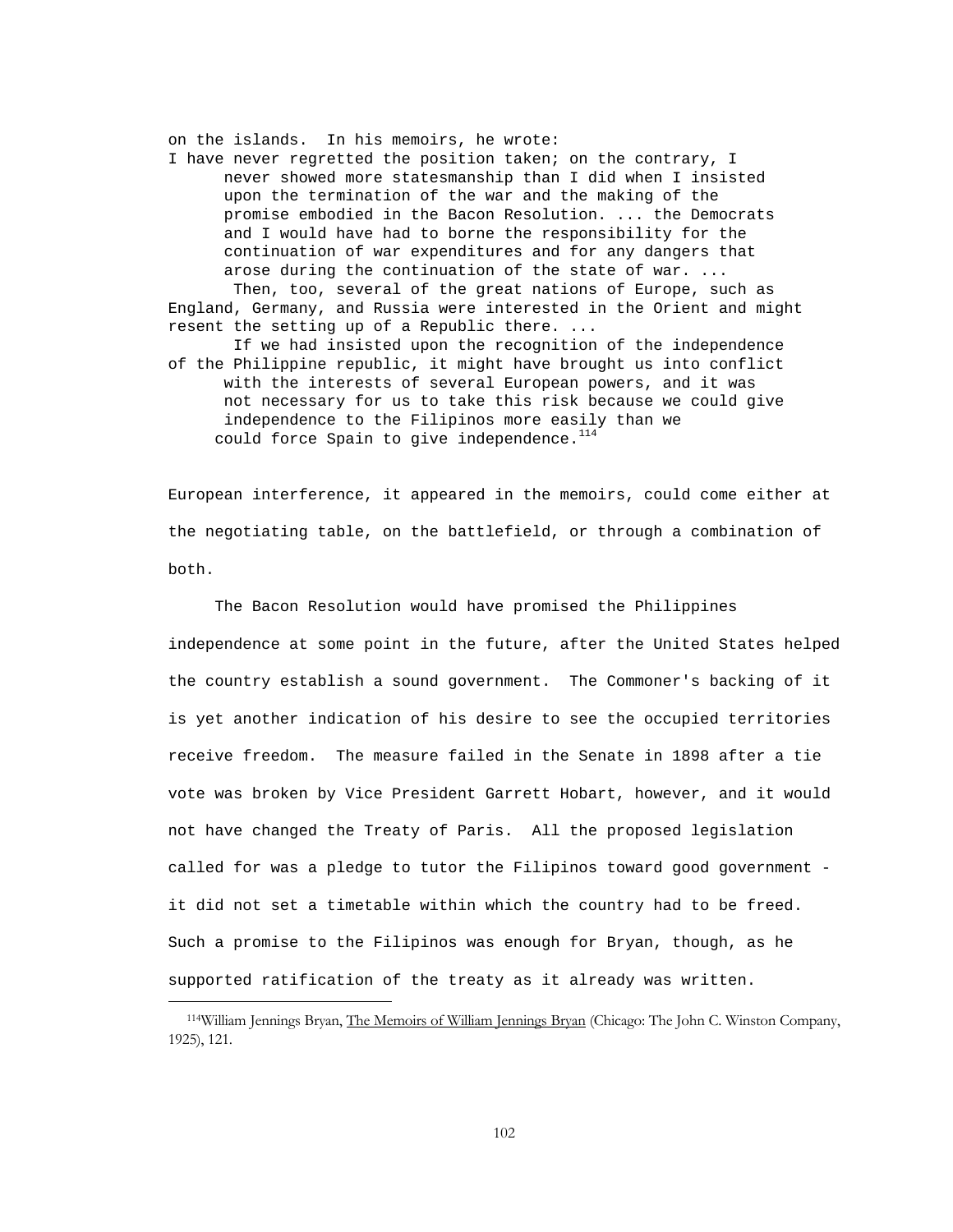There was a second set of motives for the Commoner to back the treaty besides the fact that accepting the settlement would allow America to deal with the question of the island countries' independence alone. They were politically based. A new Senate was elected in the autumn of 1898, just after the Spanish-American War ended, and it was controlled by Republicans. The treaty would thus almost certainly be approved as it already was established in the next session of Congress, meaning the U.S. would gain sovereignty over Cuba, Puerto Rico, Guam, and the Philippines. Bryan reasoned that by backing the settlement during the current session of Congress, he might be able to get the Bacon Resolution added to the government's agenda for the Philippines. $115$ 

 There were still a substantial number of Democrats in the Senate who desired to see the territories receive autonomy, so the Commoner attempted to use them as his electoral base. The result of this politicking was that Bryan took the unusual stance of supporting the settlement with Spain because it transferred sovereignty of the islands to the United States, and backing the Bacon Resolution because it promised freedom to the Philippines down the road. $^{116}$ 

 The last motivation the Commoner displayed for championing the treaty was based on the Monroe Doctrine. He, as mentioned earlier, feared that if the settlement was not ratified, Europeans would interfere in the negotiations with Spain. Or, worse yet, he thought they might get involved in the dispute militarily. These concerns may

116Ibid., 121.

i

<sup>115</sup> Bryan, The Memoirs, 121.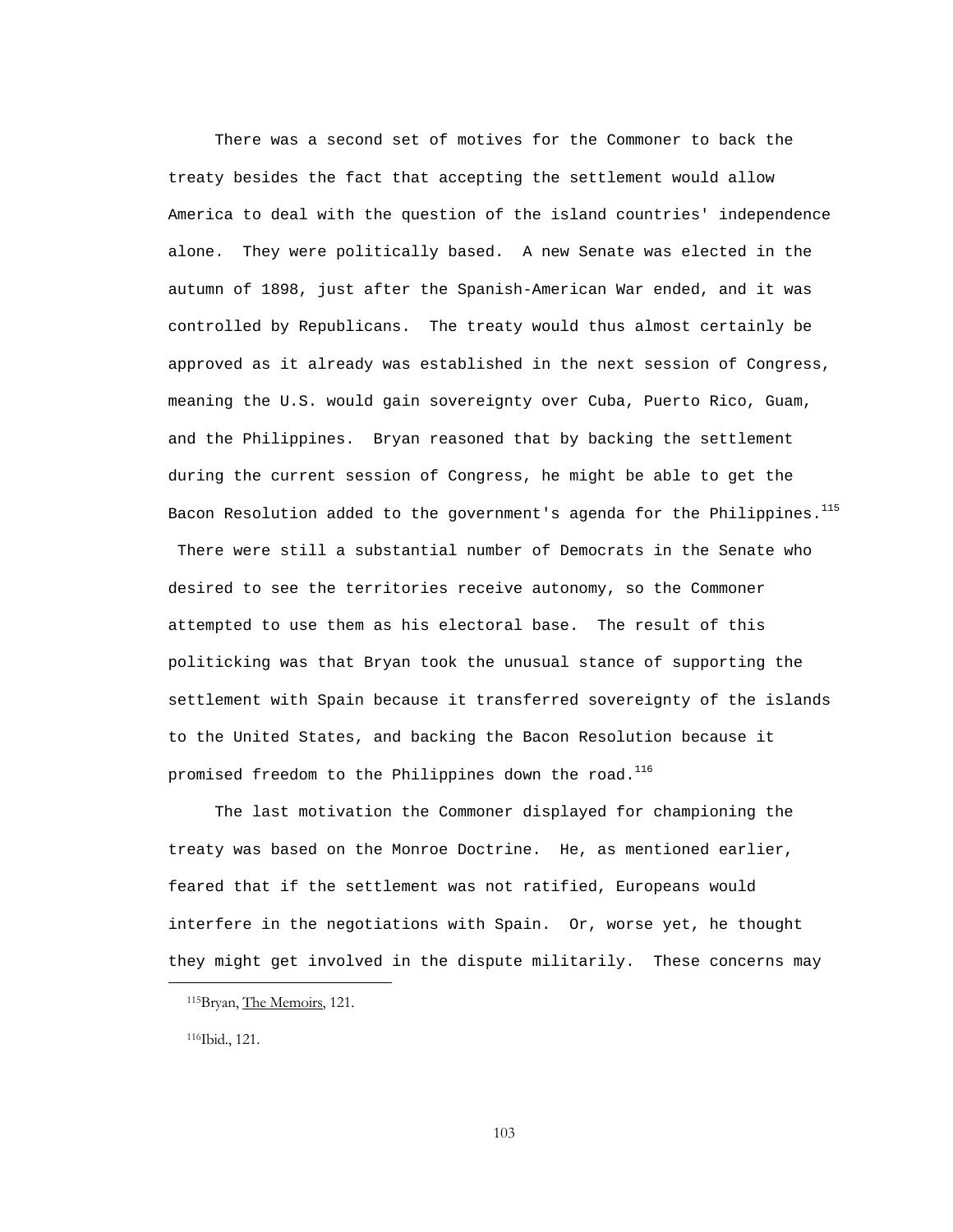not have been founded on any real threats, but Bryan believed them to be legitimate. What the suspicions indicate is that he held a traditional American apprehension towards European nations that dated back to the creation of the Monroe Doctrine. In 1823, President James Monroe had warned his fellow countrymen in a message to Congress not to get involved in European disputes or alliances, and to keep Old World countries from creating new colonies in the Western Hemisphere. This message became the heart of U.S. diplomacy for the course of the 19th Century. Much of the American public even came to disdain loose connections with the Europeans because of the doctrine. Bryan seems to have internalized the aversion, as his statements about Old World countries during the treaty debate indicate. In a letter of acceptance

for the Democratic nomination for president in 1900, the Commoner wrote: The reasons given by Washington, Jefferson, and the other statesman of the early days in support of the doctrine that we should maintain friendly relations with all nations, but enter into entangling alliances with none, are even stronger today than they were a hundred years ago. ... We cannot connect ourselves with European nations and share in their jealousies and ambitions without losing the peculiar advantage which our location, our character and our institutions give us in the world's affairs. The doctrine enunciated by Monroe, and approved by succeeding Presidents, is essential to the welfare of the United

States.<sup>117</sup>

i

 One point that must be made about the doctrine, however, is its meaning was in a state of change during the latter half of the 19th Century. What Monroe had originally told Congress in 1823 was not the meaning of the doctrine in 1898. The president had stressed two main

 <sup>117</sup>Richard L. Metcalfe, ed., The Real Bryan: Being Extracts From The Speeches and Writings of "A Well-Rounded Man" (Des Moines, Iowa: Personal Help Publishing Company, 1908), 153-154.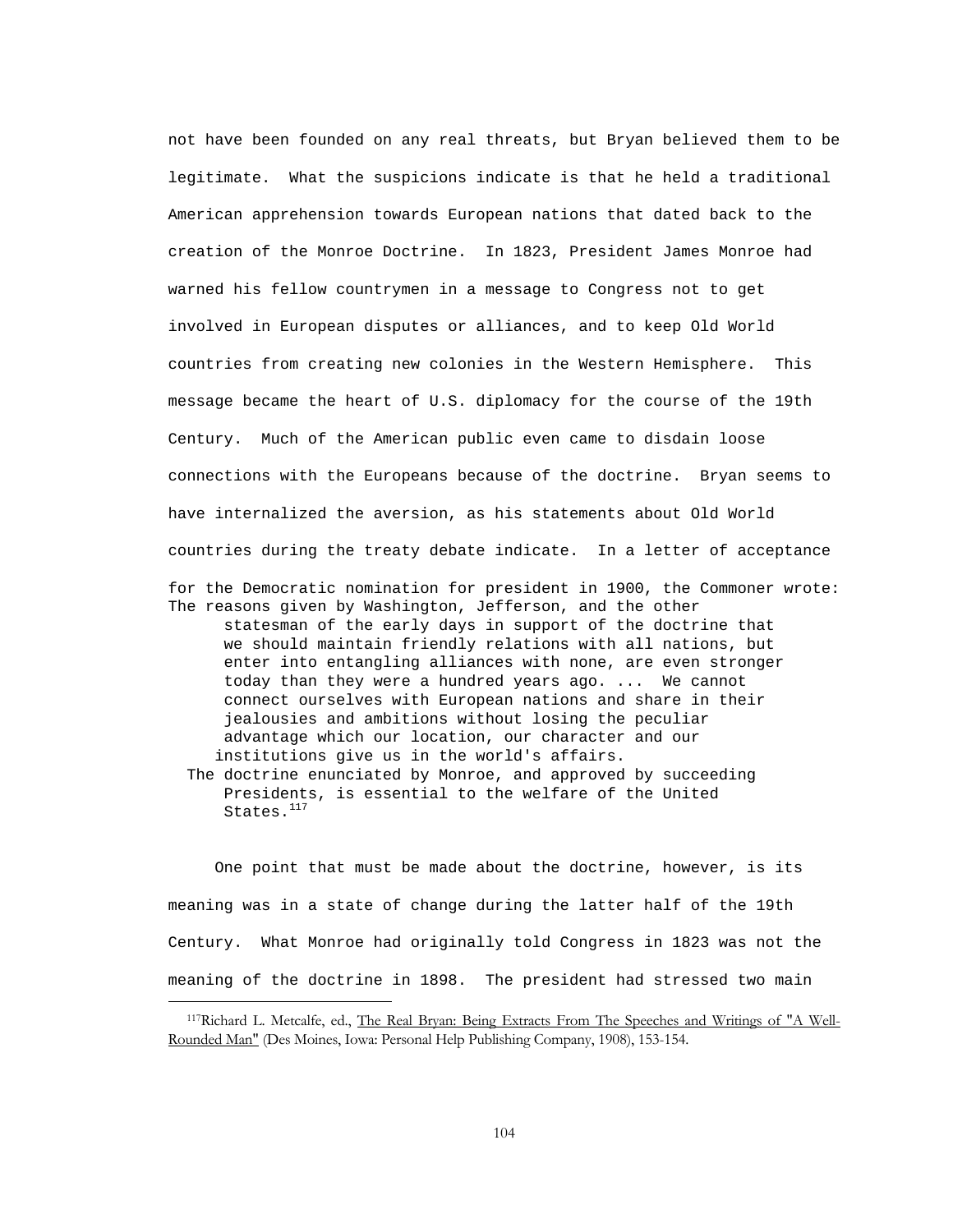points: first, European nations could not establish new colonies on the American continents; and second, the U.S. should not participate in the quarrels and alliances of Europe. By 1898, the meaning of the two axioms had been transformed. This metamorphosis was due to a series of events that caused both the American public and Congress to interpret Monroe's declaration differently.

 In the decades immediately following the creation of the doctrine, American foreign policy makers were reluctant to invoke its principles against European nations despite their occasional armed interventions in Latin America. The reason for the lackluster use seems to have been that Monroe's main concern in the declaration was to ensure European mercantilism would not be strongly reestablished in the Western Hemisphere by the Quintuple Alliance of the Old World.<sup>118</sup> Several Latin American countries had revolted against European control during the Napoleonic wars and created republics, and the president didn't want to lose the ground he felt the idea of "self-government" had gained in the Southern Hemisphere. The fact that the people of Central and South America now held sovereignty over their homelands also provided a buffer for the United States from European aggression. But, attempts to recreate the colonial system were seldom made during the 1820's and 1830's, which encouraged the U.S government not to employ the doctrine during the period. $119$  There are also some indications that the United

 <sup>118</sup>By 1823, the Quadruple Alliance of Russia, Prussia, Austria, and Britain which had defeated Napoleon became known as the "Concert of Europe," or the Quintuple Alliance by including France in the pact after a probationary period.

 <sup>119</sup>Eric Foner and John A. Garraty, ed., The Reader's Companion to American History (Boston: Houghton Mifflin Company, 1991), 744. One reason the doctrine did not have to be used was that the British gave some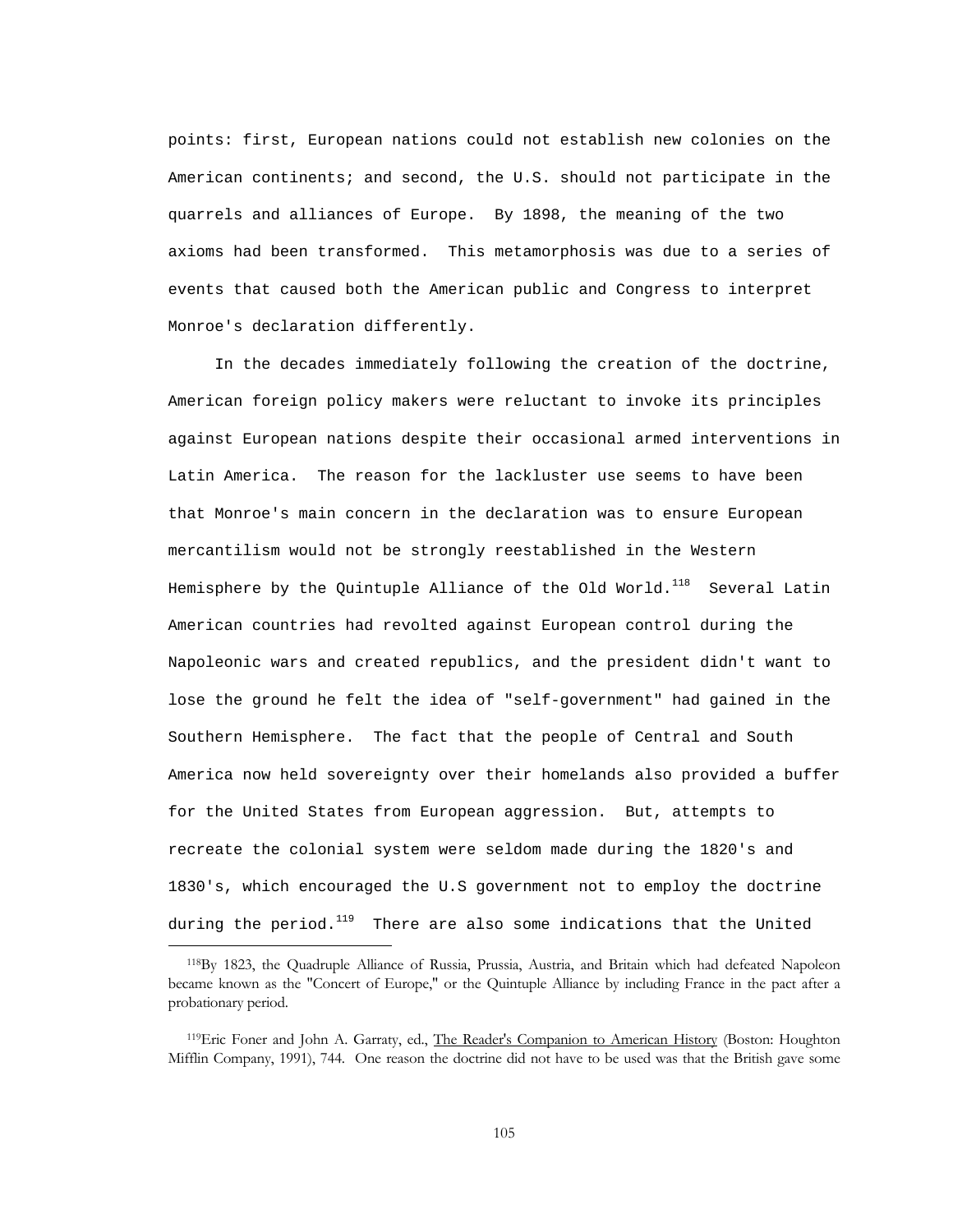States would not have even been able to muster an effective army to fight in Mexico during the two decades, let alone South America. $120$ 

 In 1842, the first real use of Monroe's declaration came when President John Tyler used the doctrine and the idea of "manifest destiny" to justify seizing Texas for America. Tyler and the Whig party felt that if Texas was not annexed by the United States, the territory would ally with Great Britain to secure protection against Mexico.<sup>121</sup> Such a defensive pact would not have been a direct violation of the Monroe Doctrine because the British wouldn't be creating a new colony on the American continents. But, the president and his administration thought the establishment of the alliance might eventually lead the Lone Star state to be annexed by the great empire. President Tyler used the declaration in a more aggressive way than originally intended by preventing a simple alliance between a European nation and an American territory. Monroe's statements had only called for blocking territorial grabs in the Western Hemisphere. $122$ 

unexpected help to the United States by also announcing that the Spanish colonies should not again be reestablished in the Americas. The Spanish had always severely restricted English trade in their territories, and the British wanted to avoid having those markets closed off again. The Russians also became less interested in the California coast because its sea otter population had been virtually wiped out by trappers by the 1820's.

 120Joseph R. Conlin, The American Past: A Survey of American History, 3rd ed. (New York: Harcourt Brace Jovanovich, Publishers, 1990), 239.

121 Conlin, The American Past, 351.

i

<sup>122</sup>Robert H. Ferrell, American Diplomacy: The Twentieth Century (New York: W.W. Norton & Company, 1988), 13. There is some historical debate over whether Monroe did in fact attempt to forbid the Europeans from extending their alliances to the New World. He stated that the U.S. was intimately connected with the independence movements of the New World, and "the political system of the allied powers is essentially different in this respect from that of America." A few sentences later he added, "... we should consider any attempt on their part to extend their system to any portions of this Hemisphere as dangerous to our peace and safety." It therefore is rather ambiguous as to whether Monroe intended to keep the Europeans from extending alliances to the New World. He himself considered the doctrine to be largely an expedient required by the diplomatic situation of the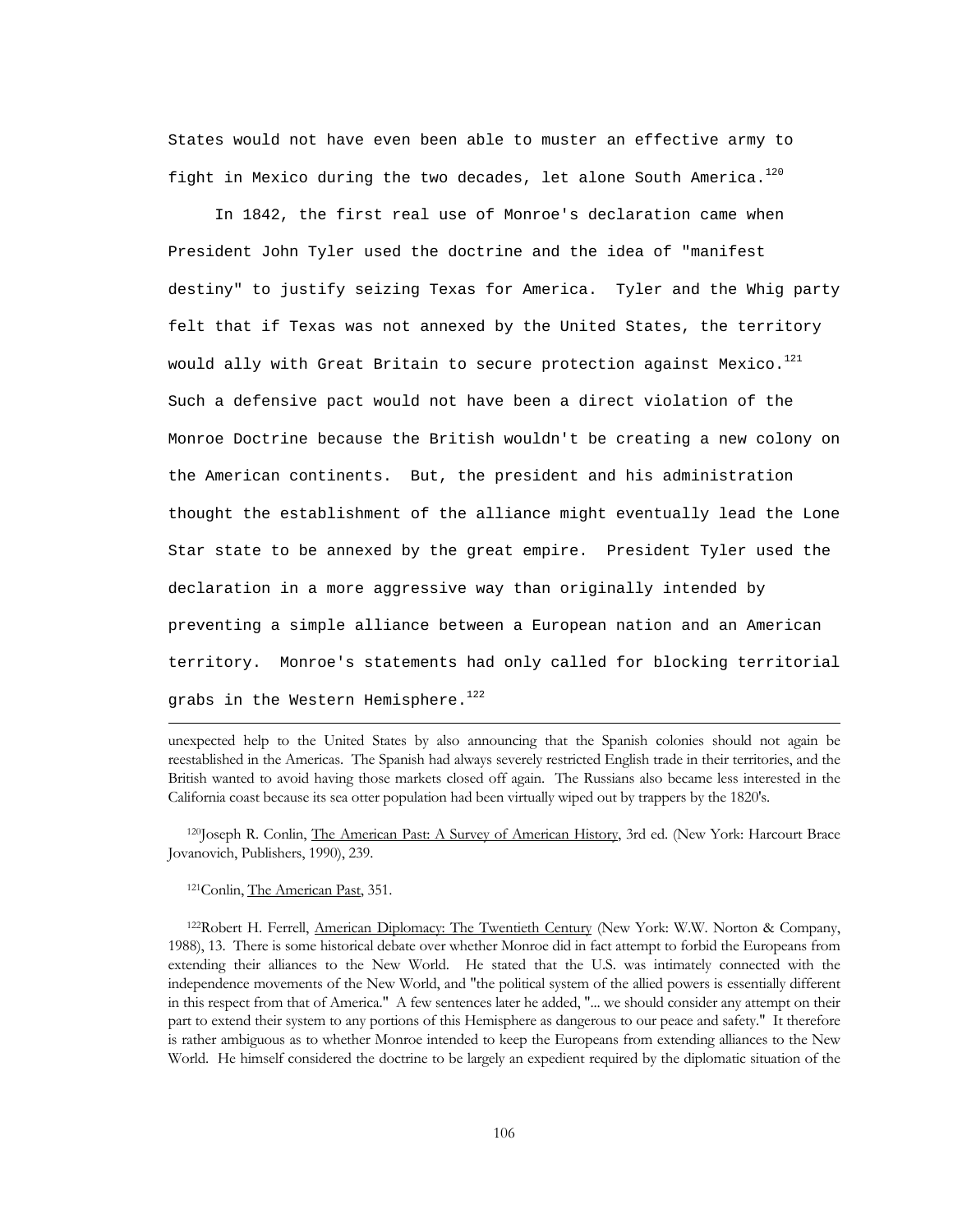A trend of finding new, aggressive uses for the principles of the doctrine continued through the remainder of the 19th Century. In 1861, Secretary of State William H. Seward attempted to invoke the doctrine to prevent the Civil War. The secretary suggested to President Abraham Lincoln that the United States begin a drive to liberate Cuba from Spain, and thus divert attention from the growing crisis between the states. $^{123}$  Seward also hoped that if the U.S. made such a brazen move, it would deter European nations from future interventions in Latin America, and permanently end colonialism there. Lincoln rejected the advice, choosing instead to deal with domestic strife over slavery and state's rights. Nonetheless, the doctrine had been proposed as a way to oust a European power from the Western Hemisphere, which was not one of Monroe's original aims in the declaration. The president had allowed Old World countries to maintain sovereignty over colonies that they established prior to his announcement, and did not establish a goal to end all European influence in the Americas.

 The Civil War and Reconstruction put a temporary damper on the increasingly offensive uses of the doctrine. But, by 1869, U.S. statesmen were at it again. President Ulysses S. Grant attempted to invoke the declaration as part of his reasoning behind a move to annex the island nation of Santo Domingo.<sup>124</sup> Grant initiated the plan after a rebellion broke out against the Spanish in many of their colonies. The i

moment in Europe.

 <sup>123</sup>Foner and Garraty, Reader's Companion, 744.

 <sup>124</sup>Conlin, American Past, 445.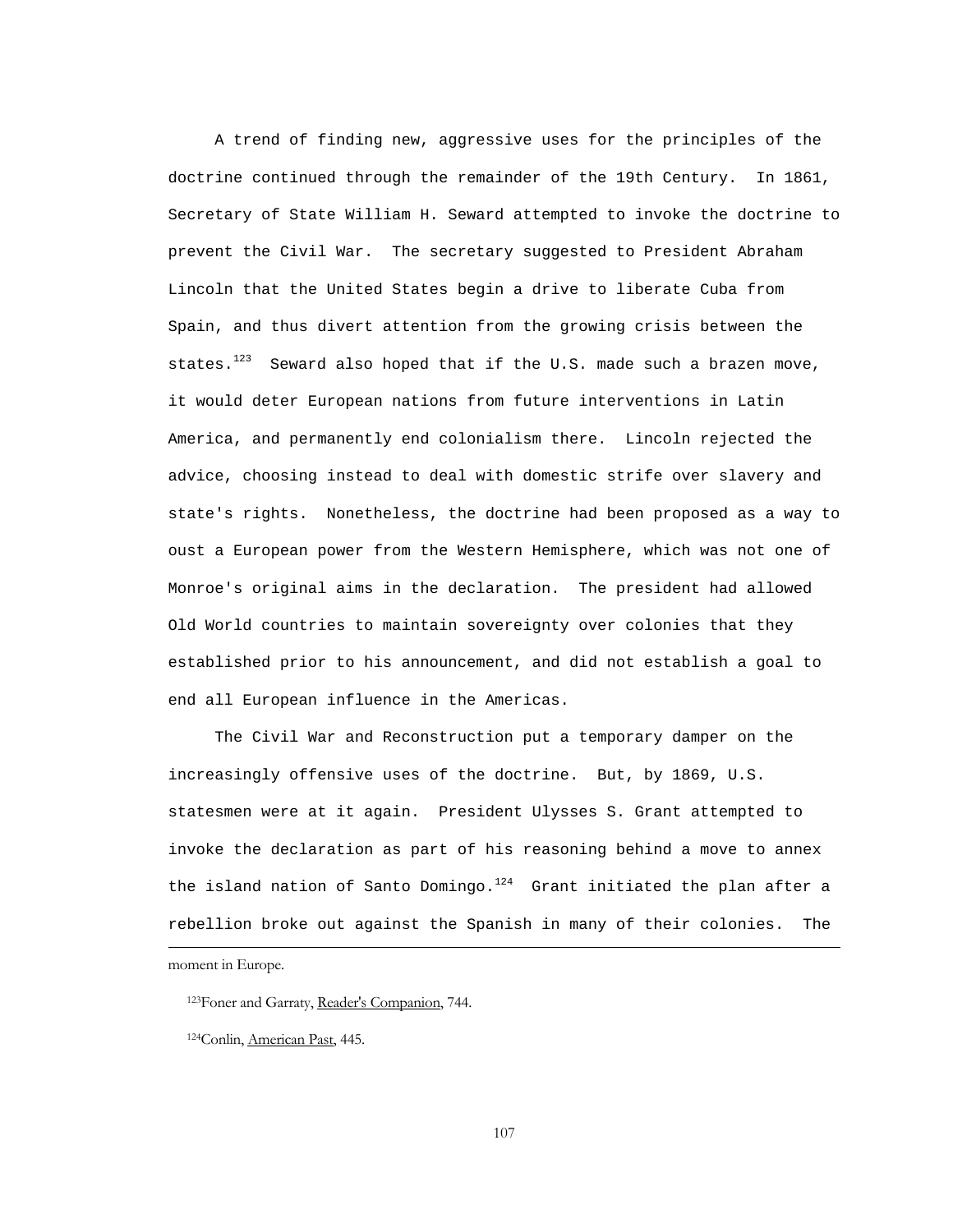new president of Santo Domingo had asked to become a territory of the United States to gain protection from Spain. The president had his scheme foiled, however, by isolationist members of the Republican party. They refused to approve the annexation for fear that it would lead to an American colonial policy.

 President Rutherford B. Hayes term in office from 1877 to 1881 also saw an attempted use of the doctrine for aggressive purposes. Hayes was responding to a French company's announcement that it planned to build a canal across the isthmus of Panama. $1^{25}$  The often forgotten president took a strong stand in this case, warning the French government that the canal must come under American control because of its location in the Western Hemisphere. Little came of the incident until the early 1900's. The canal project was slow in development and its pioneering company experienced financial difficulties in the 1880's.

## **The New Monroe Doctrine**

i

 A trend had developed in the accepted uses of the Monroe Doctrine by the 1890's. Americans were anticipating possible European threats to the New World's security, and employing the doctrine as a justification to prevent the threats from actualization. They were maneuvering before the Europeans did. This anticipatory use can be seen in the annexation

<sup>&</sup>lt;sup>125</sup>Foner and Garraty, Reader's Companion, 146. The Clayton-Bulwer Treaty which the U.S. government had signed with Great Britain in 1850 had stated that neither of the countries would have exclusive rights to build a canal across the isthmus of Panama, and required the neutralization of any canal which came under the control of one country. The French company's proposal was seen as a violation of this agreement, and though the treaty was over 25 years old, Hayes chose to enforce it. The French government itself was not a party to the company's plan or to the Clayton-Bulwer Treaty.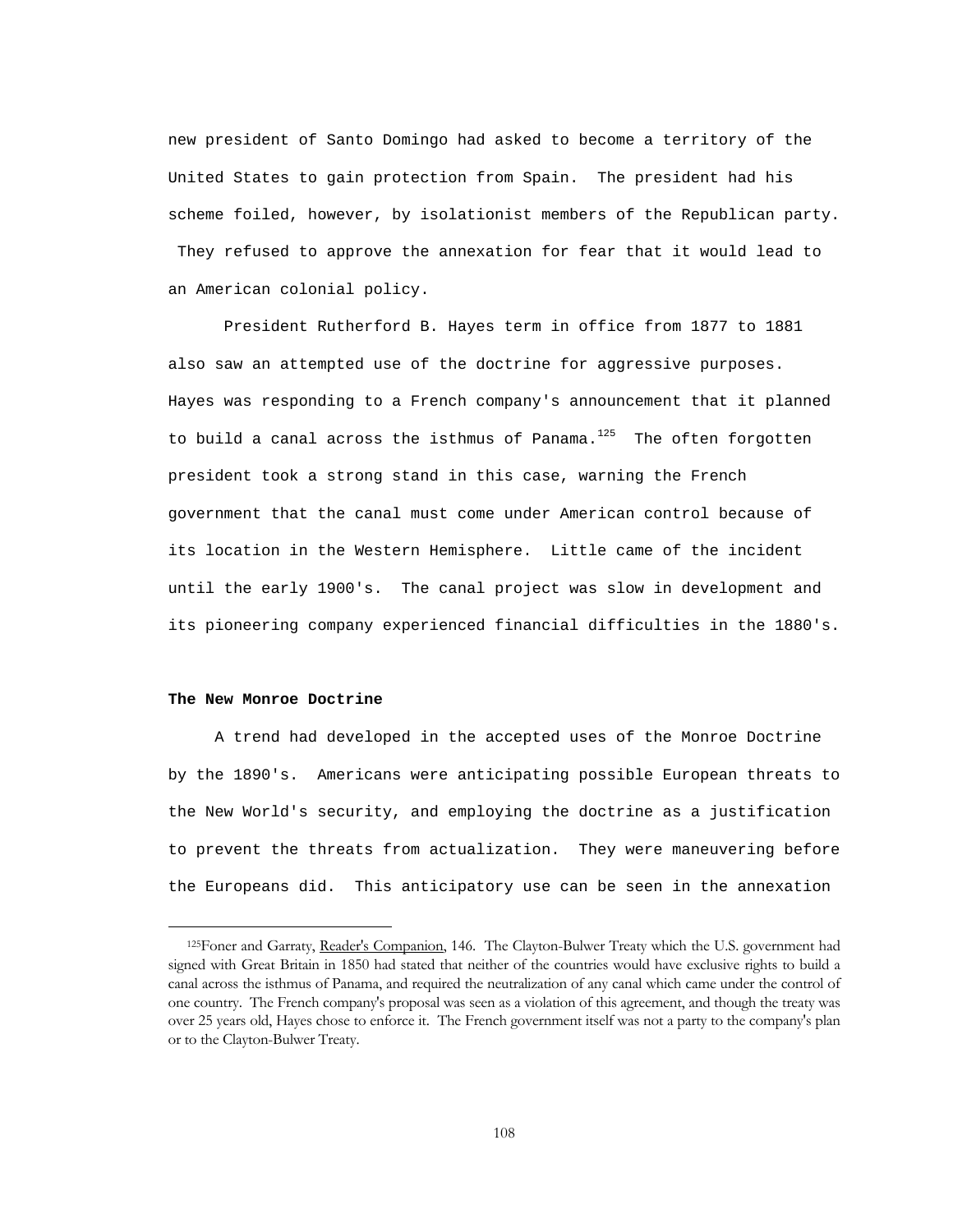of Texas, in Seward's proposal to liberate Cuba from Spain, and in Hayes' declaration to the French on the Panama Canal. The Venezuelan affair of 1895 also demonstrates the U.S. governments' growing aggressiveness with the doctrine.

 A disagreement erupted between the U.S. and Great Britain over whether or not the British could enlarge their colony of Guiana in South America at the expense of Venezuela. President Grover Cleveland decided it would be wise to prevent the English from making good on the proposed expansion on the basis of Monroe's principles. He informed the British government that the United States had long made it a policy that no new European dependencies would be created in the Western Hemisphere. But, now America did not take kindly to the addition of territory to existing European colonies either, he said. $1^{26}$  Cleveland's Secretary of State Richard Olney said this best during negotiations when he told a British ambassador: Today the United States is practically sovereign on this continent and its fiat is law upon the subjects to which it confines its interposition. Why? It is not because of the pure friendship or good will felt for it. ... It is because, in

addition to all other grounds, its infinite resources combined with its isolated position render it master of the situation and practically invulnerable against any or all other powers.<sup>127</sup>

The Cleveland administration had boldly stated that European ambitions

 <sup>126</sup>Ibid., 744. Again there is some ambiguity here as to the meaning of the Monroe Doctrine concerning whether or not the Europeans could expand the area of their colonies. Monroe stated, "With the existing colonies or dependencies of any European power we have not interfered and shall not interfere." He did not explain, however, what would be done if the Europeans attempted to enlarge the colonies they possessed. The president seemed to leave it open as to what course America might pursue in such an event.

<sup>127</sup> Ferrell, American Diplomacy, 25-26.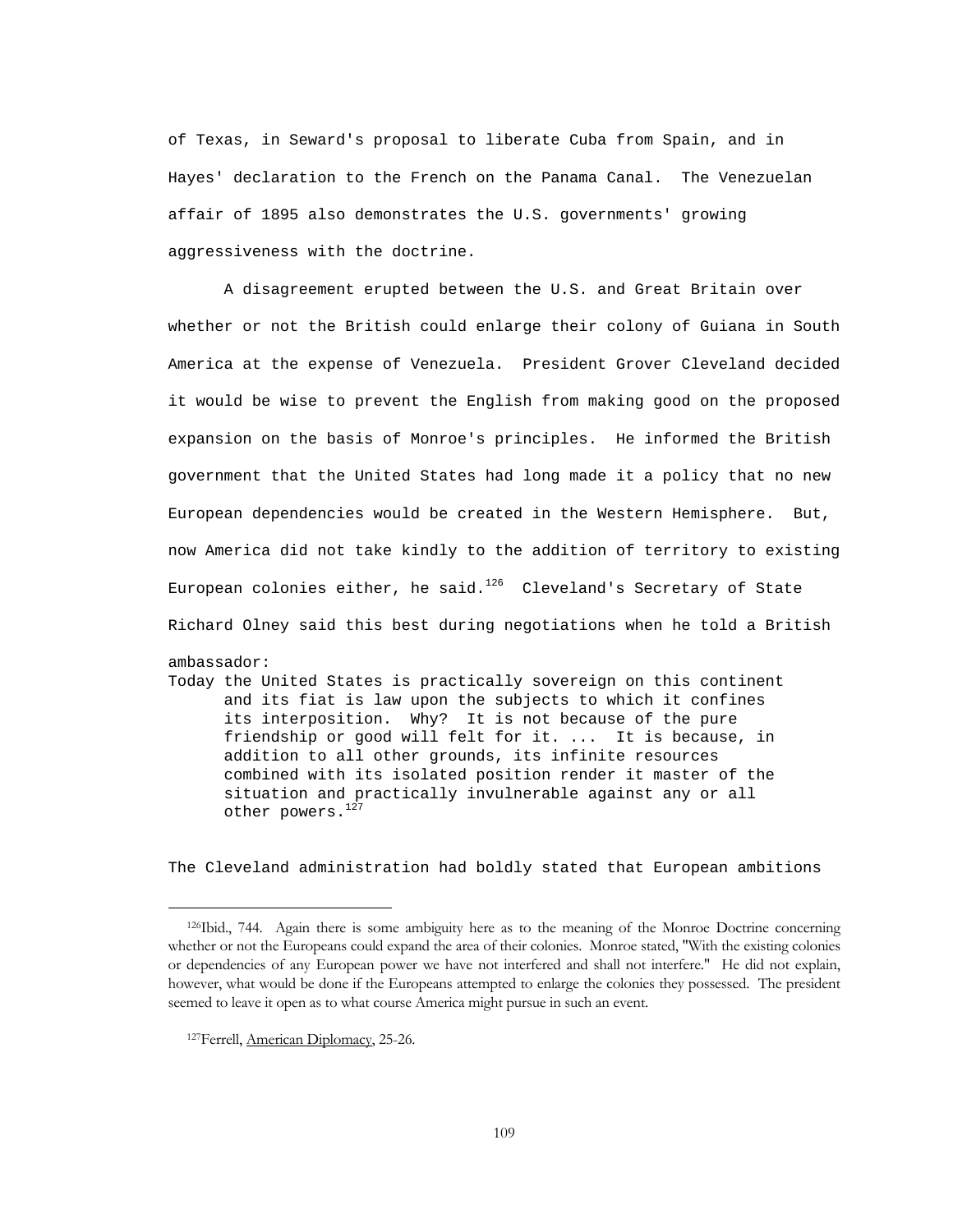in the Western Hemisphere were no longer valid unless approved of by America - and that the current government did not approve of Great Britain's proposal to expand Guiana. Lord Salisbury, Olney's adversary at the meeting, reportedly "made courteous expression of his thanks" upon hearing the administration's policy, and "expressed regret and surprise that it had been considered necessary to present so farreaching and important a principle and such wide and profound policies of international action in relation to a subject so comparatively  $smal.$   $"128$ 

 What shocked the British ambassador was the culmination of the increasing trend of the U.S. government to use the Monroe Doctrine aggressively. The upstart nation in the West now wanted to grant European nations permission before they could pursue any plans of action in the Western Hemisphere, which was not one of the original principles of Monroe's declaration. In this case, the Cleveland administration was unwilling to even discuss the possibility of territorial acquisitions by the British, although the doctrine had allowed room for such negotiations to occur. Monroe said in his 1823 speech, in fact, that the United States should seek "to cultivate friendly relations" with the Europeans, and that "with the existing colonies or dependencies of any European power we have not interfered and shall not interfere.  $"^{129}$  The

i

 <sup>128</sup>Ferrell, American Diplomacy, 26.

 <sup>129</sup>Philip P. Riley, et. al., eds., The Global Experience: Readings in World History Since 1500, vol. 2 (Englewood Cliffs, New Jersey: Prentice Hall, 1992), 106. This idea of keeping peace with the European nations was one of the reasons the doctrine was not enforced in the 1820's and 1830's, along with the fact that the American military was not yet strong enough to offer a stiff resistance to the Europeans if a large-scale war occurred.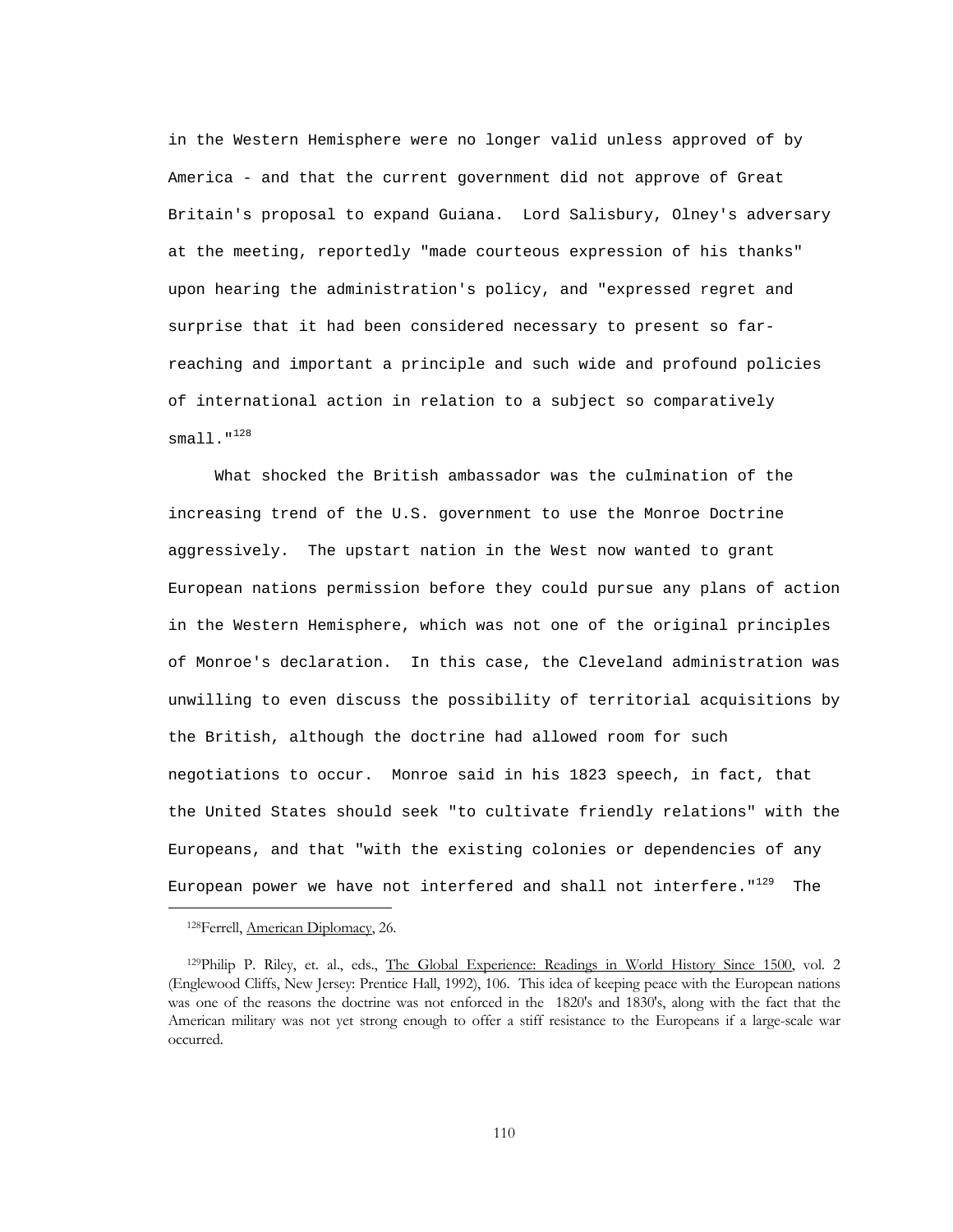president also tended to view his policy as only a temporary necessity. He hoped that one day the new republics in the Americas would be able to defend themselves against the Concert of Europe.<sup>130</sup> It is not likely that Monroe expected his declaration to become the major guide to U.S. foreign policy by 1895, let alone that it would be used to rebuff the British in such a harsh manner. The original fear of European countries expressed in his speech grew over the course of the 19th Century until it reached enormous proportions by 1895. The apprehension became so overwhelming that it turned what was once viewed as an isolationist doctrine into one that was used to threaten and cajole Old World countries any time they proposed gains in the Western Hemisphere. The declaration appeared on the verge of becoming a predominantly offensive policy, rather than a defensive guide to America's national security.

 The Spanish-American War of 1898 was yet another example of the doctrine's uses being expanded, but this time the changes involved the Commoner. Monroe's principles were invoked by Bryan and others as part of the reasoning behind ridding Cuba of its harsh Spanish rule. The Commoner referred to pushing the Spanish off the Caribbean island as taking up arms against "cruelties which would have been a disgrace to barbarism. $1^{131}$  And regarding the doctrine, in a speech delivered in June

```
1898 the Commoner said:
```
Nebraska's attitude upon the subject (the war) does not, however, indicate that the state is inhabited by a contentious or warlike people; it simply means that our people understand both the rights conferred, and the obligations imposed, by

 <sup>130</sup>Ferrell, American Diplomacy, 13.

 <sup>131</sup>Bryan, On Imperialism, 3.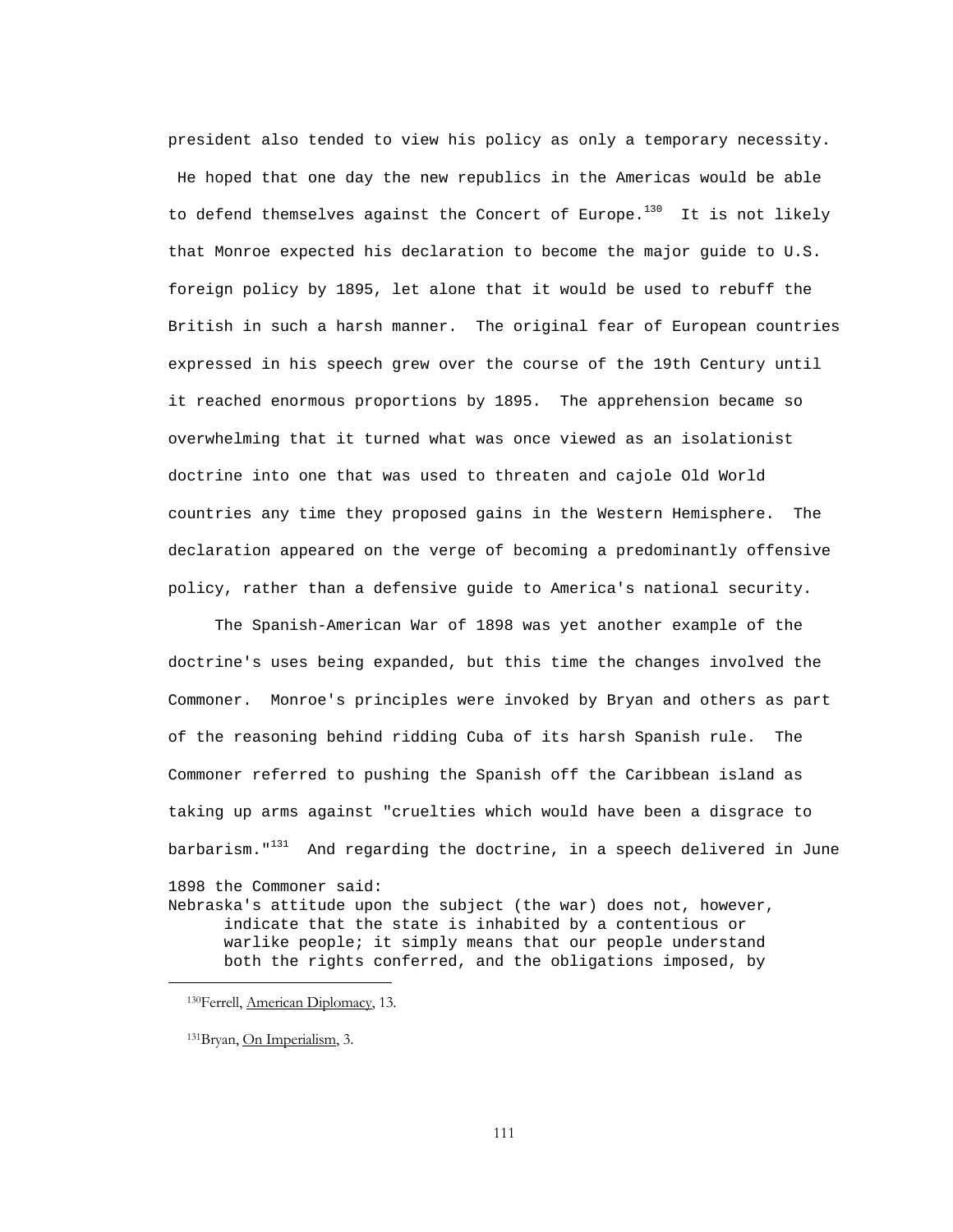# proximity to Cuba.<sup>132</sup>

It is clear Bryan felt Monroe's declaration imposed various duties upon the United States, one of which included freeing Latin American countries from European control if needed. In 1900, Bryan in as much said this in a letter of acceptance for the Democratic nomination for

- president. He wrote:
- The doctrine enunciated by Monroe, and approved by succeeding Presidents, is essential to the welfare of the United States. The continents of North and South America are dedicated to the development of free government. One Republic after another has been established, until today the monarchical idea has barely a foothold on the new world. While it is not the policy of this country to interfere where
	- amicable relations exist between European countries and their dependencies in America, our people would look with disfavor upon any attempt on the part of European governments to maintain an unwilling or forcible sovereignty over the people living on this side of the Atlantic.<sup>133</sup>

 Bryan had extended the meaning of the doctrine by advocating that it now be used as a justification for Americans to help end European sovereignty over colonies where Old World countries had to maintain control by force. This wasn't an original aim of the declaration, as has been touched on, because Monroe allowed European nations to retain control of the dependencies they had established before he initiated his policy. Within his speech to Congress, the chief executive had also stated that the United States would not "interfere" with existing colonies so long as the Europeans made no further attempts to extend their "system" to any portions of the Western Hemisphere.<sup>134</sup> Monroe said i

132Ibid., 3.

 <sup>133</sup>Metcalfe, Real Bryan, 154.

 <sup>134</sup>Riley and others, eds., Global Experience, 106.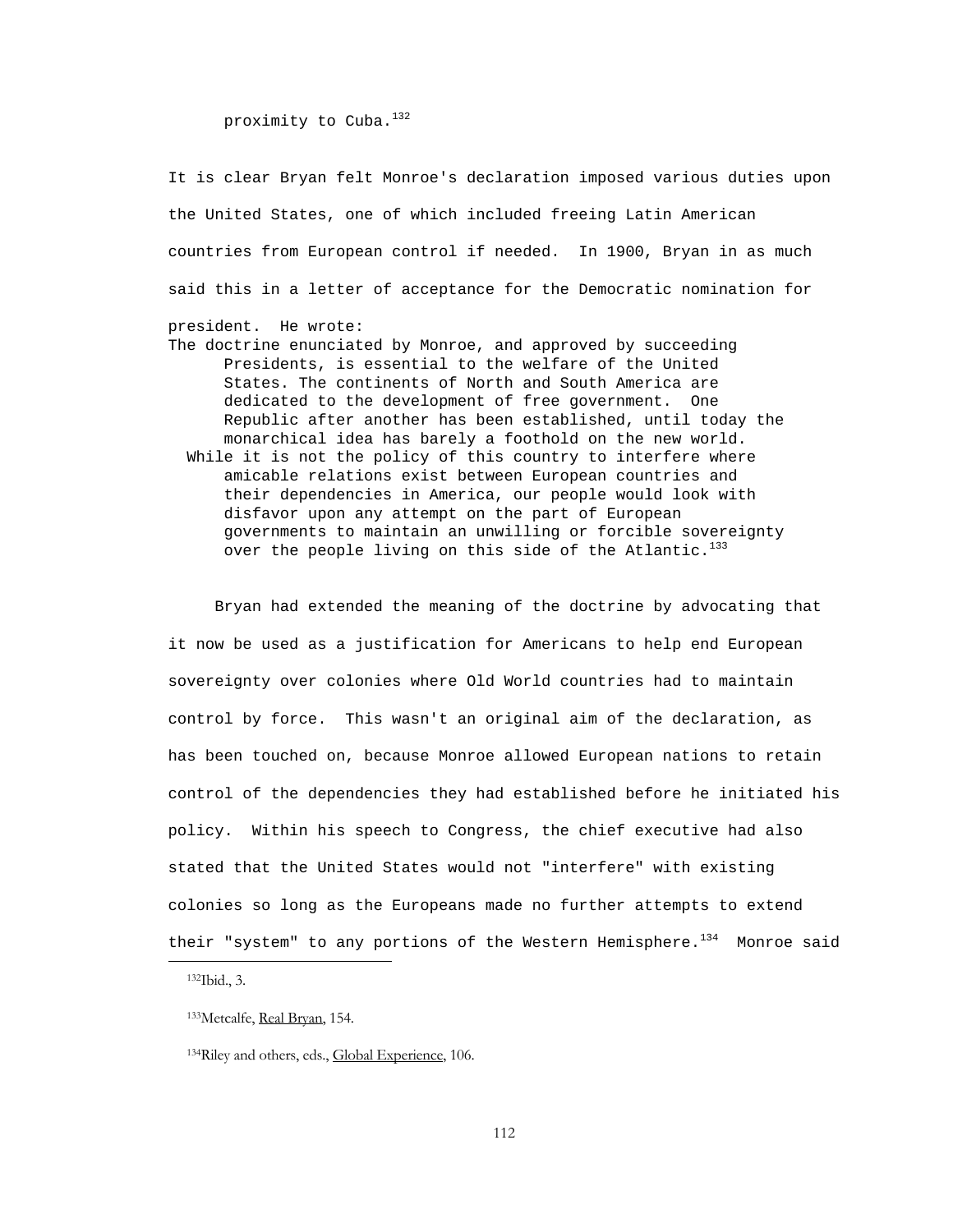that as long as this general rule was followed, the U.S. government would recognize the governments of the colonies on a "de facto" basis. Bryan, McKinley, and others, however, were now willing to oust European powers from the Western Hemisphere on the premise that moral judgements could be made about the nations' rule over an American territory. They were no longer willing to recognize governments simply because they existed, and consequently had changed a basic tenant of the Monroe Doctrine and U.S. foreign policy in general. President Theodore Roosevelt later reinforced this new facet of U.S. diplomacy by making a judgement about Colombia's rule over Panama. The U.S. government helped spark a revolution there that gave the United States control over the Panama Canal. In 1913, President Wilson also denied General Victoriano Huerta de facto recognition for his government in Mexico, which he set up after executing President Francisco Madero. After months of putting political pressure on Huerta, Wilson even ordered an invasion of the port of Veracruz.<sup>135</sup> The Americans left Veracruz after Wilson had difficulty explaining the invasion to the American public. Nevertheless, Wilson's statement during the affair that recognition of Latin American governments was "possible only when supported at every turn by the orderly processes of just government based upon law, not upon arbitrary or irregular force," became policy at the State Department until September 1930.<sup>136</sup> **A New Role for America Overseas?**

136Ibid, 94.

i

 <sup>135</sup>Ferrell, American Diplomacy, 95.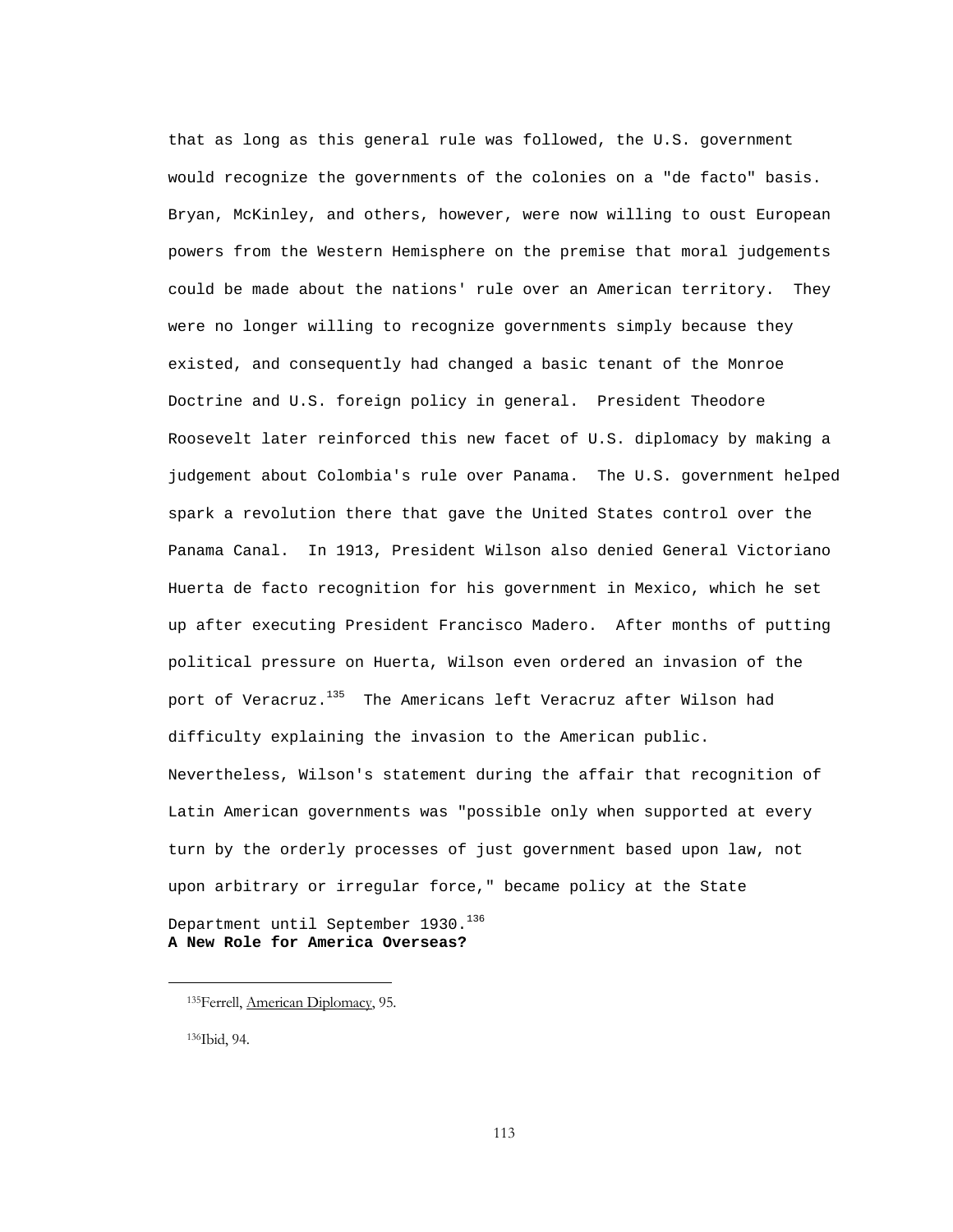With all the changes made in Monroe's principles over the 19th Century, and with a new use of the doctrine created for the Spanish-American War, it was clear that U.S foreign policy would be in a state of flux during the immediate post-war years. A new question pressing in on Americans after the conflict was whether or not the doctrine would again be invoked to justify annexing territory, as had been the case with the Lone Star state. Puerto Rico, Cuba, and the Philippines, after all, might ally with a European country if given autonomy, as had been the fear with Texas. The fact that even supposedly staunch antiimperialists like Bryan supported the Treaty of Paris also indicated some Americans might favor annexation of the territories. If a well known anti-imperialist backed a settlement that transferred control of the island countries to the United States, who was to say that other Americans didn't desire the acquisition to be permanent? President McKinley had taken a solid imperialist stance in the late weeks of the war by choosing to maintain an American presence in the Philippines, and occupying the Baker Islands, Guam and Puerto Rico. $137$  The table was set for the States to formally annex the islands, if only enough public support could be gathered for the measure. All that was needed was for charismatic political leadership to come to the fore of American politics in favor of the acquisition. A larger question that must also be asked about the post-war time period, of course, is would the inclination for Americans to use the doctrine in an increasingly

i

<sup>137</sup>Louis W. Koenig, Bryan: A Political Biography of William Jennings Bryan (New York: G.P. Putnam's Sons, 1971), 285.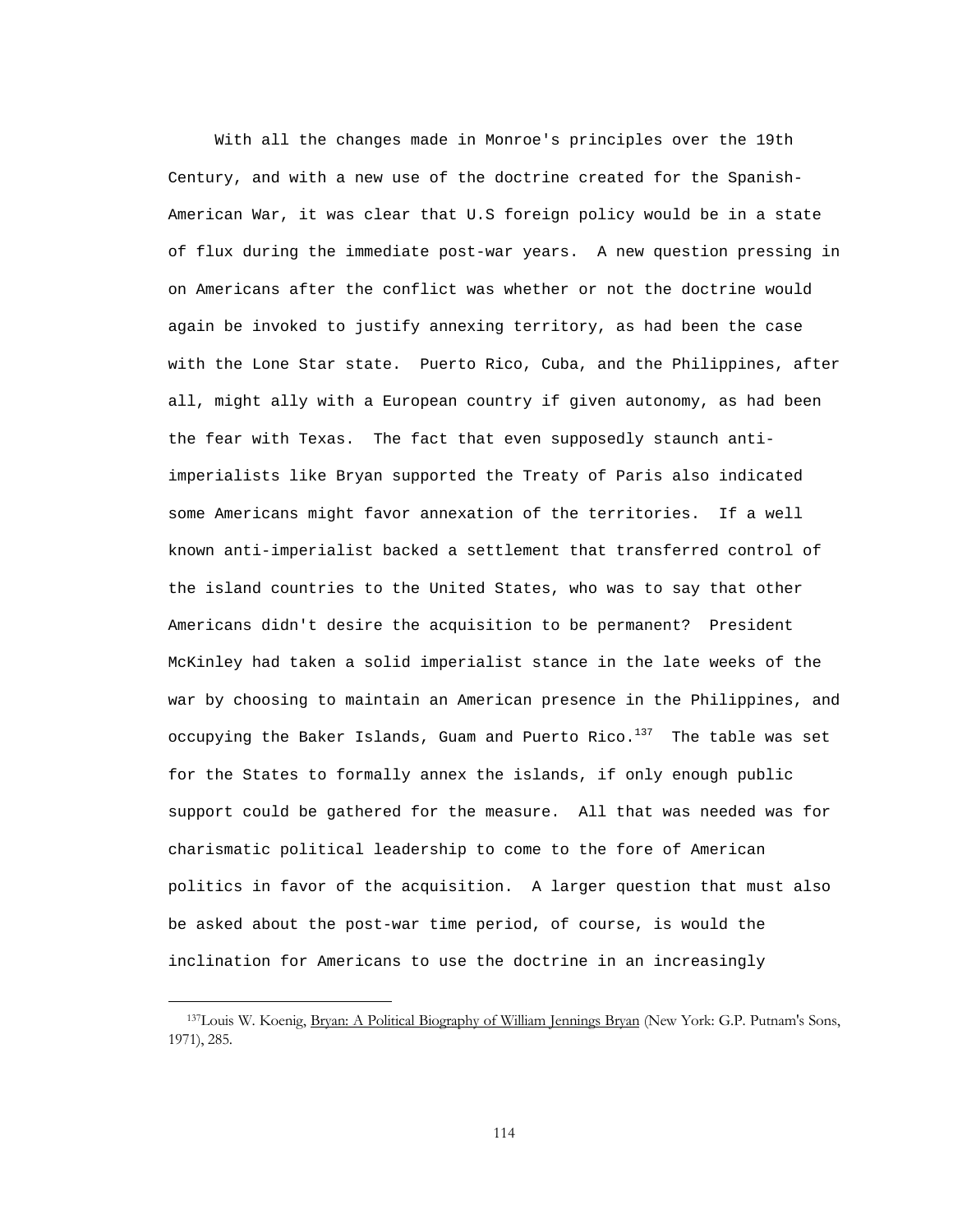aggressive manner carry over after the conflict with Spain and cause the United States to annex its occupied territories?

 The Commoner, as has been discussed, visualized an eventual independence for the island countries, and began to lead a movement after the war to pass legislation pledging freedom to the territories. He supported the settlement with Spain because it allowed the U.S. to deal with the subject of island independence without interference from "several European powers." $138$  The question arises as to whether the Commoner was against all expansions of U.S. territory, however, since his actions during the treaty debate indicate he was not against all such acquisitions. Bryan advocated independence for the island countries, but not without some gains of land for the United States.

# **Fitting the U.S. With Naval Bases Fits the Plan**

 An example of the Commoner's willingness to annex territory can be found in the fact that Bryan suggested America should keep harbors and coaling stations in areas it liberated from Spain. $139$  His reasoning behind the suggestion was two-part. First, the Commoner believed coaling stations and harbors would be a just repayment for the United States' role in ending Spanish tyranny. "We should reserve a harbor and coaling station in Porto Rico and the Philippines in return for services rendered," he said at an interview in 1898, "and I think we would be justified in asking the same concession from Cuba." $140$  In a speech

140Ibid., 6.

i

 <sup>138</sup>Bryan, The Memoirs, 121-122.

 <sup>139</sup>Bryan, On Imperialism, 6.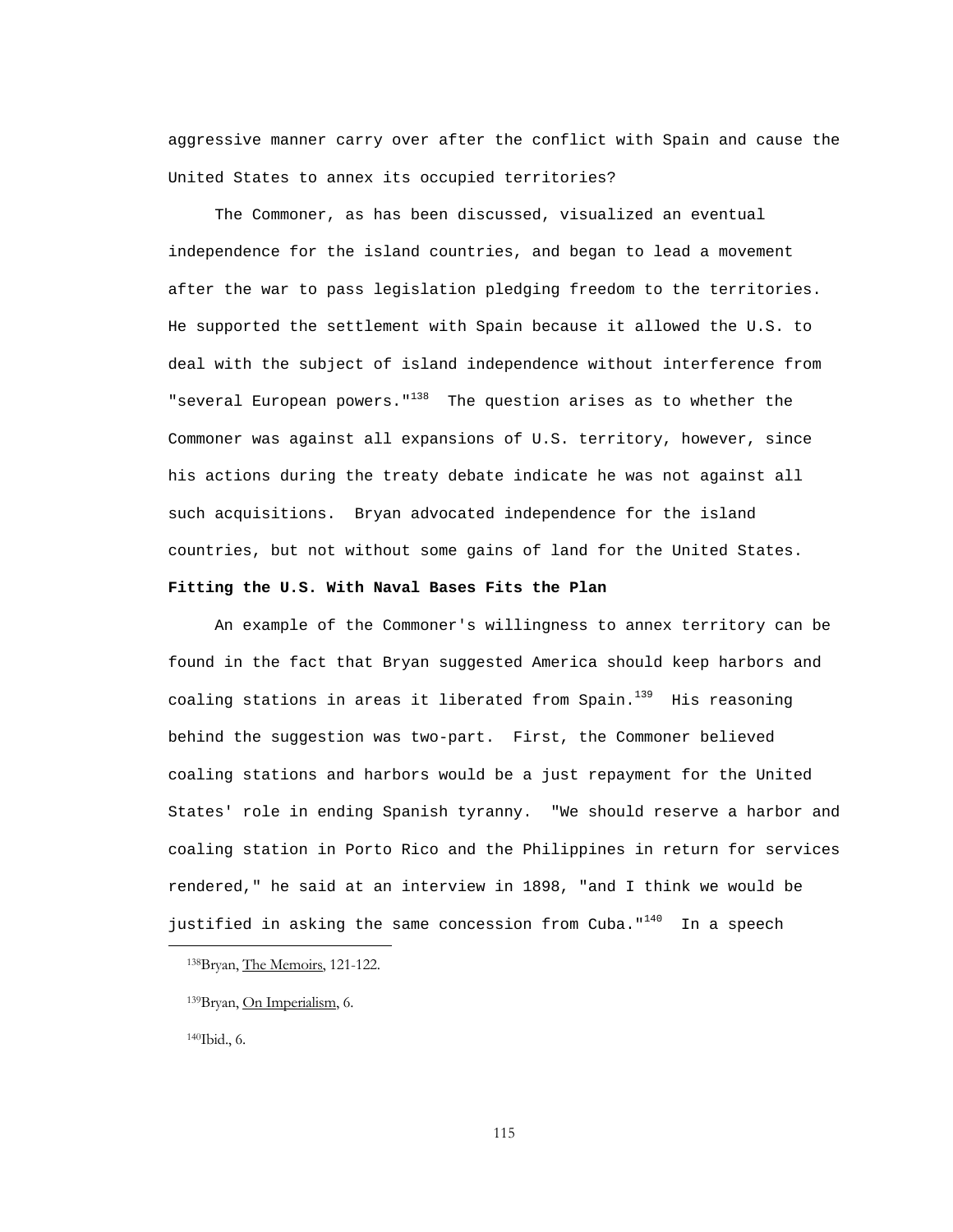delivered in August 1900, the Commoner elaborated on the repayment theme

by saying: The Democratic party is in favor of the expansion of trade. It would extend our trade by every legitimate and peaceful means; but it is not willing to make merchandise of human blood. ... a war of conquest is as unwise as it is unrighteous. A harbor and coaling station in the Philippines would answer every trade and military necessity and such a concession could have been secured at any time without difficulty.<sup>141</sup>

Bryan, although feeling that the occupied territories deserved independence, also argued the U.S. would be prudent if it negotiated for naval bases on the islands. He thought the harbors would be a just reimbursement for American participation in the islands' revolutions, and could be used for defense and trade purposes.

 The second part of the Commoner's logic behind advocating that the United States obtain ports in the occupied territories involved Bryan following the trend of expanding the uses of the Monroe Doctrine, whether he knew it at the time or not. This point will have to be elaborated on as the discussion progresses because the Commoner's support for a new extension of Monroe's principles culminated later, in an acceptance speech he gave for the Democratic presidential nomination in 1900. But, a few points should be made here. The benefits of keeping naval bases would be enormous if Bryan were to emphasize a new foreign policy for America under the guise of an expanded doctrine. The Commoner had already backed the Bacon Resolution, which called for the U.S. to help the Filipinos establish a stable government, and who was to

i

 <sup>141</sup>Ibid., 87.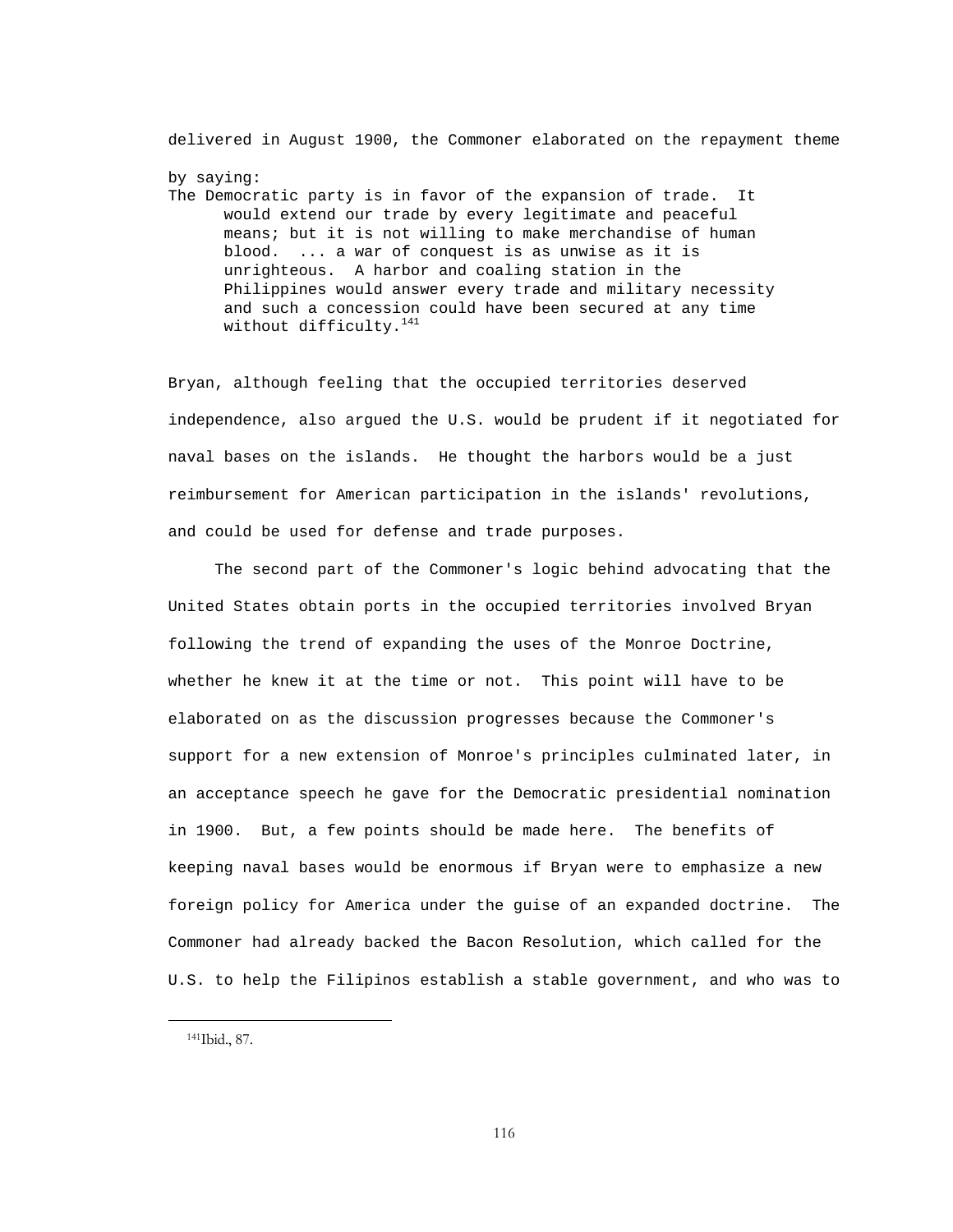say he might not propose similar legislation in the future? In an interview in December 1898, Bryan said: The President in his message says our only purpose in taking possession of Cuba is to establish stable government and then turn that country over to the people of Cuba. Congress should reaffirm this purpose in regard to Cuba and assert the same purpose in regard to the Philippines and Porto  $R^{\dagger}$ co.  $^{142}$ 

Therefore, the Commoner did seem to have inclinations towards compelling Americans to "tutor" the natives of the occupied territories in good government. The only question was, would these promises obligate the United States to protect the islands while U.S. citizens helped establish governments there? Bryan's rhetoric through 1898 seemed to indicate that he believed such an obligation existed, and he intended to keep naval bases to fulfill it.

 Legislation in favor of protecting the island countries and creating sound governments would cause two new extensions of the Monroe Doctrine. First of all, America would not only be defending areas of the Western Hemisphere from European colonization, but would be building governments there. Bryan proposed a policy similar to this in a January

1899 article in the *New York Journal*. He wrote:

If we announce to the world that we hold the Philippine Islands not for pecuniary profit but in trust for the inhabitants; if we declare that our purpose is to assist the Filipinos to establish a stable and independent government, friendly relations will be maintained and there will be little need of troops.<sup>143</sup>

The United States new role overseas appeared to be one of a nation-

142Ibid., 6.

i

143Ibid., 36-37.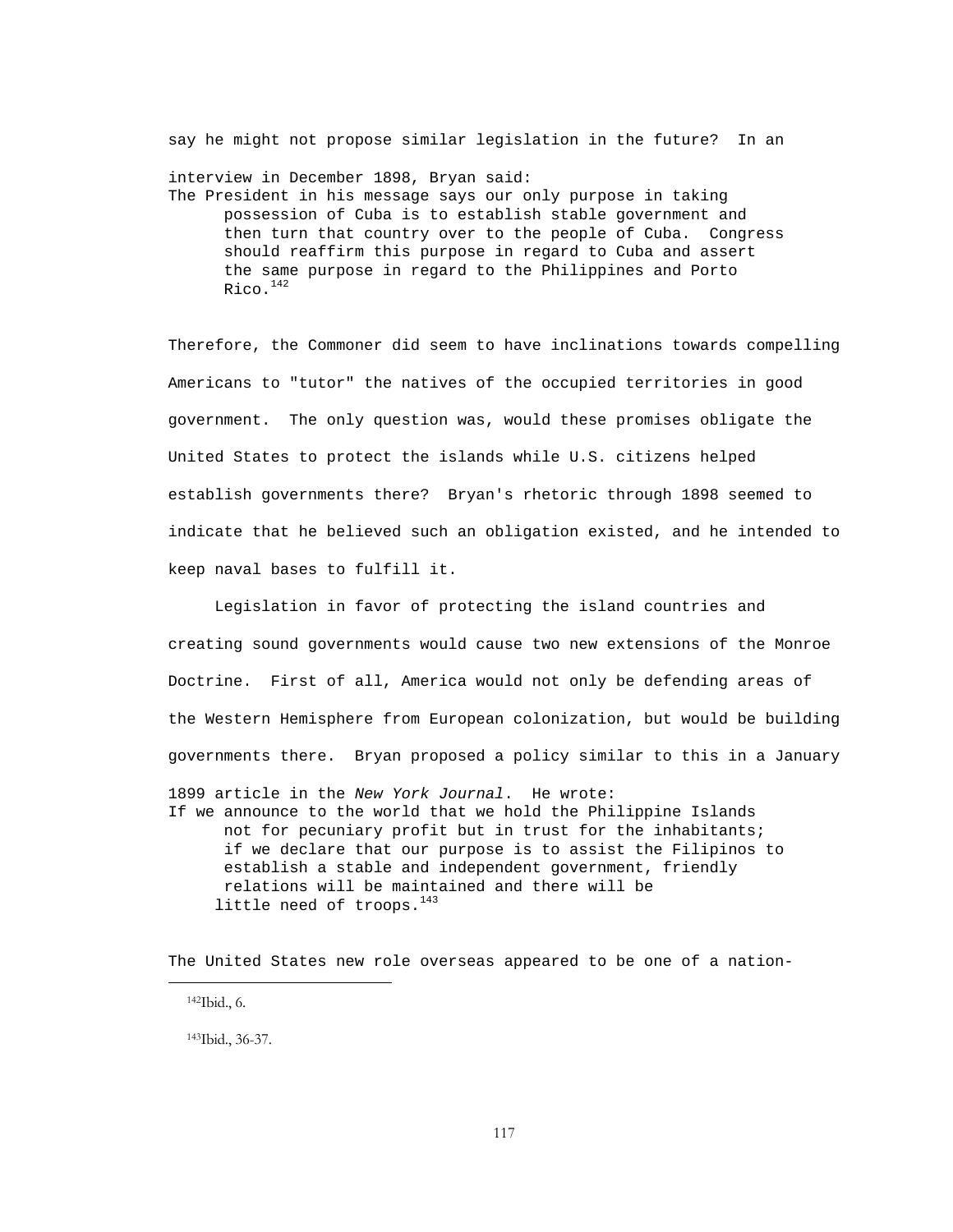builder. In a February 1900 article in the *New York Journal*, in a most

idealistic fashion Bryan added:

New peoples must be raised. When this nation incorporates new people within its limits, the new people must be raised to the level of our people. ...

 This Republic can have no higher destiny than to be a light unto the struggling and the oppressed in every land. It can win the highest glory by being a moral factor among the nations of the world, casting its influence always upon the side of those who believe in the doctrines set forth in our Declaration of Independence.<sup>144</sup>

The Commoner obviously leaned towards the creation of legislation that called for Americans to "raise" other nations. The Monroe Doctrine would be stretched in the direction of nation-building if any of the bills became law.

 The second way that Bryan's support of plans to create governments overseas would extend the Monroe Doctrine is that America would not just be defending nations in the Western Hemisphere from European interventions, but guarding the Philippines as well. The Commoner's promotion of resolutions to aid the Filipinos would expand the area safeguarded under Monroe's declaration to a country in Asia. This topic will be elaborated on later in the discussion, because it also culminates in the Commoner's Democratic acceptance speech of 1900, but it suffices to say here that Bryan did realize his stance on the Philippines was a decisive break from past American policy. It was a schism he felt compelled to try to reconcile during his oration in 1900.

 Overall, however, the Commoner's support for the acquisition of naval bases in Puerto Rico, Cuba and the Philippines indicated two

i

 <sup>144</sup>Ibid., 66.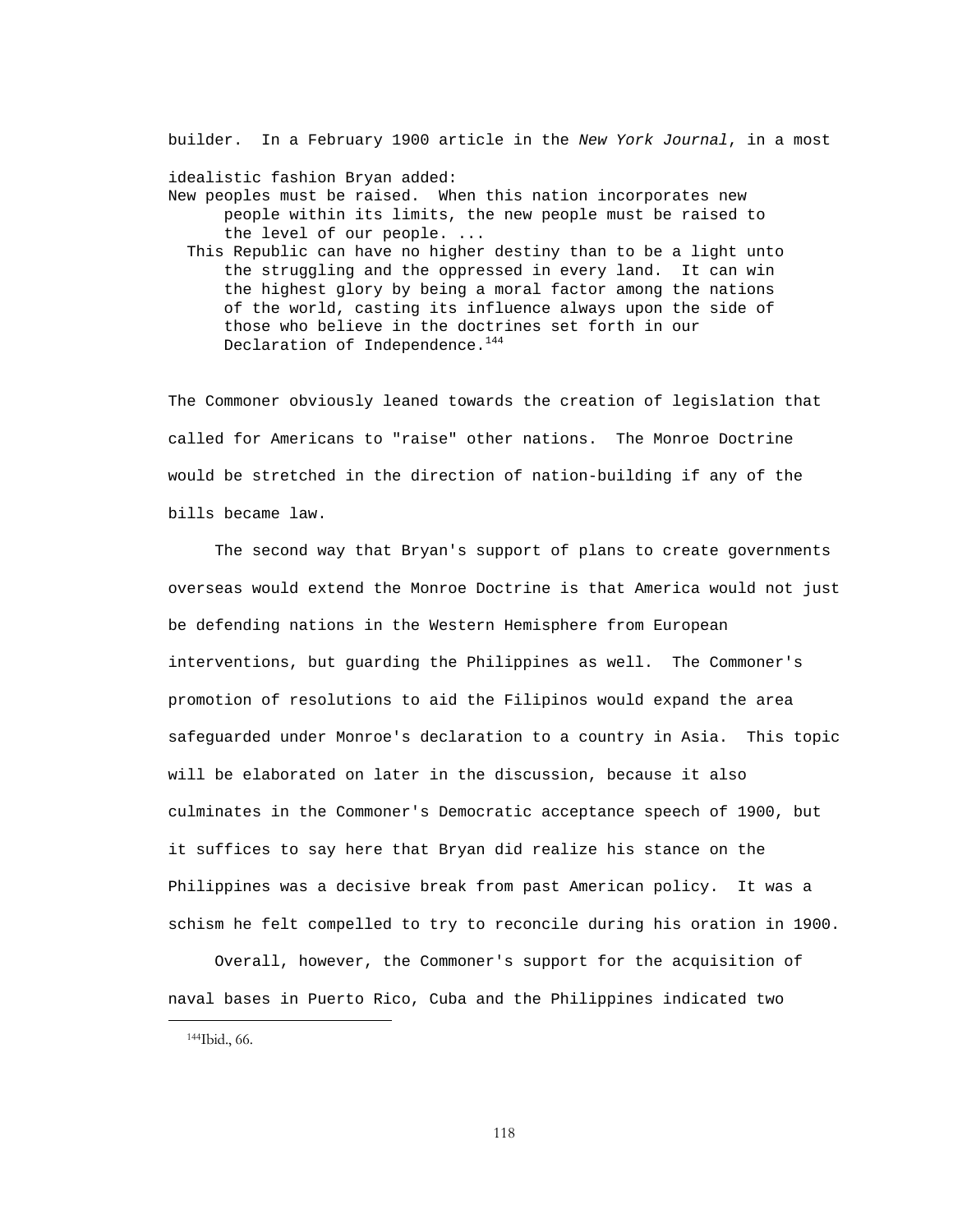important facts about his notions of foreign policy. First, it demonstrated he may have been caught up in the joy the American people were experiencing after having won the "splendid little war," and consequently believed expanding America's role overseas would have no serious consequences. Bryan hinted that the United States should become more involved in the Philippines, and it remained to be seen where this line of thought would lead. Secondly, his desire for harbors showed he was not against all expansions of U.S. territory. The American government would be responsible for the safety of the ports it annexed or leased. So, the Commoner appeared willing to commit the United States to a somewhat risky policy for the sake of gains in trade and defensive capabilities.

 Bryan backed additions to American lands in other ways as well. Immediately following the Spanish-American War, for example, many Puerto Ricans expressed a desire to become a territory of the United States rather than gain independence. The Commoner saw no problem with this request. At an interview in 1898, he said: In the case of Porto Rico, where the people have as yet expressed no desire for an independent government, we might with propriety declare our willingness to annex the island if the citizens desire annexation. ..."<sup>145</sup>

The reason he took this position was because he believed it was in accordance with American tradition. As long as a country's future was decided by its inhabitants, the nation was abiding by the U.S. principle of self-government. Bryan did not think the United States should annex

 <sup>145</sup>Ibid., 6.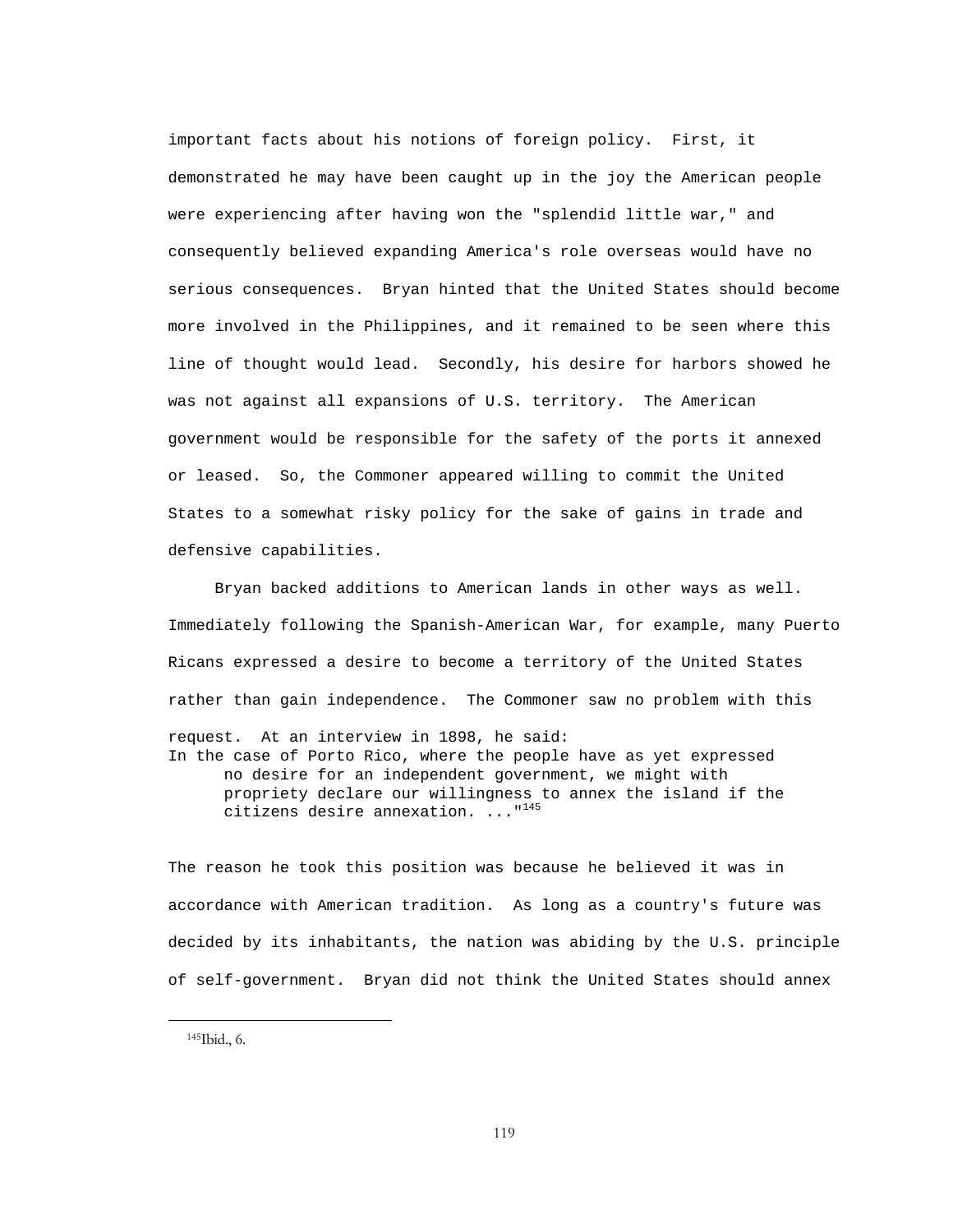other nations without their permission. He explained this theory best in a speech he gave at Michigan State University in February 1899. The Commoner said self-rule was a sacred American idea, and if anyone disagreed: "They must lay the blame upon American statesman long since dead."<sup>146</sup> He then used the writings of Thomas Jefferson and the speeches of Abraham Lincoln in an attempt to prove that the principle of "government by consent of the governed" was at the core of American society. In conclusion, Bryan said: "The American people cannot apply the European and monarchical doctrine of force in the subjugation and government of alien races and at the same time stand forth as defenders of the principles embodied in our Declaration of Independence and Constitution." $147$  But, since Puerto Ricans had requested annexation themselves, they had chosen their own form of government, and could become part of the United States.

 The Commoner did realize it had not been a common U.S. practice to annex land off of the North American continent before the war with Spain. Consequently, he sought additional justification for the annexation of Puerto Rico in other American traditions. In a December 1898 article, Bryan wrote that Jefferson had been in favor of the annexation of Cuba - an island not far from Puerto Rico. The then expresident made one condition that would have to be met before the acquisition of the sugar island could take place, however. In 1823, Jefferson wrote to President Monroe in 1823 and advised him that America

i

147Ibid., 19.

 <sup>146</sup>Ibid., 19.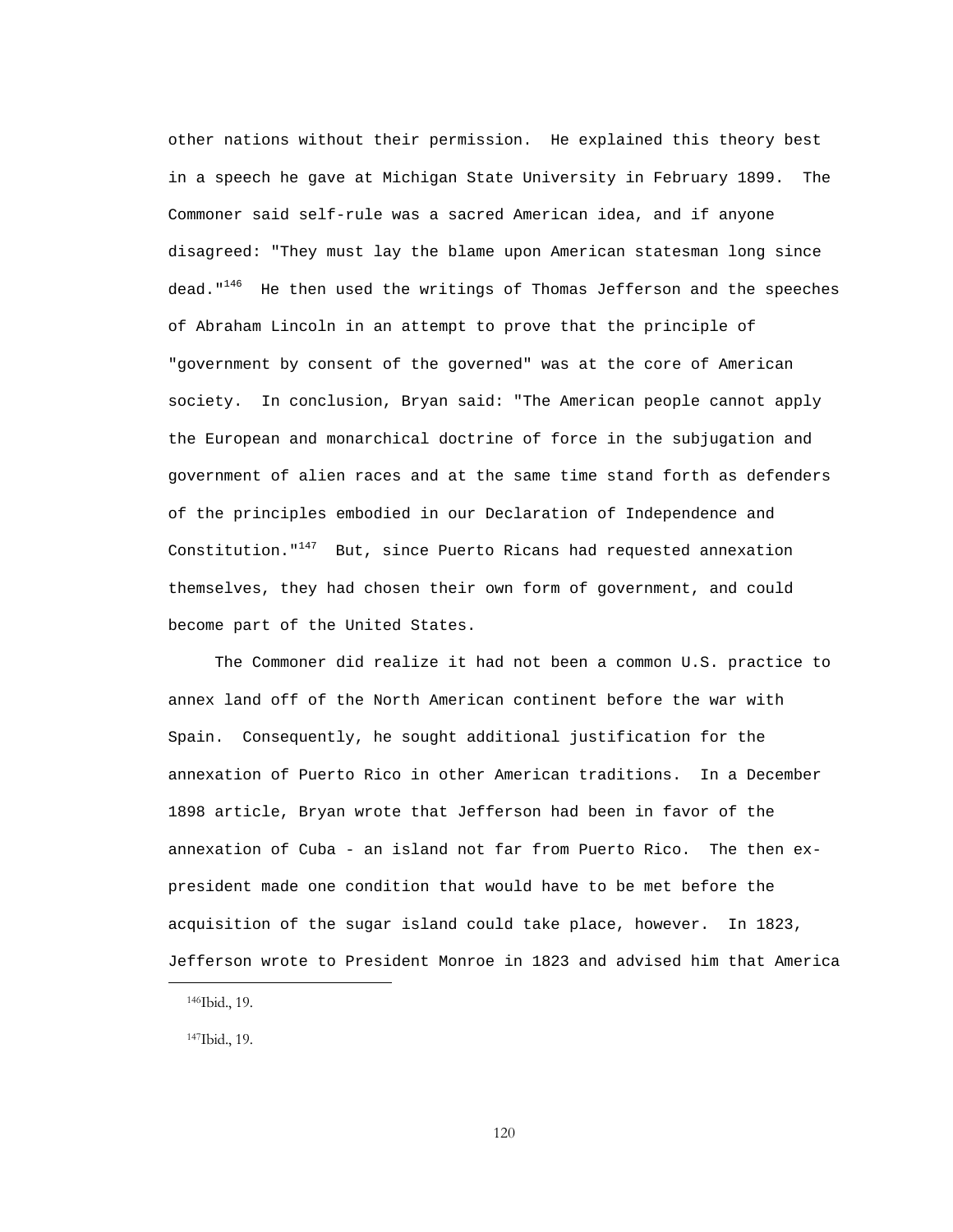should only receive Cuba "when solicited by herself." $^{148}$  The great advocate of self-government had upheld his own principle in dealing with the Cubans. The country could only be added to the United States if the Cubans asked for annexation. This same principle, Bryan argued in his article, should be followed in regard to Puerto Rico. America could annex the Caribbean island, but only if its inhabitants requested it.<sup>149</sup> **The Commoner Backs Westward Expansionism**

 In regard to acquiring new U.S. territory, the Commoner was also not against the American "expansionism" that had inspired hundreds of thousands of U.S. citizens to conquer the "Wild West" during the 19th Century. What he did attempt to do, was differentiate between expansionism and imperialism. Bryan believed expansionism focused on gaining territory in the Western Hemisphere, whereas imperialism centered on gaining land in remote regions of the world. In a December 1898 interview, Bryan said Jefferson had been quoted in support of imperialism, but those who quoted him must distinguish between expansionism and imperialism. $150$  "They must also distinguish between expansion in the western hemisphere and an expansion that involves us in the quarrels of Europe and the Orient," the Commoner stated. "They must still further distinguish between expansion which secures contiguous territory for future settlement, and expansion which secures us alien

i

150Ibid., 30.

 <sup>148</sup>Ibid., 27.

 <sup>149</sup>Ibid., 27.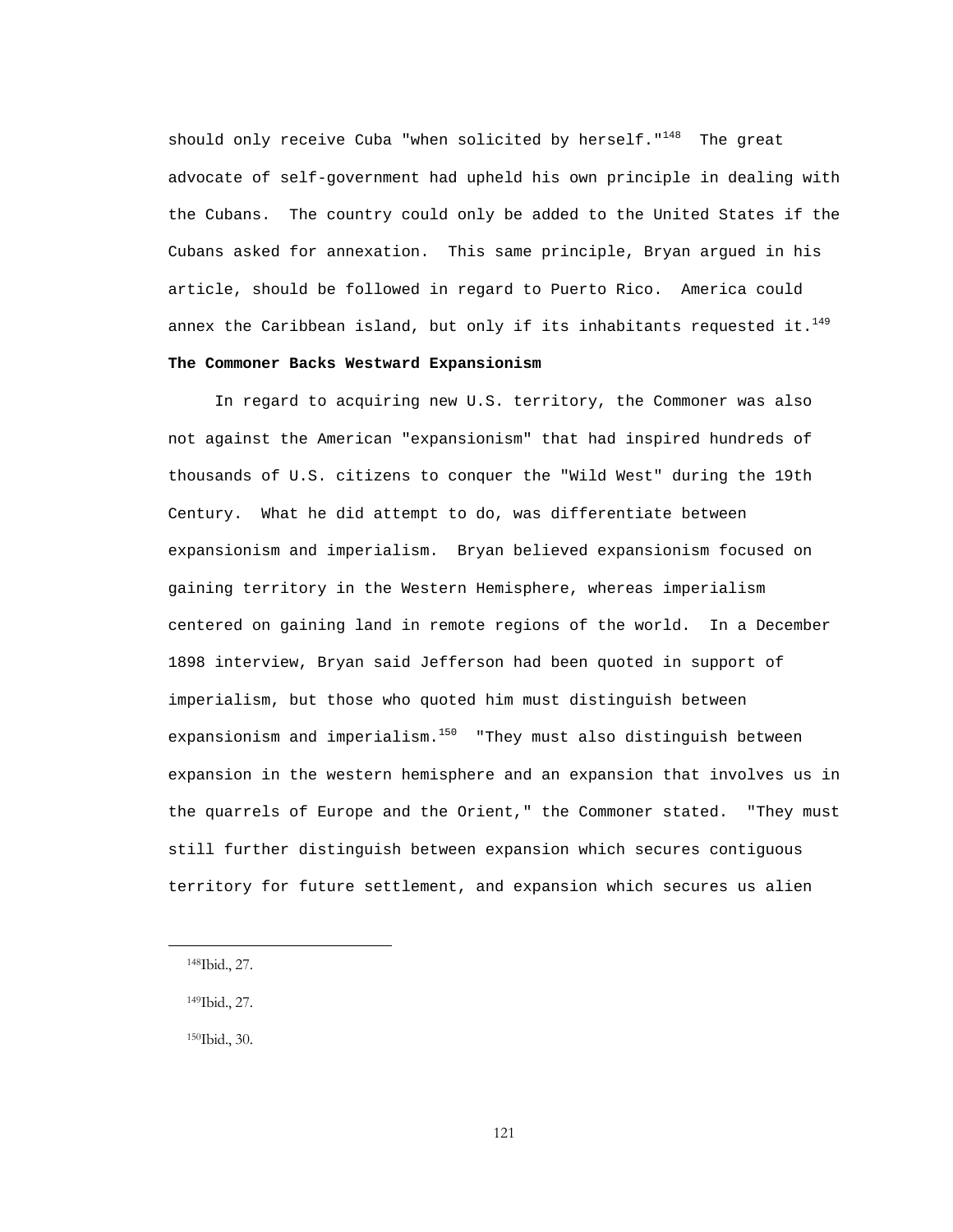races for future subjugation." $151$  And, at the end of the interview, Bryan said: "Jefferson favored the annexation of necessary contiguous (nearby) territory on the North American continent, but he was opposed to wars of conquest and the acquiring of remote territory." Bryan had yet again found a justification for the annexation of Puerto Rico. And, at the same time, he separated the concepts of expansionism and imperialism so the American public could observe the difference.

 Bryan's theory that only areas of the Western Hemisphere could be added to the United States appeared to contradict his earlier statement that he wished to keep naval bases in the Philippines. The problem is eliminated if one considers the fact that Bryan was supporting independence for the Philippine Islands, and not annexation of the country. He wanted America's role in the islands to be one of a chaperon that would help the Filipinos establish stable government. This is why he had supported the Bacon Resolution and called for other similar legislation after its defeat. Bryan did not want to annex the country under any circumstances. He made this clear at a press conference in December 1898 when he said: In the case of Porto Rico, where the people have as of yet expressed no desire for an independent government, we might with propriety declare our willingness to the annex the island if the citizens desire annexation, but the Philippines are too far away and their people too different from ours to be annexed to the United States, even if they desired it. $^{152}$ 

152Ibid., 6.

i

 <sup>151</sup>Ibid., 5. Bryan did not comment on whether the land taken from Mexico in the Mexican War of 1846-1848 was a just acquisition in his opinion.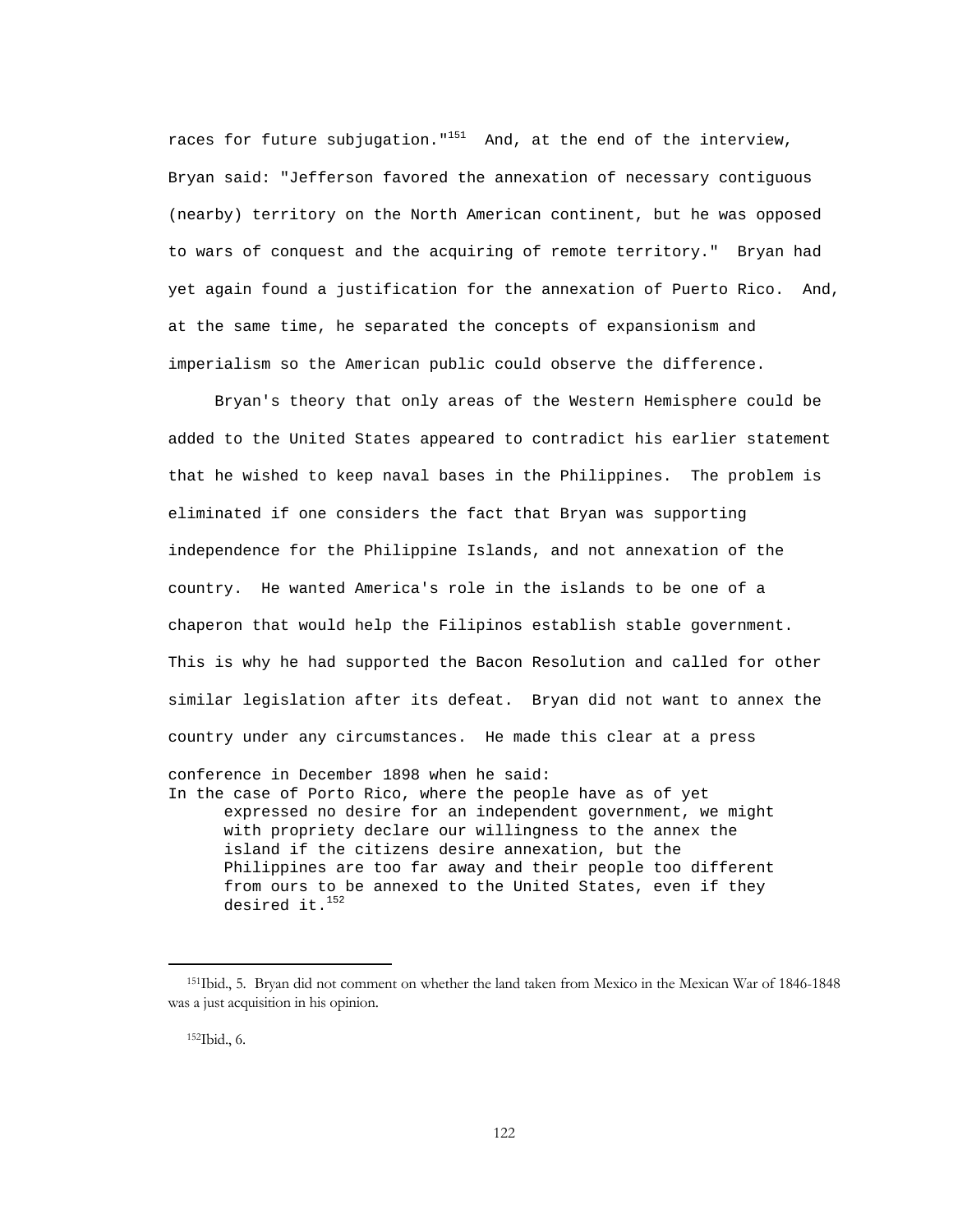And, in an article printed in the *New York Journal* in January 1899, Bryan added that if the Philippines were annexed, "... a long step will have been taken toward those entanglements against which Washington and Jefferson with equal emphasis warned their countrymen.  $153$ 

 Besides the fact that the islands were distant from America, Bryan saw other poor qualities in the Philippines. In the January 1899 article in the *Journal*, the Commoner wrote that if the U.S. annexed the country, the acquisition was likely to bring with it a heavy increase in Asiatic immigration. He said this new immigration would hurt the average American laborer because it would result in "oriental competition upon the farms and in the factories of the United States."<sup>154</sup>

 Towards the end of the writing, the Commoner rather simply asked of annexation, "Will it pay?" Bryan believed that it would not, and concluded the article by writing that the acquisition would lead to heavier taxes, Asiatic immigration, and an opportunity to furnish more sons for the  $army.$ <sup>155</sup>

 Ethnocentrism also played a role in the Commoner's attitude toward the Philippines. He wasn't sure whether the Filipinos were intellectually capable of participating in the U.S. government, and believed in a scale of "race evolution."<sup>156</sup> The "American type" of race, he said at a meeting of the Virginia Democratic Association in February

153Ibid., 42.

i

154Ibid., 45.

155Ibid., 45.

156Ibid., 23.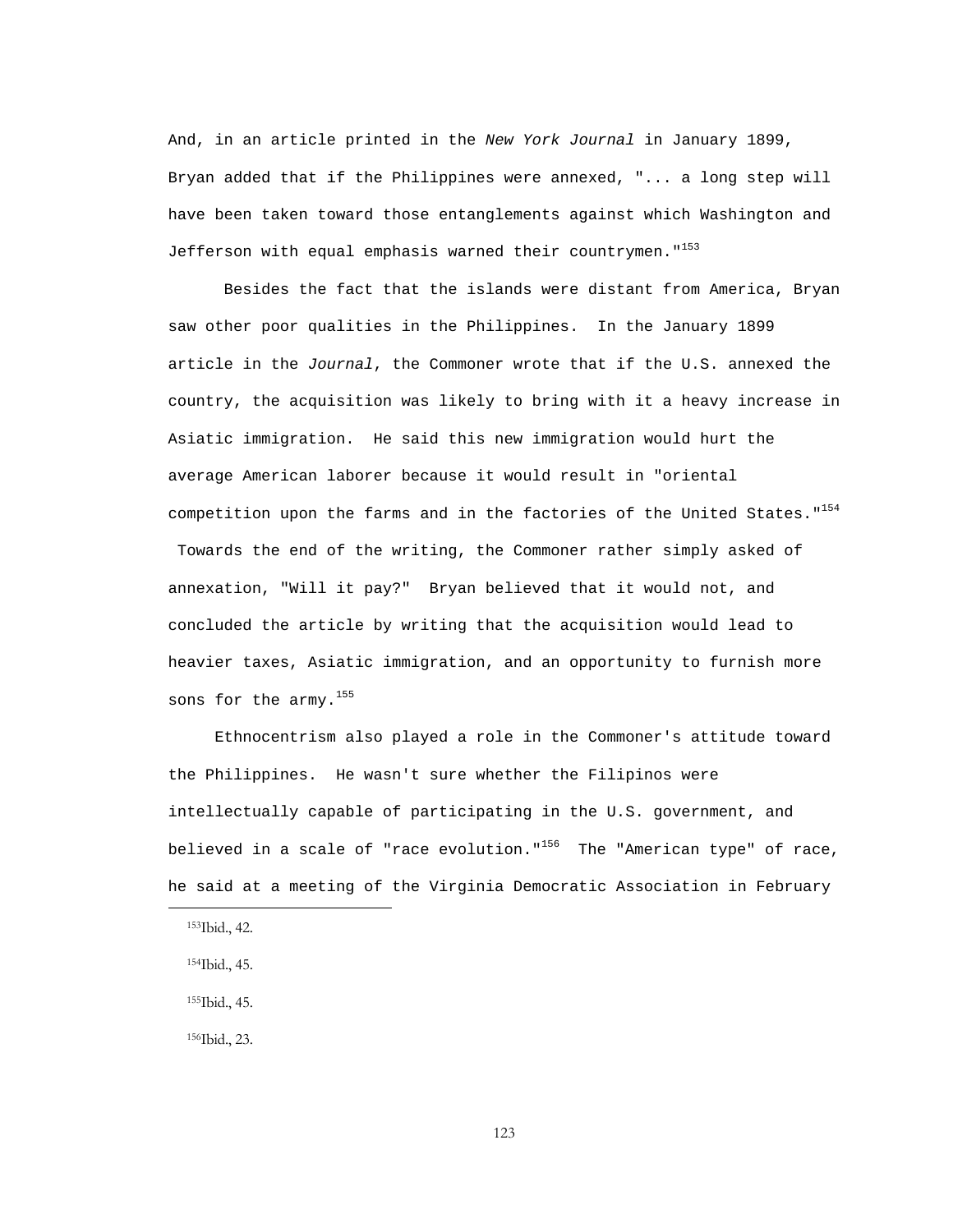1899, was more highly advanced than all others.<sup>157</sup> This belief led him to question whether the Filipinos were fluent enough in democratic skills to participate in the American political landscape. At a speech made in Chicago in January 1899, Bryan said: "The Filipinos are not far enough advanced to share in the government of the people of the United States, but they are competent to govern themselves. ... Give the Filipinos time and opportunity, and while they never will catch up with us, unless we cease to improve, yet they may some day stand where we stand now."<sup>158</sup> The Commoner believed the Filipinos could be instructed to obtain the level of democracy held by America in 1899, but by the time this happened, the United States would be on a new, higher level of republican achievement. He was trying to explain exactly why the Filipinos could never be annexed on the basis of his own racist reasoning.

 It can be seen from Bryan's statements that the politician loathed the possibility of the islands in the Far East being acquired by America. He made a distinction between the Philippines and Puerto Rico.

 This separation was partially based on the Monroe Doctrine, which is why Bryan referred to the Philippine Islands as "too far away" from the United States, and partially based on the Commoner's ethnocentrism, which is why he said the Filipinos were "too different" to be annexed.<sup>159</sup> The distinction did not apply to naval bases, however, which Bryan was

i

159Ibid., 6.

 <sup>157</sup>Ibid., 23-24.

 <sup>158</sup>Ibid., 13.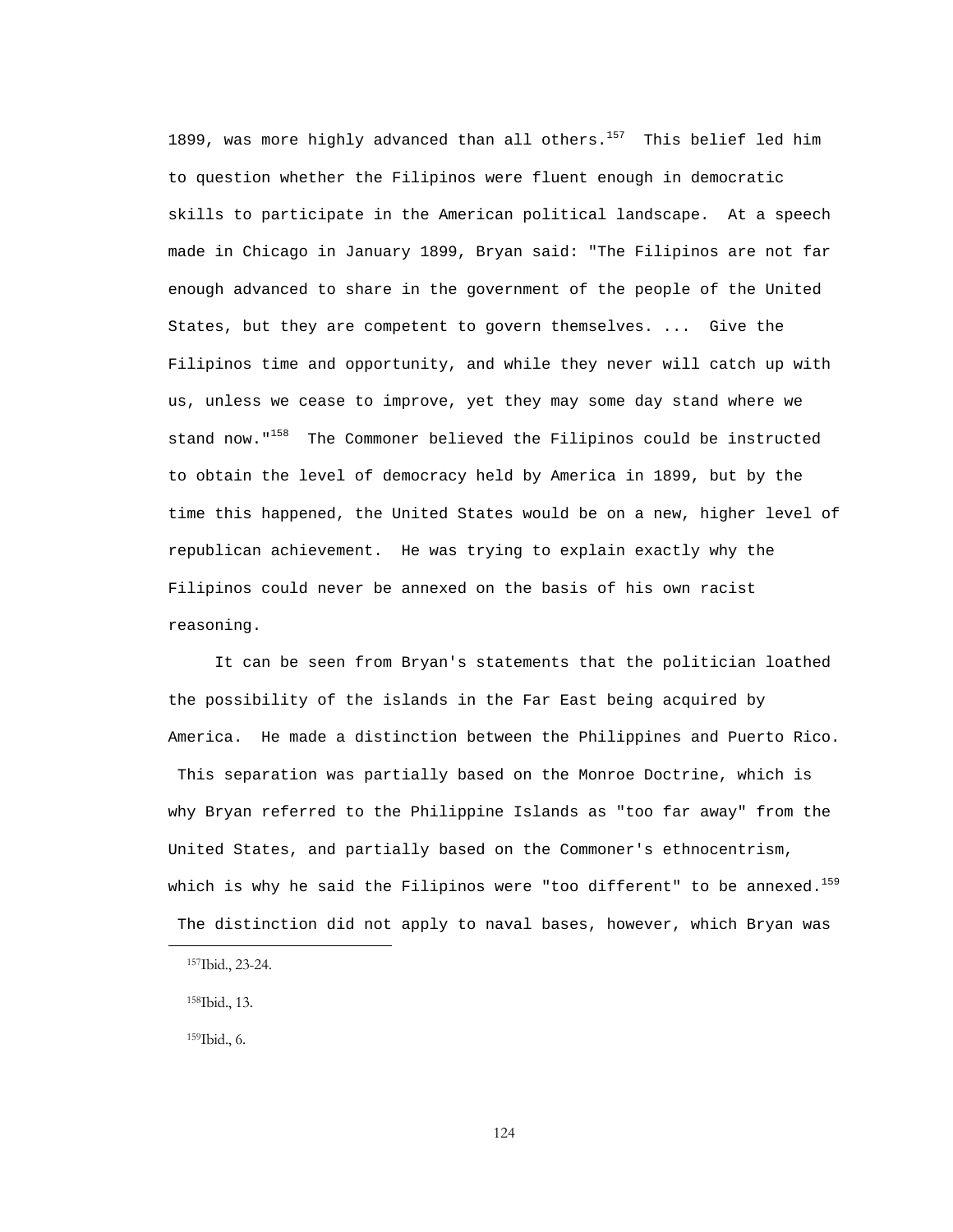willing to acquire in the Philippines for defense and trade purposes. It remained to be seen exactly what type of relationship the Commoner would like to see established with the Philippines, since he was backing legislation to send advisors there who would aid in establishing a government.

 It is only fair to point out that the politician's race-centered attitudes towards the people of the Philippines were, no doubt, influenced by a rebellion that exploded in the country after U.S. troops forced the Spanish off the islands. The Filipinos were already fighting for independence from Spain when the United States entered the war, and feared the prospect of a new master in the United States. Consequently, many Filipinos simply took up arms against U.S. soldiers after their old enemy left the nation.

 The insurrection proved very costly for America, which lost over 5,000 lives to guerilla tactics in two and a half years of fighting. In fact, President McKinley called in over 65,000 troops before General Arthur MacArthur captured the leader of the rebellion, Emilio Aguinaldo.

 The revolt was an international embarrassment for the McKinley administration, because the U.S. had supposedly sent soldiers to the country to create peace. But, the troops had instead become frustrated at their inability to catch the rebels who thwarted them, and slaughtered whole villages suspected of harboring insurgents. Bryan soured at this turn of events as much as the rest of his country. He, along with others, blamed the U.S. government, American troops, and the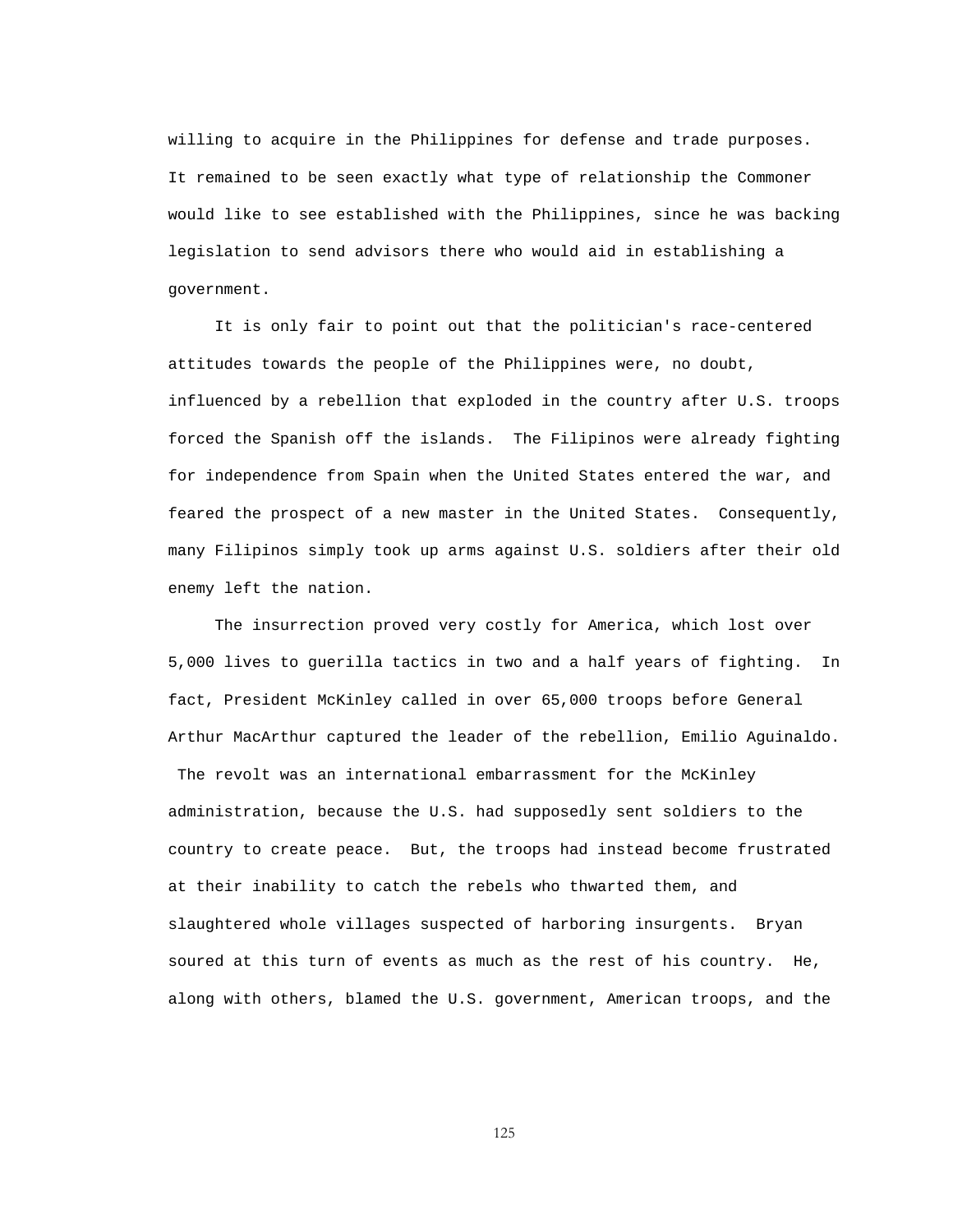Filipinos for the atrocities that occurred on the islands.<sup>160</sup>

 To the Commoner, the insurrection was also a quagmire that could have been avoided. He believed that if the Bacon Resolution had been approved, it would have prevented the Filipinos from taking up arms against America in the first place. The Commoner continued to state throughout the duration of the revolt that if the U.S. created legislation promising the Philippines independence once a sound government was established, the islands' inhabitants would lay down their weapons. The Commoner made his argument most clearly in a speech delivered at Michigan State University in February 1899. He said: It is putting the cart before the horse to say that the nation cannot reveal its purpose until the Filipinos lay down their arms. If the nation would declare its intention to establish a stable and independent government in the Philippines and then leave that government in the hands of the people of the islands, hostilities would be suspended at once, and further bloodshed would be avoided. ... The responsibility (for the rebellion) rests, not upon those who opposed the treaty, but upon those who refused to disclose the nation's purpose.  $\dots^{161}$ 

Bryan later repeated the call for a resolution promising freedom to the Filipinos in his acceptance speech for the Democratic presidential nomination in 1900, along with a call for other beneficial measures for the islanders.

 The Commoner's foreign policy views before his nomination speech can be summarized as follows: Bryan had advocated that the United States should end a European nation's control of its colonies in the Western

 <sup>160</sup>Ibid., 36-37.

 <sup>161</sup>Ibid., 17-18.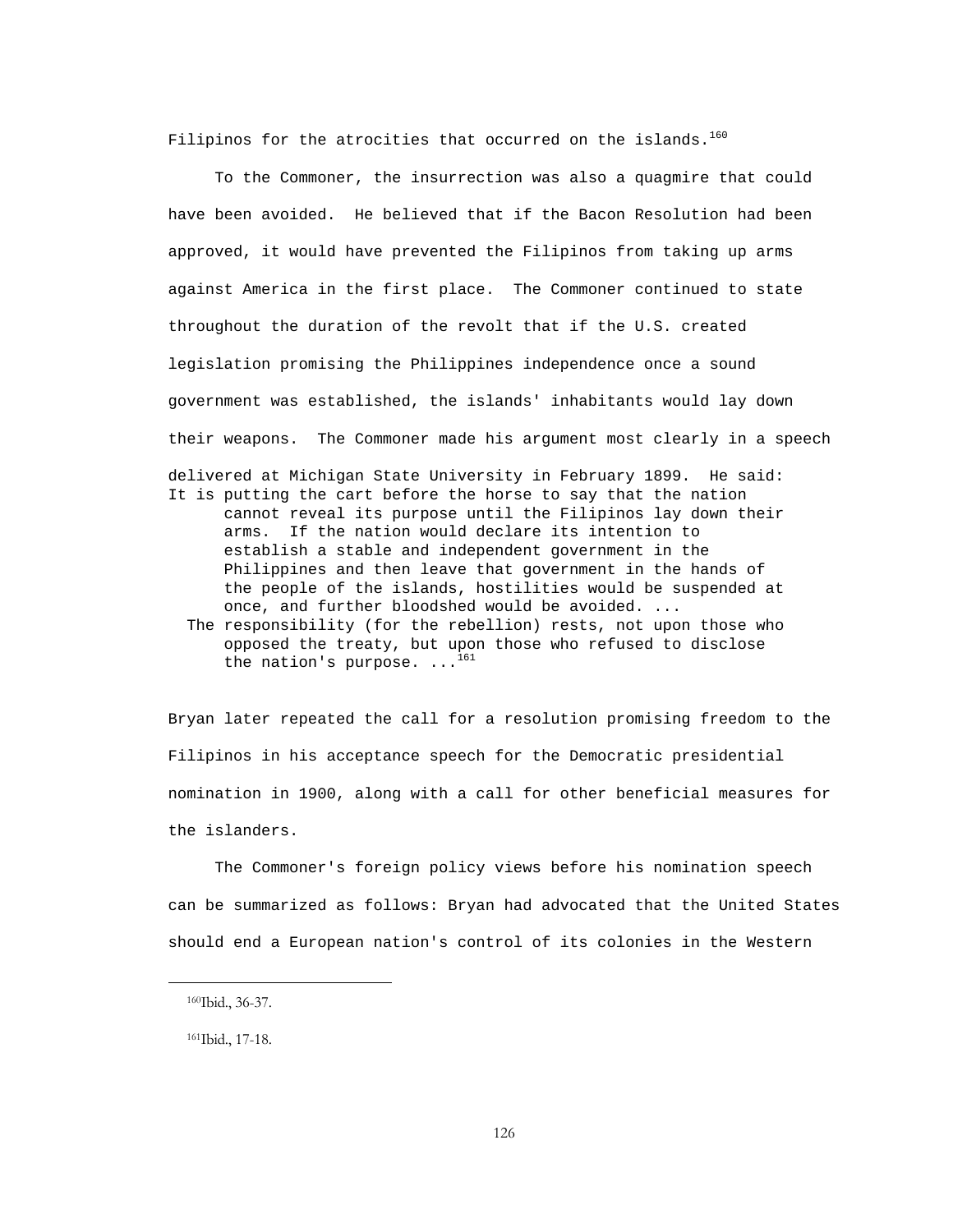Hemisphere, he had found ways to justify the annexation of Puerto Rico, and he advocated the establishment of naval bases in Cuba, Puerto Rico and the Philippines. His foreign policy has often been portrayed as being guided by an "isolationist instinct" during the debate over the Treaty of Paris, and yet most of the politician's proposals indicate he was in favor of expanding American interests and territories overseas.<sup>162</sup>

 The only possible exception to this tendency to enlarge U.S. goals was that he was not willing to annex the Philippine Islands. The principles embodied in the Monroe Doctrine, he said, forbade the United States from such an action. In fact, in an article featured in the *New York Journal*

in January 1899, the Commoner wrote:

What a change the imperialistic idea (of annexing the Philippines) has already wrought in the minds of its advocates! During the Nation's infancy and development the American people spurned the thought of foreign alliance and its attendant obligations; they refused to yoke the young republic with a monarchy. The wisest among us are not able to measure the cost of a policy which would surrender the Nation's independence of action and drag it into the broils of Europe and Asia.<sup>163</sup>

Later in the article, Bryan rhetorically asked: "The Monroe doctrine, too, what will become of it? How can we expect European nations to respect our supremacy in the Western Hemisphere if we insist upon entering Asia?" He answered, "So long as we confine ourselves to our own continent we are strong enough to repel the world; but are we prepared (or is it worth while to prepare) to wage an offensive warfare

<sup>162</sup>Kendrick A. Clements, William Jennings Bryan: Missionary Isolationist (The University of Tennessee Press: Knoxville, 1982), 30.

 <sup>163</sup>Bryan, On Imperialism, 42.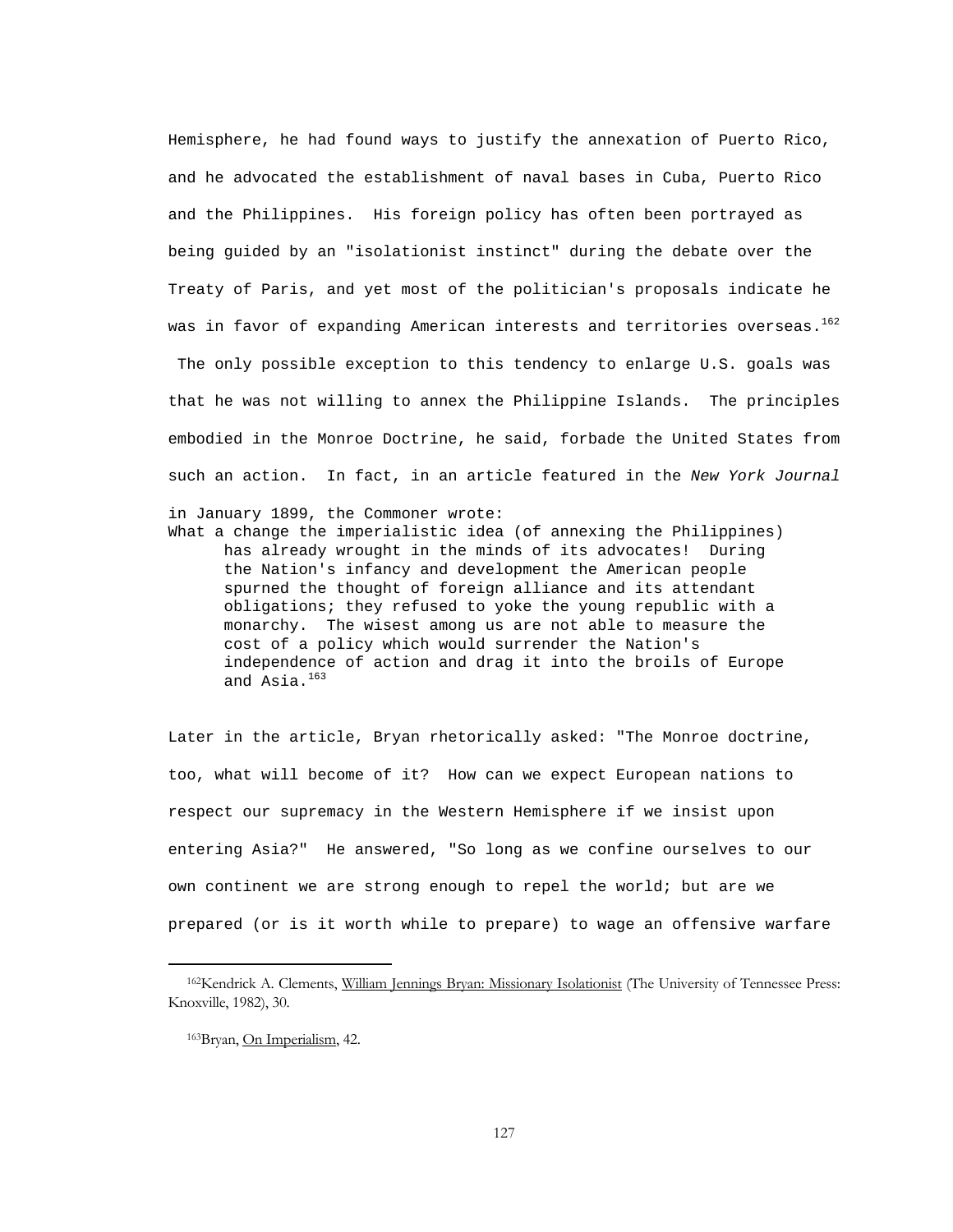in other parts of the globe?" $164$  Bryan opposed annexation of the Philippines on the grounds that it was simply too risky a step for the United States to take in international affairs.

 Before discussing the Commoner's acceptance speech, one last point must be made about the politician's foreign policy ideas before 1900. It is that the Commoner had already supported some small American expansions into the Eastern Hemisphere, even with all of his rhetoric about the doctrine. When Hawaii, Guam, Wake, and the Baker Islands were annexed by the United States during the Spanish-American War, Bryan said surprisingly little about the acquisitions. Part of the silence was because the Commoner had volunteered for the armed forces during the war, and chose to have a case of "military lockjaw" on issues of state, as he put it. But, another part of his quietness came because the politician appeared to see acquisition of the islands as necessary for U.S. defense. Before the conflict with Spain began, Bryan had presided over a meeting of the Trans-Mississippi Commercial Congress in July 1897. Resolutions were passed at the Congress in favor of the annexation of Hawaii, the construction of a Nicaraguan canal, and the recognition of Cuban belligerency.<sup>165</sup> The Commoner made no objections to the resolutions, apparently approving of them and seeing them as nonissues. In one of the few public statements Bryan made about the acquisition of Hawaii, in the *New York Journal* he wrote: "The Hawaiian

i

 <sup>164</sup>Bryan, On Imperialism, 42.

 <sup>165</sup>Julius W. Pratt, Expansionists of 1898: The Acquisition of Hawaii and the Spanish Islands (New York: The Johns Hopkins Press, 1936), 224.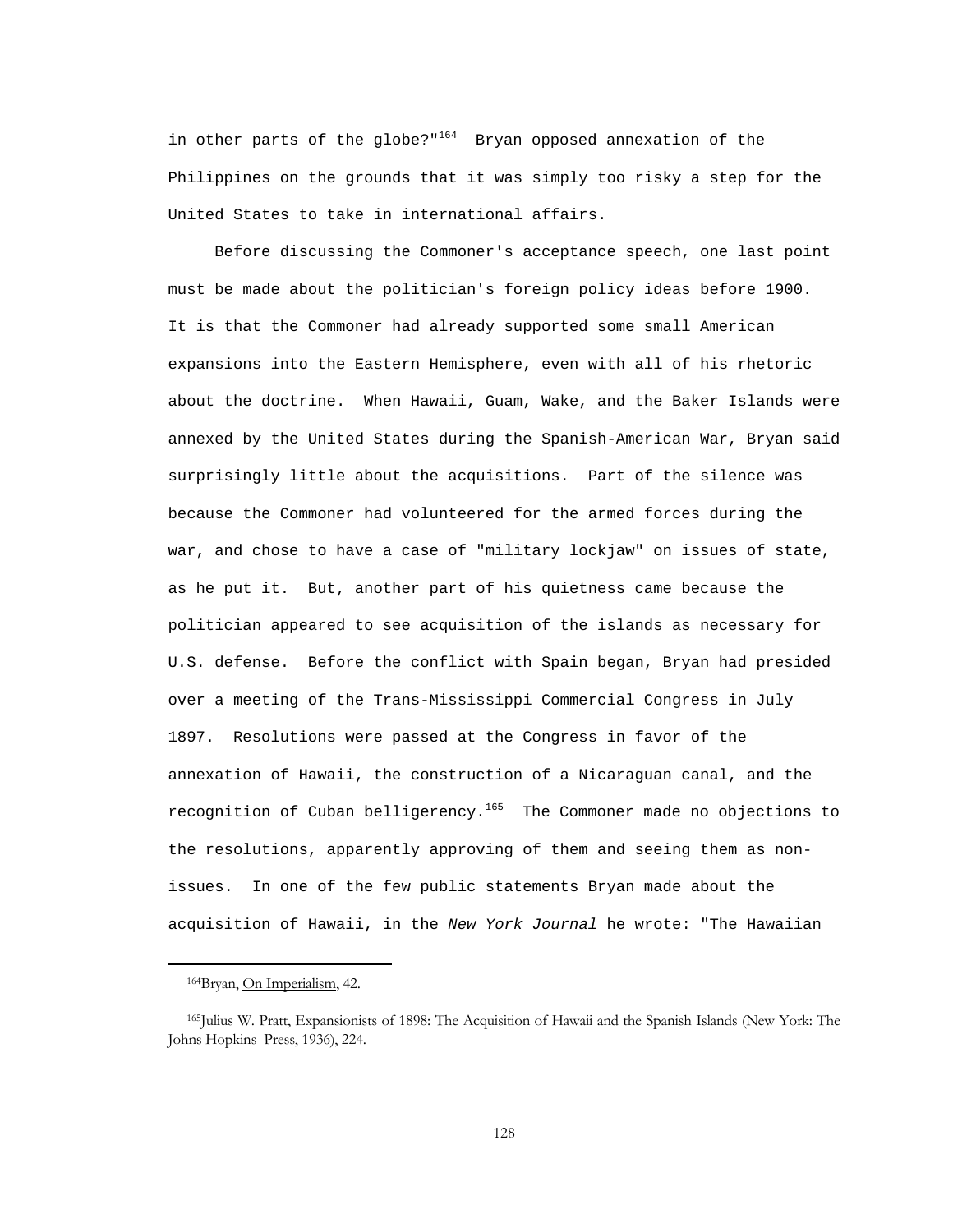Islands are nearer to the Western than to the Eastern Hemisphere, and their annexation was urged largely upon the ground that their possession by another country would be a menace to the United States. When objection was made to the heterogeneous character of the people of the islands, it was met by the assertion that they were few in number. $n^{166}$ The Commoner seemed to favor the acquisition of Hawaii for defensive purposes, and therefore was willing to stretch the area protected under the Monroe Doctrine.

 If Bryan's behavior after the Spanish-American War is examined, his support for the annexation of Hawaii fits the pattern of his foreignpolicy reasoning. He did, after all, propose that the United States should attempt to obtain naval bases in Puerto Rico, Cuba, and the Philippines in return for "services rendered."<sup>167</sup> The politician also said America would be justified in annexing territory in the Western Hemisphere if invited to do so by its inhabitants. This type of thinking is probably why Bryan felt compelled to write Hawaii was close to the U.S., and would be a threat to the country if occupied by a foreign power. $168$  He was trying to justify the annexation of the Hawaiian Islands on the basis that it was necessary for the security of his homeland.

## **The Influence of Naval Power on History**

 Lastly, concerning the expansion of U.S. territory into the Eastern 166Bryan, On Imperialism, 39. 167Ibid., 6.

168Ibid., 39.

i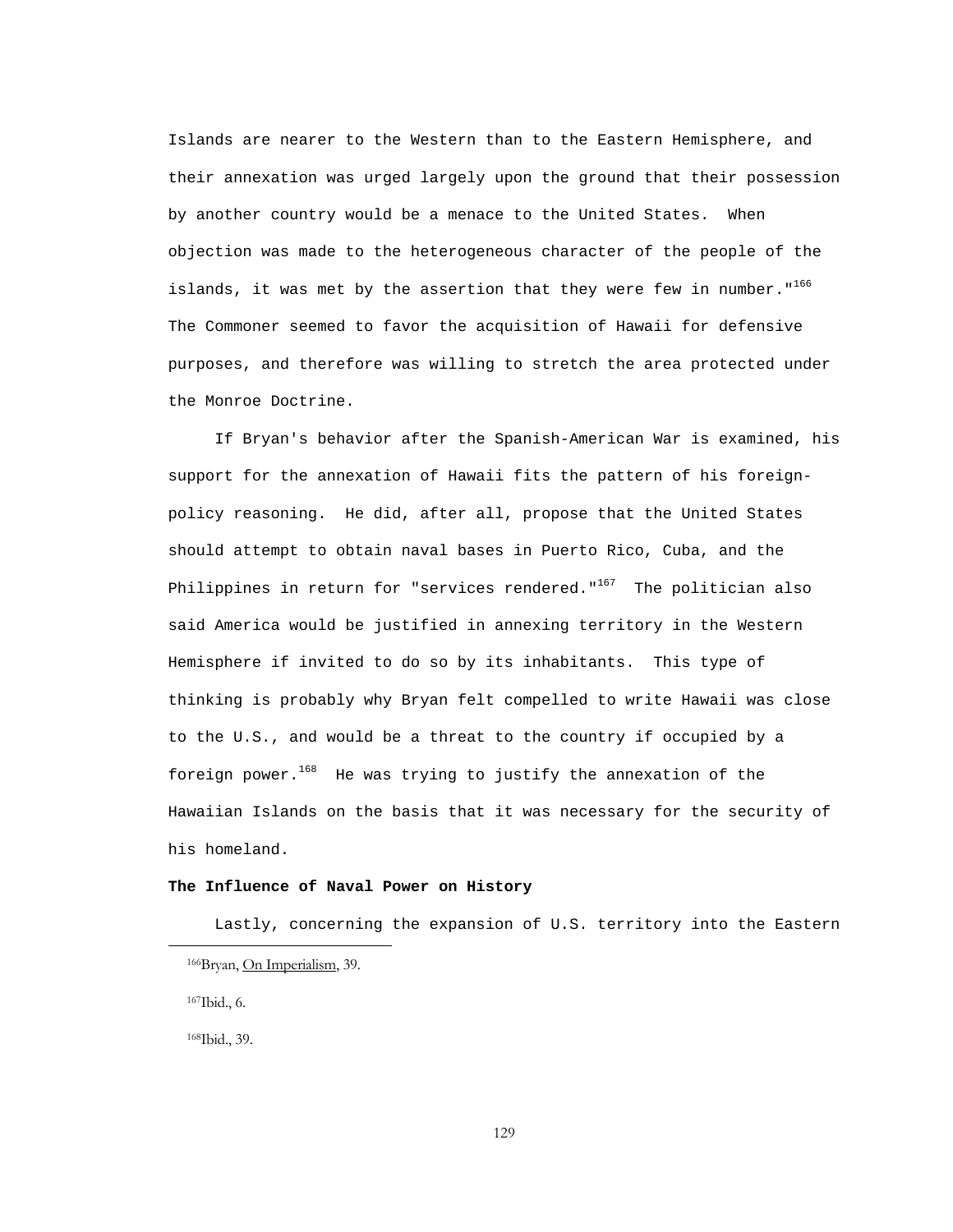Hemisphere, it seems the Commoner may have been caught up in a tide of public opinion during the 1890's that favored the establishment of U.S. naval bases around the world. The rise of the popular feeling can be cited as beginning at many different points in American history. In the 1850's, Commodore Matthew C. Perry suggested that the United States purchase or lease harbors in the Ryukyu and Bonin Islands in Asia, and set up a colony in Formosa. In the 1860's, Secretary of State Seward attempted to buy the Virgin Islands from Denmark, advocated annexation of Haiti and Santo Domingo, and wound up purchasing Alaska from the Russians.<sup>169</sup> But, the most likely impetus for the wave of opinion in favor of acquiring ports in the 1890's can be traced to the actions of President Benjamin Harrison and his Secretary of State James G. Blaine. The president and secretary made it a goal during their administration to increase trade with Latin American nations as a result of reports that there were large markets in the southern hemisphere that American manufactures were not being sold in. $170$  The statesmen initiated a program in 1890 to build modern steel battleships to protect merchant vessels, and sought to obtain harbors overseas. $171$  The plan netted the

 <sup>169</sup>Seward also explored the possibility of purchasing Cuba, Puerto Rico, Greenland and Iceland; backed plans to build an isthmian canal; and believed Hawaii, Canada and Mexico would eventually elect to become territories of the United States.

<sup>&</sup>lt;sup>170</sup>David Healy, <u>U.S. Expansionism:</u> The Imperialist Urge in the 1890's, (Madison, Wisconsin: The University of Wisconsin Press, 1970), 42-43. The move to expand the navy was partially the result of the findings of a committee to investigate Latin American market prospects established by President Chester Arthur in 1884. The committee found that Latin countries were selling agricultural goods in the U.S., and then using the proceeds to buy manufactures from Europe. The report of the committee concluded: "the time has come now ... when new markets are necessary ... in order to keep our factories running. Here lies to the South of us our India. ..."

<sup>&</sup>lt;sup>171</sup>Healy, U.S. Expansionism, 42-43. The administration felt that the United States had better enlarge the navy because the Europeans were heavily engaged in trade in the region, and disputes might arise when U.S. merchants increased the flow of American products to the area.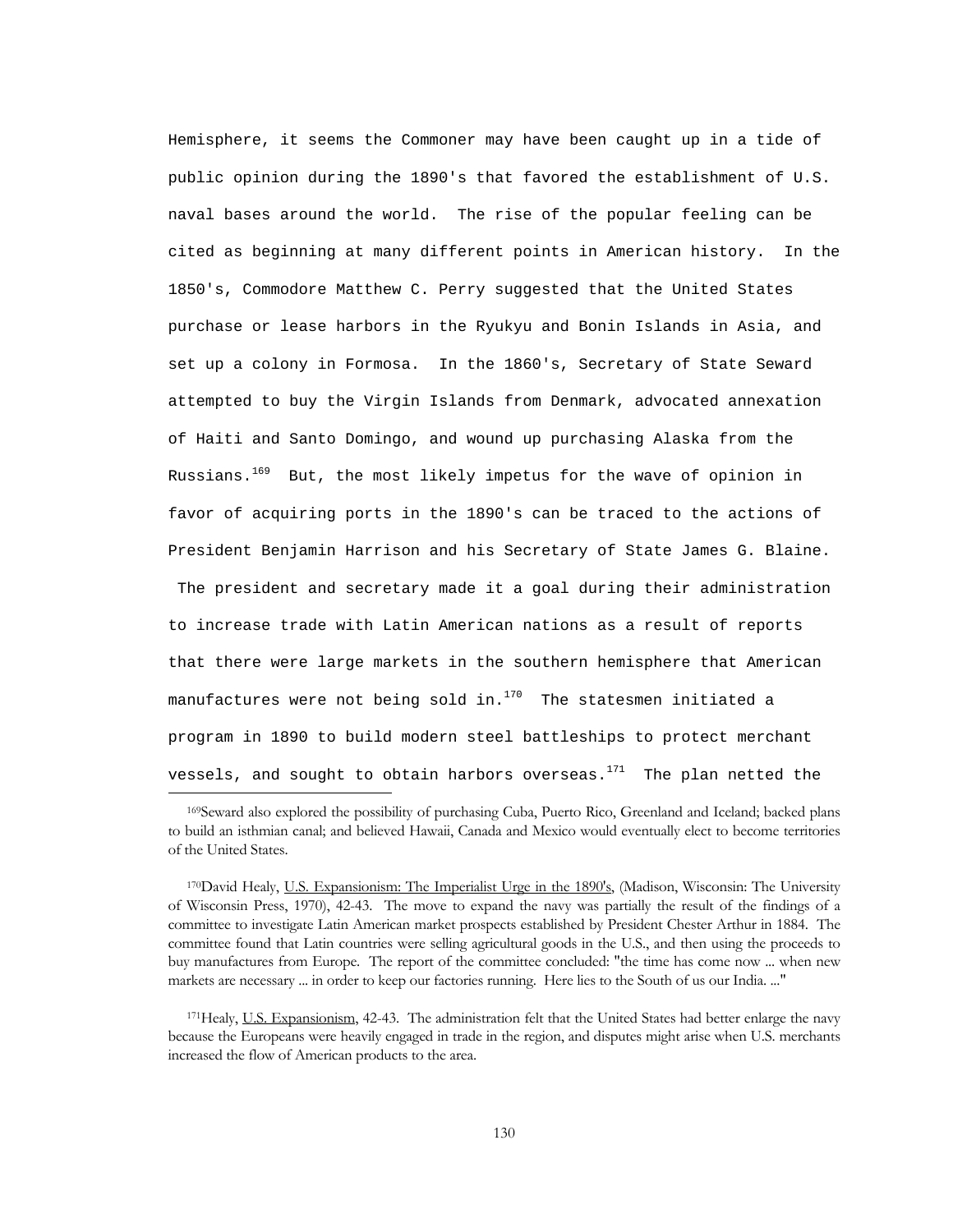United States thirteen heavy ships that were operational or being built by the beginning of the Spanish-American War. In 1891, Blaine wrote that while he himself was "not much of an annexationist," he felt that "in some directions, as to naval stations and points of influence, we must look forward to a departure from the too conservative opinions which have been held hereforto." $172$  The often forgotten President Chester Arthur can even be seen as having contributed to the pursuit of a powerful American navy. In 1883, he had backed a plan to build the United States' first steel warships. These early crafts were somewhat smaller than most of the European vessels of the day, but they were an important step towards a modern navy.

 Captain Alfred Thayer Mahan published a book entitled The Influence of Sea Power upon History, 1660-1783 in 1890, and the Harrison administration's drive to enlarge the navy and establish naval bases gained a widespread popular following. Mahan argued that the great nations of history had always been sea-faring countries possessing large, powerful navies. $1^{73}$  He also criticized the United States for having let its navy run down since the Civil War, and for not keeping up with modern technology.

 The publication had a powerful effect on Americans, who feared falling behind other nations, and not being able to defend the country from naval attack. Secretary of the Navy Benjamin Tracy made reference to a hypothetical attack on New York City in his annual report for 1890,

i

 <sup>172</sup>Ibid, 43.

<sup>173</sup>Ferrell, American Diplomacy, 24.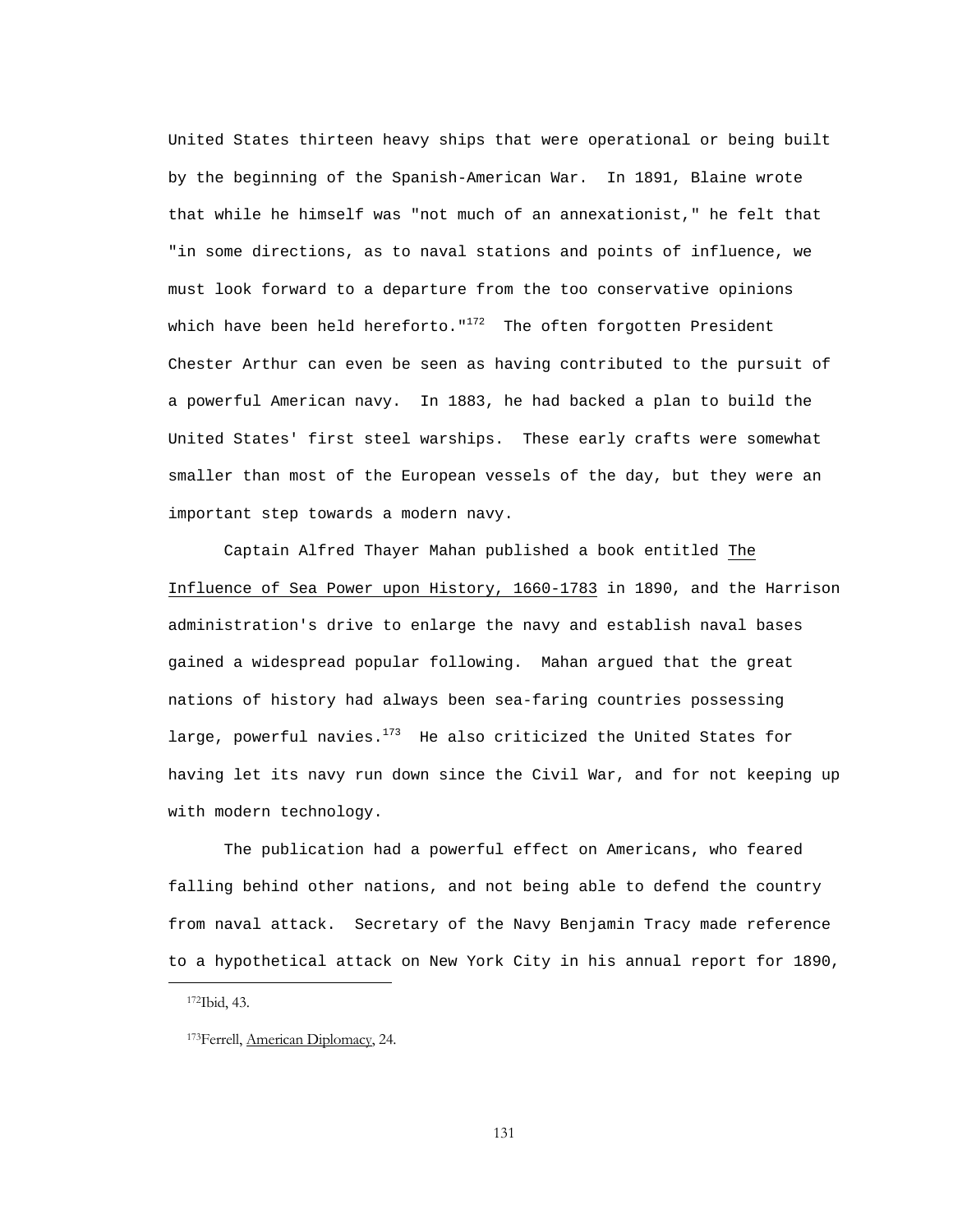and the burning of Washington during the War of 1812 became an often cited public example of what could happen if U.S. coasts were left unquarded. $174$  The modern battleship of the day was now steam-powered, but the American navy still largely relied upon sailing vessels. New naval bases were required around the world if the nation was to maintain the same range it had with its old fleet.<sup>175</sup> The sailing vessels did not need to stop for coal, so they could traverse the globe if assigned to do so. Bryan may have gotten caught up in the public frenzy over the navy when he supported the annexation of Hawaii, and suggested that the United States negotiate for harbors in the Philippines. **The Nation-Building Mission and the Election of 1900**

 By the time of Bryan's nomination for president in 1900, the Treaty of Paris had been approved by Congress. The settlement brought with it the technical end to the Spanish-American War, which Bryan had sought. It also made it possible for America to decide the fate of Puerto Rico and the Philippines without foreign interference.

 The future of Cuba had already been decided before the war in the form of the Teller Amendment. The amendment was supported by Bryan and several other prominent Democrat and Republican anti-imperialists because it promised the Cubans that the U.S. would not annex the island country after the conflict with Spain - the resolution was an attempt to

 <sup>174</sup>Healy, U.S. Expansionism, 44. Most U.S. citizens also felt some degree of humiliation upon learning during the *Baltimore* affair of 1891 that the tiny country of Chile had two battleships, while the United States had none yet ready to launch. In that dispute unarmed American soldiers on leave had been attacked in the Chilean city of Valparaiso, and the Harrison administration demanded a public apology for the redress. The U.S. and the Latin nation went to the brink of war before the Chilean government issued an apology.

<sup>175</sup> Conlin, American Past, 586.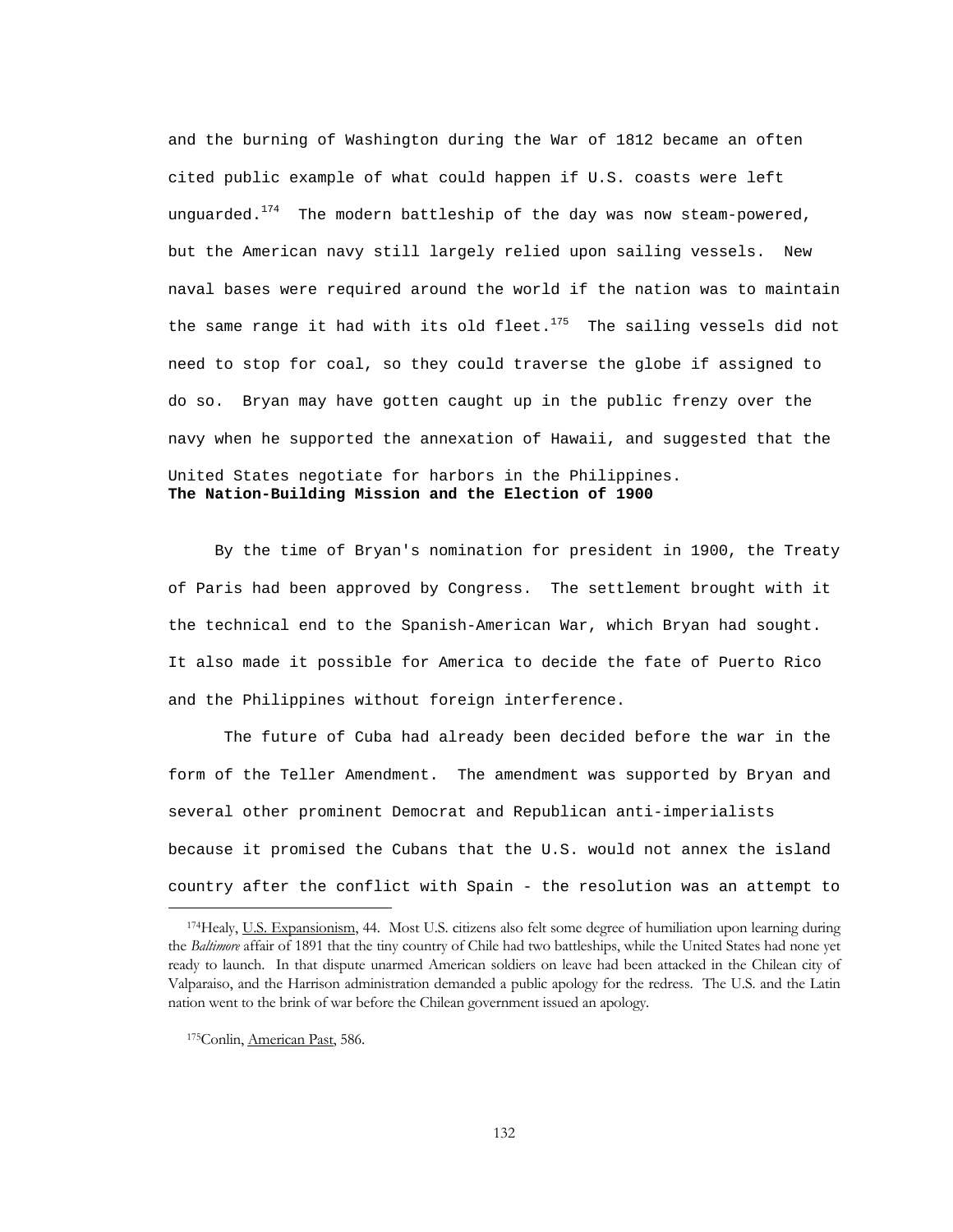morally purify the United States' reasons for going to war. Due to bipartisan efforts, the bill made it through the Senate with little difficulty.<sup>176</sup> The Commoner felt the Cubans had made a choice for selfgovernment years before by rebelling against Spain before the United States became involved in the fight. He expressed this sentiment in a January 1899 article in which he stated, "The President has said that the only purpose our nation has in taking possession of Cuba is to assist the inhabitants to establish a stable and independent government.

 It can do no harm for Congress to reaffirm this purpose, and it may do much good."<sup>177</sup> Later in the article, Bryan added, "The Cubans, having fought for independence for many years and against great odds, are naturally jealous of the liberty which they have won, and no doubt should be left as to the sincerity and good faith of our government in its dealings with them." $178$  The Commoner then called for a simple recommitment by Congress to the pledges it had made in the Teller Amendment before the war. The McKinley administration, however, did not view such a resolution as necessary since the promises had already been made. $179$ 

<sup>&</sup>lt;sup>176</sup>Clements, Missionary Isolationist, 29. The Teller Amendment was actually a compromise bill negotiated between the McKinley administration and the anti-imperialists in Congress. Senator David Turpie (a Democrat) and Senator Joseph B. Foraker (a Republican) had drafted the Turpie Amendment, which called for the U.S. to recognize the Cuban rebels as the proper government of the nation when a war declaration was made against Spain. McKinley, however, wanted some liberty of action in regard to the recognition of a government, so he had his administration negotiate the Teller Amendment, which stated only that the United States would not annex the island after the war. The compromise bill passed by unanimous decision.

 <sup>177</sup>Bryan, On Imperialism, 36.

 <sup>178</sup>Bryan, On Imperialism, 36.

 <sup>179</sup>Louis W. Koenig, Bryan: A Political Biography of William Jennings Bryan (New York: G.P. Putnam's Sons, 1971), 285.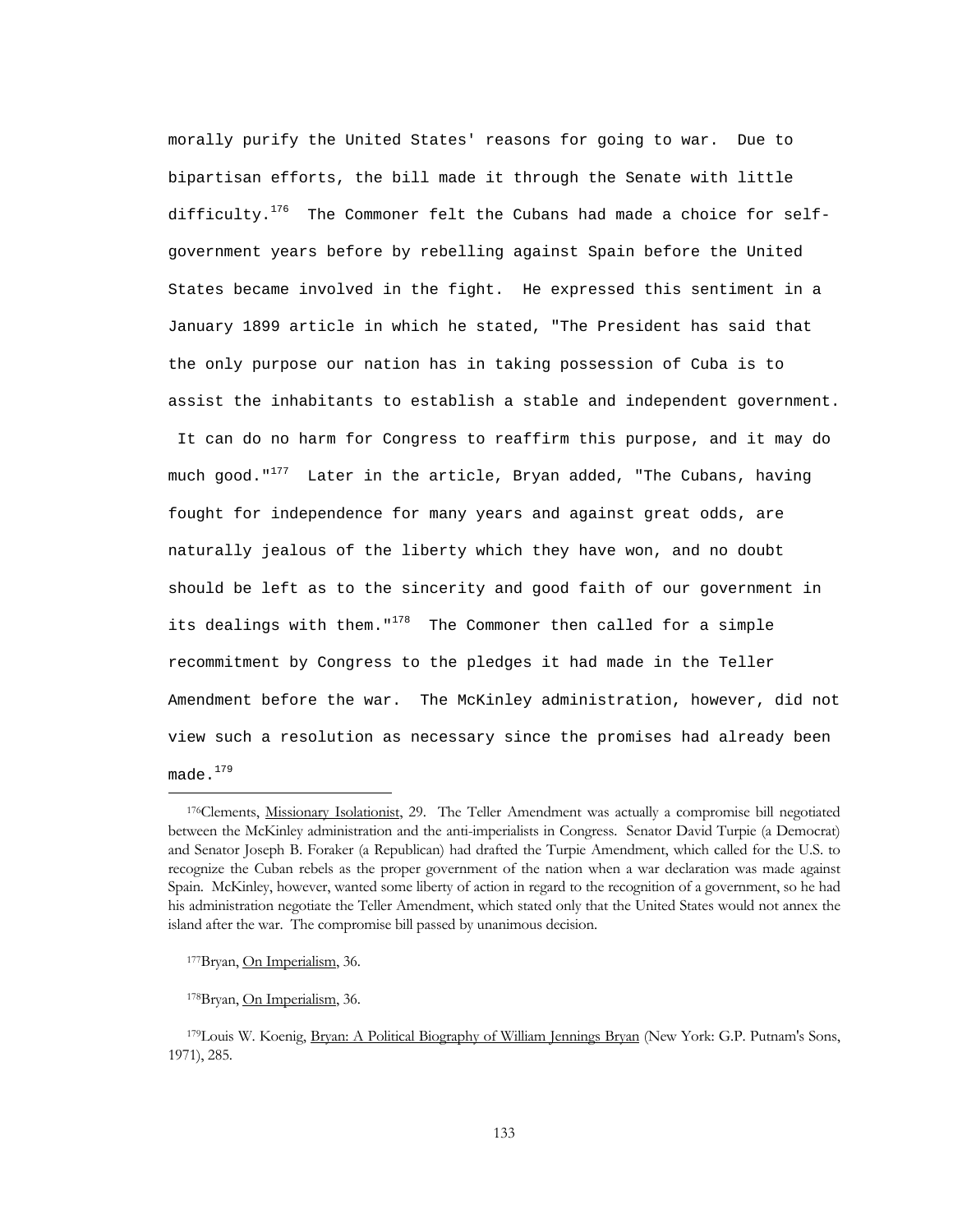The fate of Puerto Rico had also theoretically been decided before the political race of 1900. But, the position taken on the country was not completely to the Commoner's liking. He had supported annexation of the Puerto Ricans on the basis that they were choosing their own form of government when they requested to become a territory of the United States. What he did not bargain for, however, was that the McKinley administration would annex the island, and subsequently not allow its citizens to have representation in Congress. McKinley and his cohorts went so far as to have a tariff passed against imports from the territory without a Puerto Rican being present in the U.S. legislature. In an article published in the *New York Journal* in February 1900, the Commoner criticized the president for his violations of American

tradition. Bryan wrote:

To impose upon the people of Puerto Rico such taxes as Congress may determine when the people of Puerto Rico have no representative in Congress is to assert either that taxation without representation is right, or that it is wise for us to do wrong. ... If the Republican leaders in Congress act without authority from the Constitution, they must do so with a full recognition of the fact that the people who make constitutions, and who elect public officials, will have a chance to speak before a republic is converted into an empire.<sup>180</sup>

 It was clear that the politician from Nebraska wished to challenge the McKinley administration on the issue of imperialism in the upcoming election. The Commoner was disgruntled about the treatment of Puerto Rico and saw it as imperialistic, but this was just the tip of the iceberg. In both articles and speeches leading up to the election Bryan

 <sup>180</sup>Bryan, On Imperialism, 62-63.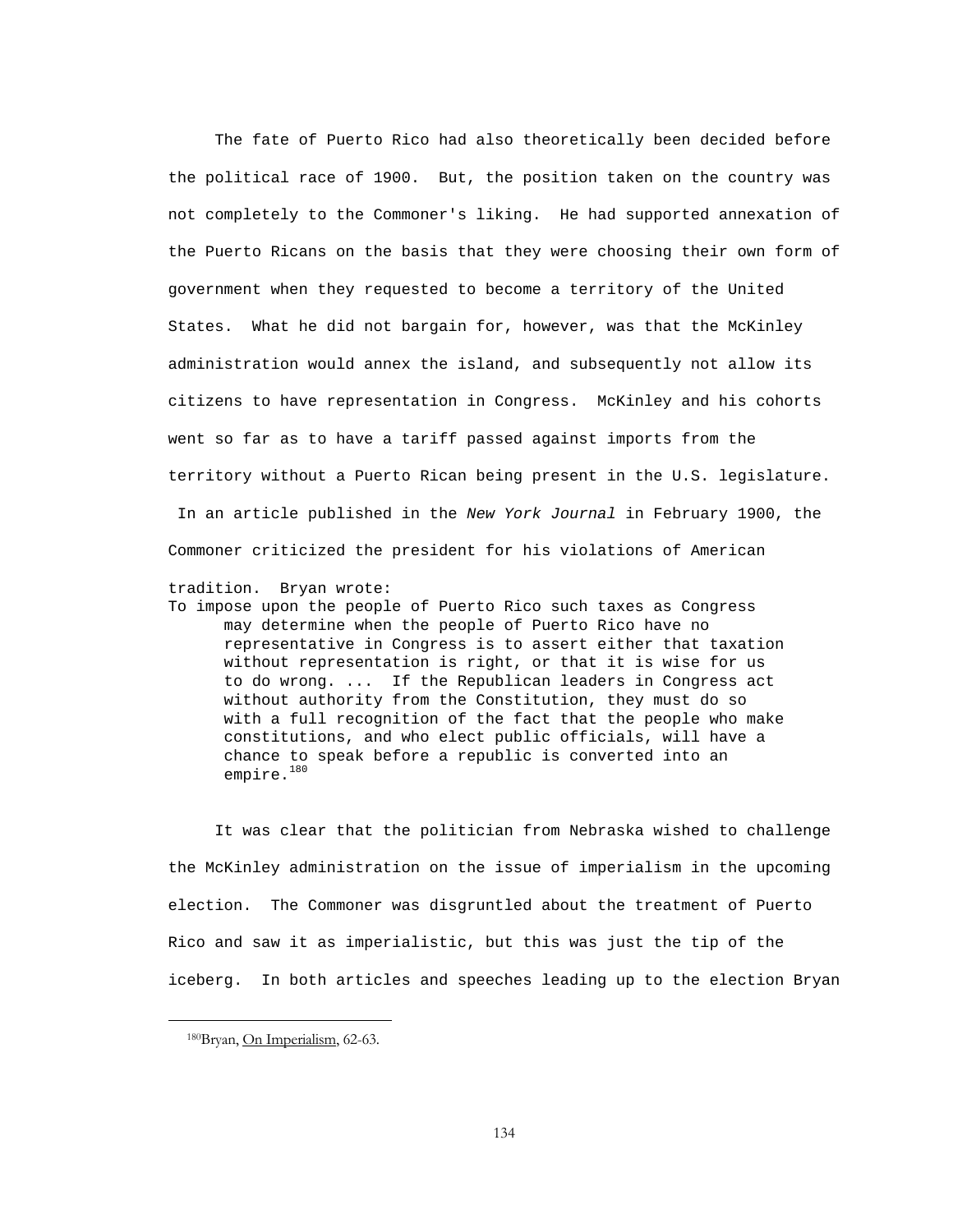claimed that the possibility of the Republicans adopting a colonial policy was the paramount issue facing the country. An example of this can be found in a speech he gave in February 1899, when the Commoner announced America had "reached another crisis."<sup>181</sup> This crisis, Bryan stated, was that "The ancient doctrine of imperialism, banished from our land more than a century ago, has recrossed the Atlantic and challenged democracy to mortal combat upon American soil." The Commoner went on to explain that whether the Spanish conflict would be remembered as a fight for liberty or as a war of conquest, whether the principles of selfgovernment would be strengthened or abandoned, and whether the nation would remain a homogeneous republic or become a heterogeneous empire must all be decided in the election.<sup>182</sup> In another article during that same month, the politician claimed that imperialists in the country were seeking to create the impression that the ratification of the treaty had eliminated all controversy in regard to the future of the Philippines by transferring control of the islands to America. $183$  Bryan retorted: "... there is not ground whatever for such a conclusion. The President has not as yet outlined a policy and Congress has so far failed to make any declaration upon the subject ... the treaty extinguishes Spanish sovereignty, but it does not determine our nation's course in dealing with the Filipinos. $1^{184}$  The Commoner believed the time had come for the

181Ibid., 21.

i

184Ibid., 54-55.

 <sup>182</sup>Ibid., 21.

 <sup>183</sup>Ibid., 54-55.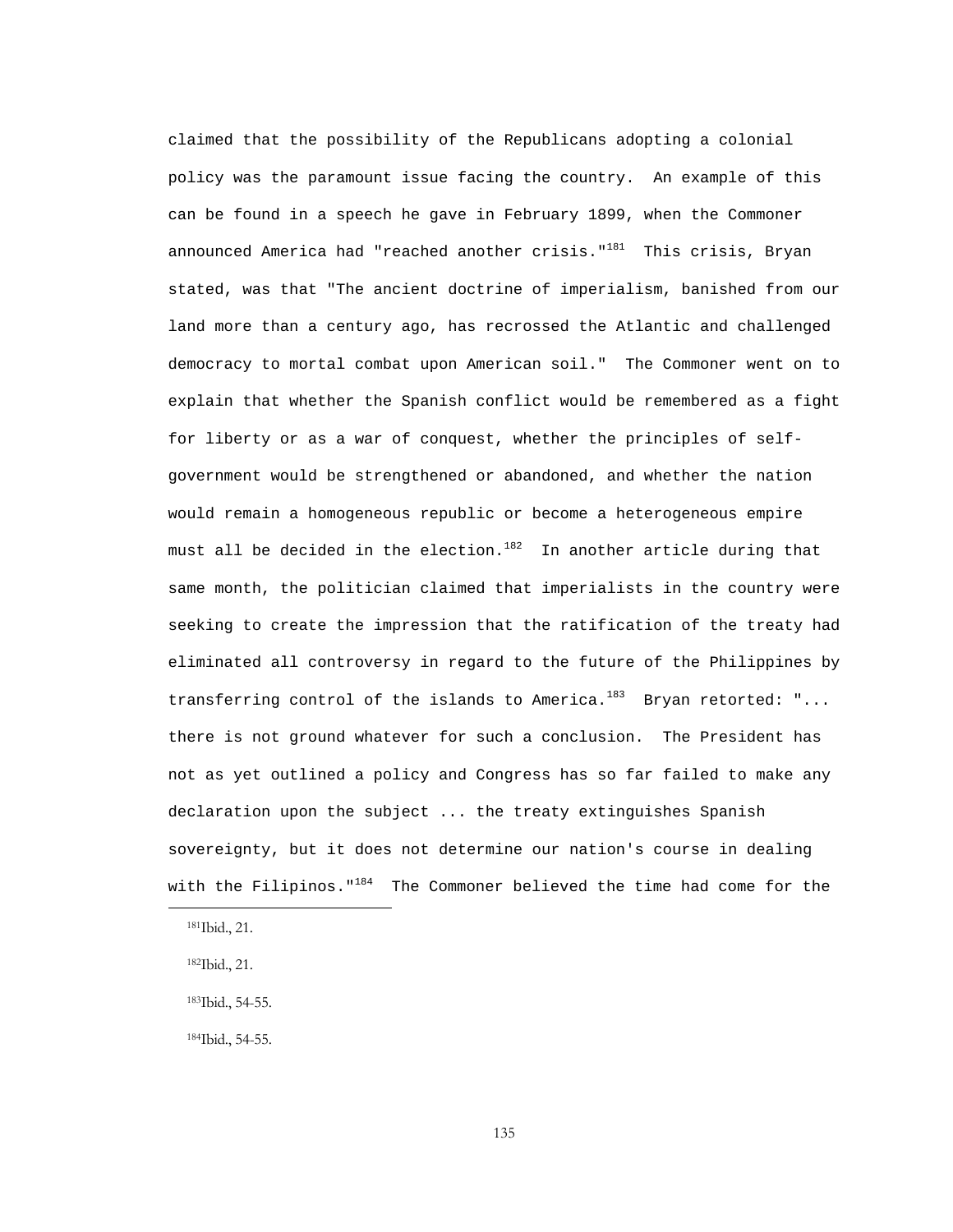United States to decide what was to be done with the land American troops occupied during the war. It had been two years since the fight against Spain ended in August 1898, so Bryan harshly condemned the McKinley administration as having a poor track record in the territories.185

 The chief executive's policies in the Philippines were also a target of the Commoner. He argued that the policies were even more unprecedented than those the administration pursued in Puerto Rico. The president had taken an ambiguous position in regard to the future of the eastern nation since the beginning of the Spanish-American War. Although McKinley had worked hard to avoid the conflict with Spain, and apparently had developed no pre-existing designs on the Philippines, once the fighting began he took the position that an invasion of the island country was the quickest path to American victory. His stance was influenced by the planning of the navy, which had theorized since 1895 that the best way to defeat Spain in a war would be to blockade Cuba and capture Manila Bay in the Philippines.<sup>186</sup> McKinley ordered the scheme to be carried out, and it was far more successful than originally anticipated. It was so successful, in fact, that the president saw an opportunity to establish a much-prized naval base at Manila. He ordered ground troops to fan out from the harbor and seize islands that would be essential to the safety of the bay.

 <sup>185</sup>Fighting against the Spanish ended, but fighting in the Philippines continued until March 1901 against rebels who desired independence, and not U.S. rule over the island.

<sup>186</sup>Healy, U.S. Expansionism, 57-58.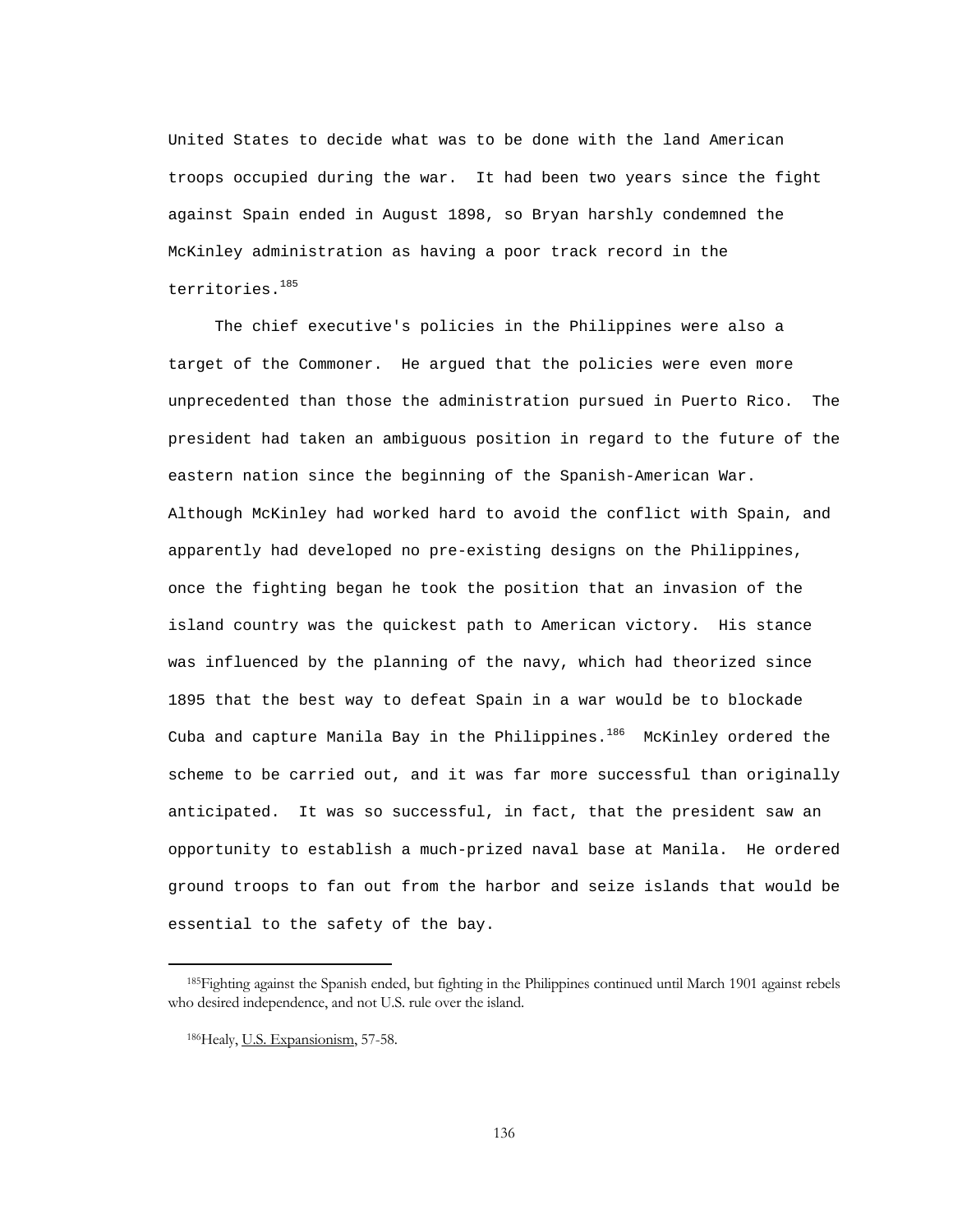From this point on, McKinley's policy towards the territory in the Far East took an increasingly aggressive turn. By late summer 1898, he was engaged in a speaking tour designed to test public opinion in regard to annexation of the islands.<sup>187</sup> The jump in ambitions apparently resulted from the presence of a German naval squadron at Manila. The military ships caused a fear within the State Department that the Germans might attempt to seize the Philippines if U.S. troops departed.<sup>188</sup> Japan also caused the administration no small concern, as it had invaded Korea in 1894. The State Department believed the nation may have designs on the Philippines next.

 Bryan and Congressional anti-imperialists responded to McKinley's speeches by calling for the president to issue a promise to the Filipinos that their nation would someday receive independence. McKinley ignored the requests. He believed a naval base in the Philippines could not be successfully defended unless all of the islands were annexed. He also wasn't sure if the people of the islands could defend themselves alone. $189$  A poll given to newspaper companies immediately after the war indicates that 50 percent of the organizations favored annexation of the country. Nearly 40 percent of the newspapers believed the U.S. should keep only a naval base in the territory, while 10 percent advocated that the United States should create a protectorate

 <sup>187</sup>Ibid., 64.

 <sup>188</sup>Ibid., 65.

 <sup>189</sup>Ibid., 64. McKinley, like most Americans, also had some doubts that the Filipinos were prepared for selfgovernment due to ethnocentric reasoning. Many Americans viewed the Filipinos as uneducated, backwards, and to put it bluntly, not trained in white culture.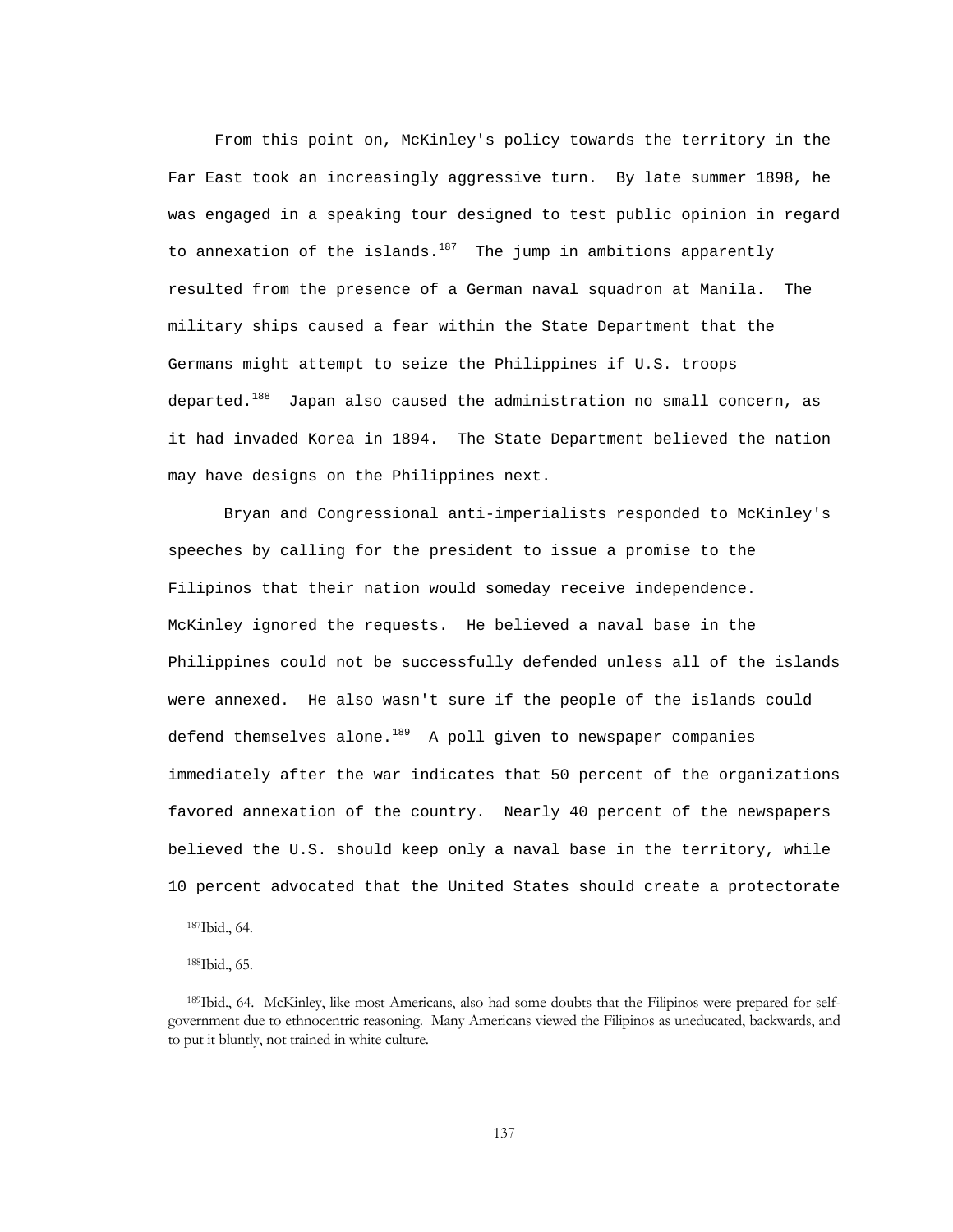over the islands. $190$ **Bryan Portrays the Philippines Question as Democracy vs. Militarism**

 The Commoner took a more customary American approach to the Philippines than the president. Bryan issued statements that the nation could not be annexed, even if its inhabitants desired it, because the country was too far away from the U.S. He followed the Monroe Doctrine more closely than McKinley, and for this reason believed he could force the president to reveal that he secretly wanted to hold or annex the islands. In an article published in December 1898, the Commoner openly challenged the president on the subject. He wrote: ... let it be remembered that President McKinley only a year ago, in a message to Congress discussing the Cuban situation, said: `I speak not of forcible annexation, for that is not to be thought of. That, by our code of morality, would be criminal aggression.'... In his recent speech in Savannah, Secretary Gage, in defending the new policy of the administration, suggested that `philanthropy and five per cent' may go hand in hand. Surely we know what a day may bring forth if in so short a time 'criminal aggression' can be transformed into `philanthropy and five percent.'<sup>191</sup>

Later in the article, Bryan asked what beauty and riches the "isles of the Pacific" possessed if they could tempt the United States to abandon "the traditions of a century." $192$  In his typical doctrine-oriented fashion, Bryan had blasted away at McKinley's stance on the Philippines and challenged him to reveal his true intentions. i

192Ibid., 26.

 <sup>190</sup>Ibid., 64. This survey was given to the editing staffs of newspaper companies by the *Literary Digest* to determine the mood of the United States in regard to annexing the Philippines. One hundred sixty-eight newspapers participated in the poll.

 <sup>191</sup>Bryan, On Imperialism, 26.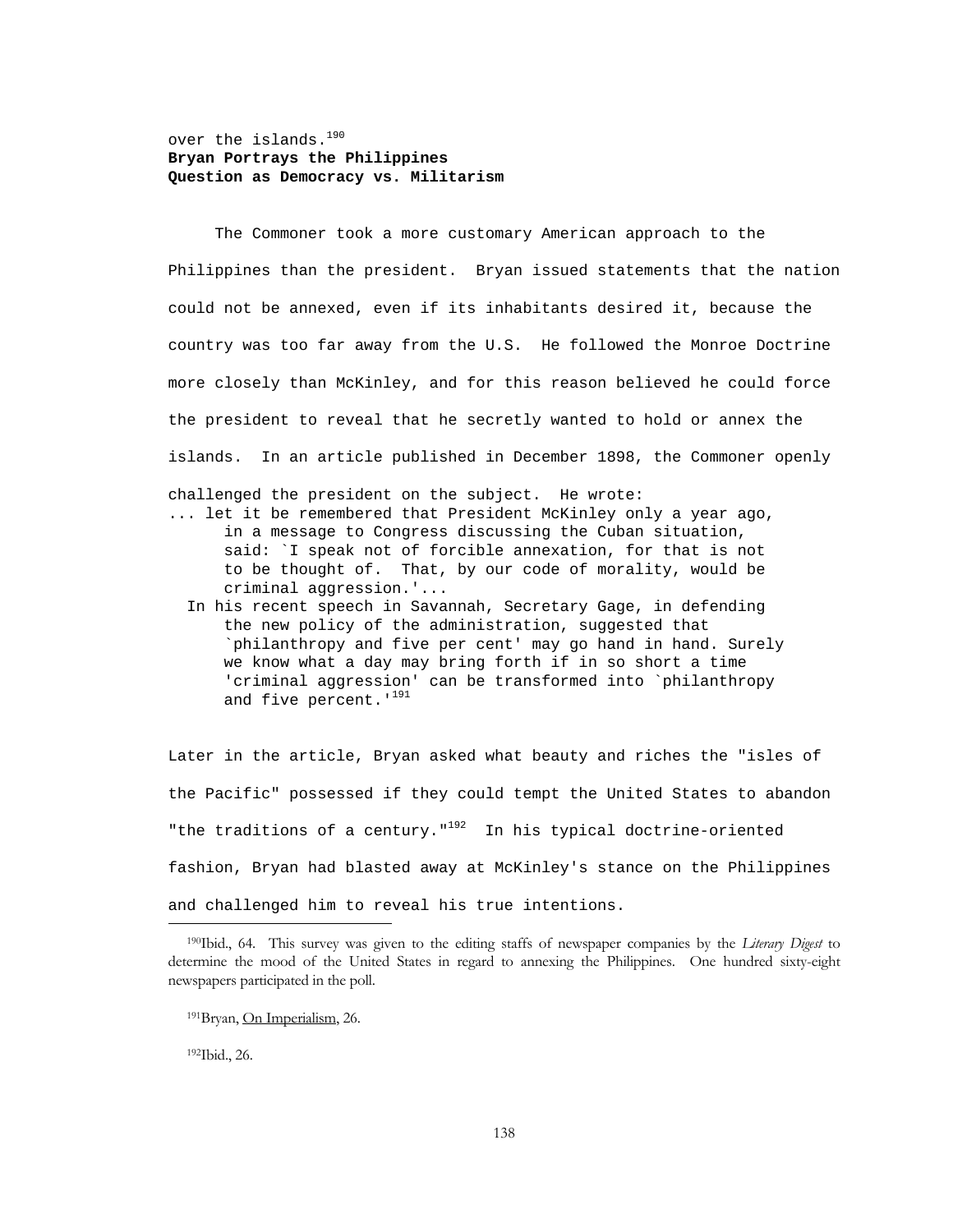In a second article published in January 1899, the Commoner took on the Republican party as a whole on the issue of the islands in the Far East. He stated that while America was not prepared to draft a complete code of laws suited to the particular needs of the Filipinos, the country ought to be able to decide whether it intended to deal with them according to the principles of the U.S. government, or the customs prevailing among European monarchies. He wrote, "Even a Republican Congress ought to be able to choose without hesitation between a policy which establishes a republic in the Orient and a policy which sows the seeds of militarism in the United States. A resolution declaring the Nation's purpose presents a plain and clear-cut issue between the theory of self-government and the colonial policy." $193$  Bryan also stated that because the Republicans were reluctant to give a statement of intention on the Philippines, they were not abiding by the rules of common decency. The Filipinos had been fighting for independence when the United States entered the war, he said, and had received friendly assurances from American officials that if they cooperated against the Spanish they would receive freedom. $194$  "Whether or not such assurances were actually given, frankness and honesty should characterize our dealings with them," the Commoner wrote. $195$  Bryan blamed not only McKinley, but the whole Republican party, for not following a course he thought would be more consistent with national honor.

i

195Ibid., 36.

 <sup>193</sup>Ibid., 37.

 <sup>194</sup>Ibid., 36.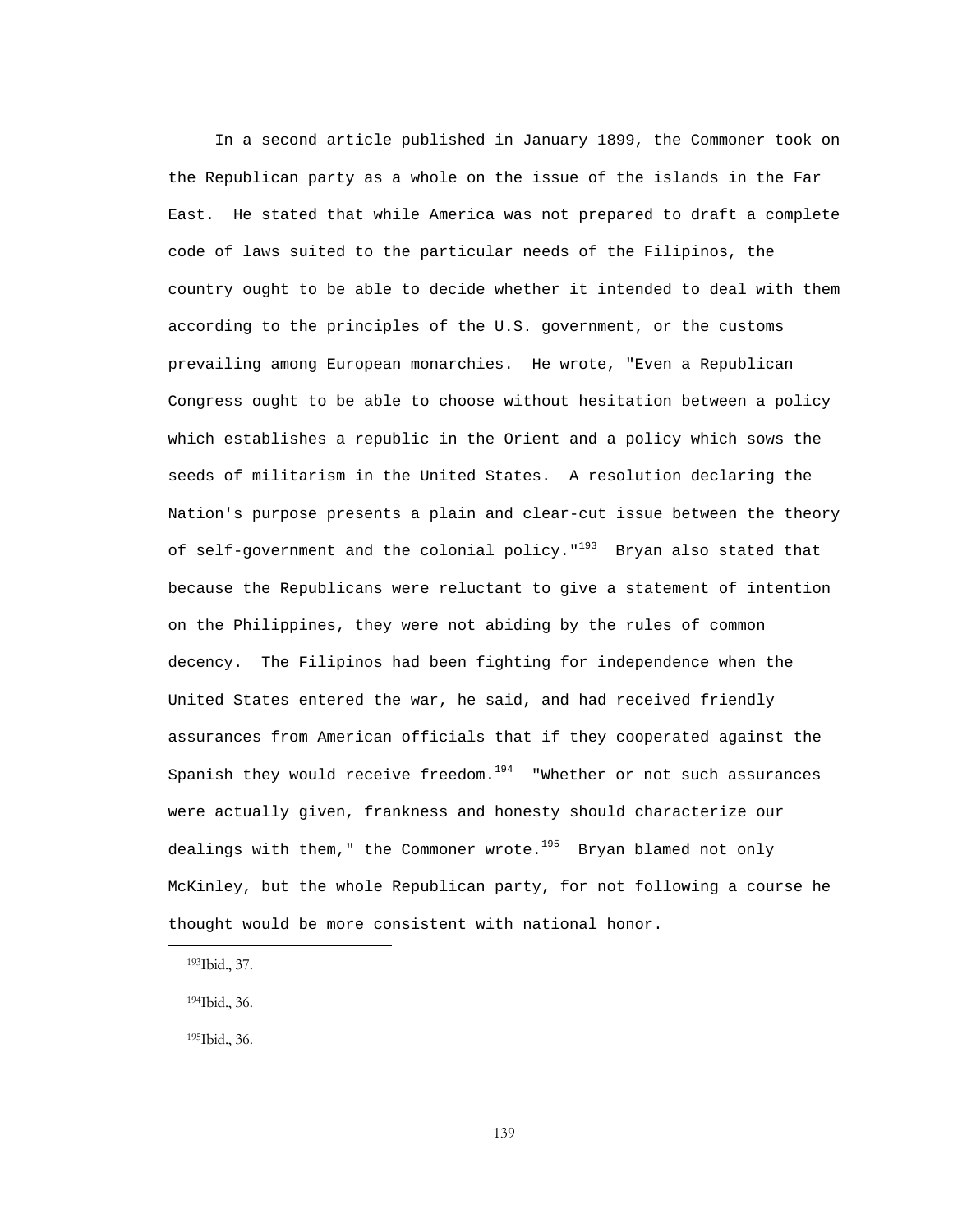## **The Quest for American Protectorates**

 It was not until the Commoner's acceptance speech for the Democratic nomination in August 1900 that he accused the Grand Old Party of outright imperialism. Bryan had hinted that the Republicans had colonial aims throughout the articles he wrote in 1899, and challenged them to clarify their position, but had never actually made a specific charge against them.<sup>196</sup> From the beginning of his nomination speech it was clear the Commoner's tone had changed. The politician began by praising the Democrats and Republicans for their bipartisan efforts during the Spanish-American War, but then quickly added that "Republicans who three years ago condemned `forcible annexation' as immoral and even criminal are now sure that it is both immoral and criminal to oppose forcible annexation." $197$  Instead of meeting the issue boldly and submitting a clear plan for dealing with the Philippines, the Republican convention had adopted a platform that was devoted to boasting and self-congratulation, Bryan claimed.<sup>198</sup>

 The speech focused on a supposed a turn for the worse by the Republicans. Bryan believed that because the McKinley administration had not acted upon the question of the Asian country's future since the end of the war, the conclusion could be drawn that the Republicans were

i

198Ibid., 71.

 <sup>196</sup>Ibid., 34-59. The articles entitled "Ratify the Treaty, Declare the Nation's Policy," "British Rule in India," and "What Next?" in particular hint that President McKinley needed to clarify the nation's purpose in the Philippines. In a similar way, Bryan had hinted at the message delivered in his "Cross of Gold" speech at the 1896 convention without making a full charge against the Republicans before the convention.

 <sup>197</sup>Ibid., 71.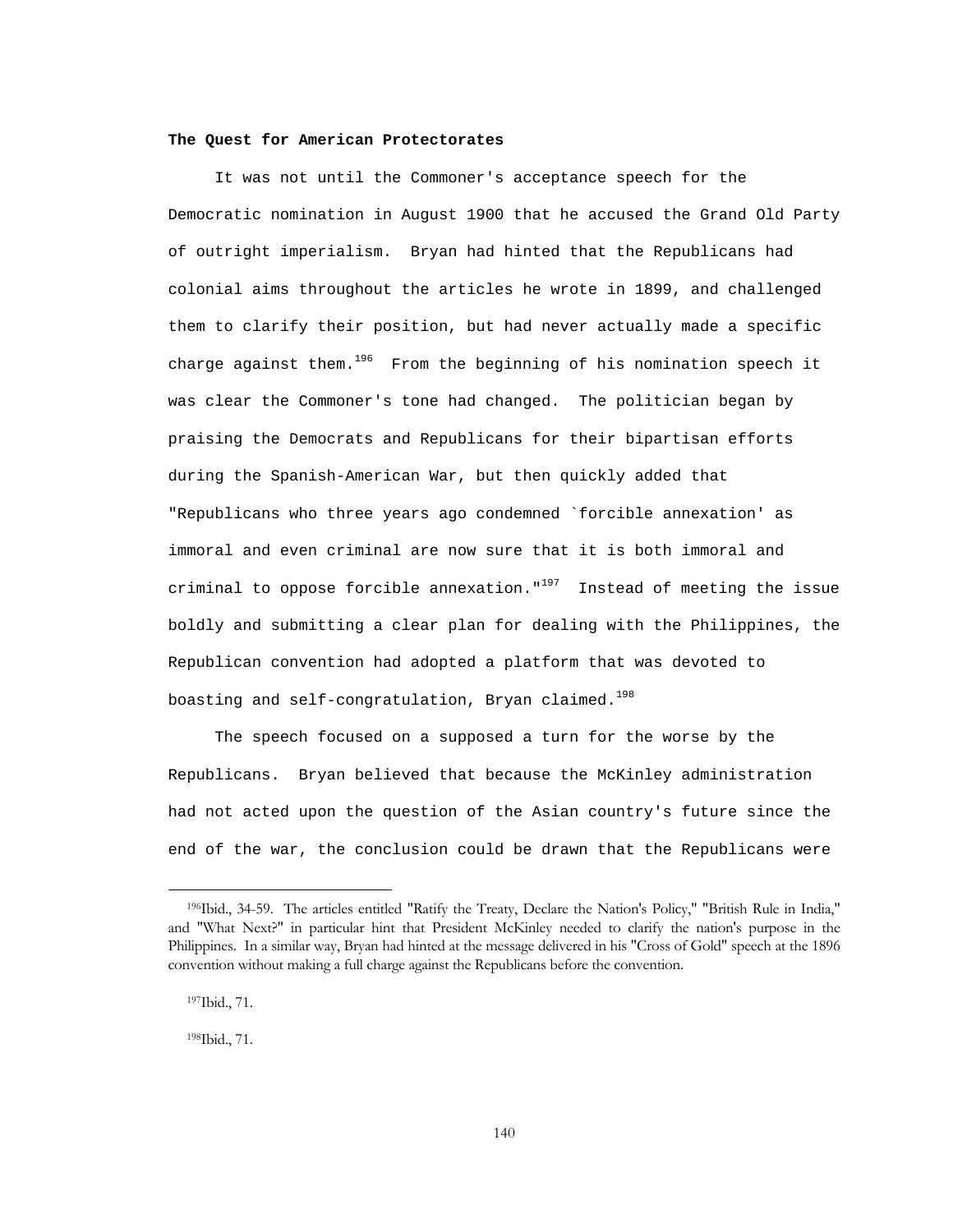imperialists that were attempting to squat on the islands until the American public forgot about it. "Nearly sixteen months elapsed after the ratification of the treaty before the adjournment of Congress last June, and yet no law was passed dealing with the Philippines," the Commoner stated. "The will of the President has been the only law in the Philippine Islands wherever the American authority extends."<sup>199</sup> Bryan also made the remarkable claim that the Grand Old Party had accepted the "European idea," and "planted itself upon the ground taken by George III, and every ruler who distrusts the capacity of the people for self-government or denies them a voice in their own affairs."<sup>200</sup> He believed that this imperialistic stance by the Republicans was why they had refused to legislate on the question of the Philippines' independence. They knew that the creation of a resolution declaring the nation's purpose in the islands would expose their desire to become a colonial power, he claimed. "A law would disclose the radical departure from history and precedent contemplated by those who control the Republican party," the Commoner said. $^{201}$ 

 With the charge of imperialism laid on the table, Bryan went on to make his own proposals about what should be done with American foreign policy. It is these recommendations that clear up the ambiguity in the Commoner's earlier stance that the United States should establish a naval base in the Philippines, and yet not annex the country. Bryan

i

201Ibid., 79.

 <sup>199</sup>Ibid., 79.

 <sup>200</sup>Ibid., 79.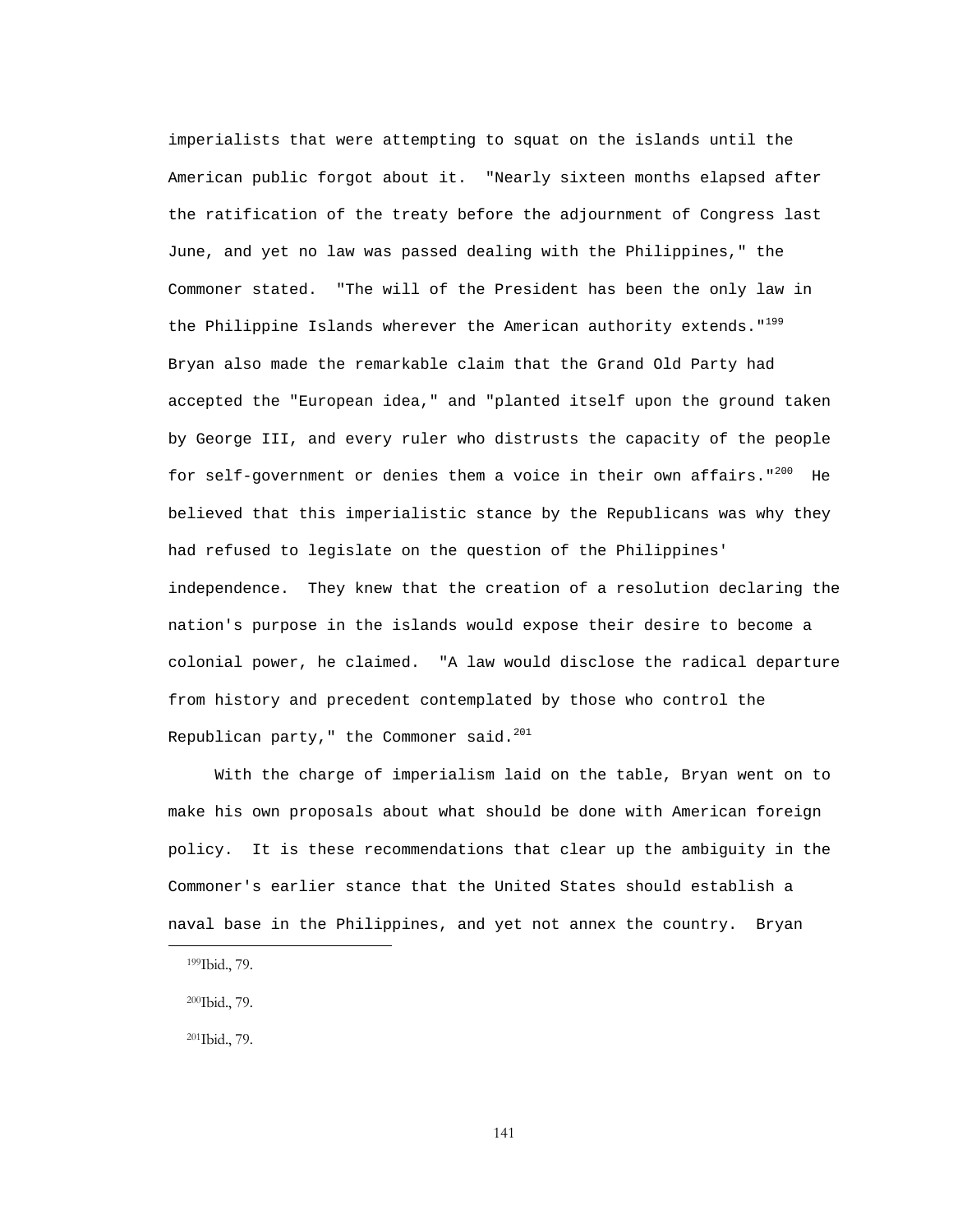made a decisive promise that formed the heart of Democratic platform.

He said that if elected:

... I will convene Congress in an extraordinary session as soon as inaugurated and recommend an immediate declaration of the nation's purpose, first, to establish a stable form of government in the Philippine Islands, just as we are now establishing a stable form of government in Cuba; second, to give independence to the Cubans; third, to protect the Filipinos from outside interference while they work out their own destiny, just as we have protected the republics of Central and South America, and are, by the Monroe Doctrine, pledged to protect Cuba.<sup>202</sup>

Therefore, Bryan had apparently wanted a harbor in the Philippines because he saw an expanded role for the United States in the Far East. He proposed that the U.S. would help establish a sound form of government in the Philippines, and was willing to commit the American military to defend the country while the government was being put together. The Commoner even went so far as to explain why this policy was not the same as a European colonial policy. "A European protectorate often results in a plundering of the ward by the guardian," Bryan said. "An American protectorate gives to the nation protected the advantage of our strength, without making it the victim of our greed.  $"^{203}$  The Commoner thought the United States' new mission around the world was to be one of a nation-builder.

 The idea of raising governments in other lands did not have precedents in American history, and if Bryan had been elected, would have been a radical new departure for U.S. foreign policy. The nation

 <sup>202</sup>Ibid., 90.

 <sup>203</sup>Ibid., 90.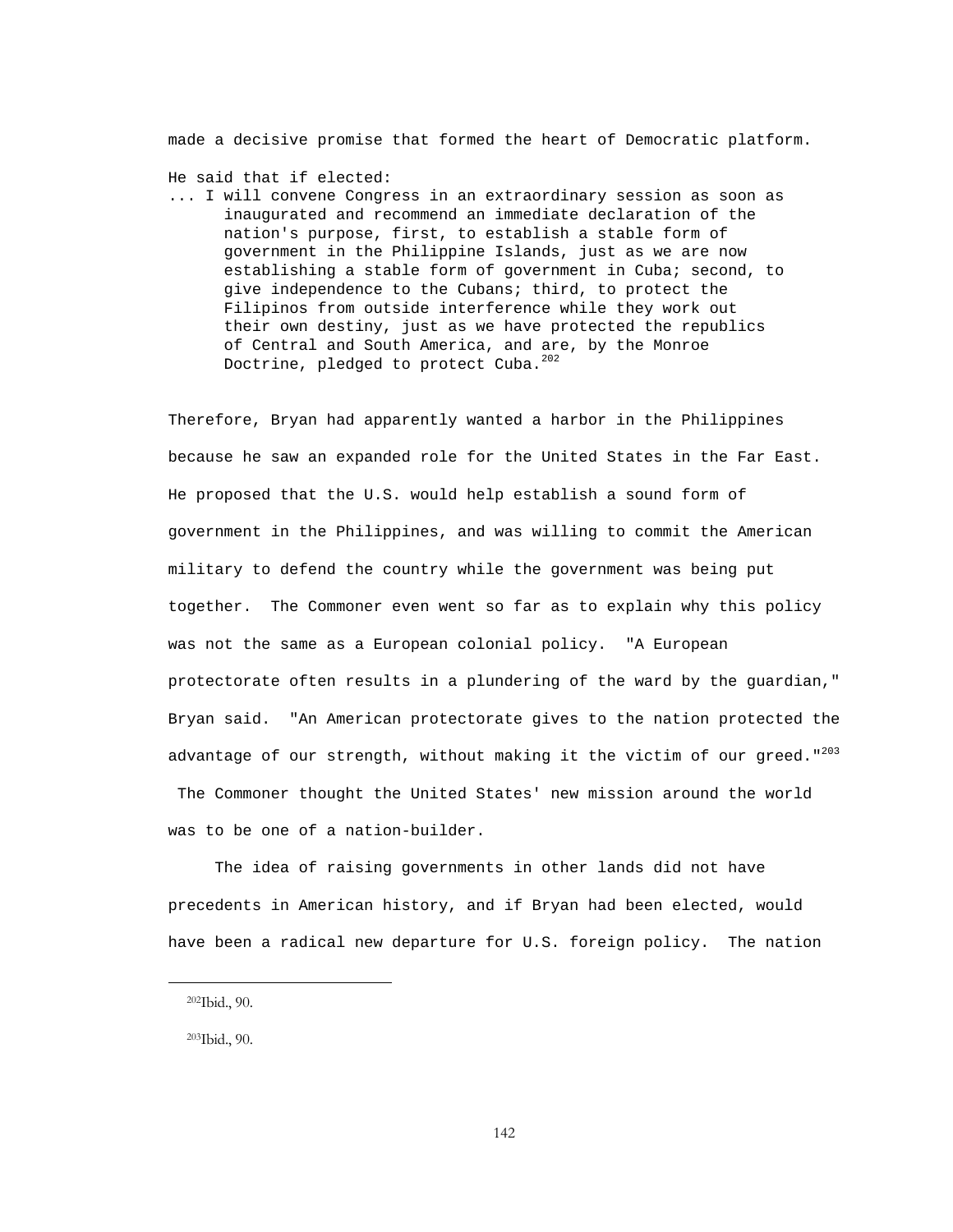would not only be defending countries in the Western Hemisphere from European interventions, as it had in the past, but would help create stable governments there and in the Orient.<sup>204</sup> Both the notion that the United States could raise nations, and the conception that the mission could be extended into an area of the Eastern Hemisphere were new. The Commoner was testing the limits of the Monroe Doctrine, and yet in some ways, still referred to it as his major guide to foreign policy. He had, after all, objected to the annexation of the Philippines on the basis that the islands were too far away from America. And in the January 1899 article in the *New York Journal*, the Commoner wrote: When this nation abandons its traditions and enters upon a colonial policy, a long step will have been taken toward those entanglements against which Washington and Jefferson with equal emphasis warned their countrymen. ... The wisest among us are not able to measure the cost of a policy which would surrender the Nation's independence of action and drag it into the broils of Europe and Asia. $^{205}$ 

## **Self-Government Pulls Equal Weight With the Monroe Doctrine**

 How could Bryan justify the creation of an American protectorate in the Philippines if he so admired the Monroe Doctrine, however? The answer is that the Commoner also used a belief in the U.S. tradition of self-government as a major guide to his foreign policy recommendations. He spoke of his personal belief in this principle throughout the nomination acceptance speech, and advocated that America should spread

205Ibid., 42.

 <sup>204</sup>The quotation above concerning Bryan's major proposal for the future of U.S. foreign policy stated that the United States was already creating a stable government in Cuba, and protecting the country. This was in addition to the protection Bryan was now offering the Philippines.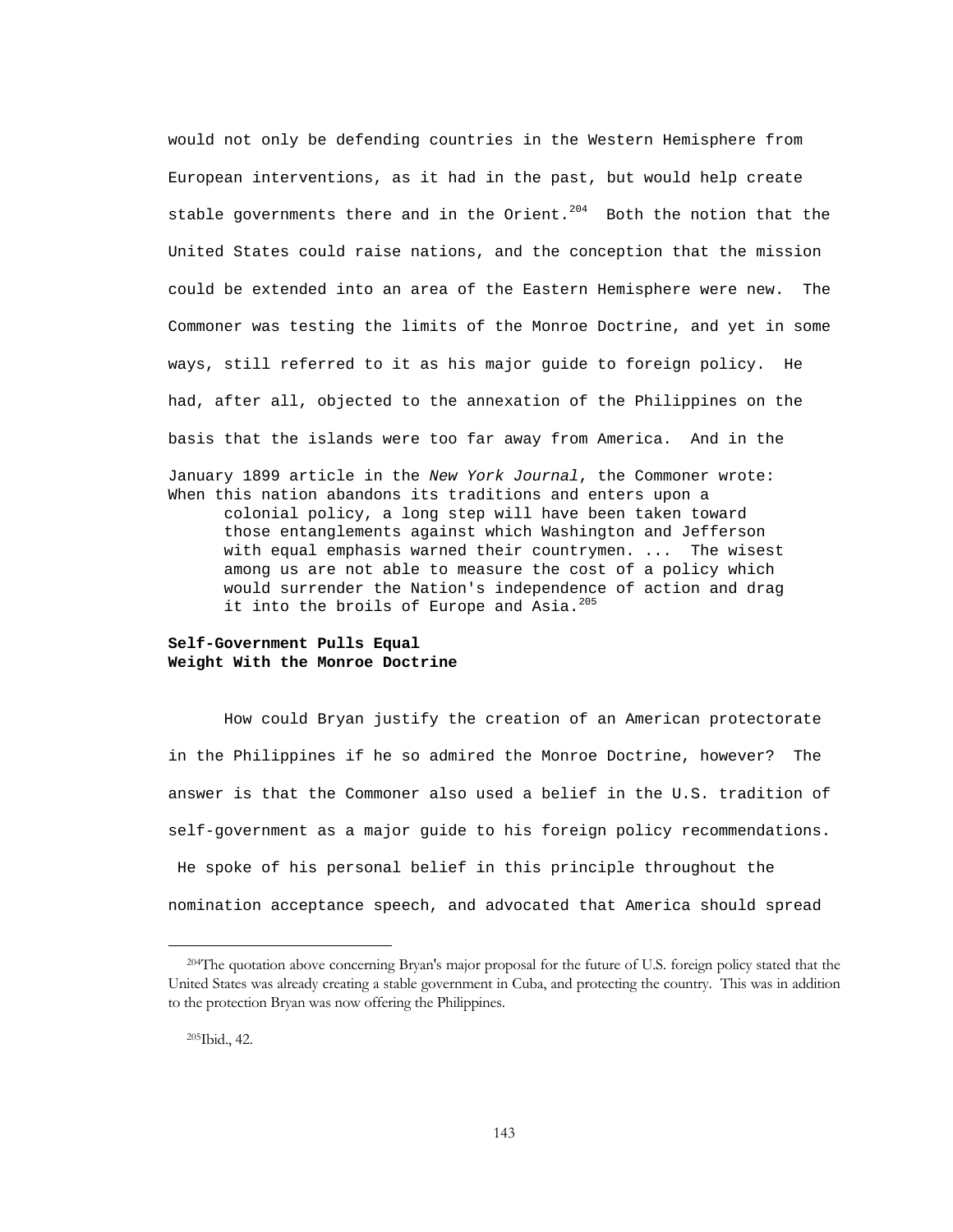the idea around the globe. In one section of the speech entitled "Our Place in World Politics," Bryan said that for over a century the United States had been affecting the politics of humanity more than all other nations combined. "Because our Declaration of Independence was promulgated," the Commoner stated, "others have been promulgated... because the patriots of 1776 fought for liberty, others have fought for it."<sup>206</sup> The Commoner stated that the growth of the American principle of self-government had been the overshadowing political fact of the 19th century, in fact.<sup>207</sup> He also said that nothing had been able to check the growth of the idea thus far, and he "would not exchange the glory of this Republic for the glory of all the empires that had risen and fallen since time began."<sup>208</sup> It became clear that the Commoner viewed America's purpose in the world to be to promote the advancement of self-rule around the globe.

 In another section of his commentary, Bryan described exactly how this charge was to be accomplished. As noted, the politician had suggested that the United States should establish a protectorate over the Philippines. The creation of such dependencies was the major portion of his plan to spread the democratic idea. He had stated that the U.S. should defend the Philippines "just as we have protected the republics of Central and South America and are, by the Monroe Doctrine,

i

208Ibid., 85-86.

 <sup>206</sup>Ibid., 85.

 <sup>207</sup>Ibid., 85.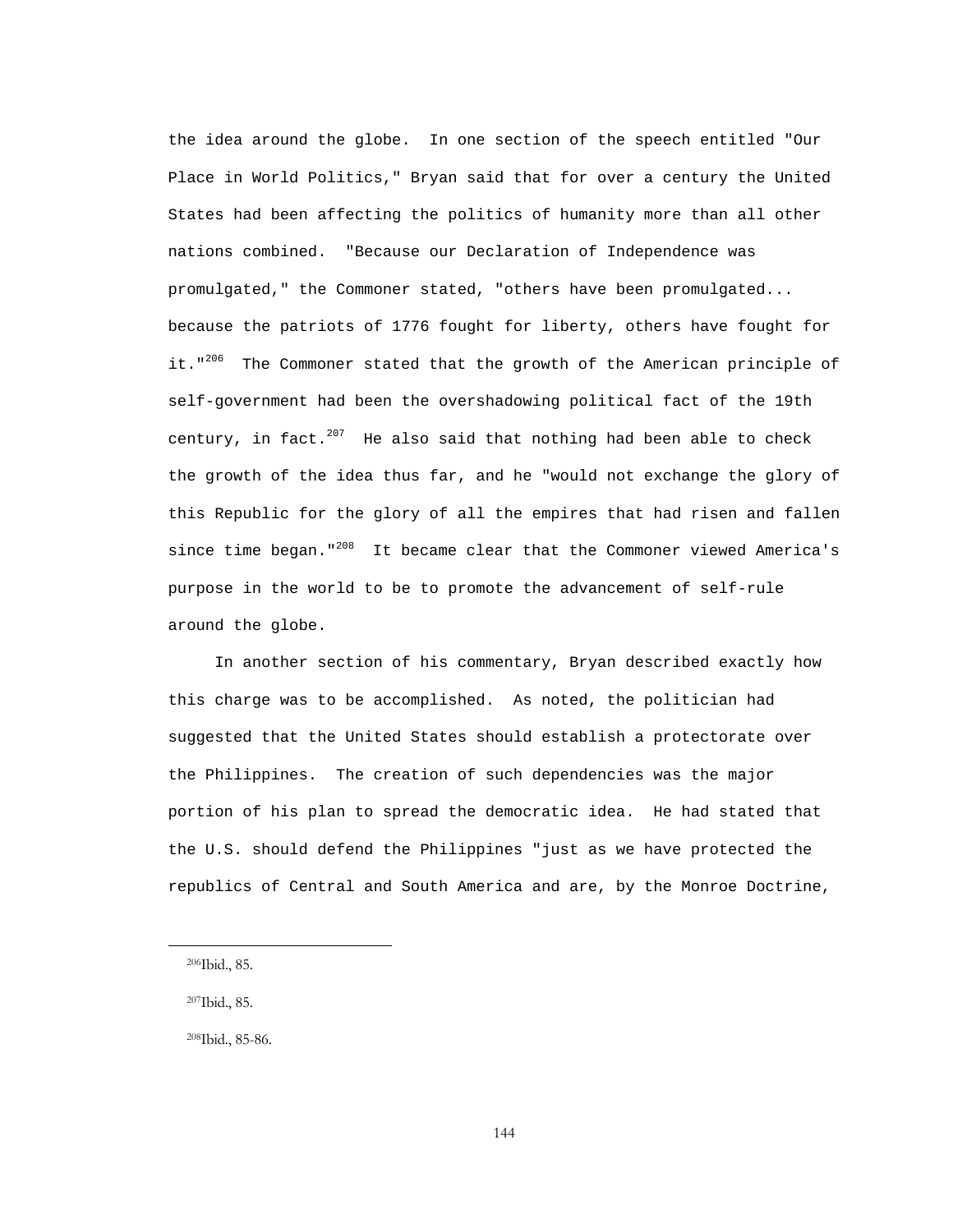pledged to protect Cuba."<sup>209</sup> Consequently, Bryan already felt that a protectorate had been created in Cuba, and hoped to initiate the same situation in the Far East. It would be "better a thousand times that our flag in the Orient give way to a flag representing the idea of selfgovernment, than that the flag of this Republic should become the flag of empire," the Commoner said. $^{210}$  Concerning Cuba, Bryan stated that when the American flag was hauled down from over that island, he hoped "the flag of the Cuban Republic is ready to rise in its place." $^{211}$  His immediate plan for the promotion of self-rule was to defend the countries U.S. troops had occupied during the war, while sending advisors to the nations to build sound governments.

 The idea of establishing dependencies may have been new for the United States, but it was not completely new for the Commoner. Bryan had discussed his plan throughout the year of 1899 in articles and speeches he presented, so the scheme was a consistent line of thought for the statesman. In a January 1899 article in the *New York Journal*, the Commoner wrote, "I suggest below a few reasons in support of a resolution declaring it our Nation's purpose to establish a stable government in Cuba and the Philippines, and then to give the inhabitants independence under an American protectorate which will guard them against molestation from without."<sup>212</sup> The first reason Bryan gave to

i

212Ibid., 36-37.

 <sup>209</sup>Ibid., 90.

 <sup>210</sup>Ibid., 85-89.

 <sup>211</sup>Ibid., 89.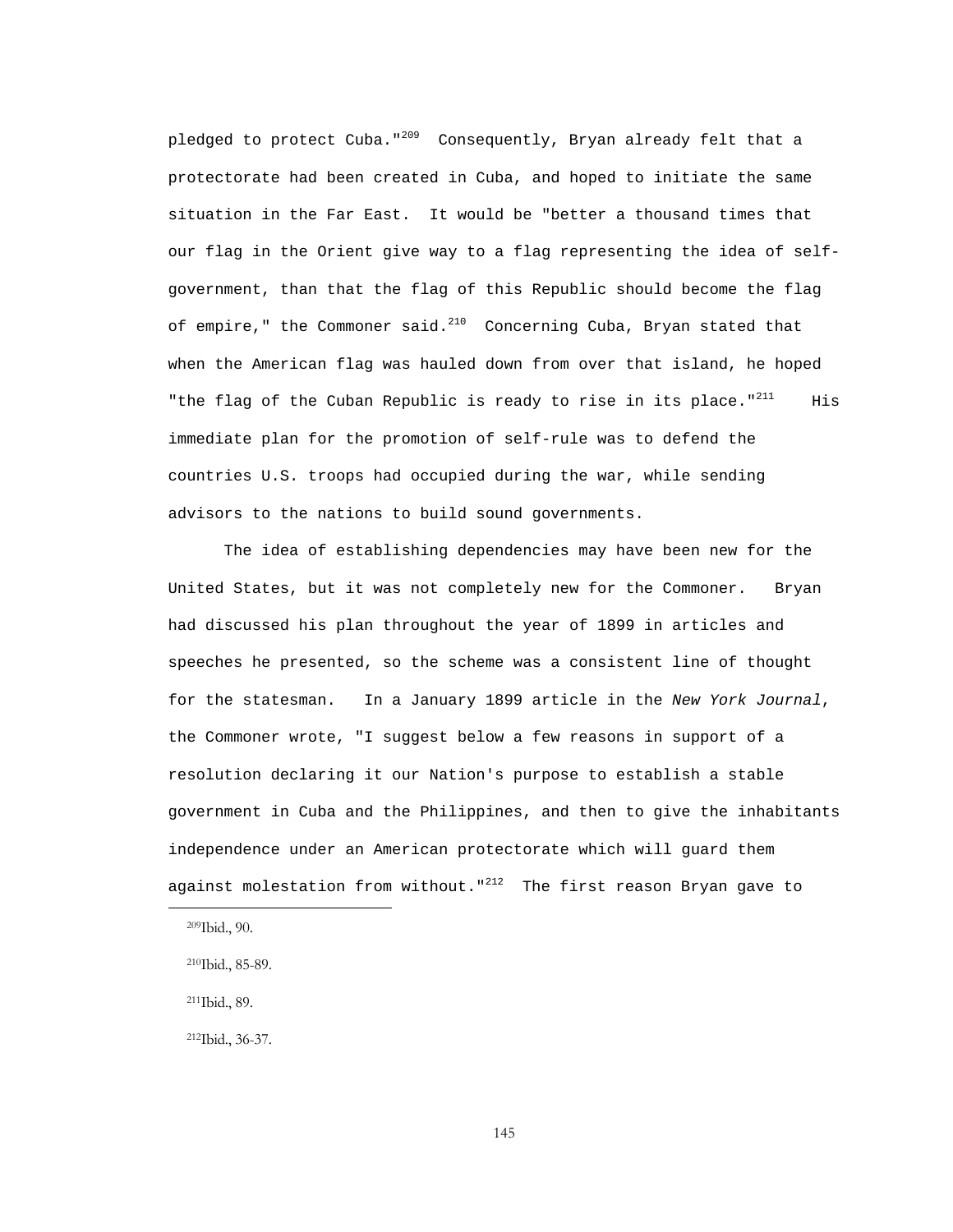support the measure was that it was consistent with national honor because it was better to tell countries up front how the U.S. was going to deal with them than leave them guessing. The second reason he gave to back the bill was that he believed such a resolution would present a clear-cut issue between the theory of self-rule and colonial theory. America would grant the occupied territories independence eventually, the Commoner reasoned, so it would not engage in an imperialistic policy. At a speech delivered in February 1899 at a Democratic banquet in Minnesota, Bryan said the ratification of the treaty with Spain cleared the way for the creation of a Philippine republic. But, what course would the United States pursue, the politician asked? Would the country "send the Statue of Liberty back to France and borrow from England a statue of William the Conqueror," or would it "act as to enable the American people to join with the Filipinos in placing in the harbor of Manila a statue of Liberty enlightening the Orient?" $^{213}$  The Commoner had consistently suggested that the United States should guard the island countries while helping them develop self-rule. What this pattern of thought also demonstrates, however, is that Bryan relied on the principle of "government by consent of the governed" to guide foreign policy at least as much as the Monroe Doctrine.

 One of the most interesting points that can be made about the Commoner's speech during the Democratic Convention, in fact, is that it can be determined that at least for the moment, Bryan was advocating that the ideal of self-government should take precedence over the Monroe

i

 <sup>213</sup>Ibid., 16-17.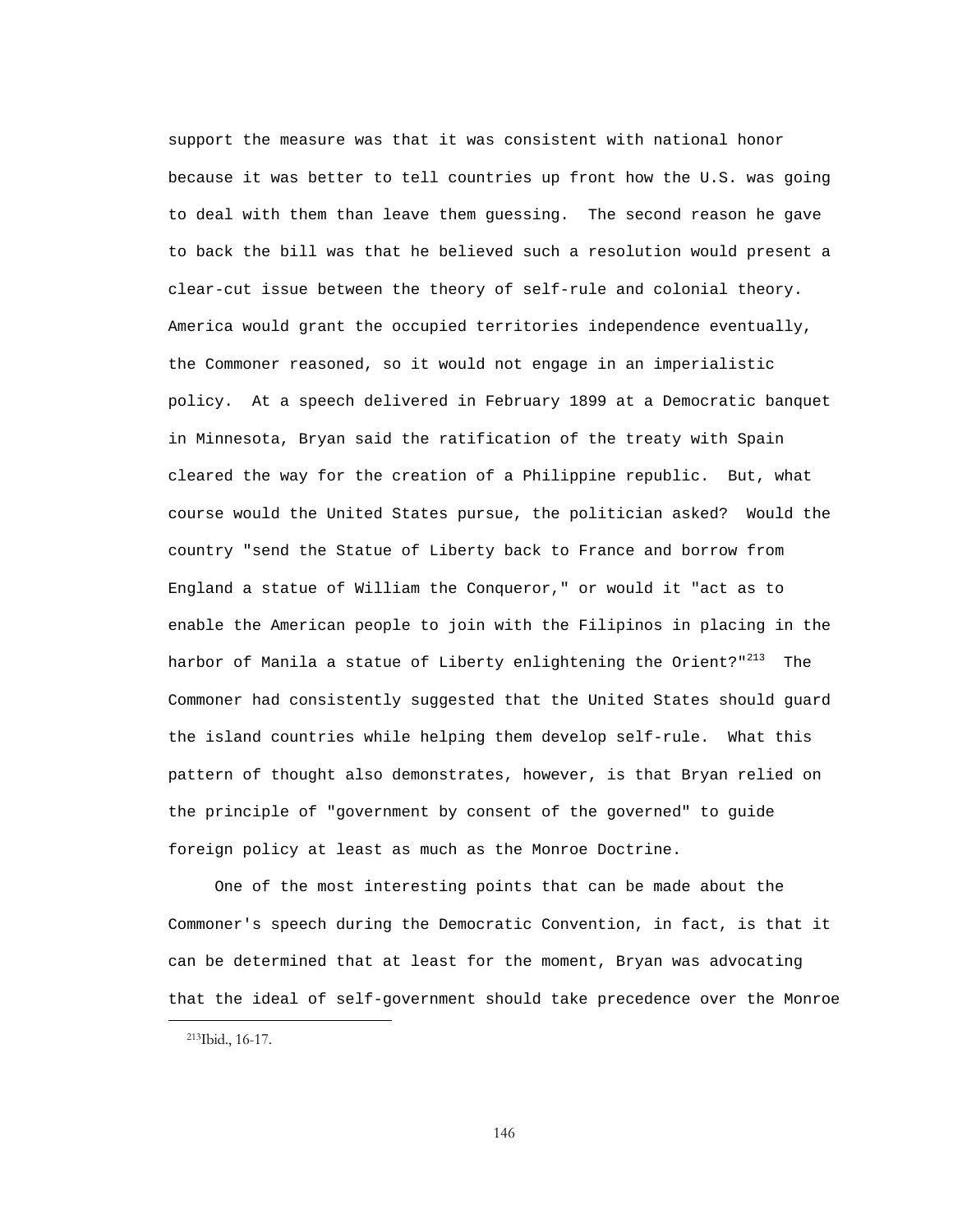Doctrine - or be a catalyst to expand the area safeguarded by the declaration into the Eastern Hemisphere. Bryan had proposed "to protect the Filipinos from outside interference while they work out their own destiny, just as we have protected the republics of Central and South America, and are, by the Monroe Doctrine, pledged to protect Cuba.  $"$ <sup>214</sup> So, it sounds as if he had decided the Philippines could be included in the territory defended by the doctrine. Bryan later explained this decision by saying, "For three-quarters of a century the Monroe doctrine has been a shield to neighboring republics and yet it has imposed no pecuniary burden on us."<sup>215</sup> He added, "After the Filipinos had aided us in the war against Spain, we could not honorably turn them over to their former masters; we could not leave them to be the victims of the ambitious designs of European nations, and since we do not desire to make them a part of us or to hold them as subjects, we propose the only alternative, to give them independence and guard them against molestation from without."<sup>216</sup> The Commoner believed that since the Filipinos helped America defeat the Spanish during the war, the United States owed them something. He was not willing to annex the islands, so he proposed what he saw as the only alternative, that the U.S. grant the territory protection under an extended Monroe Doctrine. Bryan also worked his other major foreign policy guide into his plan by stating the United States would give the Filipinos independence.

214Ibid., 90.

i

215Ibid., 90.

216Ibid., 90.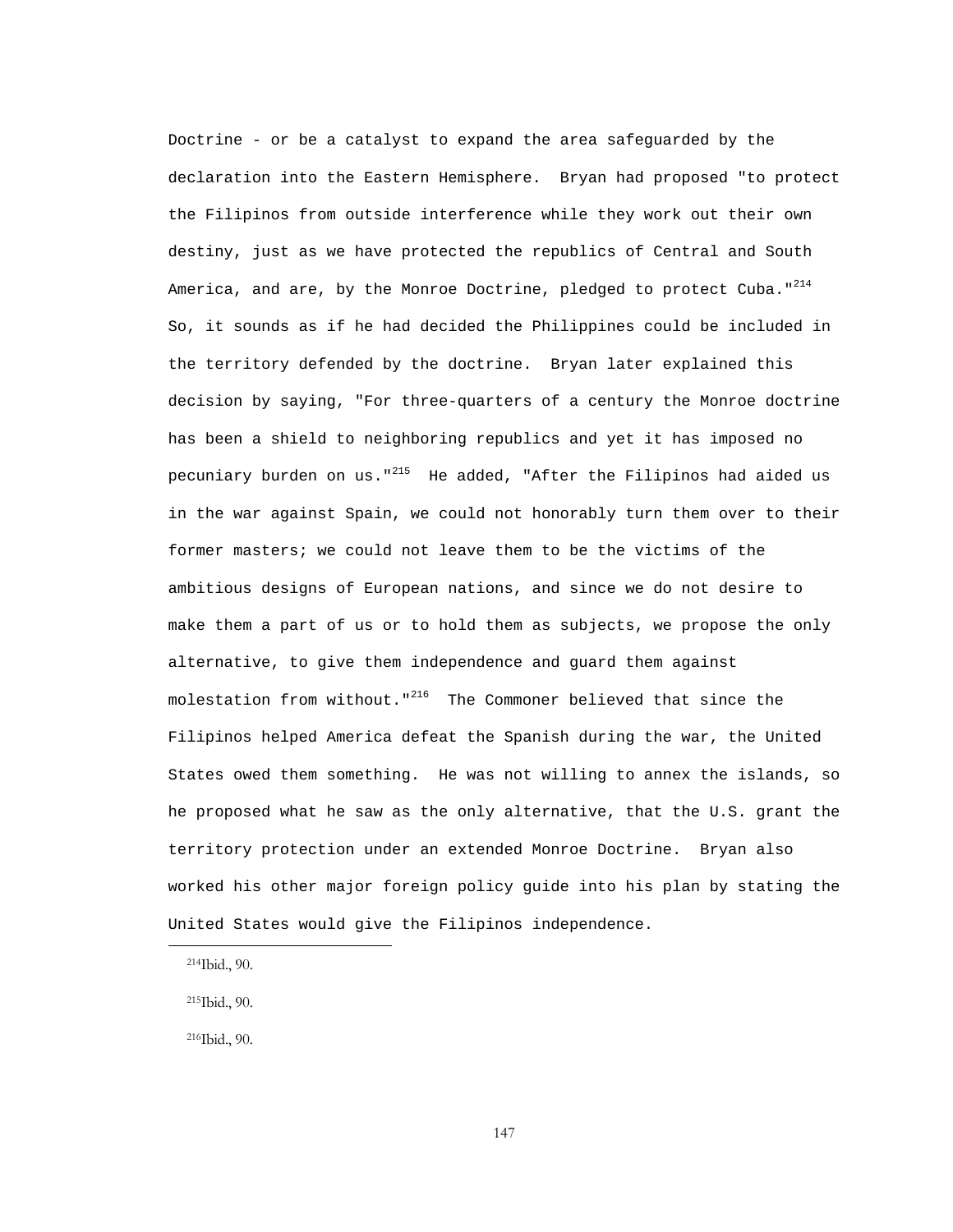Overall, Bryan's nomination speech in August 1900 portrays the Monroe Doctrine as one his main guides to foreign relations, along with the idea of self-government. The path the Commoner advocated for the future of U.S. foreign policy was unprecedented. It was a mission of nation-building, and it extended into the Eastern Hemisphere. In the finale of his speech, the politician stated that the Republicans were arguing America was in the hands of destiny and could not avoid annexing the Philippines. Bryan replied that George Washington had believed not only in the destiny of the United States, but that the destiny of the republican form of government throughout the world was intrusted to American hands. The Commoner said this was an "immeasurable responsibility," and "upon the success of the experiment rests the hope of humanity. $"^{217}$  He concluded the oration by explaining exactly what he thought America's role should be in international affairs in the future. The quote demonstrates the idealism that played so large a role in the Commoner's recommendations on foreign policy. He said:

I can conceive of a national destiny surpassing the glories of the present and the past - a destiny which meets the responsibilities of today and measures up to the possibilities of the future. Behold a republic, resting securely upon the foundation stones quarried by revolutionary patriots from the mountain of eternal truth a republic applying in practice and proclamation to the world the self-evident propositions that all men are created equal; that they are endowed with inalienable rights; that governments are instituted among men to secure these rights, and that governments derive their just powers from the consent of the governed. ... Behold a republic increasing in population, in wealth, in strength, and in influence, solving the problems of civilization and hastening the coming of an universal brotherhood - a republic which shakes thrones and dissolves aristocracies by its silent example and

 <sup>217</sup>Ibid., 91.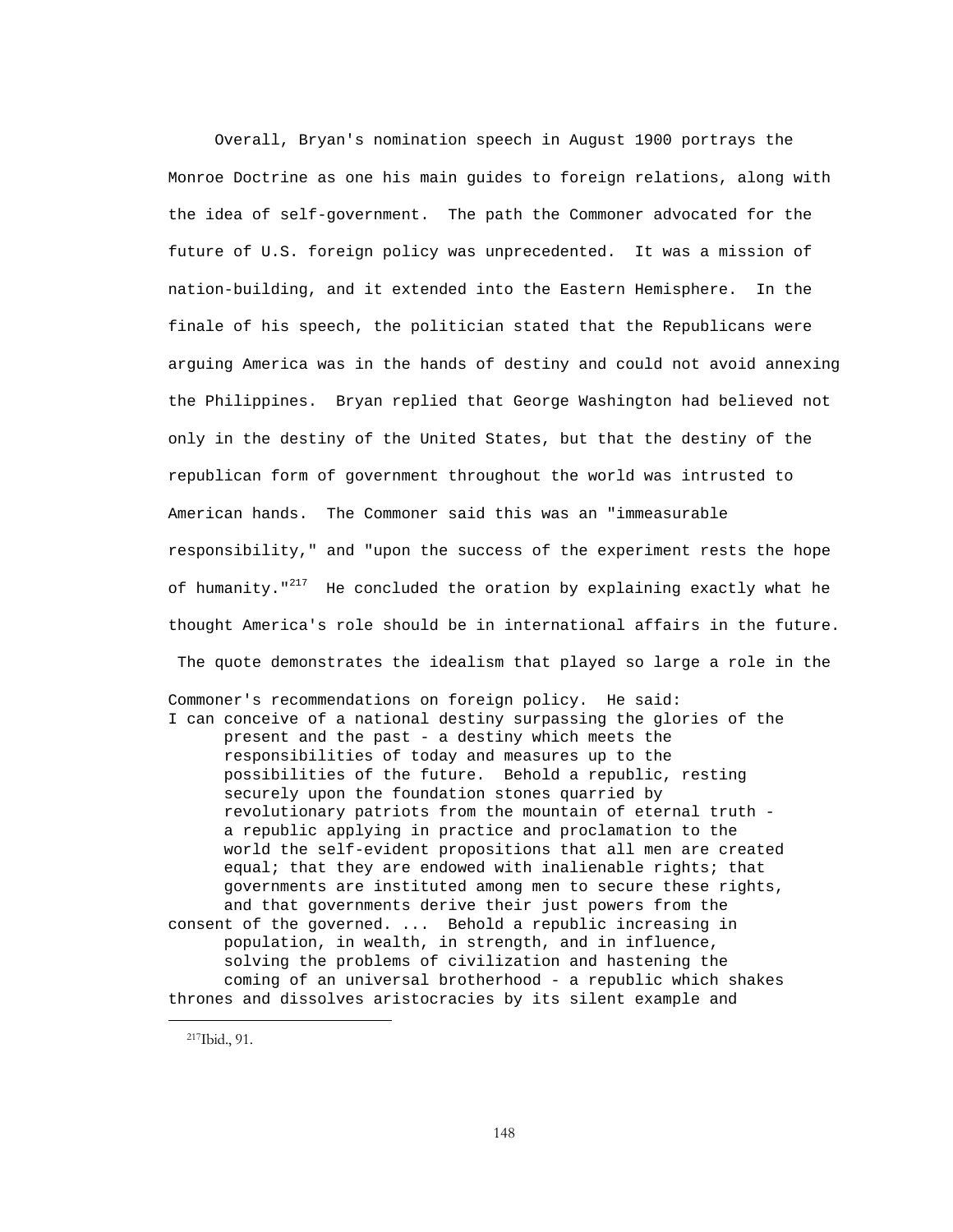gives light and inspiration to those who sit in darkness. Behold a republic gradually but surely becoming a supreme moral factor in the world's disputes - a republic whose history, like the path of the just, `is as the shining light that shineth more and more unto the perfect day.' $^{218}$ 

 One last point that must be made about Bryan's nomination speech before summing up his foreign policy ideas during the years from 1898- 1900 is that the Commoner was not necessarily advocating "selfdetermination" for the Cubans and Filipinos. Self-determination implies the citizens of the occupied territories would have been free to choose any form of government they liked, without interference from the United States. Bryan did not back such a policy. He consistently suggested the Americans on the islands should "help" the natives develop stable governments. What the policy implies is that the people of the territories would not be free to create whatever form of government they desired, but would instead be guided towards democracy by Americans. In an article published in the *New York Journal* in February 1900, Bryan came as close as he ever did to literally proposing such an idea. He wrote:

New peoples must be raised. When this nation incorporates new

peoples within its limits, the new peoples must be raised to the level of our people. ... It (the U.S.) can win the highest glory by being a moral factor among the nations of the world, casting its influence always upon the side of those who believe in the doctrines set forth in our

i

 <sup>218</sup>Ibid., 91-92.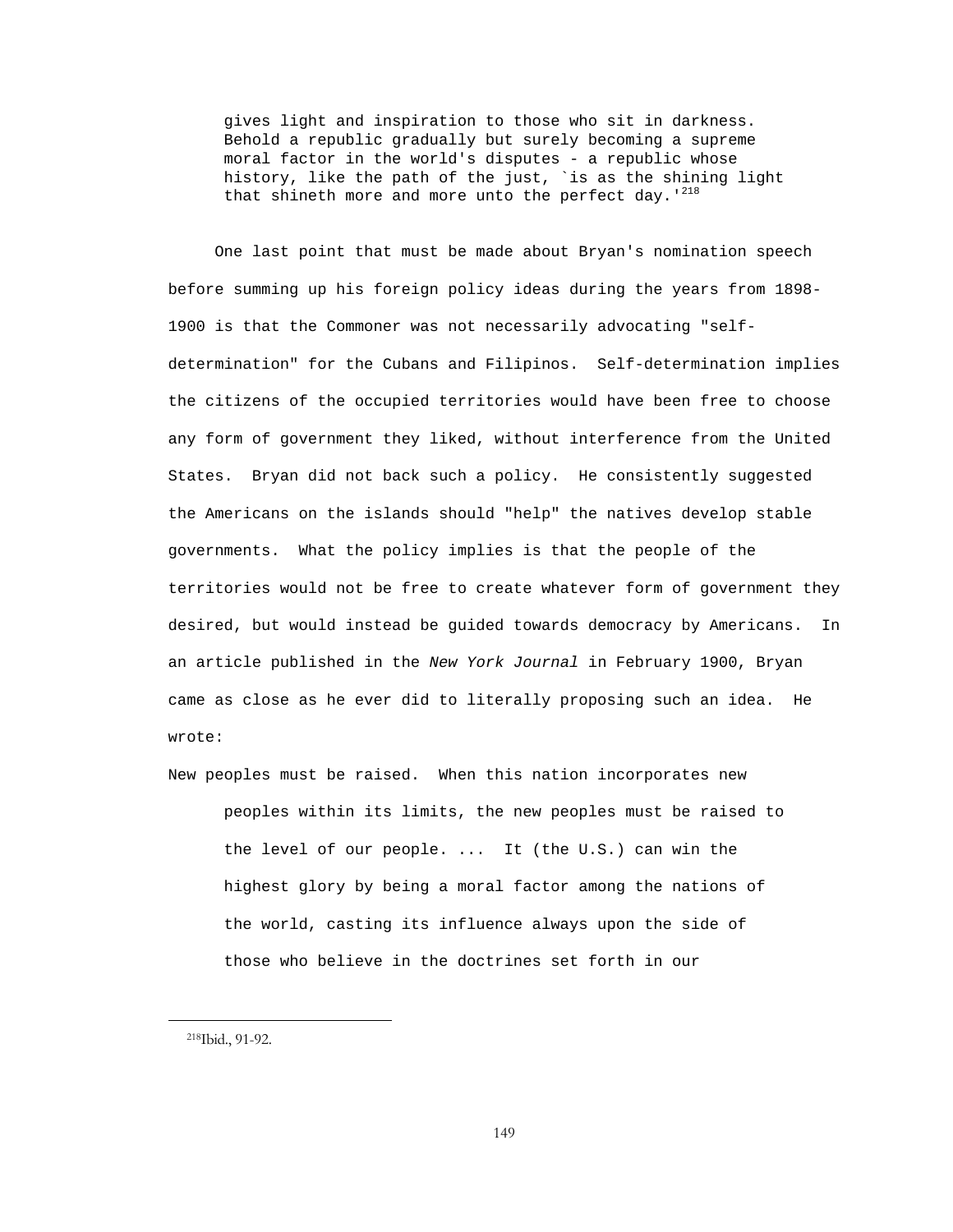Declaration of Independence.<sup>219</sup>

The Commoner appeared willing to grant the people of the island nations self-government because all it implied was they would eventually rule themselves, after a period of instruction from the United States. He was probably not willing, however, to give the citizens of the islands self-determination - within its boundaries the natives might choose a form of government other than a republic. It is even possible that during this phase of his political career, the Commoner identified selfgovernment alone with democracy. During his acceptance speech, he said the difference between a monarchy and a republic could be summed up in one sentence: "In a monarchy the king gives to the people what he believes to be good government; in a republic the people secure for themselves what they believe to be good government.  $1^{220}$ **Isolationist, or Advocate of Aggressive Foreign Relations?**

 The overriding question that must be asked of Bryan's foreign policy recommendations from 1898 to 1900, then, is whether or not the Commoner really believed the United States should lead the world solely by "its silent example?" $^{221}$  The answer is that he did not, and he even proposed that the nation take up an expanded role in international affairs. Bryan had supported the Spanish-American War, backed the ratification of the Treaty of Paris, defined the annexation of Puerto Rico as justifiable, and recommended that the United States keep naval

i

221Ibid., 92.

 <sup>219</sup>Ibid., 66-67.

 <sup>220</sup>Ibid., 78.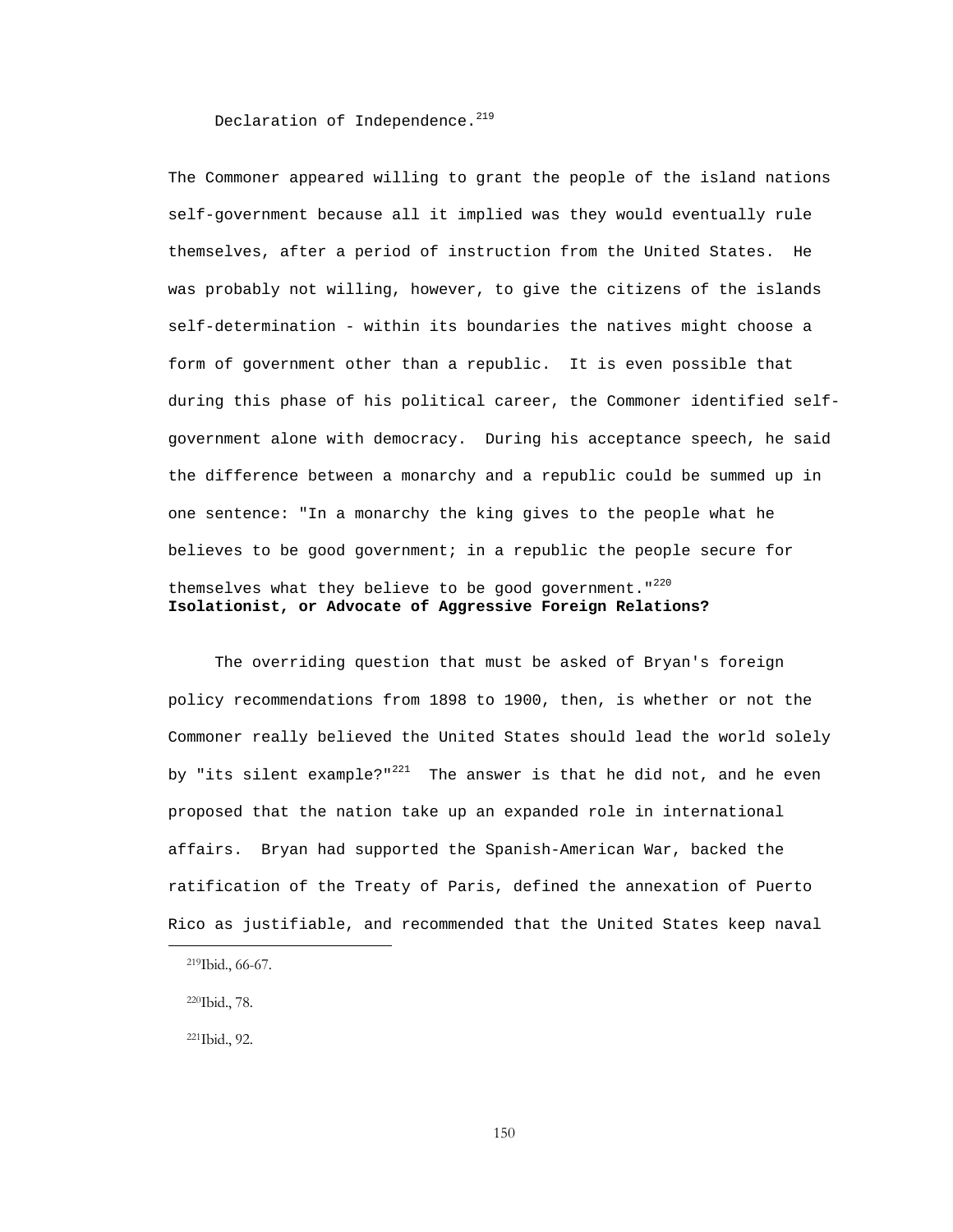bases in the Philippines, Cuba, and Puerto Rico. In August 1900, he even went so far as to suggest the U.S. should establish protectorates over Cuba, Puerto Rico, and the Philippines, and help raise democracies there. The Commoner was not following a policy of leading the world solely by silent example, but instead was advocating that the U.S. take a more active role in other areas of the globe. The new mission to promote republican government was, as he put it, "... a national destiny surpassing the glories of the present and the past - a destiny which meets the responsibilities of today and measures up to the possibilities of the future."<sup>222</sup>

 The task Bryan assigned to the United States in 1900 was unprecedented in American history. For the sake of disseminating the idea of self-rule around the globe, he was willing to amend his other major guide to foreign policy, the Monroe Doctrine. The doctrine would change, first of all, because the U.S. would not just be protecting countries from European interventions, but helping to establish stable governments there. Secondly, Monroe's declaration would be altered due to the fact that America would extend its arm of protection to islands in the Far East. The very set of principles that the Commoner said had kept the U.S. out of the entanglements of Europe and Asia would be tested to create "a Statue of Liberty enlightening the Orient." $^{223}$  Bryan had already expanded the doctrine once to justify the country's move to oust Spain from the Western Hemisphere, and he was prepared to do it

i

223Ibid., 17.

 <sup>222</sup>Ibid., 91.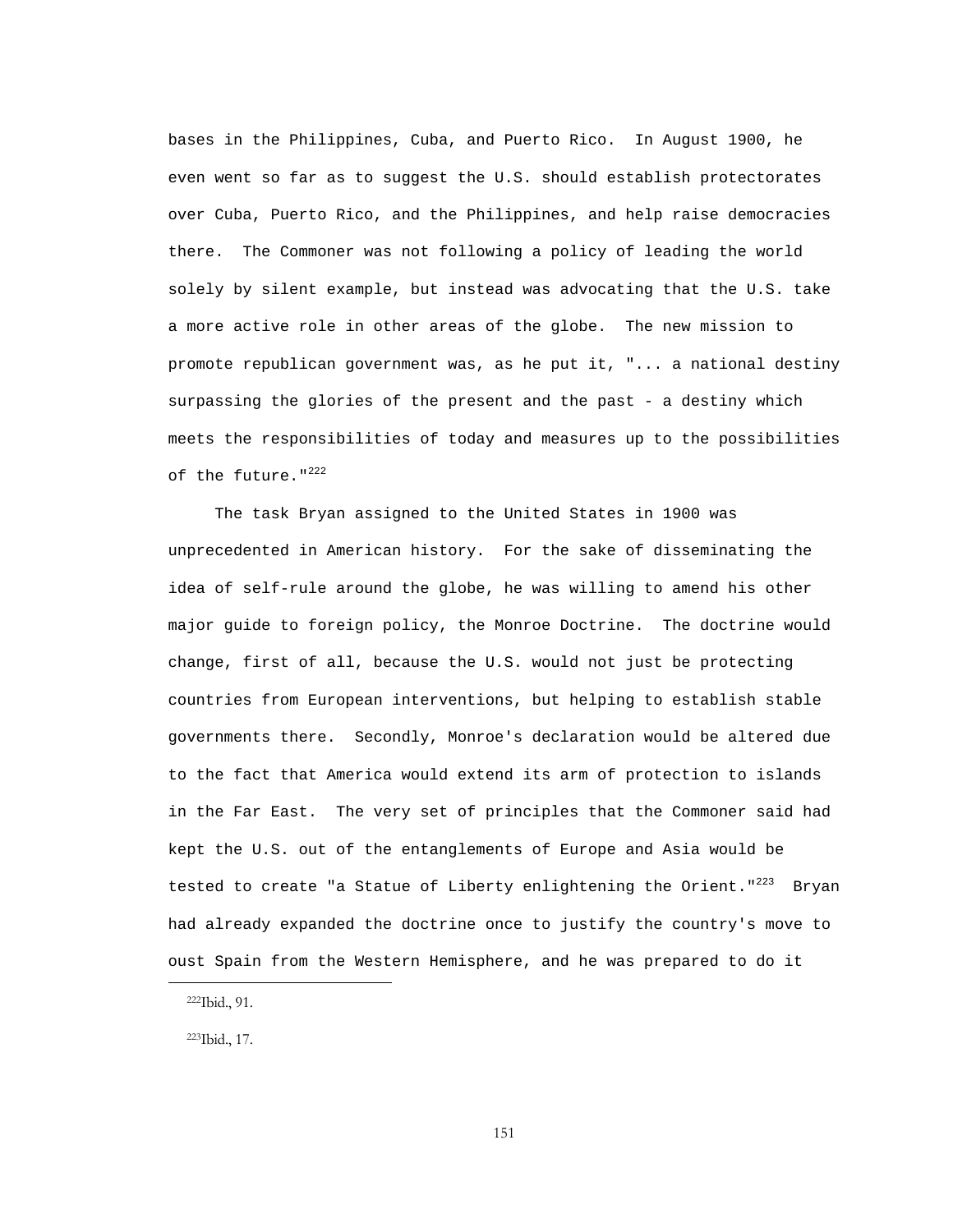again.

 The Commoner appears to have had little resemblance to the politician who has often been accused of having an isolationist impulse during the period immediately following the Spanish-American War. Historian Kendrick A. Clements stated it was during the treaty debate that Bryan first began "to move toward the development of a missionary isolationism that promised service to the world without involvement.  $"^{224}$  The Commoner, it can be sure, did envision a new role for the United States in world affairs after the conflict with Spain, but it involved anything but a distant service to humanity. He was willing to commit American military might and advisors to remote regions of the globe to advance the cause of republican government. The Commoner was not an isolationist - he was a politician who relied upon the traditions of the Monroe Doctrine and self-rule to define where U.S. spheres of influence in the world should be. In the case of the Philippines, Bryan saw an opportunity to promote the spread of democracy, pay Filipinos back for their cooperation in the war, and establish a naval base. For these reasons, it can justifiably be argued that the Commoner was following an aggressive foreign policy in the post-war years. At least for the time being, it looked like his democratic idealism had won out over the realpolitik expressed in the Monroe Doctrine to some degree.

 During Bryan's tenure as Secretary of State, the pendulum appears to have swung back in the other direction, towards the realpolitik of the Doctrine. The Commoner ended up resigning his Cabinet position to i

 <sup>224</sup>Clements, Missionary Isolationist, 23.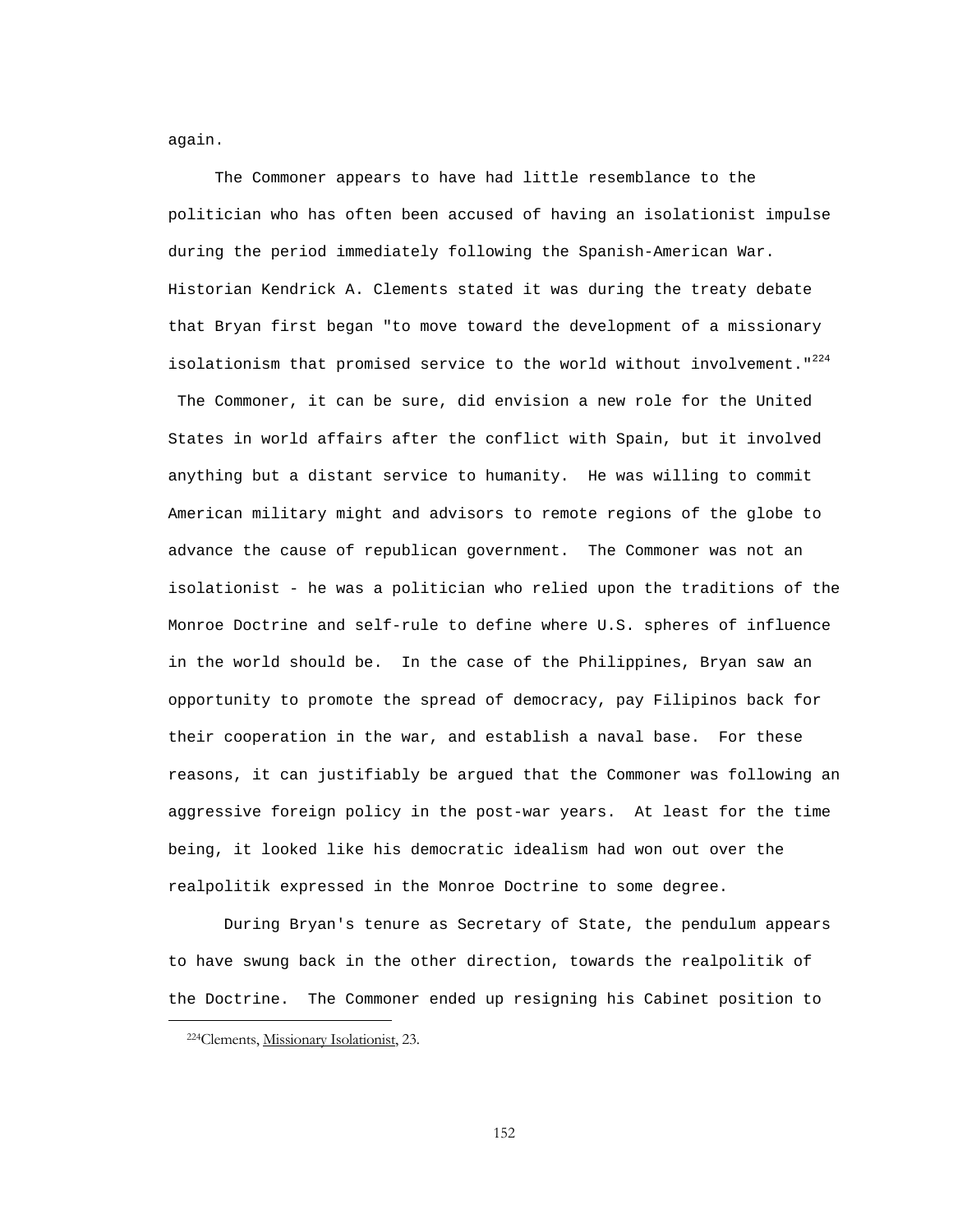keep the United States out of a European war. He again appeared to be focused on the Western Hemisphere as the correct area of the world for American foreign policy to be carried out in. There still was some idealism in the mix, however, as Bryan advocated American interventions in Mexico, Haiti, and the Dominican Republic to create stable governments there. The Commoner seemed to be attempting to raise nations, as he had announced nearly 15 years earlier during the election of 1900.

 The next chapter of this thesis focuses on Bryan's last great foreign policy debate, which was over the League of Nations. During the period between 1916 and 1920, U.S. politicians engaged in a war of words over whether or not the country should join an organization designed to enforce peace. Would an avid follower of the Monroe Doctrine accept American participation in a League that would have European members? The answer is both complex and surprising.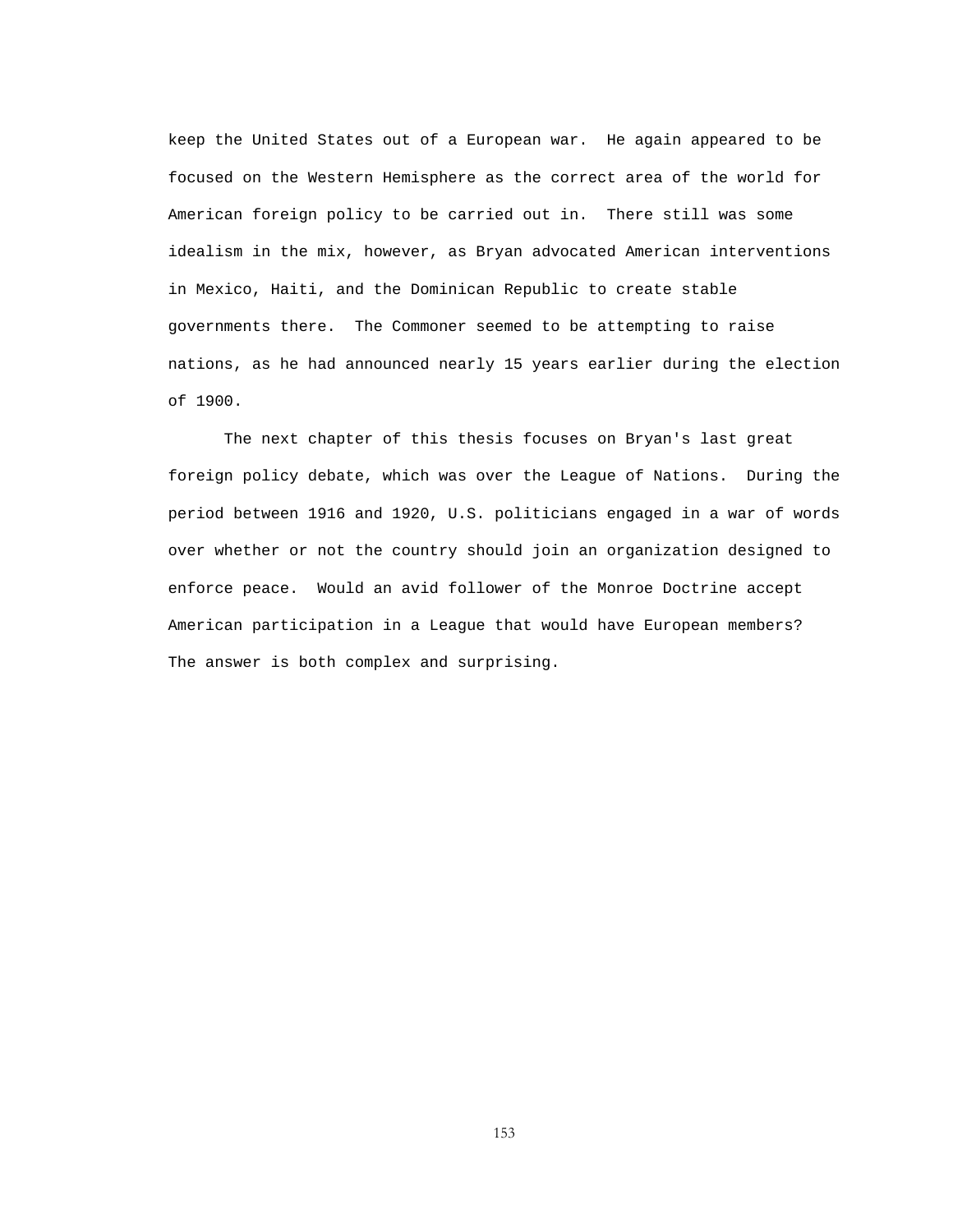# Chapter Four The League of Nations

 Long before the United States entered the First World War in April 1917, and even longer before Wilson issued his famous "Fourteen Points," calling for a "general association of nations" to be created after the conflict, Bryan and other American politicians engaged in a hotly contested debate. The argument centered on whether or not a League of Nations was needed to promote world peace. The Commoner changed his position on the League over the course of the discussion, primarily because the Wilson administration decided that the United States should enter the war in Europe. The move gave the country a much greater interest in the type of peace that would be established after the Old World's guns fell silent.

 In the early opinions that Bryan expressed about the League, he showed an unwillingness to support the organization on the grounds that it would draw America into the alliance system of Europe. U.S. participation would violate the Monroe Doctrine. The Commoner also expressed the belief that a U.S. entry would cause Americans to adopt what he viewed to be a "decaying morality" in Old World nations. This decline of morals, he said, had caused the Great War in Europe.

 By January 1919, the Commoner had changed his opinions on the League. America had undergone its baptism of fire in the Great War, and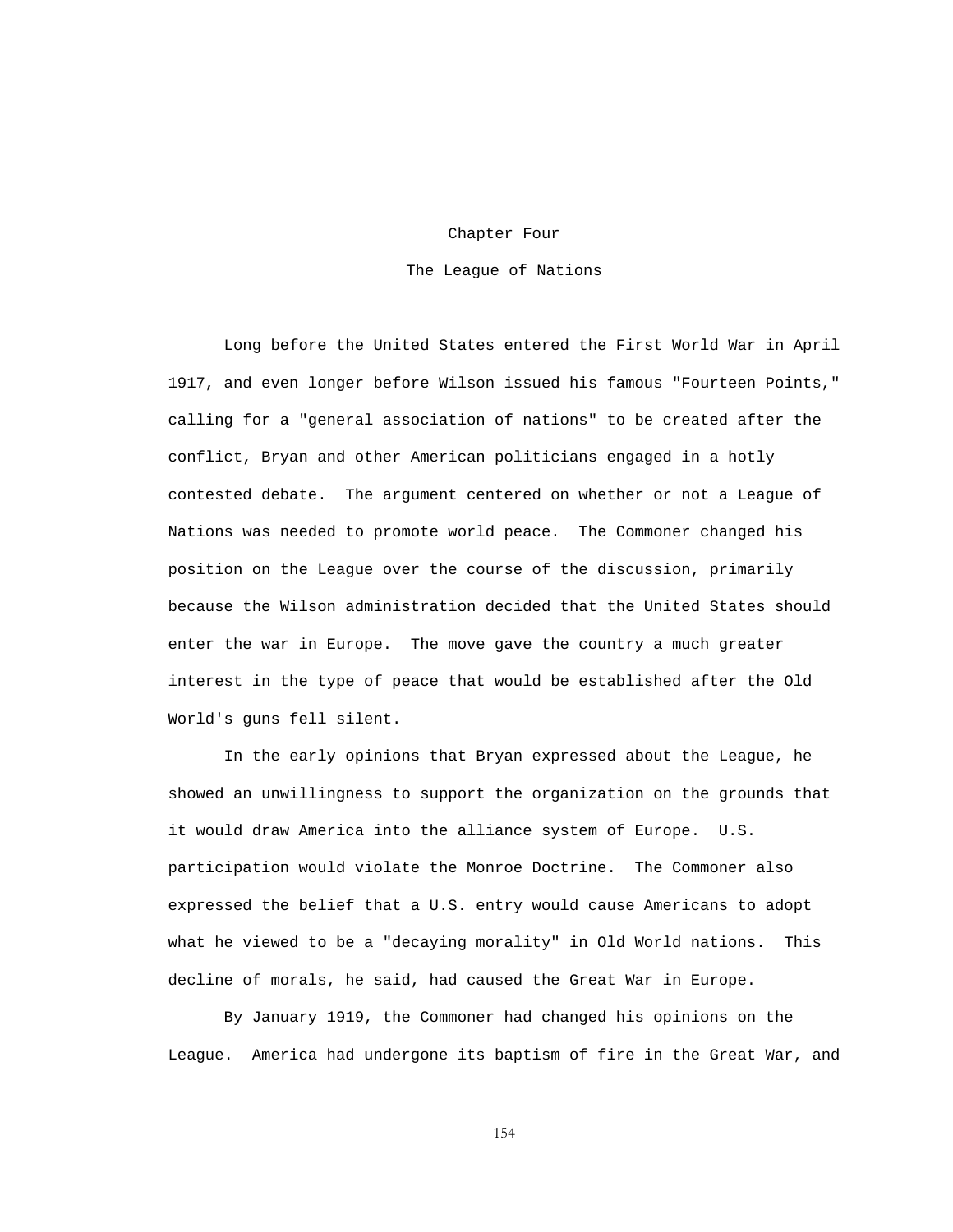come out a winner. Like many Americans, Bryan hoped for a newfound respect for the United States among the nations of the world. He wanted to see America become a leader, and believed that the League of Nations was one avenue the United States could use to establish this presence. For the Commoner, however, the Monroe Doctrine remained. Bryan did not want the United States to be drawn into any military actions it did not approve of by the League. Furthermore, he set about to ensure that the organization would not merely become a huge alliance among England, the United States, France, and like-minded nations.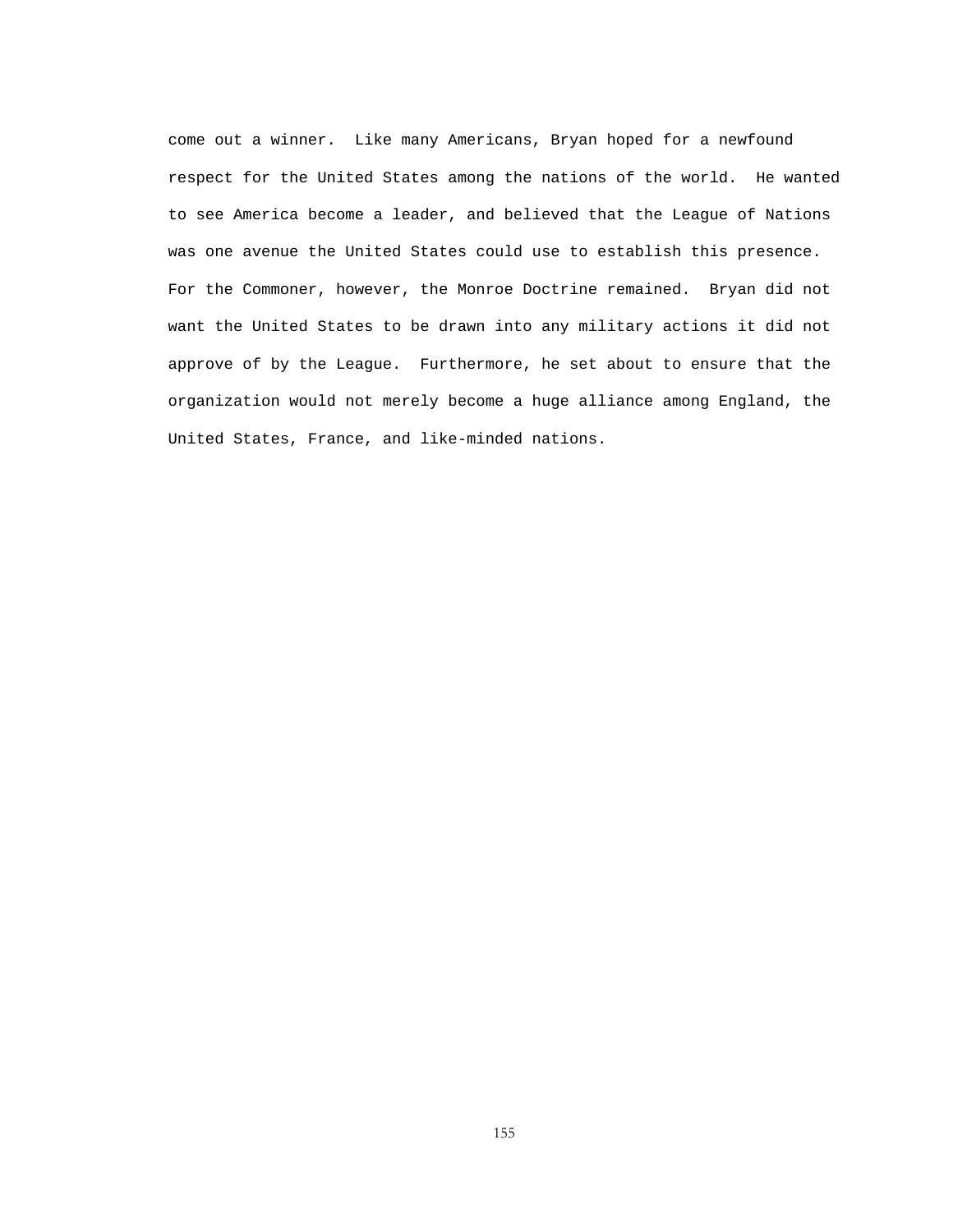The majority of the Commoner's early opinions on the proposed League can be found in a written debate he engaged in with ex-president William Howard Taft during 1916 and 1917. The debate was published in mid-1917, probably just after the United States declared war against Germany in April. In this case, Bryan's statements came before a political battle over the assembly consumed the U.S. during 1919 and 1920. The discussion is unique in this regard, and deserves scholarly attention. In fact, it even appears the publication was written almost entirely before America picked sides in the Europe conflict. A section was added after the concluding arguments of the debate entitled "Final Statements In The Light Of Recent Events." Within the new text, the Commoner wrote that while great changes had taken place since Taft and he began the discussion in the book, they did not "materially affect" the matter at issue. "The question under consideration is whether the United States shall, after this war is over, enter into such an agreement such as that proposed by the League To Enforce Peace," Bryan stated. $225$  The Commoner answered the query with a response that was representative of his stance against a League of Nations in the book.

He wrote:

i

A review of the arguments heretofore presented will make it clear that our entrance into this war does not furnish any excuse for obligating ourselves to aid in the settlement of European disputes hereafter. We are at war with Germany because she violated our rights, sunk our ships and drowned our citizens. ... It must be remembered that our Nation enters this war by the formal action of Congress - the body in which the Constitution vests the power to declare war. It will be seen, therefore, that the League to Enforce Peace

<sup>&</sup>lt;sup>225</sup>William Jennings Bryan and William Howard Taft, World Peace: A Written Debate Between William Howard Taft and William Jennings Bryan (New York: George H. Doran Company, 1917), 154.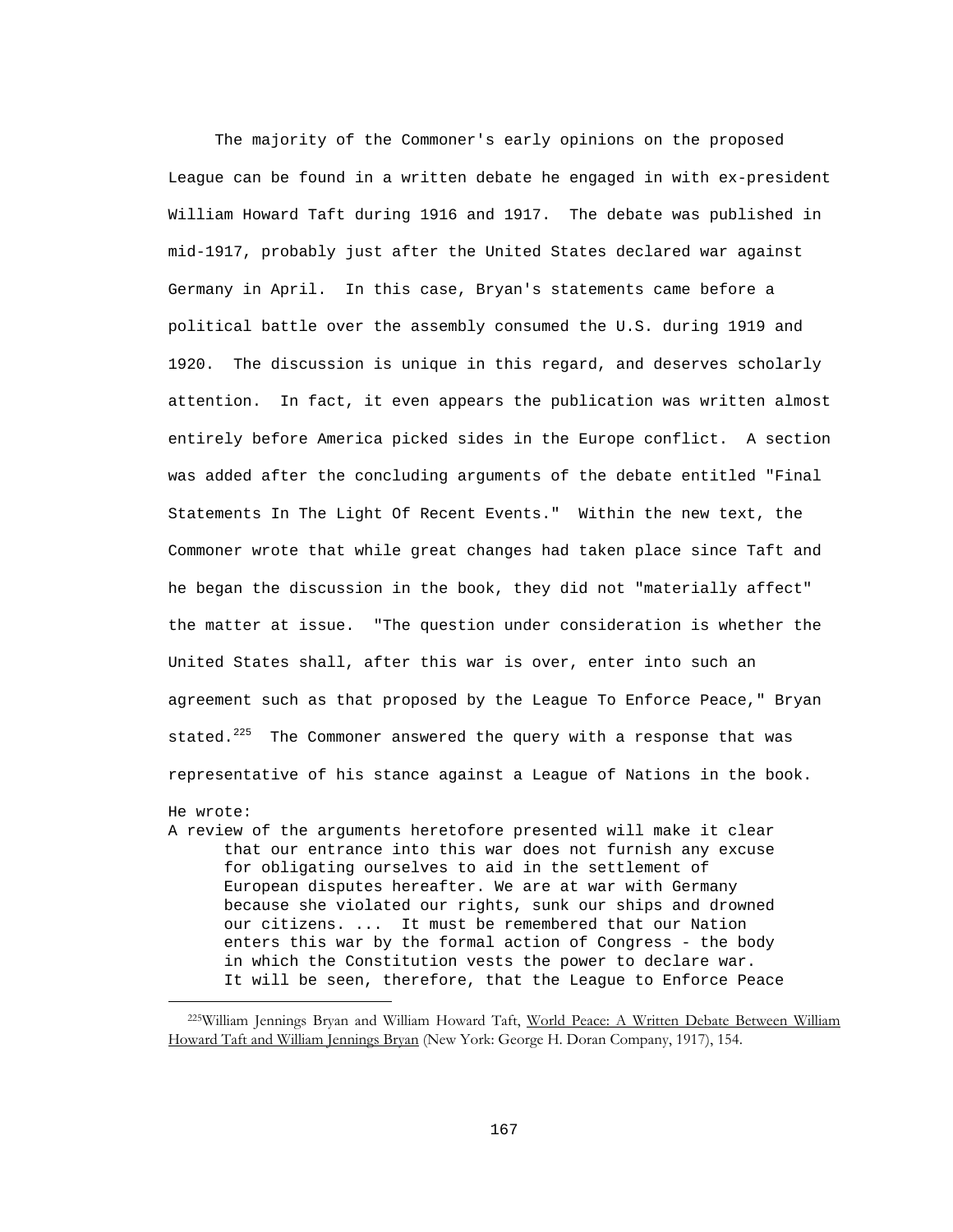cannot use our entrance into this war to support its plan. The League proposes that, in advance of any cause of war, we shall authorize a council or committee - which we cannot hope to control - to call us into war even when there has been no invasion of our rights.<sup>226</sup>

 The Commoner's desire to prevent European countries from controlling America's foreign policy and armed forces became the central theme of his initial position against an assembly of nations. First, it is necessary to describe exactly what proposal the Commoner was arguing against in the debate, however, since it clearly was not the same plan as that advanced in the Covenant of the League of Nations in 1919. The plan discussed in the book World Peace: A Written Debate Between William Howard Taft and William Jennings Bryan was devised in June 1915 by a group called the League to Enforce Peace. The League to Enforce Peace was founded in June by Taft and several other prominent Americans, including Theodore Marburg and Hamilton Holt. The body's members held a common concern about the war that was afflicting Europe. If a "world war" had arisen so quickly, they asked, what was to ensure that another bloody contest of its magnitude would not rage across the globe again in the future?

 To answer the question, the members of the League to Enforce Peace set out to develop a plan that would, hopefully, prevent all wars once a peace was established in Europe. This was the proposal the Commoner vehemently opposed.

 The scheme Taft's group created was based on the idea that in order for a calm state of affairs to be maintained between nations, countries

i

 <sup>226</sup>Bryan and Taft, World Peace, 154-155.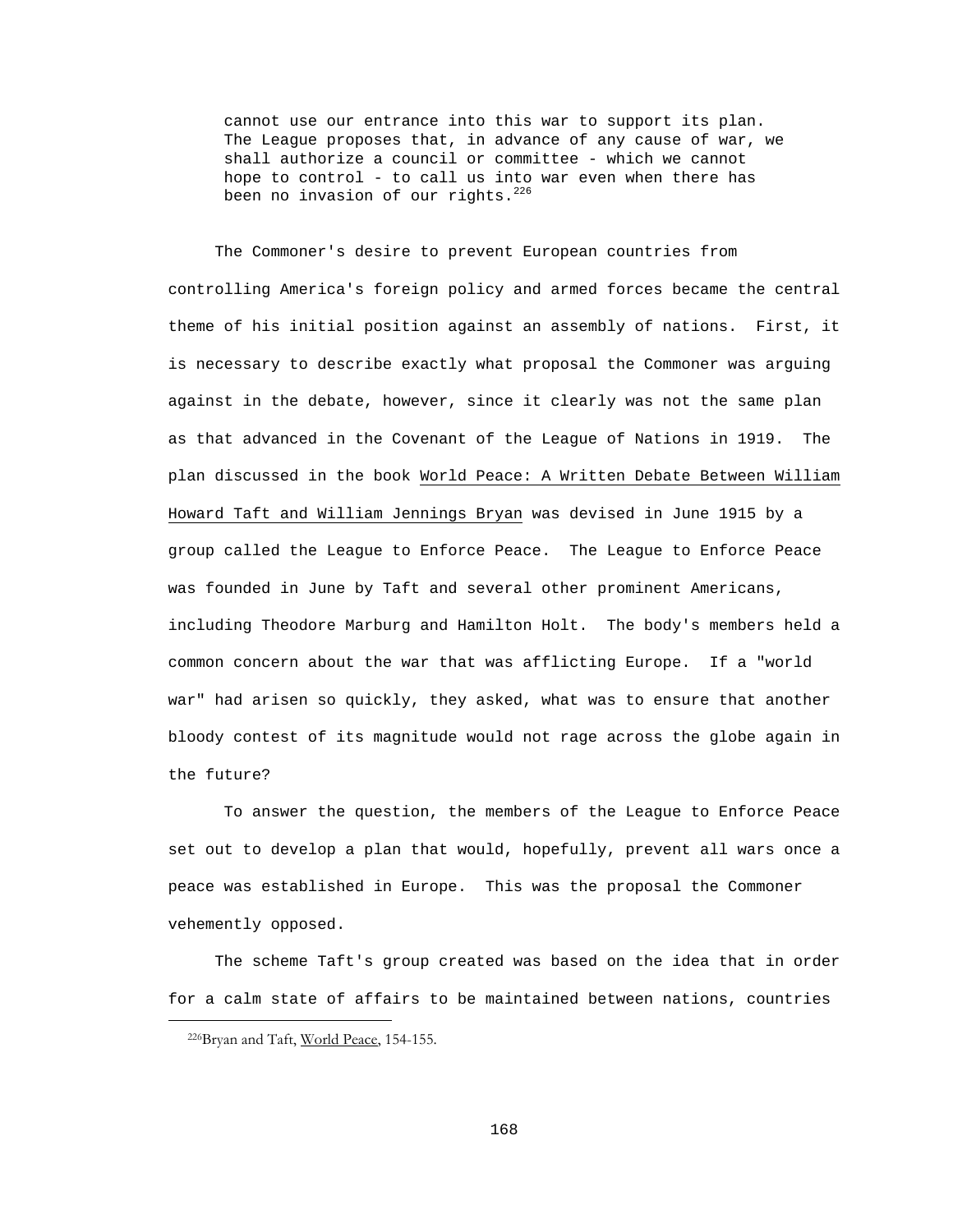would have to commit to jointly enforcing peace with military action. Nations literally were to join a "League to Enforce Peace" that would occasionally use armed force to stop overly aggressive countries from going forward with belligerent actions. The assembly was to sit in judgement of its members, and employ a democratic vote to decide when a country was guilty of "criminal" behavior. This blueprint for peace was strange plan in many ways. It attempted to base peace upon the threat of violence. But, the plan was virtually the same as the League of Nations that Wilson and the Allies later built under the Treaty of Versailles.

 Even the details of the proposal of the League to Enforce Peace correlate with the organization the Allies established. Taft's group created a charter for itself that contained four main planks. Each plank represented an idea the members of the League hoped would become an official policy of the U.S. government. The first plank simply said it was desirable for the United States to join an assembly of nations that would bind its signatories to submit "all justiciable disputes" to an international judicial tribunal for hearings and recommendations. $^{227}$ The suggestion was similar to what the Covenant of the League of Nations proposed, except that the Covenant stated the League could also initiate an investigation of international disagreements on its own.<sup>228</sup>

The second plank called for conflicts not settled by the judicial

 <sup>227</sup>Ibid., xii-xiii.

<sup>&</sup>lt;sup>228</sup>Kendrick A. Clements, William Jennings Bryan: Missionary Isolationist (Knoxville: The University of Tennessee Press, 1982), 133.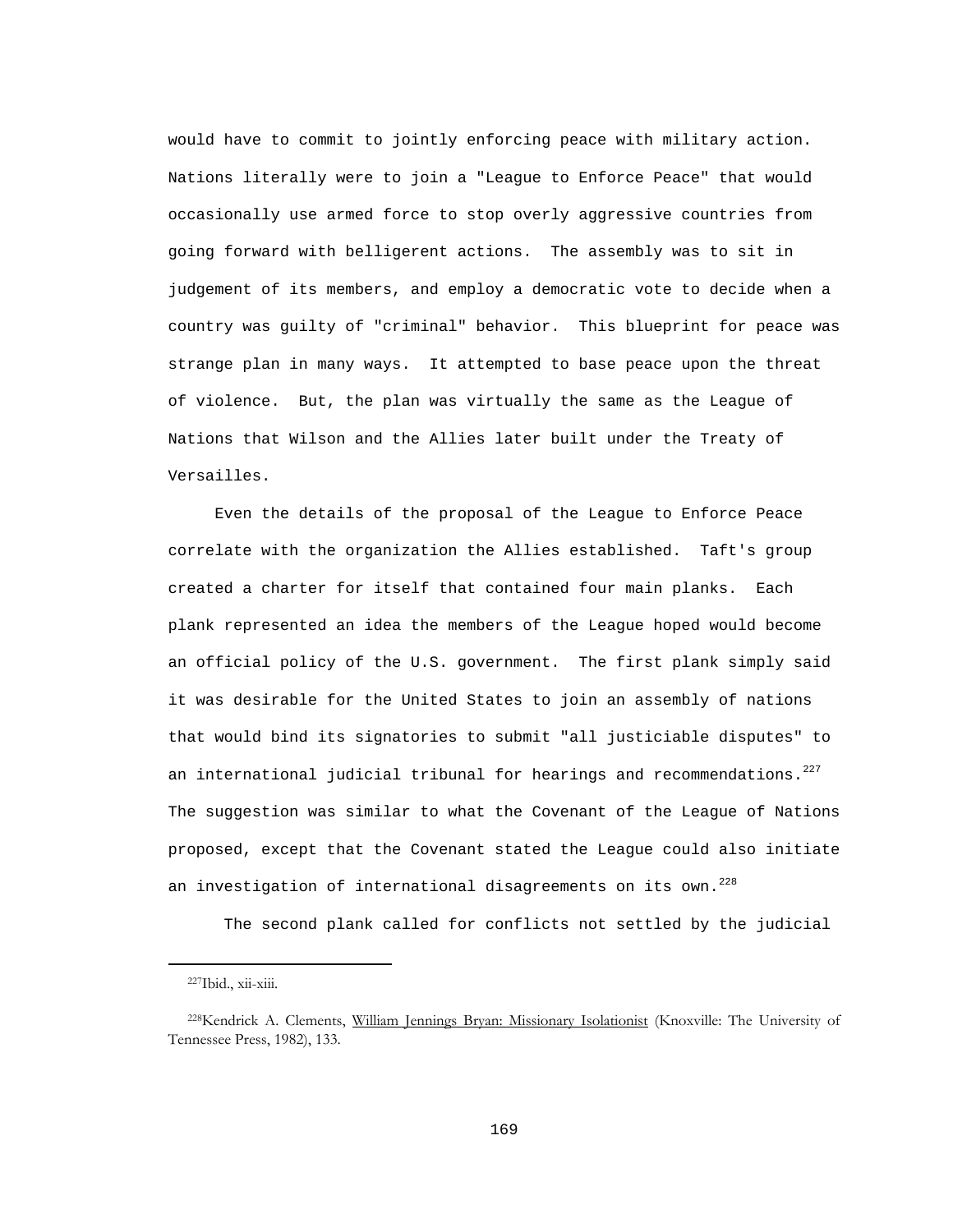tribunal to be directed to a council of conciliation for secondary consideration and advice. It remained unclear as to which countries would make up this council, as was the case with the judicial tribunal. But, the plank represented a backup measure for times when the advice of the tribunal went unheeded. The Covenant of the League of Nations was not as explicit concerning backup contingencies. The document only assured that extensive deliberations would occur before the assembly resorted to disruptive actions, such as economic sanctions or force, to solve disputes.

 The third principle in the charter of the League to Enforce Peace moved away from the investigative qualities of the group's plan. It said that all countries that became members of the assembly would have to agree in advance to jointly use economic and military force against any one of their number that committed acts of hostility against other nations before submitting its grievances to the tribunal. The plank resembled the infamous "Article 10" of the Covenant of the League of Nations. Article 10 pledged members of the League to "respect and preserve against external aggression the territorial integrity and existing political independence of all members. "<sup>229</sup>

 It was assumed by the signatories of the Covenant that this article meant they would sometimes have to use military action to protect the sovereignty of other countries, although the Treaty of

<sup>&</sup>lt;sup>229</sup>Joseph R. Conlin, The American Past: A Survey of American History, 3rd ed. (New York: Harcourt Brace Jovanovich, Publishers, 1990), 685. The United States Senate eventually rejected the Treaty of Versailles largely because of objections to Article 10, which some Senators felt would interfere with the power to declare war that was granted to Congress under the U.S. Constitution.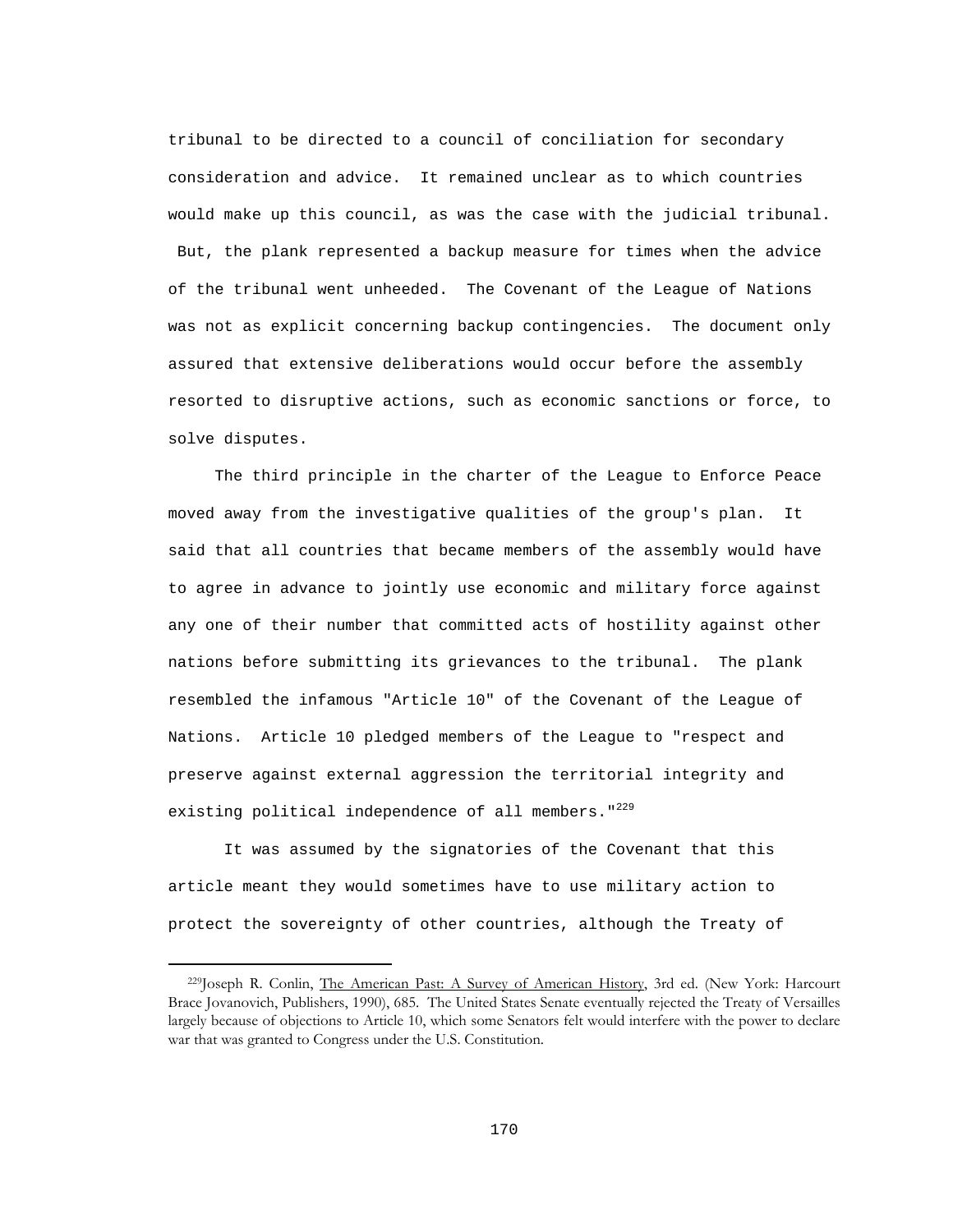Versailles never clearly made the requirement. Consequently, there was a slight difference between the platform of the League to Enforce Peace and the Covenant of the League of Nations. The charter of Taft's organization openly requested that countries agree to use force at the direction of an assembly of nations. The League Covenant only halfheartily asked nations to do so. Article 10 was worded in this manner, in fact, because the Allies themselves were not certain -- after World War I -- if they wanted to sacrifice their militaries to all of the peace-keeping missions the League might engage in.

 The last plank of the League to Enforce Peace mentioned that conferences would be held from time to time between nations to formulate "international laws" that would govern the decisions of the judicial tribunal. Any law that was created, however, could be vetoed by a member of the League if the country objected to the statute within a set amount of time from the conference date. $^{230}$  The time limit was to be determined later by the League.

 The idea that international laws could be established was not new in 1915. It had been around since at least the Hague Conference of 1899, at which many of the largest European nations and the United States established agreements concerning what the "proper" techniques of warfare were. $^{231}$  It is also possible that some of the treaties the U.S.

<sup>&</sup>lt;sup>230</sup>Bryan and Taft, World Peace, xii-xiii. The charter of the League to Enforce Peace left many such details ambiguous so that they could be decided of at one of the early meetings of the assembly of nations.

<sup>&</sup>lt;sup>231</sup>Robert H. Ferrell, American Diplomacy: The Twentieth Century (New York: W.W. Norton & Company, 1988), 115. At the Hague Conference in 1899, countries jointly signed declarations against asphyxiating gas, expanding bullets, and the throwing of projectiles from balloons. They also arranged for the establishment of a Permanent Court of Arbitration at the Hague, to which nations could submit disputes if they desired to.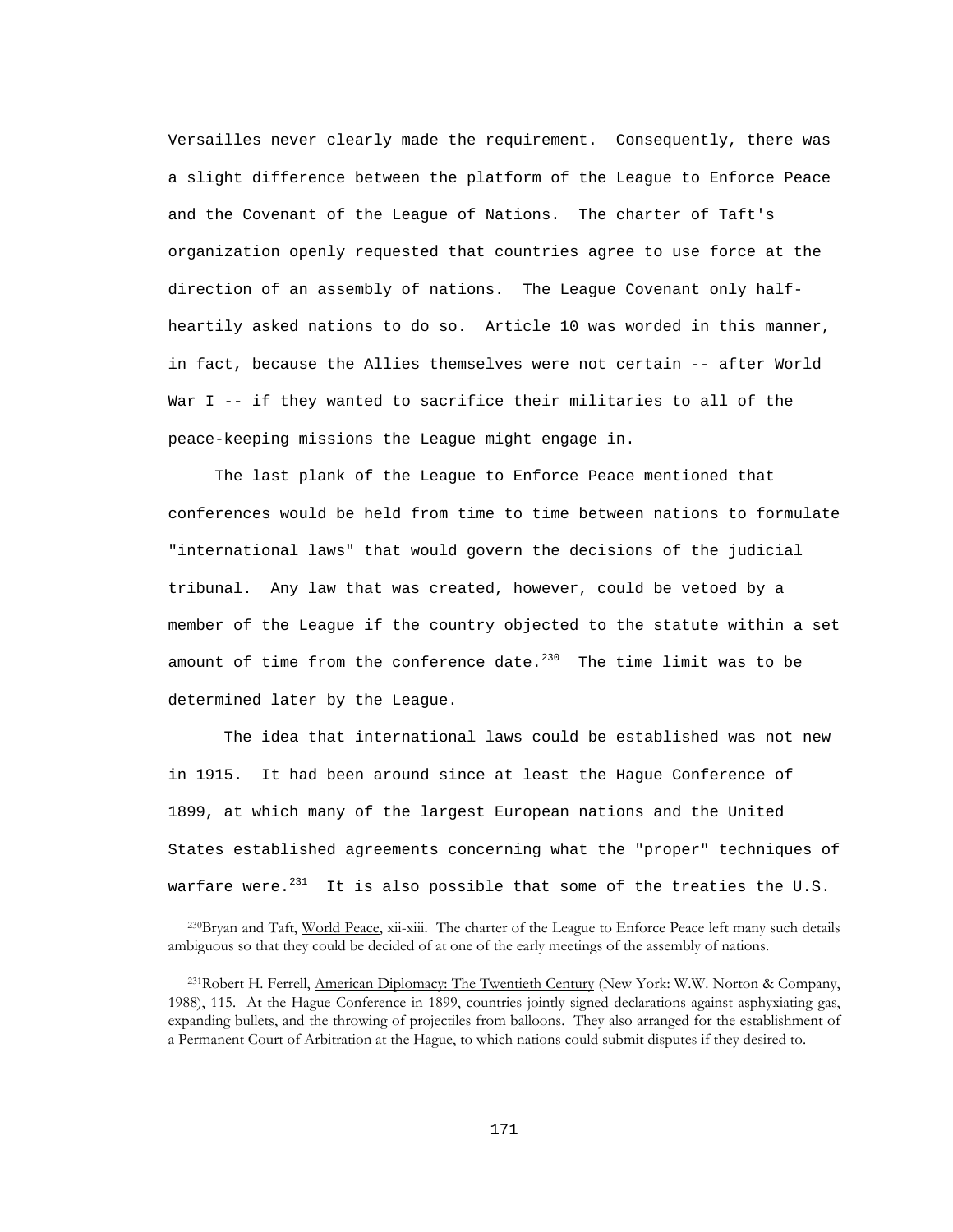negotiated with Old World countries during the nineteenth century could be considered to have created international regulations, as they contained clauses that defined the rights of neutral nations during periods of war. In both situations, multiple countries attempted to apply legalistic codes to international behavior. But, the codes cannot specifically be described as "laws." The regulations were not backed-up by an international conglomerate of nations, and thus did not have the enforceability of statutes.

 The Covenant of the League of Nations agreed that rules should be developed to govern the actions of nations. The Allies did not explicitly state that international laws would be created by the League, but it was made clear that members of the assembly could be judged to have violated the independence and territorial integrity of other nations, and their neutrality. This implied that at least an informal method of measuring the lawlessness of countries would be developed by the League, whether members of the organization described the system as law or not.

#### **Wilson Backs the League, Redefines Doctrine**

 The plan Taft and his cohorts set forward as proper U.S. foreign policy in 1915, then, was similar to the scheme for peace that Wilson and the Allies built under the Treaty of Versailles. President Wilson even gave an address to the League to Enforce Peace on May 27, 1916. In it, he announced that he supported the principle of collective security. The president also called for the establishment of a League of Nations,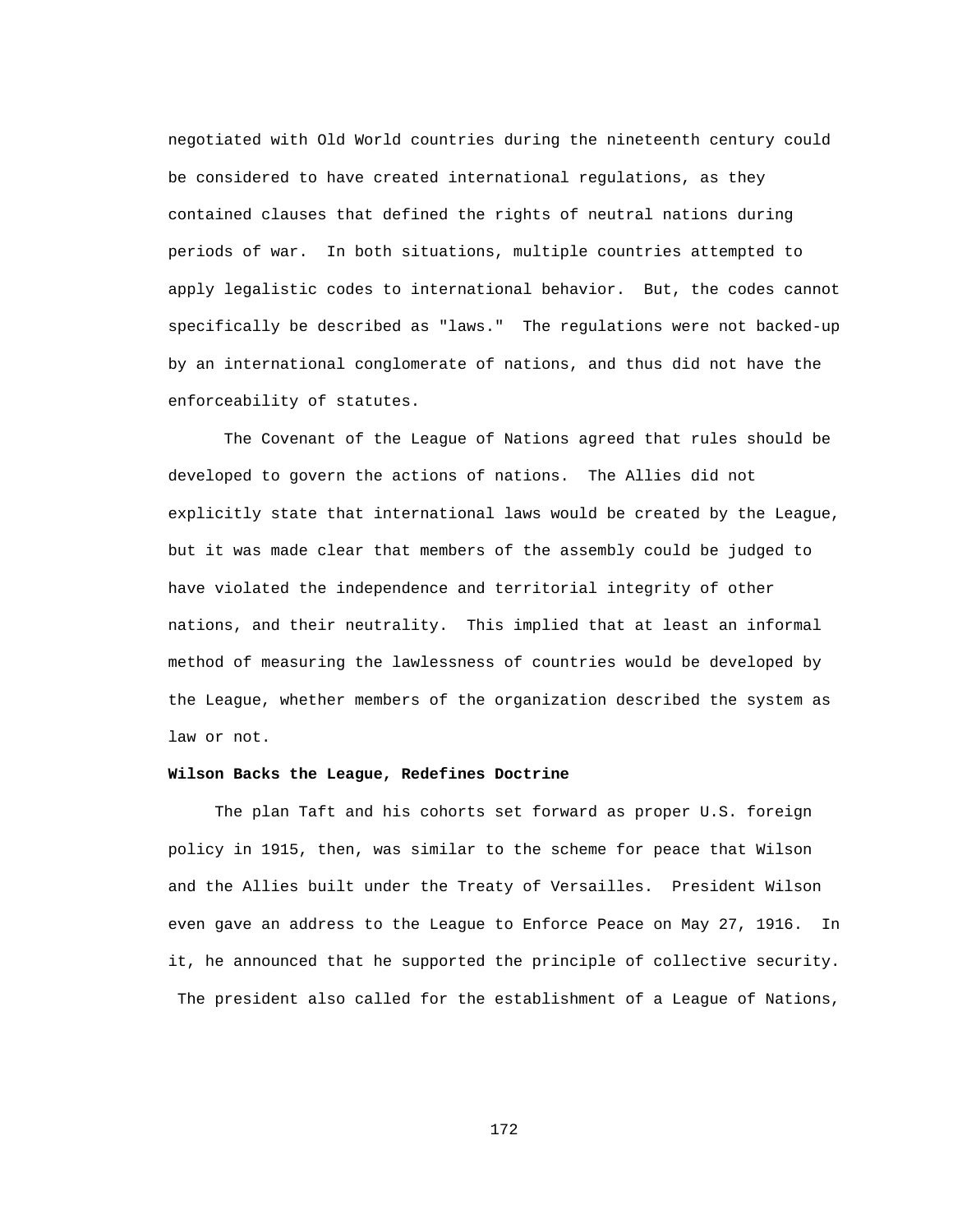but only after the war in Europe subsided.<sup>232</sup>

 In another speech delivered in October 1916, Wilson reiterated his support for an assembly of nations. He said, "What disturbs the life of the whole world is the concern of the whole world, and it is our duty to lend the full force of this nation, moral and physical, to a league of nations which shall see to it that nobody disturbs the peace of this world without submitting his case first to the opinion of mankind."<sup>233</sup> The president seemed to be making a move away from the Monroe Doctrine. In fact, in a speech delivered to the Senate on January 22, 1917,

Wilson said:

I am proposing that all nations henceforth avoid entangling alliances which would draw them into competitions of power, catch them in nets of intrigue and selfish rivalry, and disturb their own affairs with influences intruded from without. There is no entangling alliances in a concert of power. When all unite and act in the same sense and with the same purpose all act in the common interest and are free to live their lives under a common protection.  $234$ 

But, Wilson went on to suggest that the League of Nations should adopt the Monroe Doctrine's principles as "the doctrine of the world." He said the declaration's main premise was that no nation should seek to extend its polity over another country or people. Consequently, in the president's mind, the mission of the League and the purpose of the doctrine were one - to protect the sovereignty of individual

234Ibid., 80.

<sup>&</sup>lt;sup>232</sup>Lloyd E. Ambrosius, Wilsonian Statecraft: Theory and Practice of Liberal Internationalism during World War I (Wilmington, Delaware: Scholarly Resources, Inc., 1991), 80-81.

 <sup>233</sup>Ambrosius, Wilsonian Statecraft, 80-81.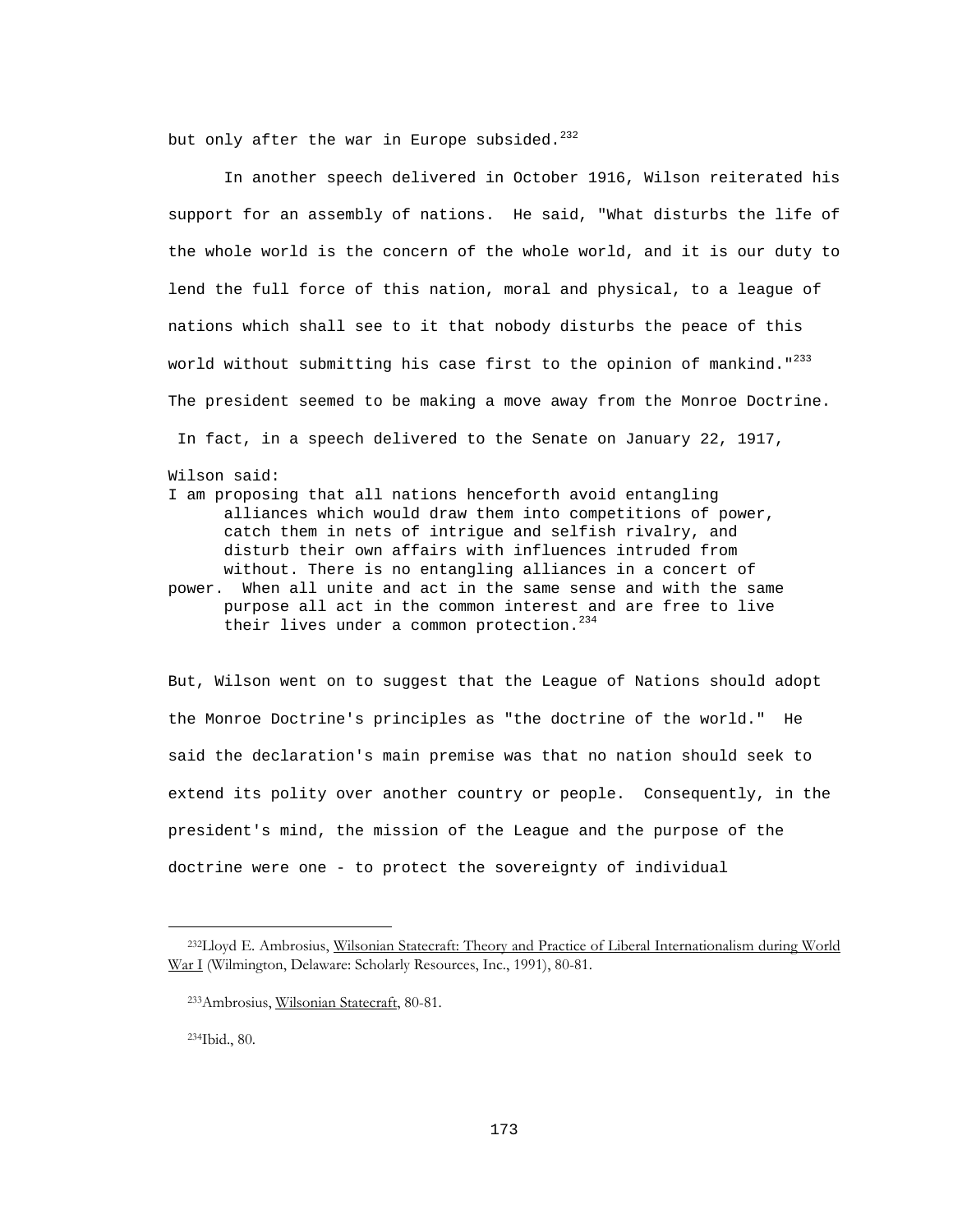$countries.<sup>235</sup>$ 

i

 The ideas of Wilson and the League to Enforce Peace also correlated well on this point. Members of Taft's group expressed few fears that membership in an assembly would be an abandonment of the Monroe Doctrine. In his debate with Bryan, Taft wrote, "The League does not enable us or authorize us to acquire and colonize territory in Europe by purchase or conquest any more than it authorizes a European nation to do so on this side; and that is all the Monroe Doctrine forbids."236

 The fact that ex-president Taft was involved in the creation of the League to Enforce Peace was not strange. He personally took steps to promote world peace during Theodore Roosevelt's administration and his own term in office. In 1905, while he was secretary of war for Roosevelt, Taft negotiated an informal accord with the Japanese that became known as the Taft-Katsura Agreement. The document was designed to calm tensions between the United States and Japan, which just had laid a crushing defeat on the Russians in the Russo-Japanese War.  $237$ 

 <sup>235</sup>In the case of Latin American countries, of course, Wilson was sometimes using this "purpose" of the doctrine as a justification to intervene in Latin nations to stabilize their governments. He feared that if the United States did not do so, European powers would send their navies to collect debts in Latin American countries and perhaps create puppet governments there.

<sup>&</sup>lt;sup>236</sup>Bryan and Taft, World Peace, 107-108. Taft also claimed that in some cases, a League to Enforce Peace might be willing to help the United States enforce the Monroe Doctrine if the violation of the doctrine was also a violation of the principles of the League. He believed that in such cases, the U.S. would receive the aid of an "International Police Force" to drive violator of the doctrine out of the Western Hemisphere.

 <sup>237</sup>Roosevelt had originally hoped the Japanese would win the Russo-Japanese War and open Manchuria to trade with the West, but the Japanese were too successful for Roosevelt's comfort level when they sank the Baltic fleet of Russia. The president came to fear that there would be no power left to stop Japan's territorial ambitions in Korea, Manchuria, and possibly even the Philippines; and that the Japanese would be able to establish in actuality a closed trading block if they annexed all of these lands.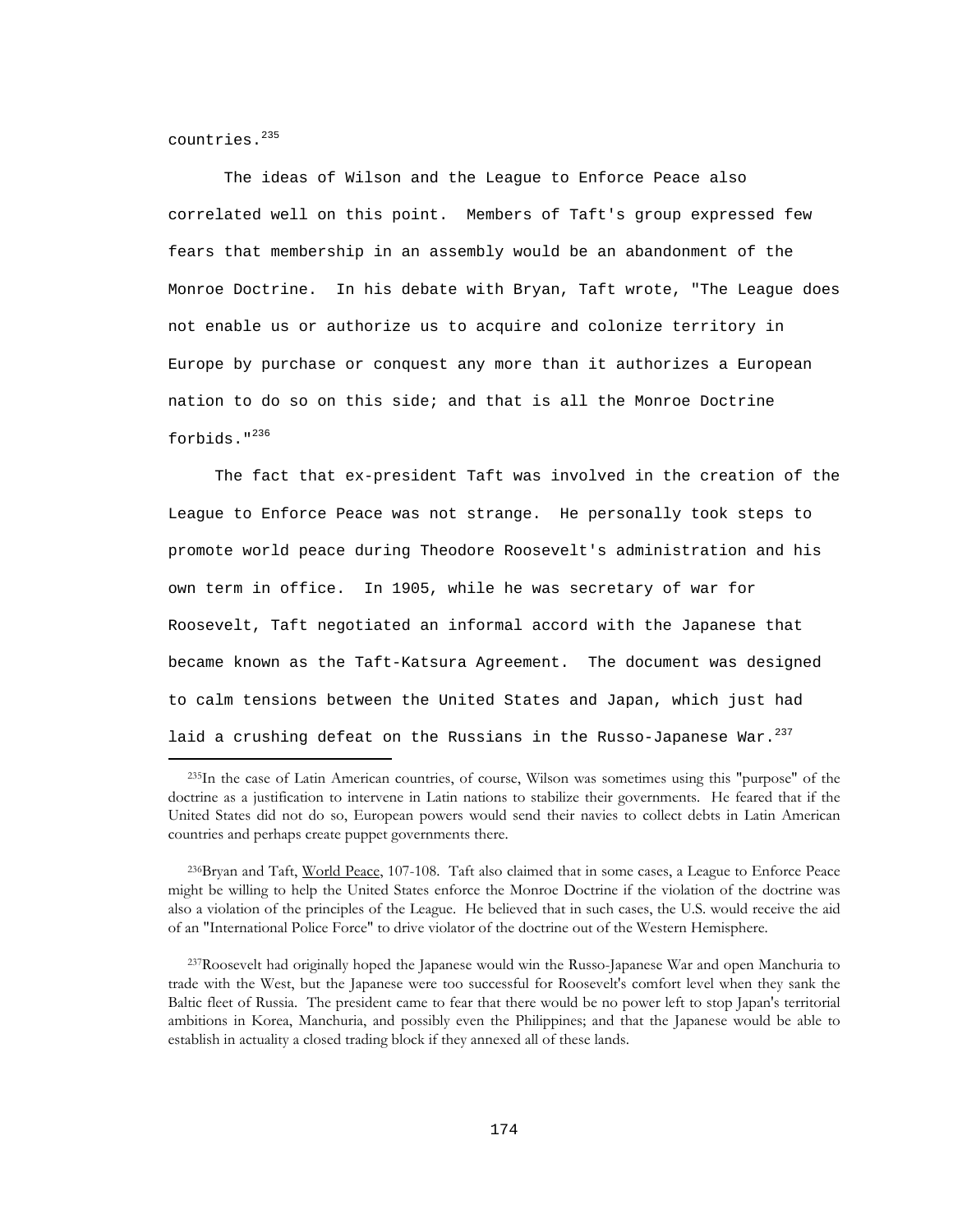Both Roosevelt and Taft feared that the Japanese would turn their territorial ambitions south, toward the Philippines. The McKinley and Roosevelt administrations had established an American protectorate there after the Spanish-American War of 1898.

 The Taft-Katsura Agreement stated that the United States would not resist any of Japan's ambitions in Korea, a Chinese satellite, as long as the Japanese would renounce "any aggressive designs whatever" on the Philippines.<sup>238</sup> It was a strange way of approaching peace, admittedly, but a lot of Roosevelt's ideas regarding the establishment of peace were strange. This was witnessed by his "walk softly and carry a big stick" approach to foreign policy, and by his 1905 decision during the peace negotiations between Japan and Russia to create a parity between the two nations in land and military might in Asia. Roosevelt created the equality even though the Japanese had the upper hand in the war when the armistice was signed.

 Taft's next attempt at reducing world tensions came during his own term as president from 1909-1913. Following the cues of the previous administration and suggestions from progressives, Taft tried to negotiate arbitration treaties with Great Britain and France. The treaties were supposed to differ from their predecessors, which were established during the Roosevelt administration, by including more types of disputes to be mediated on the international level. Roosevelt's agreements excepted from arbitration all conflicts that concerned the vital interests of countries, their independence, and their national i

 <sup>238</sup>Ferrell, American Diplomacy, 59.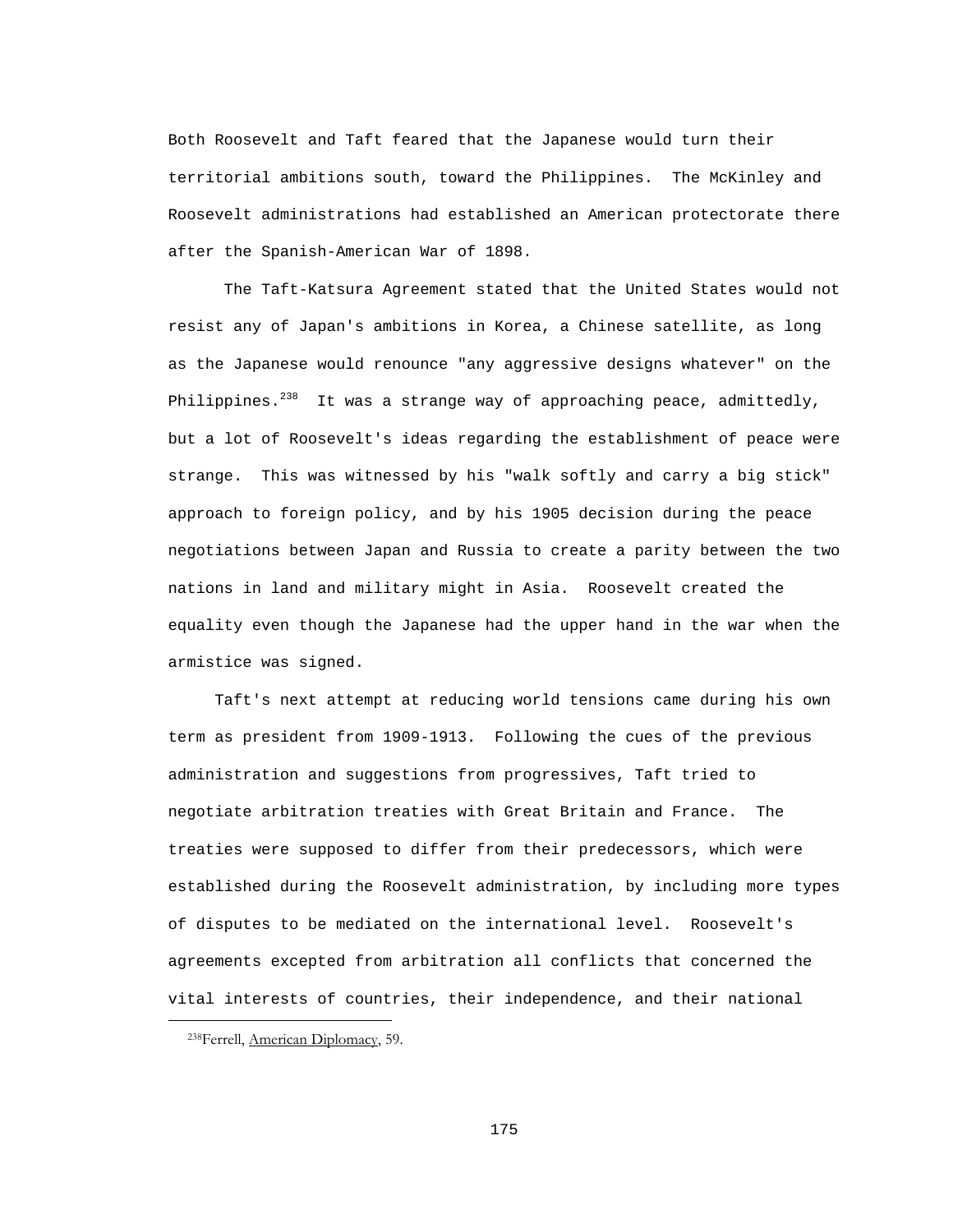honor.<sup>239</sup> Taft's treaties excused no dispute.

 Instead, Taft's agreements sought to establish a "Joint High Commission of Inquiry" between the United States, Great Britain, and France anytime there was a disagreement between any of the three. This commission would investigate whether or not a dispute was justiciable. If a conflict was found to be "susceptible of decision by the application of the principles of law or equity", the treaties called for the negotiation of a secondary treaty that would define the question at issue, the powers of the arbitrators involved, and the method of mediation to be followed.<sup>240</sup> The agreements between the U.S., England, and France represented a serious attempt at establishing a lasting peace between the three countries. But, they were defeated in the United States Senate. As it turns out, many senators feared that the treatymaking privileges granted to them in the Constitution would be interfered with by the Joint High Commission of Inquiry. It could negotiate secondary treaties on its own. Taft, nonetheless, had proven himself to be an advocate of world peace before June 1915, when he helped found the League to Enforce Peace. **The Commoner Cites the Doctrine and Realistic Criticisms Against League**

 As noted in the previous chapter, Bryan also was interested in building a lasting peace between nations. This goal makes the initial

<sup>&</sup>lt;sup>239</sup>Ferrell, American Diplomacy, 119. Roosevelt's treaties were, in fact, rendered ineffectual by these numerous exceptions, and never used to settle an international conflict.

 <sup>240</sup>Ibid., 119. A dispute therefore could be found to be non-negotiable, but Taft's treaties at least required a public investigation of every disagreement, whereas Roosevelt's treaties did not.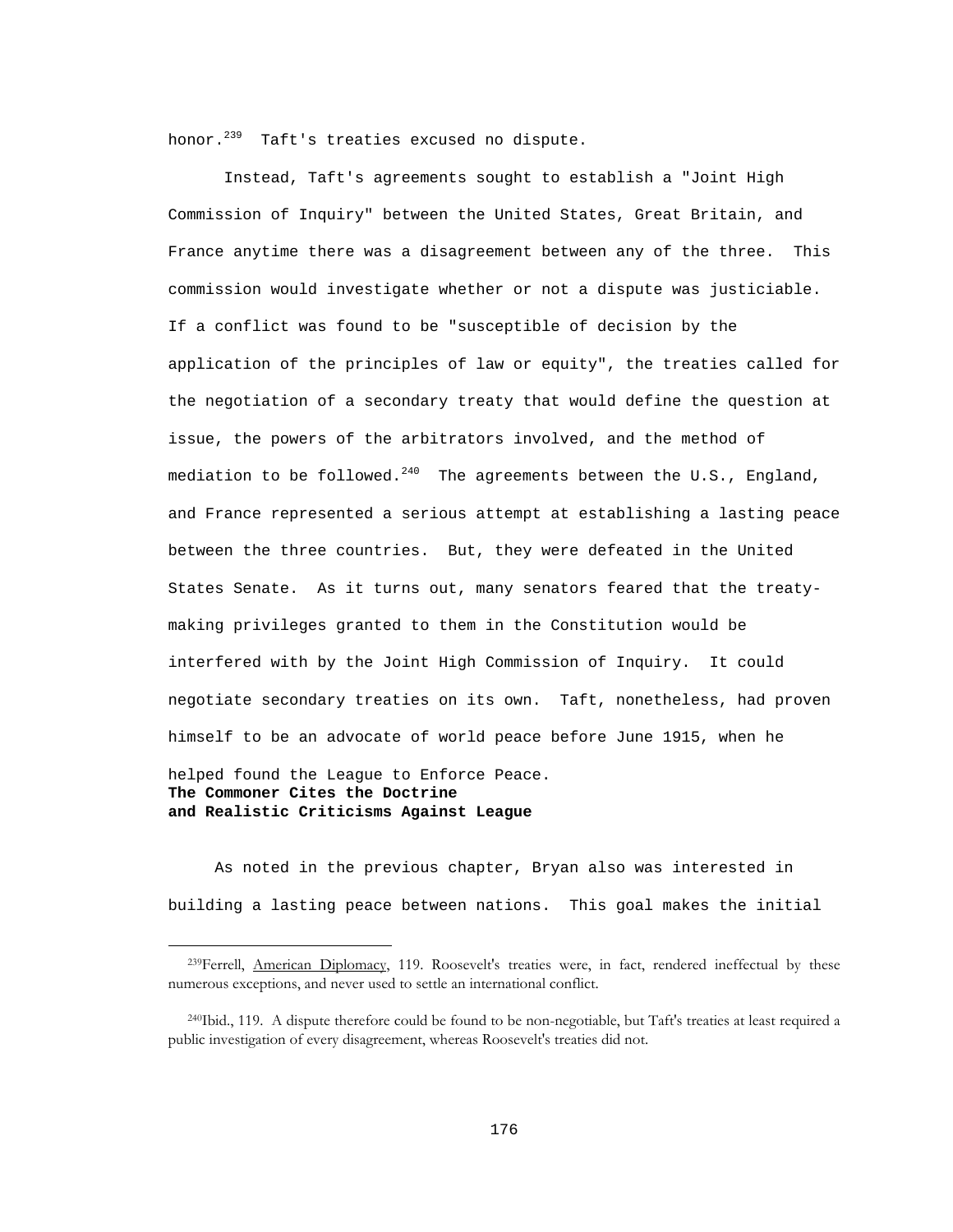stance he took against the charter of the League to Enforce Peace seem almost inexplicable. The reasons he advanced within the debate with Taft for opposing the formation of a League of Nations explain his position, however. And, they reveal the position was very much in line with Bryan's other foreign policy ideas.

 The Commoner opposed an assembly of nations because he believed an American role in the organization's founding, or a U.S. membership in the body, would violate the Monroe Doctrine. He said the European powers were certain to become prominent players in the League, and they would "entangle" the United States with Old World quarrels and alliances. Bryan also thought it was too much to ask countries to come together to establish international laws and punish belligerent nations. This second criticism focused on the idea that the League would make "unrealistic" demands of its members that would largely go unfulfilled. The constant misfires ultimately would lead to the assembly's demise.

 The critique Bryan made of the platform of the League to Enforce Peace shall be explained in further detail, but first it is necessary to point out that the Commoner's early views of the plan seem to have involved a great deal of egotism as well. It became clear during his discussion with Taft that the Commoner thought he had already helped to develop the most promising means of maintaining peace between countries: arbitration treaties. Other plans for peace were seen as second rate by Bryan, and he described them as such.

 One of the most easily detectable criticisms of the plan for an assembly that the Commoner presented in World Peace was the idea that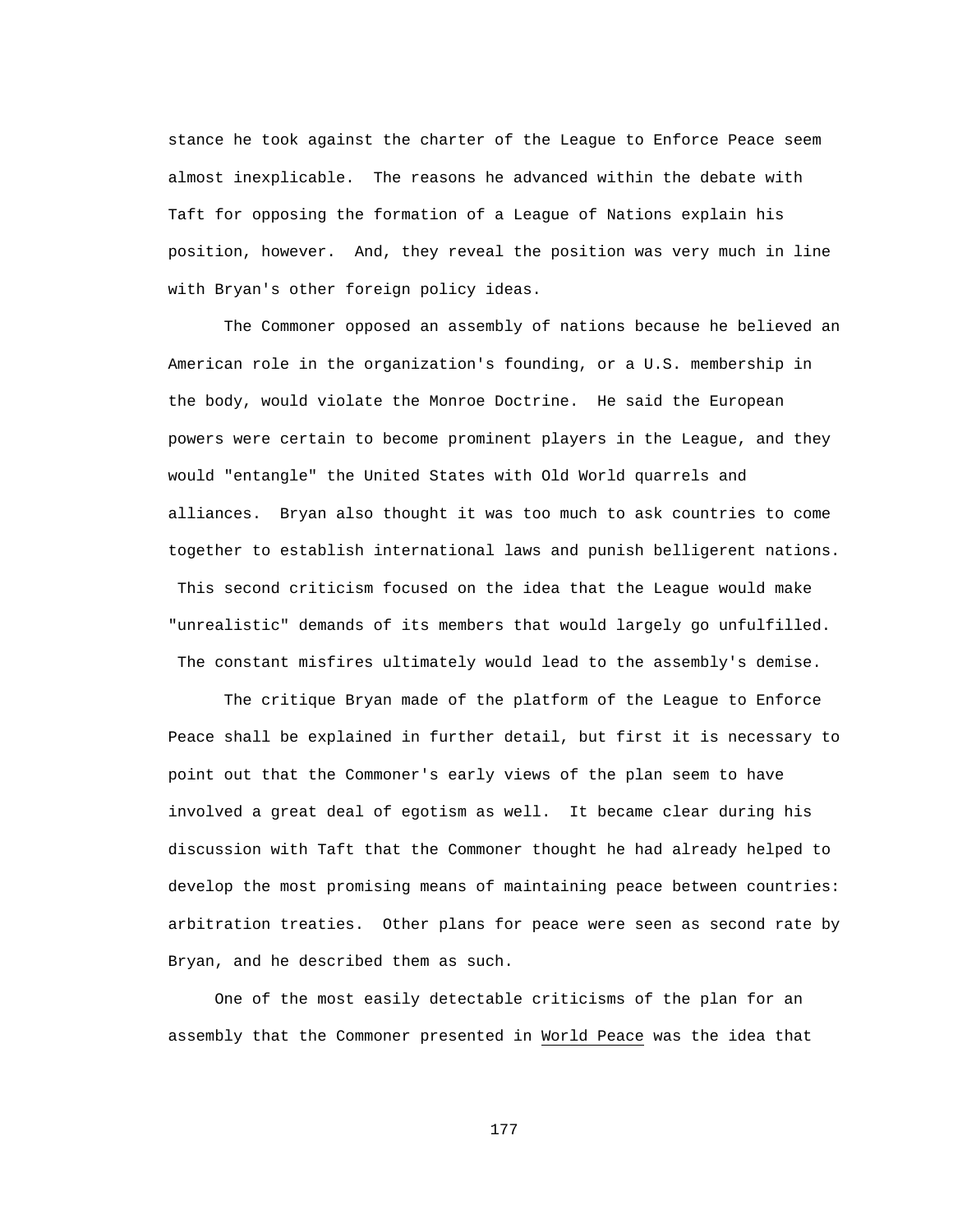the United States might lose control of its military and foreign policy if it joined a League. In the eighth argument of the debate, Bryan wrote, "It (a league) would not only encourage a reliance upon force instead of persuasion and conciliation; but it might excite a desire among European nations to use the military and naval strength of the United States for selfish purposes.  $1^{241}$  The Commoner stated that while it was best to assume the Europeans would act fairly and truthfully with the United States in all diplomatic discussions, Americans knew for a fact that monarchs and their advisors were subject to "the frailties of the flesh." Royal families had their kingly prerogatives to guard, imperial fortunes to protect, and alliances with other dynasties to consider. $242$  Monarchies would use lying and intrigue to control the armed forces of a League to Enforce Peace, Bryan said. Nations had to commit ahead of time to use their own militaries against other countries when the League demanded it. The Commoner saw this as foolhardy. $^{243}$  At the end of the eighth argument, he wrote: We (the United States) could not expect to dominate such a council as that which would direct the activities of a League to Enforce Peace. To become a member of such a council would

commit us in advance to any course that the council might adopt and thus put our army and navy under the command of foreign generals and admirals. It is inconceivable that the toiling millions of the United States should place their destiny in the hands of aliens and agree to furnish blood and money, on demand and in unlimited

quantities, to settle quarrels between rival trade combinations, rival races, rival militarists, and rival royal families. $^{244}$ 

<sup>241</sup>Bryan and Taft, World Peace, 112.

242Ibid., 113.

i

243Ibid., 113.

244Ibid., 113.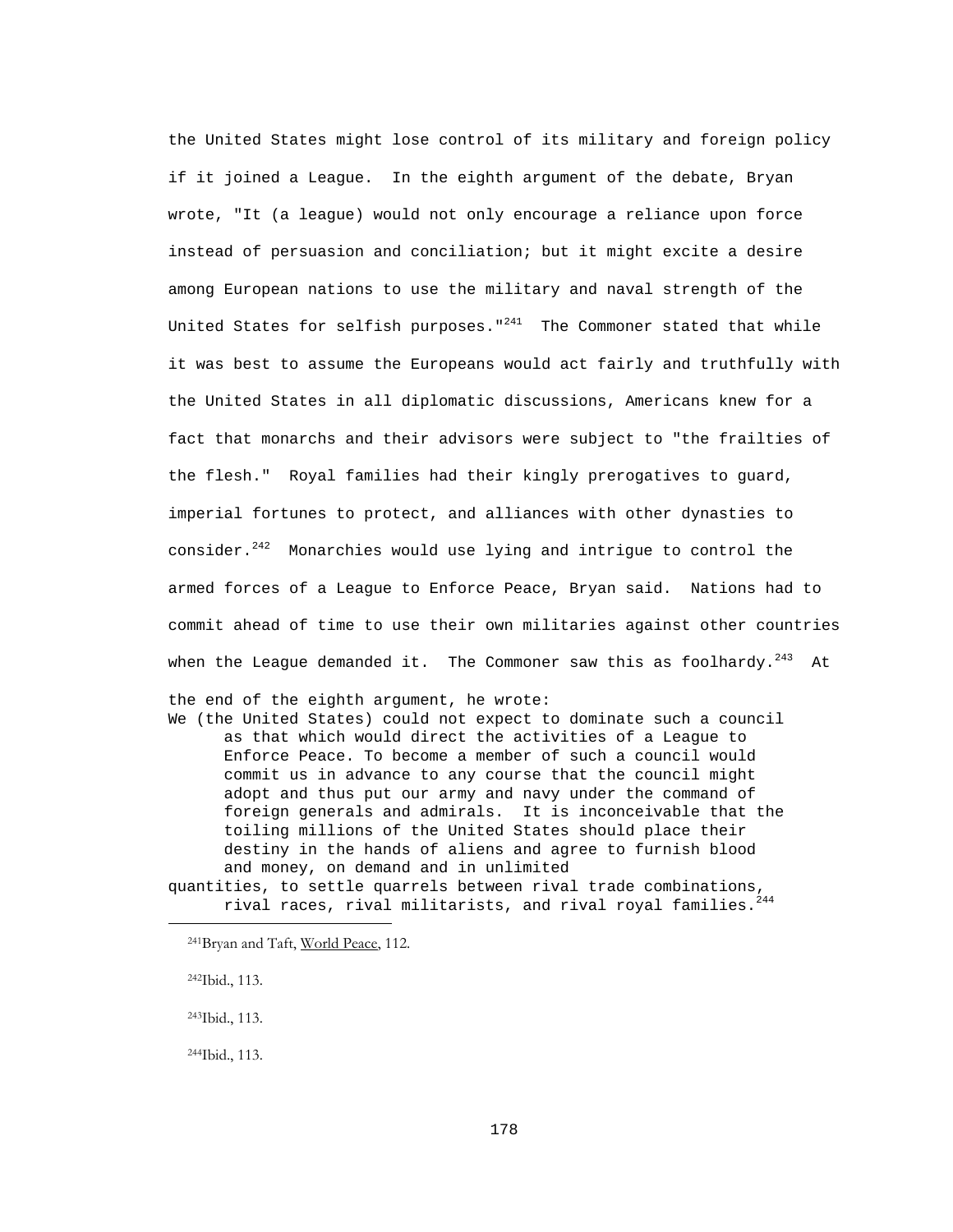Overall, Bryan had adopted a realistic criticism of the League. He argued it would be unwise for the U.S. to participate in the organization because it would be dominated by European powers.

 Bryan's concern that Old World countries might come to direct the U.S. military and U.S. foreign policy was not new, but had been in existence among American statesman since at least the presidency of James Monroe. Monroe warned the American people not to get involved in the alliances or quarrels of Europe for fear that the country would end up being pulled into the terrible wars that plagued Europe during the Napoleonic era. The concern over the European threat also traces further back, to the writings and speeches of American revolutionaries.

 In the famous pamphlet entitled *Common Sense*, for example, Thomas Paine warned, "It is the true interest of America to steer clear of European contentions, which she can never do, while, by her dependence on Britain, she is made the make-weight in the scale of British politics."245 Statesman John Adams of the revolution was asked by British emissary Richard Oswald during treaty negotiations in Paris if the U.S. was afraid of being made a "tool" of the European nations. Adams replied, "Indeed I am. It is made obvious that all the powers of Europe will be continually maneuvering with us, to work us into their real or imaginary balances of power."<sup>246</sup> Finally, during his Farewell Address of 1796, even George Washington asked whether or not it was wise

246Ibid., 14.

i

 <sup>245</sup>Ferrell, American Diplomacy, 14.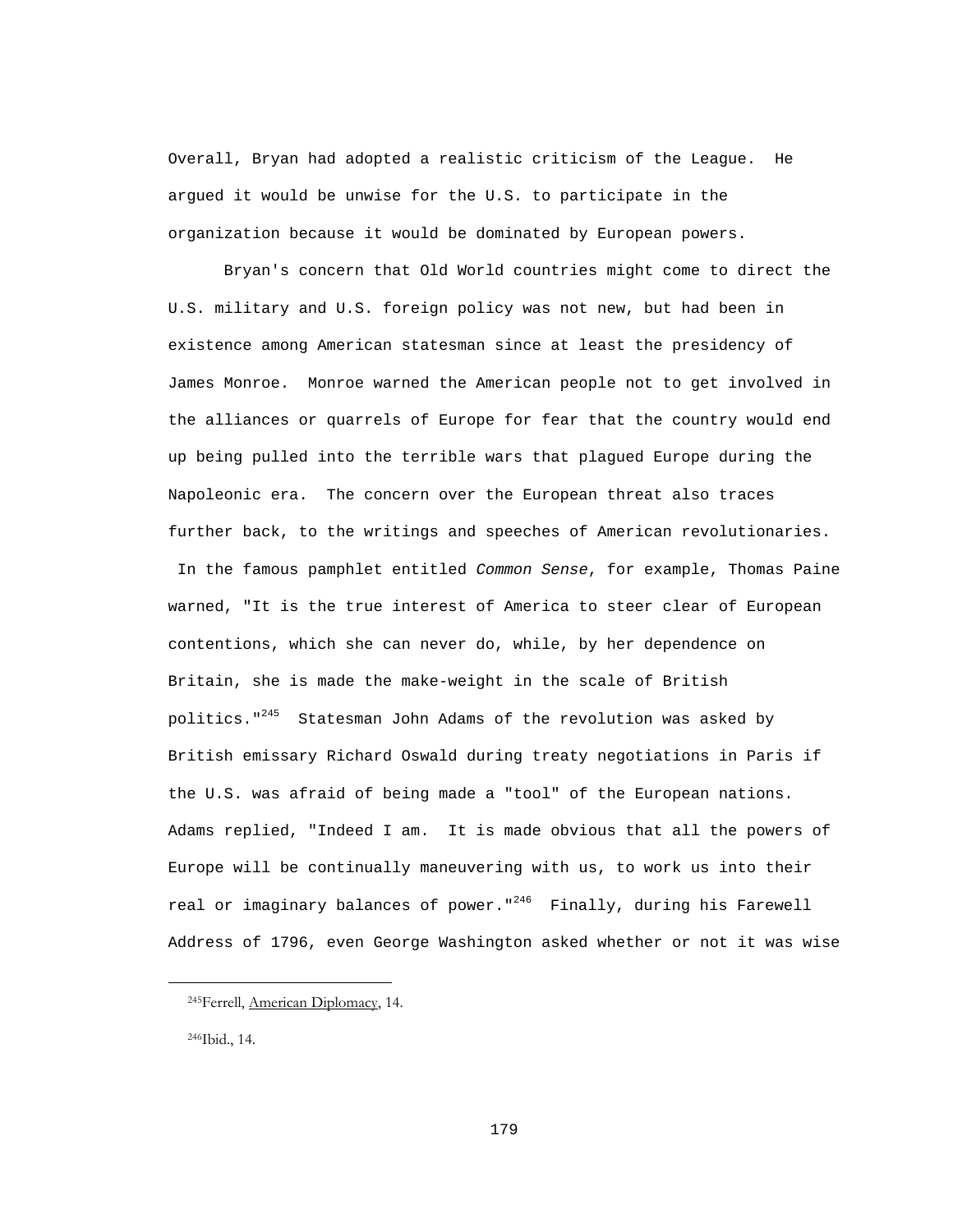for America to interweave its destiny with that of any part of Europe.<sup>247</sup> He concluded it was not a reliable policy because of European rivalries, territorial ambitions, and caprice. The Commoner's fear that Old World countries could gain control of the United States' military and foreign policy if Americans did not use caution in foreign relations was time-honored tradition by 1917. It expressed the realistic idea that if America's foreign policy became directed by another nation, it could spell disaster for the United States.

#### **Bryan Opposes the "Big Bang" of a Big Alliance**

 But, the question is begged as to what the Commoner viewed the proposed assembly of nations to be if he criticized the organization for rendering control of the U.S Army and Navy to foreign powers. Bryan went further with his critique in the debate with Taft. He saw the organization as something earlier American statesman had feared, but on the largest scale ever. The League would be the biggest European alliance ever created. In the first argument of the debate, Bryan

wrote:

The plan of the League to Enforce Peace rests on the theory that previous wars have arisen from an insufficient display of force - the alliances not having included enough nations or the preparation not having been adequate. ... Will the League build its hope of peace upon its ability to assemble a larger military and naval force than ever brought together before? Was not this unprecedented conflict preceded by preparation without a precedent?<sup>248</sup>

Later in the argument, the statesman added that the League's blueprint

i

248Ibid., 28-29.

 <sup>247</sup>Ibid., 14.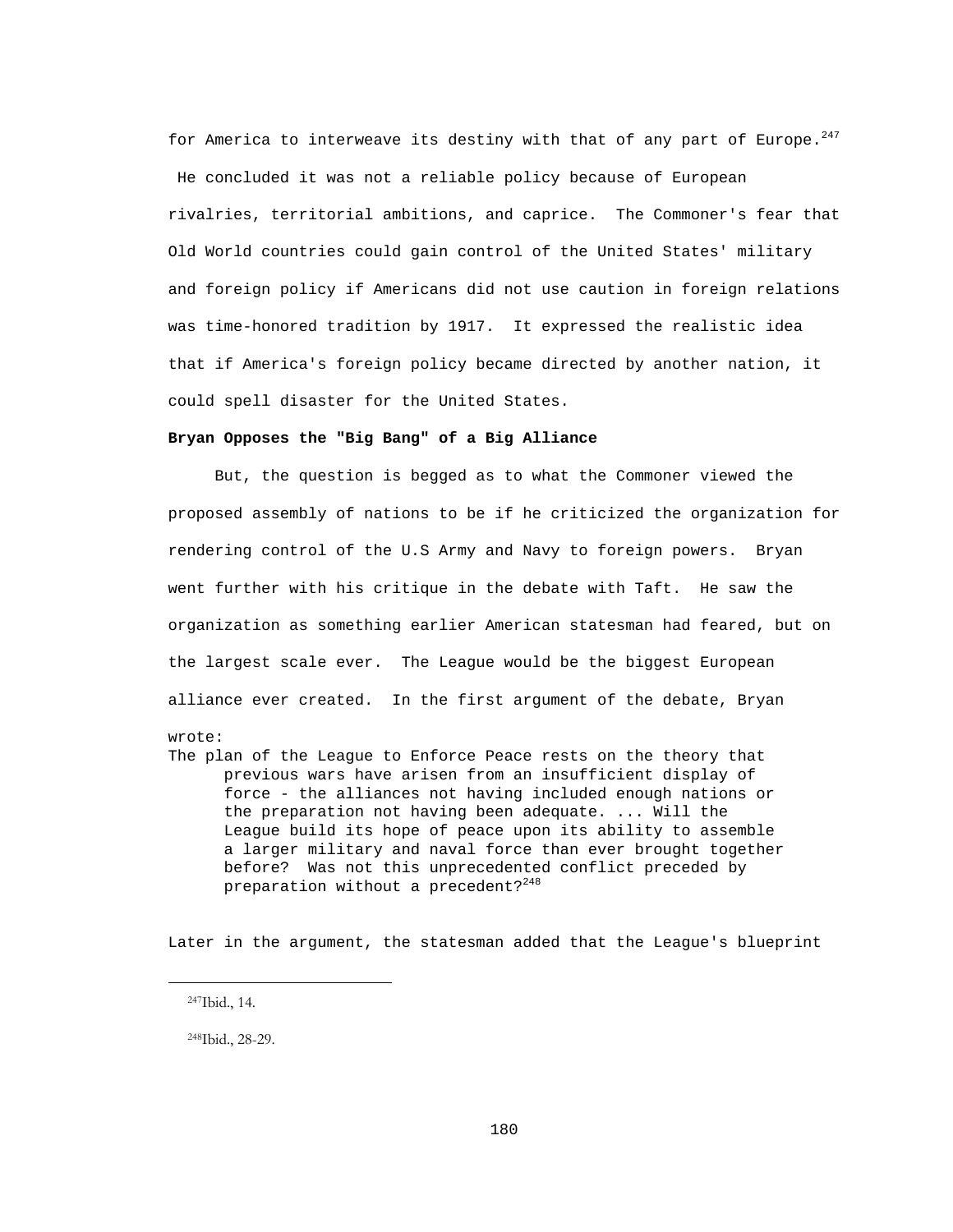for peace was not new in principle, but merely extended and enlarged a plan the world had outgrown. The alliance system, he claimed, was "a plan which has written history in characters of blood and filled the earth with unutterable woe."<sup>249</sup>

 Other indications that Bryan saw the League as a large, faltering alliance can be found in the first argument of the debate. Bryan asked what would happen if not all of the European countries joined the assembly, for example. He said this scenario was likely to develop since the League's platform did not call for all countries to join the group.<sup>250</sup> The Commoner predicted the organization would simply become a pact between the nations that did join. These countries were likely to come from either the Allies or Central Powers, but not both. Bryan

wrote:

... suppose only a few nations enter the League; does it make no difference how few? And is it a matter of indifference what nations join? Europe is now divided into two powerful groups; and they are at war. Is it proposed that we shall join one of these groups without regard to the action taken by the members of the other group? That would make a larger alliance than ever before formed; but would that give assurance of peace? $^{251}$ 

 In the first argument, Bryan also stated that the huge collections of potential force that alliances represented actually made the world more unstable. "Reliance upon it (force) gives diplomacy a threatening tone, breeds conspiracies and intrigues, and inspires hatreds instead of

i

250Ibid., 28.

251Ibid., 28.

 <sup>249</sup>Ibid., 30.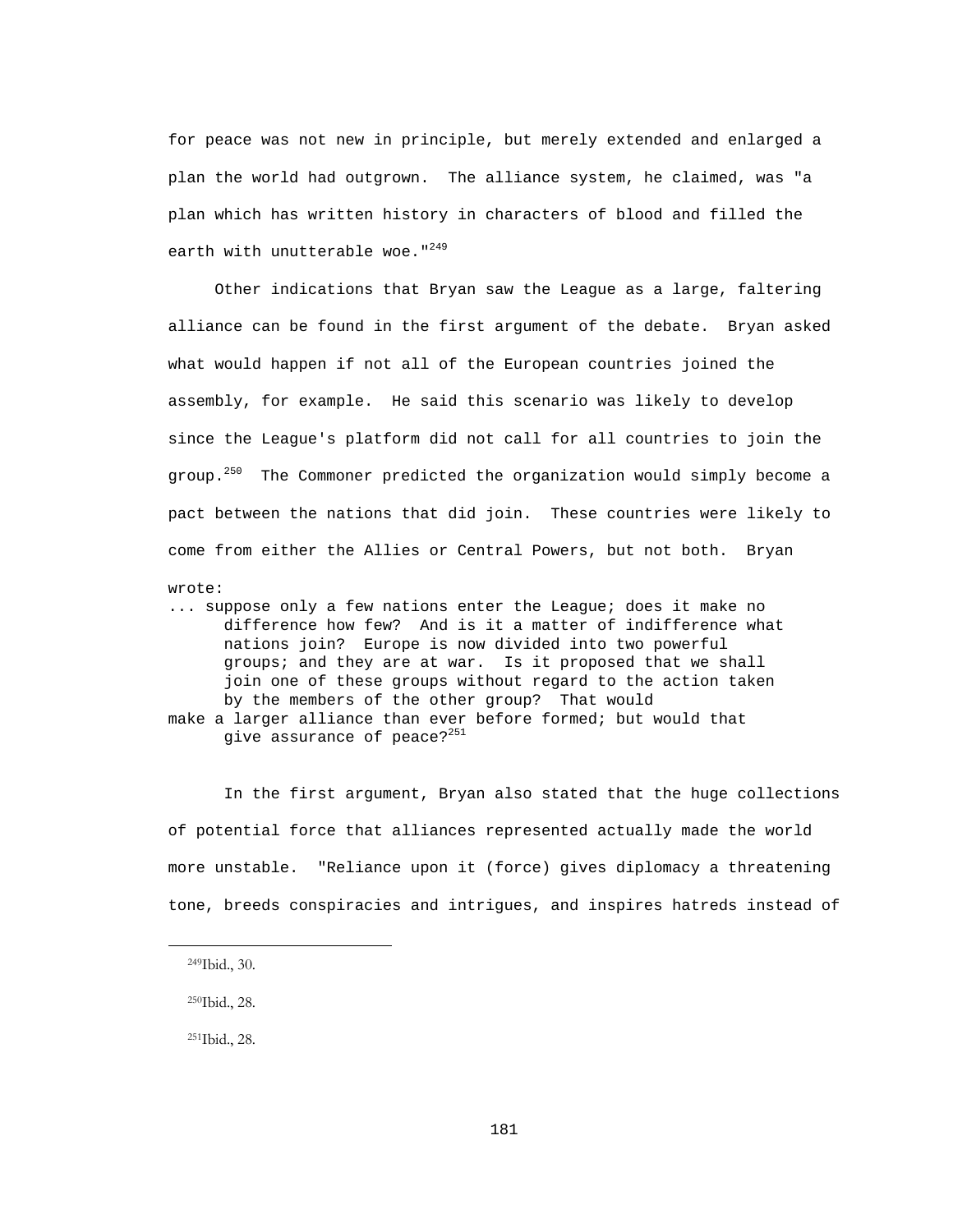friendships," the politician wrote. "The age-long attempt of powerful nations, sometimes acting alone and sometimes in groups, to terrorize the world into peace has failed and failed miserably."<sup>252</sup> The United States was to avoid joining a League of Nations because it was a large European alliance, and because it used force as its main method of keeping countries in line.

 A critique of Taft's idea that force could be used to promote peace became one of the Commoner's other main criticisms of the platform of the League to Enforce Peace. Bryan believed that if the assembly of nations relied on military action to enforce international law, it would train countries to use similar action to achieve their goals. He first mentioned this concept in the second argument: But whatever uncertainties may be concealed in the details to be worked out by the International Conference, one thing is clear, namely, that the employment of *Force* is the central thought, the ground upon which the hope of success in built. ... This is a false philosophy with which professional soldiers and traffickers in war material have

deluded the world for ages. If a war fails to bring about a permanent peace, the remedy they propose is another war. ... The fundamental error lies in the fact that a plan which relies upon `Force' for its `vitality,' *cultivates the spirit that breeds war*.253

Bryan explained this concept more clearly in the fifth argument of the book. He wrote, "The League's plan to add the use of *force* by the rest of the group against any contracting nation that refused to submit its controversy to investigation, while *seeming* to go farther in the direction of peace, really weakens the plan instead strengthening it

i

253Ibid., 38-39.

 <sup>252</sup>Ibid., 28-29.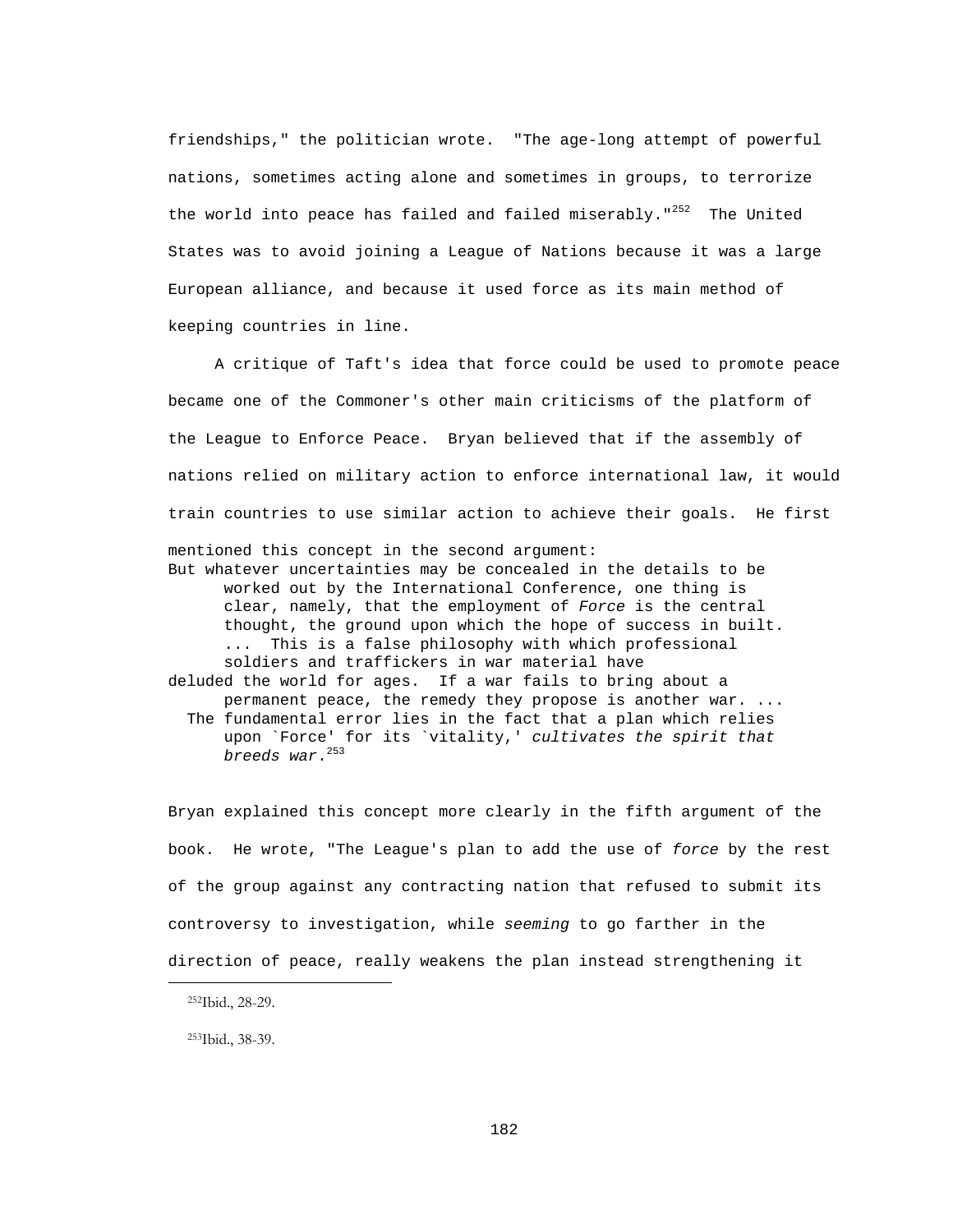because it invokes the principle of coercion which carries with it the cultivation of the military spirit and reliance upon a display of force, both of which are destructive of the disposition to conciliate and persuade."254

 The politician's fear was really that the organization to "enforce" peace would actually enforce the use of the military as the correct way to deal with international disagreements. Bryan believed this threat was so great, in fact, that he felt it necessary to remind Taft that any military action was an act of war - even if it was League sanctioned. And once wars begin, he warned, they are not easily controlled.<sup>255</sup>

 Another reason Bryan believed America should not become a member of a League was that such a membership would violate the principles of the Monroe Doctrine. Monroe warned Americans not to become involved in European conflicts, and the Commoner saw joining an assembly that required every member to commit its military to the decisions of the organization as a sure-fire way to get mixed up in Old World wars.  $256$ "We could not hope to keep Europe out of Western Hemisphere politics if we attempted forcible intervention in the politics of Europe," Bryan wrote in the seventh argument. "We must, therefore, be prepared to surrender the Monroe Doctrine if we joined the League to Enforce

256

 <sup>254</sup>Ibid., 75.

 <sup>255</sup>Ibid., 122.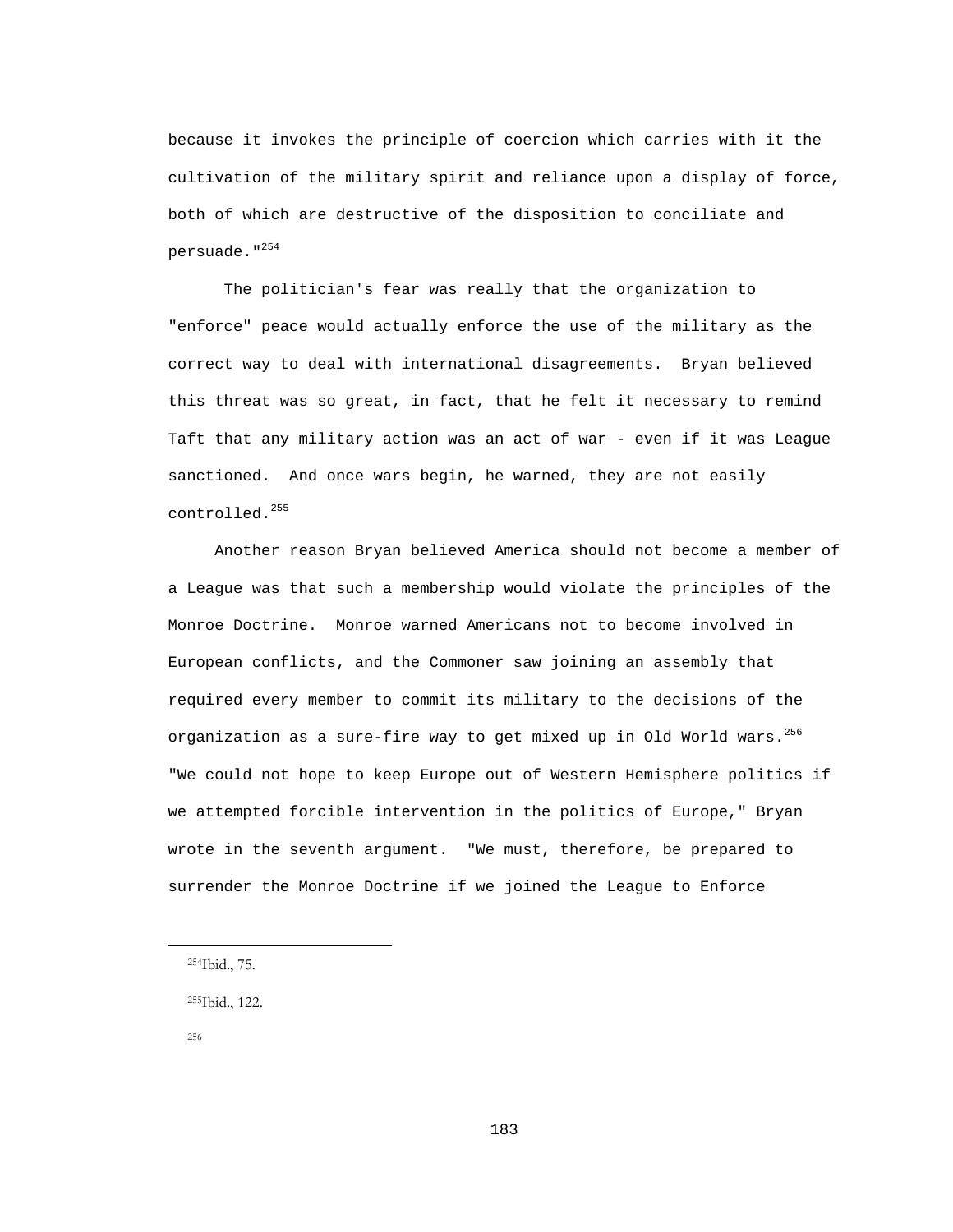Peace."<sup>257</sup> The Commoner did not recommend an abandonment of the doctrine, and described the horrible events that would occur in the Western Hemisphere if the United States disembarked from its historical guide to foreign policy. He claimed the smaller republics of the Americas would be converted into colonies by the European powers, that grievances would be solved by the seizing of harbors in the Western Hemisphere, and that colonialism would, due to its plundering nature, lay the foundation for new wars in the Americas and the Old World.<sup>258</sup> For the first time in a century, Bryan wrote, Latin American countries were seeing the benevolent purpose of the Monroe Doctrine due to the war in Europe. They also were realizing that it was meant to protect them from European intervention.<sup>259</sup> Accordingly, the statesman argued that to revoke Monroe's declaration would be a mistake - it had taken a long time to cultivate friendly relations with the peoples of Central and South America. To conclude the seventh argument, the Commoner wrote that one of his main problems with the proposed League was: "The League's plan, so far as I have seen, does not consider this contingency; it contains no clause designed to protect the Monroe Doctrine."<sup>260</sup>

#### **Realistic Criticisms of the League**

257Ibid., 101.

i

258Ibid., 102.

 259Ibid., 102. It is doubtful that the people of all Latin American countries felt this way, however, as the Wilson administration intervened militarily in Mexico, Santo Domingo, and Haiti at different points during Wilson's terms in office.

260Ibid., 102.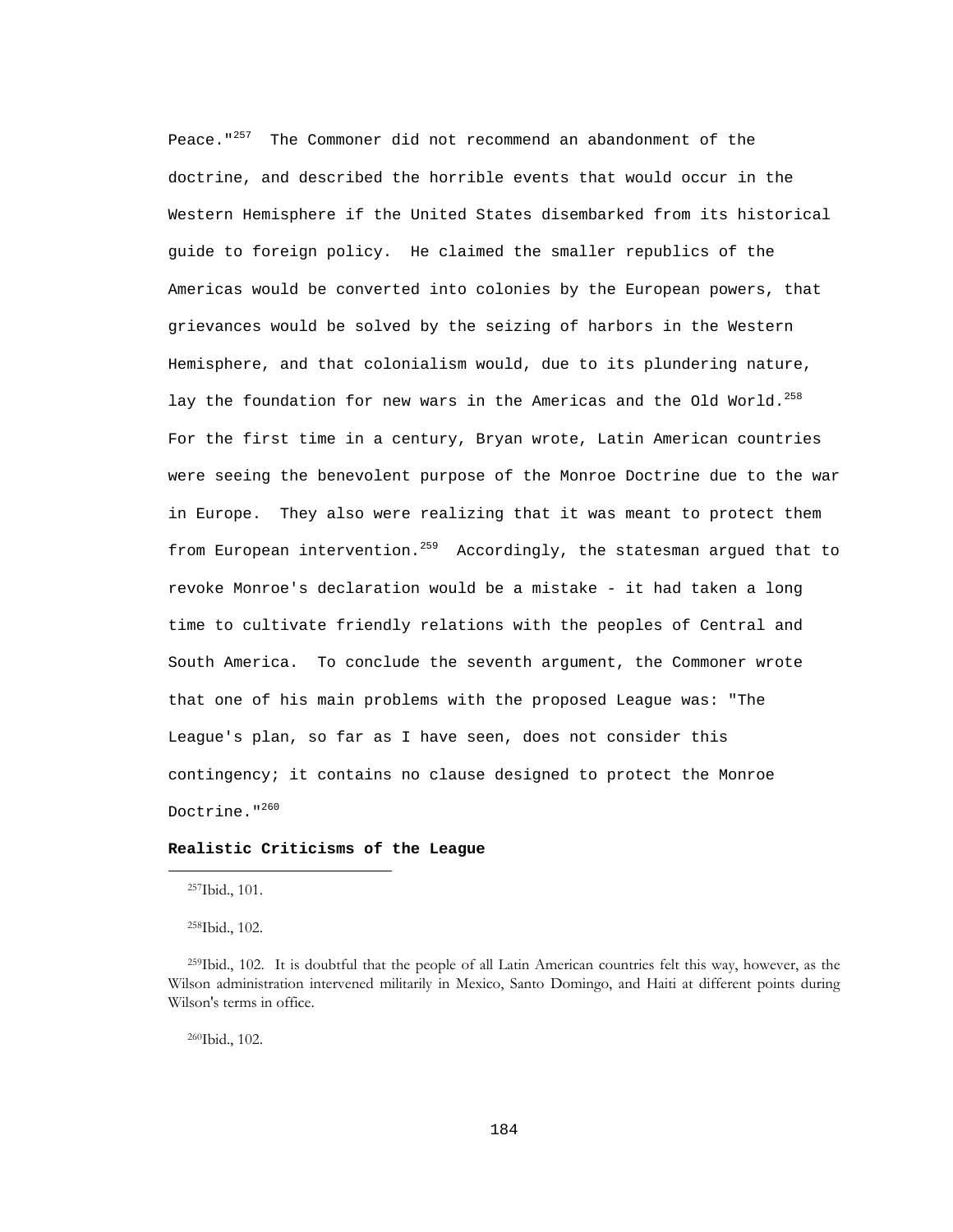The final points Bryan made against the assembly fall under the realm of realistic criticisms. By this, it is simply meant that the Commoner thought it was unrealistic to expect nations to come together and agree upon international laws, let alone how to enforce them. The first problem Bryan had with Taft's platform in this regard was that it did not take into account that each country's citizens had developed their own unique system of societal morality. This meant the establishment of international law was theoretically impossible to the Commoner. There were no morals that pervaded every society, in his view.

 The closest thing to an international code of ethics that Bryan found were the rules that govern contact between individual people. But, even these were problematic for the statesman. "The real difficulty with Europe is that the governments reject the moral standards that regulate individual life," Bryan wrote in the sixth argument. "And, since there is no moral standard except that to which individuals conform, there is no international standard of morals."<sup>261</sup> Later in the debate, the politician said that even if the League did manage to create a stable system of international law, it could not hope it would be "enforceable by common agreement and united action."<sup>262</sup> The Commoner predicted that nations in the assembly would pursue their own "pecuniary interests," and choose to occasionally turn down calls for

i

262Ibid., 89.

 <sup>261</sup>Ibid., 89.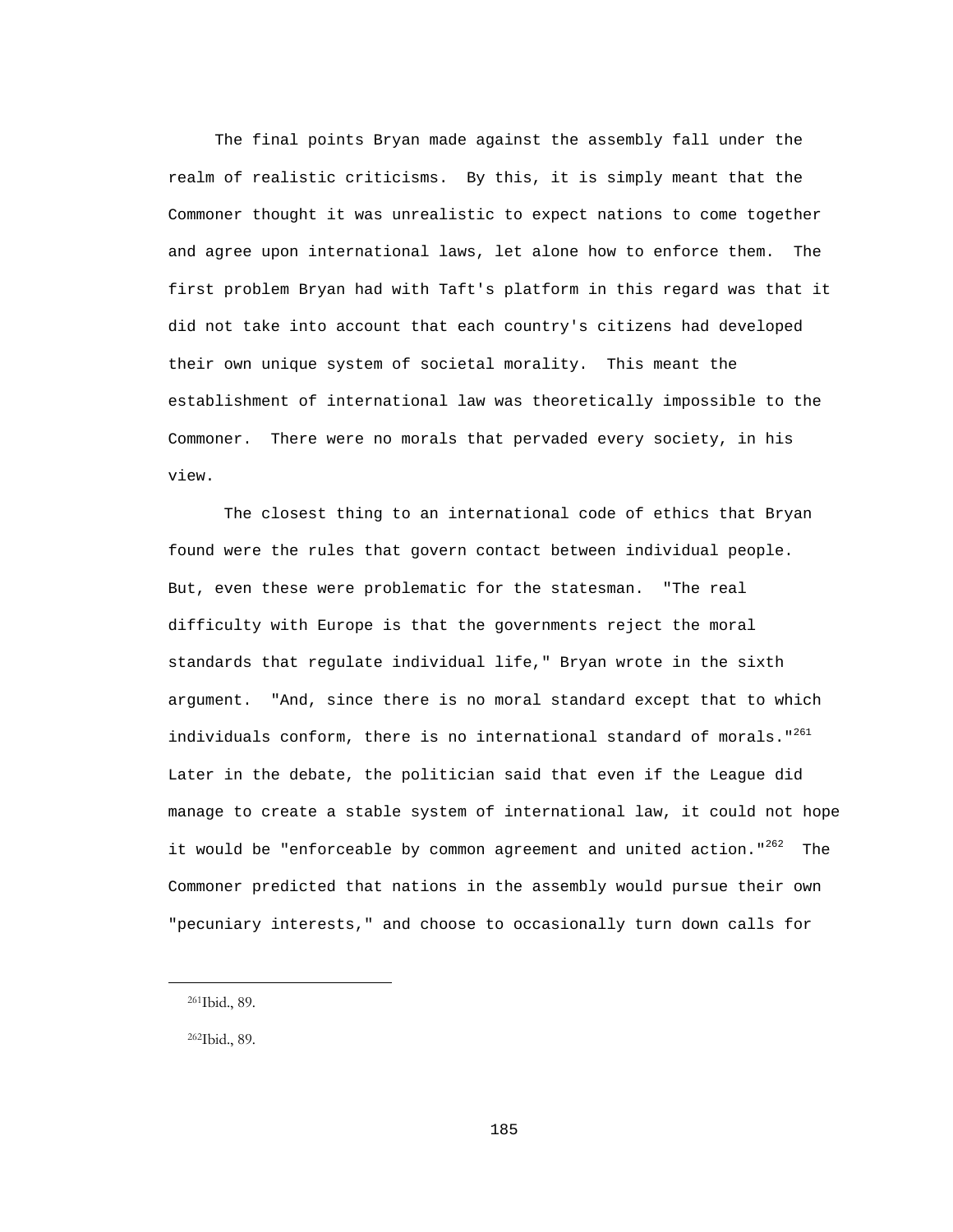joint military and economic action.<sup>263</sup>

 A second realistic criticism Bryan offered was that the plank that required League members to force other nations to submit disputes to arbitration would be a violation of the sovereignty of the countries that were attacked. He argued that there were certain fundamental questions upon which nations must be able to act independently, without approval from an international body. "There is no international lawmaking power," the Commoner wrote in his sixth argument, "and if such a law-making power existed, there are certain questions upon which it would not assume to act - certain questions which each nation, whether large or small, is conceded the right to decide for itself without regard to the views or interests of other nations.  $1264$  These questions were the same ones President Roosevelt had exempted from his mediation agreements. They included questions of honor, questions of the independence of a nation, questions of the vital interests of a country, and questions that arise when a third party becomes involved in a dispute.<sup>265</sup> In each case, Bryan believed it was not justifiable to force a nation to bring the issue to arbitration. The Commoner wrote that to do otherwise, "... proposes to deal with sovereign and independent nations as if they were criminals; and it proposes to deal with undefined, and, thus far, undefinable offenses as if they were

 <sup>263</sup>Ibid., 90.

 <sup>264</sup>Bryan and Taft, World Peace, 88.

 <sup>265</sup>Ibid., 88.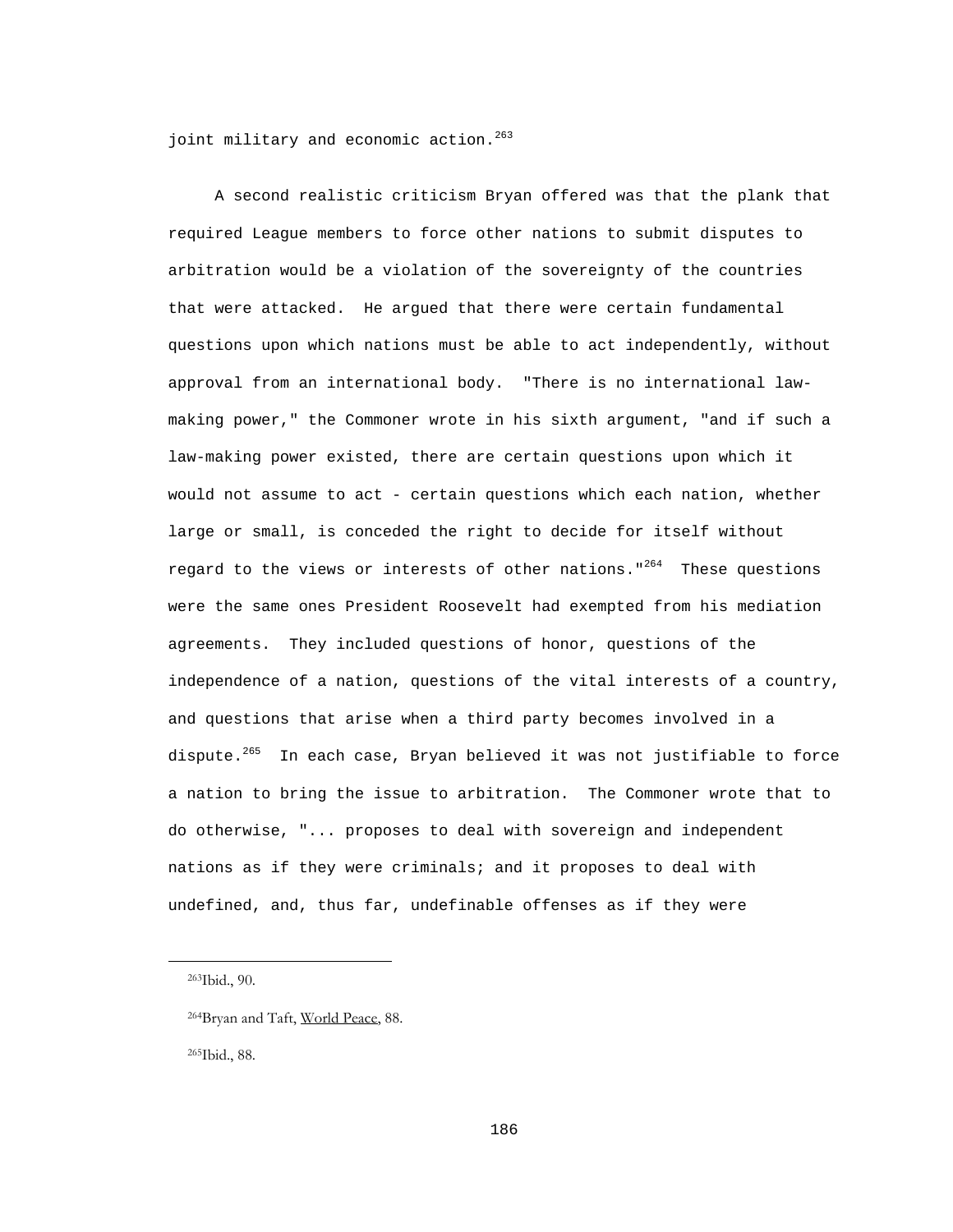violations of statute law."<sup>266</sup>

 Bryan already had attempted to include these controversial questions in the conciliation treaties he designed as secretary of state. But, it appears that he believed there was a major difference between his agreements and the plan for an assembly of nations. The treaties did not set forth force as a valid measure to coerce nations into submitting disputes to arbitration. "Thirty treaties have recently been negotiated by our government with governments exercising authority over one billion three hundred millions of people, or three-fourths of the population of the world," the politician wrote in his fourth argument. "The League accepts the principle embodied in the (treaty) plan but adds a sort of gattling-gun attachment - the plan needs no such aid."<sup>267</sup> The principle Bryan spoke of was the idea of investigation before war. $268$  The Commoner saw the delay that an investigation of an international conflict would create as fundamental to peace because it would allow the tempers of government leaders to calm. He even stated in the fourth argument that he believed a week's time for investigation would have prevented the Great War, and a month's time was certain to have done so. $^{269}$  Bryan also asked, "Why not try this plan built upon persuasion instead of adopting a plan to which the force plank gives

i

268Ibid., 65.

269Ibid., 66.

 <sup>266</sup>Ibid., 89.

 <sup>267</sup>Ibid., 63.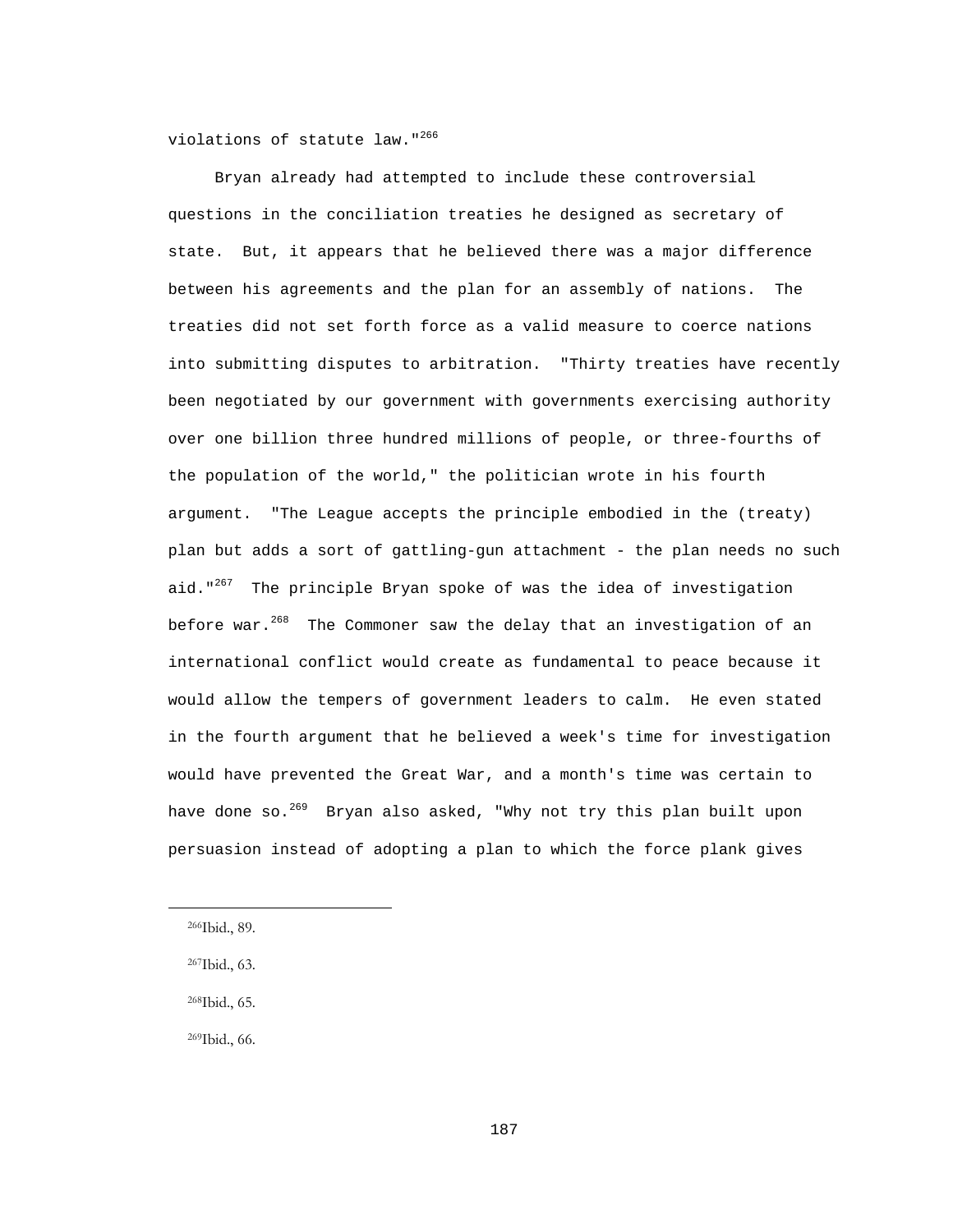### vitality?"<sup>270</sup>

 The Commoner never had required nations to be forced into mediation under his arbitration plans, and he still felt it was not the proper way to create peace. He concluded the fourth argument by saying: I venture to suggest, therefore, that the League change its name by substituting the word Promote for the word Enforce, and then employ its great influence to persuade the nations of Europe to enter into treaties with each other embodying the American plan, relying upon the cultivation of friendship instead of fear - to ensure the faithful observance of the treaties.<sup>271</sup>

 The final realistic criticism Bryan offered of Taft's plan was that an assembly of nations could set a limit on the amount of arms each of its members could have. The concern arose after Taft wrote, in the third argument, that the League would be forced to require a minimum amount of arms to be held by each member nation to ensure that joint military action was possible.<sup>272</sup> Bryan responded by saying that limiting countries from determining the arms they needed would violate their sovereignty. "Would any self-respecting nation surrender its right to determine for itself and its people the minimum amount of armament needed for protection?," he asked. $273$  Bryan didn't think so, and added that the power to set an arms quota implied the power to tax. Many countries would need to enlarge their militaries to meet an arms

i

272Ibid., 48.

273Ibid., 49.

 <sup>270</sup>Ibid., 66.

 <sup>271</sup>Ibid., 68.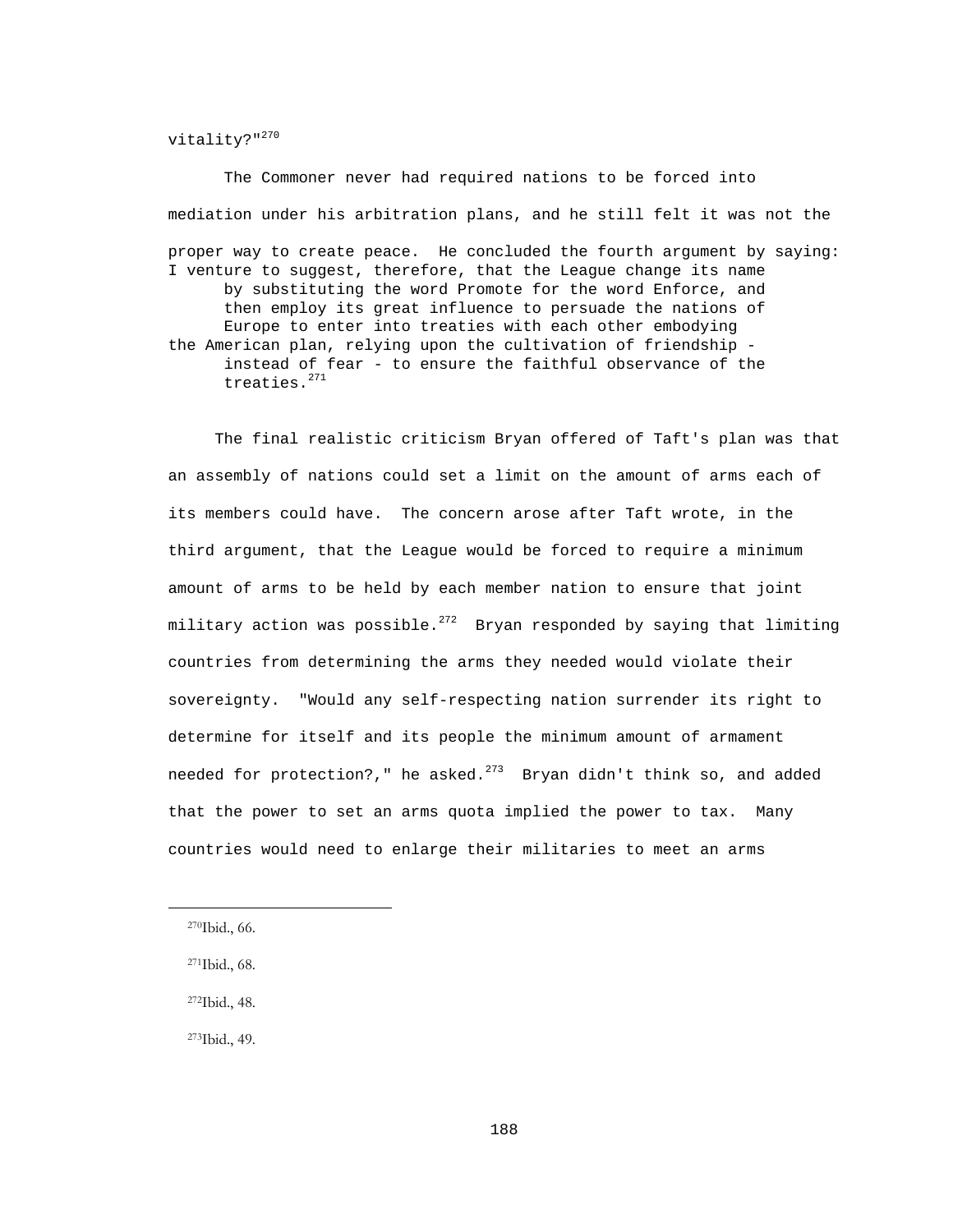minimum, after all.<sup>274</sup> "To put a nation's neck under a foreign yoke and coerce it into taxing its citizens to meet a foreign-made assessment would be to arouse opposition among any liberty-loving people, but to delegate to a foreign Council or to alien Governments authority to determine its national policy on the question of armaments - this would be intolerable," the Commoner stated. $275$ 

 What all of these criticisms of the League indicate was that the Commoner desired to maintain an independence of action for all countries of the world, but especially the United States. He did not want any nation to lose control of its foreign policy or military. He believed each country had a right to maneuver in those areas as it desired. It was almost as if Bryan assigned to nations the same rights that the U.S. Constitution gave to individuals. Countries had a right to arm themselves to the degree they felt necessary, and to act in any way they deemed necessary in a case of self-defense. The politician had spoken of "the coming of an universal brotherhood on the Earth" before 1917, and yet did not seem willing to trust other nations enough in that year to join a world organization for peace.<sup>276</sup> Part of his reasoning was based on the Monroe Doctrine, but part of it was based on the commonsense approach of most statesman - that it is unwise to yield control of

274Ibid., 49-50.

275Ibid., 50.

i

<sup>276</sup>William Jennings Bryan, Bryan On Imperialism: Speeches, Newspaper Articles, and Interviews by William Jennings Bryan (Chicago: Bentley & Company, 1900), 92. This particular quote was from his 1900 acceptance speech for the Democratic nomination for president, but the Commoner also spoke of the coming of a universal brotherhood in his 1914 publication The Prince Of Peace, and in many speeches and newspaper articles oriented towards Christian ideology.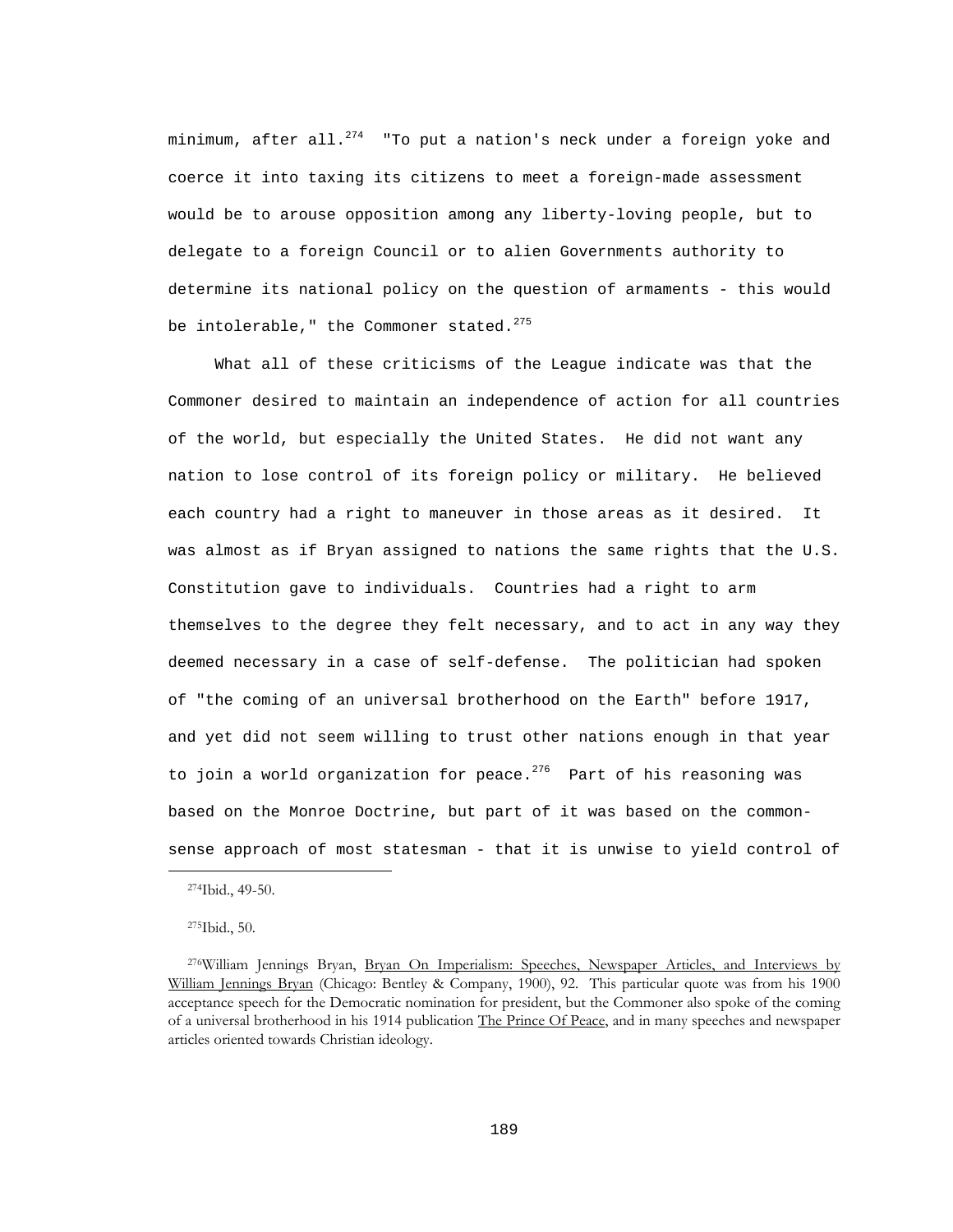foreign policy to other nations. Bryan had come out strongly against a League of Nations. As shall be discussed, however, there also were some signs that the Commoner was beginning to waver on his belief that the United States should not become involved in the quarrels of Europe.

## **What Alternatives to the League are Offered?**

 The question must be asked that if Bryan could find so many faults with the proposed League, what did he offer that could better accomplish the organization's goal to create a lasting peace? The Commoner did hold a desire to establish lasting peace, after all. The politician suggested four alternative plans to Taft's proposal in the fifth argument of the debate. Bryan also suggested an additional scheme in the ninth argument, bringing the total alternatives to five. The Commoner believed any one of his plans would work more efficiently than a League. He also thought, not surprisingly, that they agreed more with traditional U.S. foreign policy, or might extend the American version of democracy to other areas of the globe.

 The first plan the statesman recommended involved the creation of what he called a "world court." $^{277}$  All of the nations of the world were to be represented on the court, and its primary mission was to give recommendations to countries on how to solve international disputes. The process of adjudication began when one nation, or all of the countries in a disagreement, submitted the conflict to the court for investigation. The body of nations would then appoint a commission from their lot to conduct hearings on the dispute, and to make

i

<sup>277</sup> Bryan and Taft, World Peace, 74.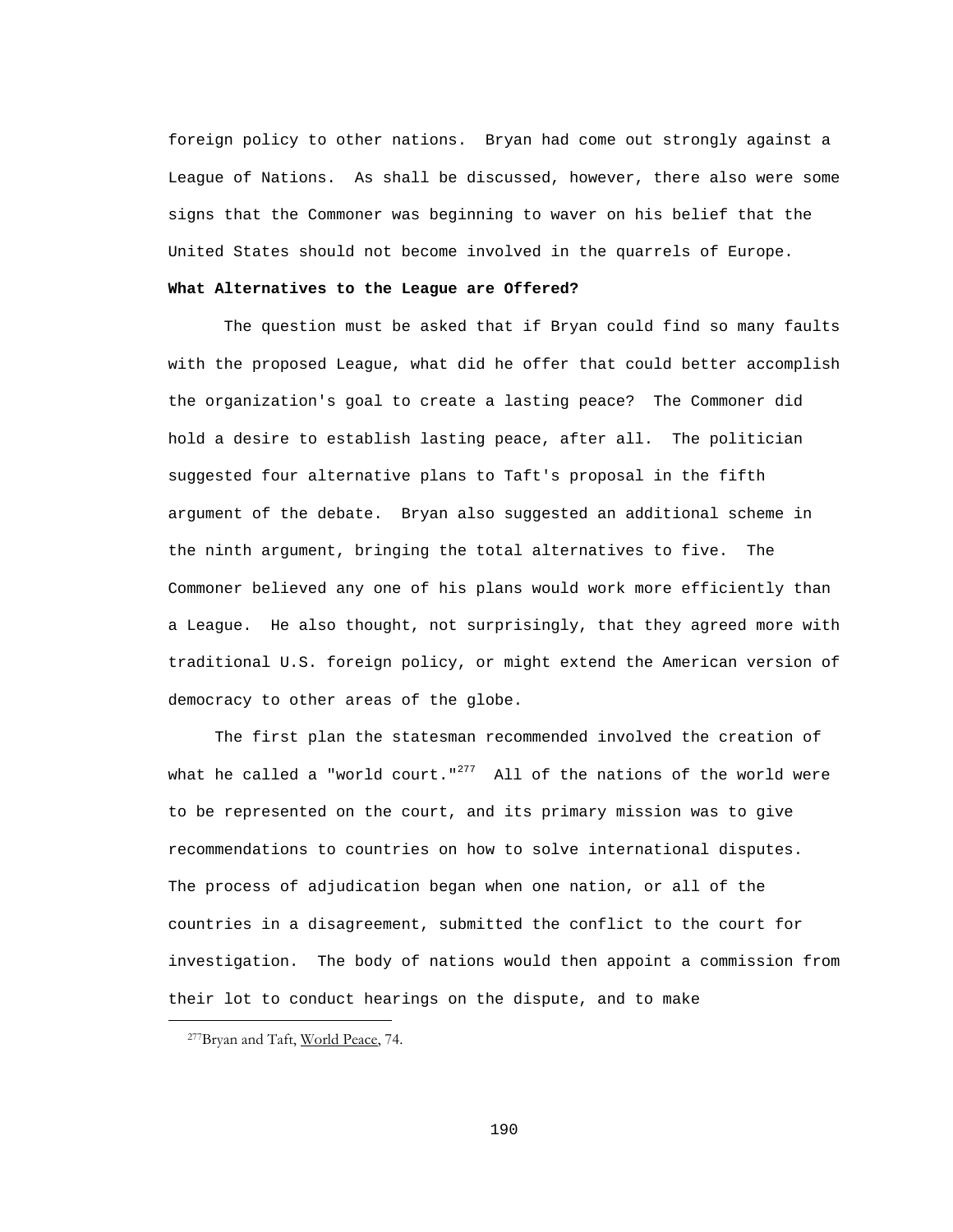recommendations on how to solve the problem peacefully. If the proposals failed to improve relations between the nations in disagreement, however, the commission would then give a report to the entire world court on the issues involved in the case and turn adjudication over to that body. The court was to conduct a new set of hearings on the problem, and through a final vote, make a list of recommendations on how to put an end to it.

 Up to this point, the plan sounded similar to what Taft had proposed. There was, however, one main difference between the Commoner's scheme and the League to Enforce Peace. Under the version of the assembly Bryan advocated, countries never were to be forced to bring their disagreements to arbitration by the assembly. In the fifth argument of the debate, the Commoner wrote that the League's plan to use military action against any contracting nation that refused to submit a controversy to investigation weakened the League's peace mission. The policy trained countries to rely upon force instead of conciliation.<sup>278</sup> Bryan therefore suggested that, "For final arbitration in justiciable cases, and for full investigation in cases not justiciable, the findings of the court rest upon their merit and be enforceable only by the nations which are parties to the dispute.  $1^{279}$ 

 The statesman realized his plan for a court would not make war impossible, but stated, "... it would so greatly lessen the probability

 <sup>278</sup>Ibid., 75.

 <sup>279</sup>Ibid., 74-75.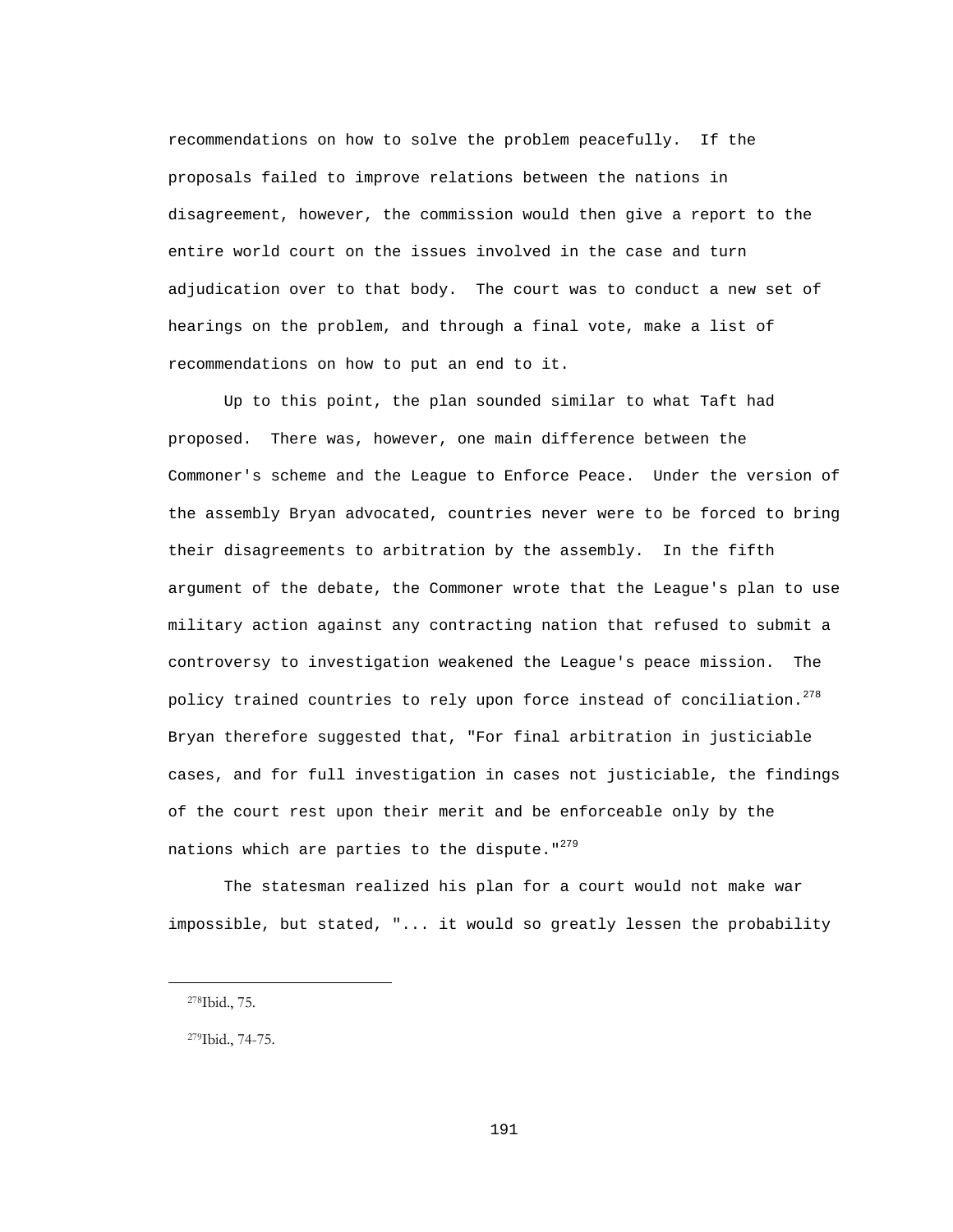of war as to constitute a great advance."<sup>280</sup> Force and peace were opposites in the Commoner's mind, and he did not see how an organization formed to promote peace could use military measures to do so. If this idea is combined with the politician's belief that a League might someday come under control of European powers, it can be seen that there also was an element of realism in Bryan's assessment that military action must not be connected with the organization. The League would be the largest amount of potential force ever collected, and therefore the greatest threat to any individual nation's security. His argument that military action must not be an option for the world court was two-sided. It contained the idealistic belief that lasting peace could be created without using military means to enforce it, but also held onto the realistic idea that the United States might not be able to control when and where armed forces were used. Bryan also pragmatically claimed that nations should be allowed to arm themselves as much as they wanted.

 The second plan introduced as an alternative to the League was a referendum on war that would be given to the people of each country involved in a conflict before the nations could declare war on each other.<sup>281</sup> "Nothing would more surely lessen the probability of war than the inauguration of a world-wide system requiring the consent of the people who, in case of war, must furnish the blood needed and pay the taxes that follow in the wake of war," Bryan wrote.<sup>282</sup> The referendum

i

282Ibid., 75.

 <sup>280</sup>Ibid., 75.

 <sup>281</sup>Ibid., 75.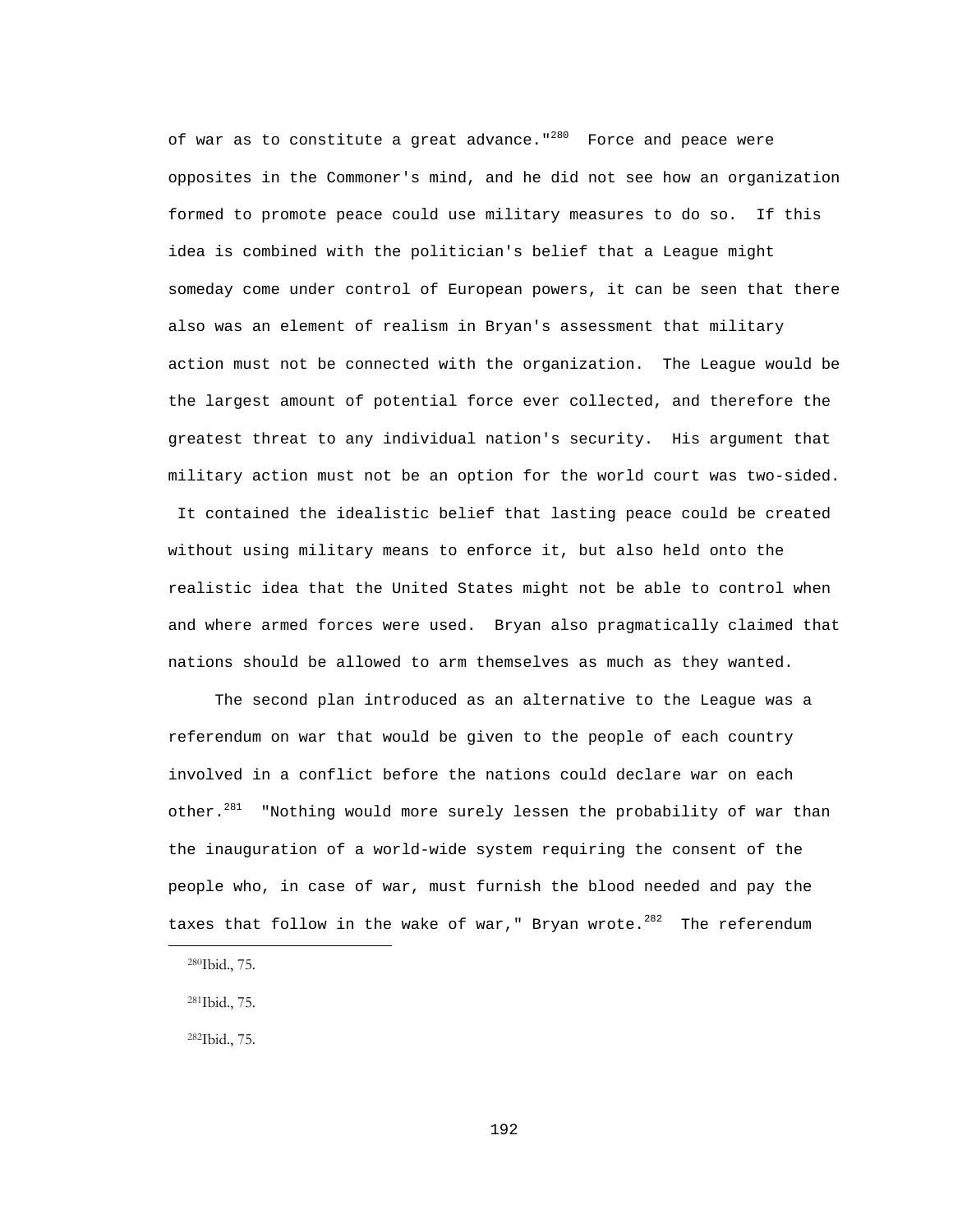was something the Commoner had long supported so the American people could make decisions on domestic issues that were stalled in Congress. But now, Bryan was willing to use it for foreign-policy as well. He even said that although the Constitution granted the power to declare war to Congress, the referendum had since been established in the United States. It should be applied to the most vital of questions for the American people - war, he claimed. $283$ 

 Bryan reasoned that the original Constitution did not include the referendum within it, but said if the "founding fathers" had seen fit to do so, they would have allowed U.S. citizens to decide when it was proper to call for the ultimate sacrifice. The Commoner did not go head-over-heels for the concept of the war referendum, however. He said that there should be at least one exception to when the vote would be given to the people of any country. That was when a nation was faced with actual invasion. $^{284}$  The statesman accepted the fact that in such a case, a country would be obliged to defend itself.

 The Commoner elaborated on the referendum in the eighth argument of the debate, and added a unique twist to the proposal not often seen in other suggestions on how to keep peace. If the United States encouraged other nations to use the referendum and they adopted it, he said, the U.S. would disseminate the American form of democracy to other parts of the globe. This would be beneficial for those countries in the Commoner's view. He wrote:

283Ibid., 76.

i

284Ibid., 75.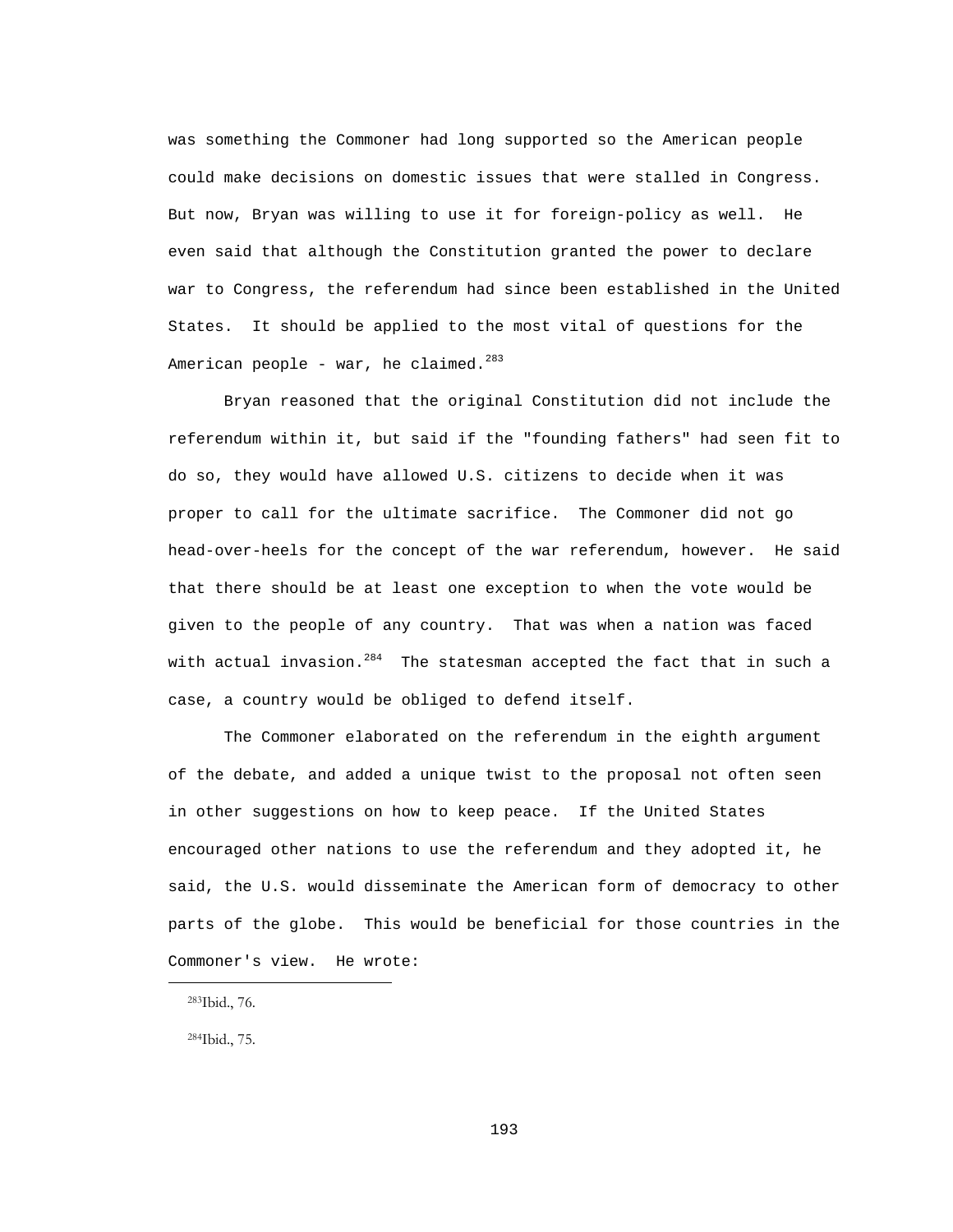As long as the people can be called into battle at the will of rulers - without any voice in deciding upon the necessity for the war - so long will the ambitions of monarchs, the greed of commercial interest and the false standards of professional soldiers prevail over the common sense and the common welfare of the masses. And it is necessary that the theory of `government by the consent of the governed' shall be put into actual practice. It is not sufficient that it be preached in the abstract. ... It is with this view that I have, in a previous article, proposed a referendum on war, except in the case of actual invasion.<sup>285</sup>

Bryan ended his comments on the referendum by adding, "... it will, by its example, render the oppressed people of the other countries more service than it can possibly render by encouraging them to rely in the future, as in the past, upon military alliances which invite intrigue and secret combinations."<sup>286</sup>

 The next proposal made to take the place of Taft's plan was simply to encourage countries to reduce their armaments. $287$  It should be remembered that Bryan had written that nations must maintain the autonomy to determine the amount of arms they needed on their own. This did not mean, however, that countries could not encourage each other to reduce arms. Instead of setting a minimum amount of weapons each nation must stockpile, as Taft suggested, the Commoner advocated that no quota should be established and that the U.S. should recommend arms reductions to other countries. His reasoning was that if a competition developed to slow arms production after the calamity of the First World War, an established minimum might make nations afraid to drop below that

i

287Ibid., 76.

 <sup>285</sup>Ibid., 111-112.

 <sup>286</sup>Ibid., 76.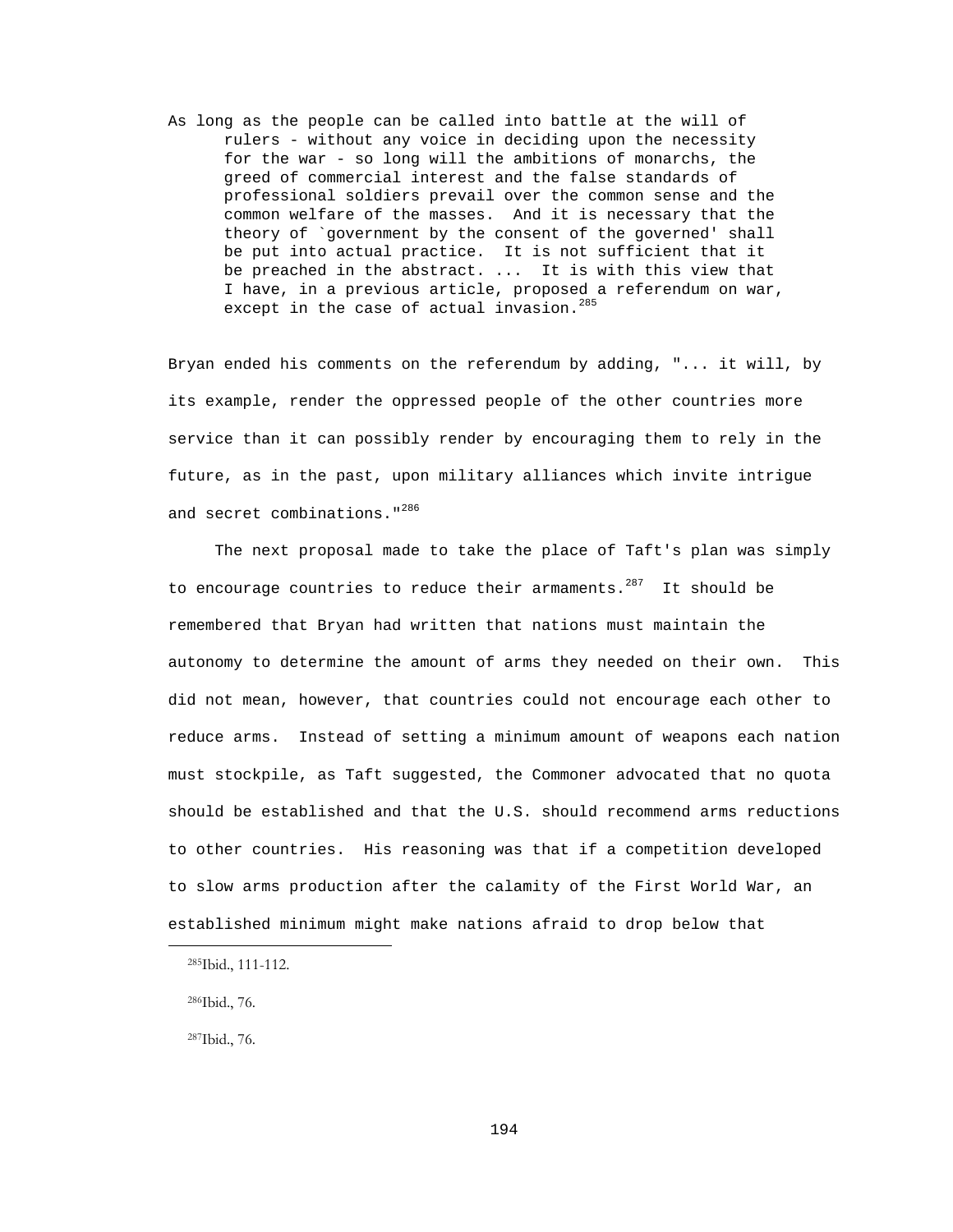level.<sup>288</sup> If such a competition began, it would reduce taxes for the war-torn people of Europe, who would already be paying off debts for the Great War, Bryan said.

 The Commoner's plan did not violate his democratically oriented belief that nations must be allowed to determine the amount and kind of weapons they need. It would just leave the door open for the possibility of mutually agreed upon arms reductions - cuts of the type that occurred at the Washington Naval Conference of 1921-1922.<sup>289</sup> Setting limits on how far arms reduction could go would prove detrimental to the cause, Bryan argued.

 The reason the Commoner felt a reduction in armaments would lead to increased chances of a lasting peace was that he believed military build-ups caused countries to rely upon the principle of force to solve international disputes. He explained this idea best in his fifth argument, when he stated that when large military establishments were created near national capitals, generals and arms dealers tended to gain influence over the leaders of governments. The Commoner believed this was dangerous because professional soldiers and war traffickers were primarily trained in the "art" of taking of human life, and rarely saw

 <sup>288</sup>Ibid., 50.

<sup>&</sup>lt;sup>289</sup>Robert H. Ferrell, American Diplomacy: The Twentieth Century (New York: W.W. Norton & Company, 1988), 171-174. At this conference a Five-Power Treaty was signed in February 1922 which set up ratios of naval tonnage for large-class warships among its participants. Although the treaty largely held tonnage at existing levels, some scuttling of ships was necessary to meet the arrangement among the countries involved. The United States and Great Britain were given parity at 5 (a battleship tonnage of 525,000, and aircraft carriers at 135,000), Japan a ratio of 3 (battleships at 272,000, carriers at 81,000), and Italy and France a ratio of 1.67. Although the treaty was largely an arms limitation rather than an arms reduction, this was clearly the direction the Commoner wanted nations to go with weapons production.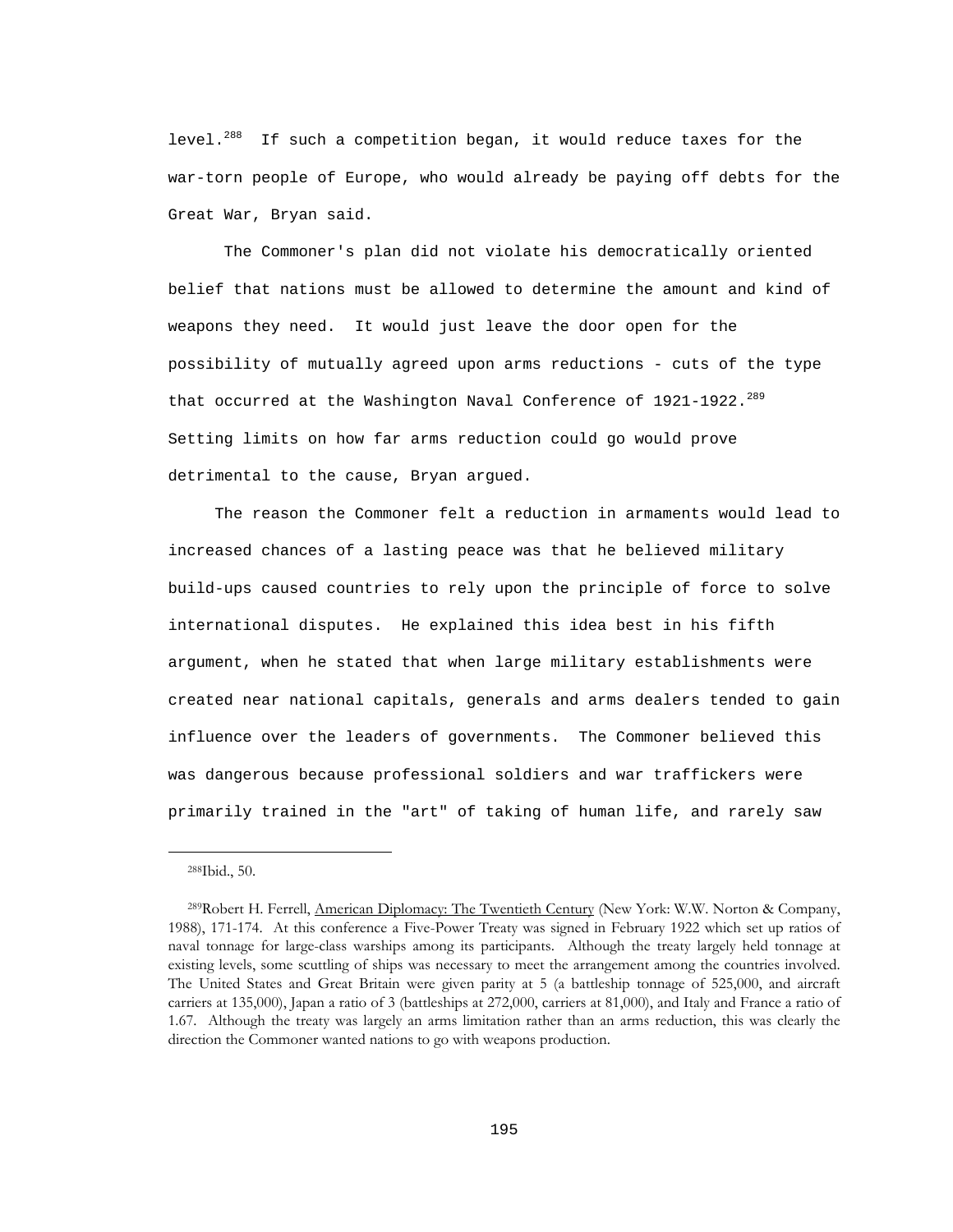other ways of settling difficulties.<sup>290</sup> "Their philosophy gives a threatening tone to diplomacy and magnifies trifling disputes," the politician wrote. "It keeps countries in controversy, and, by stimulating rivalry in preparation for emergencies that are always visible to the military eye, arouses suspicions and fans the hatreds out of which wars grow." $^{291}$  Any possible reduction in the size of the military forces of nations, therefore, could bring an increase in the use of non-threatening diplomacy by those countries.

 The fourth alternative Bryan gave to the League was to promote the spread of arbitration treaties, which he had already advanced and signed as secretary of state. The treaties have been dealt with in some detail both in this chapter and the last, so only a few comments are necessary here. As was mentioned earlier, the Commoner argued that his treaties were preferable to the League plan because the assembly of nations would use force to cajole countries into submitting conflicts to mediation. Bryan felt the spirit in which negotiations were conducted was essential to creating and maintaining peace. Force only beget force in his mind. In the eighth argument, the Commoner said, "The treaty plan will, in my judgement, do more than the League's plan to reduce the probability of war because it seeks to substitute persuasion for force and the spirit of co-operation for the spirit of combat." $^{292}$  He also wrote: The theory of *peace by terrorism* has exploded with bursting shells.

291Ibid., 77.

i

292Ibid., 90.

<sup>&</sup>lt;sup>290</sup>Bryan and Taft, World Peace, 76.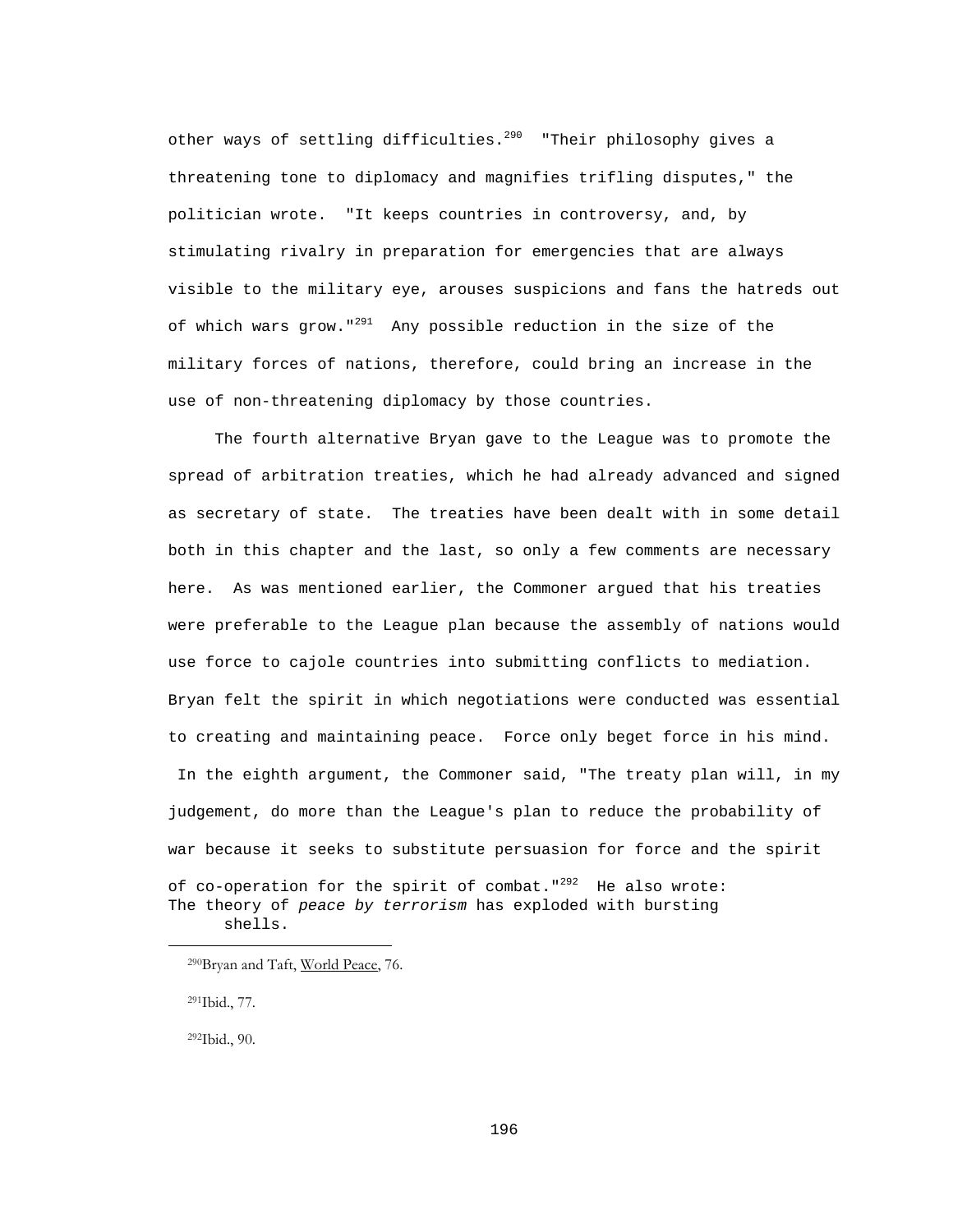Why not offer a new hope built upon the plan which has been proved so successful between individuals? If two neighbors fall out, they call in friends, if their relations have become too strained to permit personal discussions of differences and allow investigation and friendly advice. Each party reserves the right of independent action at the conclusion of the investigation, just as contracting parties do in the thirty treaties. The success of efforts at reconciliation depends largely upon the spirit in which the conference is conducted.  $\ldots^{293}$ 

 Bryan realized Americans might view his plan to promote peace by disconnecting it from military action as naive, and sought to address this concern at points during the debate with Taft. One of the problems that the Commoner believed U.S. citizens would have with a plan to promote the spread of arbitration treaties was that the agreements seemingly provided no incentive for countries to submit their differences to mediation. Ironically, the Commoner thought this was one of the strengths of his scheme. The conciliation agreements that he advocated allowed nations to avoid bringing their disagreements to arbitration, without having to fear an attack by an international conglomerate of countries. $^{294}$  A democratically-oriented independence of action was preserved for the nations involved in the mediation agreements, which would hopefully build up trust among them. Furthermore, Bryan stated that if the governments of nations weren't even willing to enter into arbitration treaties with each other, it was hardly likely they would abide by the laws set forth by a League to Enforce Peace.<sup>295</sup> The conciliation treaties, the statesman pointed out,

294Ibid., 67.

i

295Ibid., 65-66.

 <sup>293</sup>Ibid., 66-67.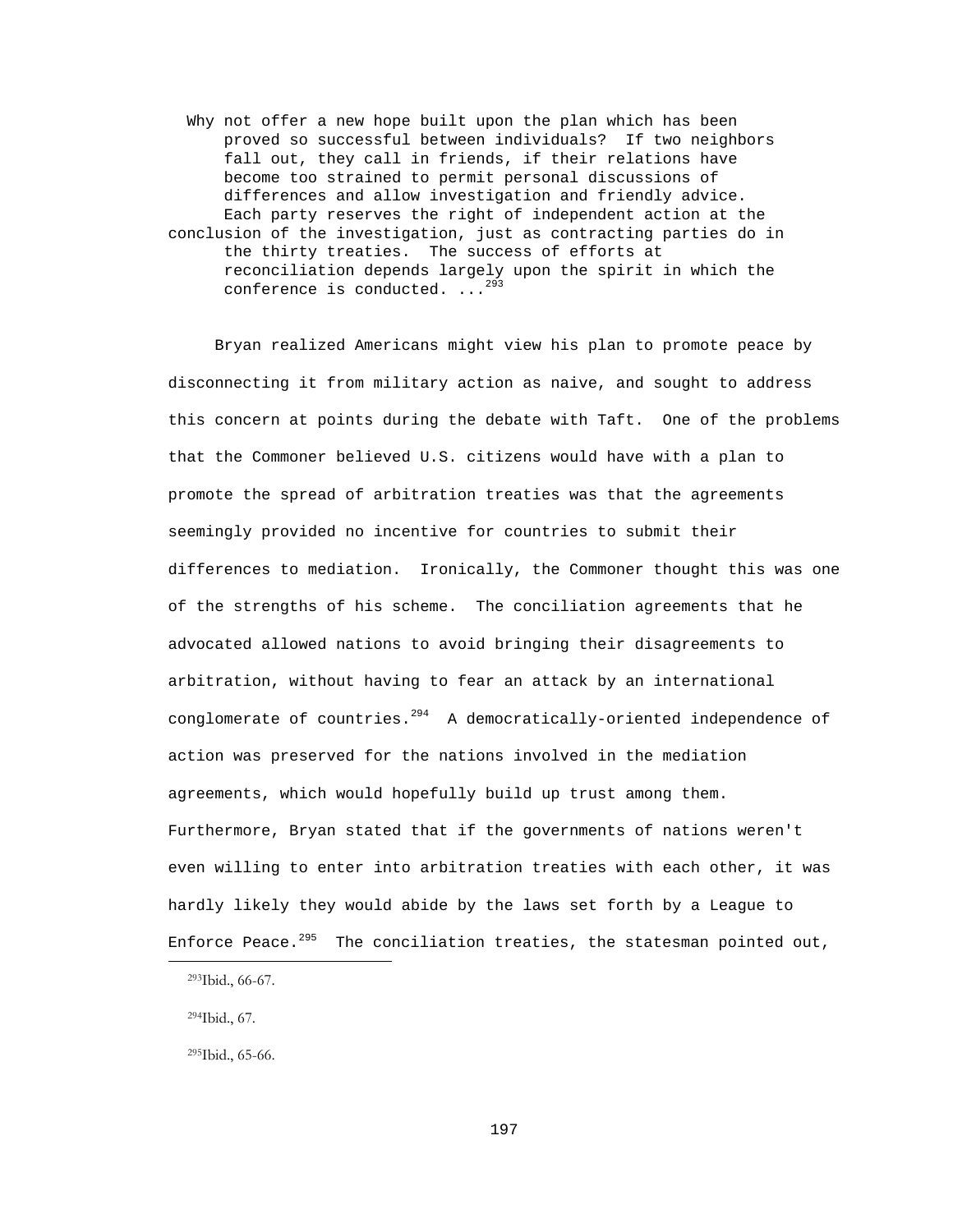established no international laws and made no threats against nations. So, they required very little from their signatories. If countries refused to join the mediation agreements, Bryan believed they would never agree to join an organization that based its authority and vitality on terror. In support of this claim, Bryan wrote:

- Great Britain, France, Russia, and Italy have joined in these treaties (the first three since the war began); and Germany Austria and Belgium endorsed the principles although they have not yet signed the treaties.
	- As these seven nations, now involved in war, have thus accepted the principle of *Investigation Before War*, it is fair to assume that they will be willing to enter into such a treaty with each other - if not, they certainly will not accept the League plan.<sup>296</sup>

To the Commoner, the plan of spreading the use of arbitration treaties was not more idealistic than Taft's scheme for a League. It was more realistic because Bryan felt countries would accept conciliation agreements more readily than an assembly of nations.

 A second point that the Commoner believed U.S. citizens would criticize his arbitration treaties on was that the 26 treaties that had been signed by Bryan and ratified by Congress before August 1914 failed to prevent World War I. In rebuttal, Bryan argued that although America had held discussions with Austria and Germany before and during the war on the subject of signing agreements, the two nations had failed to do so.<sup>297</sup> He claimed there had not been enough time to work out the formal details of the treaties with the Central Powers before the war began.<sup>298</sup>

i

298Ibid., 65.

 <sup>296</sup>Ibid., 65-66.

 <sup>297</sup>Ibid., 65.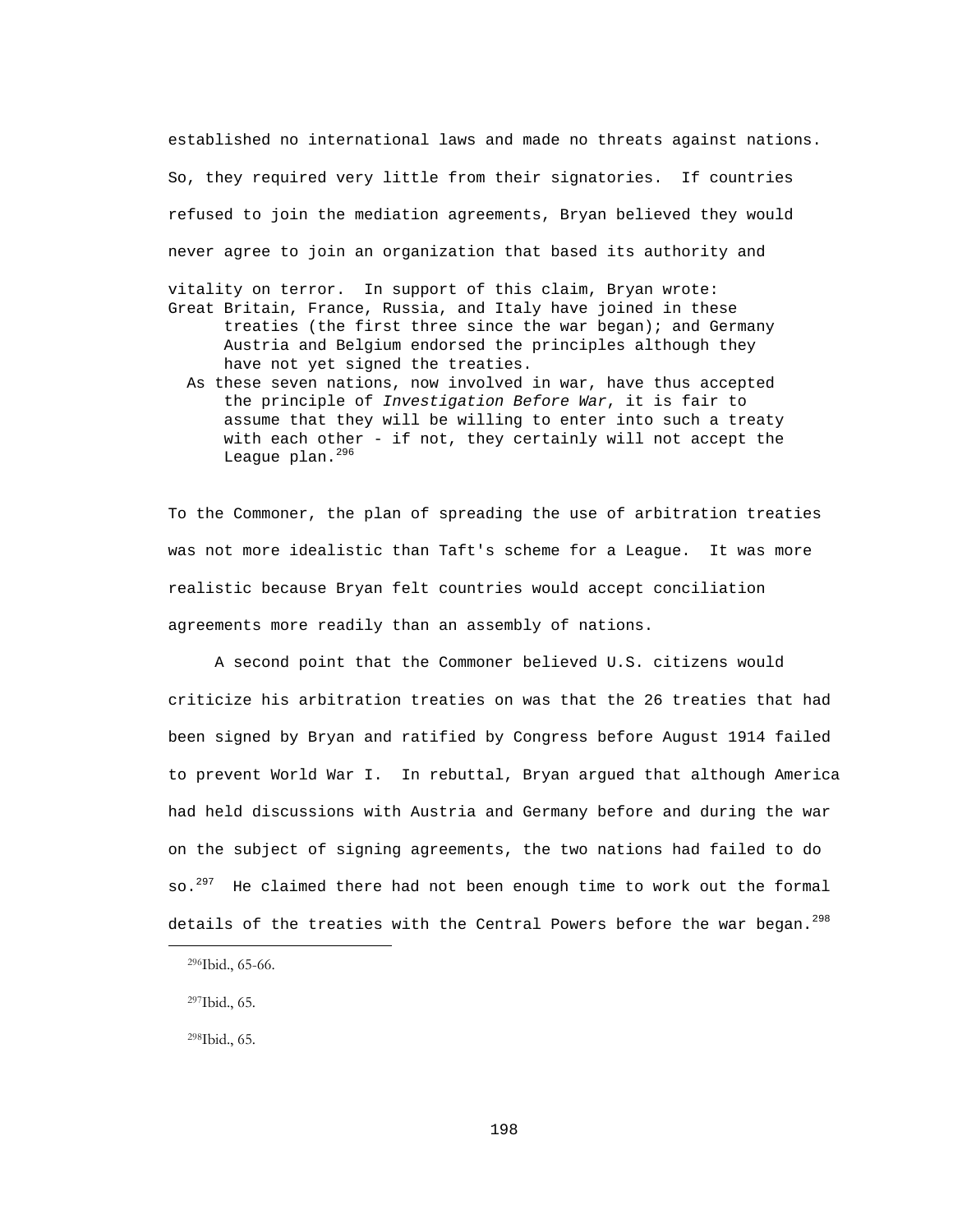What this meant was American statesman did not hold the correct "machinery for the settlement of disputes" to solve the conflict that led to the Great War. $^{299}$  The politician elaborated on this point in the fourth argument when he wrote that he thought the disagreement over Serbia's role in the assassination of Archduke Francis Ferdinand could have been brought to a peaceful solution if only the dispute had been submitted to a week-long period of investigation and recommendation by an international commission.<sup>300</sup> He also said, "A year's time (for arbitration) would allow passion to subside and reason to resume her sway, time for separations of honour from questions of fact, time for the peace forces of the world to bring influence to bear on the estranged nations."<sup>301</sup> By no means did Bryan feel the world should give up on arbitration treaties. Many of its largest nations had not even tried them as a way to prevent armed confrontation. **Bryan Backs Down, Will Occasionally Fight in Europe if Nation Calls** 

 The final proposal offered in place of the League to Enforce Peace was made in the ninth argument. Bryan suggested that the U.S. government could announce an intention to participate in preserving the peace of Europe when Congress and the American people felt conditions in the Old World were right to do so. This was the most surprising statement from Bryan in the book, as he had argued so vehemently

i

301Ibid., 66.

 <sup>299</sup>Ibid., 64-65.

 <sup>300</sup>Ibid., 66.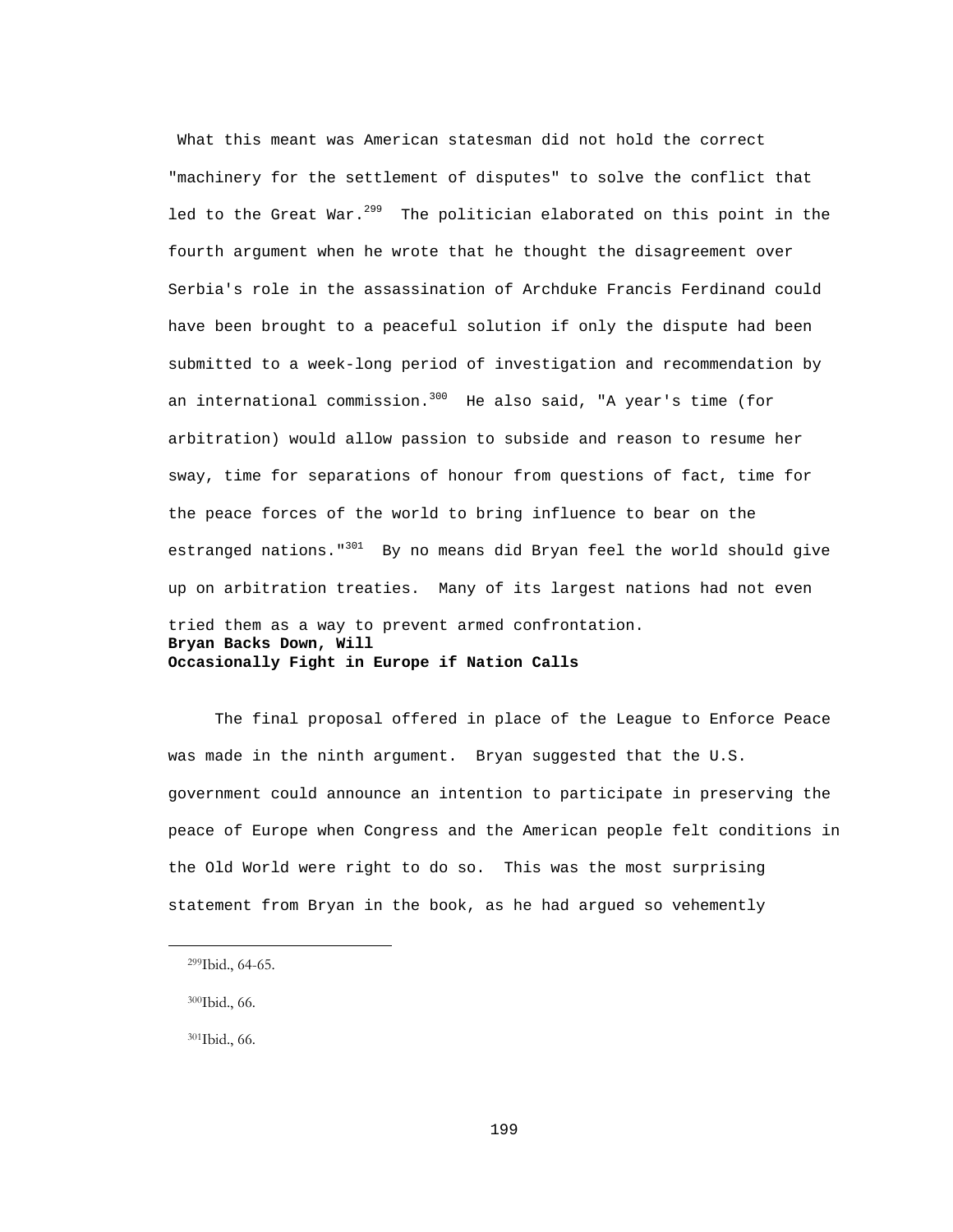throughout it that the United States must avoid the quarrels of Europe.

The politician wrote:

- If it were true, as Mr. Taft contends, that the time has come when we should actively join the European nations in the effort to compel peace, it would be much better for our nation to reserve the right to say when and upon what terms we should contribute our strength. ... Instead of becoming party to such a League, as Mr. Taft proposes, why not, if such be the wish of the American people, announce that it is
- our determination to assist in the future in the preservation of peace in Europe by joining in the punishment of any nation which resorts to war without an excuse which to us seems sufficient? I do not think such a policy wise or necessary; but it would have all the advantages conferred by membership of the proposed League without its dangers. It would save us from war, except when we regarded the cause of the war sufficient to justify intervention; but it would cause our favor to be courted by Europe.<sup>302</sup>

The United States, then, was to remain outside of the League, but was to have the option of participating in a war in Europe to "compel peace." This recommendation appeared to work against the Commoner's dependence on the Monroe Doctrine, which he had sacrificed his career in the State Department for in order to bolster the doctrine as correct foreign policy.

 If Bryan's quote is examined more closely, however, it is clear that he used extremely hesitant language about the possibility of occasionally abandoning the doctrine to compel peace in Europe. He stated that he did not think such a policy was wise or necessary, but he would go along with the move if U.S. citizens decided it was necessary.

 The politician also wrote that one of the chief advantages of remaining outside an assembly of nations was that it would save the United States

 <sup>302</sup>Ibid., 124-125.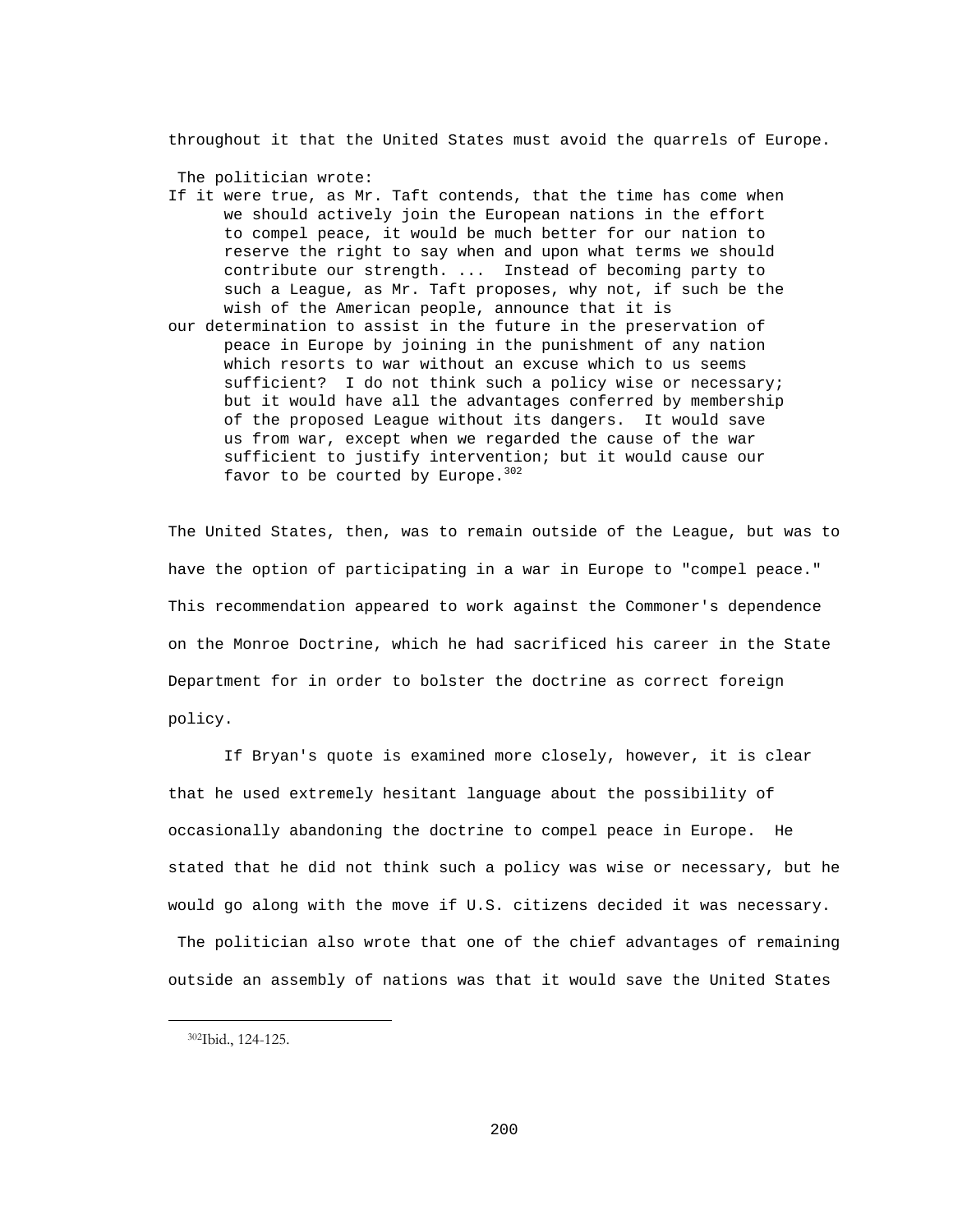from war, except when the American people decided there was sufficient cause to fight. The Commoner gave the edge to remaining free of European entanglements in his statements. But, he also was willing to work with the people of the U.S. if they decided to move in the opposite direction.

 The hesitancy of Bryan to commit the United States to a pledge to intervene in the Old World when Americans agreed upon it resurfaces in the concluding argument of the debate. The Commoner wrote, "In my ninth argument, I suggested a fifth plan which I did not deem necessary, but which is preferred to the League's plan; namely, the announcement of an intention to take part in future wars *when the excuse for the war is such as to commend itself to our nation*, the sufficiency of the excuse to be determined by our Congress when the time for action arrives and the issue is clearly defined."<sup>303</sup> Again, it appears as if Bryan would not personally recommend such a course for the U.S. But, if American citizens chose to make the country a "world player" against his own suggestions, the politician thought there was a definite course the nation must follow. The United States must not join the League to Enforce Peace. That way, it would preserve an independent foreign policy and could be cautious before entering the conflicts of Europe. This recommended caution also is probably why Bryan wrote that the country should only go to war in the Old World when it found a sufficient "excuse" to fight. He did not believe involvement in Europe should become standard American foreign policy. At the end of the

i

 <sup>303</sup>Ibid., 142.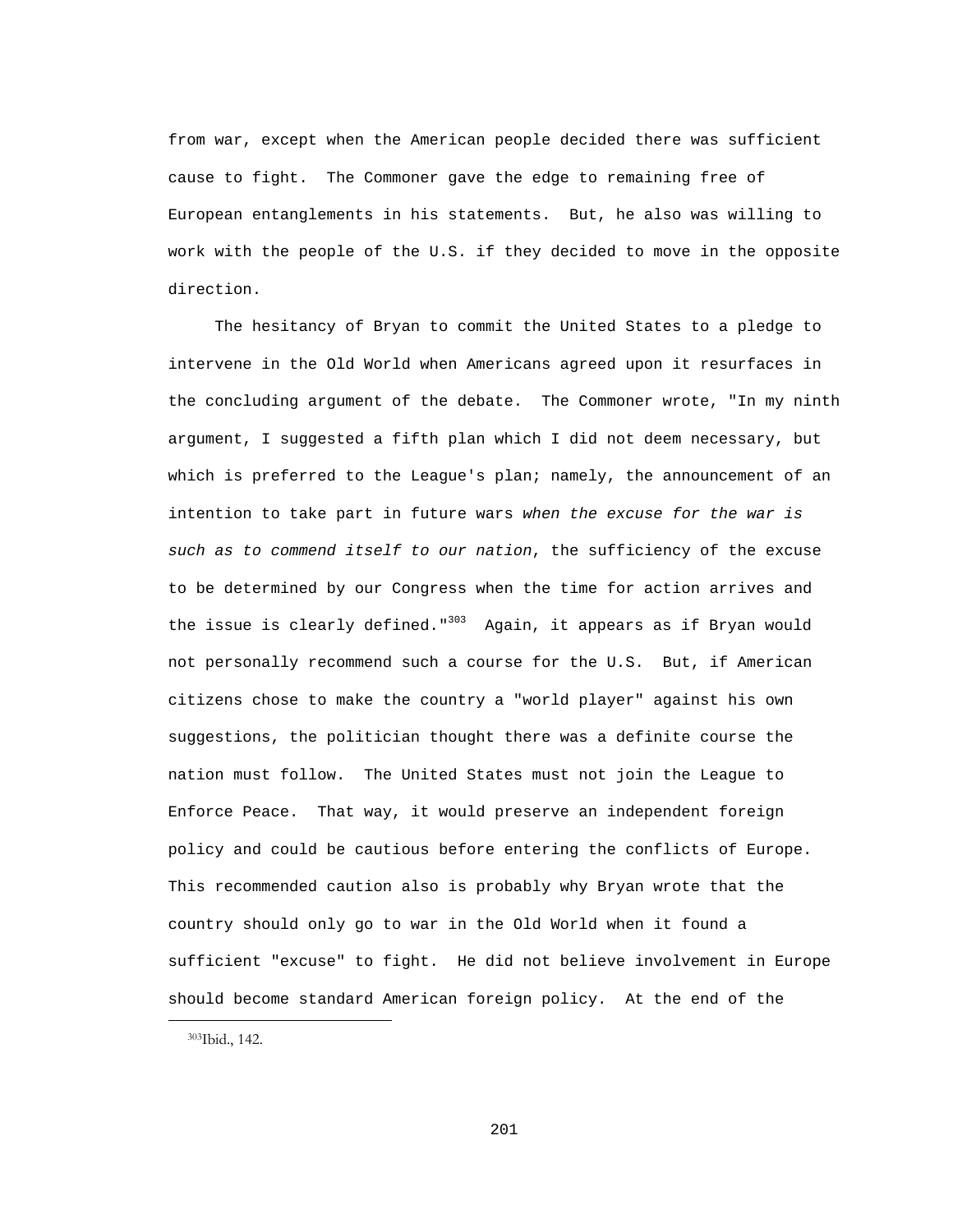concluding argument, the Commoner wrote: I venture to express the hope that the proposed League, being a child, so to speak, of the European war and being nourished by the spirit of preparedness which has been so assiduously cultivated in this country, will find its final repose in the calm that will follow the restoration of peace. Then we may expect a reaction against militarism and a clearer vision of America's mission as the exponent of peace based upon love, friendship, and co-operation.<sup>304</sup>

Bryan reserved hope that the United States would be able to disconnect peace negotiations from military action, rather than having to commit the nation to sometimes use force to preserve peace in Europe.

 Overall, the Commoner's first four alternatives to a League reflected his belief that the use of armed forces must be disconnected from peace negotiations. The war referendum was the only proposal that did not clearly express this idea, but Bryan believed that in most cases the people of the countries of the world would vote not to go to war if given the chance. $305$  The other three recommendations - the world court, arms reduction, and arbitration treaties - all had elements of the politician's non-provocative approach to a lasting peace. Furthermore, the referendum also featured the added bonus, according to the Commoner, of spreading the American concept of "government by consent of the governed" to other areas of the globe. Even at this stage in his career, Bryan adamantly supported disseminating the concept of "selfgovernment" throughout the world. There was at least one more prominent element of U.S. democracy visible within the four schemes, and it was

i

305Ibid., 75.

 <sup>304</sup>Ibid., 142.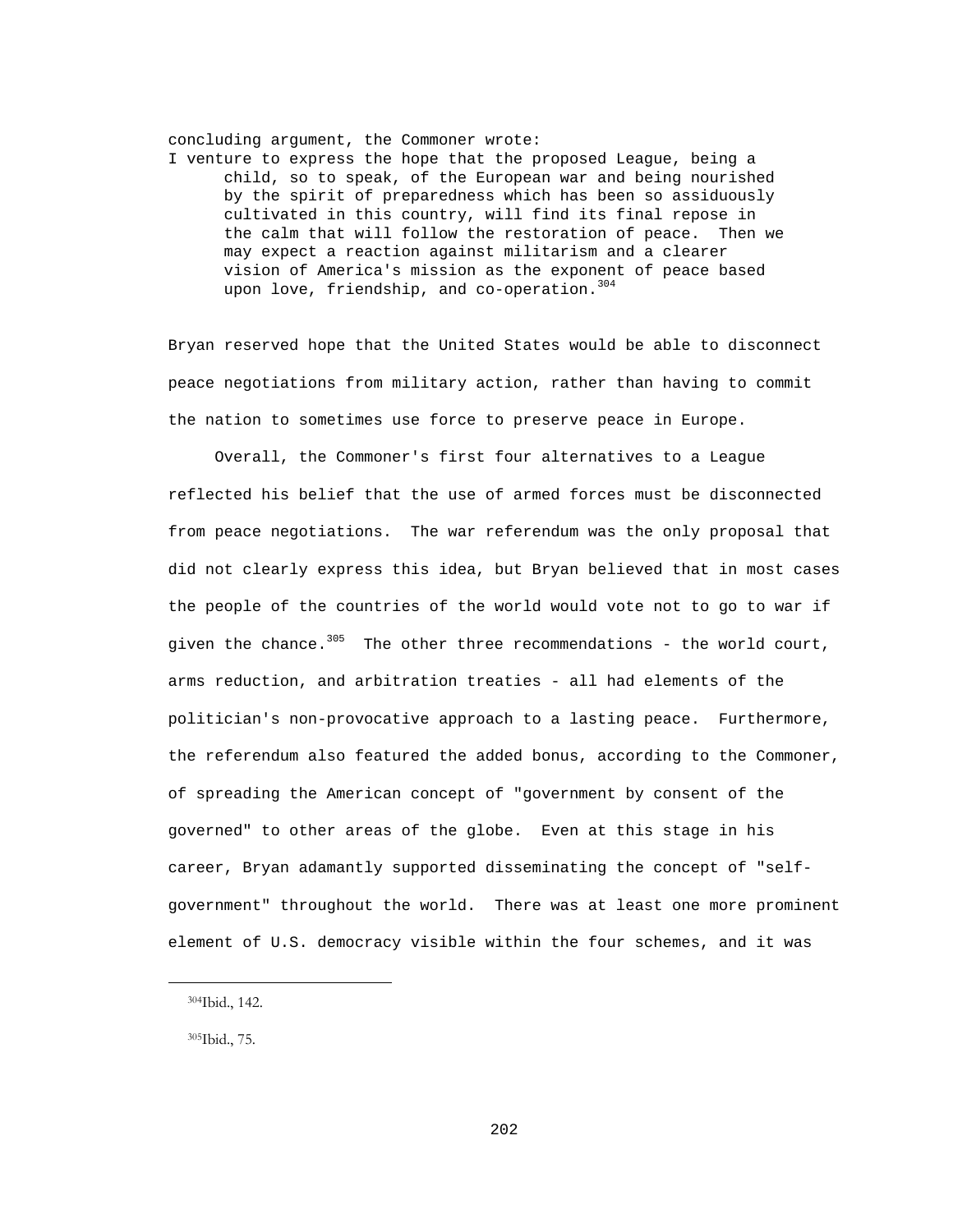something that was not surprising considering the Commoner's training as a lawyer. In each of them, nations ultimately would have their own choice as to whether they would submit international disputes to arbitration, join in arms reduction, or declare war. Bryan, as stated during the sixth argument, felt that countries were innocent of the charge of unnecessary aggression until proven guilty, and should not be treated like "ordinary criminals" until they had proven otherwise.  $306$ Nations had the same independence of action that U.S. citizens were guaranteed under the Constitution, until it was shown beyond a reasonable doubt that the countries had engaged in criminal aggression. It also was obvious that the Commoner believed nations could engage in criminal aggression. In the "Final Statement," which was added to the

book after the U.S. declared war on the Central Powers, he wrote: There is not reason to believe that we would have entered the war but for the invasion of our rights. It is true that Germany's actions indicated a determination to pursue a policy that menaced the welfare of ALL neutral nations; and this furnished added reasons for the action taken by Congress in declaring a state of war to exist. ... We are now in a world-war surpassing any former conflict in cost, whether measured by money or men; and a United Nation will support the Government to the end. $307$ 

 The final alternative to the League to Enforce Peace, that of declaring an intention to participate in the wars of the Old World when the U.S. believed the action was necessary to establish peace, was not favored by Bryan. It was a compromise the Commoner was willing to make if the citizens of the United States thought it was necessary. And,

i

307Ibid., 154-155.

 <sup>306</sup>Ibid., 89.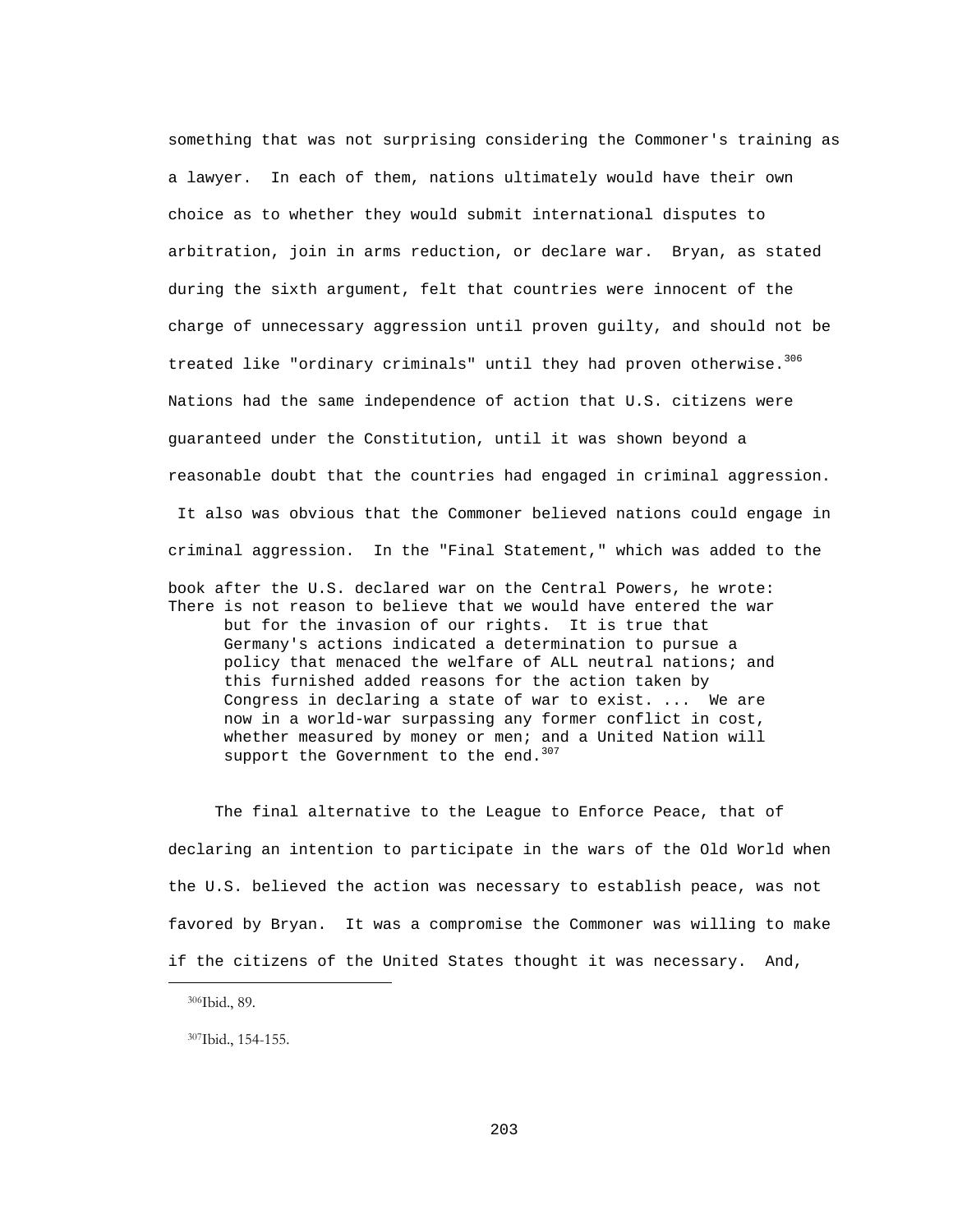this was only so long as the country did not join an assembly of nations that required its members to use force when the organization demanded it. Overall, the statesman's early approach to the League to Enforce Peace featured a realistic assessment of the proposed assembly, and a reliance on democratic ideas to develop alternatives to it. Although Bryan's belief that peace negotiations needed to be disconnected from military threats may have seemed unrealistic, the Commoner had a clever response. He said that if countries were unwilling to enter into agreements that threatened them very little, they could not be expected to faithfully engage in agreements that threatened them a great deal. **The Commoner Hints at a Possible Acceptance of the League**

 Before discussing the events that led the Commoner to change his opinion on the League of Nations during the late months of 1918, and to support American participation in the organization, it is necessary examine whether there were any indications that Bryan was wavering on his negative opinion of the League during the debate with Taft. The Commoner did appear to contradict himself many times in the debate, after all. The biggest contradiction was that he vehemently argued the United States must stay out of the quarrels of Europe, but then ultimately caved in and said that if the American people elected to take a more active role in the Old World, he would support the effort. During the debate, this was only if the nation remained outside of the League, however. Another contradiction is the fact that Bryan wrote force must be disconnected from the peace process, but stated countries must retain the ability to use military action when and where they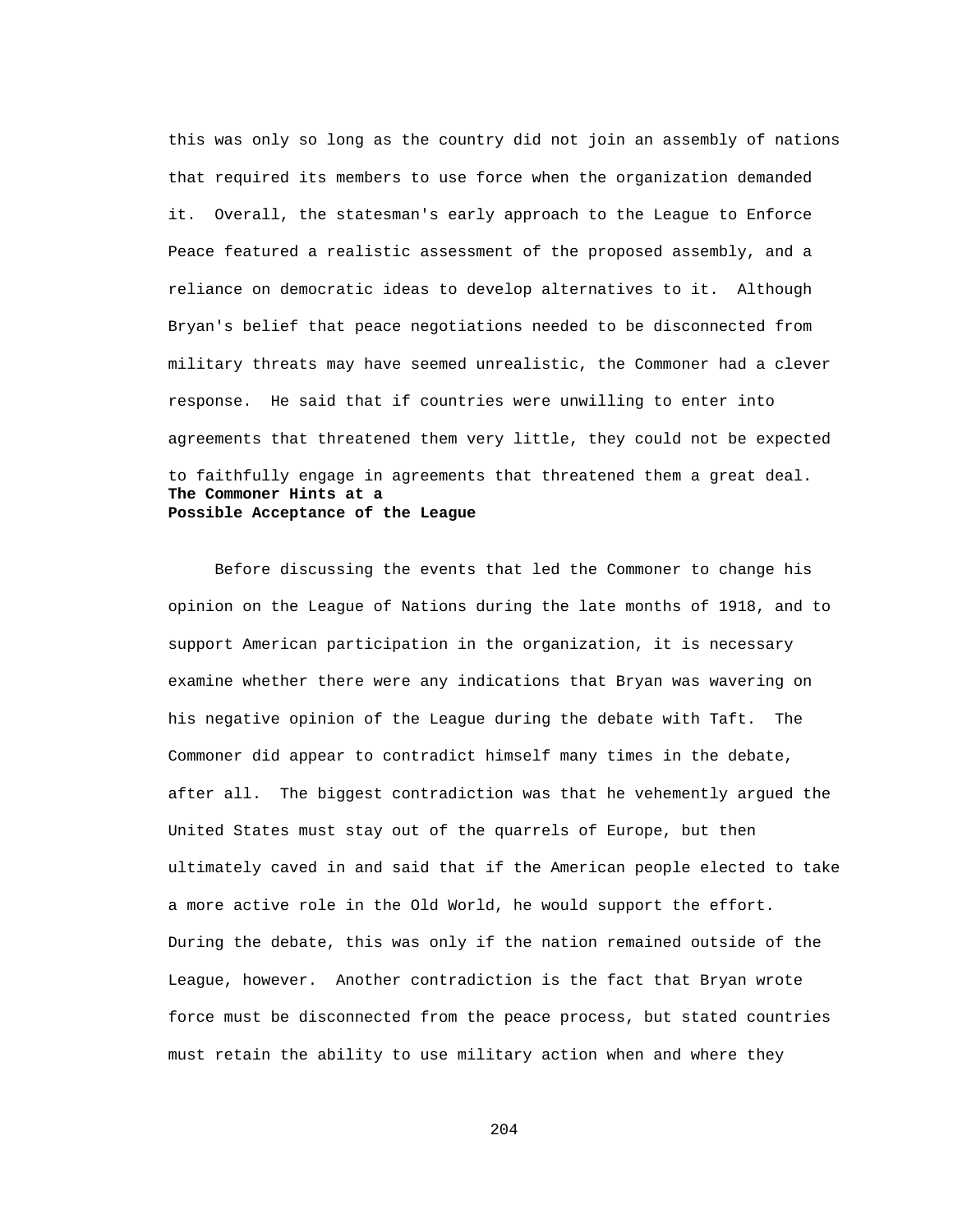choose. With discrepancies like these, it is necessary to try to define exactly what the Commoner thought proper American foreign policy should be, and why he eventually decided to reverse his position on the League to Enforce Peace.

 The first important fact to point out about Bryan is that although he abhorred the idea of using military might to force nations to submit disagreements to investigation, he did not think the use of military action should be outlawed on the international level. To limit nations from the option of using armed force, he said in the sixth argument, would be to violate their sovereignty.<sup>308</sup> It would also leave them defenseless, which was one of the Commoner's major criticisms of the League plan. He felt the assembly would amass such a large potential military force that individual countries would be left defenseless against it. The claim that countries should have the option of military solutions to problems can also be found in the fact that Bryan believed there were certain situations in which governments had the right to decide the course of action they should follow independently from international arbitration committees. He even said that countries had the right not to submit their disputes to mediation, or to reject the decisions of the committee investigating them. Although the Commoner hoped that nations would not act in such a nonconciliatory fashion, he ultimately reasoned that nations had the right to act independently, and to even choose to go to war if they felt it was merited by the circumstances.

308Ibid., 89.

i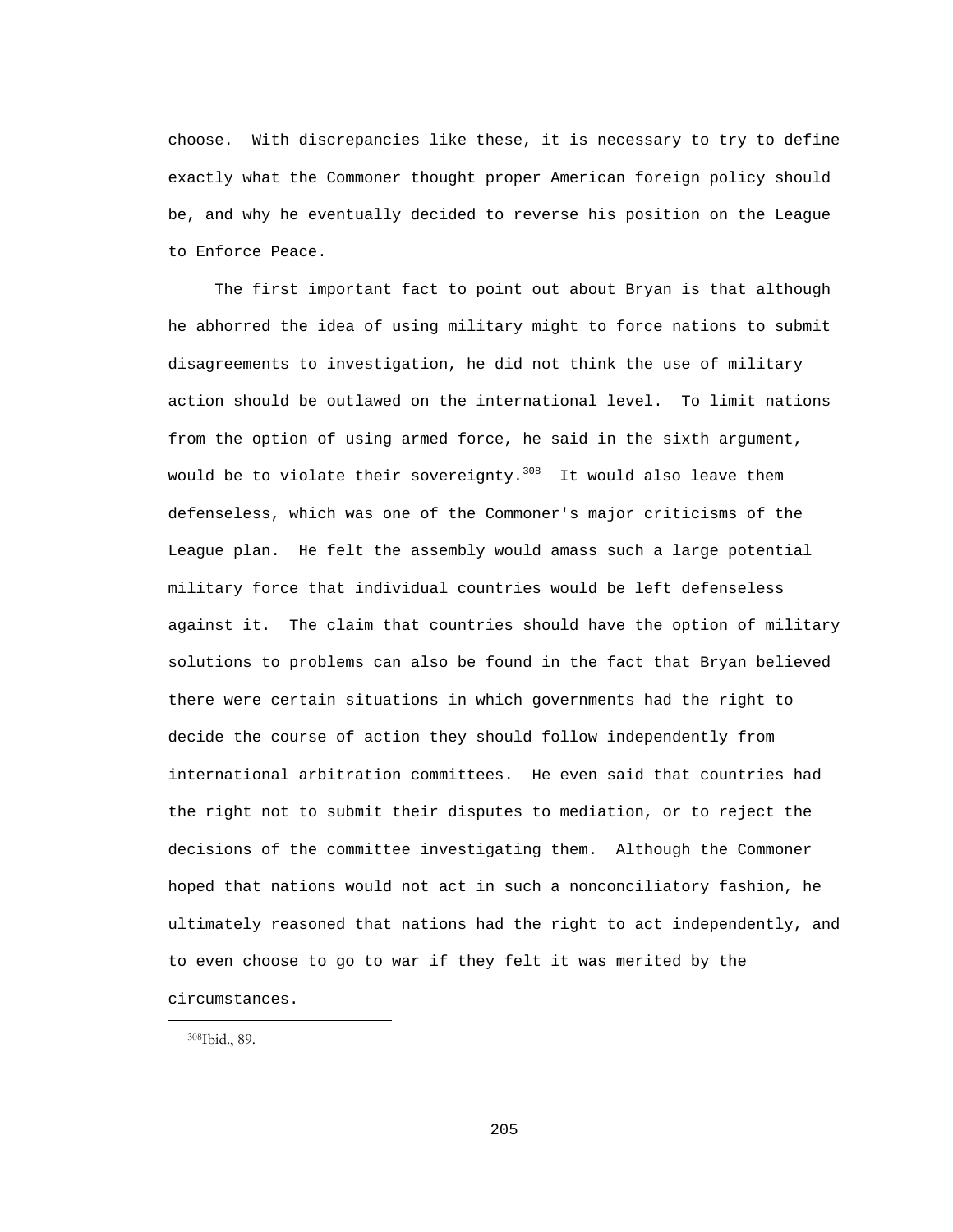Bryan's willingness to fight in the Spanish-American War and to support the American war effort during World War I show this was his belief, and possibly even a guide for him to proper U.S. foreign policy. So, the Commoner's statement that the United States government might declare an intention, if the American people felt it was warranted, to intervene in European conflicts to compel peace was not totally out of character for Bryan. Force was a valid national option for him. He argued within the debate without exception, however, that military action should not be connected to a peace keeping organization. To him, it went against that organization's very nature.

 A second contradiction in the politician's arguments that deserves attention is that he argued the Monroe Doctrine should be a major guide to U.S. foreign policy, yet wrote that the United States could issue a statement that it would attack a European nation anytime the American people deemed the action necessary to create peace. Even in the ninth argument of the debate, Bryan reemphasized his commitment to Monroe's principles. He said that Taft had argued George Washington's counsel to avoid the entangling alliances of Europe had no application to the League because the organization would not represent an American alliance with one European nation, but an alliance among all the countries of the

world.309 The Commoner replied:

My answer is this, that the reasoning employed by Washington not only applies to the proposed League but applies with even greater force. If it is unwise to link ourselves to one nation because Europe has a set of interests different from ours, there is more reason why we should not enter into a League with all, or a large number of the nations, thus

 <sup>309</sup>Ibid., 120.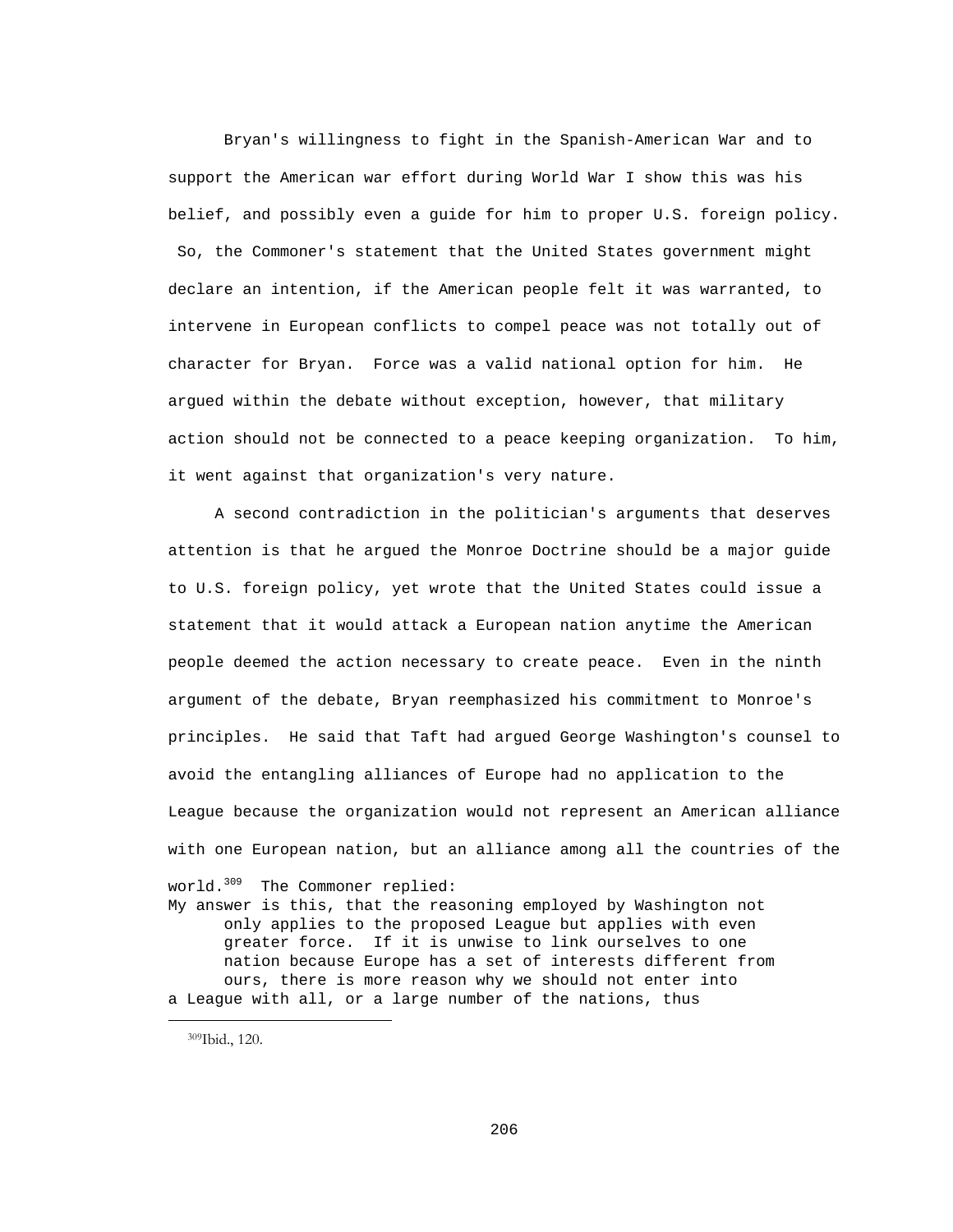entangling ourselves with interests not only diverse but conflicting.310

Bryan also wrote within the ninth argument that since the distance between the East Coast of the Atlantic and the West had been shortened by the use of the steamship, it only provided more reason for the United States to reserve its energies to protect the Western Hemisphere from European exploitation.<sup>311</sup> "To allow the trans-Atlantic nations to assist in determining the controversies on the American side of the Atlantic would be to invite new perils," Bryan stated. "They could not resist the temptation to claim compensation in territory.  $1312$ 

 The Commoner appeared to heartily adhere to the doctrine. Underneath all of his rhetoric about Monroe's guidelines to foreign policy, however, something seemed to be changing in the politician's thoughts about the doctrine. Bryan's statement that if Americans desired a more active role for the United States in Europe, he felt the country should remain outside of the League and sometimes participate in the preservation of peace indicated this was the case. $313$  Even though the Commoner claimed he did not believe such a foreign policy was "wise or necessary," the fact remains that he proposed it, and probably would have pushed for the policy if America's citizens decided to call for a permanently increased U.S. involvement in Europe. His conceptualization

i

313Ibid., 124.

 <sup>310</sup>Ibid., 120.

 <sup>311</sup>Ibid., 121.

 <sup>312</sup>Ibid., 121.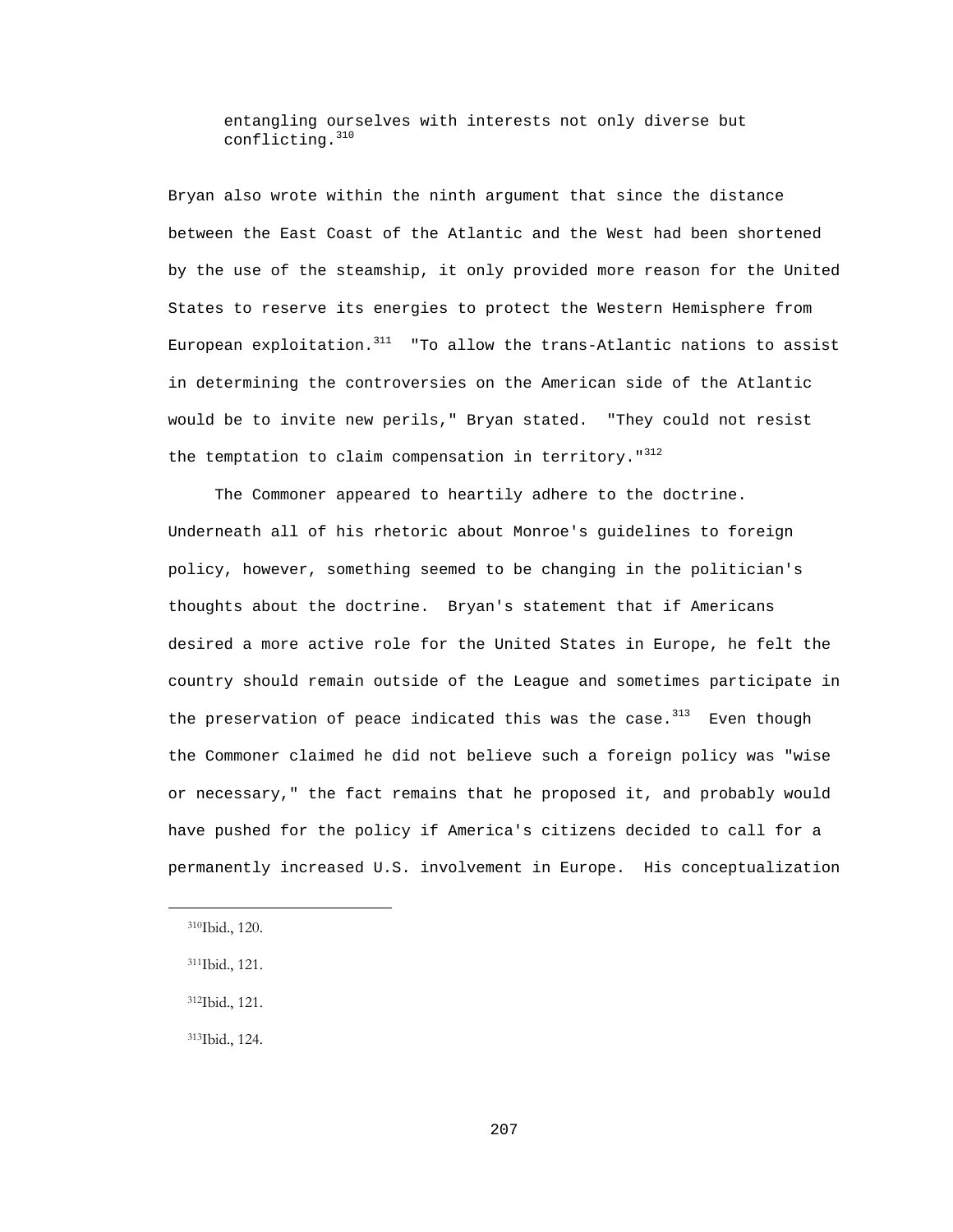of the Monroe Doctrine was evolving once again. Instead of viewing the declaration as an absolute guide to foreign relations, as he apparently did when he resigned from Wilson's Cabinet, Bryan was once again returning to his earlier view of the doctrine as an adjustable and expandable policy that could sometimes be altered to advance the United States' other diplomatic aims. Bryan had called for changes in the doctrine to justify forcing Spain out of the New World, and to propose an American protectorate over the Philippines. Now, he seemed willing to redefine its principles again if public opinion forced him to. Bryan's new plan for the doctrine, if he found the alteration necessary, seemed to be to use the declaration as the primary grounds for rebuffing European interventions in the Western Hemisphere, but to not follow it so closely as to prevent the United States from ever participating in a European war. It was obvious that even if the Commoner's fifth alternative to the League did become U.S. foreign policy, Bryan did not think America should interact with the Europeans very often. This is why the Commoner wrote in the concluding argument that if the United States did issue a pledge to the Europeans, the country must not join a League of Nations, but only go to war in the Old World when it found an "excuse" compelling enough to do so. $^{314}$  It was as if he was saying America should stick by the Monroe Doctrine as much as possible in the future, but could occasionally break from it under the right circumstances.

 A third contradiction in the Commoner's comments was that he said i 314Ibid., 142.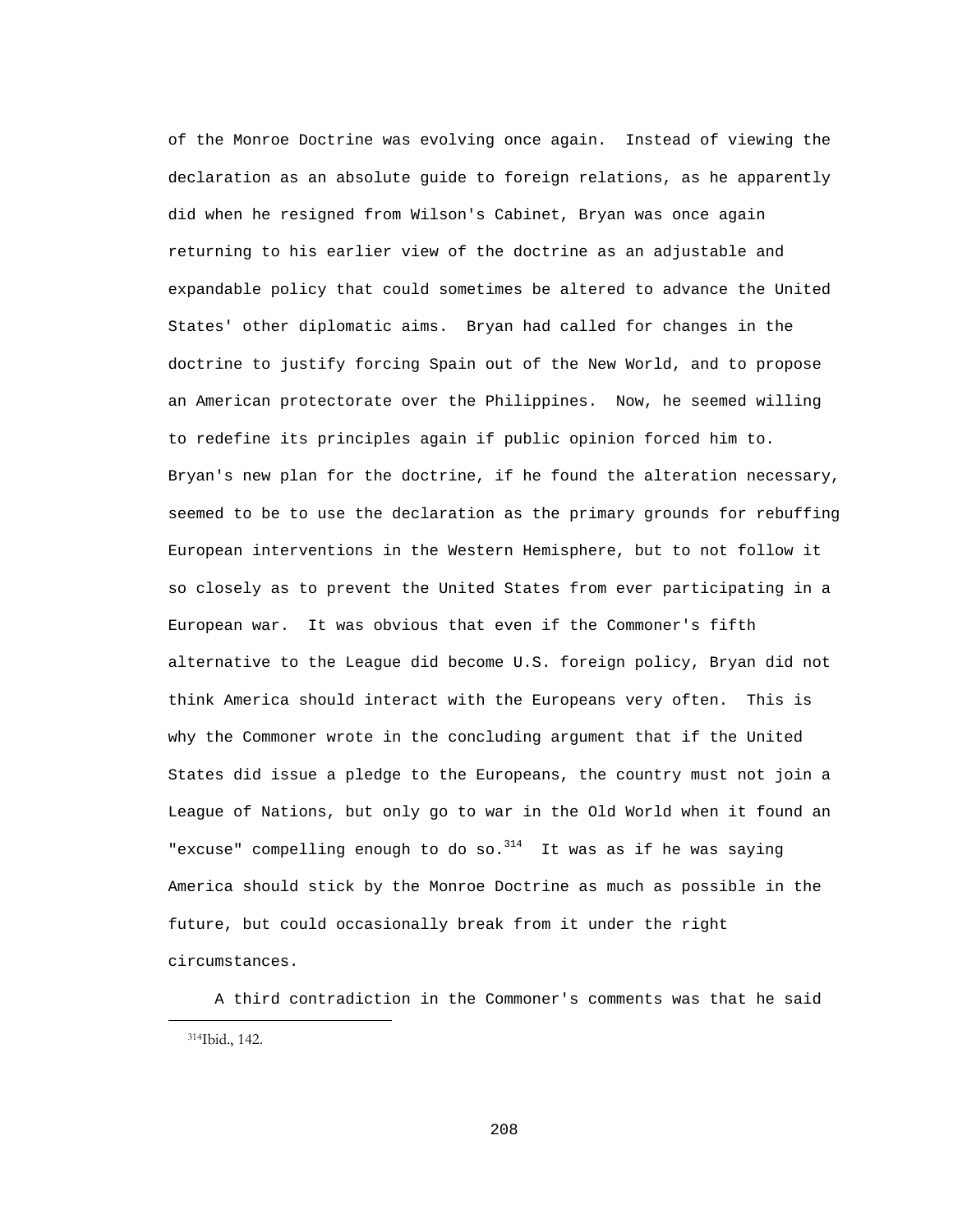international laws could not be arrived at between nations because their codes of morality were different, but then suggested that a world court would be a good alternative to the League. The politician left it unclear as to exactly what guidelines the court would use to adjudicate cases. But, it seems that some form of international law would be necessary to give countries fair "trials," even though the parties in a dispute could reject the recommendations of the court. Bryan did not elaborate much on international law in his proposal, however. At another point during the debate, the Commoner wrote that he could see how a League to Enforce Peace could enforce "universally-accepted laws" like those against piracy, but stated that laws could simply not be created on some subjects, like questions of national honor.<sup>315</sup> Again, Bryan seemed to waver on one of his criticisms of Taft's plan. It remained unclear in the debate regarding what the Commoner's true opinion of the possibility of creating international law was, because Taft never attempted to exploit this contradiction in Bryan's arguments.

 One of the most surprising points that can be made about these three ambiguities in the Commoner's statements is that they represented weaknesses in Bryan's arguments against the League, and the they may have been reasons the politician eventually was willing to endorse American participation in an assembly of nations. The first contradiction, for example, was on the issue of military action. The Commoner approved of the use of force by individual countries to defend themselves, but did not think armed interventions should be employed by

i

 <sup>315</sup>Ibid., 88-89.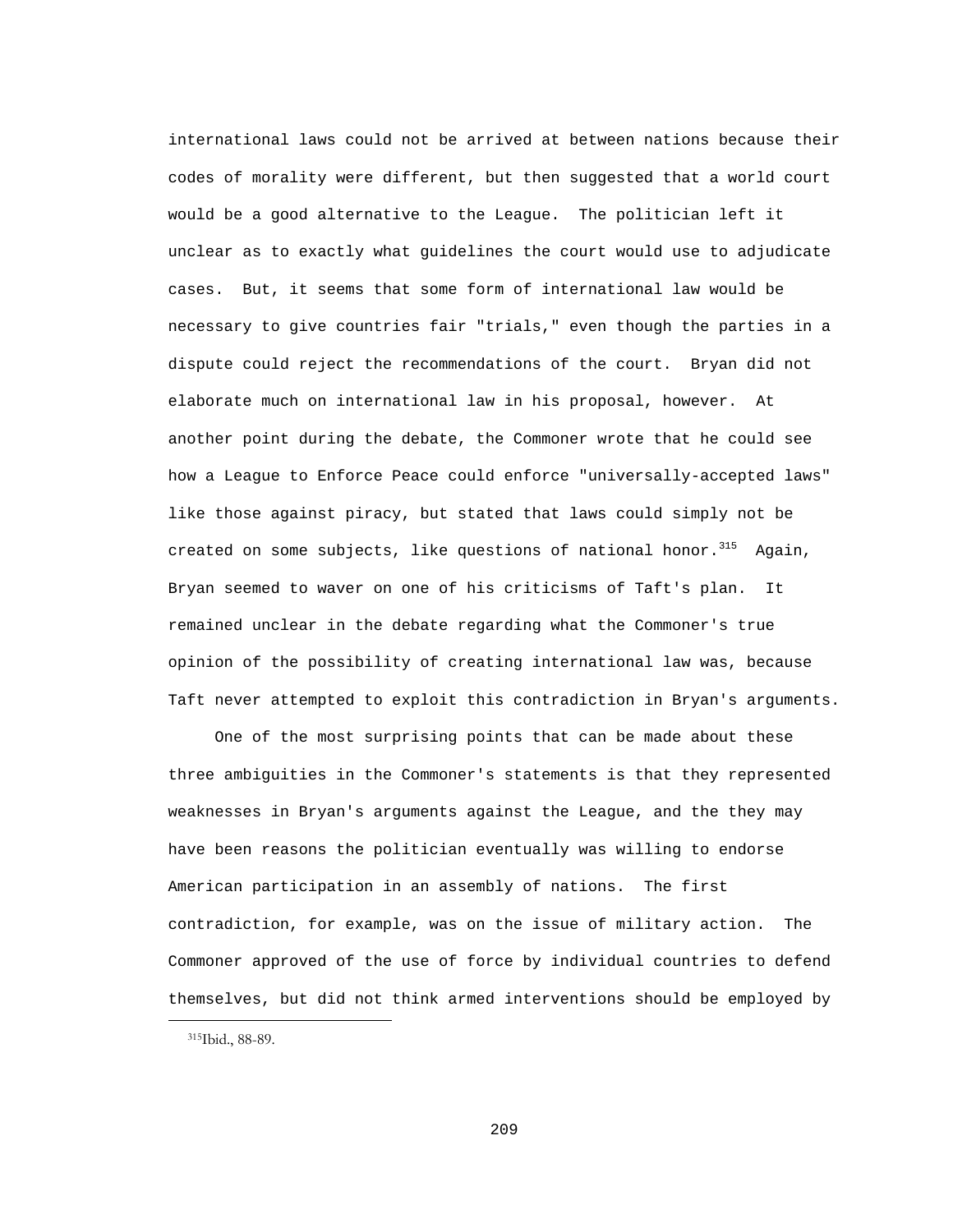an organization whose main purpose was to promote peace. The fact that Bryan approved of the use of military action in some cases indicated that perhaps under the right circumstances, he might be willing to accept force as valid option for an assembly of nations - or at least an option that was not so dangerous alone as to prevent the United States from participating in a League of Nations. Within World Peace, however, he did not waver from his claim that force should not be employed by an organization that aimed to promote peace.

 The second contradiction the Commoner made was concerning the Monroe Doctrine, and to what degree he expected the American government to abide by it in the future. It has been shown that Bryan was willing to commit the U.S. to sometimes participating in European wars to establish peace overseas. What this also suggested about the statesman, however, was that he was indeed interested in the United States having a major role in the creation of a lasting world peace. Consequently, he might allow the country to participate in an organization that had peace-building as its main aim. This is especially true if it is combined with the knowledge that Bryan proposed a world court, which had as its only stated goal the idea of maintaining world peace.

 The last ambiguity in the Commoner's arguments was concerning whether or not international law could realistically be created. Bryan left his opinions on the subject rather unclear. But, he did say there were some "universally-accepted laws" that could be enforced by a League of Nations. The world court concept as well, by its nature, suggests that some standards of conduct would have to be established for nations,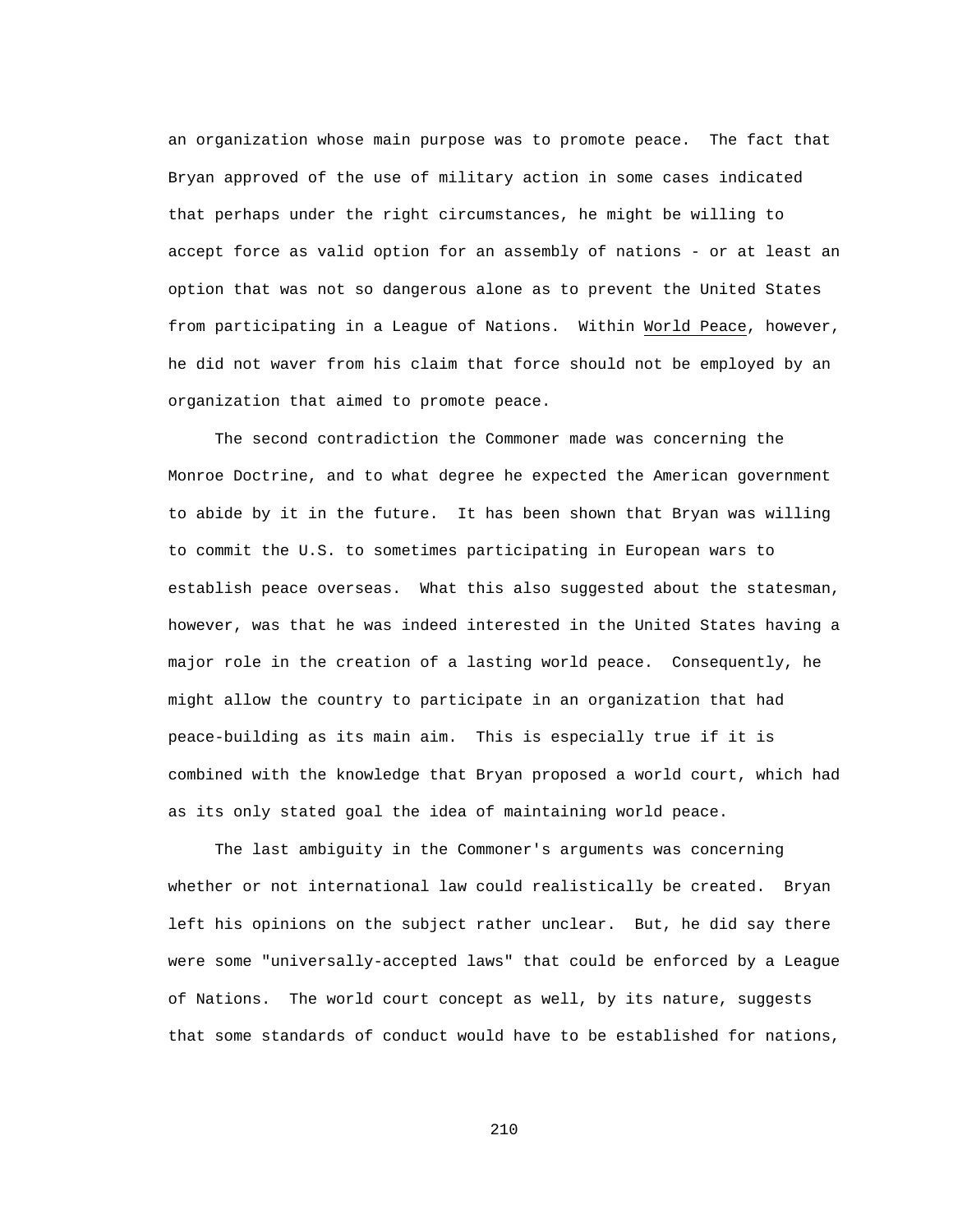whether they were known as statutory law or not. It is therefore probable that the Commoner did believe countries could come together and form some kind of regulations for conduct between nations, although certain restrictions on countries' actions were clearly out of the question for the politician - such as in cases when a nation's honor, independence, or vital interests were at stake.

 Overall, regarding the contradictions in Bryan's arguments, although the statesman harshly lambasted President Taft's plan to create an assembly of nations that would "enforce peace," he also showed some glaring weaknesses in his own arguments that another politician might be able to exploit to convince Bryan to back U.S. participation in a League of Nations. Indeed, with the number of logical flaws the Commoner displayed in the debate, it was even possible that he might decide on his own to accept the proposed assembly. Bryan wrote in "Final Statement" of the book, in fact, that: The League proposes that, in advance of any cause of war, we shall authorize a council or committee - which we cannot hope to control - to call us into a war even when there has been no invasion of our rights. We are now in a world-war surpassing any former conflict in cost. ... But, in view of the uncertainties which lie before us, it is surely the part of wisdom to await the conclusion of this war before pledging ourselves to embark on such a course as that proposed by the League to Enforce Peace. Why should we deny ourselves the advantage of the experience which we shall gain during this war?  $316$ 

This was a somewhat unclear statement, but it indicates the Commoner had

 <sup>316</sup>Ibid., 155-156. The "Final Statement" was the comments which were added to the debate by Bryan and Taft after the United States declared war on Germany. It was also an argument in which the Commoner, as in other speeches, called for Americans to unequivocally support the war effort now that the country had been drawn into war by German submarine warfare.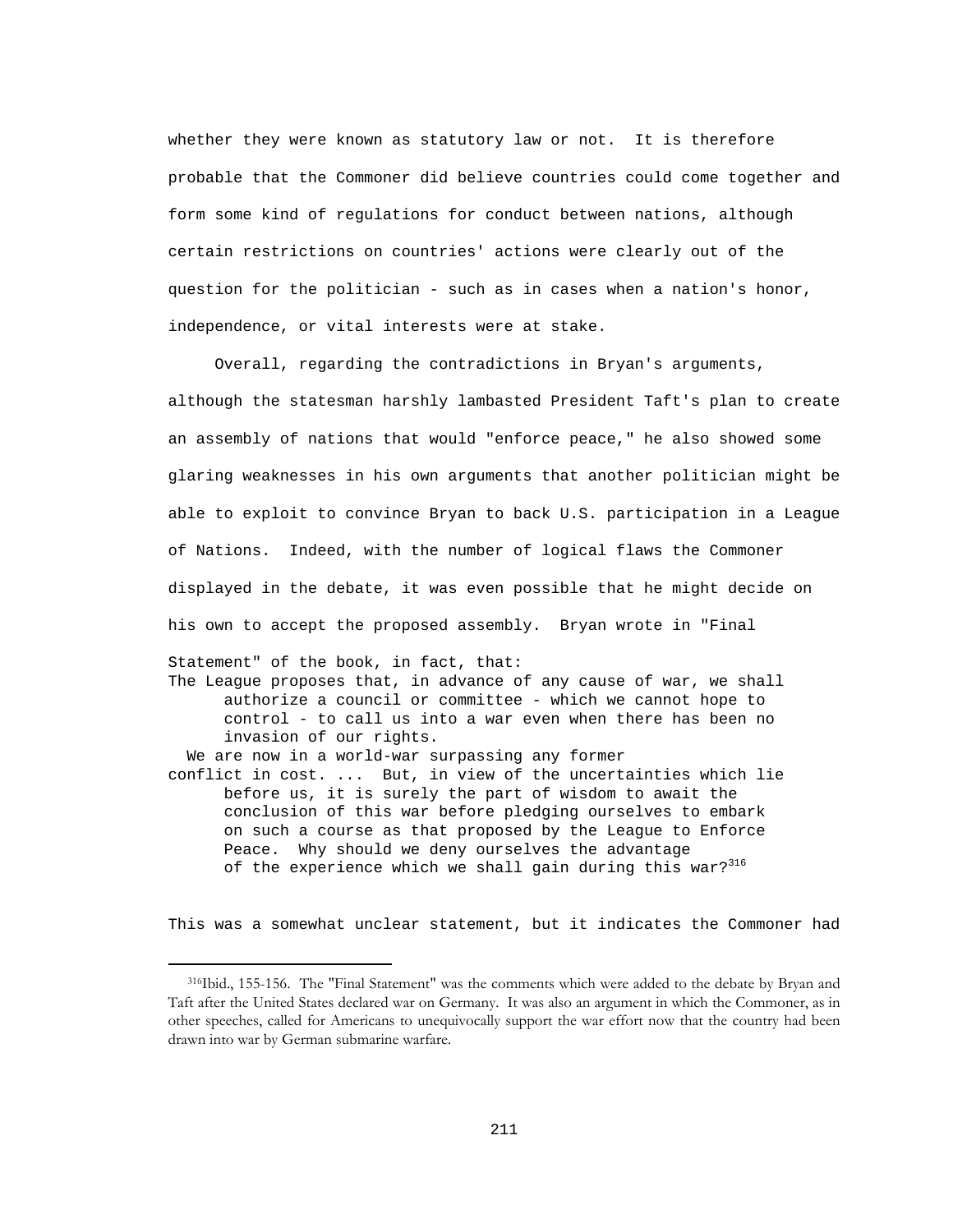begun to hedge on his harsh criticisms of Taft's plan after the U.S. declared war on Germany. Bryan, ironically, now seemed to be adopting a "wait and see" attitude toward the League. It was almost as if United States involvement in the Great War might change his opinions of the organization. Bryan may have believed that if the U.S. came out of the war with quasi-superpower status, it should not relinquish the position, but instead join the League of Nations so it could use the status to influence the peace-keeping methods adopted by the assembly.

# **The U.S. Should Not Lose Its Place in History**

 There was one final reason, outside of the weaknesses the Commoner displayed in his arguments, which suggests why Bryan may have been willing to later advocate American membership in the League of Nations. Throughout the debate with Taft, Bryan expressed a desire for the United States to become a leader in the growing movement among nations to find a permanent solution for war. The desire was most clearly demonstrated within the concluding argument, but was visible within earlier arguments as well. What the ambition suggests is that over time, as the League of Nations did begin to form under Wilson's support, the Commoner may have come to feel that if the U.S. did not join the assembly, the country would have little influence upon the peace-keeping methods adopted by the organization. Such a scenario may have been the worst possible chain of events for Bryan. He believed that American recommendations for the preservation of world peace were morally superior to Old World suggestions, which he labeled "peace by terrorism." In a sense, if the United States did not become a member of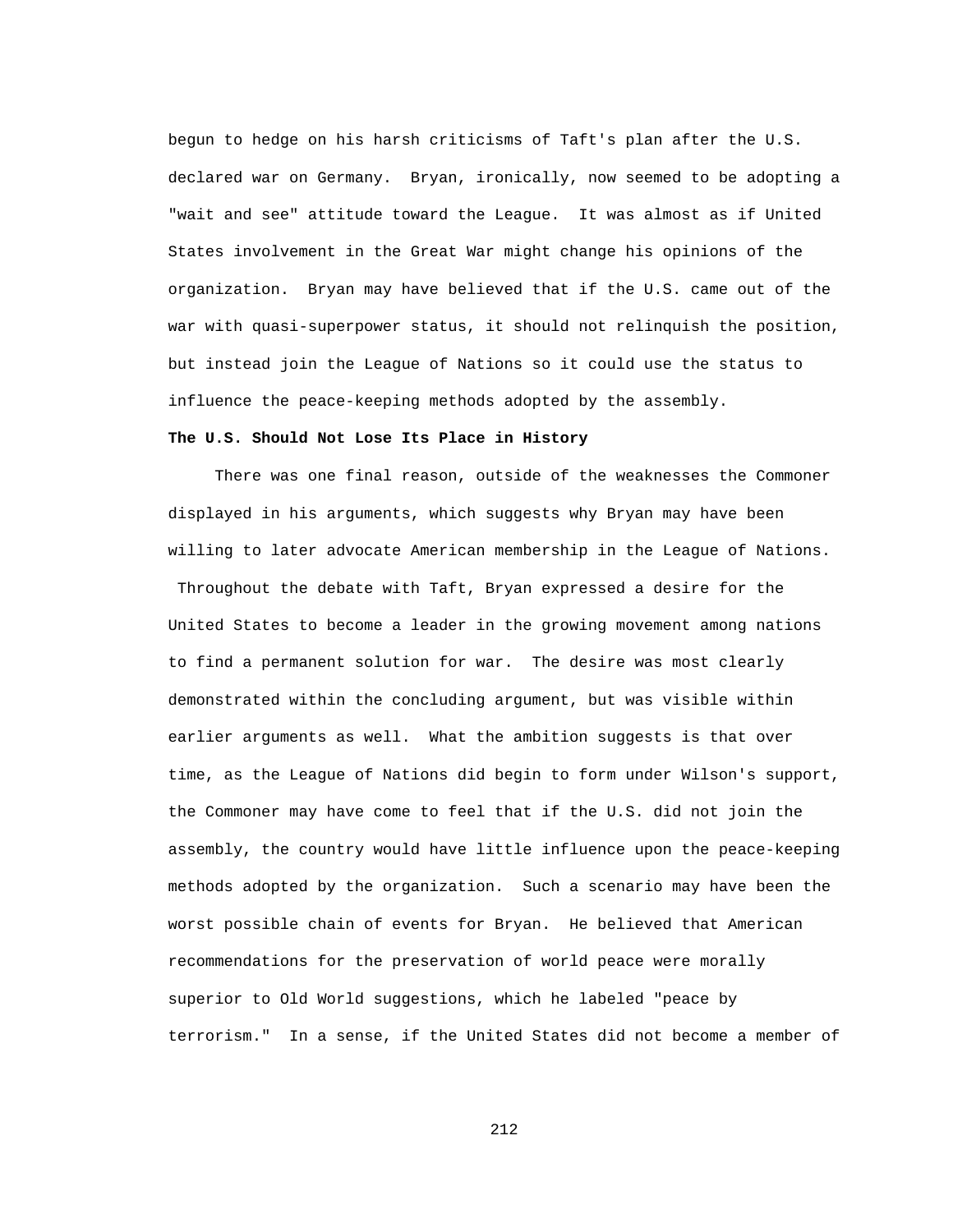the assembly, European countries were likely to follow the same path that had led them to World War I - a path that featured large alliances, military build-ups, and threats of force. The creation of a League in reality might have forced the Commoner to back American participation in the organization.

 The most prominent example of Bryan's call for his countrymen to lead the effort to create peace occurred in the concluding argument. The Commoner wrote, as noted, that it was "America's mission" to be "the exponent of peace based upon love, friendship and co-operation."<sup>317</sup> And before this pronouncement, he had stated that the United States had already influenced other nations with the morally superior path it had taken throughout its history, and he wanted the country to continue its

leadership. Bryan explained this concept by writing:

- Our nation has for a century been inspired with an honorable ambition to conquer with its ideals rather than with its arms; and it has rejoiced to see its political principles making progress throughout the world. Within a decade China, the sleeping giant of the Orient, has aroused itself. Breaking off its monarchical fetters, it has declared itself a republic; and, passing over imperial designations, it has honoured our nation by giving to its chief executive the title President. ...
	- Within the last few days in Russia, the largest European nation when measured by population or territory, has overthrown its arbitrary government and commenced to build a national authority upon popular consent. Surely the American people, believing as they do in free institutions, must find great satisfaction in the increasing influence
- exerted by our example. Shall we exchange our moral prestige for the tinsel glory of military power? $318$

The Commoner viewed the U.S. as having a special place in history: It

318Ibid., 140.

 <sup>317</sup>Ibid., 142-143.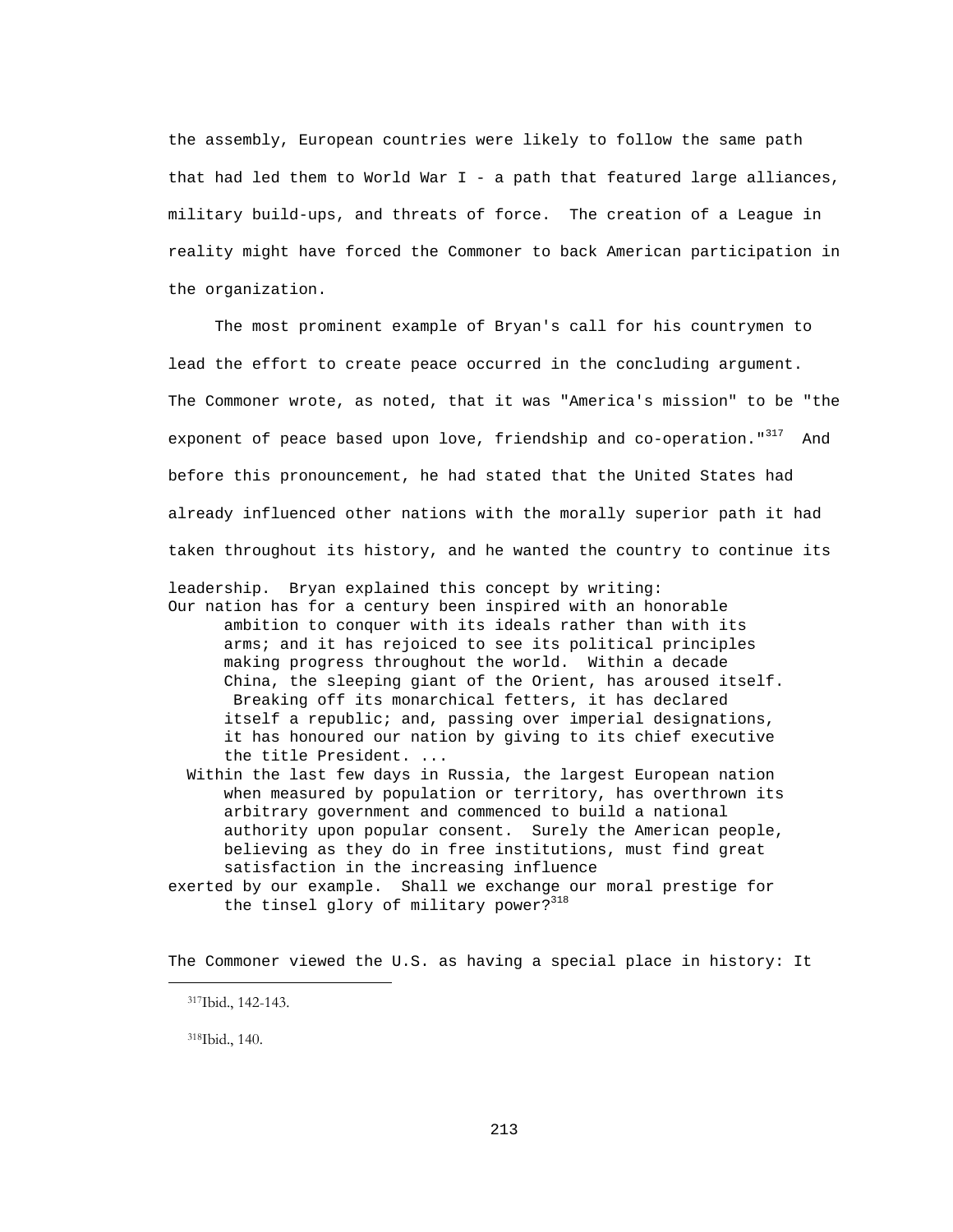was to be the advocate of democracy and peace based on friendship. If these two ideas are combined, as they were in Bryan's concluding argument, it is easy to understand how the Commoner might have grown to fear what would happen if a League of Nations formed and the United States remained outside of it. The U.S. could lose its place in history because its influence was sure to decline in the face of such a powerful organization. Bryan may have come to reason, therefore, that the United States would have to join a League if it did take shape so that the country could continue its "American mission."

 Another example of the Commoner's recommendation that his countrymen step to the fore of the movement to create world peace occurred in the eighth argument. Bryan praised President Wilson for a speech he delivered to the Senate on January 22, 1916. In the oration, the president suggested that the United States should set a goal of becoming the mediator of the Great War. Wilson said he believed the American people would be willing to arrange a "peace without victory" in Europe if the countries at war would agree to it. The Commoner was ecstatic about the president's plan, and called the speech a "heroic and epoch-making document" in the eighth argument. He also wrote, "I can most heartily commend the basis upon which the President would construct a peace between the nations now at war." $319$  It was clear, consequently, that he wanted the U.S. to have the role of peacemaker in Europe, although he stated earlier in the debate that he felt the country should not get involved in European conflicts.

319Ibid., 110.

i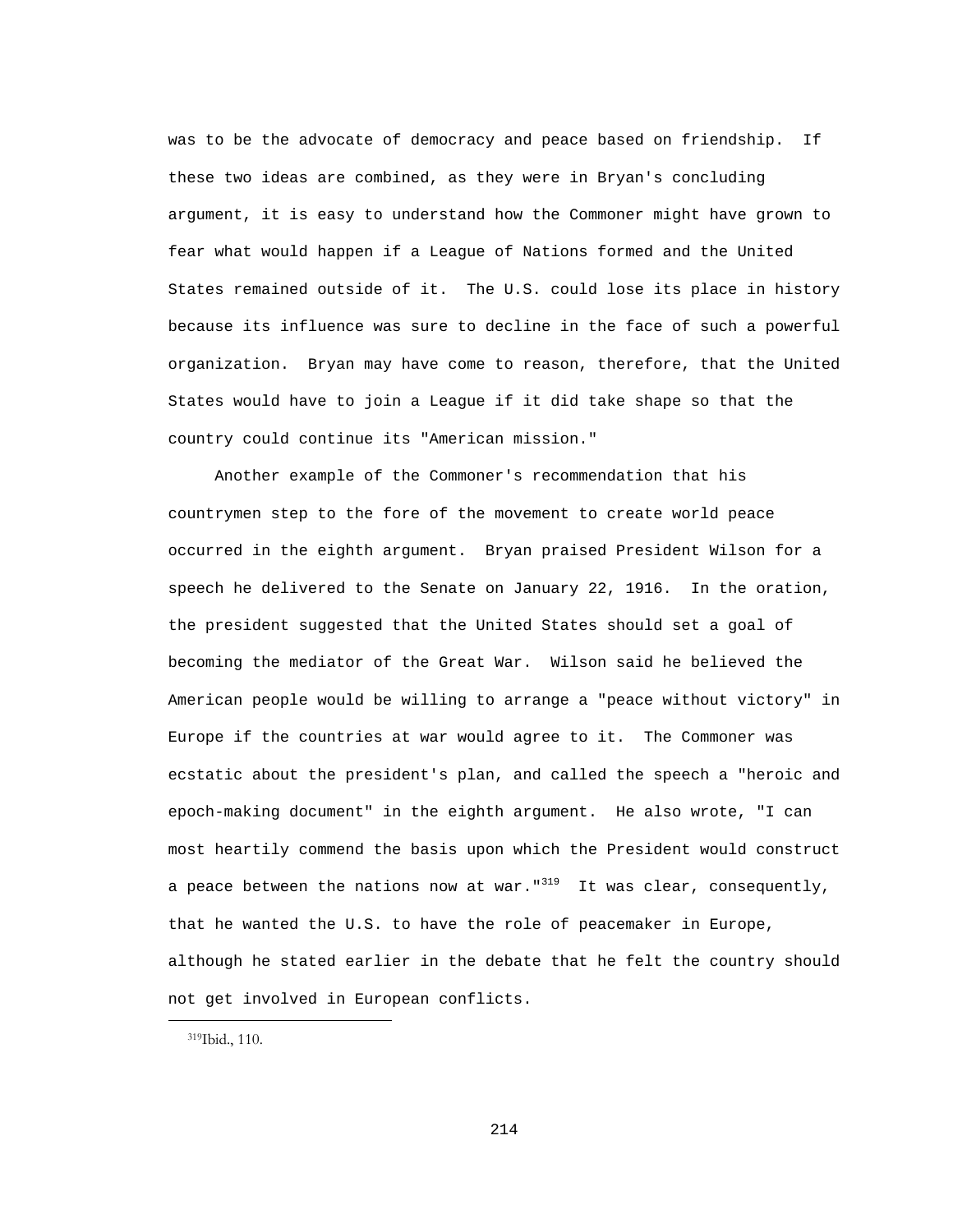Bryan apparently saw a difference between mediating Old World disagreements and taking up arms in European disputes. The statesman thought the United States could mediate Old World conflicts because mediation implied a neutral stance by the country. But, the Commoner cautiously argued the nation should show no signs of taking up sides in a European disagreement because charges of partisanship might draw the U.S. into the conflict. He went on to state, after his initial praise of the new American role as peacemaker for Europe, that such a position would also provide the United States with a chance to spread its

democratic ideas to Europe. He said:

The President is wise in urging that nations shall be recognized as equal in rights, without regard to territory or population; he is right also in contending for `the freedom of the seas' and in presenting, as a condition precedent to permanent peace, the doctrine of government by consent of the governed. This is fundamental. As long as the people can be pulled into battle at the will of rulers - without any voice in deciding upon the necessity for the war - so long will the ambitions of monarchs, the greed of commercial interest and the false standards of professional soldiers prevail over the common sense and the common welfare of the masses.<sup>320</sup>

 The last manner in which Bryan expressed his ambition for America to lead the movement for peace was simply due to the fact that even after all of his criticisms of the League, he was still willing to suggest that if the American people voted to do so, the U.S. government could issue a pledge to European countries that the United States would sometimes participate in Old World wars to compel peace. The recommendation showed a desperation on the part of the politician to

 <sup>320</sup>Ibid., 111-112.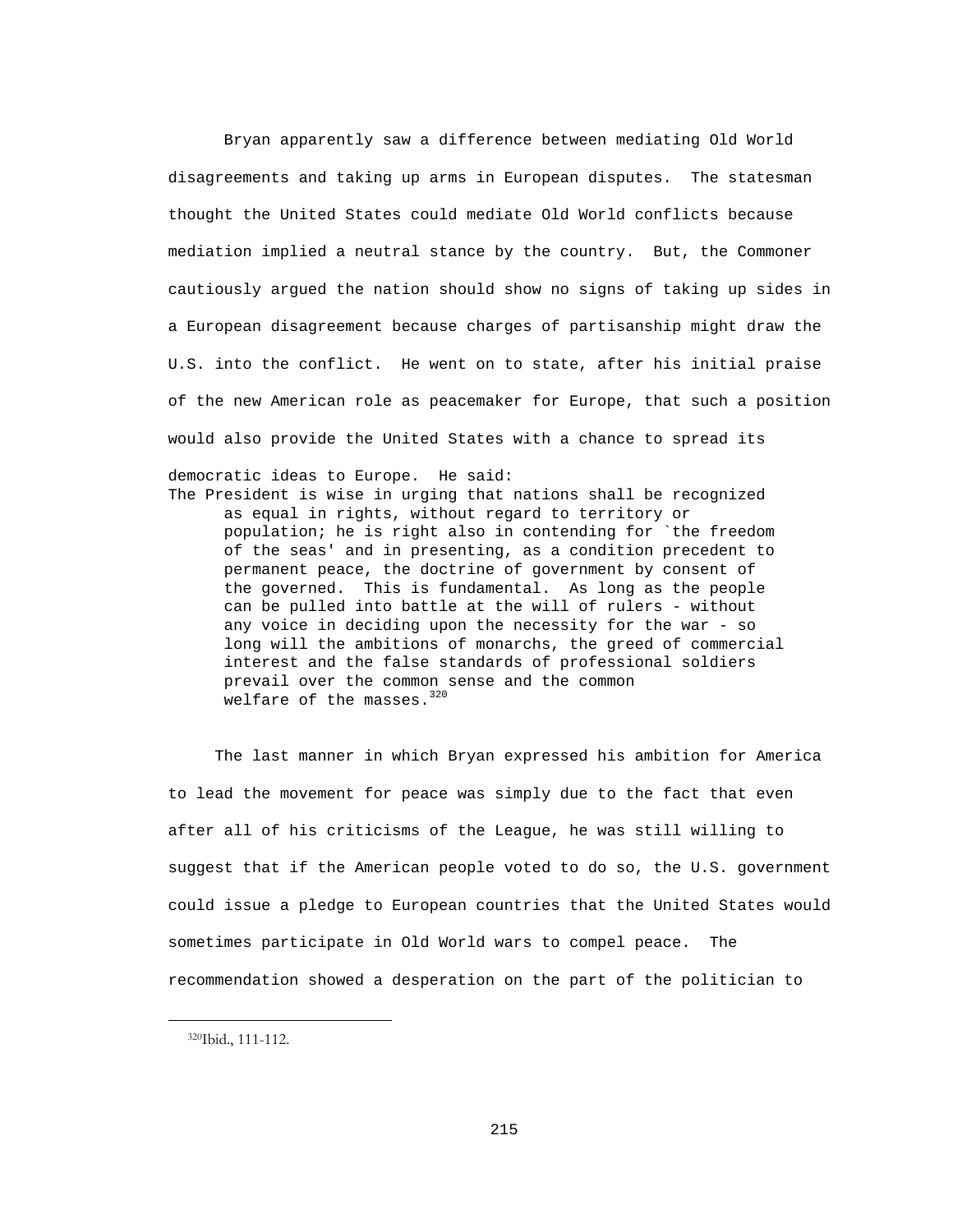ensure that the United States would occupy the role of peacemaker in Europe, rather than partisan ally. Bryan appeared to reason that if the American public really did want to adopt an increased involvement for the U.S. in the Old World, as Taft said they did, he would rather have this involvement be for the sake of creating peace than winning spoils for the United States. In his main reference to such a promise in the ninth argument, Bryan wrote that the sole U.S. goal would be "the preservation of peace in Europe" if it went to war.<sup>321</sup> He did not mention any other aims that would be proper to adopt either in that reference, or in the only other reference to such a pledge to European nations. It appeared in the concluding argument.<sup>322</sup> Furthermore, because the Commoner insisted that peace in the Old World should be based upon friendship rather than force, and the principle of "government by consent of the governed," these ideas make it unlikely that Bryan would be willing to justify American participation in a European war for selfish purposes, such as the acquisition of land. His belief in the Monroe Doctrine also makes this unlikely. The Commoner feared that if the United States became involved in an Old World conflict, it would have a hard time keeping European nations from intervening in the Western Hemisphere. His statement that the U.S. could participate in European wars to create peace, therefore, truly did appear to be a ploy by Bryan to keep Americans from developing selfish motives for going to war in the Old World. The Commoner was trying to

 <sup>321</sup>Ibid., 124.

<sup>&</sup>lt;sup>322</sup>The reference in the concluding argument starts on page 142 of World Peace.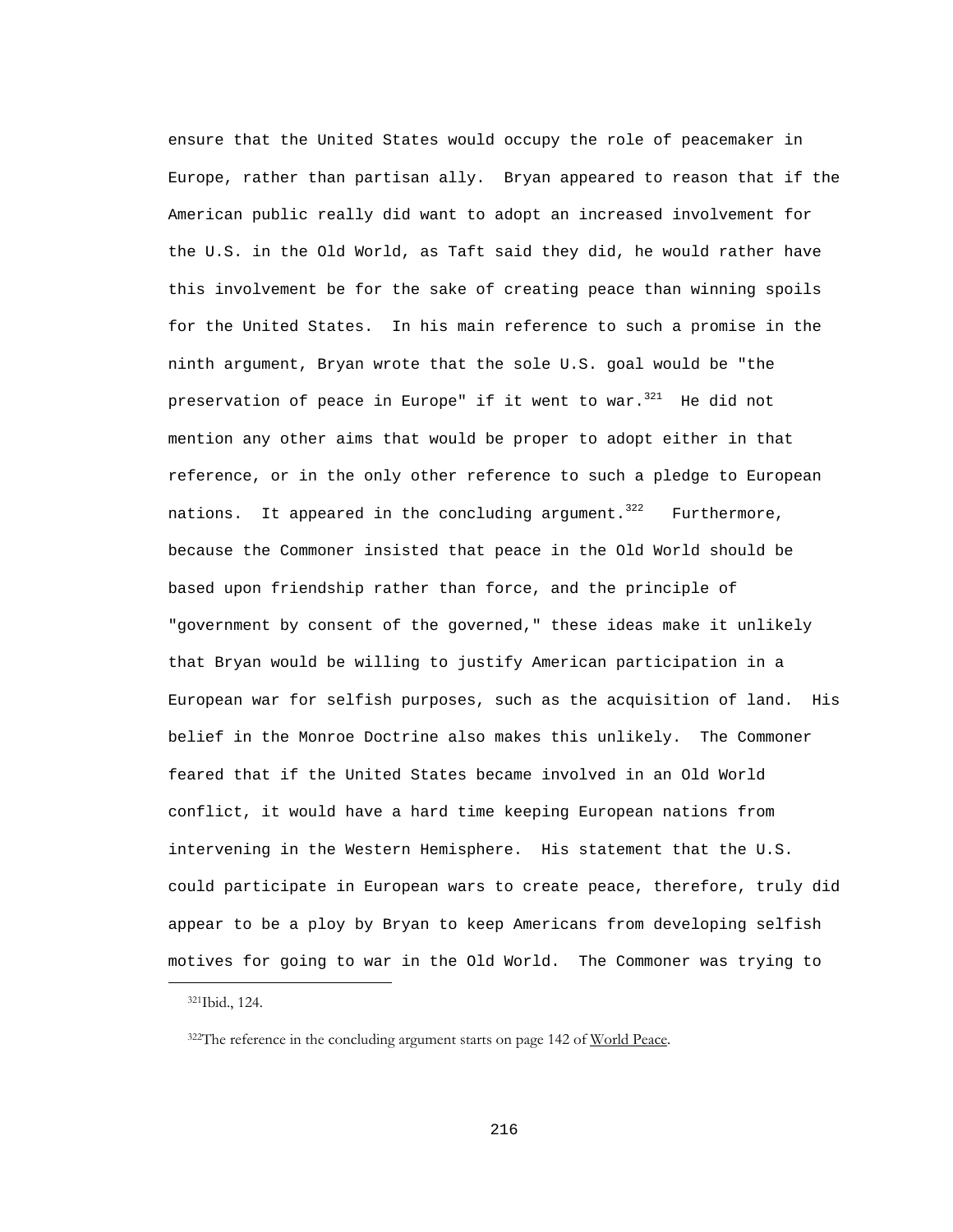make sure that if Americans adopted a larger role in Europe, it would be for the lofty goal of creating peace rather than selfish motives.

 In conclusion, it can be said that Bryan made some harshly realistic criticisms of the proposal for a League to Enforce Peace in his debate with Taft, but that he also showed some glaring weaknesses within his own arguments that indicated why he might later be able to support American participation in an assembly of nations. The flaws, which appeared in the form of contradictions by Bryan, were probably not the cause of his decision to support the League in time, however. The only motive for such a flip-flop in position that is visible within World Peace appears to have been Bryan's passionate desire for the United States to become the leader of the movement to create a stable system of international relations in the post-war world. Bryan believed that the U.S had an obligation, or "mission," to demonstrate the correct way in which to establish a lasting peace. That way was through the development of friendships and trust between nations. The Europeans, he reasoned, had already failed with their preferred method of preventing war - the development of large military forces through the signing of alliances and manufacturing of weapons. Bryan believed this Old World system destabilized the international environment by causing countries to feel threatened, and as if they must take military action. The Commoner's main criticism of the League was that the organization relied upon force, but it is clear that something triggered in Bryan the hope that the U.S. could join the organization and then make positive changes to it. Reasons for this change in attitude shall be discussed further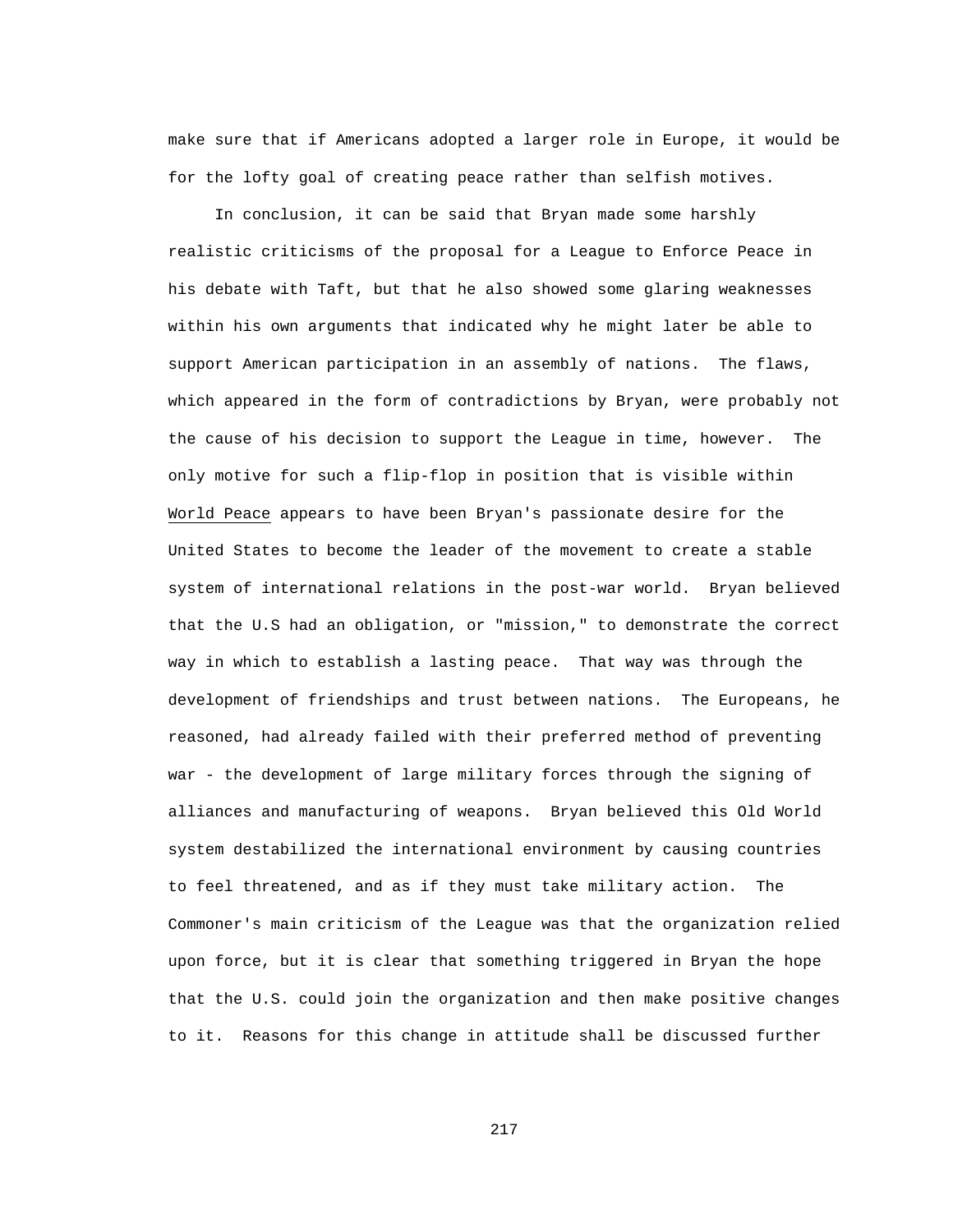in the next section. But, it has been speculated here that once the League began to form, the Commoner realized the United States would not be able to influence the peace-keeping methods adopted by the organization if the country remained outside of it. Consequently, Bryan was forced to advocate American membership in the League, or concede his ambition for the U.S. to become recognized as the peacemaker in Europe.

 The Commoner's belief that America should be the leader in establishing world peace also reveals the last great contradiction Bryan made in his discussion with Taft. The contradiction was that although the Commoner made numerous realistic criticisms of Taft's plan for a League to Enforce Peace, he still held on to the idealistic belief that the United States could indeed come up with a scheme that would create a virtually permanent global peace. The Commoner did not disagree with the idealistic aim of Taft's proposal, in other words, he just disagreed with the means that the League would employ to achieve the goal. Perhaps it was ultimately for this reason that Bryan agreed to accept the League and to work within it rather than against it.

## **Bryan Backs the League and the Doctrine**

 Did Bryan abandon the Monroe Doctrine by November 1918, when the armistice was signed between the Allies and Germany? The answer is a resounding no. He held onto the Monroe Doctrine as the core of his foreign policy ideas, but also offered support for the League of Nations. During the months after the war, Bryan's position moved from one of multiple criticisms against the League, which were expressed in his debate with Taft, to one of holding a few reservations about the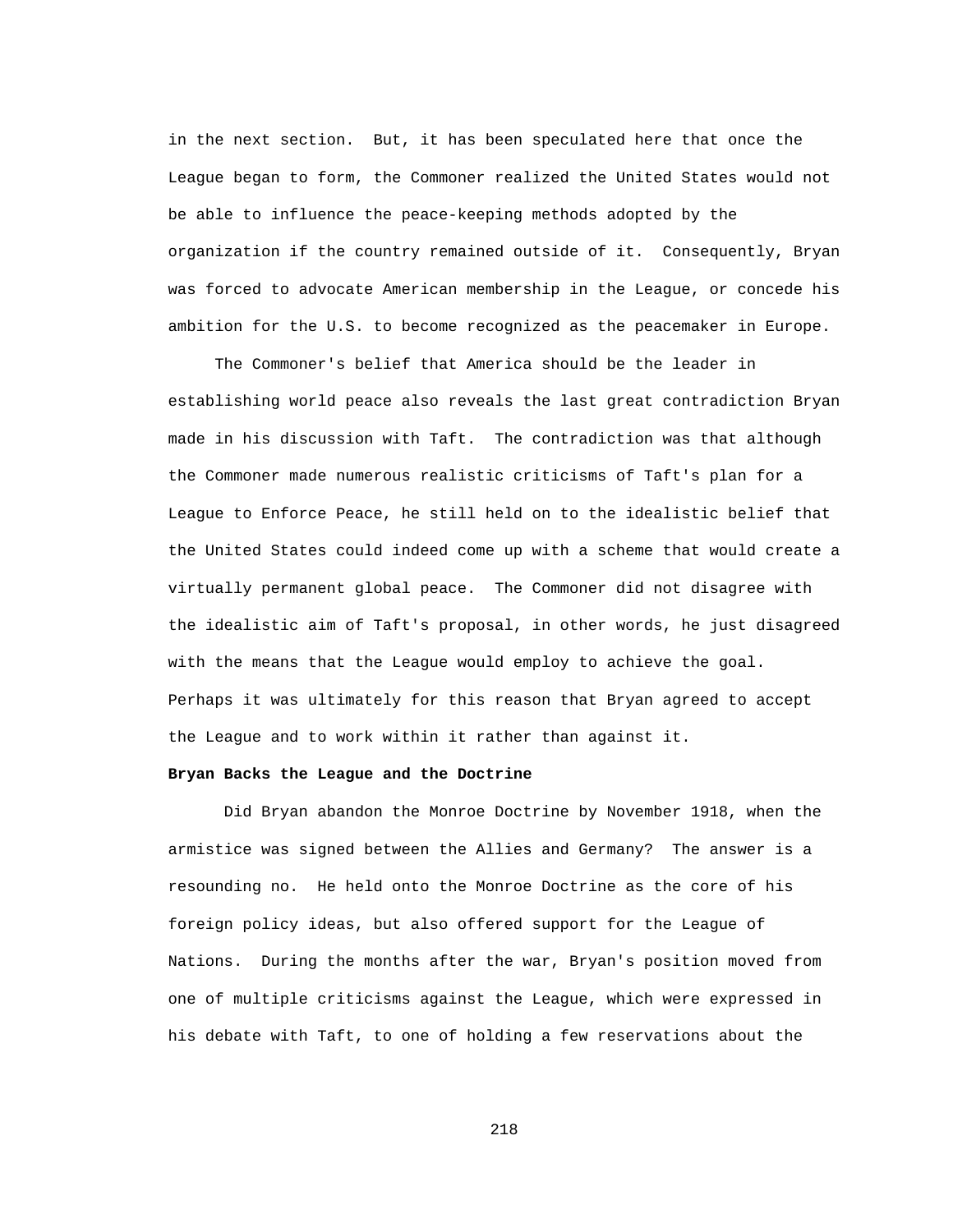League, as most senators did at the time. At first, the Commoner suggested that the Treaty of Versailles should be ratified by the Senate as it was written, and that Congress could pass amendments later to clarify exactly how the United States would participate in the League. Later, after meeting fierce opposition in the Senate to passing the treaty as it was written, Bryan proposed passing the treaty with reservations. This put him in direct opposition with President Wilson, however, who believed the treaty needed to be ratified as it was written to demonstrate the United States' commitment to the Allies and the League idea itself.

 Many of the criticisms that Bryan offered about the League of Nations were virtually the same as those he offered about the League to Enforce Peace. In a letter the statesman wrote on March 3, 1919, for example, Bryan said:

My idea is to present the League principle as the greatest advance in modern times and to insist that no matter in what form the president gets it adopted it is better that we should have the League than that we should fail to organize, and then to advance the third proposition that while I think we should support anything the President is able to secure, we should help him to secure the best thing possible -- that is we should try to amend the plan in such a way as to strengthen its weakness and increase its strength. Among the things which I will point out as desirable are: First, the Monroe Doctrine should be specifically protected. ... Second, a clear decision of each member's right to decide at the time -- not in advance -- whether it will adopt the methods recognized by the Court for the enforcement of peace. ... Third, that any nation's right to refuse to act as a mandatory should not be left in doubt. Fourth, that the means of entering the League should be made as easy as possible on the theory that it is desirable that all nations should join. The idea of two-thirds of the nations in the League shall consent to the entrance of a new member looks too much like the rules of a social club.  $323$ i

 <sup>323</sup>Letter in the Bryan papers, March 3, 1919. Library of Congress.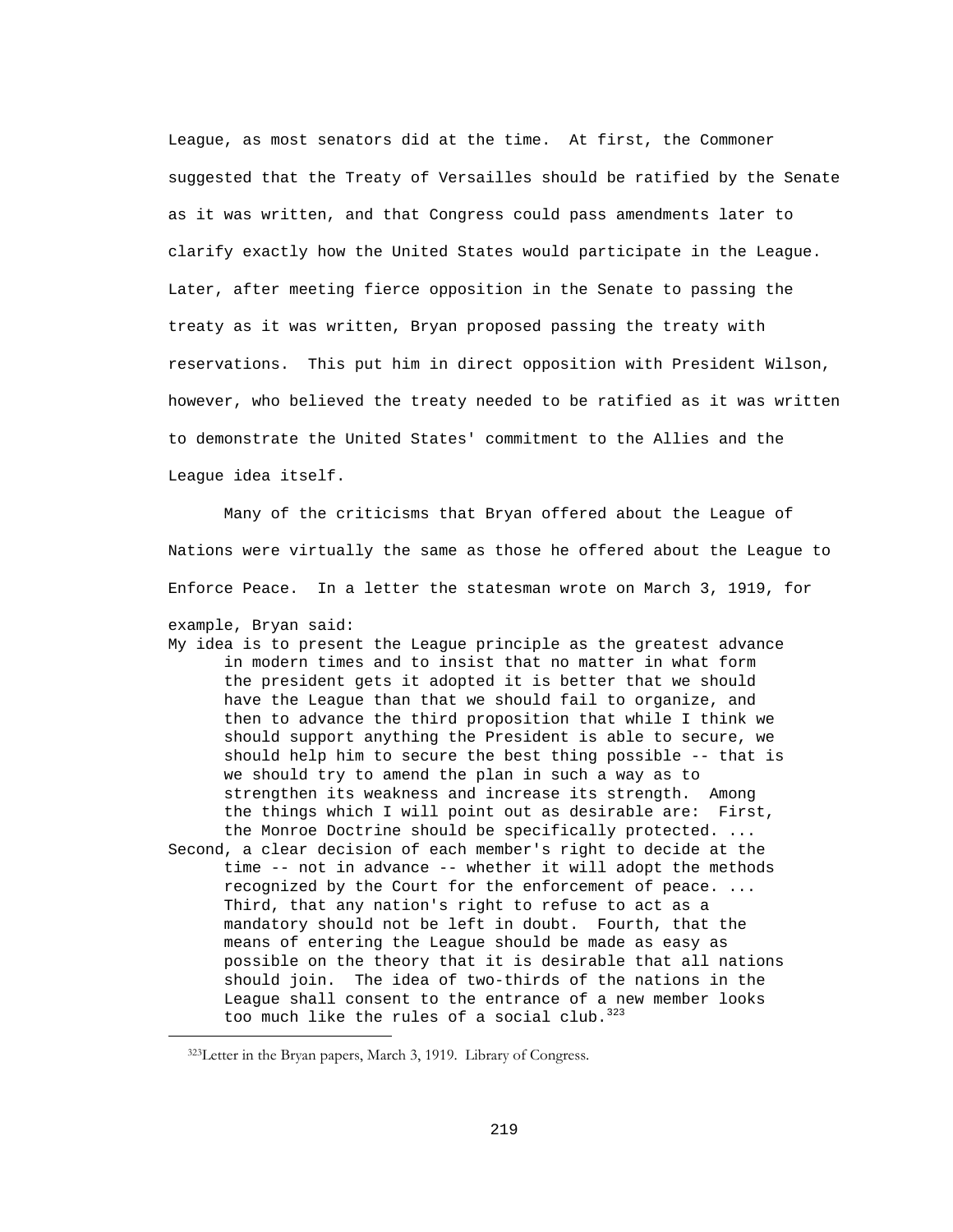So, by March 1919, the Commoner had come to believe the League was the greatest advance ever made towards a permanent world peace, but he still held reservations about the organization. The politician wanted the U.S. to be able to protect the Western Hemisphere under the Monroe Doctrine, and to stay free from the entanglements of Europe when it wanted to. Article 10 of the Covenant of the League of Nations became paramount in this way of thinking. It loosely committed the United States and other nations to military action when the League demanded it.

 Bryan sought to back away from that big a commitment in the four suggestions he made. This was especially true of his call for the United States to have the right to refuse to take part in League sanctions against countries. The Commoner also hinted that it might be necessary to "amend" the treaty to reflect his concerns about the League of Nations. He did not say how this was to be done, however. It can be presumed that other key players in the then-forming organization, such as Great Britain, France, and Italy, would have concerns about amendments to the treaty, even if they were designed to clarify how the United States would participate in the League. The Commoner apparently was hoping for silent approval of the amendments from the United States' allies.324

<sup>324</sup>Paolo E. Coletta, William Jennings Bryan: Political Puritan, 1915-1925 (Lincoln, Ill.: University of Nebraska Press, 1969), 94. Later in this section, the 14 reservations that Republican Senator Henry Cabbot Lodge held toward the Treaty of Versailles are discussed. Bryan supported some of Senator Lodge's reservations, but found the preamble of the reservations to be objectionable. It stated that the treaty would not be binding for the United States "until said reservations and understandings adopted by the Senate have been accepted by an exchange of notes as a part and as a condition of this resolution of ratification by at least three of the four principal allied and associated powers, to wit, Great Britain, France, Italy, and Japan." Apparently, Bryan first wanted to see if the United States' allies would accept the reservations without an exchange of official statements.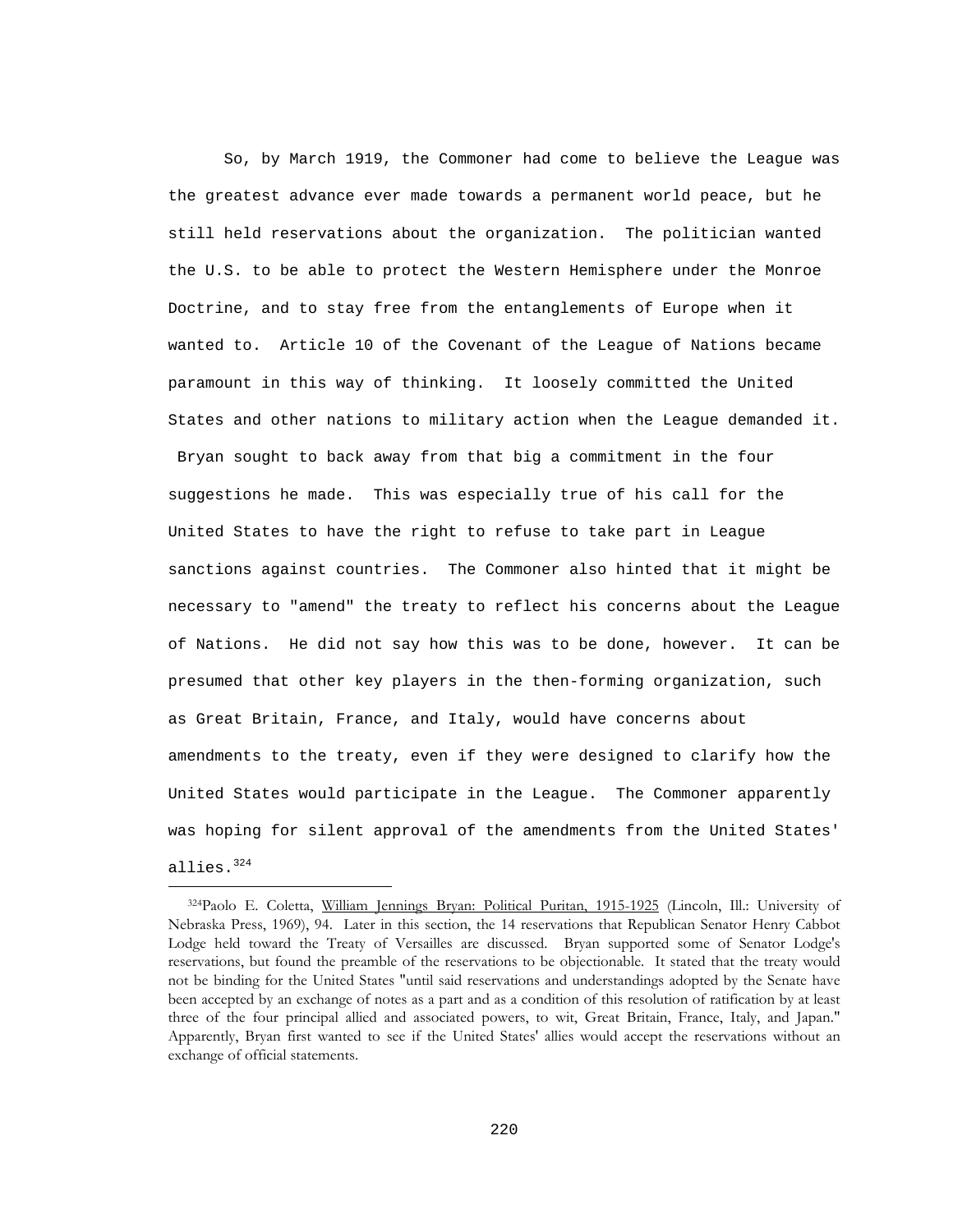In an article that Bryan wrote for *The Commoner* in January 1919, the statesman further explained his position toward the League. The politician wrote that he agreed with Wilson when the President said the League must wipe out the "balance of power" concept, and called the alliance system "an outgrown system as completely shattered as the arbitrary power of kings." $325$  These ideas kept in step with the Commoner's statements regarding alliances and the League of Nations. Bryan feared that a League would become the largest alliance ever created, with a huge amount of potential force. That is why he chose to emphasize that it should be made easy for all nations to enter the organization.

 In another article Bryan wrote for *The Commoner* in March 1919, he reiterated that the Monroe Doctrine must be protected. The doctrine needed to be "preserved," he said, and added that "the League is not to interfere in the internal affairs of the nations belonging to the League."<sup>326</sup> Under no circumstances should the United States go to war against its will, Bryan wrote. Each nation in the League must have the right to choose when to back League sanctions, whether military or economic. The Commoner also was concerned that the U.S. might not have as much clout in the organization as it deserved. "The most powerful nation in the combination (of countries is America), whether measured by population, wealth, and influence. ...," Bryan wrote. "It has no larger vote than nations with much inferior population, wealth, and influence.

i

 <sup>325</sup>Coletta, William Jennings Bryan, 88.

 <sup>326</sup>Coletta, William Jennings Bryan, 90.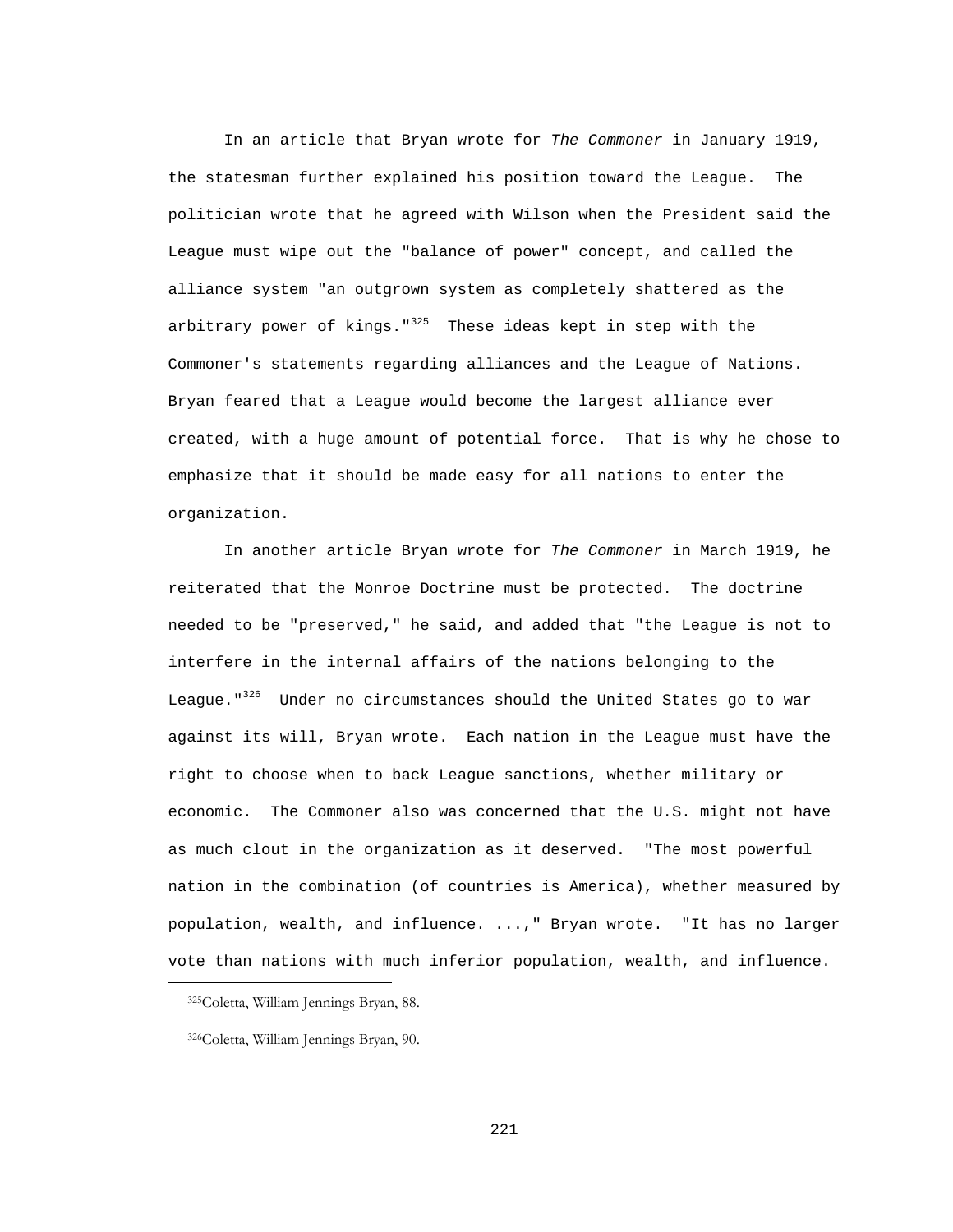This must be corrected."<sup>327</sup>

 Despite his critiques of the Covenant of the League of Nations, the Commoner initially urged ratification of the Treaty of Versailles without reservations. His plan was to "Ratify and Resolve," as he stated in an article in *The Commoner* in August 1919.<sup>328</sup> Bryan hoped that Congress would pass the treaty to show its commitment to world peace, and then make adjustments in the United States' stance toward the League later. These adjustments could come in the form of amendments to the treaty that would explain how the United States would participate in the organization. Representatives from America could also work within the League to "improve" it. $329$  "The risks we take in accepting (the League) are less than the risks we take if we reject it and turn back to the old ways of blood and slaughter," Bryan wrote in an article in *The Commoner* in April 1919. $330$  "Our nation could not reject (the treaty) without stultifying itself," he added in a letter to David Lloyd George in March 1919. "The world moves forward, the United States leading the way."<sup>331</sup> **The Commoner and Wilson Split Over Whether to Add Reservations to the Treaty of Versailles** 

 In taking the position that the treaty should be passed in the Senate without reservations, Bryan put himself in the corner of

i

329Ibid., 93.

331Ibid., 132.

 <sup>327</sup>Ibid., 91.

 <sup>328</sup>Ibid., 93.

 <sup>330</sup>Clements, Missionary Isolationist, 132.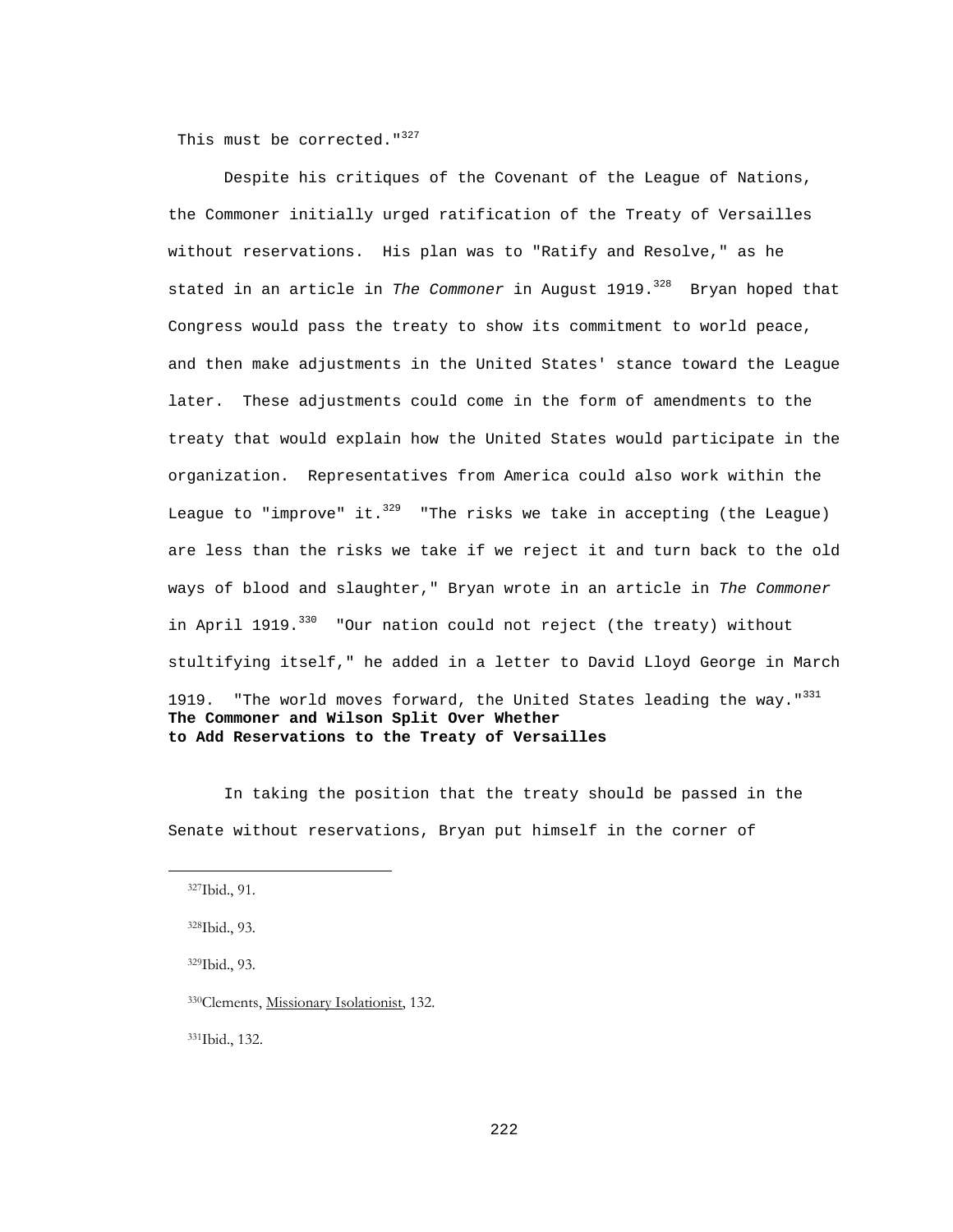President Wilson. He was not firmly in Wilson's corner, however. The president initially said he would accept some "mild" or "interpretive" reservations regarding the treaty, but stood firmly against any changes to Article 10 of the treaty.<sup>332</sup> Article 10, as mentioned, committed League members to preserve the territorial integrity of nations "against external aggression" when necessary. This was largely taken to mean that the United States could be called upon by the League to use force to preserve the independence of other countries. In effect, Wilson's stance on Article 10 put him in opposition to most reservations regarding the treaty because they were aimed at preventing foreign powers from gaining even a peripheral control over the U.S military. The President did not take a stand against all reservations until January 1920, however. As of August 1919, Bryan had not clearly defined his position on Article 10, except to say that the United States must reserve the right to reject League sanctions against countries, which could include military action. He had not been tested on whether he would side with President Wilson in a political debate over Article 10. The events of the fall of 1919 would drive Wilson and Bryan apart on the League question.

 By August 1919, considerable opposition to the Treaty of Versailles was mounting in the Senate. It was based on the concern that joining the League would drag the United States into the conflicts of Europe, and the fear that the United States would lose control of its military to the League. Republican Senator Henry Cabot Lodge led the i

 <sup>332</sup>Coletta, William Jennings Bryan, 93.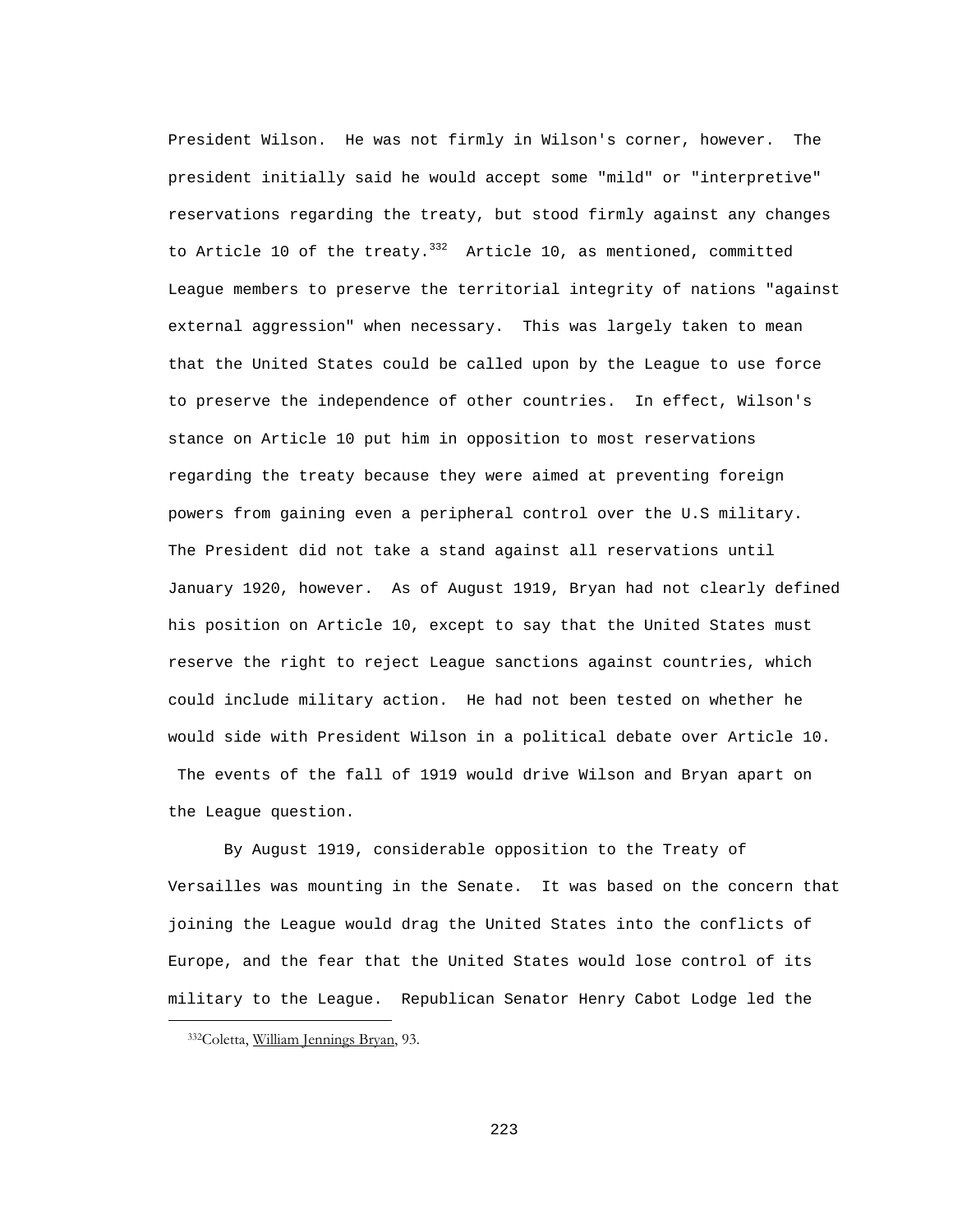fight against the treaty and League, although many different senators were involved. Republican Senator Warren G. Harding, for example, said, "I could no more support mild reservations than I could support mild Americanism."<sup>333</sup> Both Lodge and Harding were of the post-Waterloo school of thought, which said the United States must maintain a free hand in its foreign policy so that the country could look after its interests alone when disputes arose between nations.

 In August, Lodge proposed 45 amendments to the Treaty of Versailles and four reservations to it. Taken together, they were aimed at blocking the United States from participation in the League of Nations. As a Senate vote on the treaty neared on November 19, 1919, Lodge boiled his criticisms of the treaty down to "14 Lodge Reservations" designed to compete against Wilson's 14 Points.

 In the meantime, President Wilson had embarked on a coast-to-coast speaking tour of the United States in September 1919. He wanted to drum up support for the League of Nations. At roughly the same time, Bryan was advocating his "Ratify and Resolve" strategy in *The Commoner*. On September 25, the president collapsed in Colorado. He was partially paralyzed by a stroke that hit him after he returned to the White House that month. Bryan was asked to fill in on the tour, and did so. The Commoner pushed for ratification of the treaty without reservations in his speeches on the tour. The statesman also held a meeting with 14 Democratic senators in late September. Bryan urged them to enter the

i

<sup>333</sup>Ferrell, American Diplomacy, 151.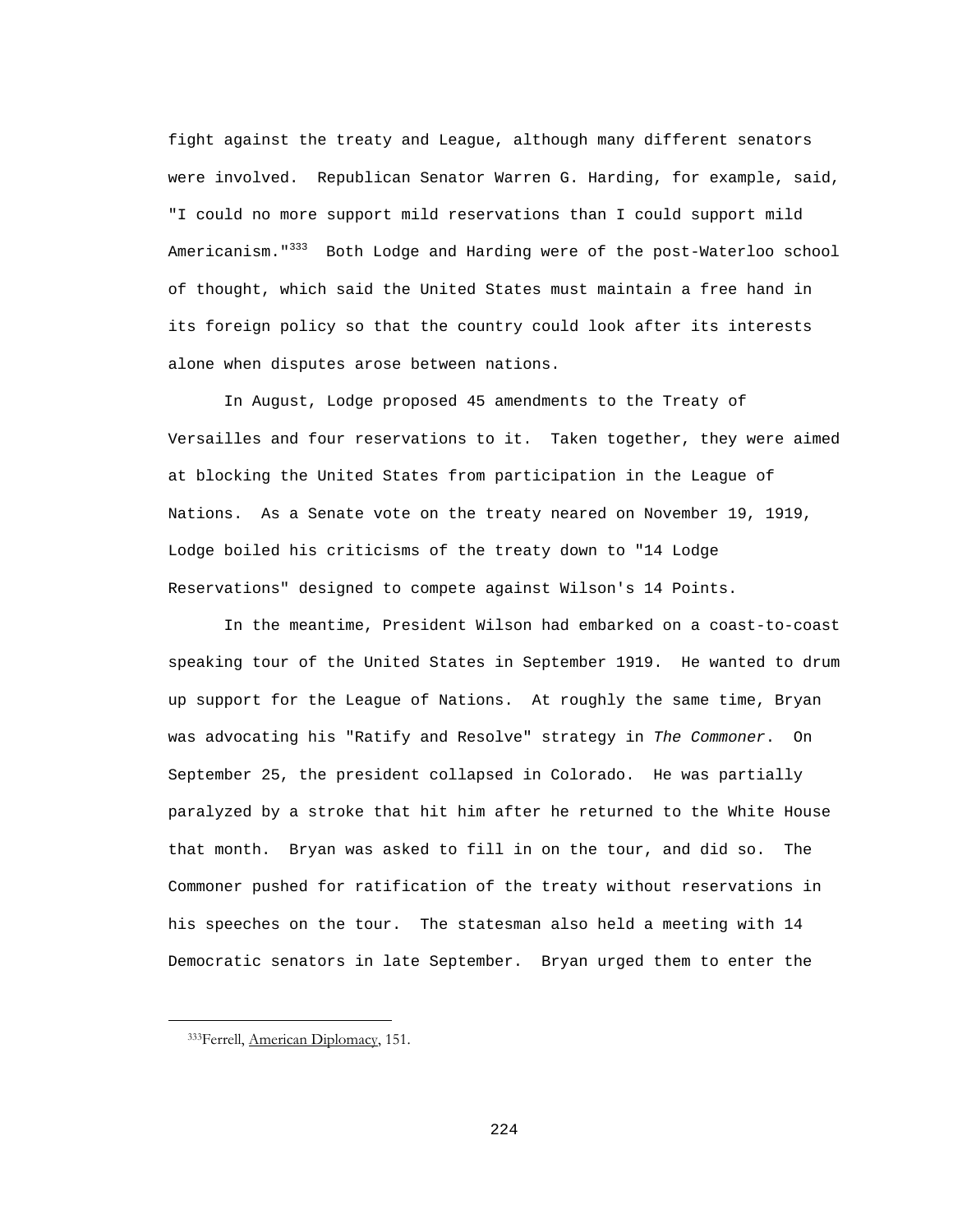League and improve it later. $334$  He appeared to be in sync with the President on the topic -- the President had not taken a stand against all reservations yet. "(Wilson) has borne the strain of a long time," Bryan wrote to a colleague. $335$  "I trust the Senate will cheer him by ratifying without reservations."

 Two Senate votes that occurred on November 19, 1919, proved to be a breaking point between Wilson and Bryan. In the first vote of the day, the Senate defeated the treaty, which included the 14 Lodge reservations, by a vote of 39 yeas to 55 nays. Wilson had written a letter to Democratic senators urging them to vote against a treaty that included the Lodge reservations. $336$  The problem for Wilson and Bryan, however, was that in a second vote that day for a treaty without reservations, the treaty lost by a tally of 38 yeas to 53 nays. Bryan took this to mean that a compromise between Democrats and Republicans would be necessary before the treaty could pass the Senate. As a supporter of mild reservations, the Commoner was ready for such a deal. Wilson did not favor the compromise because of the possibility that Article 10 could be negatively impacted.

 With the presidential election of 1920 looming in the distance, Bryan began to consider what type of political implications the treaty question would have on the race. He believed that most Americans were conservative towards foreign policy, so the Democrats would be at a

i

336Ibid., 94.

 <sup>334</sup>Coletta, William Jennings Bryan, 93.

 <sup>335</sup>Ibid., 93.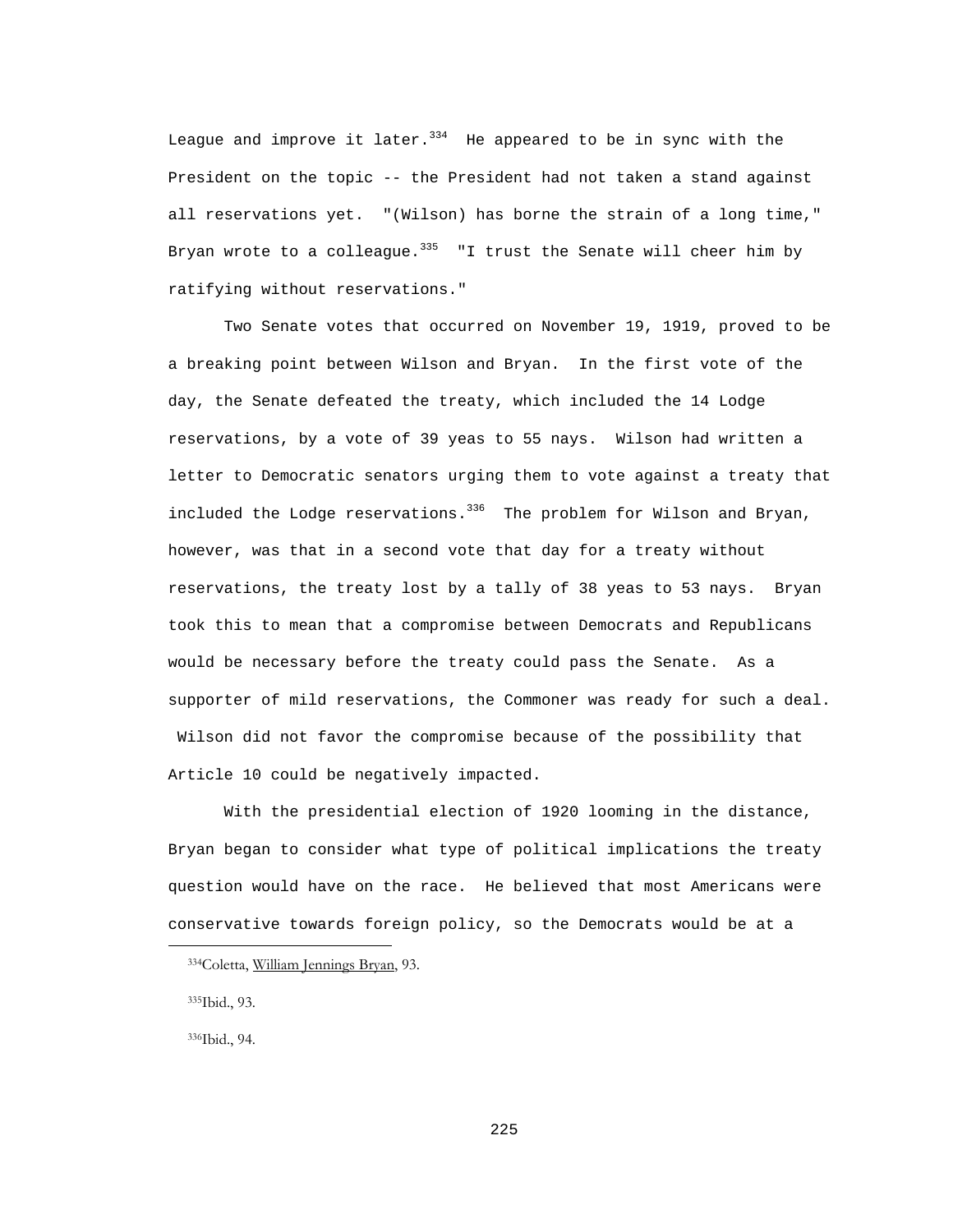disadvantage if they held onto the call for a treaty without reservations. In a letter written to Senator Henry F. Ashurst on November 23, 1919, the Commoner said: (The Republicans) could secretly get control of the government

while the two parties waged a sham battle over foreign questions. There must be compromise. This question must be gotten out of the way. Our chances do not look bright next year for Democrats, but they will be worse if we try to ignore domestic questions and make the fight against the reservations -- some of them good... the treaty must be ratified.337

 On December 18, 1919, Bryan split publicly with Wilson. At a Democratic caucus the Commoner had organized to discuss the League question, he told 20 party leaders that reservations to the treaty were inevitable and must be accepted. Likewise, at a Jackson Day dinner held on January 8, 1920, the politician suggested it was the Democrats who needed to compromise. The Commoner said that he had argued for ratification without reservations, but now realized that the majority of Americans supported reservations. If the Democrats attempted to block the reservations, it would put the party in the position of a filibustering minority, he added. The statesman also took a firm position on Article 10 at the dinner. Nobody could take away from Congress the right to declare war, he said, and Americans should "never transfer to any foreign nation the right to send our boys to war.  $"$ 338

 Wilson decided to take the opposite track on the treaty. Instead of suggesting that mild reservations to the treaty were permissible, as

338Ibid., 97.

 <sup>337</sup>Ibid., 94-95.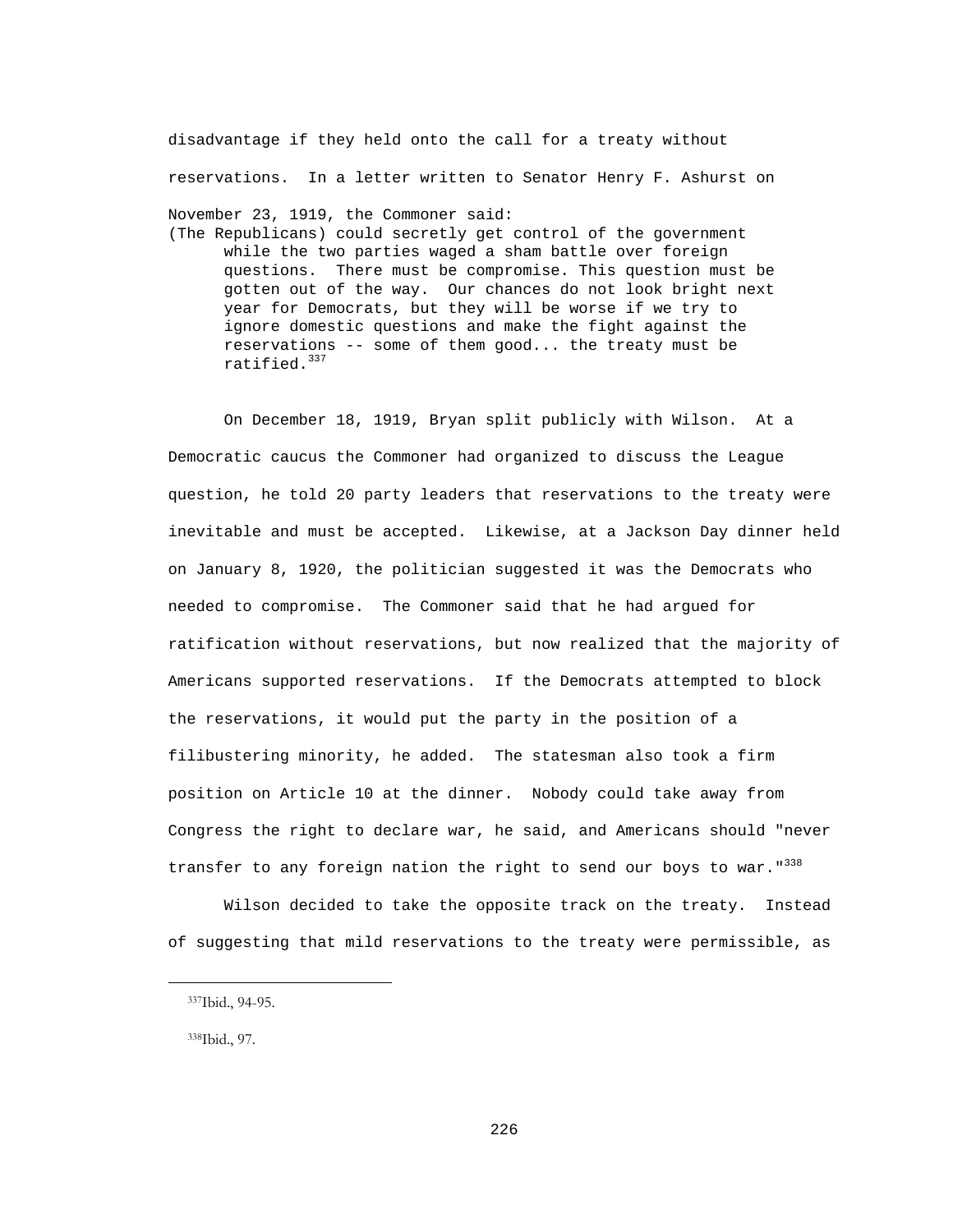he once had, he now took the stance that reservations were not acceptable. At the same Jackson Day dinner Bryan spoke at in 1920, the President had a letter read to attendees by Democratic National Chairman Homer S. Cummings. It stated that the treaty could not be rewritten with amendments because the approval of the Allies would be required, and declared, "We must take it without changes which alter its meaning or leave it."<sup>339</sup> Compromise was not an option for Wilson. The President wrote that he now believed "the only way out" was to make the election of 1920 a "great and solemn referendum" on the treaty.<sup>340</sup>

 Throughout 1920, Bryan stepped up his campaign to get the Treaty of Versailles ratified with reservations in articles and speeches. $341$ Among Democratic party leaders, he argued that it would be a mistake for the party to make the treaty a campaign issue in 1920. He believed Americans were conservative towards foreign policy, and wanted reservations. In March 1920, the Commoner even suggested in a speech that Wilson's illness had "denied (him) information essential to sound judgement and safe leadership."<sup>342</sup> The President should stand aside and let the majority rule, Bryan said. In a third Senate vote that month, the treaty, which included the Lodge reservations, was defeated by a tally of 49 yeas to 35 neas. It did not obtain the two-thirds majority necessary for a treaty to pass the Senate.

339Ibid., 97.

i

340Ibid., 97.

341Ibid., 100.

342Ibid., 100.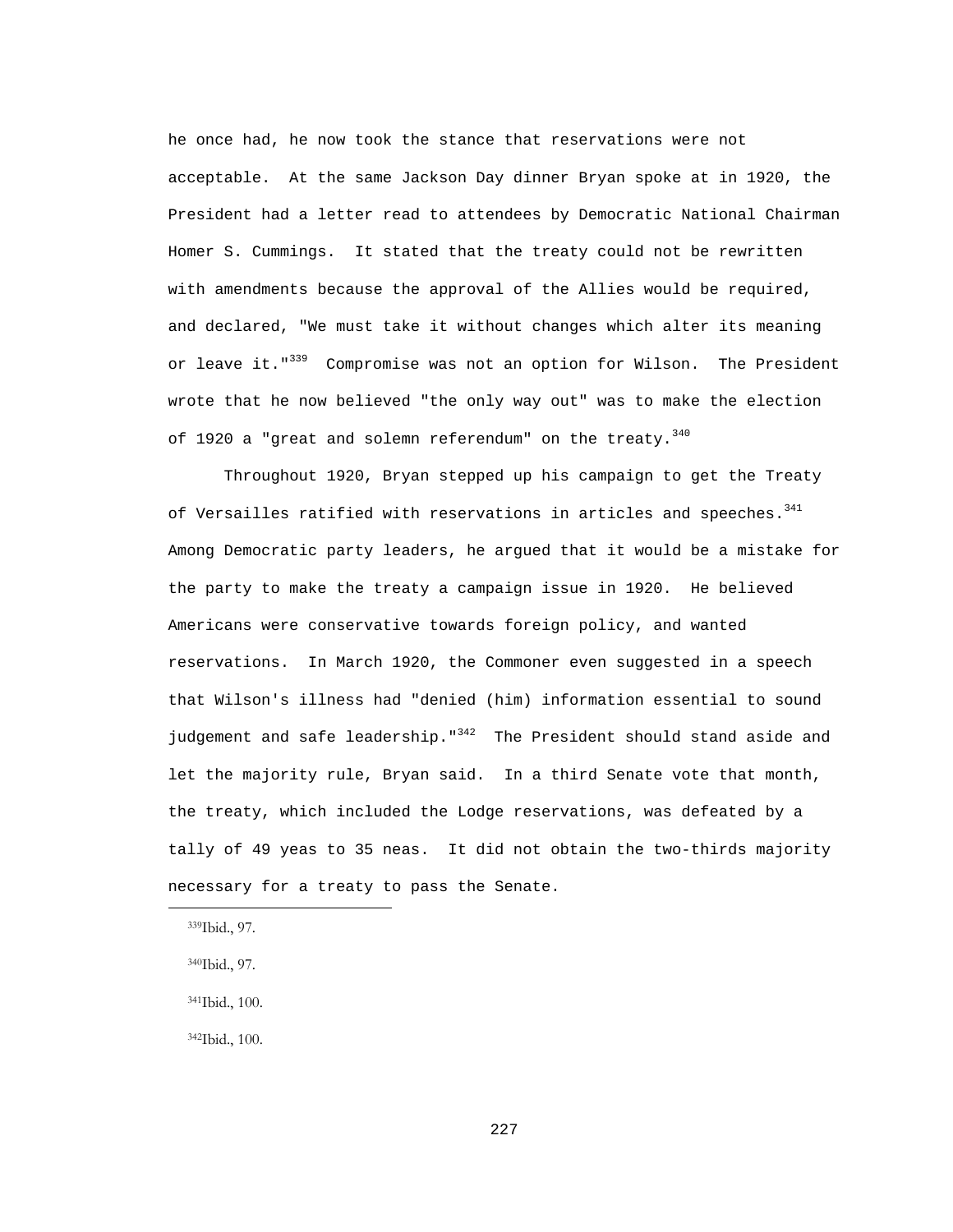In April 1920, Bryan won a Democratic primary in Nebraska, which set him up to be a more active participant at the Democratic National Convention in San Francisco in June 1920. He also was nominated to be on the Committee on Resolutions at the convention, which he accepted. The split with the President over the treaty carried through to the convention. Bryan hoped to make ratification with reservations a plank of the Democratic platform. In a speech made before the convention,

the Commoner said:

i

(The delegates of the convention) tell me, as they say in the platform, that we must stand by this treaty with no reservations that materially alter it. Why, my friends, I made more speeches in this country than any other public man for ratification without a single reservation. I did it until I found that we could not get ratification without reservations... Shame on the man, Democrat or Republican, who talks of making a partisan question of the great issue (of the treaty), with the world on fire. Who will give a guarantee of the future? Who will give us the assurance that Europe will not drift back into war? $343$ 

Bryan went on to add, "I never consented to a single reservation until I was convinced, as everybody else must have been by that time, that ratification without reservations was impossible. ... If you make (the treaty) an issue in this campaign, if Republicans and Democrats spend another four months denouncing each other, you make it impossible to secure ratification at the end of the campaign, because everybody knows than neither party will have a two-thirds majority in the Senate when this campaign is over. $1^{344}$  Of course, the Commoner was exaggerating to

<sup>343</sup>Edward G. Hoffman, Official Report of the Proceedings of the Democratic National Convention, 1920 (Indianapolis, Indiana: Bookwalter-Ball Printing Co.), 238.

 <sup>344</sup>Hoffman, Democratic National Convention, Pg. 238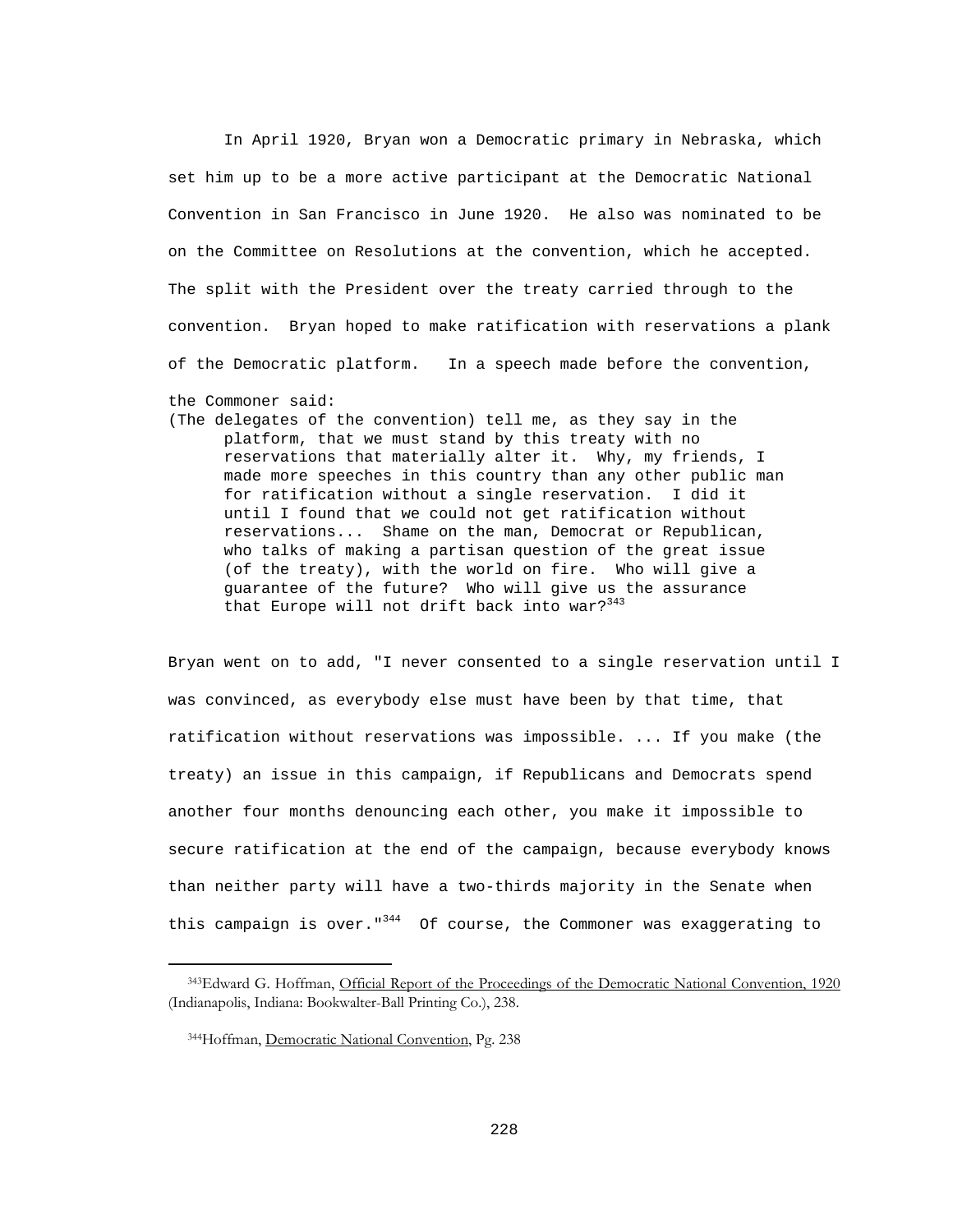some degree. He had fought for a "Ratify and Resolve" strategy all along, which showed his own approval for reservations.

 Bryan took two other actions at the convention to try to ensure that the Treaty of Versailles would pass in the Senate. The first was to highlight the portions of the League idea that Republicans and Democrats weren't fighting over. "How pitiful the difference between the reservations that have been discussed in the Senate for a year when you compare them with the great provisions in that treaty," Bryan said in a speech. $345$  "The three great things in that treaty have never been disputed; no Senator has objected; they aroused no controversy. What are they? Nine months' deliberation before resorting to war; six months for investigation and three months' time to decide what they will do when the report is filed." The Commoner went on to add, "It will be almost impossible for two nations to go to war after they have spent nine months investigating the cause." $346$  The politician was hoping to establish common ground between the Republicans and Democrats so that the parties would pass the treaty in the Senate as quickly as possible.

 Secondly, Bryan tried to speed ratification of the treaty by encouraging a second plank to be put in the Democratic platform that would slash the number of Senators needed to pass a treaty from two-

thirds to one-half. He said:

(The fifth plank) simply provides a way of carrying out the purpose that we all have, for we all favor the League of Nations and desire its early establishment. My amendment reads: 'The Democratic party demands an amendment to the

i

346Ibid., 238.

 <sup>345</sup>Ibid., 238.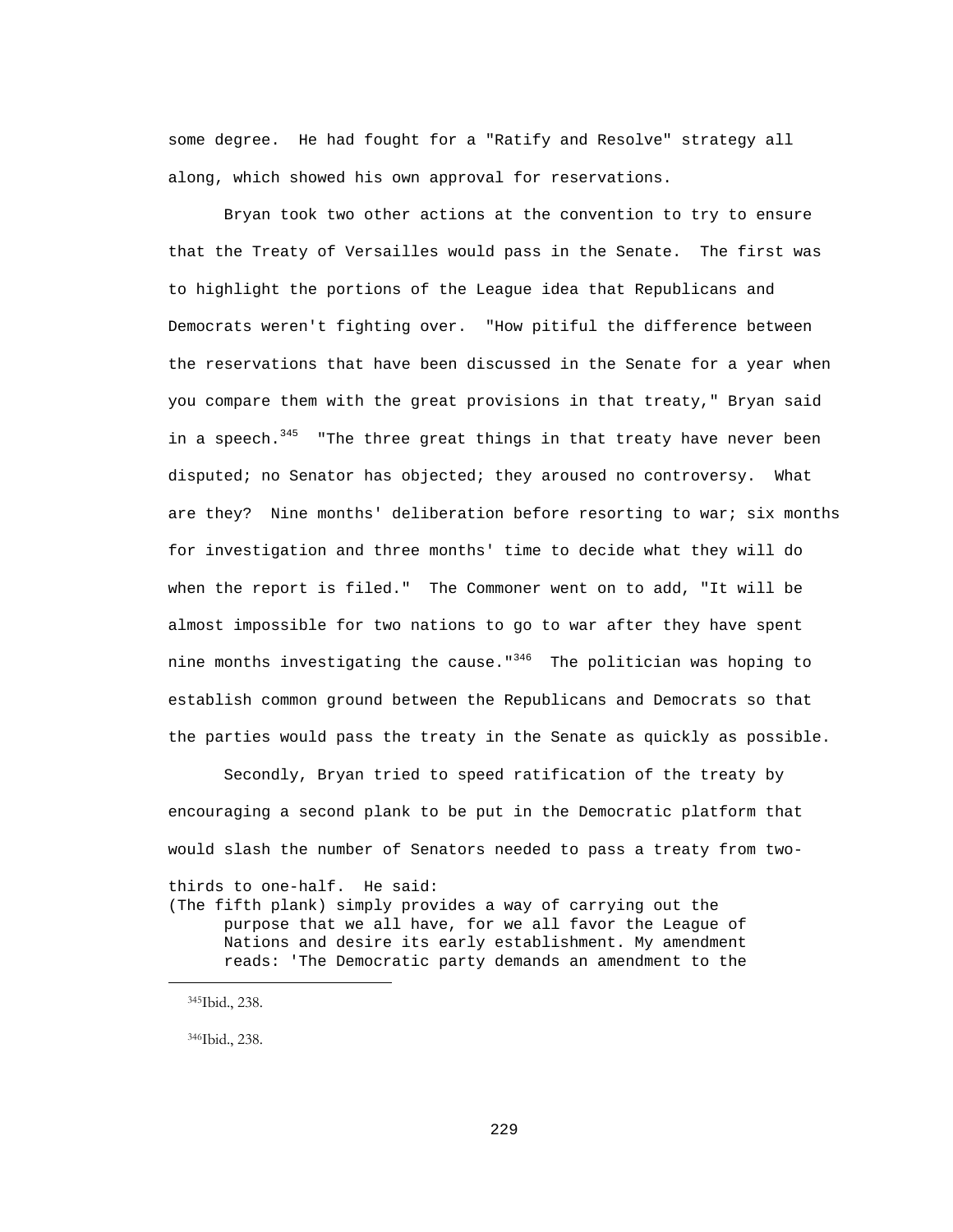federal constitution providing for the ratification of treaties by a majority vote, so that it will be as easy to end a war as to declare a war.' -- placing ourselves upon the most fundamental principle of popular government; namely, the right of the people to rule, a doctrine in support of which we have recently spent over \$25 billion and for which we have sacrificed a hundred thousand precious lives. We favor an immediate reconvening of the Senate in order that this principle may be applied to the treaty.  $347$ 

 Bryan's move to have a plank that supported ratification of the treaty with reservations had an uphill fight at the convention, however. President Wilson engaged in some heavy politicking before the event to ensure that his message would get across. For example, Wilson wrote a letter to senators who opposed the treaty asking them to resign and then run for reelection based on their records of opposition.<sup>348</sup> If a majority of them won, the President said he would resign. Wilson also threatened to form a new Democratic party with himself as a third-term presidential candidate if the Democrats did not back the treaty as it was written.<sup>349</sup> Lastly, the President convinced National Chairman Cummings to make ratification of the treaty without reservations the paramount issue in his keynote address at the convention.<sup>350</sup> Wilson's strong stand had its desired effect. The President controlled the proceedings of the convention from the beginning, although agreeing not to run for a third term as president.  $351$ 

347Ibid., 202-203.

348Coletta, William Jennings Bryan, 100.

349Ibid., 101.

350Ibid.

i

351Clements, Missionary Isolationist, 125.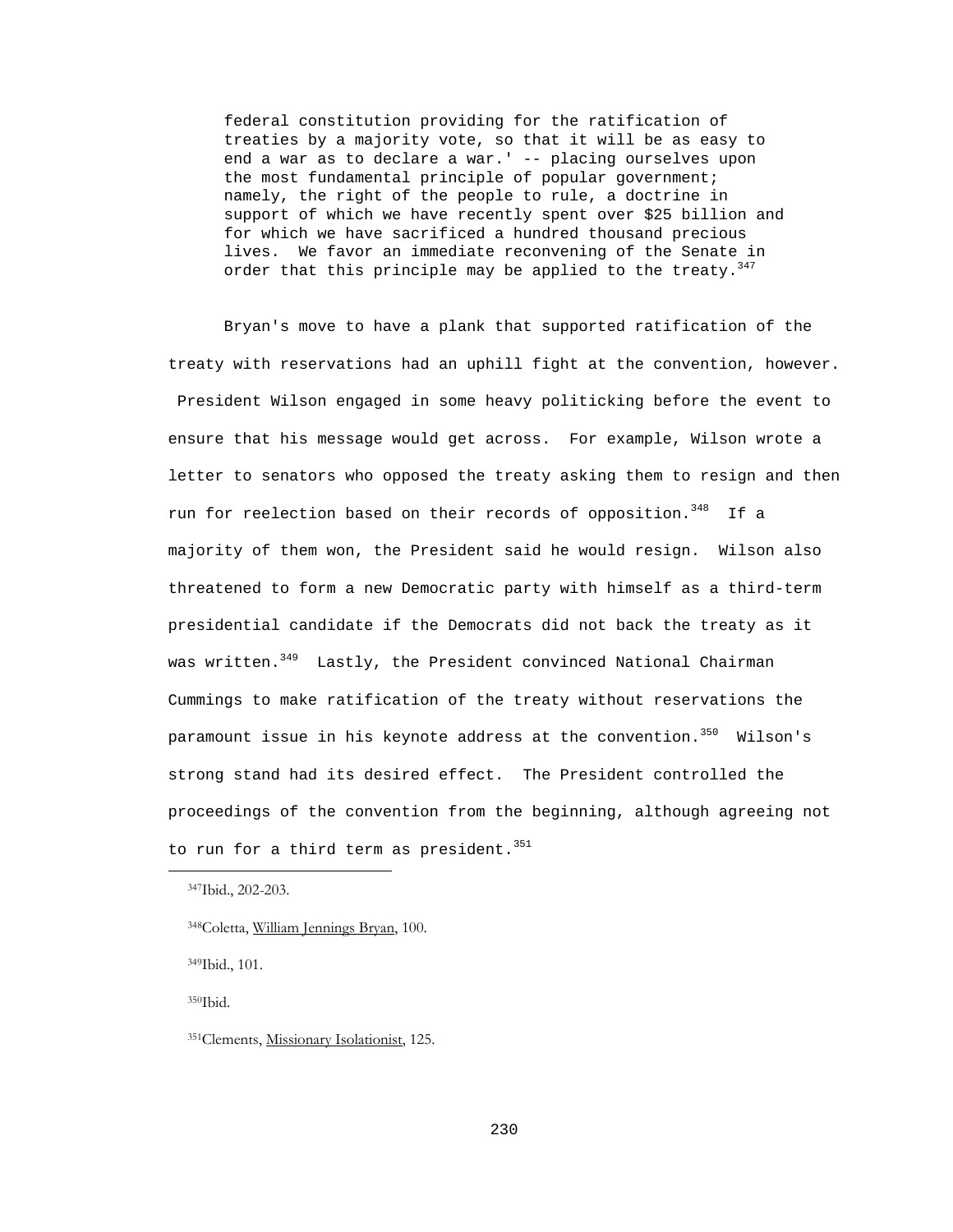Regarding the Treaty of Versailles, the Democratic platform ended

up saying:

We advocate the immediate ratification of the treaty without reservations which would impair its essential integrity; but do not oppose the acceptance of any reservations making clearer or more specific the obligations of the United States to the League associates. Only by doing this may we retrieve the reputation of this nation among the powers of the earth and recover the moral leadership which President Wilson won and which Republican politicians at Washington sacrificed. Only by doing this may we hope to aid effectively in the restoration of order throughout the world and to take the place which we should assume in the front rank of spiritual, commercial, and industrial advancement. We reject as utterly vain, if not vicious, the Republican assumption that ratification of the treaty and membership in the League of Nations would in any wise impair the integrity or independence of our country.<sup>352</sup>

Originally, the platform did not say that the Democrats would "not oppose the acceptance of any reservations making clearer or more specific the obligations of the United States to the League associates."<sup>353</sup> Bryan led a fight to get this clause added to the platform, because he felt running on a platform without such a statement would be fatal to Democratic chances in the election. Wilson had really won the day, however. No vital provision of the treaty, such as Article 10, could be touched according to the platform. On the question of adding a plank that would change the number of votes required in the Senate to ratify a treaty, the Commoner was less successful. No such plank was included in the platform.<sup>354</sup>

 <sup>352</sup>Hoffman, Democratic National Convention, 182.

 <sup>353</sup>Clements, Missionary Isolationist, 135.

 <sup>354</sup>Ibid., 135.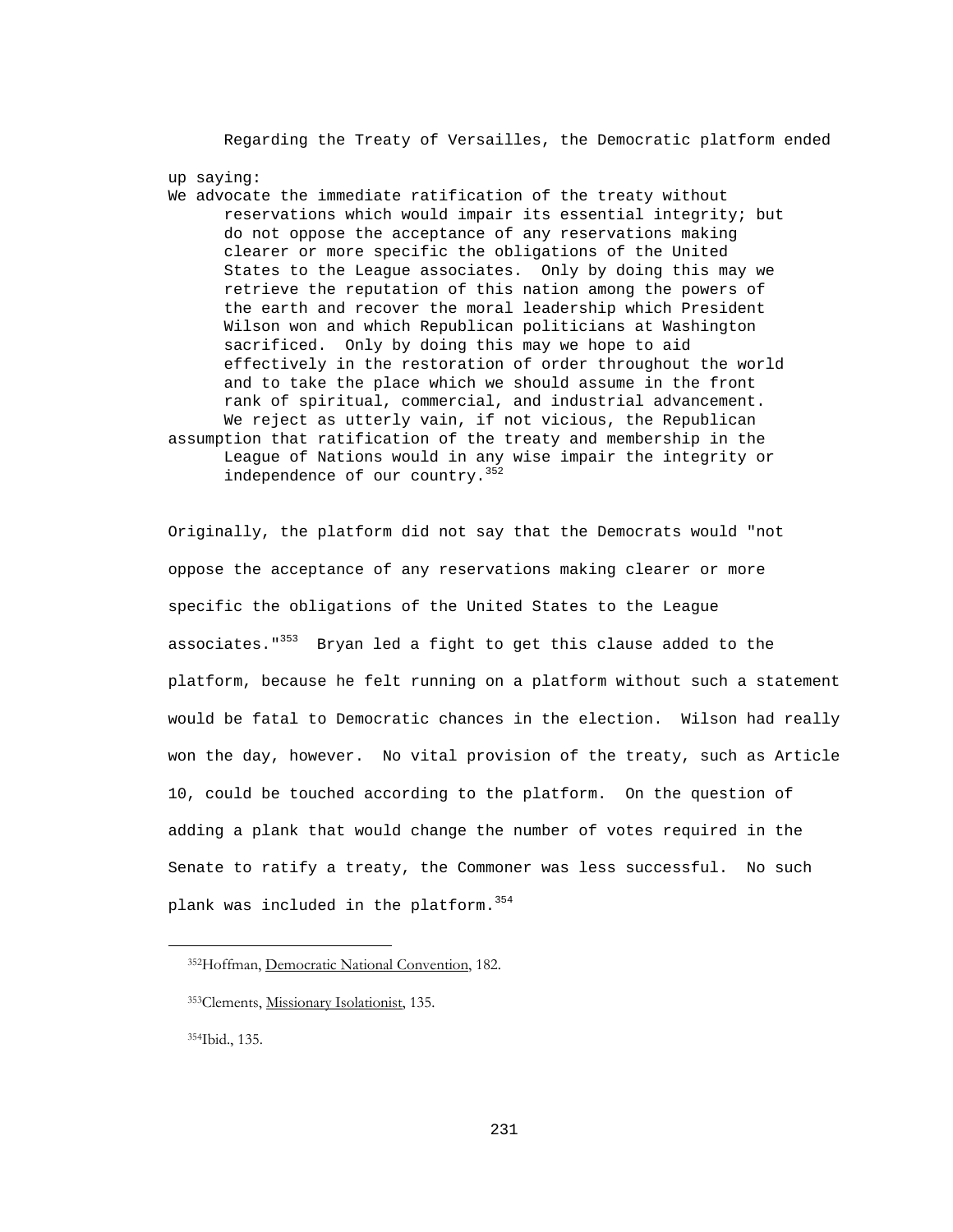As it turns out, Bryan probably read the American public better than Wilson did in 1920. James M. Cox, the Democratic Party's presidential candidate for 1920, lost the election that year. Other issues were certainly involved in the election, especially prohibition, support for women's suffrage, and the degree to which the federal government should intervene in the economy. However, Warren G. Harding, the Republican candidate, won the election after sitting on his front porch and making speeches about a return to "normalcy" in the United States.<sup>355</sup> "America's present need is not heroics but healing; not nostrums but normalcy; not revolution but restoration," Harding said.  $356$  The Republican platform did not support the League of Nations. It included a vague commitment to establish another association between nations if Harding was elected, but no details were given on what form the association would take.  $357$ 

 The conservatism of the Republicans worked. Americans apparently were tired of the experiments by the Wilson administration that had gotten them involved in the politics and wars of Europe. After Harding won the election, he said in his victory speech, "You just didn't want a surrender of the United States of America to go under American ideals. That's why you didn't care for the League, which is now deceased."<sup>358</sup> The Harding administration ended the technical state of war with Germany

356Ibid., 153.

 <sup>355</sup>Ferrell, American Diplomacy, 153.

 <sup>357</sup>Hoffman, Democratic National Convention, 21.

 <sup>358</sup>Ferrell, American Diplomacy, 154-155.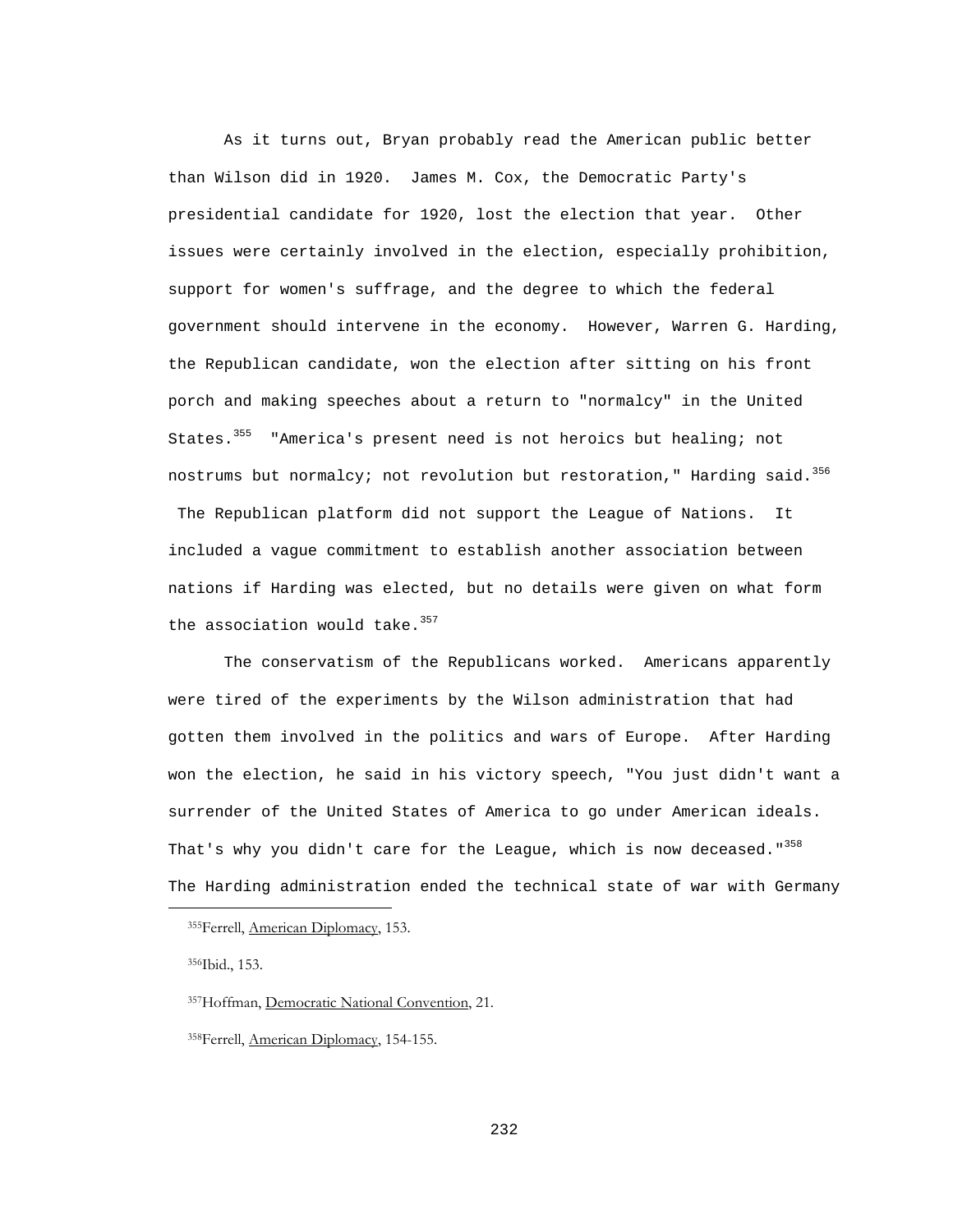by a resolution of Congress on July 2, 1921. The United States signed the Treaty of Berlin with the Germans on August 25, 1921, which transferred to the American government all of the rights stipulated by the Treaty of Versailles. Similar treaties were later signed with Austria and Hungary. The United States never joined the League of Nations, and the Republicans never created another association of nations.

# **Why Did Bryan Shift Positions?**

 The question remains as to why Bryan went from smashing the League to Enforce Peace in 1916 and 1917 to promoting the League of Nations in 1919. There is not much material available in which Bryan directly discusses his change of positions. America's new status as a world power undoubtedly played a role in the position, as Bryan was concerned that a nation with the United States' "population, wealth, and moral influence" was not getting enough voting power in the League of Nations.<sup>359</sup> The election of 1920 also lends a couple of clues. In one speech made at the Democratic National Convention, for example, Bryan said:

They will never be able to erase from the pages of history the name of Woodrow Wilson, who carried the peace plan to the world. You cannot call me an enemy of Woodrow Wilson; it was my (arbitration) treaty plan that he took to Paris; I have helped him to become immortal.<sup>360</sup>

Apparently, the Commoner believed or had been convinced that his ideas were embodied in the League of Nations. After all, one of its main

 <sup>359</sup>Coletta, William Jennings Bryan, 91.

 <sup>360</sup>Hoffman, Democratic National Convention, 239.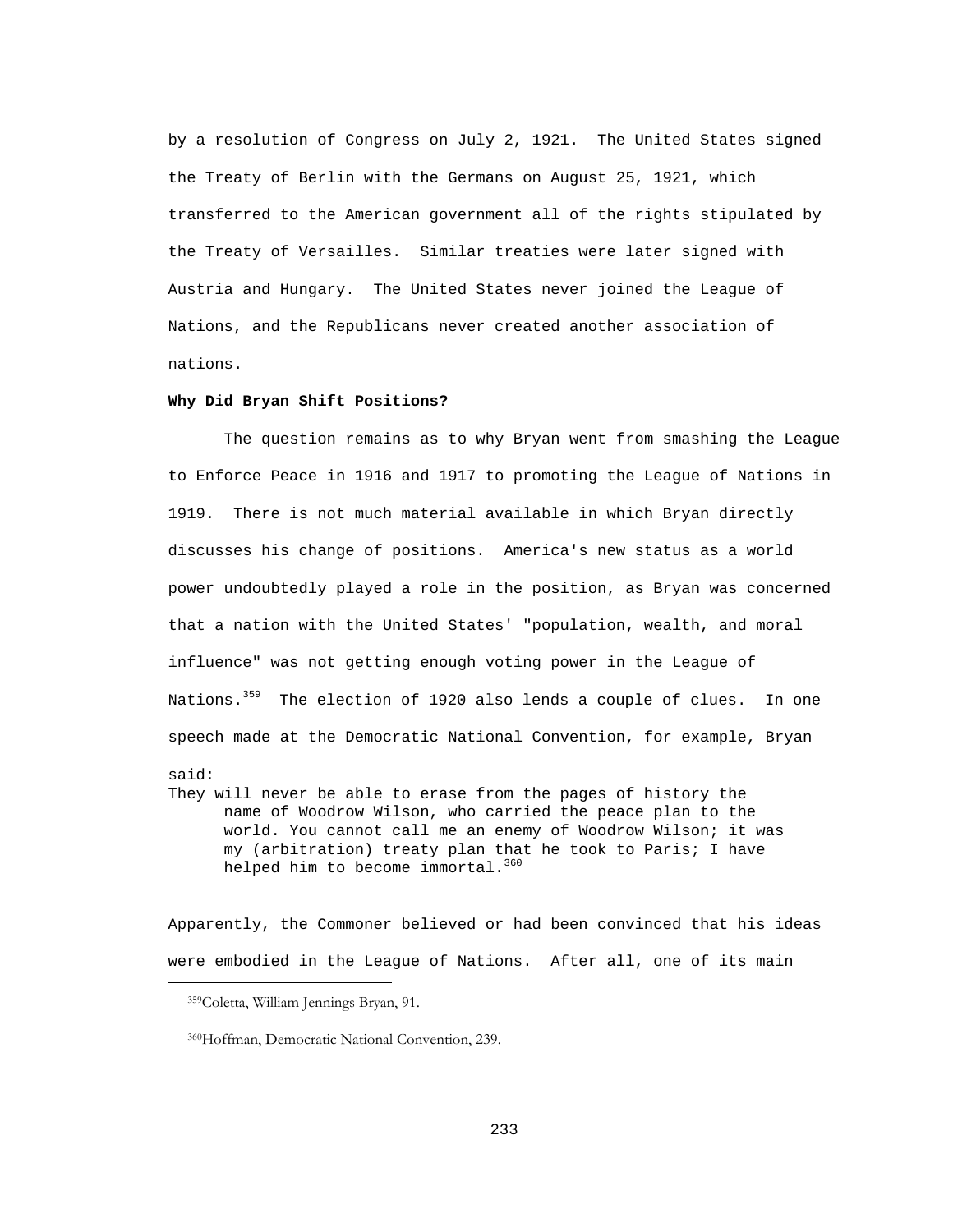principles was the idea of investigation before war, and Bryan had pushed hard for that in the 30 arbitration treaties he negotiated prior to World War I (see chapters one and two).<sup>361</sup> Lastly, regarding making the League the defining issue of the campaign, the Commoner said at the convention:

I am not willing to be a party to it. No, my friends, across the ocean there are little republics that sprung into existence (after World War I) in response to our invitation; they are trying to get on their feet; monarchy is surging back on one side and Bolshevism is threatening them on the other, and we cannot hold out a hand to help them (by becoming a member of the League). Shame on the man, Democrat or Republican, who talks of making a partisan question of this great issue, with the world on fire.<sup>362</sup>

Nation-building was once again an issue for the Commoner. If the United States turned its back on the League, it would apparently be turning its back on small republics. America had a new mission by 1920, according to the Commoner. It was to raise republics and educate the world about "government by consent of the governed." It was to act like a world leader. Bryan had again turned aggressive in his foreign policy thinking by advocating that the United States join the League, but he simultaneously demanded that Americans keep their respect for the Monroe Doctrine.

 <sup>361</sup>The arbitration treaties required a one-year period of investigation of a dispute between nations before the parties involves could go to war, much like the Covenant of the League of Nations required a one-year period for the same purposes.

 <sup>362</sup>Ibid., 238.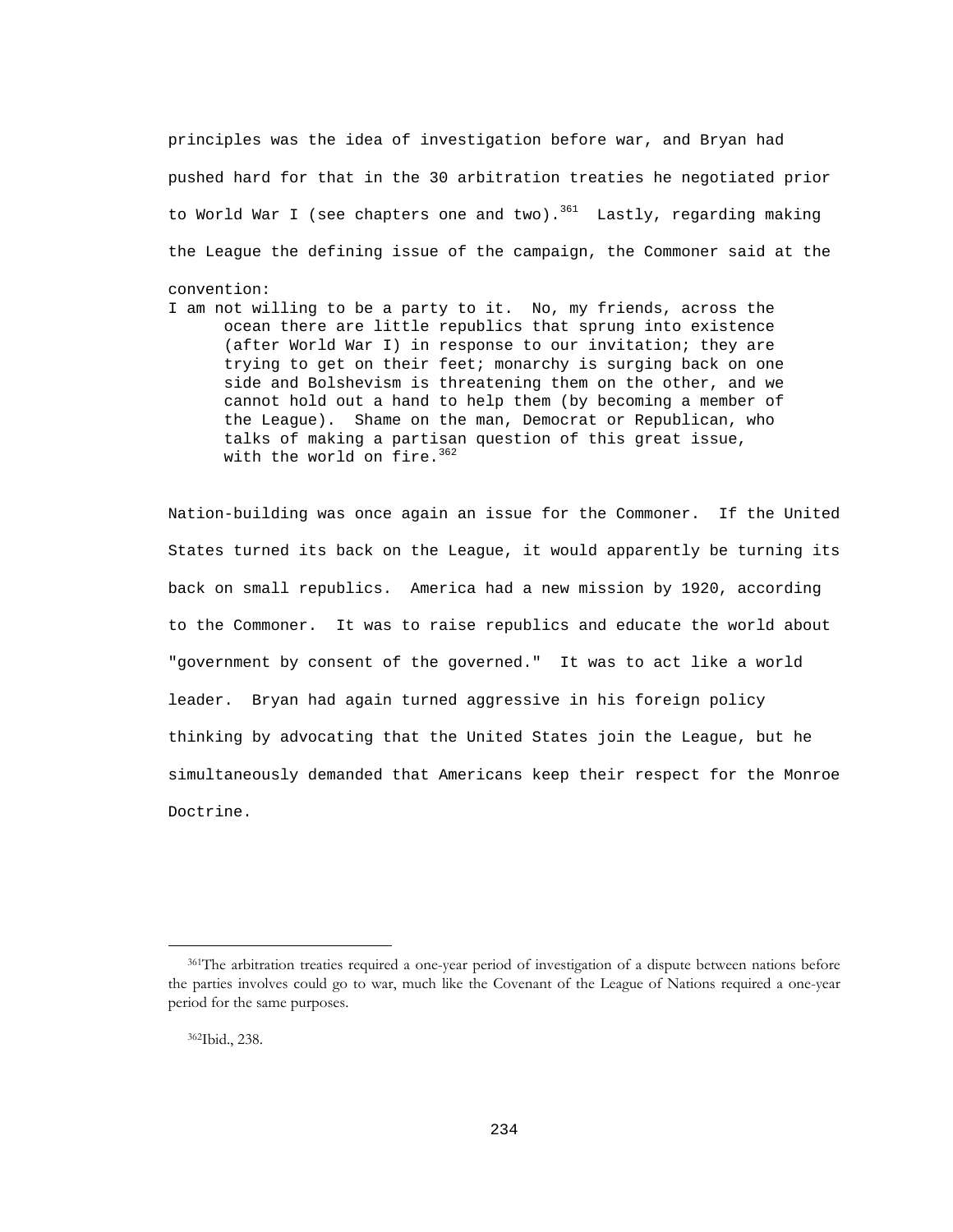#### Chapter Five

## Conclusion

 From the election of 1920 until Bryan's death in July 1925, the Great Commoner remained active in American politics. He continued to give speeches in a lecture tour known as the "circuit Chautauquas," as he had for most of his adult life. He also continued to write his newspaper, *The Commoner*. Bryan was no longer as prominent a force in the Democratic party as he once had been, however. His influence waned in the organization from 1920 to 1925. This was in large part due to the fact that he was identified with the old Populist movement from the turn of the century. It also was because he had publicly opposed Woodrow Wilson on two occasions when the President's leadership was being sought by the party. The Commoner's resignation as Secretary of State and his call for reservations to the Treaty of Versailles were seen as having splintered the party by some in the organization. Nonetheless, Bryan continued to be a good foot soldier for the Democrats. He toured the United States stumping for Senatorial and Congressional candidates in 1922, and did the same for the Democratic nominee for President, John W. Davis, in 1924.

 From 1920 to 1925, Bryan's attention turned largely towards domestic issues. He became increasingly concerned with prohibition and religious fundamentalism, and tended to focus on the two issues in his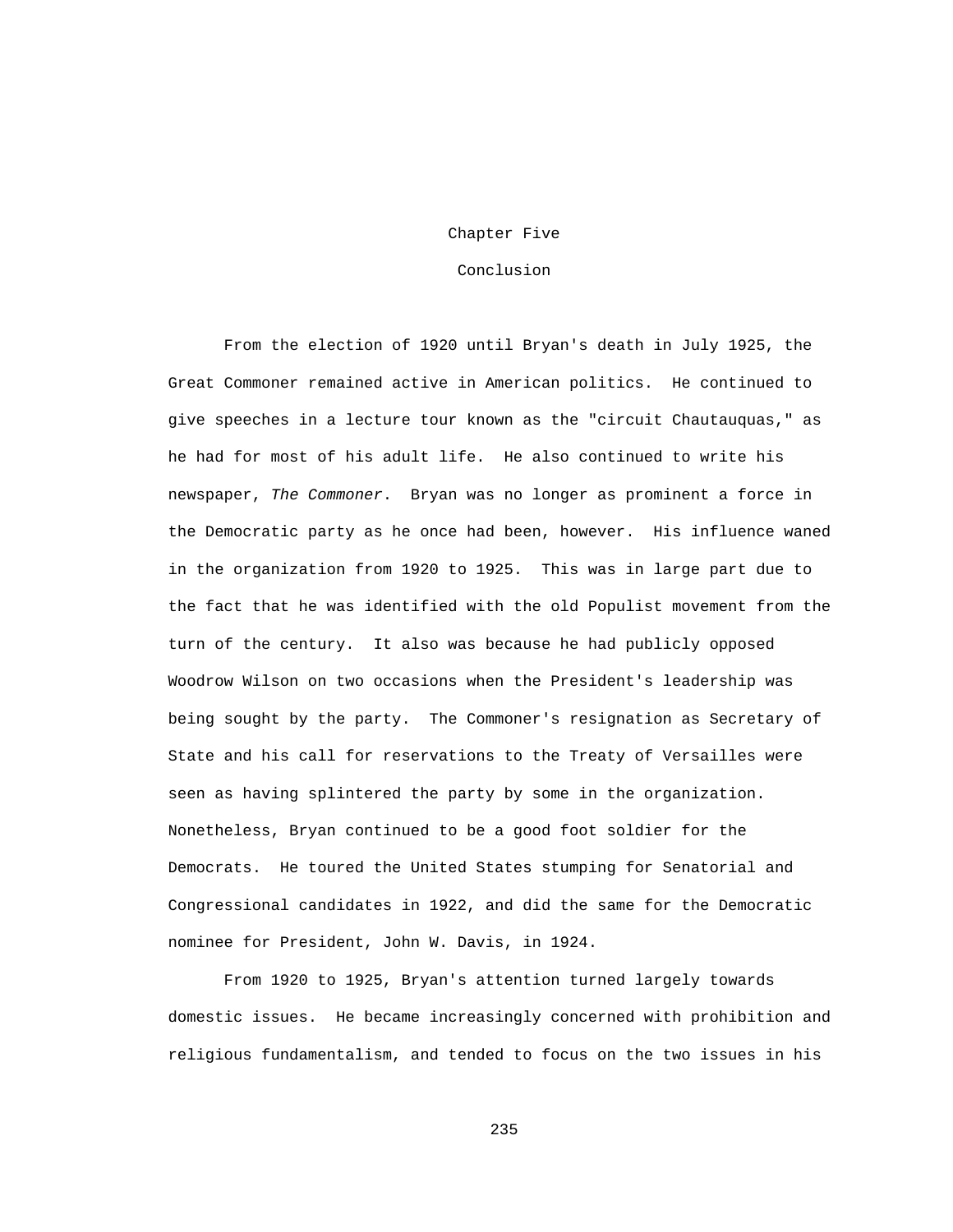Chautauqua lectures. $363$  He also began to teach Sunday school for adults on a regular basis. Thousands of Americans turned out to see him speak in church. Foreign policy issues still were of great interest to the Commoner, but he rarely became involved in hotly contested foreign policy debates, as he had in the past. When he did speak out on U.S. foreign relations, his comments held to the course he had set earlier in his career. During the Washington Naval Conference of 1921-22, for example, Bryan said that he favored disarmament, but was uneasy with the United States signing actual disarmament agreements because they could limit the nation's freedom of action if a national emergency arose. $364$ The Commoner would not back the Four-, Five-, and Nine-Power Treaties signed at the conference until the U.S. Senate passed amendments to each of the agreements saying that the United States had the right to increase its military strength when it determined it was necessary.  $365$ During the Democratic National Convention of 1924, Bryan also said that he believed his party must elect a presidential candidate that supported American participation in the League of Nations. $366$  This was one of his last public pronouncements on foreign policy before his death.

363Kendrick A. Clements, William Jennings Bryan: Missionary Isolationist (Knoxville, Tenn.: The University of Tennessee Press, 1982), 41.

<sup>&</sup>lt;sup>364</sup>Clements, Missionary Isolationist, 139.

<sup>365</sup>Clements, Missionary Isolationist, 140.

366Louis W. Koenig, Bryan: A Political Biography of William Jennings Bryan (New York: G.P. Putnam's Sons, 1971), 285.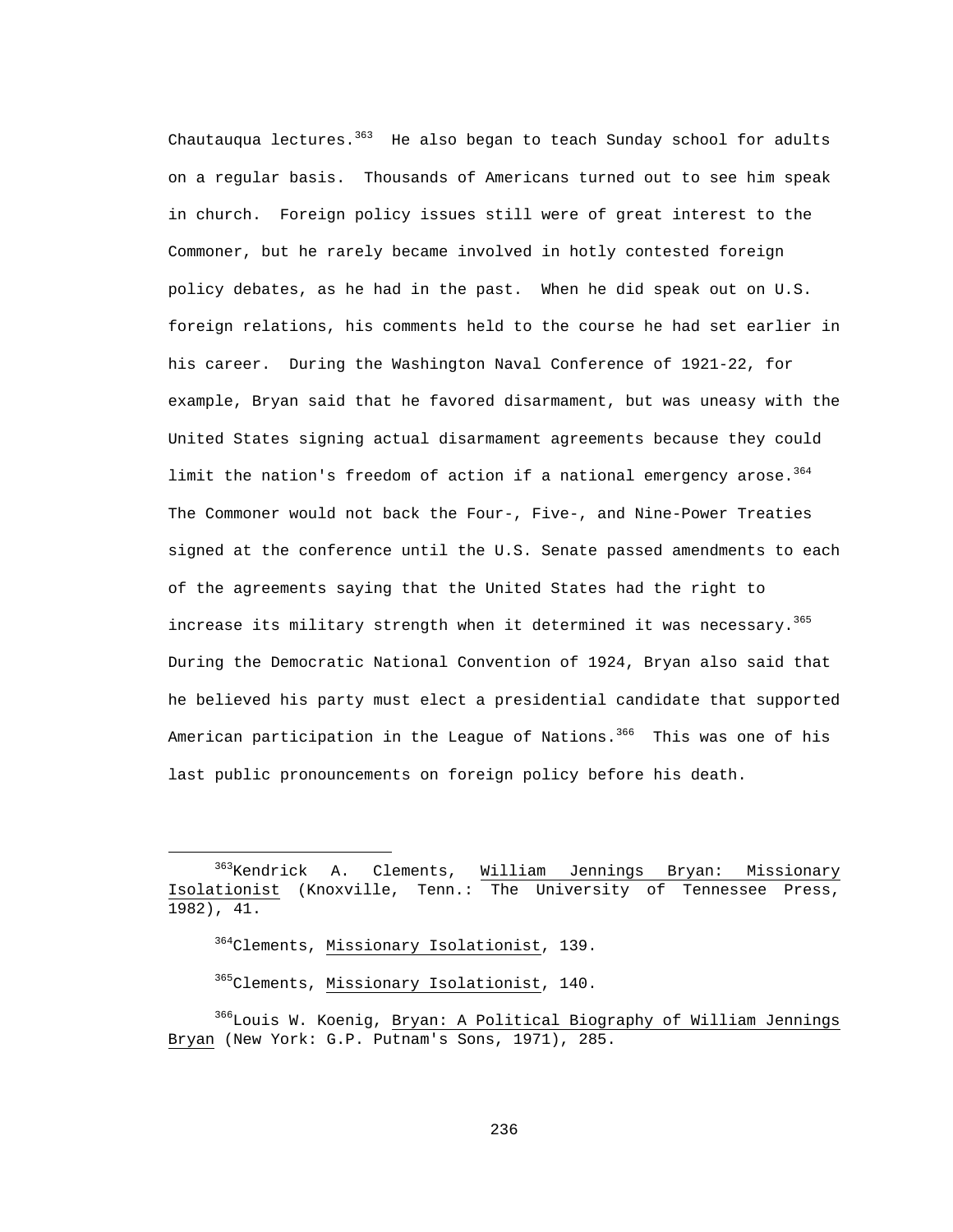Although the Great Commoner has largely been remembered by historians as a progressive politician who focused on domestic issues, he was surprisingly vocal about foreign relations during his career. His three runs for the presidency in 1896, 1900, and 1908 required him to take firm stands on foreign policy questions, and his two-year stint as Secretary of State firmed up his foreign policy beliefs. Taken on the whole, Bryan's foreign policy ideas can be seen as aggressive and active, contrary to what most historians have argued in the past. It is true that the Commoner spoke a great deal about the United States becoming a moral example for the world, but he was willing for the country to become more than just an isolated moral example. Bryan put America's armed forces on the line in a few cases, and believed that the United States could "raise" republics through loans, education, and infrastructure development. In the election of 1900, the Commoner announced that it was time for the United States to become a nationbuilder. He set about trying to accomplish this new American mission as Secretary of State under President Woodrow Wilson.

 In 1914, for example, the Great Commoner set before Wilson a plan to send the U.S. Navy to the Dominican Republic to bombard the island unless the factions in a revolution there called a truce and set up elections. The Commoner also attempted to resolve disorder in Haiti. He recommended that the United States establish a military presence in Haiti, supervise Haitian elections and customs, and set up a naval base at Mole Saint Nicolas. Bryan feared that France and Germany might collaborate on a joint military action to collect debts in the country,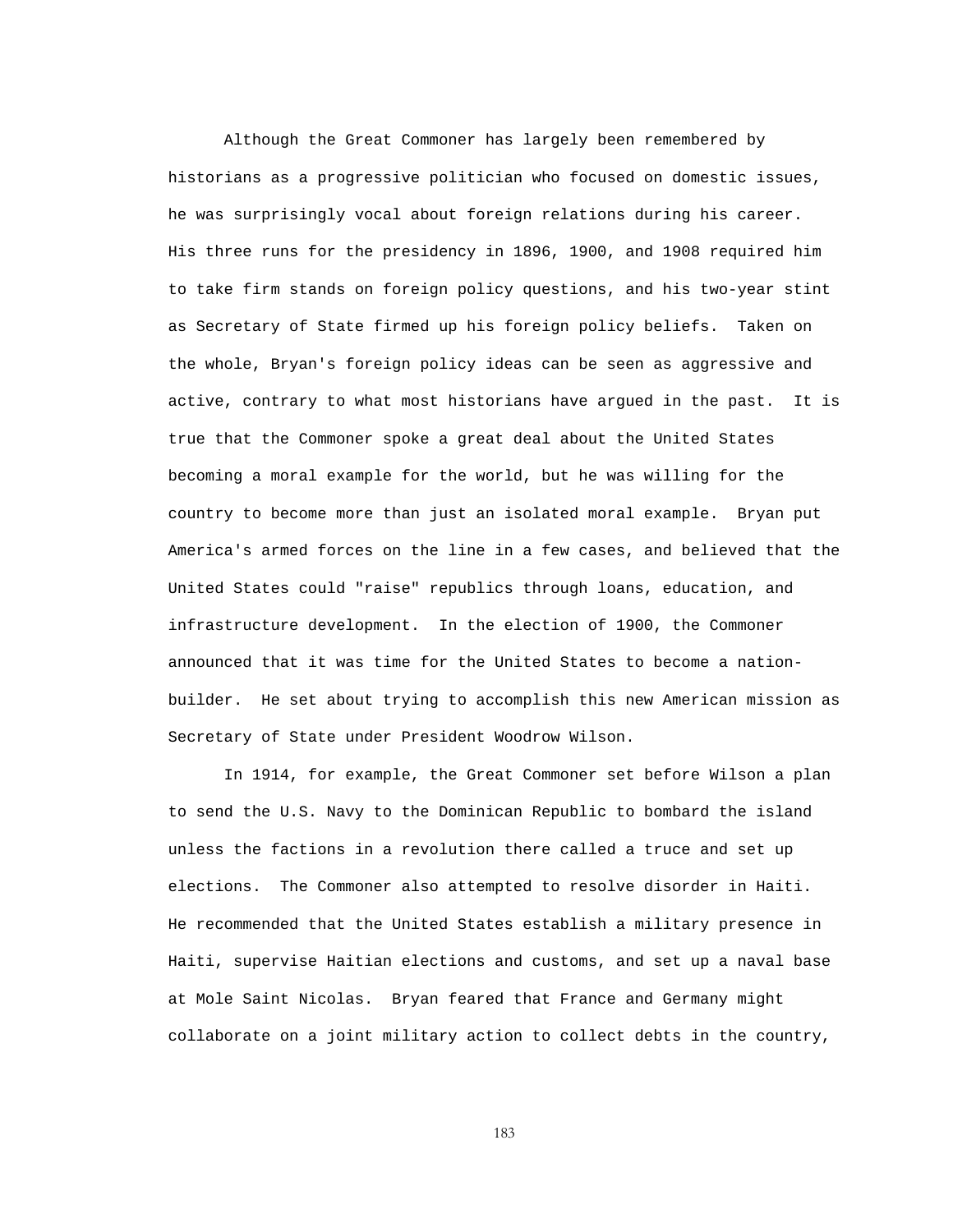even though they were already at war in Europe. In July 1915, just after the Commoner resigned his post as Secretary of State, U.S. troops were landed on Haiti to squelch a revolution there.

 Bryan's desire to develop small republics did not just take the form of military interventions, however. The Commoner attempted to set up a loan program under the Wilson administration that would undercut the loan opportunities Latin American countries were getting from European nations. The plan called for the United States to "loan" Latin American countries its own credit by selling them U.S. bonds that paid four and a half percent interest, one and a half percent more than regular U.S. bonds. Bryan also proposed that the proceeds gained from the bond transactions could be rolled into a sinking fund. The sinking fund would be used to pay off the remainder of the debts of Latin American countries, after it had grown in time with interest. The plan would be carried out under the guise of the Monroe Doctrine.

 The proposal for the loan program set the Commoner apart from President Theodore Roosevelt, who had taken over the customs houses of the Dominican Republic in 1905 after European nations became aggressive about collecting debts there. $367$  The President had used a new "corollary" to the Monroe Doctrine to justify the U.S. intervention. It said: Chronic wrongdoing, or an impotence which results in a general loosening of the ties of a civilized society, may in America, as elsewhere, ultimately require intervention by some civilized nation, and in the Western Hemisphere the adherence of the United States to the Monroe Doctrine may

i

<sup>&</sup>lt;sup>367</sup>Robert H. Ferrell, American Diplomacy: The Twentieth Century (New York, N.Y.: W.W. Norton & Company, 1988), 84.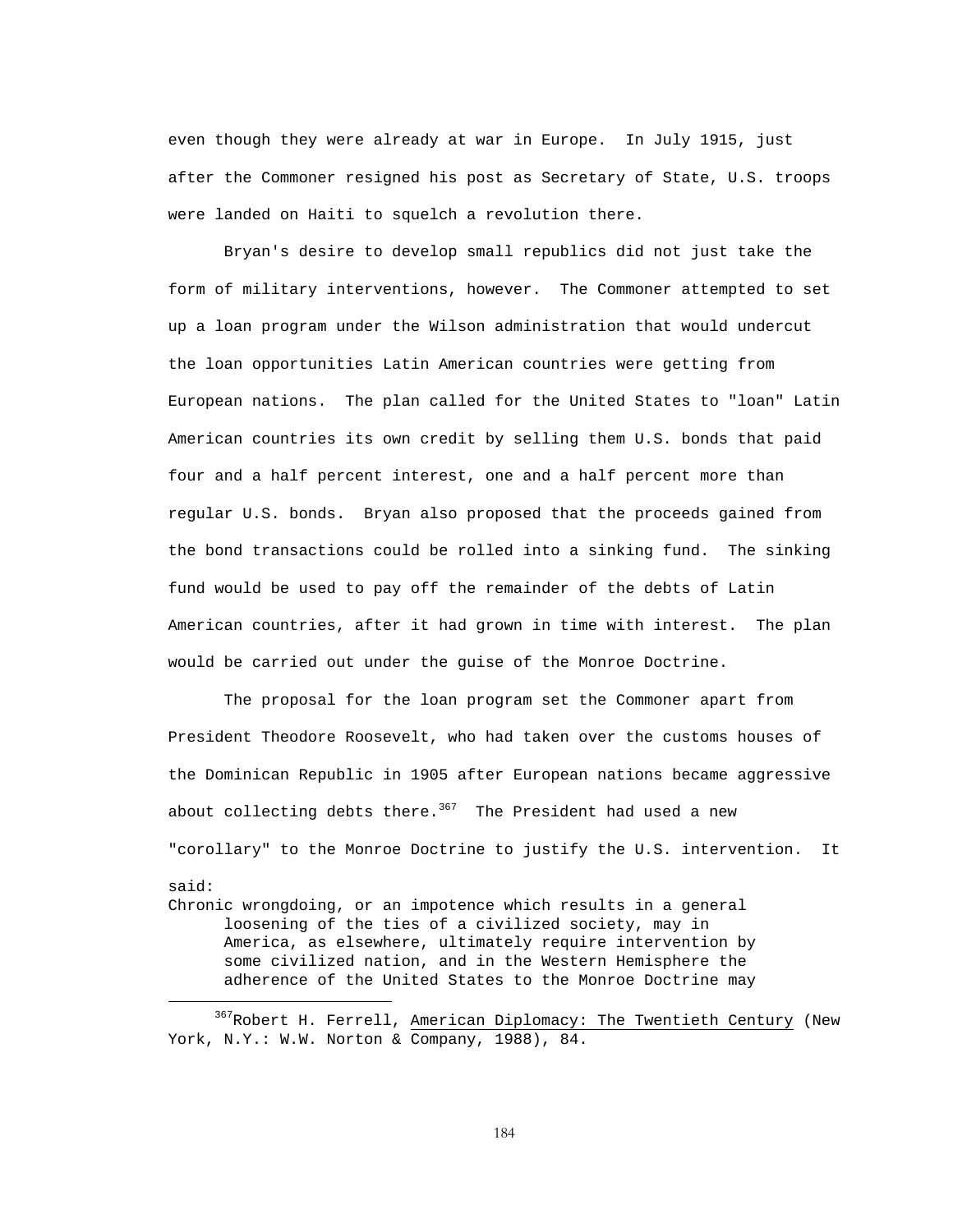force the United States, however reluctantly, in flagrant cases of such wrongdoing or impotence, to the exercise of an international police power.<sup>368</sup>

The Roosevelt Corollary was essentially a reactionary policy. The United States was to intervene in Latin American nations only in cases of "chronic," or long-lasting, wrongdoing by a native government. In contrast, Secretary Bryan sought to alleviate the financial difficulties of Latin American countries before American interventions became necessary. This did not mean that the Commoner was not willing to use a reactionary policy. He did advise that American troops should be sent into Mexico, the Dominican Republic, and Haiti, after all. Bryan just advocated that a proactive policy needed to be available for Latin America as well. President Wilson rejected Bryan's loan program, however, saying that it would strike the American public as a new and "radical" proposal.

 Like most Americans, the Commoner viewed the Monroe Doctrine to be the most sacred and safe guide to U.S. foreign policy. He referred to the Doctrine in the speeches he made when he ran for President in 1900, in the positions he took as Secretary of State, and in his arguments regarding a League of Nations. Bryan also consistently attempted to take the Doctrine to new places, however. This can be seen in his desire to oust the Spanish from Cuba, in his loan program, and in the politician's desire to raise nations. He announced the nation-building concept during the election of 1900, prior to Theodore Roosevelt's presidency. Consequently, the Commoner was one of the earliest

<sup>368</sup>Ferrell, American Diplomacy, 82-83.

i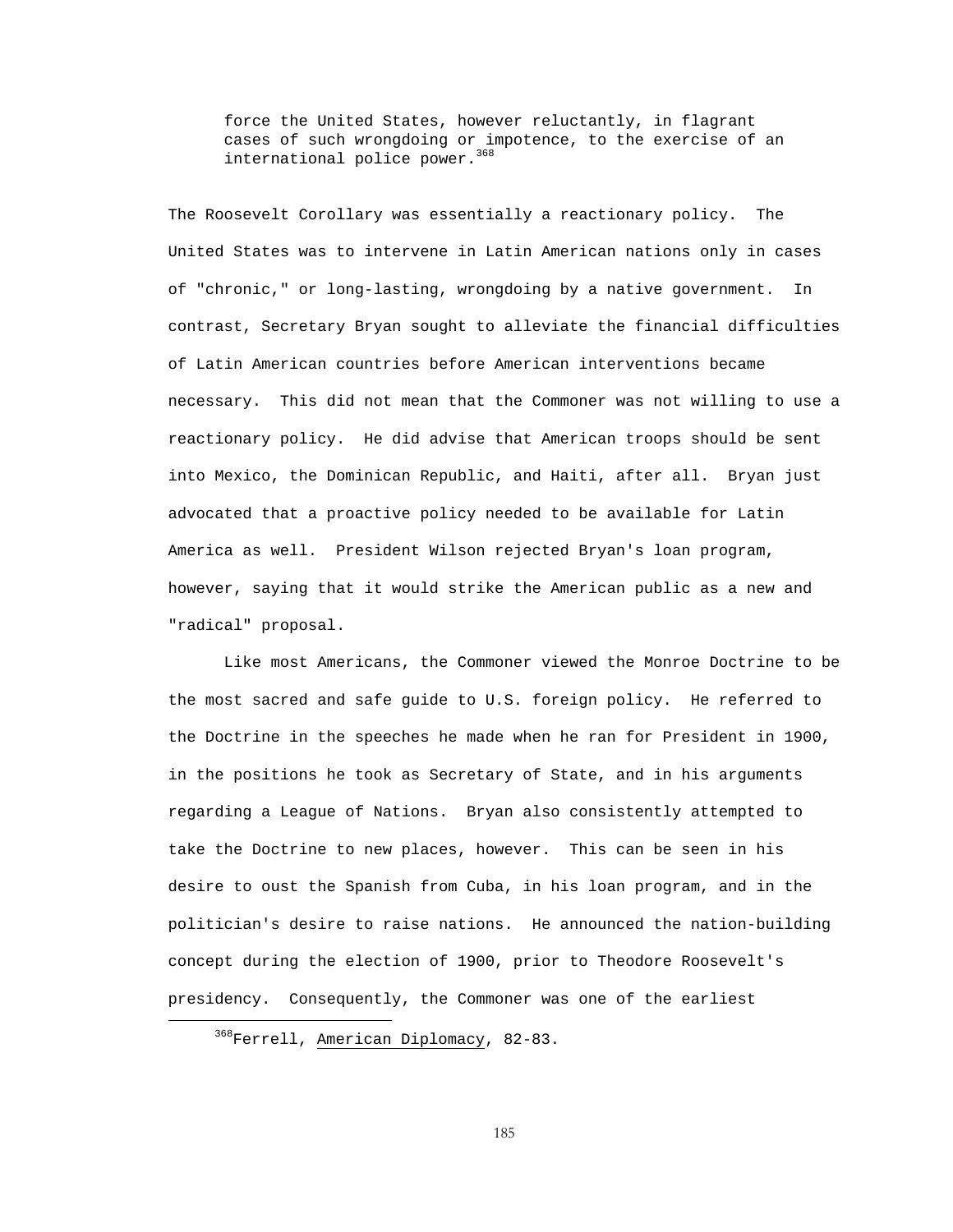politicians to advocate the idea that European nations could be kept out of the Western Hemisphere by developing strong, independent governments in their former colonies.<sup>369</sup> President William McKinley ran against Bryan in 1900 advocating a similar policy in Cuba. In fact, he established a U.S. military governorship over the island in 1899 for the purpose. Its mission was to prepare the Cubans for independence by enacting political, social, and medical reforms, and helping to build a stable government.<sup>370</sup>

 By the early 1900's, the Doctrine apparently even included some measure of protection for the Philippines in the Commoner's way of thinking. During the election of 1900, Bryan promoted the idea that the United States should have sovereignty over Cuba, the Philippines, and Puerto Rico until the countries could thrive by themselves. Bryan said

that if elected, he would:

i

... convene Congress in an extraordinary session as soon as inaugurated and recommend an immediate declaration of the nation's purpose, first, to establish a stable form of government in the Philippine Islands, just as we are now establishing a stable form of government in Cuba; second, to give (eventual) independence to the Cubans; third, to protect the Filipinos from outside interference while they work out their own destiny, just as we have protected the republics of Central and South America, and are, by the Monroe Doctrine, pledged to protect Cuba.<sup>371</sup>

<sup>369</sup>Koenig, A Political Biography, 285.

 $370$ It should be noted that Bryan did not trust McKinley's intentions in Cuba, however. The President advocated an American annexation of Puerto Rico during the election of 1900, which Bryan opposed, unless the Puerto Ricans themselves voted for it. McKinley also backed the annexation of Hawaii and the Philippines. The President's desire for so many annexations caused Bryan to fear that McKinley might later try to do the same with Cuba. The Commoner made anti-imperialism the key issue of the Democratic platform in 1900.

<sup>371</sup>William Jennings Bryan, Bryan On Imperialism (New York: Arno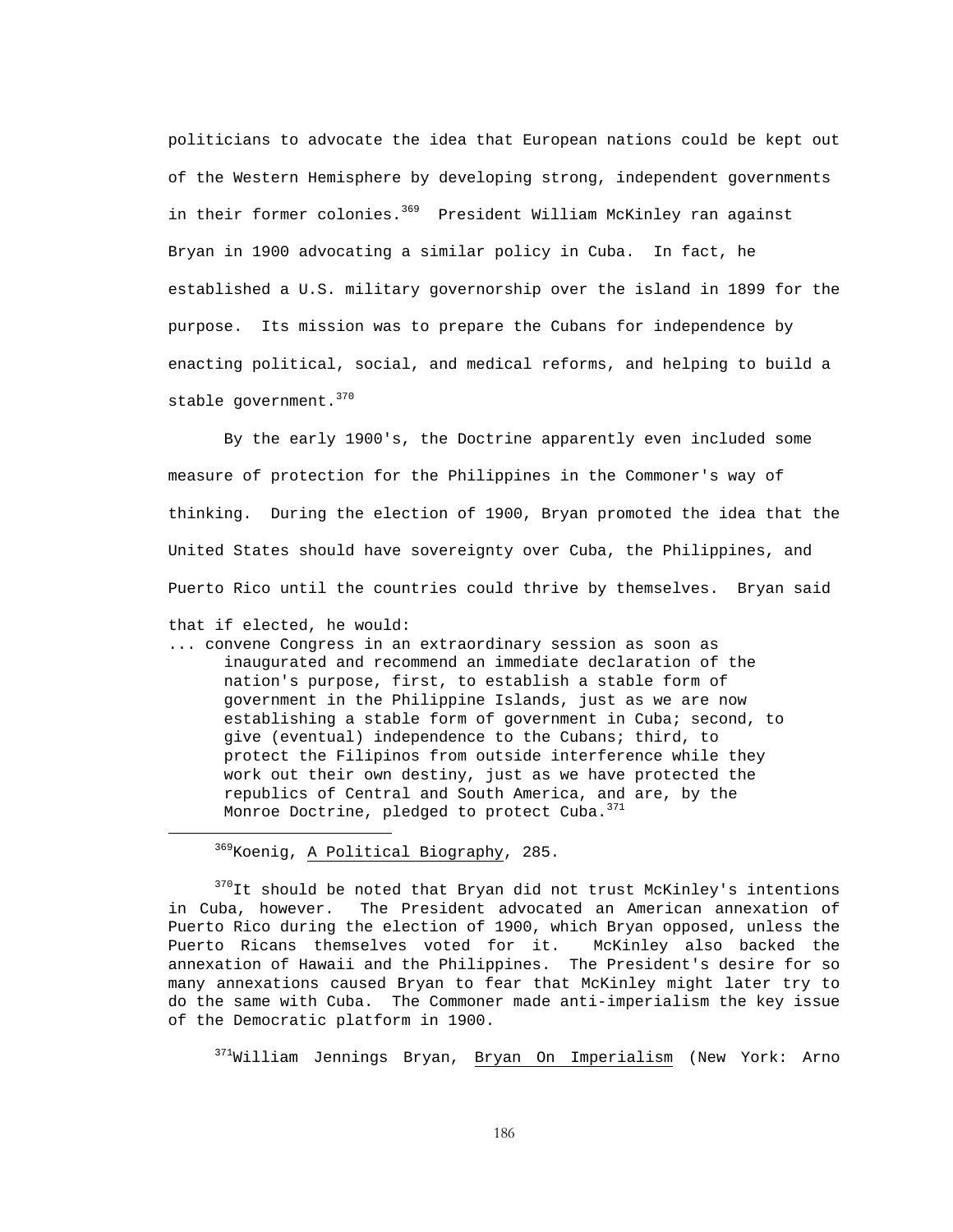The Commoner went so far as to draw comparisons between an American protectorate and a European protectorate. "A European protectorate often results in a plundering of the ward by the guardian," Bryan said.

 "An American protectorate gives to the nation protected the advantage of our strength, without making it the victim of our greed."<sup>372</sup> A key to Bryan's position, however, was that he did promote an eventual independence for the Philippines. He did not believe the Monroe Doctrine gave the Philippines the same benefits as the countries located close to the United States, such as Cuba and Puerto Rico. Puerto Rico could vote to become a member of the United States if it wanted to, for example.<sup>373</sup> Bryan said the Philippines could never become part of the United States because they were "too far away."<sup>374</sup>

 Although the Commoner consistently expanded the uses of the Monroe Doctrine, it can never be forgotten that the politician resigned his post as Secretary of State to protect it. The fact that he did this shows just how much of a believer in the Doctrine Bryan was. The Commoner wanted the United States to remain neutral in World War I at all costs because he followed the Doctrine's advice about staying out of the entanglements of Europe. The resignation was no small sacrifice for Bryan, who had run for president three times and lost before winning a

Press & *The New York Times*, 1970), 90.

÷,

<sup>372</sup>Bryan, On Imperialism, 90.

373 Clements, Missionary Isolationist, 41.

 $374$ Bryan, On Imperialism, 6.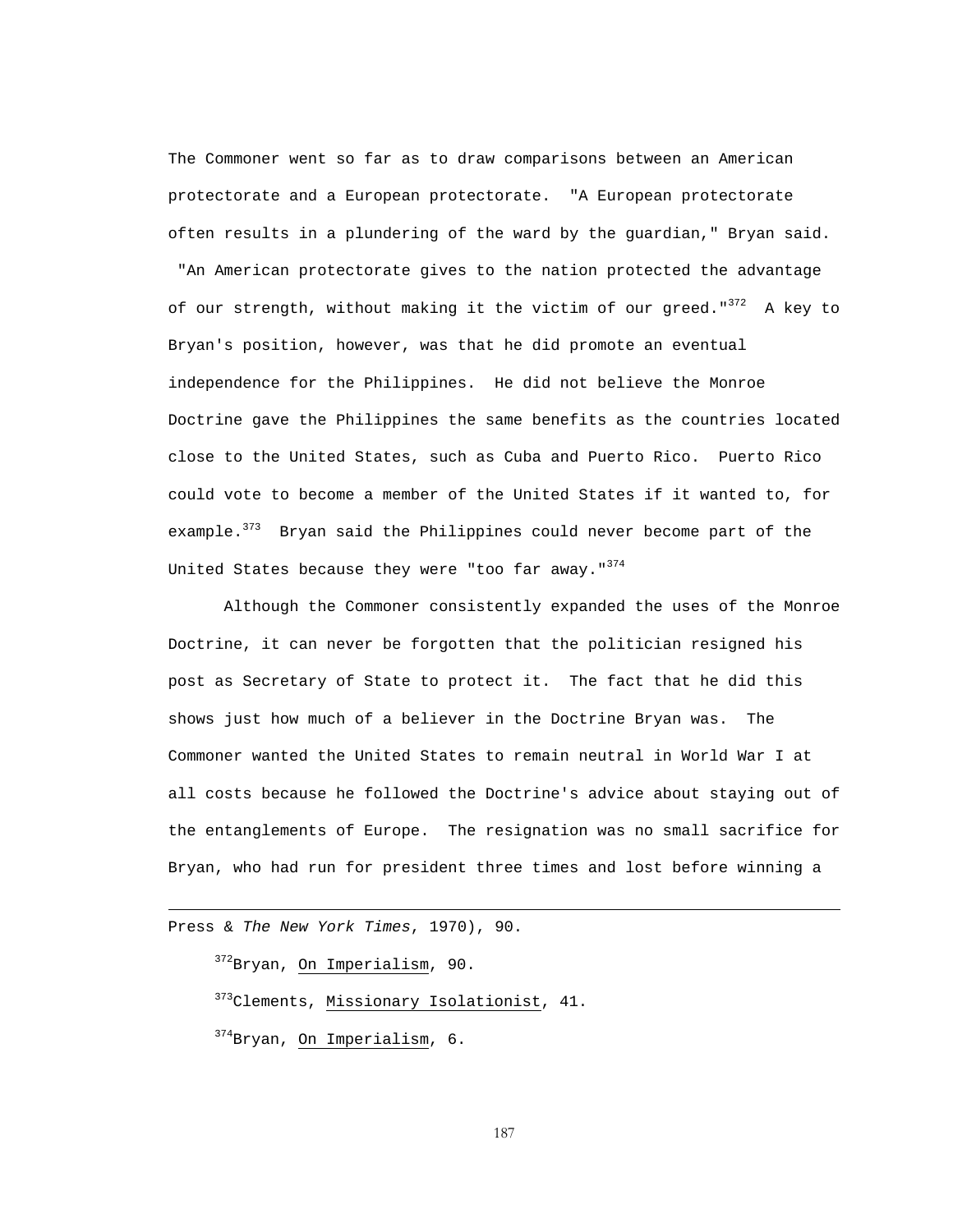spot in Wilson's cabinet.

 Bryan's foreign policy ideas were aggressive and active in other ways as well, besides expanding the uses of the Monroe Doctrine. For example, the statesman was not adverse to the United States making some territorial gains as the result of its military actions. President Wilson said that not a single foot of ground would again be added to the United States by conquest, but that did not prevent Bryan from trying to lease naval bases on the islands America had occupied during the Spanish-American War. The Commoner also was not adverse to the Westward expansion that had occurred on the U.S. mainland throughout the course of the 19th century. He drew a distinction between this type of expansion, which occurred in lands that were contiguous with the United States, and expansion to overseas territories.

 One area in particular that Bryan seemed "active" in concerned the League of Nations. The Commoner has been described as an idealist by most of his biographers, and yet he made many harsh realistic criticisms of the League of Nations before turning to support the organization. His criticisms included: the idea that the League could turn out to be the largest alliance ever created, the notion that nations would not be able to agree upon international laws, the idea that the sovereignty of a country that was disciplined by the League would be violated, the belief that the League would inherit the power to tax because it could require members to stockpile a "minimum" amount of arms, the idea that the United States could lose control of its military to the League, and the notion that there were certain questions that countries must be able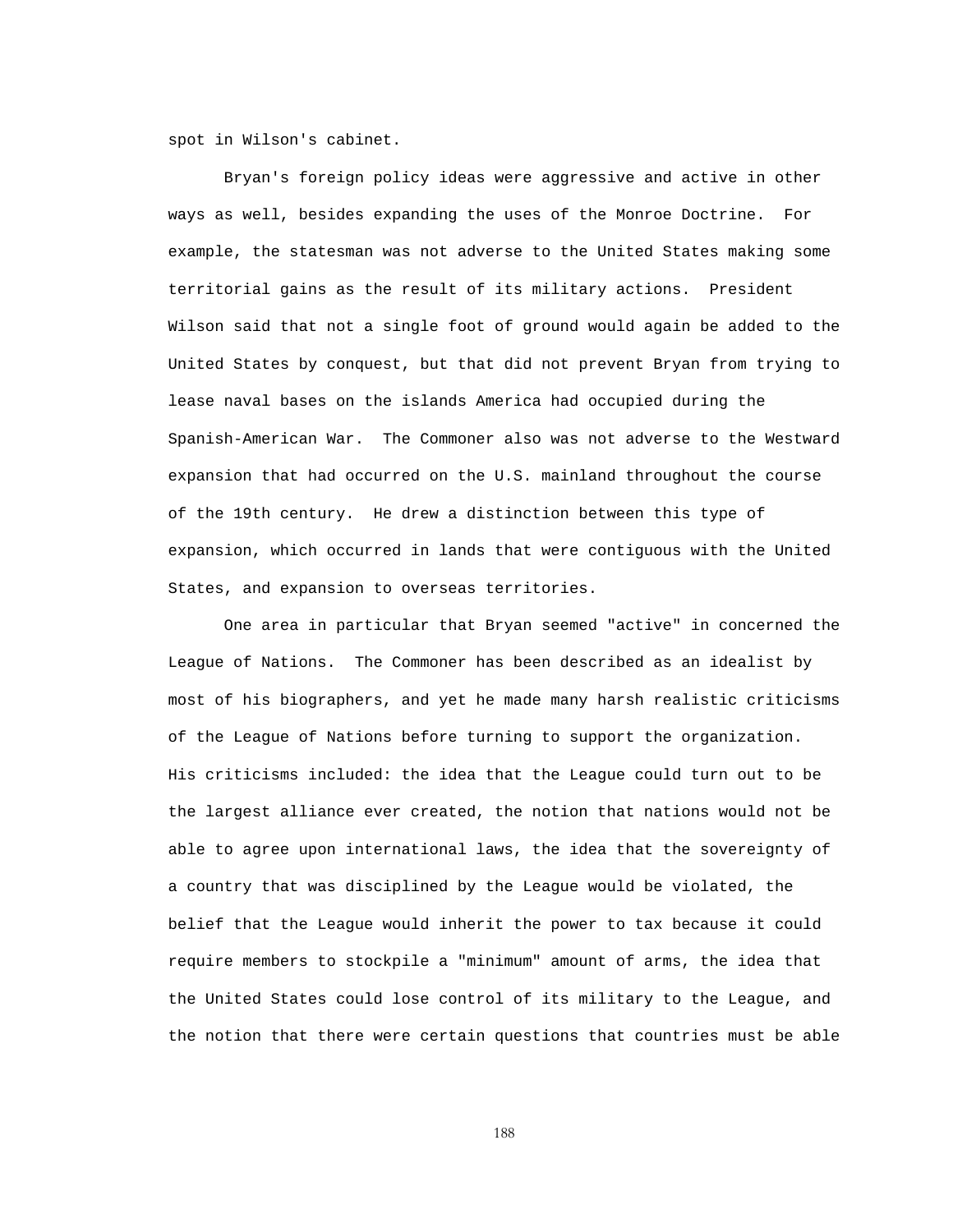to act on alone, such as when they are invaded or a third party becomes involved in a dispute. It can be seen that while Bryan was an idealist in the context of desiring a great number of domestic reforms, such as the direct election of senators, there was an element of realpolitik in his foreign policy thinking. Many of these realistic critiques can be separated from the Commoner's reliance on the Monroe Doctrine, which shows that he was an "active" thinker on foreign policy issues.

 In the Commoner's last great foreign policy debate, he ended up arguing in favor of the Monroe Doctrine and in favor of the League of Nations. It would have seemed impossible for a politician to have argued for both 20 years earlier, after the United States had defeated Spain in the Spanish-American War. There was a great deal of fear at the time that other European countries were going to cross the Atlantic to wrestle away American gains in the Western Hemisphere. The European nations were seen as too powerful and too morally corrupt to trust concerning foreign policy. It does not seem surprising that Bryan was able to argue for both the Doctrine and League by 1920, however. The United States had shown itself to be a major world power in World War I, and many American citizens did not want the country to relinquish the prestige and influence it had won. Neither did they want the United States to be dragged into foreign wars that were not truly in the country's interest. The Commoner's argument that the United States should join the League of Nations to take up a leadership role and promote democracy would have appealed to many American citizens. This is especially true when tempered with his insistence that the United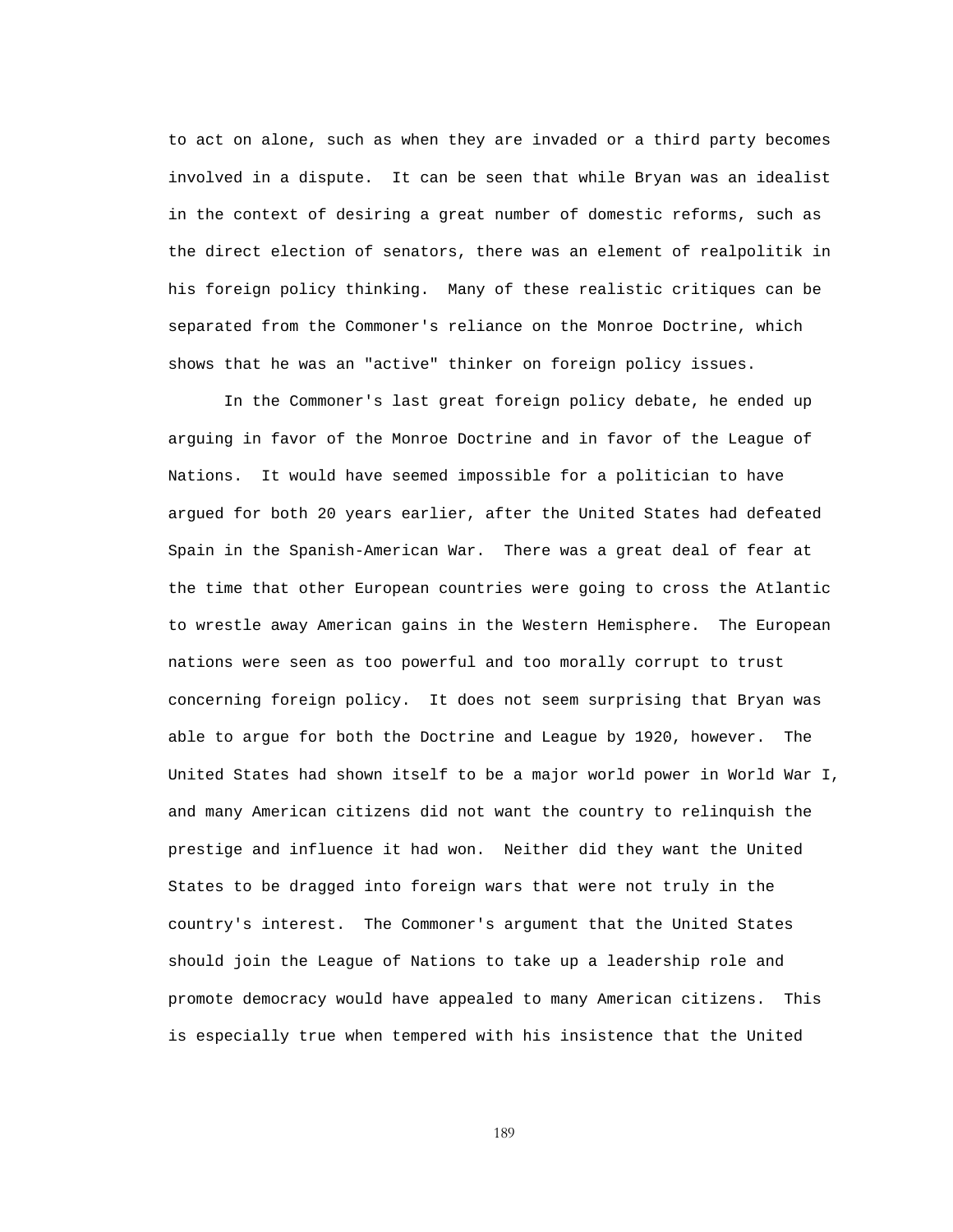States should have the right to reject participating in League sanctions against nations. The Monroe Doctrine would have been protected under such a policy, and the United States would have been able to stay out of unwanted wars.

 It even seems that President Wilson may have been able to take a page from Bryan's reading of the Monroe Doctrine during the election of 1920. The Commoner came to the realization that the Treaty of Versailles would not be ratified in the Senate without reservations because many senators and Americans were still conservative towards foreign policy. Wilson may have come to that realization, but he chose not to speak about it. In fact, the President emphasized that he would not accept any changes to Article 10 of the Treaty of Versailles. The article pledged members of the League of Nations to act jointly to preserve each other's territorial integrity. The stance by Wilson distanced him and the Democrats from the American people, who were leaning towards conservatism on foreign policy issues. As Bryan pointed out, a little rhetoric about the Monroe Doctrine in the Democratic platform of 1920, as well as the need to preserve an American independence of action in regard to the League, may have done the Democrats and James Cox a lot of good in the election.

 The idea of self-government also cannot be underplayed when discussing Bryan's foreign policy beliefs. The Commoner appeared to value the idea of self-government as a guide to foreign policy as much as he valued the Monroe Doctrine. The best example of this can be found in the election of 1900, when he called for an American protectorate to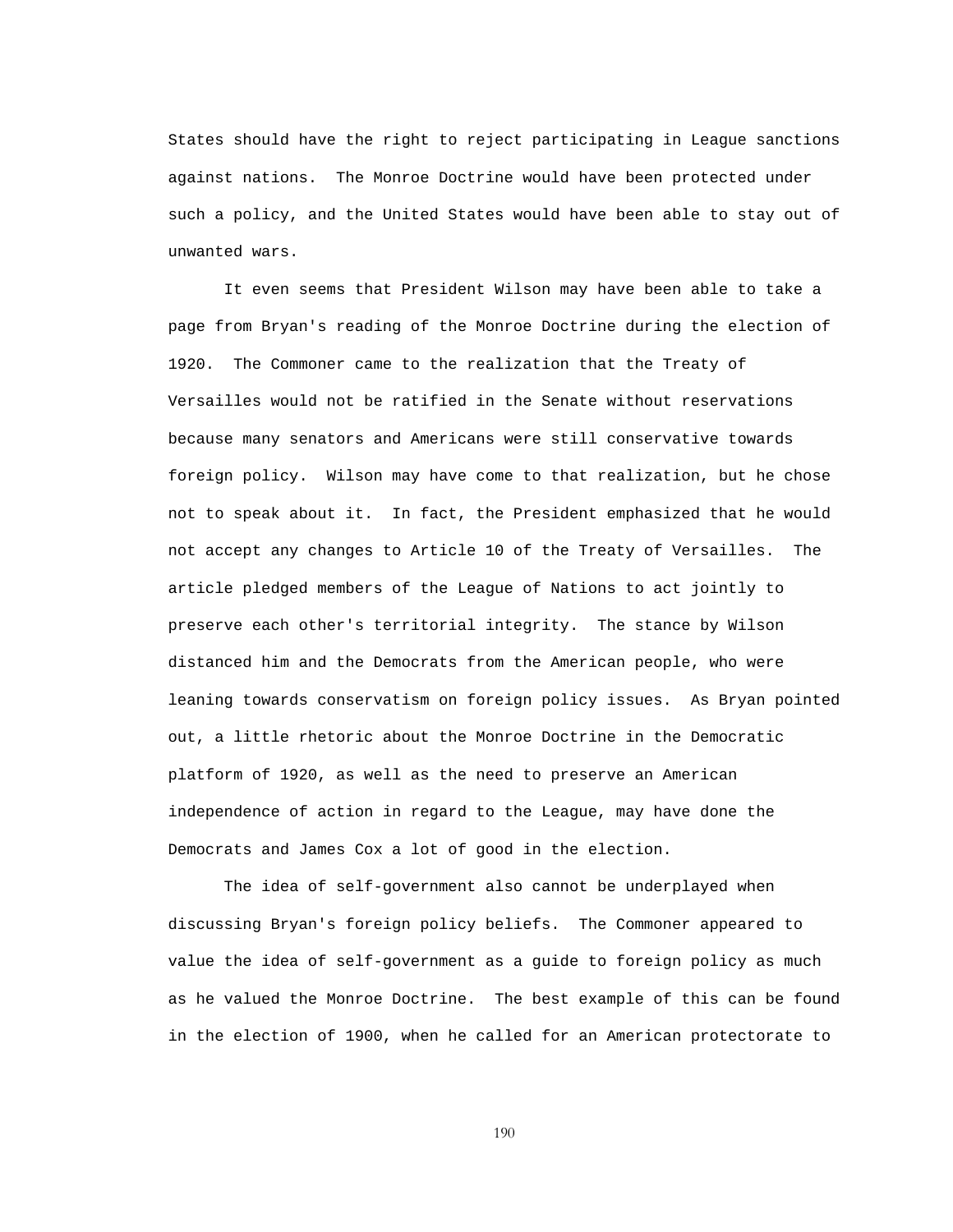be established over the Philippines. Bryan was willing to extend the Monroe Doctrine to cover a set of islands outside of the Western Hemisphere for the sake of self-government. "After the Filipinos had aided us in a war against Spain, we could not honorably turn them over to their former masters," Bryan said. "We could not leave them to be the victims of the ambitious designs of European nations, and since we do not desire to make them a part of us or to hold them as subjects, we propose the only alternative, to give them independence and guard them against molestation from without." $375$  He added that it would be "better a thousand times that our flag in the Orient give way to a flag representing the idea of self-government, than that the flag of this republic should become the flag of empire."<sup>376</sup>

 During the Commoner's acceptance speech for the presidential nomination in August 1900, Bryan also said on self-government: I can conceive of a national destiny surpassing the glories of the present and the past -- a destiny which meets the responsibilities of today and measures up to the possibilities of the future. Behold a republic, resting securely upon the foundation stones quarried by revolutionary patriots from the mountain of eternal truth - a republic applying in practice and proclamation to the world the self-evident propositions that all men are created equal; that they are endowed with inalienable rights; that governments are instituted among men to secure these rights; and that governments derive their just powers from the consent of the governed.<sup>377</sup>

This idea -- promoting "government by the consent of the governed" in

 $377$ Ibid., 91.

i

<sup>375</sup> Bryan, On Imperialism, 90.

 $376$ Ibid., 85-89.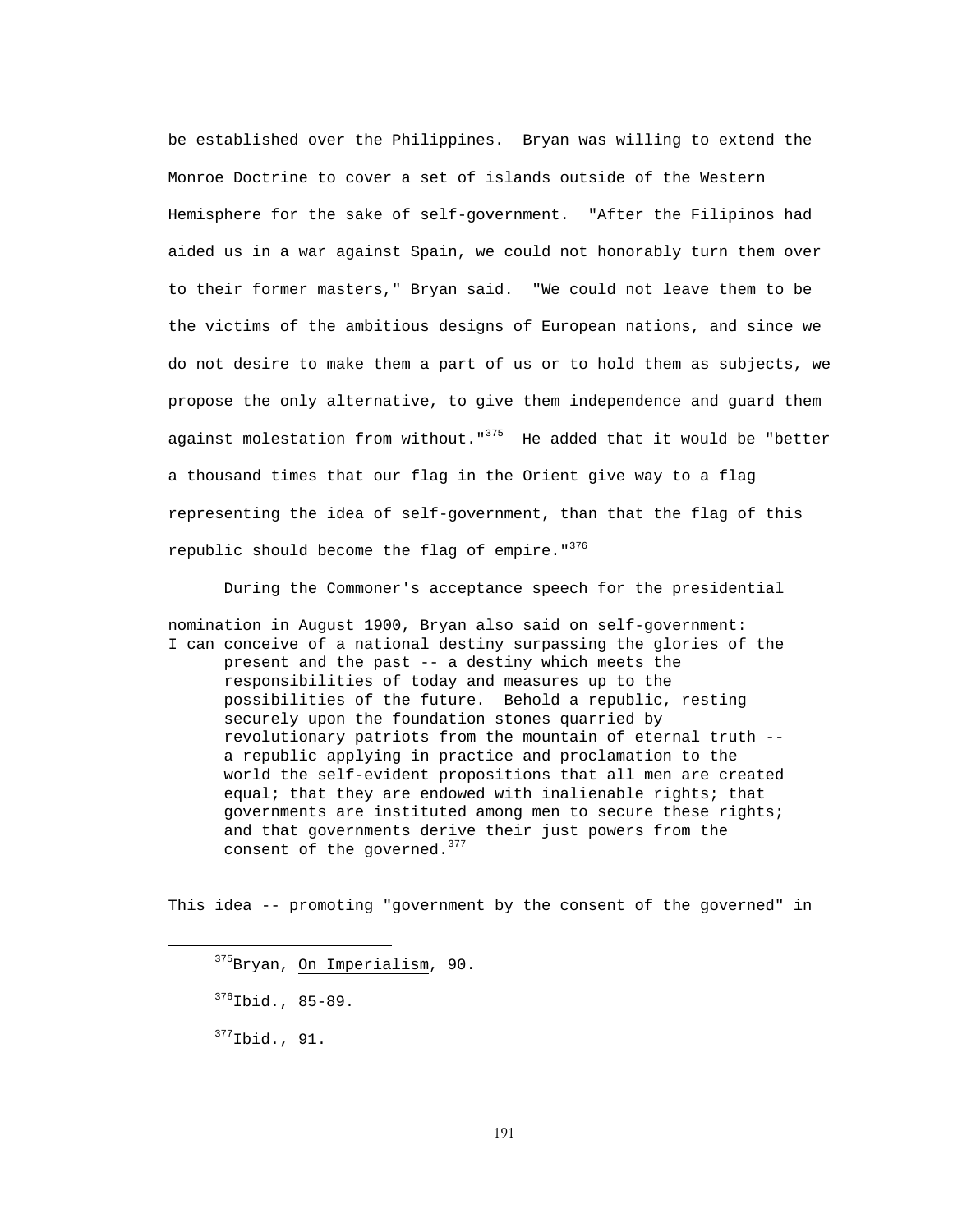foreign policy -- seemed to carry through until the election of 1920 for Bryan. At the Democratic National Convention that year, the Commoner argued that one reason the United States should join the League of Nations was to support the new republics that had been created in Europe. He said:

I am not willing to be a part to it (the defeat of the League of Nations). No, my friends, across the ocean there are little republics that sprung into existence (after World War I) in response to our invitation; they are trying to get on their feet; monarchy is surging back on one side and Bolshevism is threatening them on the other, and we cannot hold out a hand to help them (by becoming a member of the League). Shame on the man, Democrat or Republican, who talks of making a partisan question of this great issue, with the world on fire.378

The Commoner wanted to give aid to the new democracies that the United States had helped create in Europe, such as Austria, Hungary, Czechoslovakia, and Yugoslavia.

 A possible exception to Bryan's reliance on the idea of selfgovernment as a guide to foreign policy can be found in his call for American interventions in the Dominican Republic and Haiti. It can be argued that the Commoner was trying to help those countries build stable, independent governments, however. He did not want the United States to annex the two nations. He just wanted the countries to develop stable treasuries and governments that would not be overthrown every few years. Here, the Monroe Doctrine again becomes paramount for the Commoner. He believed that it was his duty to create stability in

i

<sup>&</sup>lt;sup>378</sup>Edward G. Hoffman, Official Report of the Proceedings of the Democratic National Convention (Indianapolis, Ind.: Bookwalter-Ball Printing Co., 1920), 238.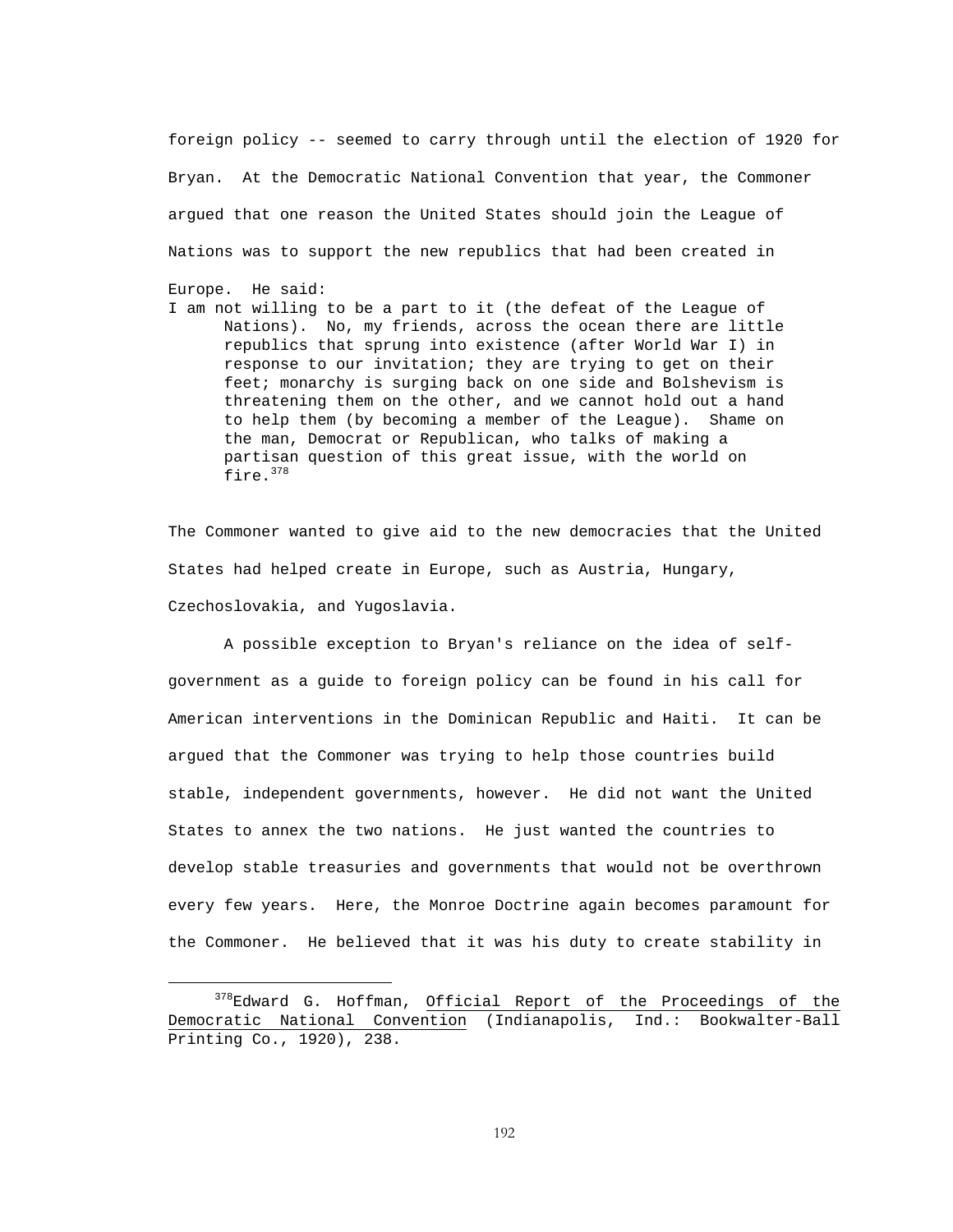Latin America to keep the Europeans out of the Western Hemisphere, and to protect the Panama Canal. In the process, he probably thought he was creating strong, independent governments in the Dominican Republic and Haiti. This is evidenced by the fact that regarding the Dominican Republic, Bryan said, "The election having been held and a government chosen by the people having been established, no more revolutions will be permitted. $1^{379}$  Concerning Haiti, the Commoner added that the United States "cannot consent to stand by and permit revolutionary conditions constantly to exist there."<sup>380</sup>

 One last area of Bryan's foreign policy ideas that must be discussed is his push to create arbitration treaties during his tenure as Secretary of State. The Commoner was an adamant supporter of arbitration agreements -- there can be no doubt about that. He negotiated 30 of them during his tenure as Secretary of State. He also claimed that the treaties had failed to prevent the First World War only because Germany and Austria had not negotiated agreements with the United States before the war. During his debate with William Howard Taft over the League to Enforce Peace, Bryan wrote that the lack of these two particular treaties meant American statesman did not hold the correct "machinery for the settlement of disputes" that led to World War I.<sup>381</sup> He added that he believed a week-long period of investigation and

379 Clements, Missionary Isolationist, 85.

380Koenig, A Political Biography, 517.

i

<sup>381</sup>Bryan and Taft, World Peace, 64-65. The United States did sign treaties with Great Britain and France, so it seems that Bryan believed the United States could have mediated between the Central Powers and the Allies under the auspices of the treaties to prevent the war in Europe.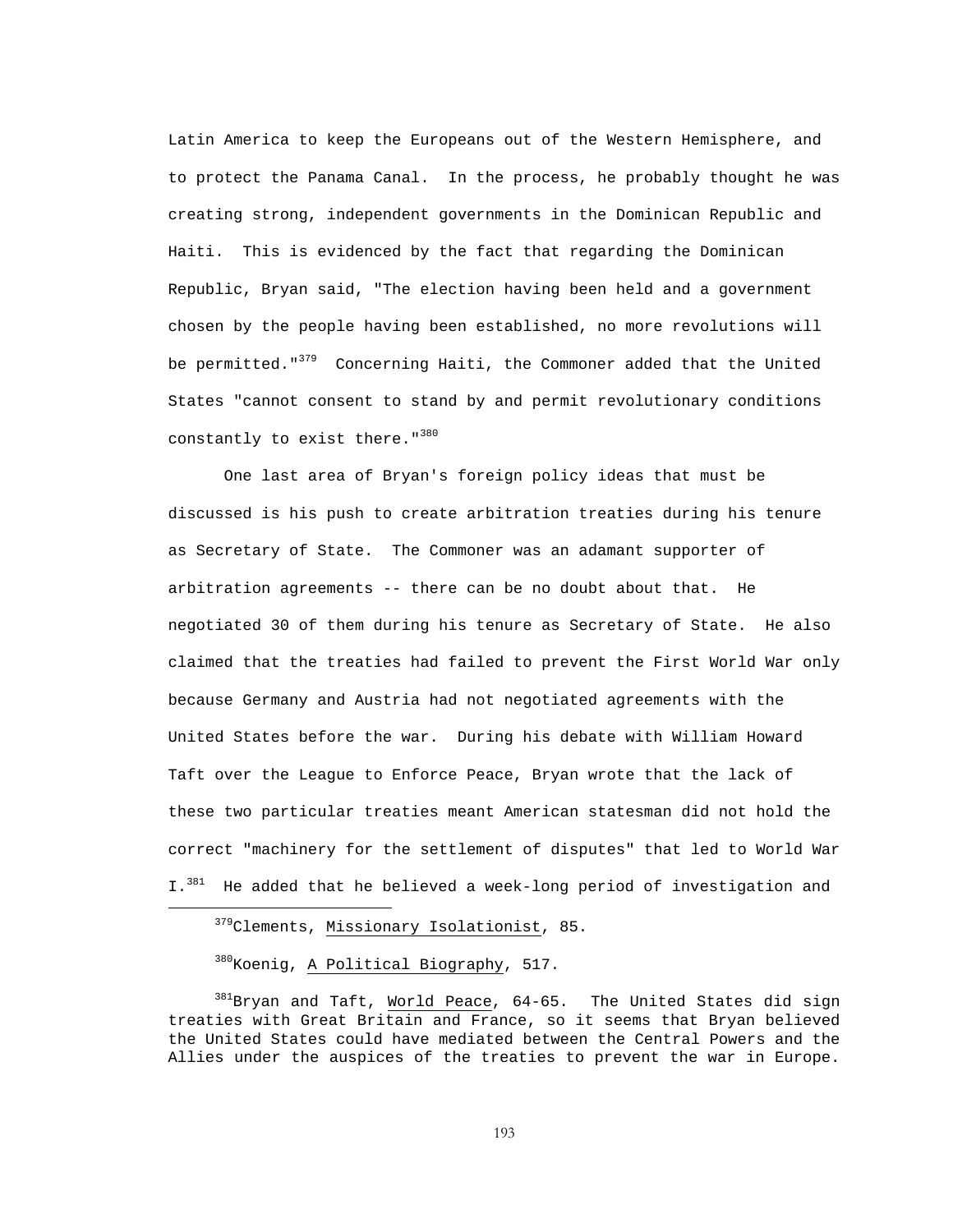recommendation by an international commission after the assassination of Archduke Francis Ferdinand would have prevented the war.<sup>382</sup> "A year's time (for arbitration between countries) would allow passion to subside and reason to resume her sway, time for separations for honour from questions of fact, time for the peace forces of the world to bring influence to bear on the estranged nations," the Commoner wrote. He believed in the treaties as one method that could be used to preserve peace.

 The mistake that many historians have made, however, is to assume that because Bryan backed arbitration agreements, he was a pacifist who was unwilling to get involved in the disputes of the world. From early in his political career, he showed this not to be the case. In 1898, Bryan volunteered to fight in the Spanish-American War. He said of the conflict:

The time for intervention has arrived. Humanity demands that we shall act. Cuba lies within sight of our shores and the sufferings of her people cannot be ignored unless we, as a nation, have become so engrossed in money making as to be indifferent to distress... Responsibility sometimes leads a nation, as well as an individual, into danger.  $383$ 

The Commoner stated that his regiment had "volunteered to attempt to break the yoke of Spain in Cuba, and for nothing else. They did not volunteer to attempt to subjugate other peoples."<sup>384</sup> Bryan also

He never said this directly in his debate with Taft, however.

<sup>382</sup>Bryan and Taft, World Peace, 66.

 $\equiv$ 

383David D. Anderson, William Jennings Bryan (Boston: G.K. Hall & Co., 1981), 99.

384 Anderson, William Jennings Bryan, 100.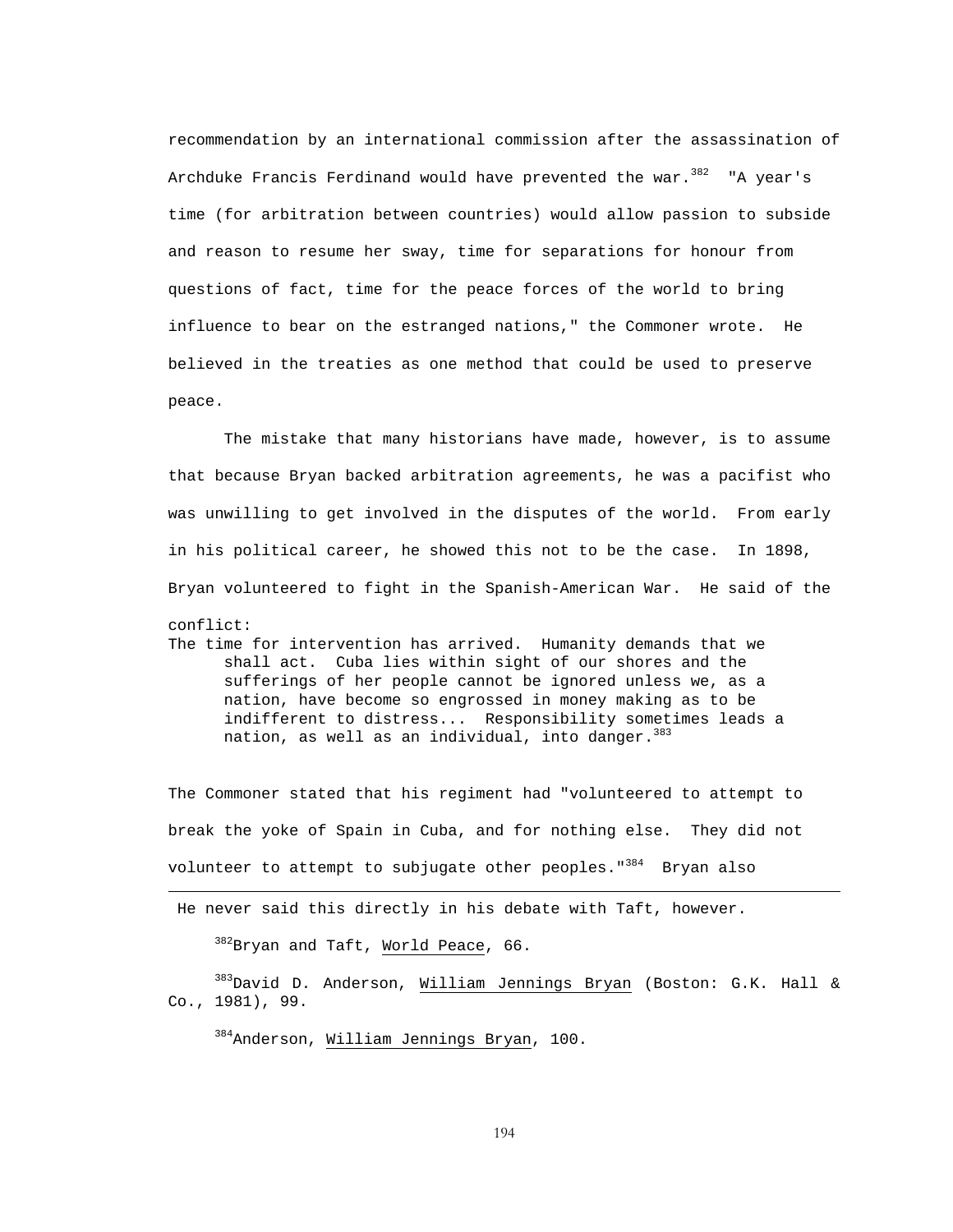recommended that American protectorates should be established over Cuba, Puerto Rico, and the Philippines, which would have put the U.S. military at risk. The Commoner backed American military interventions in the Dominican Republic and Haiti as Secretary of State, and volunteered to fight as a private in World War I after the United States entered the conflict.<sup>385</sup> It is clear that Bryan loved peace, as he expressed this sentiment in speeches and articles throughout his career. However, there was an element of realpolitik in the Commoner's foreign policy thinking that led him to back American military actions, or the flexing of U.S. military muscle, under certain circumstances. In particular, he believed in enforcing the Monroe Doctrine to prevent Europeans from making gains in the Western Hemisphere, and in promoting "government by consent of the governed."

 In the conclusion of William Jennings Bryan: Missionary Isolationist, author Kendrick A. Clements expresses wonder at the fact that before Bryan died, he requested to be buried in Arlington National

i

The request was honored, but the message of his example was not very clear, either to his contemporaries or to later biographers. 'I think it is proper and fitting,' said Mrs. Bryan, 'for he battled for America, too, and he battled for the God of his fathers, courageously, unafraid,' but others wondered why a near-pacifist should choose to lie in a national military cemetery.

To me, the Arlington grave suggests not merely the

 paradox of a pacifist interred among soldiers but a more fundamental contradiction as well -- Bryan's inability to recognize and reconcile the conflict between his missionary impulse to world service on the one hand and his desire for the security of perfect isolation on

Cemetery. Clements writes:

<sup>&</sup>lt;sup>385</sup>President Wilson turned down the Commoner's offer to fight as a private in the Great War, instead using him as a speaker in the campaign for war bonds and American preparedness.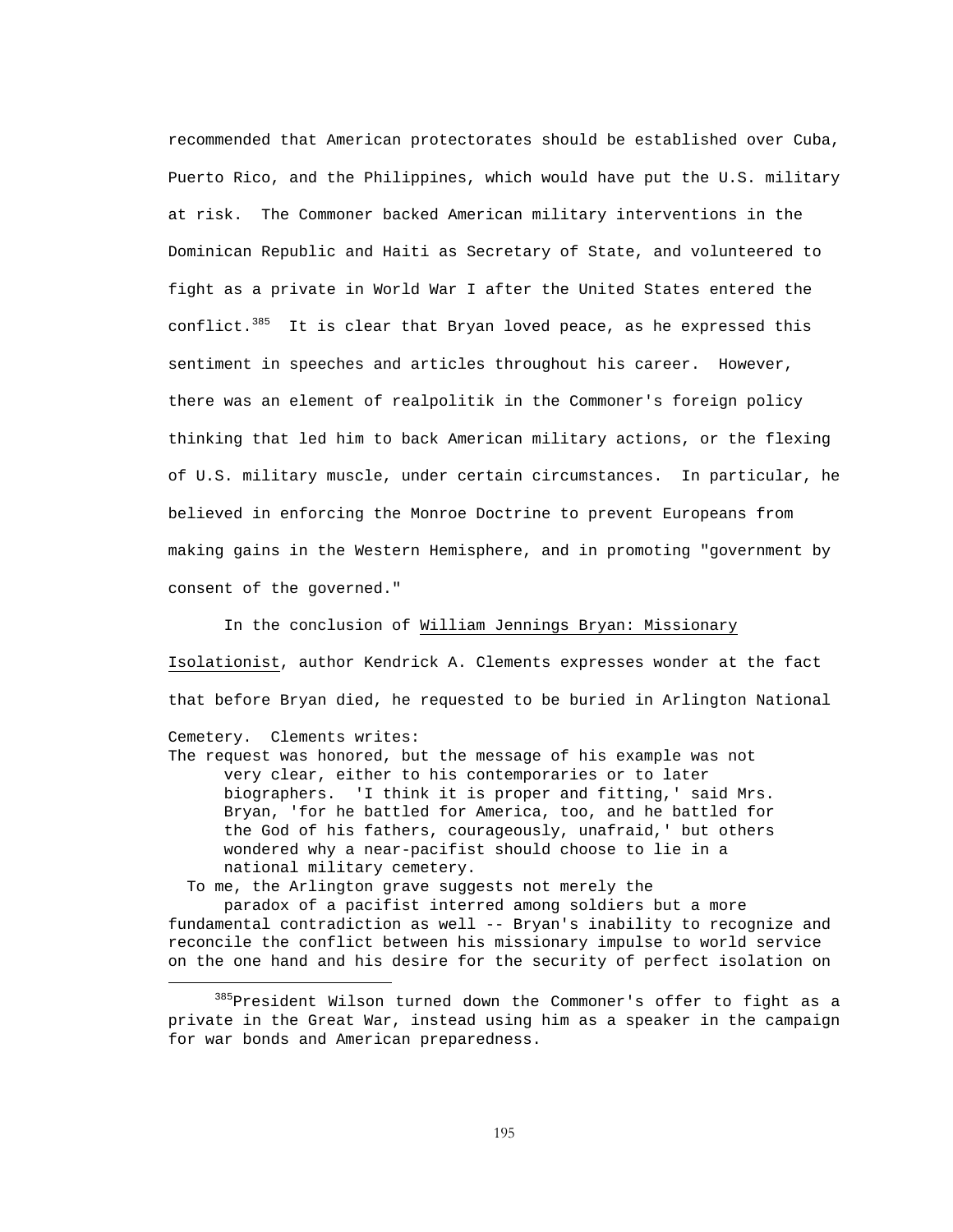the other.<sup>386</sup>

i

The Commoner's foreign policy ideas were not nearly so complex, however. He was not a man caught between a missionary impulse and an isolationist instinct. In fact, he never was an isolationist. From 1898 on, Bryan was willing for the United States to pursue an aggressive foreign policy in Cuba, the Dominican Republic, Haiti, and the Philippines. American troops entered all of these countries with the Commoner's backing. Bryan wanted to spread American influence and the concept of self-government. What he also demanded from the U.S. government and its citizens, however, was respect for the Monroe Doctrine. That is why he was slow to support an American entry into World War I. Ultimately, it also is why he came to back American participation in the League of Nations with the stipulation that the United States should be allowed to refuse to participate in League sanctions against countries. As an advocate of an aggressive foreign policy and a veteran of the armed forces, it is not surprising that Bryan requested to be buried at Arlington National Cemetery. The request fit his mindset, and his belief in the traditional American concepts of the Monroe Doctrine and self-government.

<sup>386</sup>Clements, Missionary Isolationist, 142.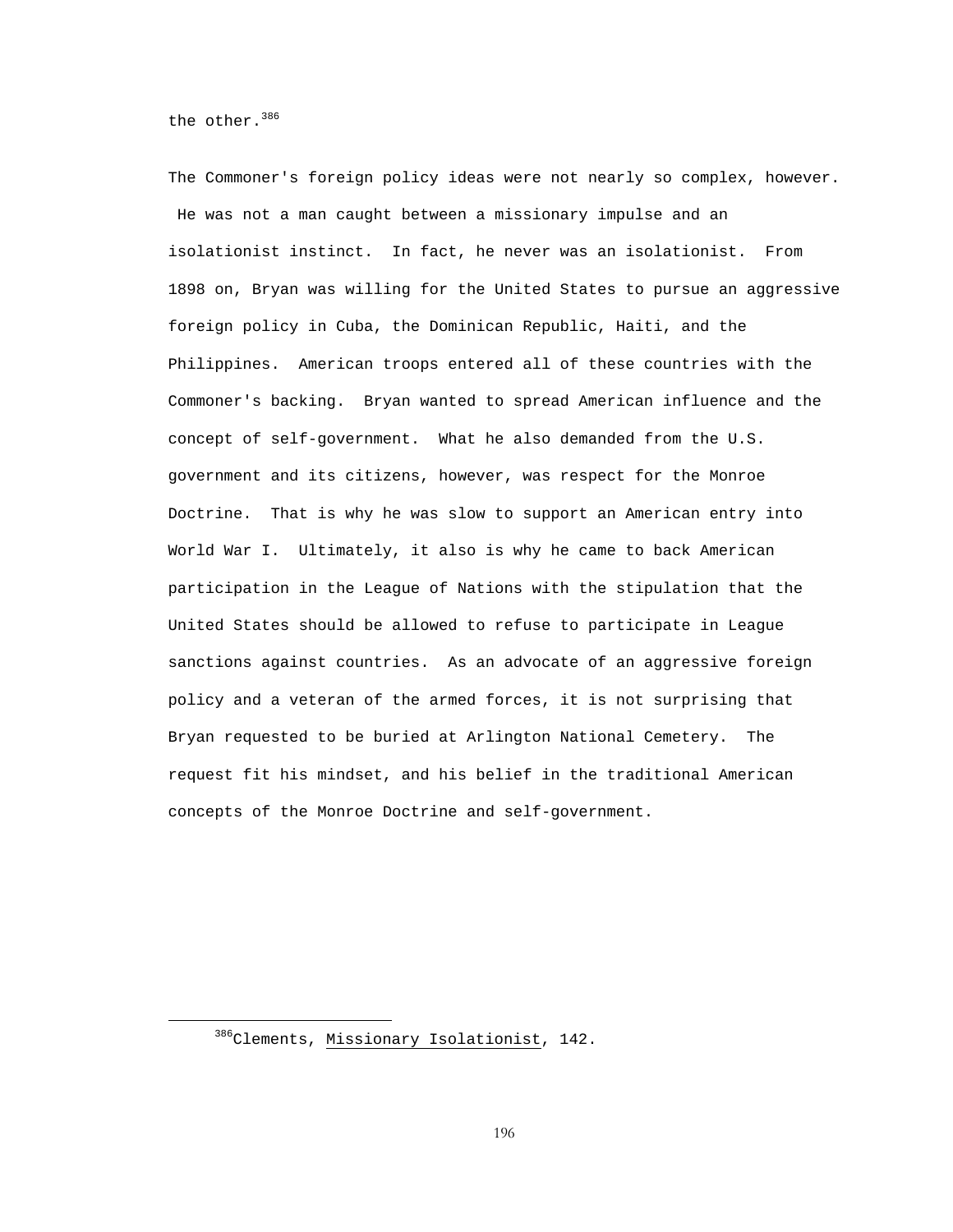## Bibliography

## Primary Sources

- Allen, Leslie H. Bryan and Darrow at Dayton: The record and documents of the "Bible-evolution trial." New York: Arthur Lee & Company, 1925.
- Bryan, William Jennings, Bryan On Imperialism. New York: Arno Press & *The New York Times*, 1970.
- Bryan, William Jennings. The Credo of the Commoner. Los Angeles: Occidental College, 1968.
- Bryan, William Jennings. Heart to Heart Appeals. New York: Fleming H. Revell Company, 1917.
- Bryan, William Jennings. Imperialism: Being the speech of Hon. William Jennings Bryan in response to the committee appointed to appointed to notify him of his nomination to the Presidency of the United States, delivered at Indianapolis, August 8th, 1900. Chicago: Allied Printing Trades Council, 1900.
- Bryan, William Jennings. Letters to a Chinese Official: Being a western view of eastern civilization, by William Jennings Bryan. New York: McClure, Phillips, 1906.
- Bryan, William Jennings and Mary B. Bryan. The Memoirs Of William Jennings Bryan. Chicago: The John C. Wintston Company, 1925.
- Bryan, William Jennings. The Message from Bethlehem. New York: Fleming H. Revell Company, 1914.
- Bryan, William Jennings. The Old World and Its Ways: Describing a tour around the world and journeys through Europe. St. Louis: The Thompson Publishing Company, 1907.
- Bryan, William Jennings. Papers, 1877-1940. Library of Congress, Manuscript Division.
- Bryan, William Jennings. Speeches of William Jennings Bryan. New York: Funk & Wagnalls, 1913.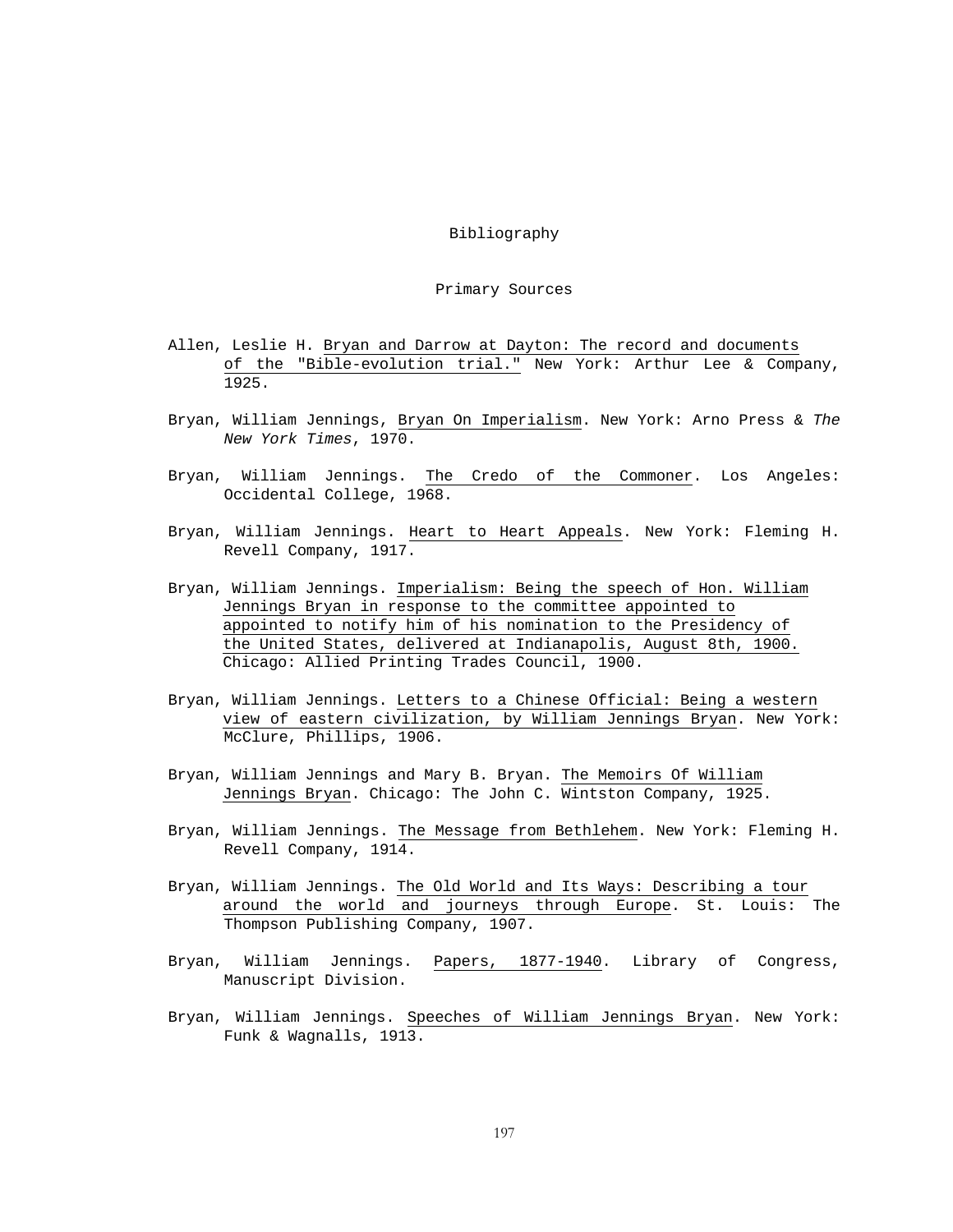Bryan, William Jennings. Under other Flags. Travels, lectures, speeches. Lincoln, Nebr.: The Woodruff-Collins Printing Co., 1904.

Bryan, William Jennings and William H. Taft. World Peace: A written debate

 between William Howard Taft and William Jennings Bryan. New York: J.S. Ozer, 1972.

- Chicago Conference on Trusts. Trusts Pro and Con: Being a detailed report report of the Chicago Trust Conference held in Chicago, September 13-16, 1899, under the auspices of the Civic Federation: W. Bourke Cockran vs. William Jennings Bryan. Chicago: Geo M. Hill Co., 1899.
- Democratic Party (Va.) Convention, 1896. Echoes from the Convention. National Democratic Party, held at Richmond, Aug. 27th. Richmond: 1896.
- Hoffman, Edward G. Official Report of the Proceedings of the Democratic National Convention, 1920. Indianapolis, Ind.: Bookwalter-Ball Printing Co., 1920.
- House, Colonel Edward Mandell. Papers, 1891-1938. Yale University Library.
- Lansing, Robert. Papers, 1890-1933. Library of Congress, Manuscript Division.
- United States Department of State. Foreign Relations of the United States.

Washington : U.S.C.P.O.

Wilson, Woodrow. Papers. Princeton University Library.

## Secondary Sources

- Adler, Selig. "Bryan And Wilsonian Caribbean Penetration." The Hispanic American Historical Review 20 (May 1940): 198-226.
- Ambrosius, Lloyd E. Wilsonian Statecraft: Theory and Practice of Liberal Internationalism during World War I. Wilmington, Del.: Scholarly Resources, Inc., 1991.
- Anderson, David D. William Jennings Bryan. Boston: Twayne Publishers, 1981.
- Ashby, LeRoy. William Jennings Bryan: A champion of democracy. Boston: Twayne Publishers, 1987.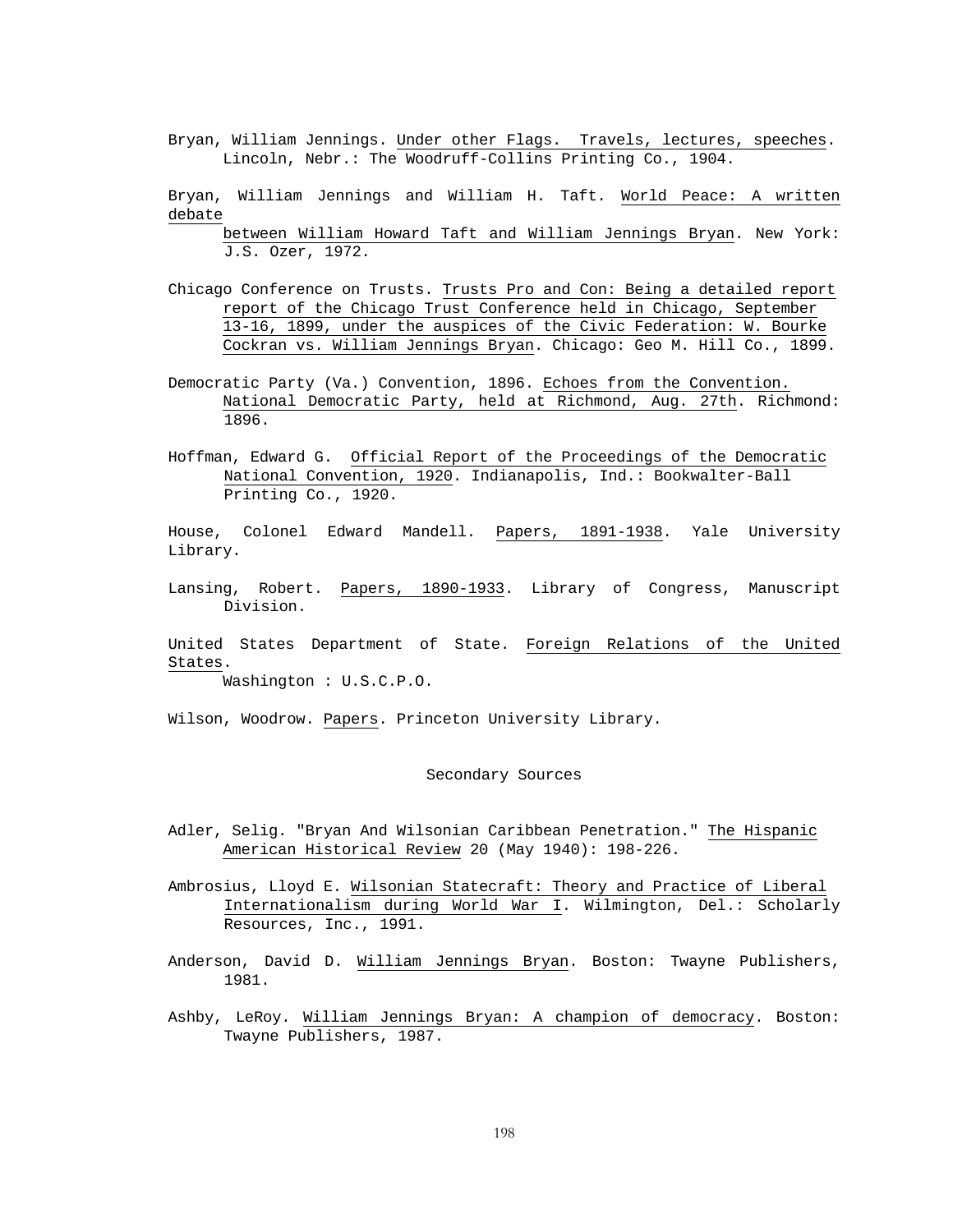- Blumenthal, Sidney. "The primal scream." The New Republic. 205 (Oct. 21, 1991): 22-23.
- Buckingham, Peter W. Woodrow Wilson: A bibliography of his times and presidency. Wilmingham, Del.: Scholarly Resources, 1990.
- Cherny, Robert W. A Righteous Cause: The life of William Jennings Bryan. Boston: Little, Brown, 1985.
- Clements, Kendrick A. William Jennings Bryan: Missionary Isolationist. Knoxville: The University of Tennessee Press, 1982.
- Coletta, Paolo Enrico. William Jennings Bryan. Lincoln: University of Nebraska Press, 1964.
- Conlin, Joseph R. The American Past: A Survey of American History, 3rd ed. New York: Harcourt Brace Jovanovich, Publishers, 1990.
- Cooper, John M., Jr. "An Irony of Fate: Woodrow Wilson's Pre-World War I Diplomacy." Diplomatic History 3 (Fall 1979): 425-437.
- Cornelius, Richard M. "The trial that made monkeys out of the world." USA Today (Periodical) 119 (Nov. 1990): 88-90.
- Curti, Merle E. Bryan and World Peace. New York: Octagon Books, 1969.
- Ferrell, Robert H. American Diplomacy: The Twentieth Century. New York: W.W. Norton & Company, 1988.
- Foner, Eric and John A. Garraty, ed. The Reader's Companion to American History. Boston: Houghton Mifflin Company, 1991.
- Glad, Paul W. McKinley, Bryan, and the People. Philadelphia: Lippincott, 1964.
- Glad, Paul W. The Trumpet Soundeth: William Jennings Bryan and his democracy, 1896-1912. Nebraska: University of Nebraska Press, 1960.
- Glad, Paul W., ed. William Jennings Bryan, A Profile. New York: Hill and Wang, 1968.
- George, Alexander L. Woodrow Wilson and Colonel House; a personality study. New York: J. Day Company, 1956.
- Gould, Stephen Jay. "William Jennings Bryan's last campaign." Natural History 96 (Nov. 1987): 16-17.
- Healey, David. U.S. Expansionism: The Imperialist Urge in the 1890's. Madison, Wisc.: The University of Wisconsin Press, 1970.

Hibben, Paxton. The Peerless Leader: William Jennings Bryan. New York: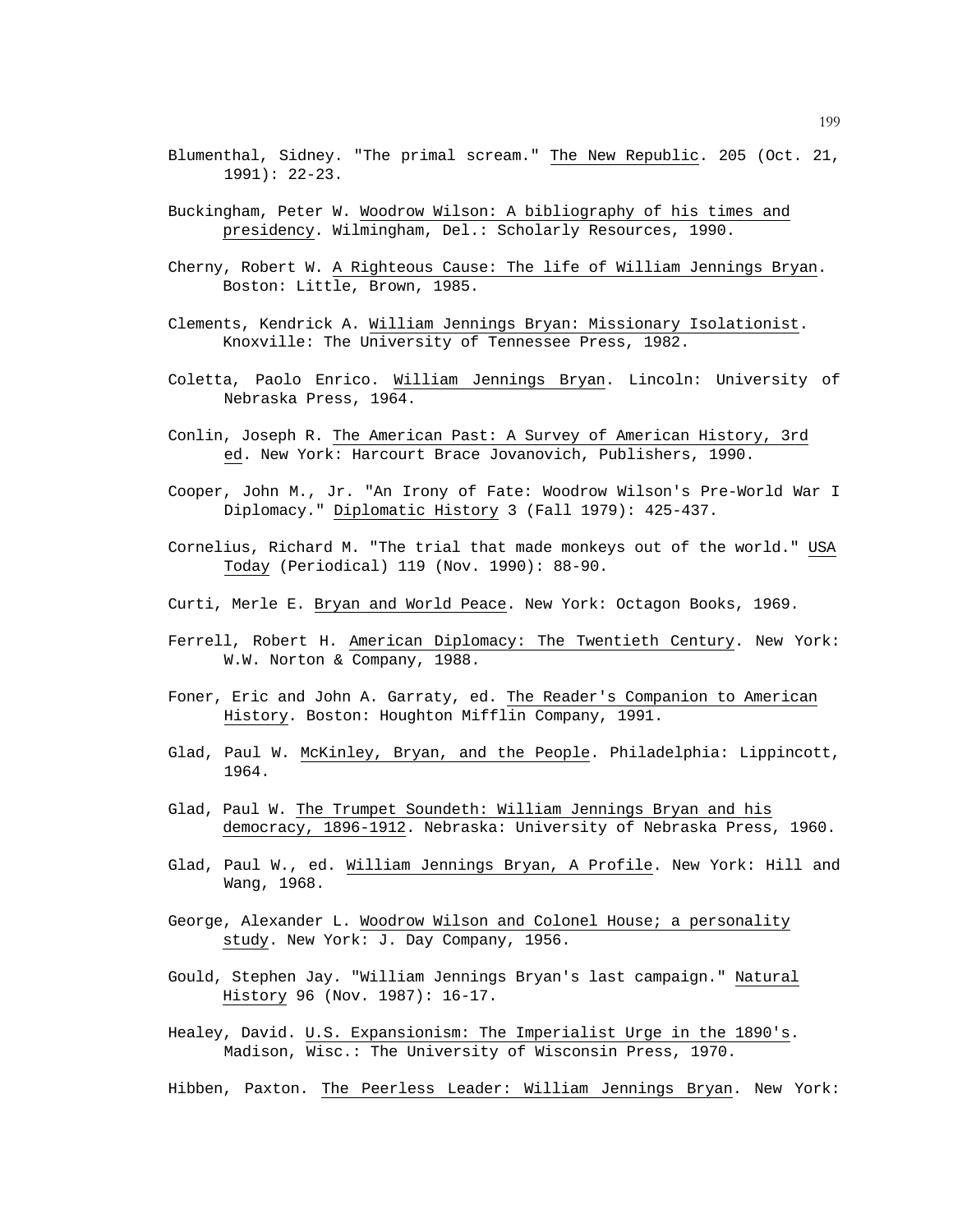Russel & Russel, 1929.

- Hollingsworth, J. Rogers. The Whirligig of Politics: The democracy of Cleveland and Bryan. Chicago: University of Chicago Press, 1963.
- Koenig, Louis W. Bryan: A Political Bibliography of William Jennings Bryan. New York: G.P. Putnam's Sons, 1971.
- Ledbetter, C.R. "Adoption Of Initiative And Referendum In Arkansas: The Roles Of Donaghey, George, W. And Bryan, William, Jennings." Arkansas Historical Quarterly 51 (Fall 1992): 199-223.
- Levine, Lawrence W. Defender Of The Faith, William Jennings Bryan: The Last Decade, 1915-1925. Cambridge, Mass.: Harvard University Press, 1987.
- Long, John Cuthbert. Bryan, the Great Commoner. New York: Appleton, 1928.
- Merriam, Charles Edward. Four American Party Leaders. Freeport, N.Y.: Books for Libraries Press, 1967.
- Metcalfe, Richard L. The Real Bryan: Being Extracts From The Speeches and Writings of "A Well-Rounded Man." Des Moines, Iowa: Personal Help Publishing Co., 1908.
- Parshall, Gerald. "The great Panic of '93." U.S. News & World Report 113 (Nov. 2, 1992): 70-72.
- Passos, John D. Mr. Wilson's War. Garden City, N.Y.: Doubleday & Company, Inc., 1962.
- Pratt, Julius W. Expansionists of 1898: The Acquisition of Hawaii and the Spanish Islands. New York: The Johns Hopkins Press, 1936.
- Richardson, Rupert N. Colonel Edward House. Abeline, Tex., 1964.
- Riley, Philip P. et. al., eds. The Global Experience: Readings in World History Since 1500, vol. 2. Englewood Cliffs, N.J.: Prentice Hall, 1922.
- Seldes, George. "Eyewitness to an era." People Weekly 24 (Sep. 30, 1985): 75-76.
- Smith, Willard H. The Social and Religious Thought of William Jennings Bryan. Lawrence, Kansas: Coronado Press, 1975.
- Sorel, Edward and Nancy Caldwell Sorel. "First encounters." The Atlantic 254 (Nov. 1984): 121.
- Springen, Donald K. William Jennings Bryan: Orator of small town America. New York: Greenwood Press, 1991.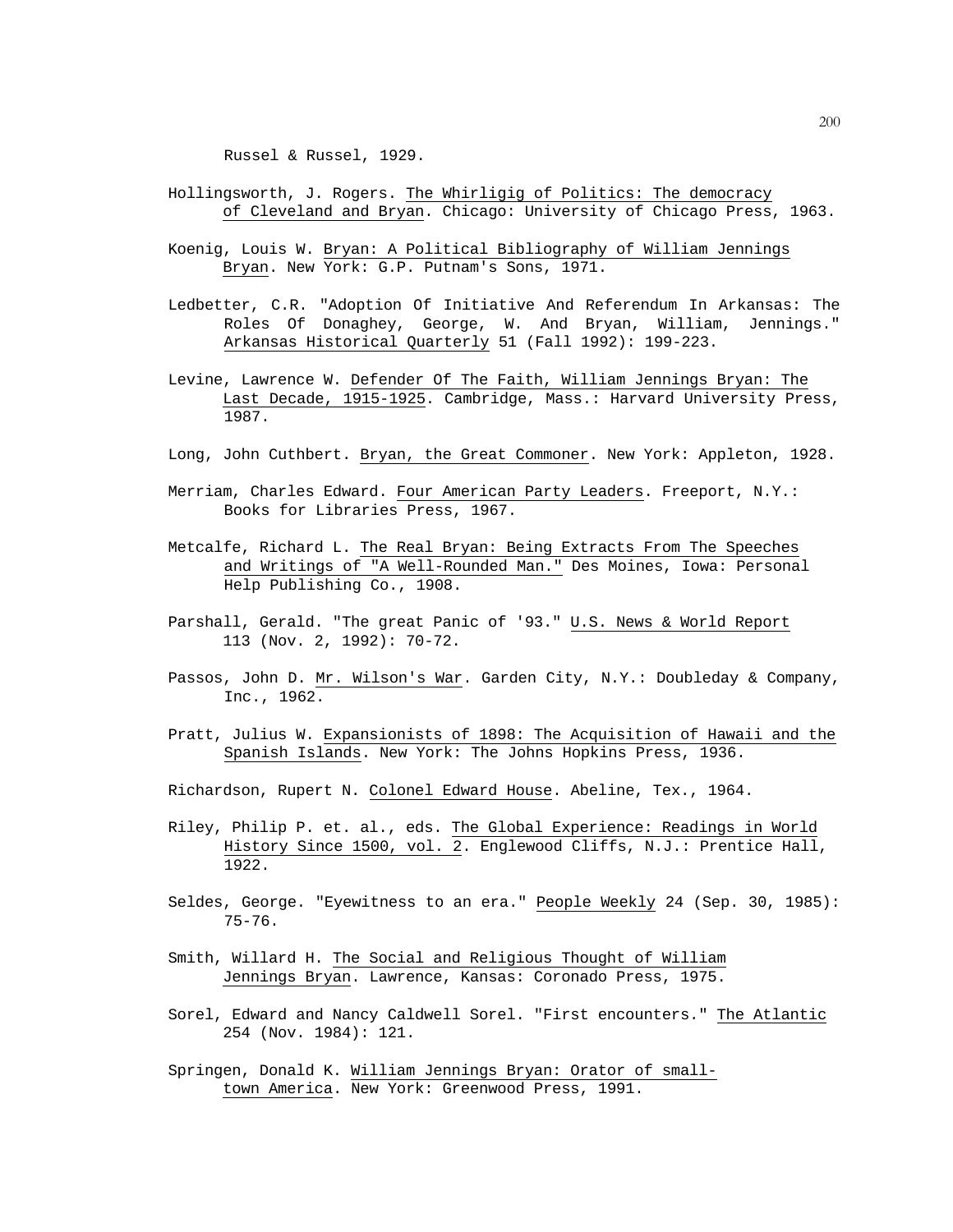U.S. Department of State. "Feature: World War I and isolationism, 1913- 33." U.S. Department of State Dispatch 2 (April 29, 1991): 310-311.

Von Hoffman, Nicholas. "Campaign craziness." The New Republic 191 (Nov. 5, 1984): 17-19.